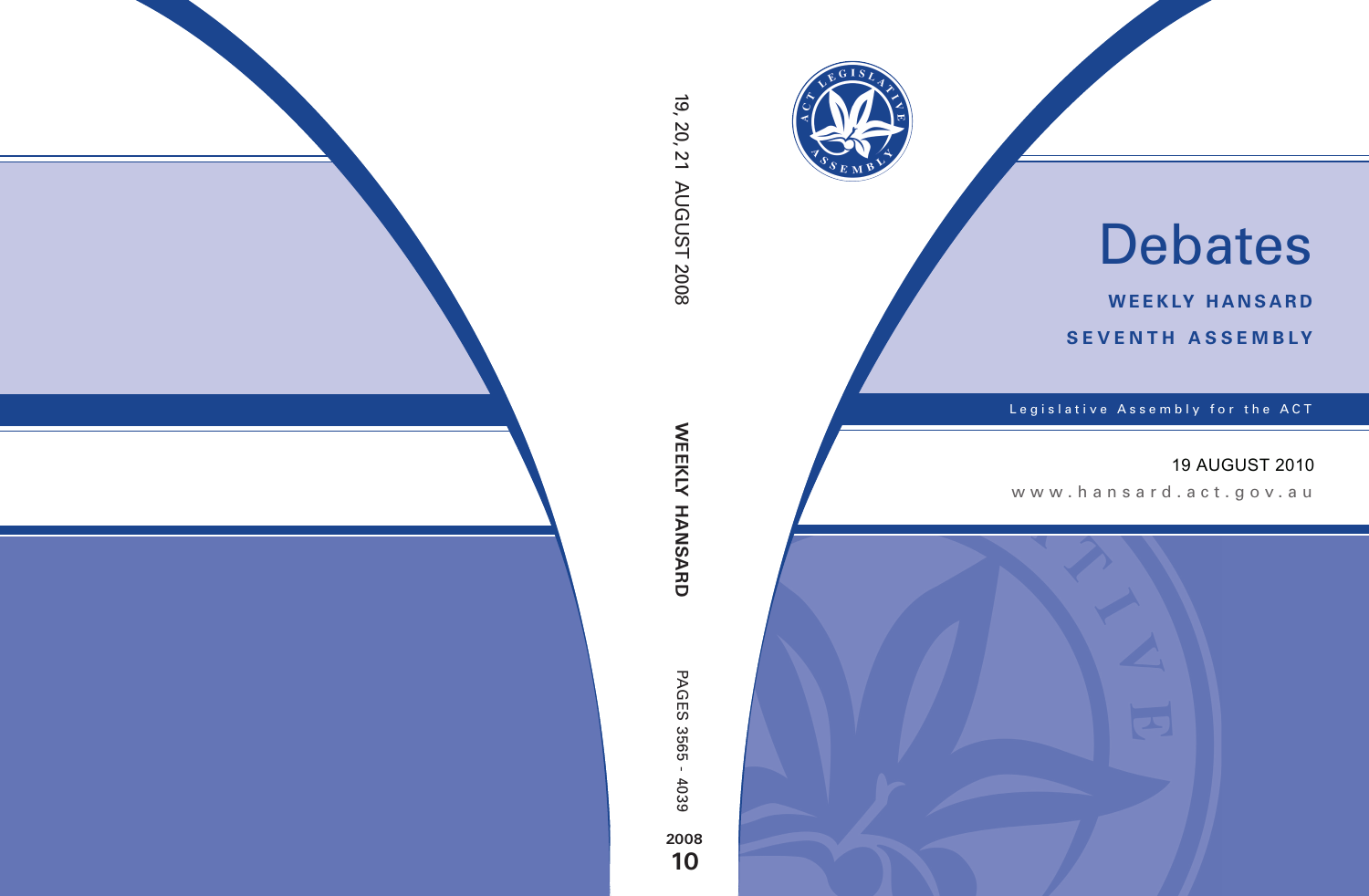# **[Thursday, 19 August 2010](#page-3-0)**

| Road Transport (Third-Party Insurance) (Governance) Amendment Bill 2010 3603 |  |
|------------------------------------------------------------------------------|--|
|                                                                              |  |
|                                                                              |  |
| Justice and Community Safety Legislation Amendment Bill 2010 (No 2)  3607    |  |
|                                                                              |  |
|                                                                              |  |
| Questions without notice:                                                    |  |
|                                                                              |  |
|                                                                              |  |
|                                                                              |  |
| Questions without notice:                                                    |  |
|                                                                              |  |
|                                                                              |  |
|                                                                              |  |
|                                                                              |  |
|                                                                              |  |
|                                                                              |  |
|                                                                              |  |
|                                                                              |  |
|                                                                              |  |
|                                                                              |  |
|                                                                              |  |
|                                                                              |  |
| Calvary Public Hospital—proposed purchase (Ministerial statement) 3666       |  |
|                                                                              |  |
| Adjournment:                                                                 |  |
|                                                                              |  |
|                                                                              |  |
|                                                                              |  |
|                                                                              |  |
| Schedules of amendments:                                                     |  |
| Schedule 1: Justice and Community Safety Legislation Amendment               |  |
|                                                                              |  |
| Schedule 2: Construction Occupations Legislation Amendment Bill 2010 3702    |  |
| Schedule 3: Construction Occupations Legislation Amendment Bill 2010 3703    |  |
| Answers to questions:                                                        |  |
|                                                                              |  |
|                                                                              |  |
|                                                                              |  |
|                                                                              |  |
|                                                                              |  |
|                                                                              |  |
|                                                                              |  |
|                                                                              |  |
|                                                                              |  |
| Territory and Municipal Services, Department—rangers                         |  |
|                                                                              |  |
|                                                                              |  |
|                                                                              |  |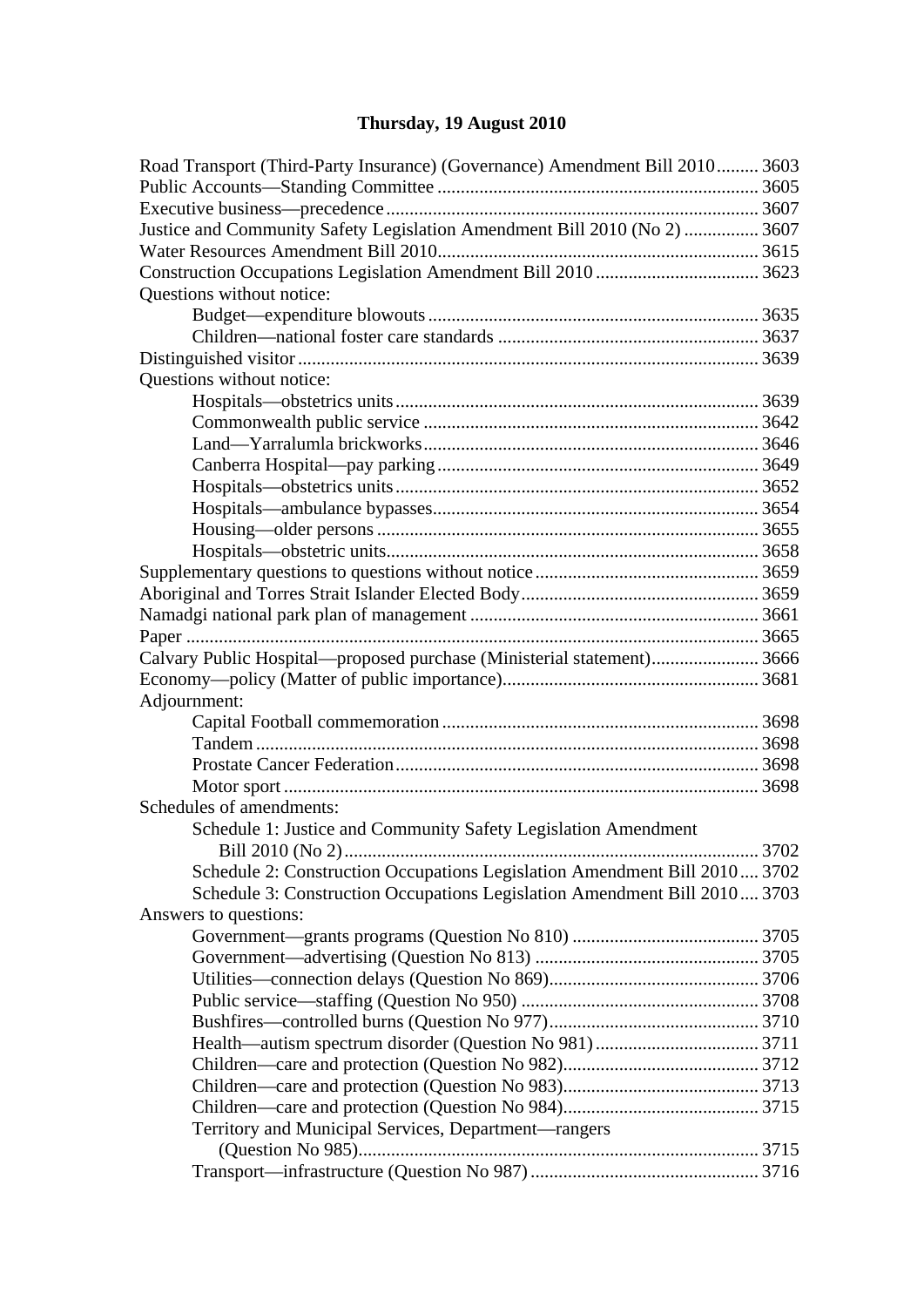| Territory and Municipal Services, Department—expenditure               |  |
|------------------------------------------------------------------------|--|
|                                                                        |  |
|                                                                        |  |
|                                                                        |  |
| Land Development Agency—promotional binoculars (Question No 1003) 3734 |  |
|                                                                        |  |
|                                                                        |  |
| Education—registered training organisations (Question No 1006)  3735   |  |
|                                                                        |  |
|                                                                        |  |
|                                                                        |  |
| Territory and Municipal Services, Department—chemical use              |  |
|                                                                        |  |
|                                                                        |  |
| Housing ACT-hot water and heating systems (Question No 1015)  3743     |  |
|                                                                        |  |
|                                                                        |  |
|                                                                        |  |
|                                                                        |  |
|                                                                        |  |
|                                                                        |  |
|                                                                        |  |
|                                                                        |  |
|                                                                        |  |
|                                                                        |  |
|                                                                        |  |
|                                                                        |  |
| Questions without notice taken on notice:                              |  |
|                                                                        |  |
| Children—grandparent and kinship carers—Wednesday, 30 June 2010 3750   |  |
|                                                                        |  |
|                                                                        |  |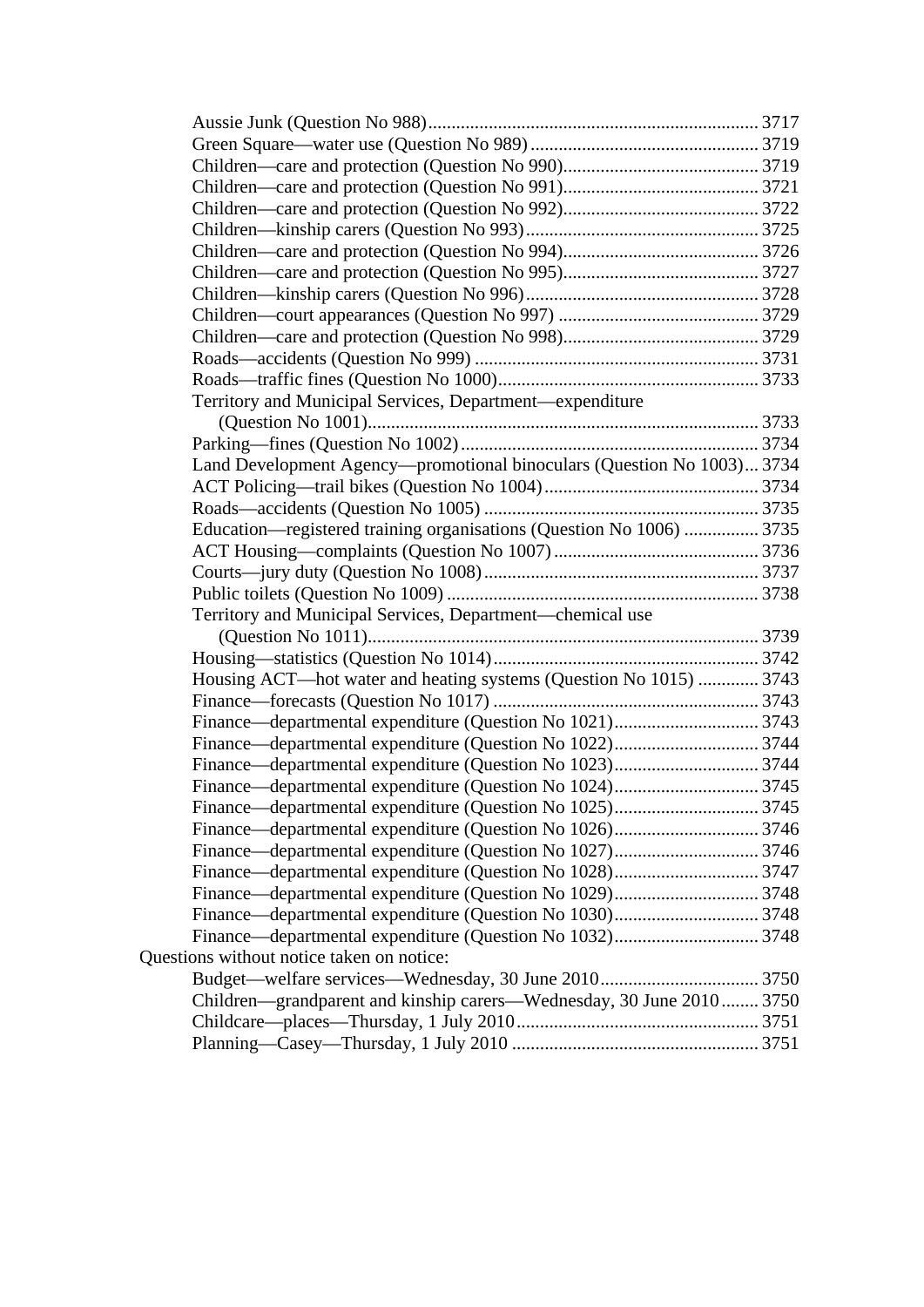# <span id="page-3-0"></span>**Thursday, 19 August 2010**

**MR SPEAKER** (Mr Rattenbury) took the chair at 10 am and asked members to stand in silence and pray or reflect on their responsibilities to the people of the Australian Capital Territory.

# <span id="page-3-1"></span>**Road Transport (Third-Party Insurance) (Governance) Amendment Bill 2010**

**Ms Gallagher**, pursuant to notice, presented the bill, its explanatory statement and a Human Rights Act compatibility statement.

Title read by Clerk.

**MS GALLAGHER** (Molonglo—Deputy Chief Minister, Treasurer, Minister for Health and Minister for Industrial Relations) (10.01): I move:

That this bill be agreed to in principle.

This is a bill to amend the Road Transport (Third-Party Insurance) Act 2008—CTP act—to define the functions and role of the CTP regulator more clearly. In addition, the government has taken this opportunity to make a number of routine but nevertheless essential housekeeping amendments to the act.

Compulsory third-party insurance in the ACT, prior to the new scheme commencing in October 2008, operated under outdated legislation. As I have highlighted on previous occasions, it was in fact a 60-year-old scheme. It no longer served ACT motorists well nor did it provide those injured in a motor crash with the health and rehabilitation outcomes they desperately needed. Moreover, it is the overhang of claims from the old scheme that is responsible for the high premiums that motorists are currently paying. Without the reforms instituted by the new CTP act there would be no prospect of choice of CTP insurer or of lower premiums.

I am pleased to inform the Assembly that we are starting to see evidence that the new scheme is meeting the expectations of the government in providing better health and wellbeing outcomes for those injured in a motor crash, with more of the scheme costs being spent on medical and rehabilitation costs. Overall, the new scheme is on track with its focus on better outcomes for those injured in a motor crash and a fairer proposition for all motorists who are compelled to purchase compulsory third-party insurance.

The next step in fulfilling our commitment to the ACT community is to attract competition into the ACT CTP market. We acknowledge that progress on this front has been slow. However, while we have been able to reform the legislation to make the ACT market more attractive, the decision to enter the market is one for individual insurers, not the government. In a market economy the government cannot compel them to do so. I can assure members that there has been no lack of effort on our part in providing insurers with the information they need or have requested in order to facilitate their decision making.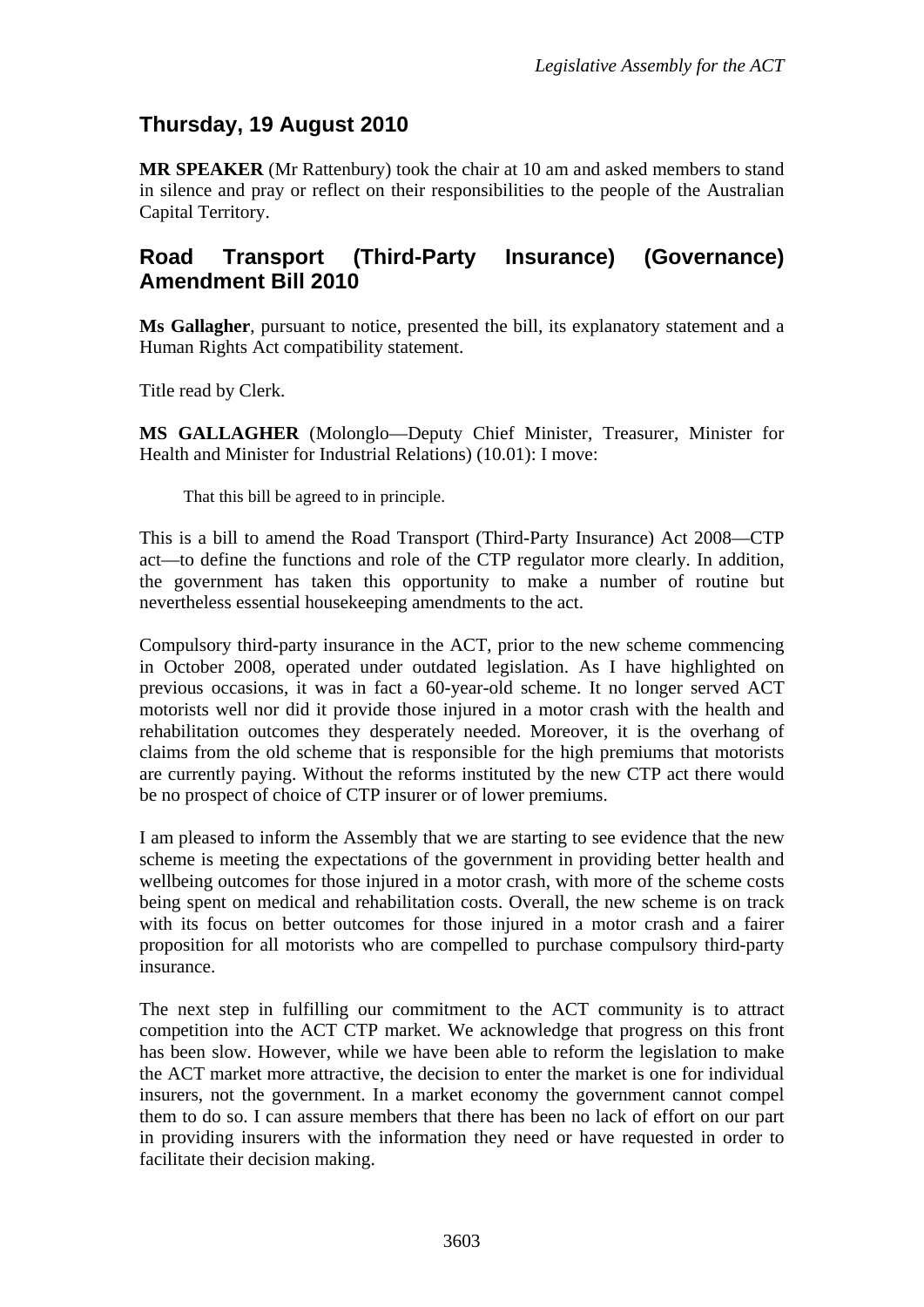I now seek to amend the act to make clear the functions of the CTP scheme's regulators along with its annual reporting responsibilities. Specifically, this bill will formally establish the legal status of the CTP regulator as an entity similar to the ACT Insurance Authority. Prior to the new CTP scheme, third-party insurance in the ACT was largely an unregulated, accidental monopoly market. In order to attract competition, it was essential for the new scheme to set the foundations for an effective regulatory function.

As there was no pre-existing body performing a regulatory function in the market, it was necessary to vest that function initially in a single position—namely, the Under Treasurer. However, now that a couple of years have elapsed and competition is almost certainly at our doorstep, it is appropriate that a long-term structure be established that reflects an independent regulatory function.

Under the amendments proposed by this bill, the Under Treasurer will continue to undertake the role of the CTP regulator. However, this will be a role as a territory authority subject to the provisions of the Financial Management Act. This will be a step forward in terms of governance, placing the ACT's CTP scheme for the first time on a comparable footing with both New South Wales and Queensland, the other two Australian jurisdictions with privately underwritten fault-based common law schemes. It will also enable the ACT to make scheme statistics available to the public, as is the case in New South Wales and Queensland. This builds upon the foundations of transparency and accountability that have been embedded in the new scheme.

The functions of the CTP regulator as set out in the bill are based on the common governance provisions found in the New South Wales and Queensland CTP legislation for their respective regulatory entities—the Motor Accidents Authority and the Motor Accident Insurance Commission. Specifically, the functions of the regulator will continue to address the government's ongoing responsibilities in ensuring the continued effectiveness of the CTP insurance scheme in parallel with the work being done by all jurisdictions nationally.

The bill will afford the regulator a clear role in ensuring compliance with the CTP act, and more crucially around all parties' key obligations under the act—namely, the early payment of medical expenses, early and full disclosure between parties, compulsory conferences, mandatory final offers and restrictions on legal costs. It will underpin the ability of the regulator to monitor claims management and the provision and availability of effective rehabilitation and injury management services. It will also give the regulator the power to promote and support measures to reduce the number of motor crashes and increase road safety in line with other jurisdictions.

Ultimately, it will be the function of the regulator to ensure the government's commitment to a better value proposition for all ACT motorists is being met. In summary, these functions are consistent with the objectives of the new act and are a necessary and important step towards enabling the CTP regulator to ensure that these objectives can be achieved.

In addition to formalising the powers and functions of the regulator, this bill seeks to make two other amendments. Firstly, this bill will enable the average CTP risk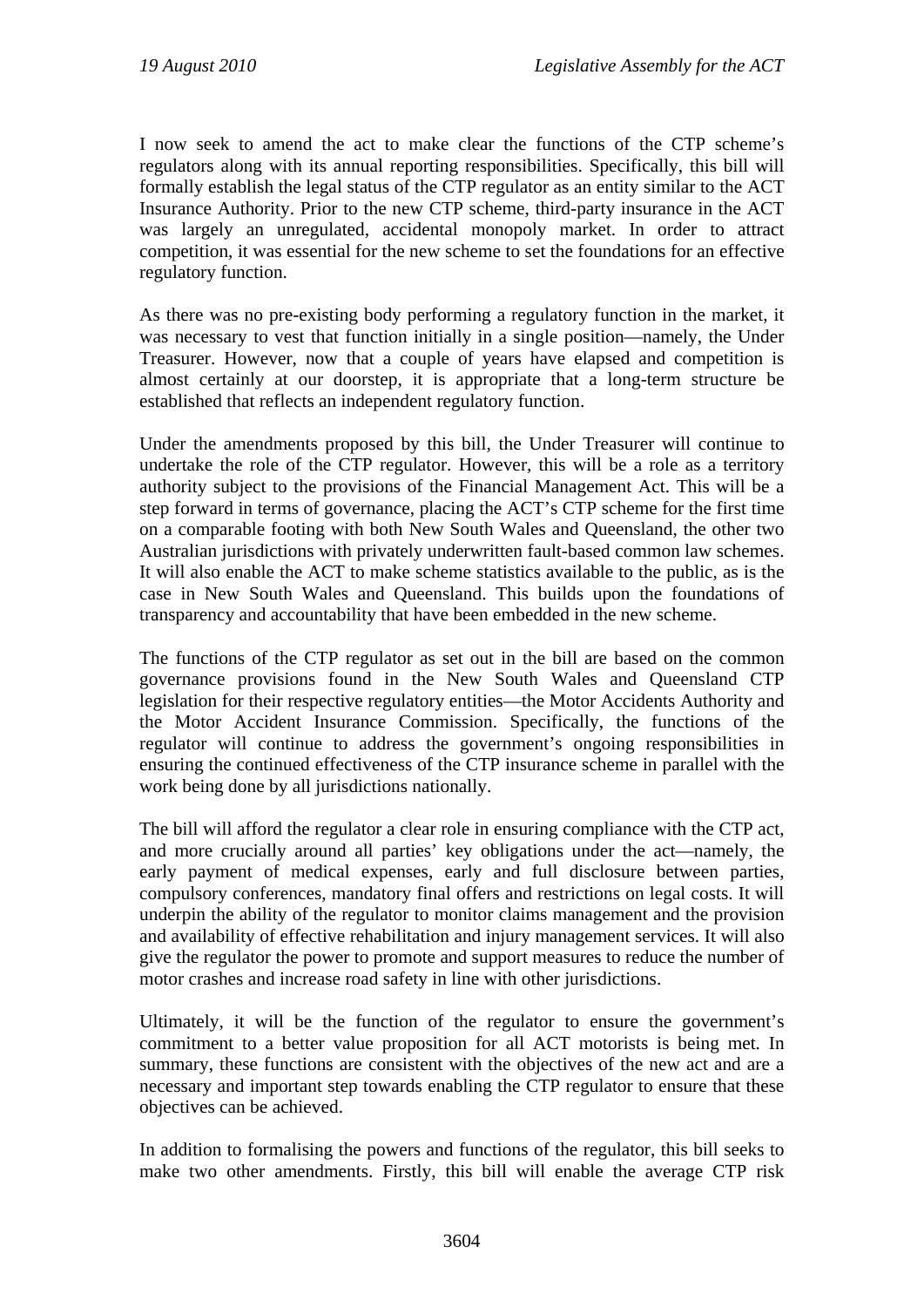premium across insurers under the new scheme to be made public. The risk premium for CTP is the base risk, or minimum risk, an insurer faces in providing CTP insurance in the ACT. In other words, it is the amount an insurer estimates it will require just to cover the projected cost of its claims. As a base premium, it does not include the administrative costs of each insurer for claims and injury management procedures, or its profit margin. The average CTP risk premium will, of course, reflect the respective market share of different insurers.

This is an important step for the ACT in allowing the public, in a market nearing competition, to hold insurers accountable for the effectiveness and efficiency of their claims and injury management systems. In this regard, the average risk premium to be weighted according to market share will be published by the CTP regulator in its annual report under the Financial Management Act 1996. I expect that this will act as a signal to insurers looking to enter the ACT CTP market that the ACT's scheme will be effectively regulated and thus a more attractive proposition for competition.

Finally, the bill makes a housekeeping amendment to the act to expressly require the ACT Insurance Authority, as the nominal defendant, to keep and produce separate accounts in relation to its responsibilities as the nominal defendant under the CTP act. The nominal defendant will be required to have these accounts audited each year by the Auditor-General.

This bill builds on the reforms made in 2008 by the introduction of the new CTP act and I commend the bill to the Assembly.

Debate (on motion by **Mr Smyth**) adjourned to the next sitting.

#### <span id="page-5-0"></span>**Public Accounts—Standing Committee Report 8**

**MS LE COUTEUR** (Molonglo) (10.10): I present the following report:

Public Accounts—Standing Committee—Report 8—*Review of Auditor-General's Report No 5 of 2009: Administration of Employment Issues for Staff of Members of the ACT Legislative Assembly*, dated 3 August 2010, together with a copy of the extracts of the relevant minutes of proceedings.

#### I move:

That the report be noted.

I will just comment very briefly on this. Members will recall that in February this year, in my role as committee chair, I brought forward and moved a motion to allow the Assembly to consider the matters raised in the Auditor-General's report. As members will, of course, be aware, there was a question as to whether or not, with the self-government act and conflict of interest, it was possible for anyone to consider it. In February this year, the following motion was moved:

… it is in the public interest to allow all members to participate in any future discussion of a matter, or vote on a question in relation to the Auditor-General's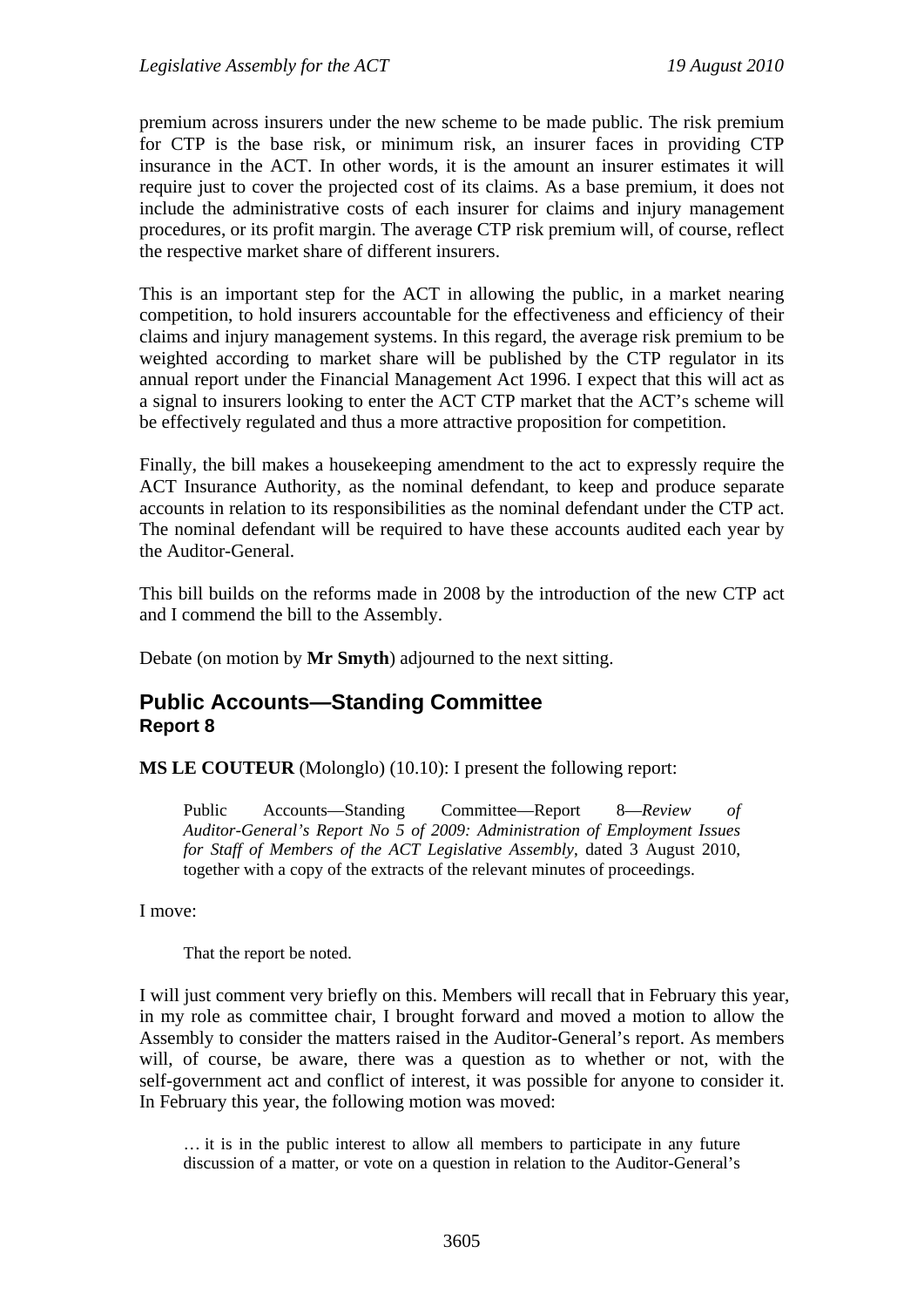Report No 5 of 2009, entitled *Administration of employment issues for staff of members of the Legislative Assembly*, either in the Assembly or the Standing Committee on Public Accounts.

The motion was passed and the inquiry was held. The committee concluded that the employment and administration of the entitlements of the staff employed by MLAs have three overarching components. Firstly, it requires an appropriate and legislative framework which governs the employment conditions and, consequently, staff entitlements. Secondly, there need to be appropriate guidance documents, information, advice and support to assist with the interpretation and application of the framework. Thirdly, there need to be formally structured processes and assistance to ensure compliance with this framework.

In noting this, we found that there were no issues with the legislative conditions and legislative framework. That was felt to be quite appropriate. The issues arose in relation to the second and third points, bearing in mind that it is a particularly difficult issue because MLAs are, in effect, employers. That is not necessarily what MLAs expected to be when they became MLAs. The audit found that there was some degree of confusion between the different parties and their different roles. The inquiry found that both the secretariat and the government, in terms of the executive MLAs, had looked at the recommendations of the Auditor-General's report and there had been a considerable increase in clarity and effectiveness.

If you look at appendix B of our report, you will find that all the audit recommendations have been looked at. As far as the secretariat is concerned, they have all been either implemented or finalised, which is very good. As far as the government's response is concerned, there has been some disagreement in terms of whether or not all employment administration should be centralised or the HR part should be centralised into one unit.

The government felt that, due to the political nature of the ACT Legislative Assembly, it would not be appropriate to consolidate employment issues for both government and non-government or executive and non-executive MLAs. That is, in fact, the practice of most Australian parliaments. All in all, this seems a very reasonable outcome.

I would be remiss if I did not mention the contributions of my fellow PAC committee members—Mr Smyth, for a period Ms Burch, and now Mr Hargreaves. I very much thank the secretary, Andrea Cullen, and Lydia Chung for her administration. I commend the report to the Assembly.

Question resolved in the affirmative.

#### **Statement by chair**

**MS LE COUTEUR** (Molonglo): Pursuant to standing order 246A, I wish to make a statement on behalf of the Standing Committee on Public Accounts. This is about the review of Auditor-General's performance audit report No 6 of 2009: government office accommodation.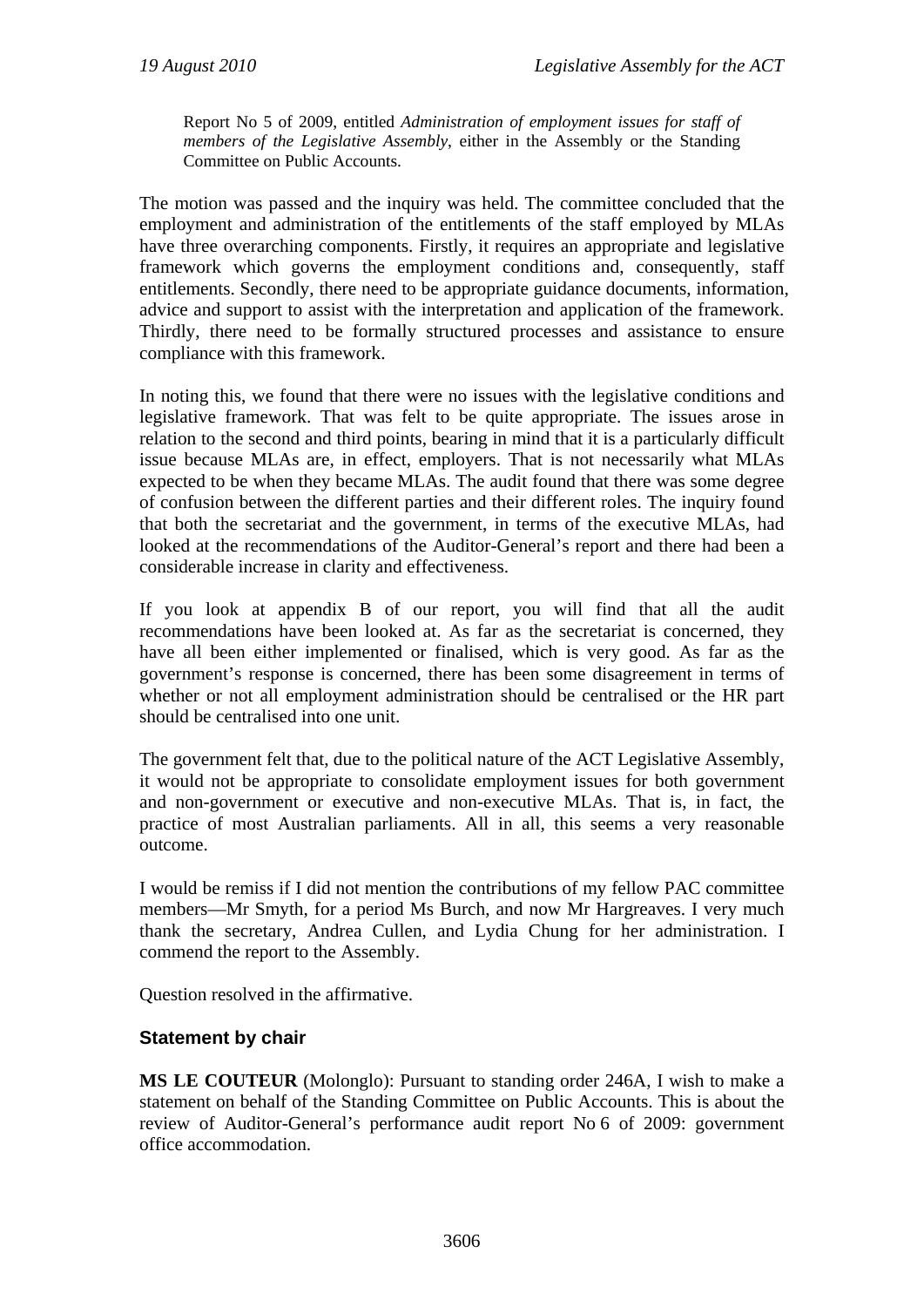On 28 August 2009, Auditor-General's report No 6 of 2009 was referred to the Standing Committee on Public Accounts for inquiry. The audit report presented the results of an assessment of agency performance relating to the strategic planning, management and delivery of government office projects. The audit assessed, in particular, whether office accommodation projects meet governance, quality, value for money and environmental sustainability requirements.

Using three case studies of individual office accommodation projects, the audit considered administration at the whole-of-government level as well as at agency level. The three case studies were, firstly, the relocation of the Department of Education and Training, DET, from Manning Clark offices in Tuggeranong to 220 Northbourne Avenue, Braddon; secondly, the refurbishment of Eclipse House, London Circuit, City for occupancy by the Shared Services centre; and, thirdly, the acquisition of leased premises at Fairbairn to relocate the Emergency Services Agency headquarters. The audit report noted:

The focus of the first two case studies was on implementation of the office accommodation projects as part of the whole-of-government accommodation strategy. The third case study, while not part of the whole-of-government accommodation strategy, focuses on the outcomes of, and the processes for, decisions to relocate the Emergency Services Agency Headquarters to Fairbairn.

The committee received a briefing from the Auditor-General in relation to the audit report on 7 October 2010 and a submission from the government dated 13 May 2010. The committee has resolved to inquire further into the report.

The committee's inquiry will be forward looking and is concerned with drawing lessons arising from the audit which can be applied to future activity at a whole-of-government level as well as an agency level. The findings and issues arising from the audit report indicate that there is scope to consider what constitutes "best practice" with regard to the strategic management and delivery of government office accommodation projects at a whole-of-government level as well as an agency level.

Whilst the inquiry's terms of reference will be the information contained within the Auditor-General's report, the committee's inquiry, using the three case studies of individual office accommodation projects, will focus specifically on best practice planning, acquisition, management, delivery and utilisation of government office accommodation. The committee is expecting to report to the ACT Legislative Assembly as soon as practicable.

## <span id="page-7-0"></span>**Executive business—precedence**

*Ordered that executive business be called on.*

# <span id="page-7-1"></span>**Justice and Community Safety Legislation Amendment Bill 2010 (No 2)**

Debate resumed from 6 May 2010, on motion by **Mr Corbell**: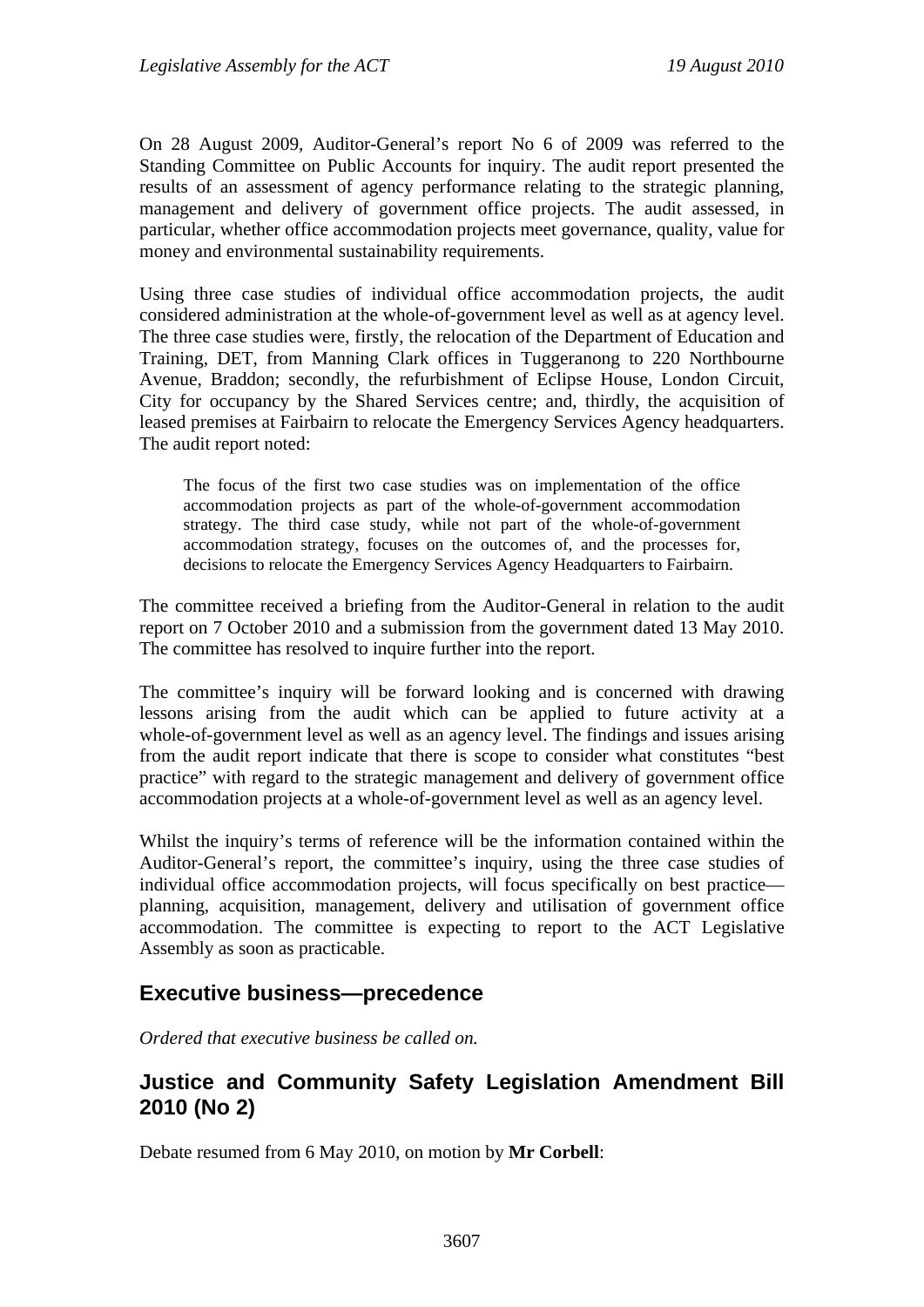That this bill be agreed to in principle.

**MR SESELJA** (Molonglo—Leader of the Opposition) (10.19): I note that I am speaking instead of Mrs Dunne, who is away for family reasons this morning. The opposition will support this bill and the government amendment that the Attorney-General will introduce later.

This bill is one of a series of omnibus pieces of legislation to amend laws administered by the Department of Justice and Community Safety. Generally, the amendments are of a minor nature, although there are more substantive, but non-controversial, amendments to the ACAT Act, the Magistrates Act and the Prostitution Act, which I will outline shortly. The Attorney-General also will introduce a government amendment to the bill, amending the Firearms Act 1996, which I will address briefly at the appropriate time.

Sixteen acts and regulations are amended to insert a new definition of "bankrupt or personally insolvent", consistent with similar amendments made in the Statute Law Amendment Bill 2009 (No 2) and the Statute Law Amendment Bill 2010. They are: Associations Incorporation Act 1991; Associations Incorporation Regulation 1991; Cooperatives Act 2002; Corrections Management Act 2007; Crimes (Sentence Administration) Act 2005; Director of Public Prosecutions Act 1990; Domestic Violence Agencies Act 1986; Guardianship and Management of Property Act 1991; Human Rights Commission Act 2005; Independent Competition and Regulatory Commission Act 1997; Justices of the Peace Act 1989; Legal Aid Act 1977; Ombudsman Act 1989; Powers of Attorney Act 2006; Public Advocate Act 2005; and Public Trustee Act 1985.

There are more substantive, but non-controversial, amendments to three other acts. The amendments to the ACT Civil and Administrative Tribunal Act 2008 disaggregate the generic reference to temporary appointment of tribunal members, which could mean presidential, senior or ordinary members. Instead it will refer to the temporary appointment of presidential and non-presidential members, which can only be for up to 12 months. Non-presidential members include senior or ordinary members. Definitions are amended accordingly.

The amendments also make it clear that, unlike permanent presidential members, temporary presidential members are not excluded from doing other work without the Attorney-General's consent. The Magistrates Court Act 1930 is amended to enable the court to issue a warrant if a person appears in court in answer to a summons but then fails to appear in an adjourned hearing. This also applies in cases where the person first appears by lawyer but the court requires personal attendance at an adjourned hearing and the person fails to attend.

Finally, the amendments to the Prostitution Act 1992 update the term "sexually transmitted disease" so that it reads "sexually transmissible infection". This reflects terminology used nationally and in some local publications. These amendments make sense and we are pleased to support them.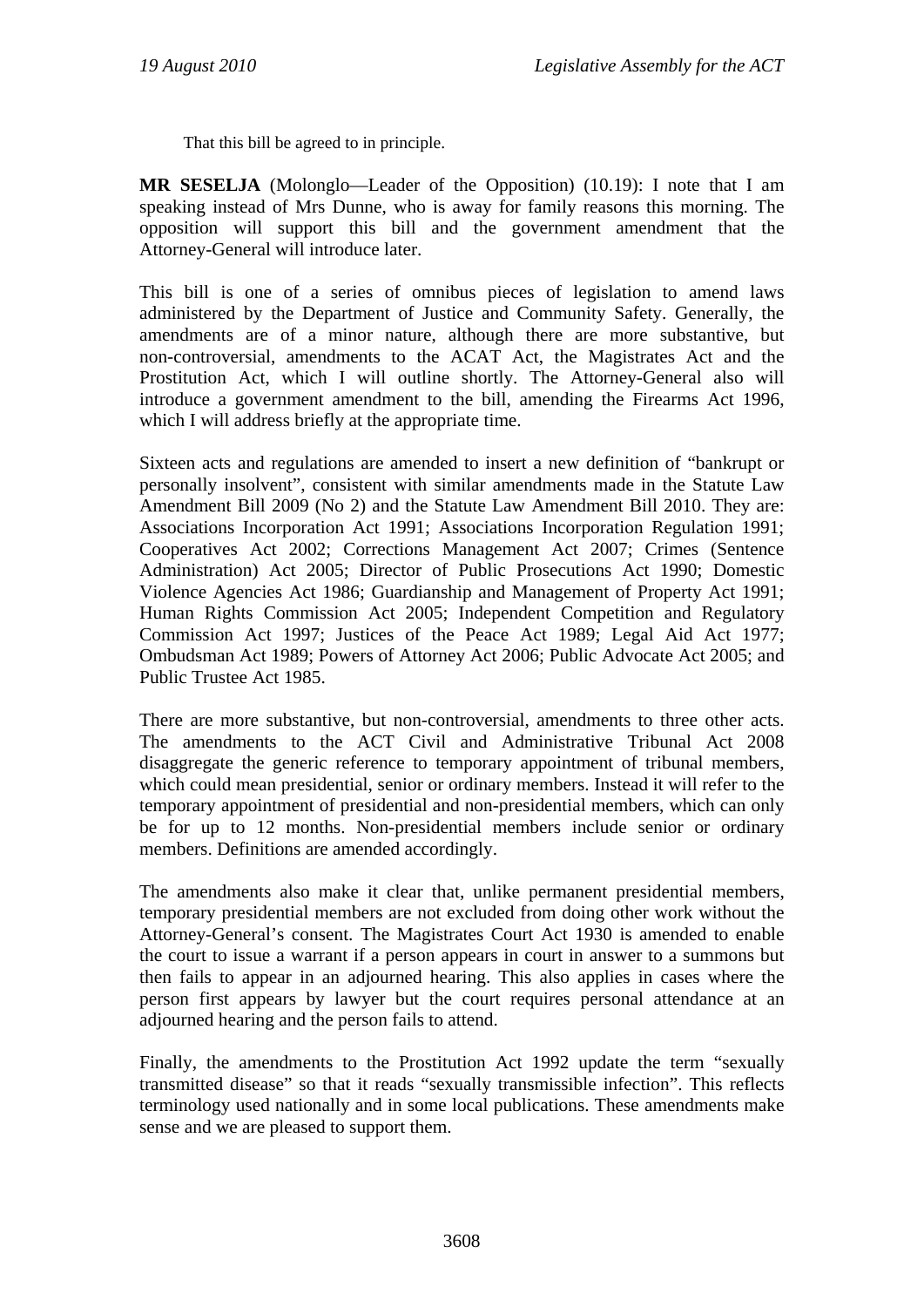**MR RATTENBURY** (Molonglo) (10.22): This is the sixth JACS bill presented and debated since the current Assembly commenced in 2008 and, by that number alone, it is clear that JACS bills form an important role in continually updating and improving our laws. Earlier this year, the Assembly passed a motion that dealt with the accepted practice of using omnibus bills to only deal with amendments that are minor, technical and non-controversial. I am pleased to say that the Greens have analysed this particular bill and agree that it does conform to that understanding.

The changes made in this JACS bill break into two subsets. The first subset of amendments updates the ACT statute book to ensure consistency of language. There are amendments to ensure internal consistency of language within the ACT statute book, just as there are amendments to align the legislative wording with contemporary language.

A good example of this JACS bill catching up with accepted modern language is the change in the Prostitution Act which Mr Seselja has just referred to. As he noted, the current legislative language refers to "sexually transmitted disease" which is an outdated term and has been for some time now. Current terminology refers to "sexually transmissible infection" and the act is updated to reflect this. This is a change in language that reflects current norms and it is entirely appropriate that the statute book catch up.

The second subset of amendments is designed to ensure the legislation operates in practice as was originally intended. The key example of this approach is the amendments to the Magistrates Court Act relating to issuing arrest warrants for non-appearance at court. A loophole has emerged in the legislation for defendants who attend court at the first hearing but fail to attend a second hearing. An arrest warrant can be issued by the court for a defendant who fails to show for their first court date. However, for someone who fails to show for a second date, there is a more complex and lengthy process of issuing an arrest warrant. This is an unnecessary duplication of court time and money and the Greens are pleased to support this rectification.

Finally, there has been a late amendment presented by the government that relates to the Firearms Act 1996. The amendment relates to the time frame in which temporary international firearm licences are issued to security staff travelling with internationally protected people. Under international law, this term essentially refers to a head of state. The current legislation would require the applicant to wait 28 days before being able to carry a firearm in the ACT when travelling with a head of state. The amendment gives the ACT Attorney-General the ability to grant an international licence earlier than the 28-day period. My office did seek further information from the ACT attorney's office and I thank them and the department for providing that.

What we are now clear on is that before a diplomatic contingent travels to Australia they must first be granted an authority to import a firearm. This authority is granted by the federal Attorney-General and there are stringent criteria to be satisfied. However, the federal Attorney-General cannot grant an import authorisation until satisfied they have a licence from the states and territories they are travelling to. The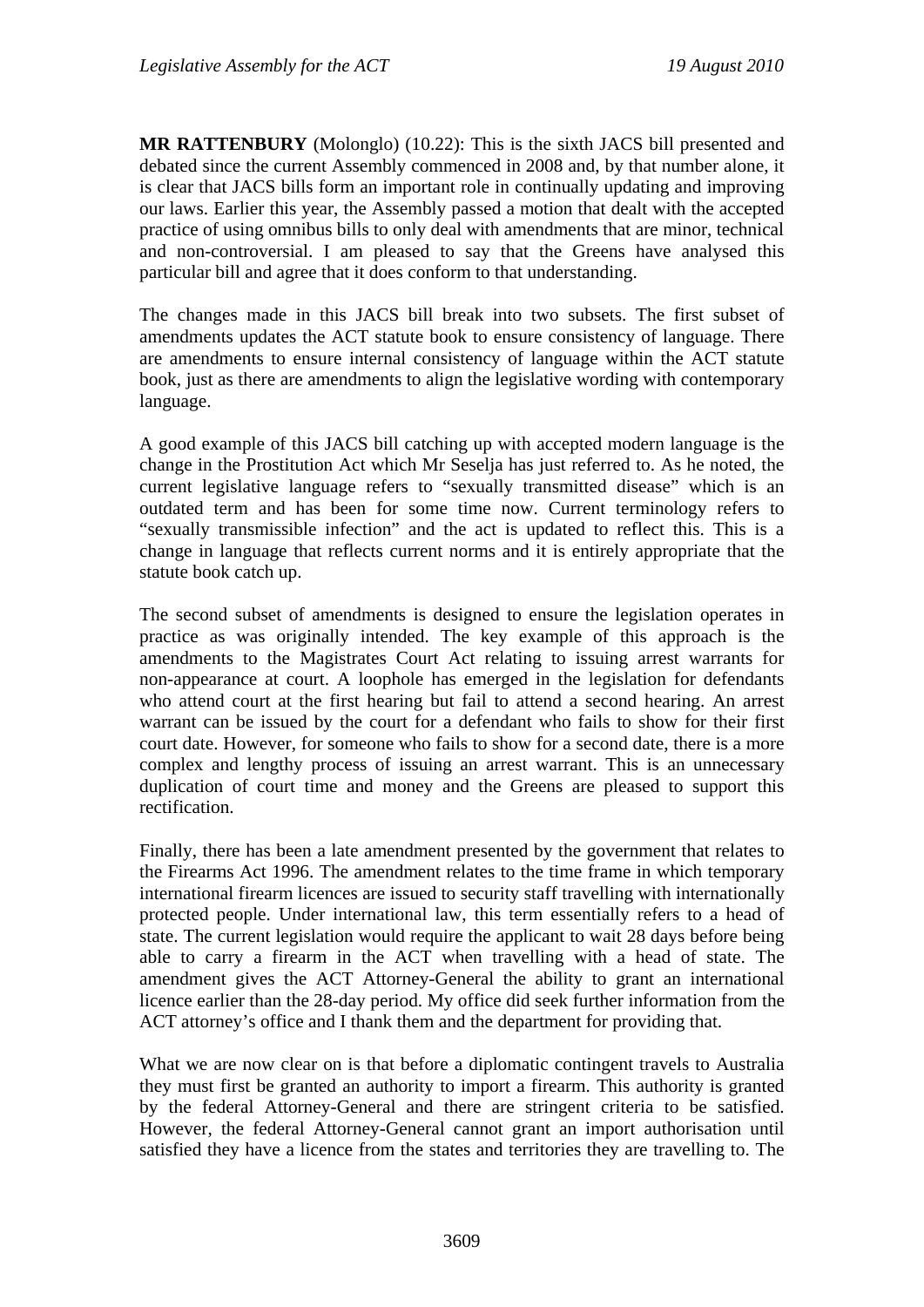relevant federal regulations are the Customs (Prohibited Imports) Regulations 1956. We are satisfied there are good practical reasons for this amendment.

In conclusion, this bill makes important but uncontroversial amendments to the ACT statute book and the Greens support the bill.

**MR HARGREAVES** (Brindabella) (10.26): I rise today in support of this bill and to acknowledge the significant role that JACS bills play in improving the overall quality of the ACT statute book so that our laws are kept up to date and are easier to find, read and understand. A well-maintained statute book greatly enhances access to ACT legislation and is a very practical measure to give effect to the principle that members of the community have a right to know the laws that affect them.

The government generally uses two types of omnibus bills to effect change to the ACT statute book: JACS bills and statute law amendment bills—or SLABs, as they are more commonly known. It does sound like something out of the *Rocky Horror Picture Show*, doesn't it?

**Mr Hanson**: Are you Frank N Furter, mate?

**MR HARGREAVES**: I was borrowing your stockings to do it with, Jeremy! The omnibus bill program was developed in response to the need for greater flexibility in the drafting of amendments for revision purposes and to minimise costs associated with keeping ACT legislation up to date.

Omnibus bills enable legislative amendments and repeals to be made that, taken alone, would generally be insufficiently important to justify separate legislation. SLABs are designed to make minor and technical amendments to legislation. They are an important part of maintaining and enhancing the standard of ACT law. The amendments that are typically included in SLABs are purely technical, involving the correction of grammatical issues, restructuring, omitting redundant words and updating language in line with current legislative drafting practice. SLABs are never used as a vehicle to enact substantive amendments.

JACS bills, on the other hand, which have always been used to make more substantive changes to the law than SLABs, also allow government to be responsive to community and stakeholder concerns, thereby delivering on the government's commitment to be alert to the territory's changing needs and attitudes.

A large proportion of the amendments in the bill for debate today are typical of amendments which are usually seen in SLABs. Indeed, the majority of the amendments in this bill replicate amendments which have been made in previous SLABs. These are the amendments to 16 acts and regulations, which apply the new definition of "bankrupt" or "personally insolvent" to legislation across the Justice and Community Safety portfolio.

Amendments are also made to update the language used in the Prostitution Act 1992. Again, these amendments are similar in nature to those found in SLABs. The amendments ensure that language in the act is consistent with terminology used in Australian national policy.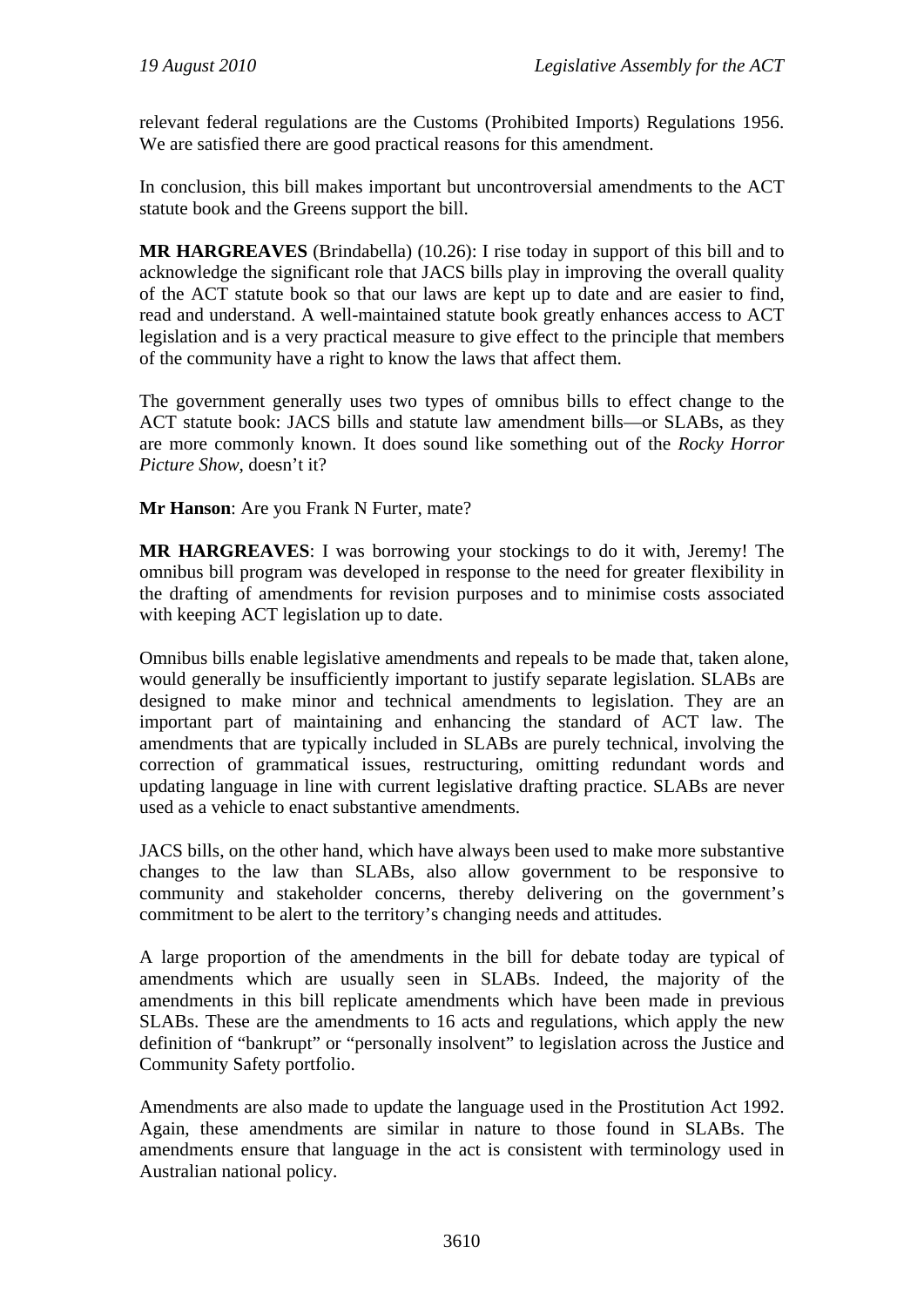These changes assist in ensuring that the overall structure of the ACT statute book is cohesive and consistent and is developed to reflect best practice.

The JACS bill does contain more substantive amendments but I must stress that, while they are substantive, they are in no way contentious in nature. I think that members would agree that the amendments are sensible and necessary to ensure that the legislation operates effectively and in a manner consistent with the government's intention.

The amendments to the ACT Civil and Administrative Tribunal Act 2008 clarify an ambiguity in the act relating to the appointment of presidential and non-presidential members to the tribunal. The amendments ensure certainty in relation to the way in which appointments can be made and therefore improve the operation of the act.

The amendments to the Magistrates Court Act 1930 also provide clarity and improve the operation of the act in relation to how the court can respond to an accused person failing to appear on summons. In this instance, government identified a gap in the law and has acted swiftly to remedy the situation. The solution has been carefully drafted to ensure consistency with existing procedures under the act, with no impact on the human rights of an accused person.

The amendments in this bill are largely minor in their effect. Taken together as a whole, though, the bill is an important part of the government's efforts to ensure that the law of the territory is clearer and more easily accessed.

I take the opportunity to commend the officers of the Department of Justice and Community Safety for not only the work that they put in on these omnibus bills but also the diligence with which they apply themselves to the task. Sometimes when you look through legislation it can be mind-numbingly boring and it takes a special talent for people to make sense of this sort of task.

I am happy to stand in the shadow of those people who take this on as a challenge. They do a brilliant job. I have seen JACS bills and SLAB bills come into this place inches thick. It takes an incredible legal mind to put it all into a context and to see it all in that context. To that end I congratulate the officers of the department. I think they do an absolutely brilliant job. I commend this bill to the Assembly.

**MR CORBELL** (Molonglo—Attorney-General, Minister for the Environment, Climate Change and Water, Minister for Energy and Minister for Police and Emergency Services) (10.32), in reply: I thank members for their support of this bill. Can I at the outset echo the comments of my colleague Mr Hargreaves and thank officers of the department for the ongoing work they do in relation to these important updates to the ACT statute book.

The bill is the 25th bill in a series of legislation that concerns the Justice and Community Safety portfolio. True to its nature as an omnibus bill, it will improve the quality of the statute book overall.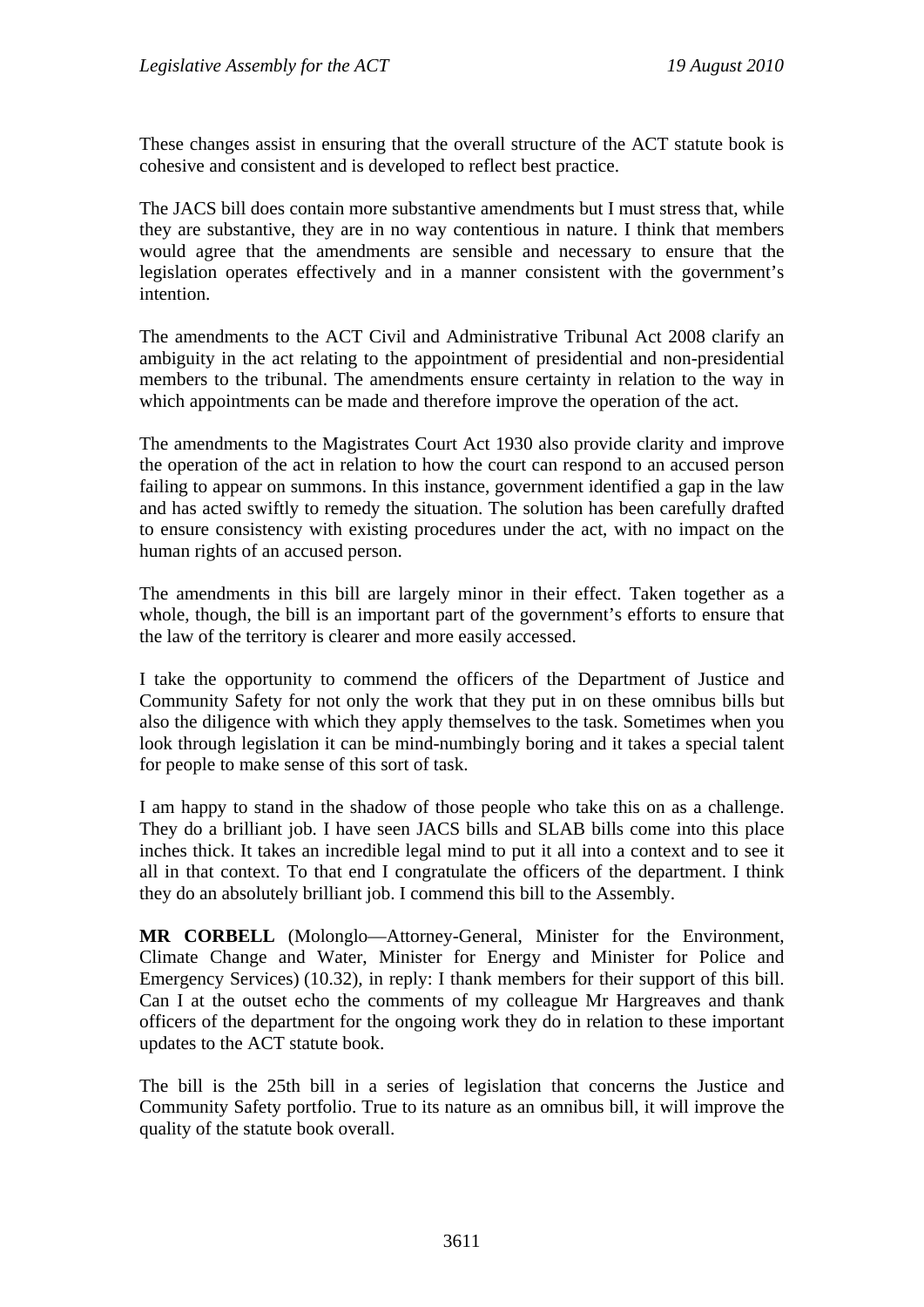As Mr Hargreaves has outlined, JACS bills are one of the two major types of omnibus bills which the government uses to effect change to the ACT statute book. The omnibus bill program was developed in response to the need for greater flexibility in the drafting of amendments for revision purposes and to minimise costs associated with keeping ACT legislation up to date. Omnibus bills enable legislative amendments and repeals to be made that, taken alone, would generally be insufficient to justify separate legislation.

On introduction, I brought members' attention to the motion regarding omnibus bills that was supported by the Assembly in March. The motion called on the government to, firstly, adhere to the generally accepted practice of using omnibus bills to deal only with amendments to legislation that are minor, technical and non-contentious in nature, and, secondly, bring forward amendments of a more substantive nature in separate bills dealing specifically with those amendments. I reiterate that the government is supportive of ensuring that major new initiatives and major new policy are pursued through distinct, separate bills. The government is also supportive of ensuring that the norm is that a majority of the substantive issues pursued through a JACS bill would not be controversial.

I remain confident that this bill honours and upholds this commitment. The amendments in the bill involve a mixture of minor and technical amendments, as well as more substantive, yet uncontroversial, amendments. The technical amendments update the language and terminology used in ACT legislation, and the more substantive amendments ensure that the legislation operates effectively and in a manner consistent with the government's intention. While substantive in nature, the government maintains that these amendments are non-contentious.

While the bill amends 19 acts and regulations, the amendments can be categorised into four categories: consequential amendments to apply a new definition of "bankrupt" or "personally insolvent" across the ACT statute book; amendments to the Prostitution Act to update the language used in the act; amendments to the ACT Civil and Administrative Tribunal Act 2008 to clarify an ambiguity in the act in relation to the appointment of temporary presidential and non-presidential members; and amendments to the Magistrates Court Act to ensure that there is a consistent procedure for dealing with a failure to attend court in response to a summons.

Turning to the detail around a number of these matters, amendments have been made to legislation across my portfolio to conclude an exercise being conducted by parliamentary counsel to update the ACT statute book. Parliamentary counsel uses statute law amendment bills, or SLABs as they are more commonly known, to effect change to the ACT statute book. SLABs serve the important purpose of improving the overall quality of our statute book.

Late last year, the Statute Law Amendment Act 2009 (No 2) was enacted. Among other things, the act amended the Legislation Act by inserting a definition of "bankrupt" or "personally insolvent". The new definition established a single term to cover the range of circumstances in which an individual may be considered bankrupt or personally insolvent under the commonwealth Bankruptcy Act. Consequential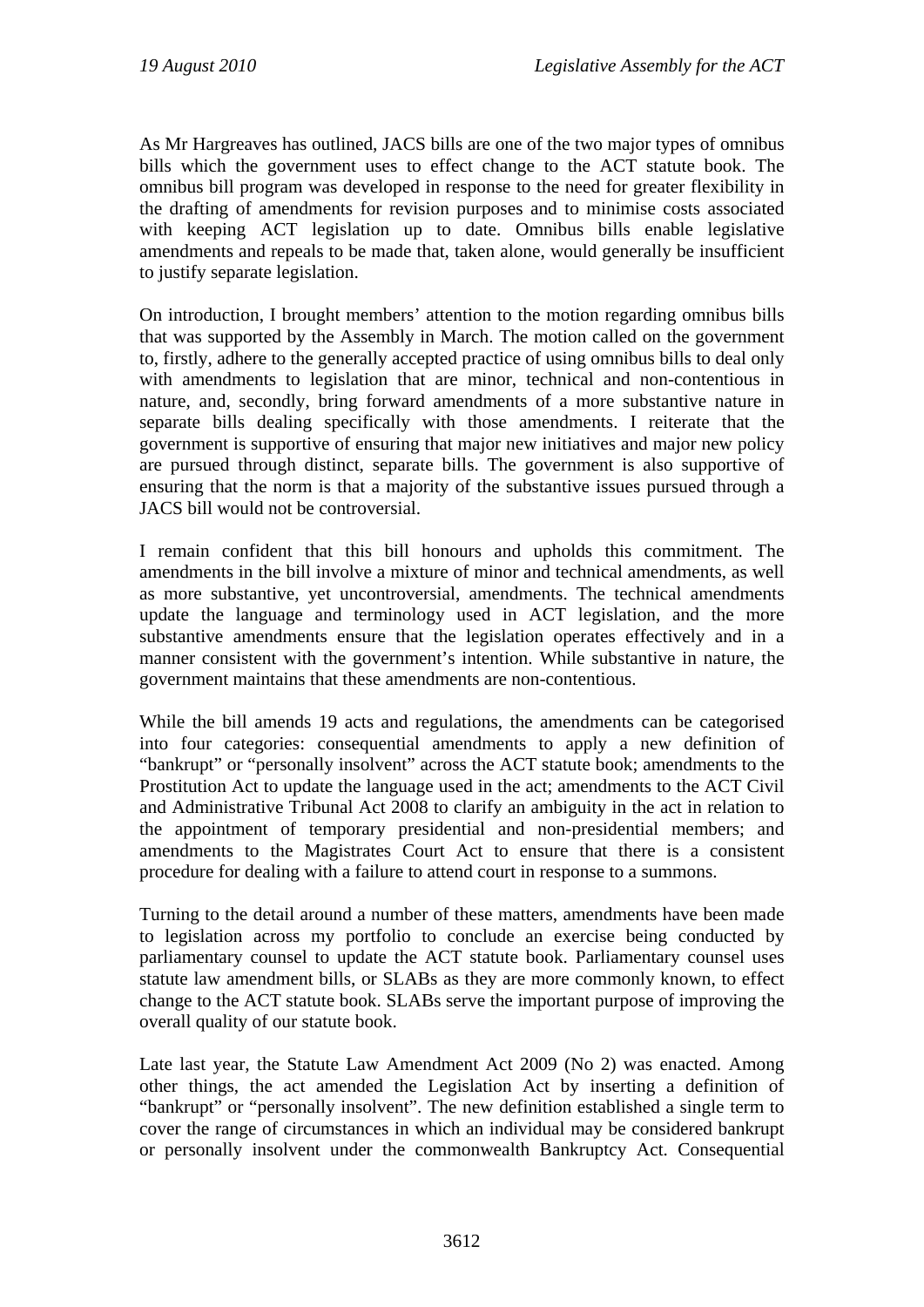amendments were also made to 19 acts and regulations to apply the new definition across the statute book.

This bill makes the same consequential amendments to apply the definition in 16 acts and regulations in the JACS portfolio. The amendments ensure that legislation within the JACS portfolio is consistent with the rest of the ACT statute book.

The bill also makes a number of amendments to the Prostitution Act to update the language used. Specifically, amendments replace references to "sexually transmitted disease" with references to "sexually transmissible infection". This change in terminology ensures consistency with terminology in national policy across Australia. An amendment has also been made to the heading of section 25 of the act to ensure that it more appropriately reflects the content of the provision.

More substantive amendments are made to the ACT Civil and Administrative Tribunal Act and the Magistrates Court Act to ensure that the legislation continues to operate effectively. The amendments to the ACT Civil and Administrative Tribunal Act will clarify an ambiguity in the act in relation to the appointment of temporary presidential and non-presidential members to the tribunal. The amendments will disaggregate the generic reference to the temporary appointment of tribunal members referred to in the act by describing the way temporary appointments apply to each type of member. Temporary appointments will be permissible for a term of not longer than 12 months.

The amendments to the Magistrates Court Act will ensure that there is a consistent procedure for dealing with a failure to attend court in response to a summons. Currently, there is a gap in the law for how the court is to deal with an accused person who has attended court in response to a summons but has failed to attend any subsequent adjourned hearing on the same matter. The amendments ensure that the process that applies in issuing an arrest warrant if an accused person fails to appear in the first instance also applies to the situation where the accused person appeared once but failed to appear in a subsequent adjourned hearing. The amendments will not remove any protections which currently apply to accused people in relation to the issuing of an arrest warrant.

I thank members for their support of the bill and commend it to the Assembly.

Question resolved in the affirmative.

Bill agreed to in principle.

#### **Detail stage**

Bill, by leave, taken as a whole.

**MR CORBELL** (Molonglo—Attorney-General, Minister for the Environment, Climate Change and Water, Minister for Energy and Minister for Police and Emergency Services) (10.39): Pursuant to standing order 182A(b), I seek leave to move an amendment that is minor and technical in nature.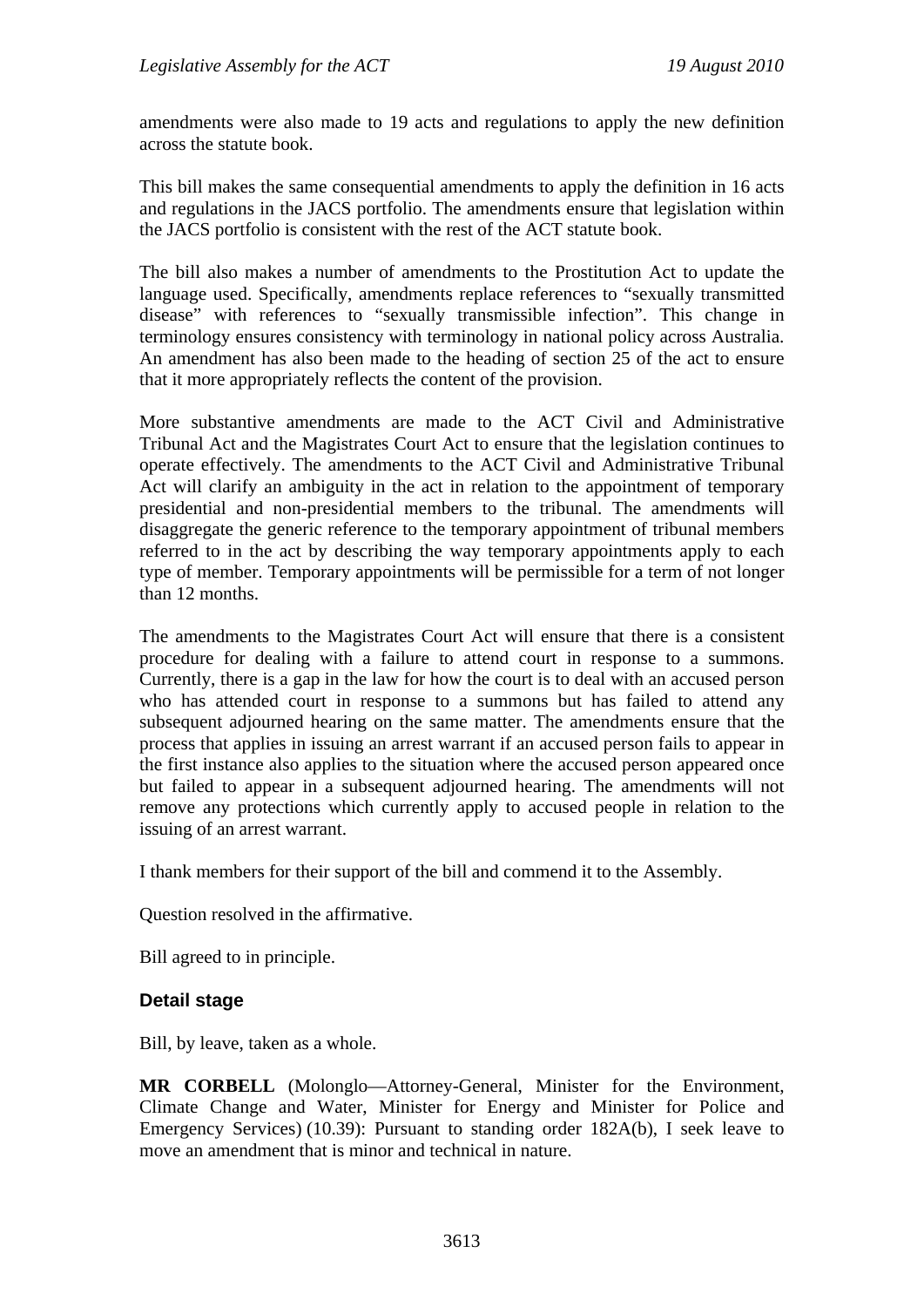Leave granted.

**MR CORBELL**: I move the amendment circulated in my name *[see schedule 1 at page 3702]*.

This amendment will allow me, as the Minister for Police and Emergency Services, to authorise the issue of a temporary international firearms licence within the normal 28 day waiting period. The minister would only be able to authorise the issue of a licence if the applicant has already satisfied the Registrar of Firearms that they have a genuine reason to possess or use a firearm under section 128(1)(a) of the act; that is, that the applicant is a member of the staff of an internationally protected person and the applicant's duties include the protection of that person while in the ACT. The Registrar of Firearms would first have to consider the merits of the application and seek ministerial authorisation only if the circumstances of the application require the issue of the licence within the 28-day period.

Although other alternatives are available to government to allow the appropriate possession and use of firearms in these cases, the government has taken the view that a change to the act would allow the Registrar of Firearms to oversight and regulate the firearms to be used. The register's purview would include the name and address of the applicant, the firearm to be used, the arrangements for the storage of the firearm and any other condition of use appropriate to the circumstances.

This is an important amendment that would facilitate the more effective processing of applications for those people who carry firearms for the protection of internationally protected persons should and when they choose to visit the territory. I commend the amendment to the Assembly.

**MADAM DEPUTY SPEAKER**: Do you wish to table a supplementary explanation?

**MR CORBELL**: My apologies. For the information of members, I table the following paper:

Supplementary explanatory statement to the government amendment.

**MR SESELJA** (Molonglo—Leader of the Opposition) (10.41): As I said earlier, the opposition will support the government's amendment to the Firearms Act 1996. This amendment would allow the registrar to issue a temporary international firearms licence earlier than 28 days after the application is made. The registrar may only do so if the applicant has a genuine reason to possess or use a firearm in the circumstances which are described in section  $128(1)(a)$  when the minister in writing authorises the issue of the licence.

I understand this is to allow for situations such as short-notice visits by foreign heads of state—for example, the US President. The opposition will support the amendment.

Amendment agreed to.

Bill, as a whole, as amended, agreed to.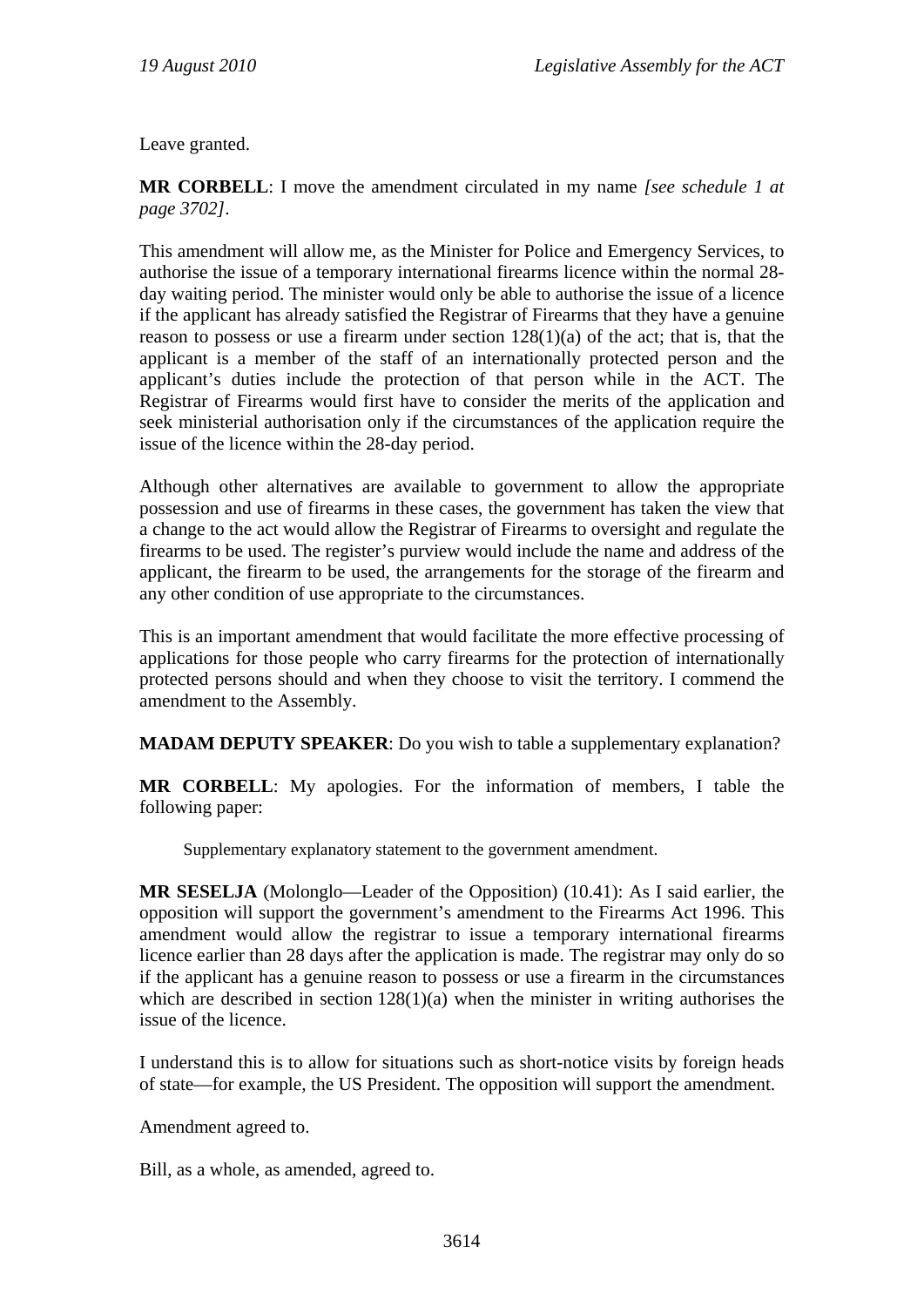Bill, as amended, agreed to.

## <span id="page-15-0"></span>**Water Resources Amendment Bill 2010**

Debate resumed from 25 March 2010, on motion by **Mr Corbell**:

That this bill be agreed to in principle.

**MR SESELJA** (Molonglo—Leader of the Opposition) (10.43): The Liberal opposition will be supporting this bill which, in essence, brings the management of all water resources in the ACT under the control of the ACT government. The bill transfers to the ACT the management of ground and surface water previously controlled by the commonwealth. This includes the surface water of the Googong Dam area. It should be noted that this does not include responsibility for the management of the range of activities in and on Lake Burley Griffin and commonwealth land. The commonwealth retains that responsibility.

The bill also permits the transfer or trade of water interstate. This is necessary under the Murray-Darling Basin cap arrangements and the operations of the national water initiative. It also provides for the construction of groundwater monitoring bores. These bores are not used for extraction of water. They specifically are for the purpose of monitoring groundwater levels.

Sensibly, the bill consolidates all the penalty provisions into a new part 9A. This makes for easier reading of the act. More importantly, though, it means that the commonwealth, even though it is not subject to penalty provisions, nonetheless will be required to hold the necessary licences to do any work in relation to water under the control of the ACT.

There needs to be some legislative cooperation between the ACT and the commonwealth to facilitate the transfer of water management responsibilities. To this end, I note from the minister's presentation speech that the commonwealth has tabled the necessary legislative amendments in the parliament. In contemplation of the passing of that legislation by the commonwealth, the bill we are debating today, if passed, will come into operation either on the minister's written notice or six months after notification, which first occurs.

I also note from the minister's tabling speech that the ACT will benefit financially to the tune of \$415,000 in the first financial year of the transfer and \$150,000 annually thereafter. The financial benefit complements the efficiencies that will be gained and the certainty that will be created with the complete clarity of which government has control over what water.

This bill represents positive outcomes for the people of the ACT and we are pleased to support it.

**MR RATTENBURY** (Molonglo) (10.45): The Greens will also be supporting the Water Resources Amendment Bill. This bill seeks to bring the management of water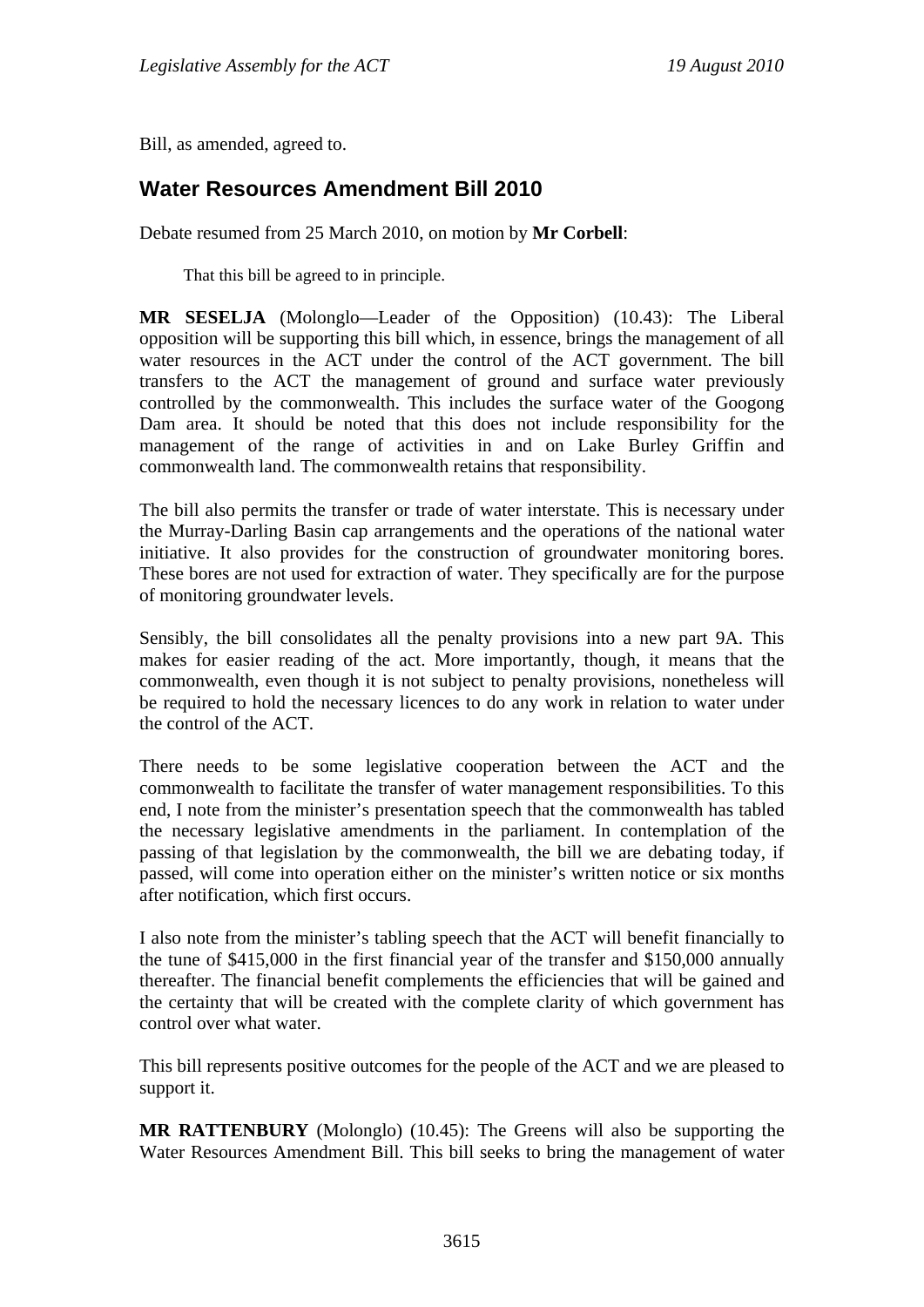in the ACT under a single management regime and to enable better implementation of the ACT's commitments under the national water initiative. Through a relatively recent political realignment, otherwise known as self-government, we have ended up with water resources in the ACT being managed by two separate jurisdictions: the commonwealth maintaining control over water on national lands and the Googong Dam area, while the ACT government has management of all other water in the territory.

In 2007 the ACT implemented the Water Resources Act, which requires management of the ACT's water resources for the physical, economic and social wellbeing of all Canberrans, establishes the regime for water management to protect aquatic ecosystems and aquifers and ensures that water resources are able to meet the foreseeable needs of future generations. The Water Resources Act is the framework to set environmental flows but it also licenses extraction, waterways work and bore drilling.

It really makes very little sense for some of the ACT's waterways to be kept separate from that regime and to have water extraction occurring under a different jurisdiction but in what is the same catchment. It particularly makes no sense when we are talking about extraction, where potentially too much water could be taken from the system.

Two main areas are to be handed over to the ACT under this bill: the national lands that is, Lake Burley Griffin; and the Googong Dam, which forms part of the Canberra water supply. The transfer of management only relates to those areas outlined under the Water Resources Act and not to the management of either activities on Lake Burley Griffin or the issue of water quality of Lake Burley Griffin. These responsibilities will continue to rest with the National Capital Authority.

With the transfer comes a small increase in ACT revenue, which Mr Seselja just referred to, from an initial cost for the water entitlement licences and then a lesser annual amount for the water access charge. It is a little bizarre really that no-one, including the ACT government, has any knowledge of what the previous arrangements were with licensing and extraction amounts as facilitated by the NCA, to the extent that they were unable to even say what fees had previously been charged for the water.

The NCA did introduce a licensing and charging scheme for the abstraction of water for irrigation on 1 July 2001, in accordance with the reforms to water management in Australia under the 1994 COAG agreement, but it became clear during the estimates hearings that the ACT government seemed only to be able to estimate the amount of the water that was being extracted. So it can only be a good thing to bring the management of this resource into the regime that manages all other water in the catchment. It is expected that the users will include commonwealth agencies, Canberra Airport and possibly Canberra Golf Club.

The lack of coordination across the jurisdictions has also played out in regard to Lake Burley Griffin and the quality of the water. Obviously it is the NCA that is currently responsible for monitoring water quality and making decisions about lake closures, and the water quality is regularly checked in line with ACT Health guidelines. But the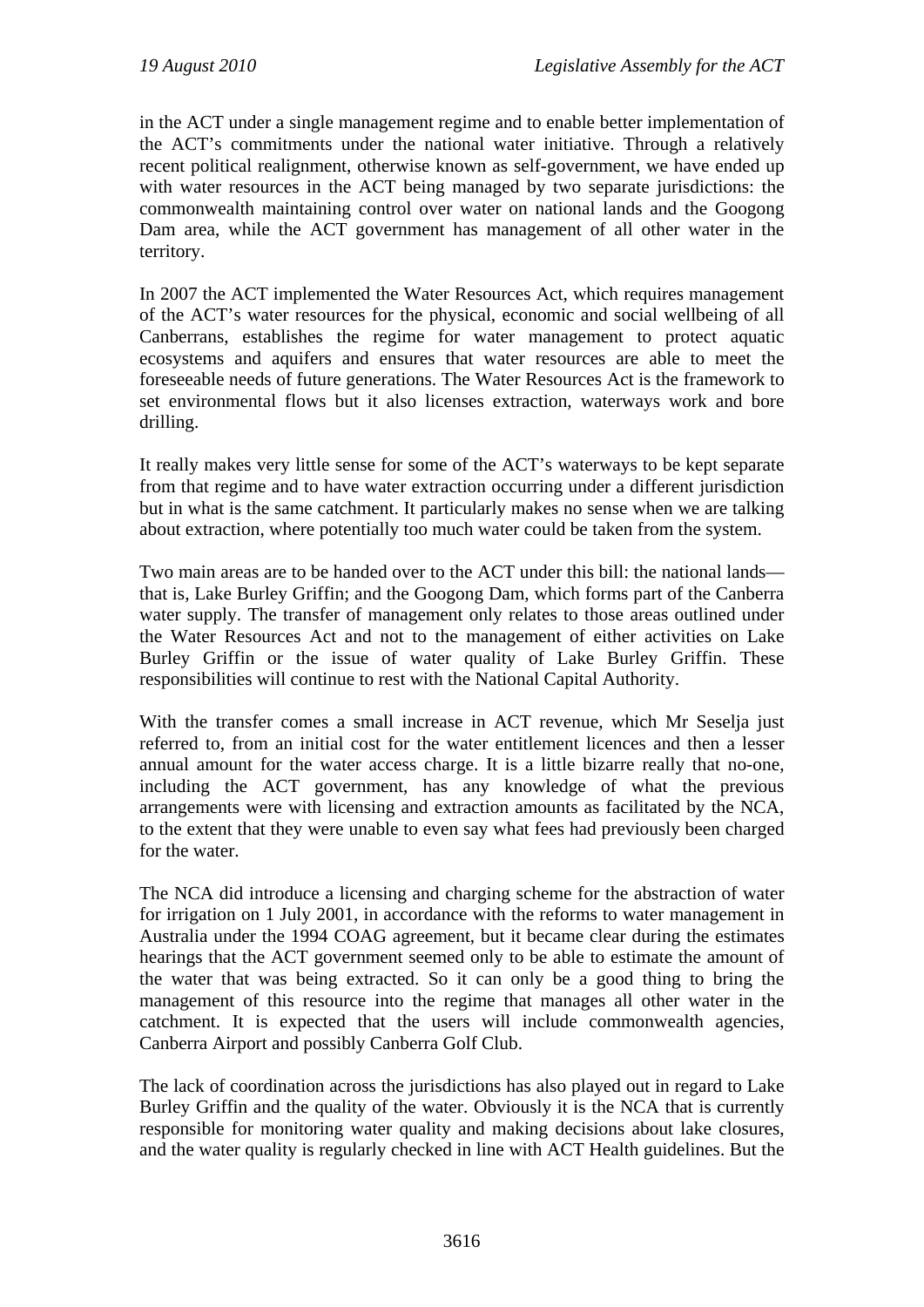underlying causes of the lake closures that have become increasingly frequent over the past few years are shared responsibilities and come from a range of sources.

From conversations with the NCA, I understand that the bulk of the pollution problems in the lake are residual and have built up over many decades and from a number of different sources. Even so, we have a problem, and the impact of this problem is starting to play out every summer as bacteria levels rise. Pollutants at the bottom of the lake get stirred up with increased flows, and blue-green algae spreads. Not only is this starting to result in disruption to many sporting events such as triathlon swims and rowing, it is also getting to the stage where it is making the lake a particularly unpleasant place to be for users of the lake over the summer, some even on land.

I think this is a particular problem that we need to address because it really is starting to play out across a range of recreational activities and tourism opportunities, and become, I think, a source of great frustration for many Canberrans. And it is easy to look at the many examples we have seen in the last couple of years. Obviously from my experience with triathlons, we are now seeing a situation where many races later in the season have to be cancelled or moved to an indoor swimming pool, which is clearly not in the spirit of the sport. But it also impacts on potential national events where many tourists will come to Canberra to compete.

The ACT is fortunate to have a regular spot in the national triathlon calendar, a race that is usually a selection race for an athlete seeking to compete for Australia in the annual world championships. That race is increasingly under question and obviously, with people coming from all over the country for such an event, has a quite direct impact on the ACT's economy, particularly for the tourism sector.

We have seen it in terms of national rowing events. I recall a couple of years ago—I think it was the summer before last—when there was a national schools rowing event and many crews came to Canberra. There were question marks about whether they could be allowed on the water and there was quite some controversy after the fact that they had been allowed in the water. I think at that event there were 1,000 students participating. Their parents and various siblings had come with them.

Again, these are the sorts of events that we want to have in the ACT. They are great opportunities to bring tourists to this town. The fact that the lake is increasingly unavailable—you can almost write it off increasingly from January; it has got earlier and earlier each year—I think is a source of some concern and is something that we really need to address.

There are mixed reports about whether the monitoring of pollution flows into the lake is adequate. I know that the NCA does undertake this, but I know also that concerns remain in the community that there are specific point sources that continue to add to the problem that is sitting there at the bottom of the lake.

Even if we were able to find a way to clean up the sediments at the bottom of the lake, and that could be very challenging indeed, we also need to have confidence that we are not continuing to add to the problem by adding ongoing pollutants. Fertiliser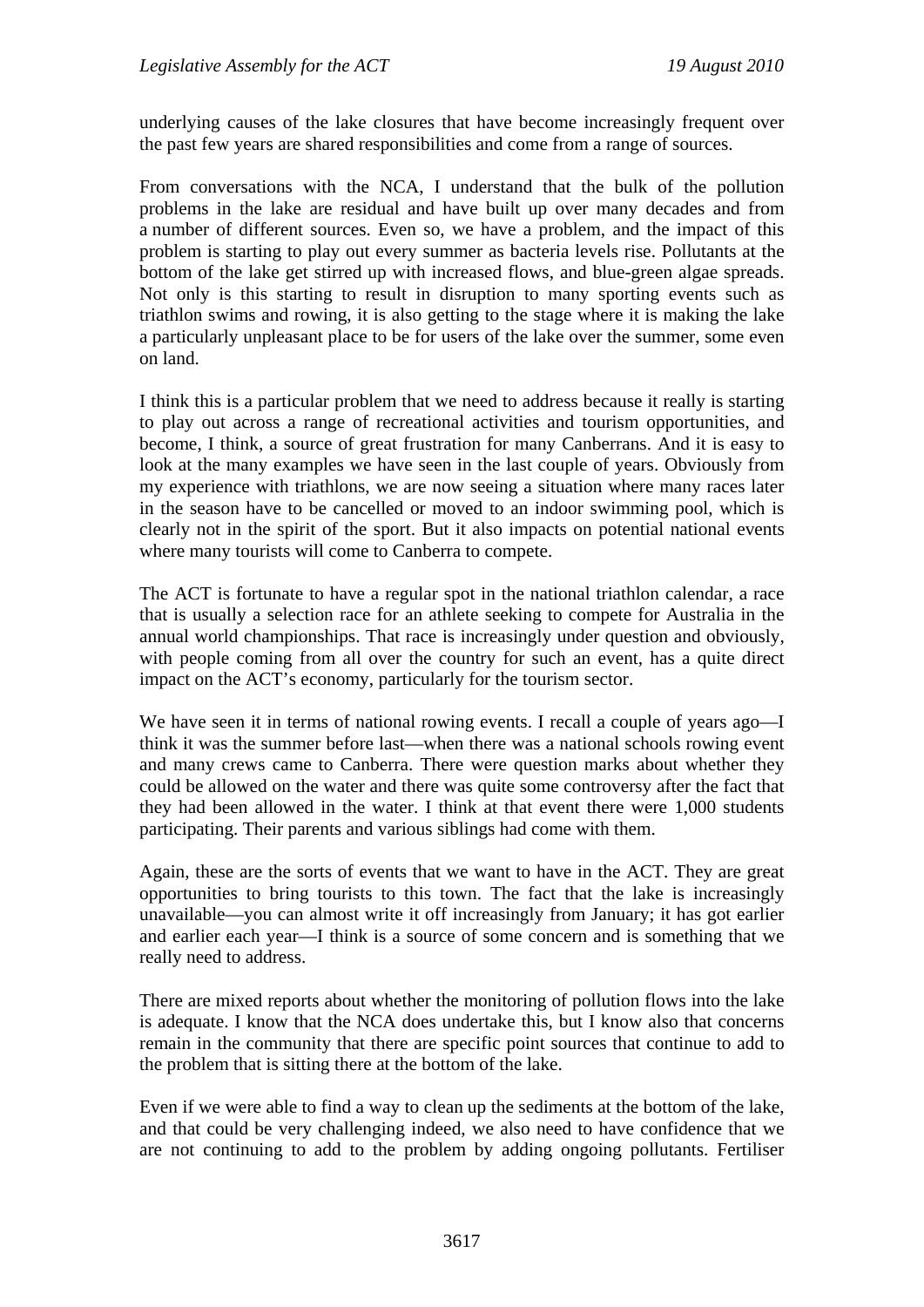runoff, phosphorous in washing powders and treated sewage all add nutrients that can affect the quality of our waterways, as we are seeing particularly in Lake Burley Griffin. We need to find a way to address this.

The Greens consider that there may be a role for the ACT government, the New South Wales government and the NCA to work together on issues of lake quality. It is clear that it is an issue where it is not simply one jurisdiction that can fix it, nor simply one jurisdiction that is responsible for it. And on that basis, we clearly need to improve the coordination and the effort across the jurisdictions in order to tackle this increasingly problematic issue. I also look forward to seeing the suggestions put forward by the NCA about how water quality might be best managed. I understand that they are actively looking at these issues and I expect that we will see some indication soon of perhaps the ideas that they do have.

Of course, then what happens is another question. The funding to the NCA has been run down over many years now. Whether the NCA will have the capacity both in terms of its time and energy as well as potentially the cost of seeking solutions for the lake is something that I have concerns about. That is certainly an issue I will be continuing to follow very closely because of my obvious very direct personal interest.

Members may be interested to know there is now a Facebook group that actually is agitating for the cleaning up of Lake Burley Griffin. And these are many lake users, whether it is kayakers, triathletes, swimmers, rowing persons, yachters. Is the correct term, Mr Hargreaves, a yachtsperson?

**Mr Hargreaves**: Yachts people, sailors.

**MR RATTENBURY**: Yachts people.

**Mr Smyth**: Yachties.

**MR RATTENBURY**: Yachties. There is a range of suggestions around the chamber. Nonetheless, these are all people who are very frustrated by the problems of the lake and are keen to explore the ways we can fix it. I think that this Assembly, in partnership with our commonwealth and New South Wales partners, needs to strive very hard to find a solution.

Nonetheless, that is an issue for the future. Today's bill is about simply addressing the issue essentially of water abstraction and a number of other consequential matters through the bill. The Greens will be supporting this bill today.

**MR HARGREAVES** (Brindabella) (10.54): The Water Resources Amendment Bill 2010 is a small but important step for water resource management in the ACT. It will bring the ACT closer to full compliance with the national water initiative, and it will bring water that has previously been controlled by the commonwealth under the ACT planning and management arrangements.

**Mr Seselja**: I think the goatee suits him.

**MR HARGREAVES**: It's good, isn't it? You like that?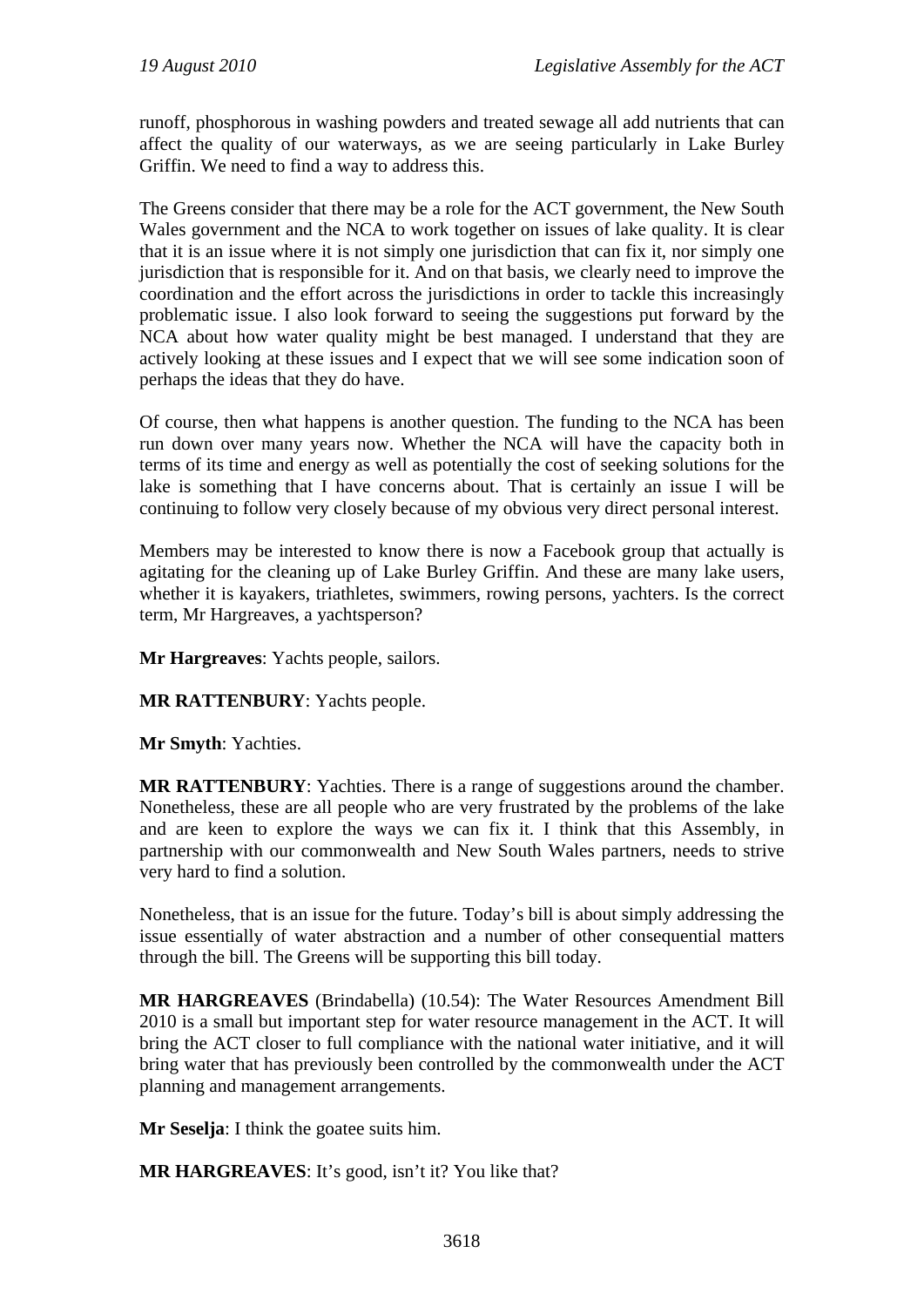**Mr Seselja**: Yes, I'm giving it the thumbs up.

**MR HARGREAVES**: Good. It grows on you. Yes, it does.

**MADAM DEPUTY SPEAKER**: Mr Hargreaves, can we get on with the speech, please.

**MR HARGREAVES**: Sorry about that, Madam Deputy Speaker.

**Mrs Dunne**: What? Like algae, like that stuff on your face.

**MR HARGREAVES**: You know, I can do it on both sides of my head. Mrs Dunne, on the other hand, has only got the one half.

The ACT is the only jurisdiction in the Murray-Darling Basin that recognises the protection of the environment as the first priority of the maintenance of its water resources. Through this amendment, the act recognises the importance of adequate provision of water to the environment as part of its water resource planning for the future.

The transfer of commonwealth water to the ACT will enable the establishment of a single water resource management system under ACT control. This will have several significant advantages for the ACT, particularly as a single system will provide certainty for management decisions made by the ACT on water resource management. A single system will also facilitate improved reporting processes. Currently, there is only a general understanding of volumes allocated by the commonwealth agencies and no knowledge of volumes actually extracted under its control or by the Department of Defence or Canberra airport.

Recent agreement to a Murray-Darling Basin cap on extraction includes the agreement to the inclusion of commonwealth controlled water in the ACT in future reporting. The transfer of water management will allow this commitment to be met. It will also allow the reporting of all water use in the ACT for national water accounting purposes for the first time. I will say that again—it will also allow the reporting of all water use in the ACT for national water accounting purposes for the very first time. Currently, information can only be collected on water use authorised by the ACT government.

The change will result in the commonwealth government purchasing an ACT water entitlement for each existing user authorised by the commonwealth. Each commonwealth agency or private user will be issued an ACT licence to take water, which will be subject to the same conditions and reporting requirements as all other ACT licence holders. This will result in a higher level of knowledge of water resource use, thus supporting the sustainable management of water resource management into the future.

As Minister Corbell said in his opening remarks, the ACT operates a modern resource allocation system for its share of the water resource in the ACT. The commonwealth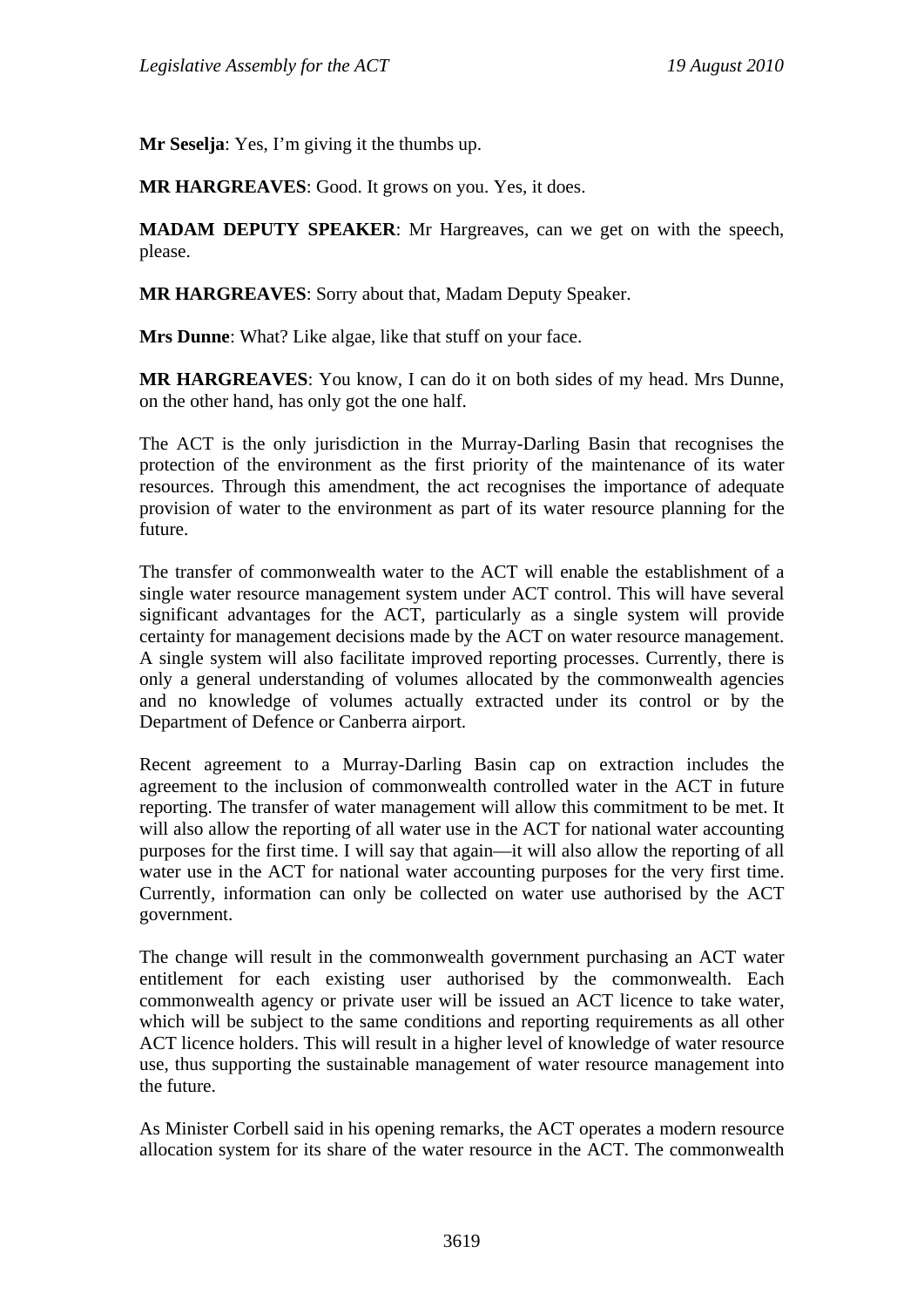has operated a separate resource management system for the water under its control. The operation of dual systems was inefficient and could potentially have led to the overuse of the resource.

The majority of commonwealth water users operate in a relatively loose control regime, taking water in a manner consistent with commonwealth guidelines, although some minor commonwealth water users have not been regulated at all, and others have voluntarily submitted themselves to the ACT water management system. The transfer of commonwealth water to ACT government control will see improved efficiency as all users will operate under the one system.

The ACT is not a significant water user in the Murray-Darling Basin, but it is a leader in water resource management. It has not overallocated its resources and does not overuse them. The ACT has allocated less than 16 per cent—I will say that again: the ACT has allocated less than 16 per cent—of its estimated average water resource of 500 gigalitres per year compared to 49 per cent, which is reserved for the environment. That has got to be good news for Mr Rattenbury. Absolutely good news, isn't it? I can see him sitting there absolutely gobsmacked, because he is like that. Of the 16 per cent the ACT has allocated for extraction, it actually uses less than half, or seven per cent, of the estimated average water resource. That is something the people out there in the community are not aware of, and they should be aware of it.

The 1994 COAG water reforms and the 2004 national water initiative have been instrumental in supporting the ACT's successful management of its water resources through objectives aimed at improving the sustainable management of Australia's water resources. This bill will allow the ACT to further improve its water resource management capability, and I am sure that there will be further improvements in the future to ensure that the ACT remains at the leading edge of this field. It is with great pleasure that I commend this bill.

**MR CORBELL** (Molonglo—Attorney-General, Minister for the Environment, Climate Change and Water, Minister for Energy and Minister for Police and Emergency Services) (11.01), in reply: I thank members for their support of this bill. This bill brings the management of the water resources in the ACT more closely in line with the intent of nationally agreed water reform as expressed in the national water initiative, the commonwealth Water Act and the Murray-Darling Basin agreement. It will further promote the sustainable and efficient management of water in the territory and facilitate the transfer of commonwealth controlled water in the territory to the ACT under a single management regime.

The ACT border was drawn to ensure an adequate water supply for the national capital independent of water use in the surrounding areas of New South Wales. It included the highly productive Cotter River catchment and access to the borders of the Queanbeyan and Molonglo rivers in New South Wales. The resources of the Cotter River have been a reliable source of water for Canberra since the construction of the original Cotter Dam in 1912. The resources of the Queanbeyan River were harnessed with the construction of the Googong Dam in 1979.

Successive commonwealth governments did not consider the level of water resource use in the ACT to warrant this specific legislation prior to self-government. At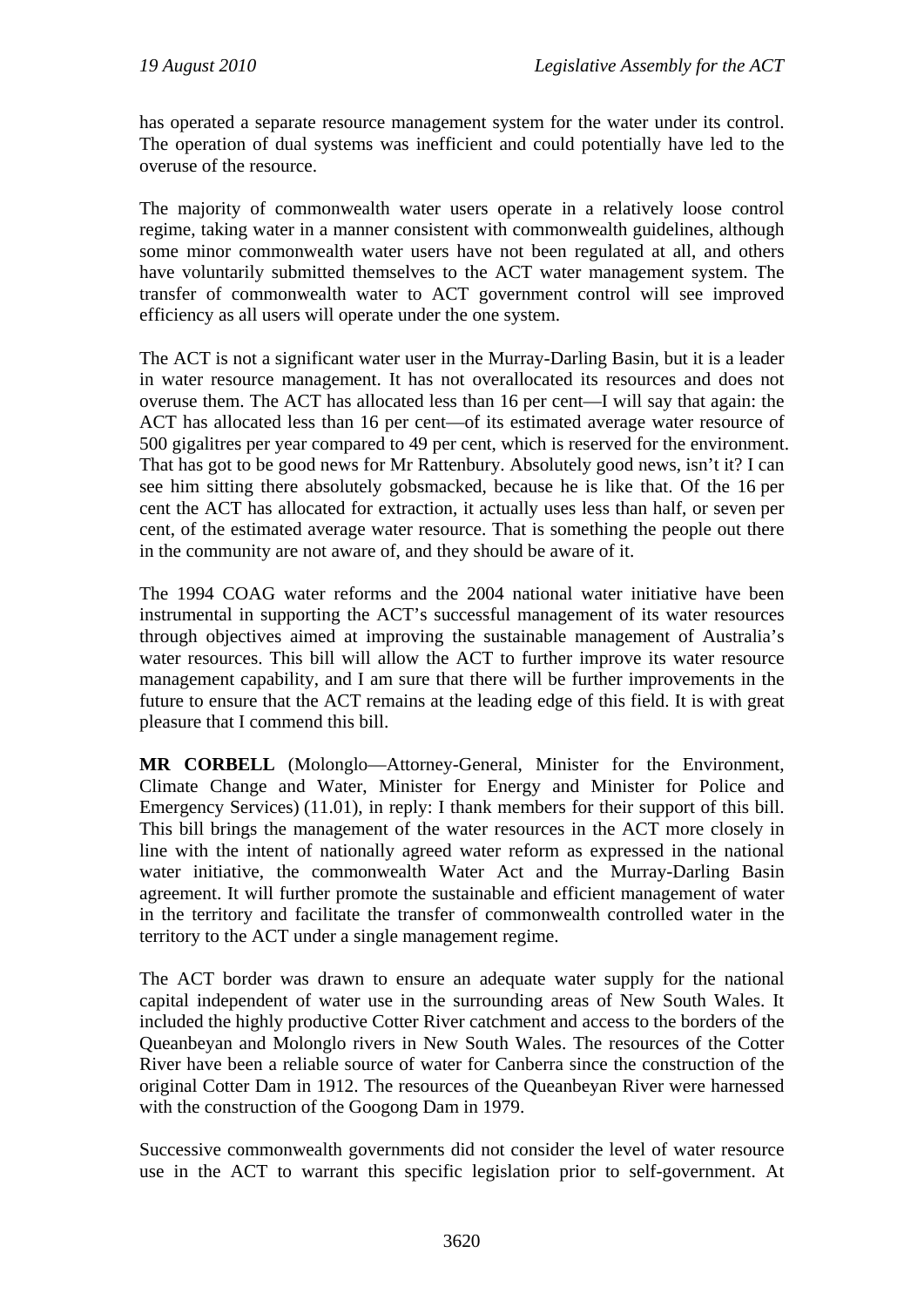self-government, the commonwealth retained control of the water of the parliamentary triangle and other commonwealth controlled land in the territory. The commonwealth has now agreed to transfer management of water it controls in the territory to the ACT government.

COAG agreed in 1994 that there was a pressing need for the reform of water resource management in Australia. This began a process of legislative change to modernise the management approach of one of our most important natural resources. Part of the process of change was the development of an ACT Water Resources Act in 1998. Indeed, I can recall being a member of the relevant standing committee of the Assembly at the time that looked into this new piece of legislation.

As that legislation followed the 1994 agreement to change, it embodies the principles agreed by COAG. As a result, the ACT has modern water resource legislation that embodies the key principles of reform, which include secure enduring entitlements, entitlements that are not tied to specific parcels of land or uses, the identification of a secure share of the resource for the environment, a planning regime that ensures the resource is not overallocated or overused, and an ability to trade entitlements to allow new users access to a scarce resource.

The development of the national water initiative in 2004 extended the reform process and set clear objectives that each jurisdiction had to achieve in order to comply. The ACT is already largely compliant with national water initiative requirements and only needs to make minor changes to fully comply and take advantage of funding opportunities offered by the commonwealth government. Unlike other jurisdictions in Australia, the ACT does not have a long history of intensive water use. So the risk of overallocation or overuse is low. The ACT's modern legislation and planning regime will continue to ensure we manage this resource sustainably. Further, the enlarged Cotter Dam and the Murrumbidgee to Googong projects will provide both increased storage and better utilisation of existing storages, increasing security of our urban water supply.

ACT agreement to the national water initiative and the settlement of a Murray-Darling Basin cap on extractions required ACT water users to have access to interstate water trading. The Water Resources Act explicitly permits interstate water trading, but the conditions were phrased in a manner that cast doubt on the validity of trade out of the ACT. This bill expands the provisions for interstate water trade to clarify the requirements for trade out of the ACT.

Further, the national water initiative places a higher requirement for water resource monitoring and reporting in the territory. This includes the construction and use of groundwater monitoring bores. There is an anomaly in the Water Resources Act that prevents the construction of a bore if a water entitlement is not held by the party constructing the bore. The bill includes a new provision that will permit the construction of permanent monitoring bores without the construction party holding a water entitlement in the territory.

Going to the issue of transfer of water management, the majority of this bill is devoted to the amendment of the act to facilitate the transfer of commonwealth control of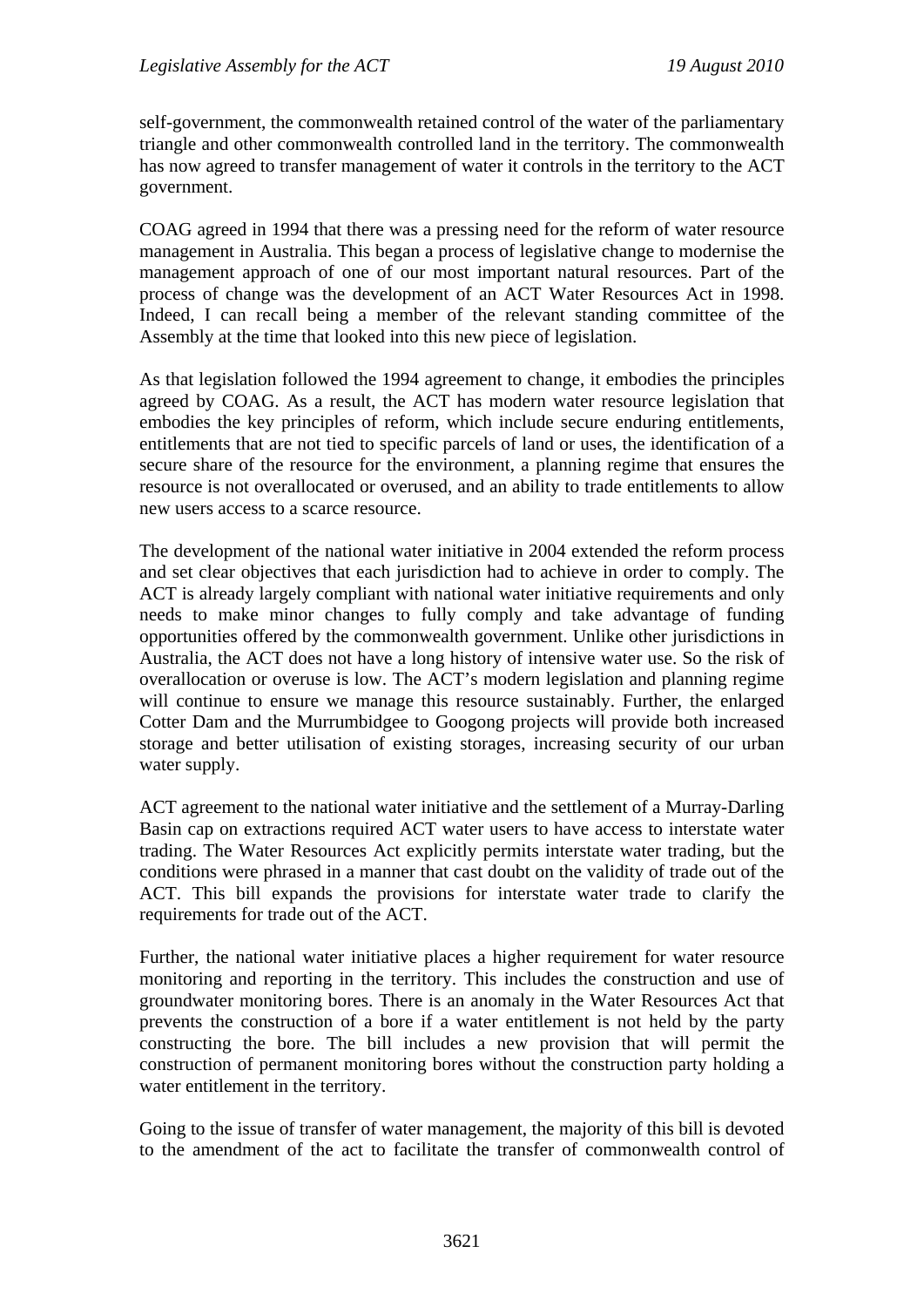water to the ACT government. Prior to calling the upcoming federal election the commonwealth had tabled legislation to facilitate the transfer of management of its water resources to the territory. The election will obviously delay the transfer, but it is not likely to stop the process. There is provision in this bill to enact portions of the legislation separately. That portion of the bill dealing with the transfer of the commonwealth water will only be enacted when the commonwealth government has passed its complementary legislation.

The proposed amendments will pass the authority to manage the extraction of water, the sinking of bores, and undertaking works in a waterway from the commonwealth to the territory. These provisions would also apply to private water extraction on commonwealth land, such as the Canberra airport. In addition, the change will allow the inclusion of water set aside for commonwealth use in the ACT to be considered as an available part of the ACT's water resources.

This transfer has four important advantages for the territory. Firstly, it will bring all water in the ACT under one management system, reducing the possibility of double allocation of the one resource and the duplication of management systems. Secondly, it will ensure all water users in the ACT are subject to the same planning and administrative controls, again ensuring the ongoing sustainable management of the resource. Thirdly, it will bring all water use under the national water initiative compliant planning regime, a requirement of the commonwealth's own water management legislation. Fourthly, it will allow all water use in the ACT to be fully and, for the first time, accurately reported for regional and national water accounting purposes.

Alongside the advantages of this management transfer, the bill provides further opportunities to improve water management in the territory. The commonwealth proposes to insert new provisions in the Australian Capital Territory (Self-Government) Regulations 1989 so that the Water Resources Act 2007 will bind the Crown, although without the offence and enforcement provisions. As the commonwealth will not be bound to the offence enforcement provisions, additional subsections have been added to sections of the ACT Water Resources Act to apply the requirements of the act to all persons, including the commonwealth.

The commonwealth will retain the management of Lake Burley Griffin, including the management of activities on the lake, such as boating and events in and on the lake, the management of the quality of the water in the lake and the management of the lake foreshore. The transfer will result in commonwealth users becoming subject to water-related fees and charges that will result in a small net increase to ACT revenue of approximately \$416,000 in the first financial year. This will result from the commonwealth purchase of ACT water entitlements for existing users, with a further \$140,000 annually thereafter from the water abstraction charge on water used.

An MOU between the ACT and the commonwealth will be developed to clarify issues not appropriate for inclusion in legislation prior to the commencement of the act. I thank members for their support of this important piece of legislation and commend it to the Assembly.

Question resolved in the affirmative.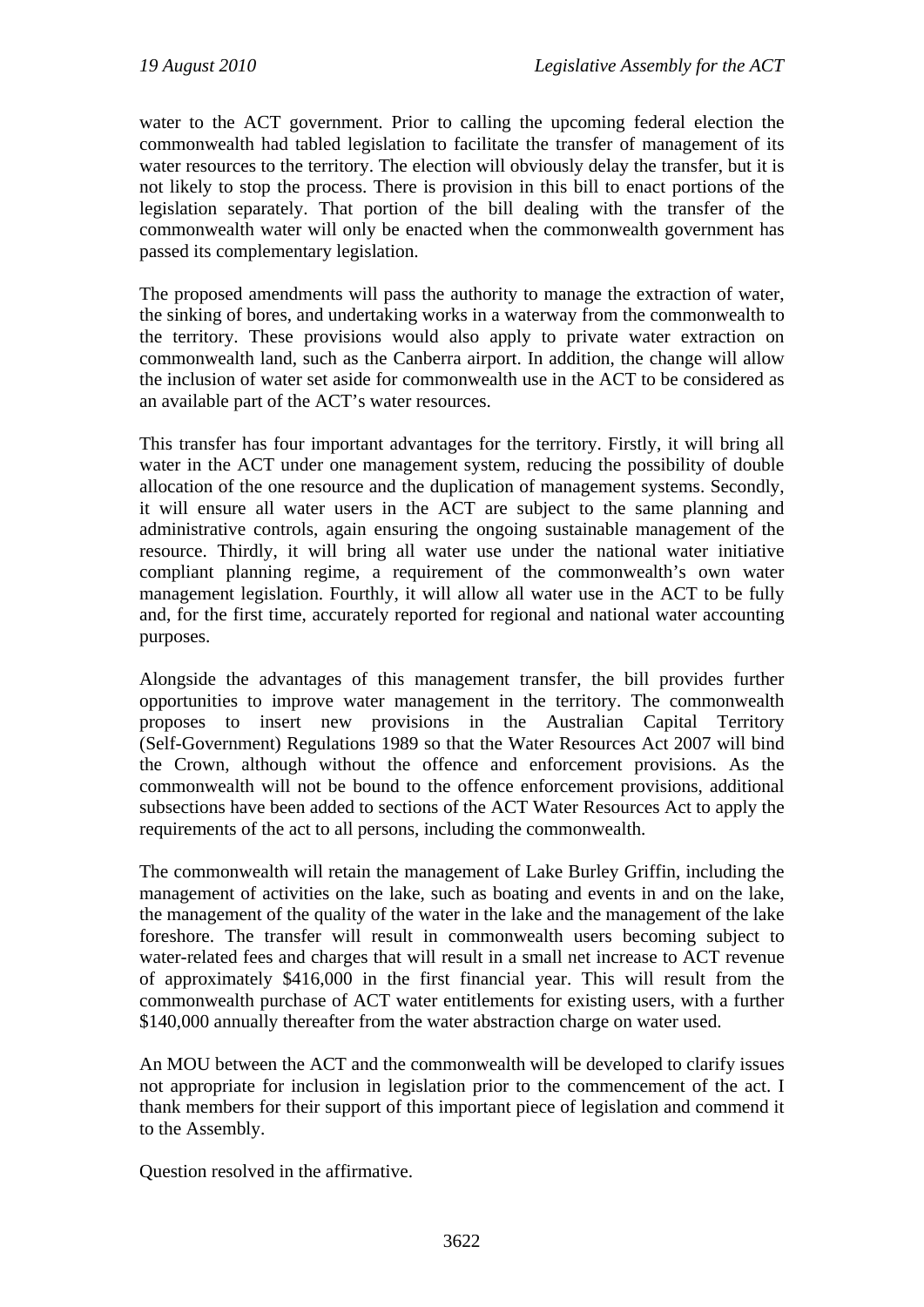Bill agreed to in principle.

Leave granted to dispense with the detail stage.

Bill agreed to.

# <span id="page-23-0"></span>**Construction Occupations Legislation Amendment Bill 2010**

Debate resumed from 1 July 2010, on motion by **Mr Barr**:

That this bill be agreed to in principle.

**MR SESELJA** (Molonglo—Leader of the Opposition) (11.10): I rise to speak on the Construction Occupations Legislation Amendment Bill 2010. The Canberra Liberals will support this bill. I note that the intention of this bill is to regulate, assess and supervise energy efficiency ratings for buildings. These EERs are those which are required under the residential sales act to be advertised when a home is advertised for sale, and those which are required by the Residential Tenancies Act 1997 when leasing or advertising a rental property. I would like to take this opportunity to commend the former Liberal government which in 1998 became the first government in any jurisdiction in the world to mandate the disclosure of energy efficiency.

The Liberal government was also one of the first jurisdictions to endorse the Kyoto protocol. This was a government which really was way ahead of its time when it came to taking strong and sensible action on the environment.

Although there are over 200 registered energy efficiency assessors in the ACT who are registered with ACTPLA, they are not licensed in any way. This bill provides for those energy efficiency assessors to become licensed under the Construction Occupations (Licensing) Act 2004. I note that according to the explanatory statement, the framework for licensing builders, electricians and plumbers that exists under the Construction Occupations (Licensing) Act is also suitable for energy efficiency assessors and that the bill will utilise this existing framework under COLA and the Building Act 2004 to provide suitable educative and disciplinary measures for assessors.

Importantly, it will also provide a complaint mechanism for consumers. The bill will only require individual assessors to hold a licence and these licences will only be prescribed under the bill for residential schemes. The Canberra Liberals have consulted widely and industry have not raised any serious concerns about the bill.

However, it is now incumbent upon the government to use these regulations wisely and to ensure that the operations that are not up to scratch currently are brought up to standard within a reasonable time frame. Ultimately, we are passing a new law today which will result in a new regulatory burden on a skill that we would like to encourage.

This is a green skill, one which has become, thanks to the former Liberal government, an important and necessary skill required by building and real estate industries in the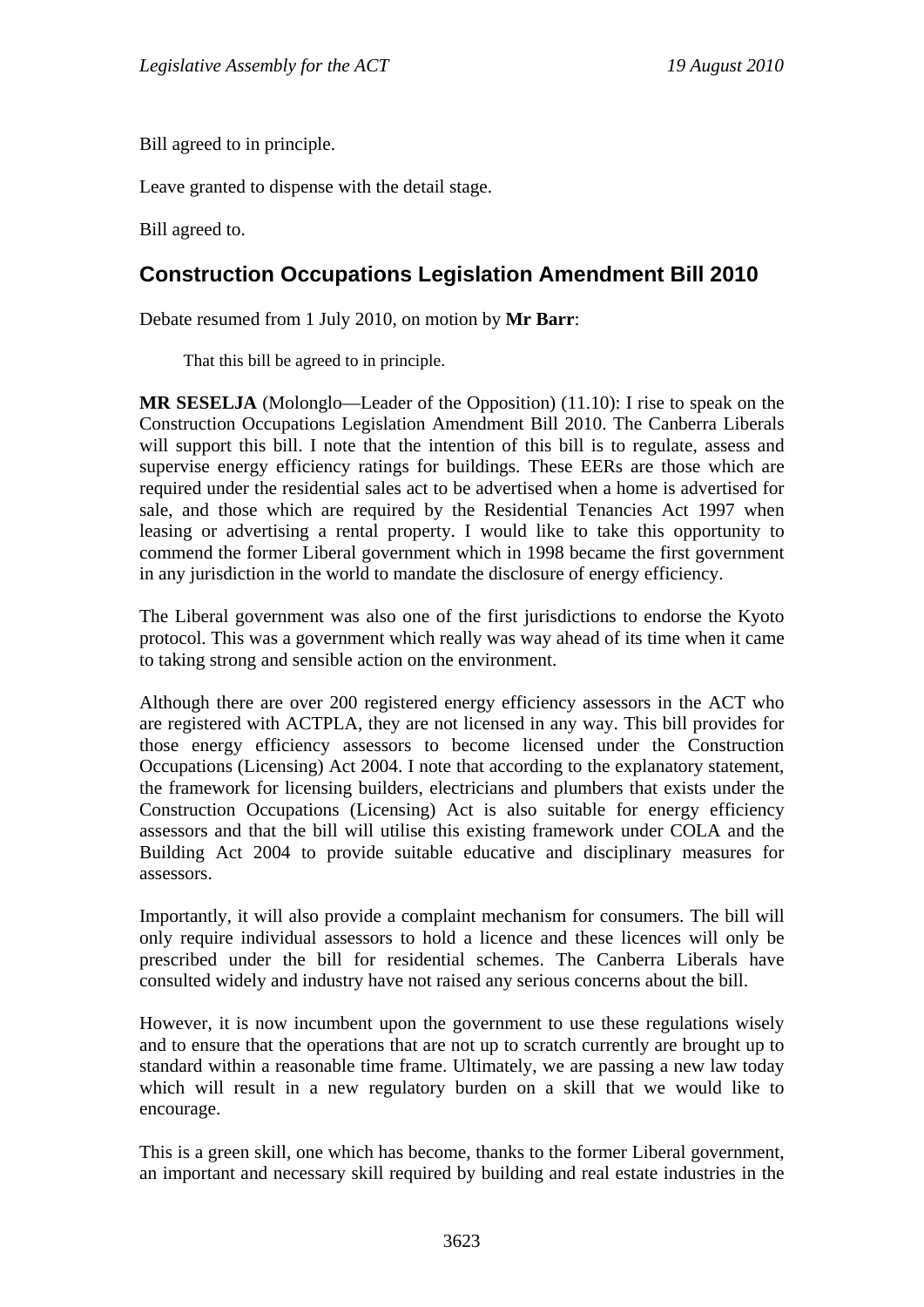ACT. It is incumbent on the government to manage subsequent regulations with care to ensure that any shonky operators who may be out there either leave the industry or improve their skills.

It is incumbent upon the government to ensure that the public is informed about their rights, how the public become aware that they should seek out a licensed assessor or, indeed, that they can now seek out a licensed assessor when organising an assessment, and how the public will be aware of the correct way to lodge a complaint about a potentially shonky operator.

The government has a poor record at best when it comes to regulating business, especially small businesses. One needs to look no further than the hospitality industry where the government is attempting to strangle outdoor cafes in red tape. Let us hope that this industry is not strangled in red tape now the government has legislated to license energy efficiency assessors.

Ms Le Couteur has indicated earlier this week to my office that she is intending to move amendments to this bill. While we understand the intent of the amendments, at this stage we will be supporting one of the amendments and not the other two. In summary, the Canberra Liberals will support this bill. We will, however, pay careful attention to its implementation. We will continue to consult with industry to ensure that regulations in this area are implemented efficiently and sensibly.

**MS LE COUTEUR** (Molonglo) (11.13): The Greens will be supporting the Construction Occupations Legislation Amendment Bill before us today. This bill comes 11 years after the Greens introduced the energy efficiency rating assessment laws in the ACT and it will mean that the territory will again become a leading hopefully, the leading—jurisdiction in energy efficiency ratings in Australia.

Houses with higher energy efficiency ratings save money for the occupants every day, as well as being more comfortable to live in. They are warmer in the winter and they are cooler in the summer. Because they use less energy, they have lower greenhouse gas emissions; so they are better for the environment which we all share. All in all, better houses are a better thing.

Studies by the Australian Bureau of Statistics have shown that people will pay as much as \$10,000 for a house with each additional energy efficiency star. Another reason that we need to ensure that energy efficiency ratings are accurate is to protect homebuyers. People need to know that they are getting what they are paying for. The really good news is that if your house is well designed, it will cost a lot less than \$10,000 for each additional energy efficiency rating star. In fact, it may cost you nothing more. All you may have to do is ensure that your house is orientated to the north.

In this context I will also say that the Greens are pleased with the government's recent significant step in the direction of passive solar orientation for all new residential homes and subdivisions. Draft territory plan variation 301, the residential subdivision code, mandates that 95 per cent of blocks must have reasonable solar orientation. This will enable houses to be built which are genuinely solar passive because the blocks will be orientated correctly.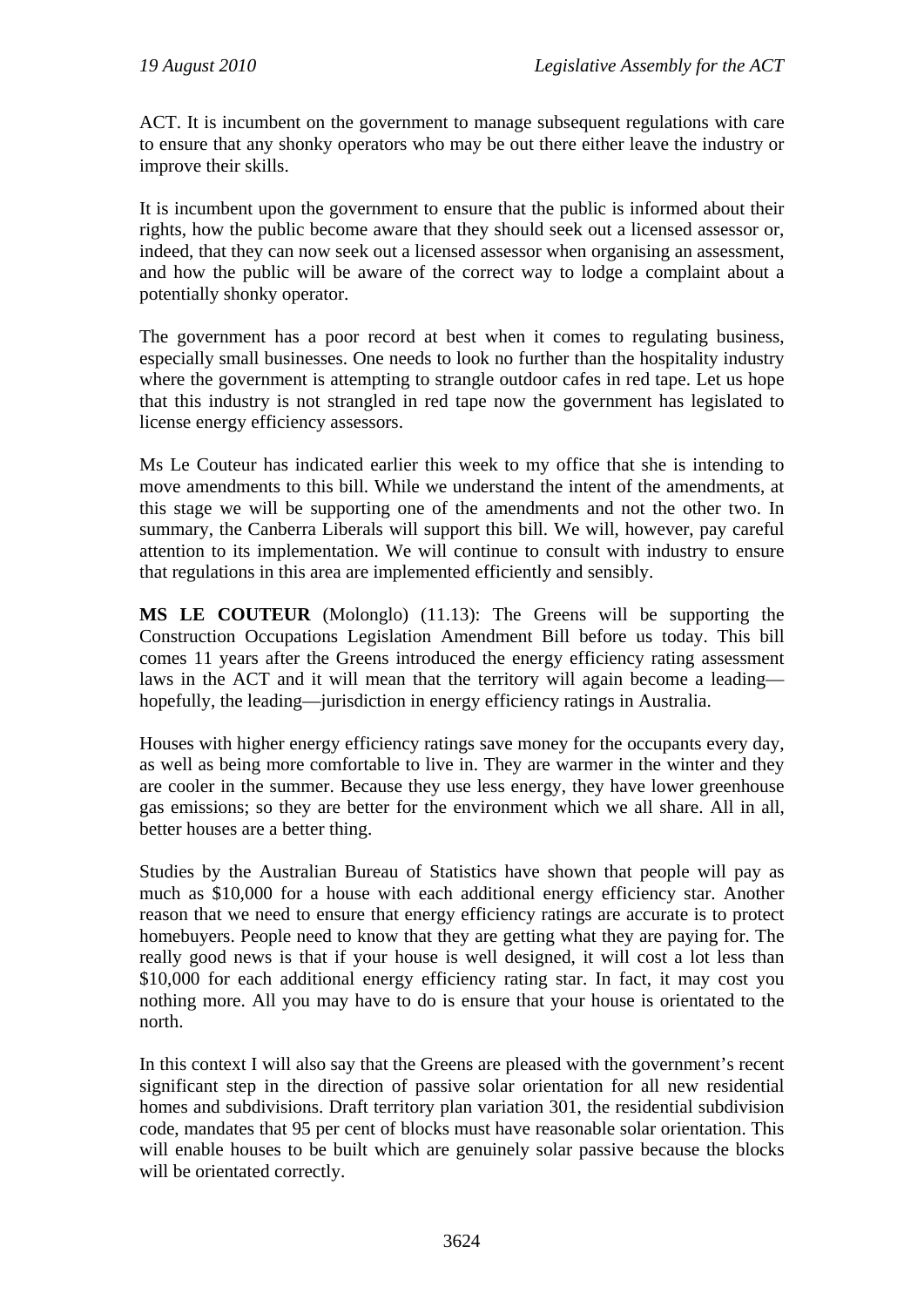Draft territory plan variation 303 complements this by creating a solar fence principle which gives householders a reasonable expectation of not being overshadowed by there neighbours. This is very important. If you build a solar house, you do not want it overshadowed by someone else's house. Good solar orientation is one of the most cost-effective ways to get a good star rating and good energy performance from a house. It is the one thing you cannot fix afterwards. You cannot just pick up your house and move it round 90 degrees. It just does not work like that.

In his in-principle speech, Mr Barr said:

Since the introduction of the energy rating scheme government intervention has been minimal and the approach to assessors predominantly educational. Mr Speaker, the current approach is no longer viable.

The Greens are pleased that the government has finally agreed with what we—the Greens—consumers and the industry have been saying. Because of the problems with the energy efficiency scheme, last year I introduced a motion aiming to improve the energy efficiency regime. It led to a government discussion paper on the issue which got an overwhelmingly positive reception. This has culminated in this important legislation today. I do regret that it has taken over a year to get to this legislation.

I believe that part of the reason for this is COAG's lack of action. Back in April last year it seemed that other jurisdictions were finally going to follow the ACT's lead and introduce mandatory disclosure of energy efficiency ratings on sales of housing and for most housing rentals. However, they have not done so as yet. So I am very pleased that in this case the government has been prepared to act unilaterally and show leadership when other jurisdictions have just simply not acted. I hope that the government will show leadership in the future on other issues and not continually defer to COAG.

Because the current scheme has so many problems, my motion of last year required auditing of at least five per cent of all energy efficiency ratings. Previously, as was discovered as part of this motion, there really has been no auditing. In fact, anyone who looks at the *Canberra Times* real estate section on Saturdays will be able to see a number of houses which should have been—must have been—five-star houses when they were constructed. This is because there has been for a number of years a requirement in the ACT that all new houses must have at least five-star energy efficiency.

But when they go for resale the houses are re-assessed and their energy efficiency ratings change. Each week you will see some down at 3½ stars. I do appreciate that things can change in houses but they are not five-star. They probably at no stage were ever five star. It is sort of unbelievable that they could have been correctly certified in the first place if a few years later they have been re-assessed at a couple of stars less than they were certified at.

At last we hope that ACTPLA will finally now take energy efficiency seriously and use its new regulation capabilities. In particular, the bill will create a new occupation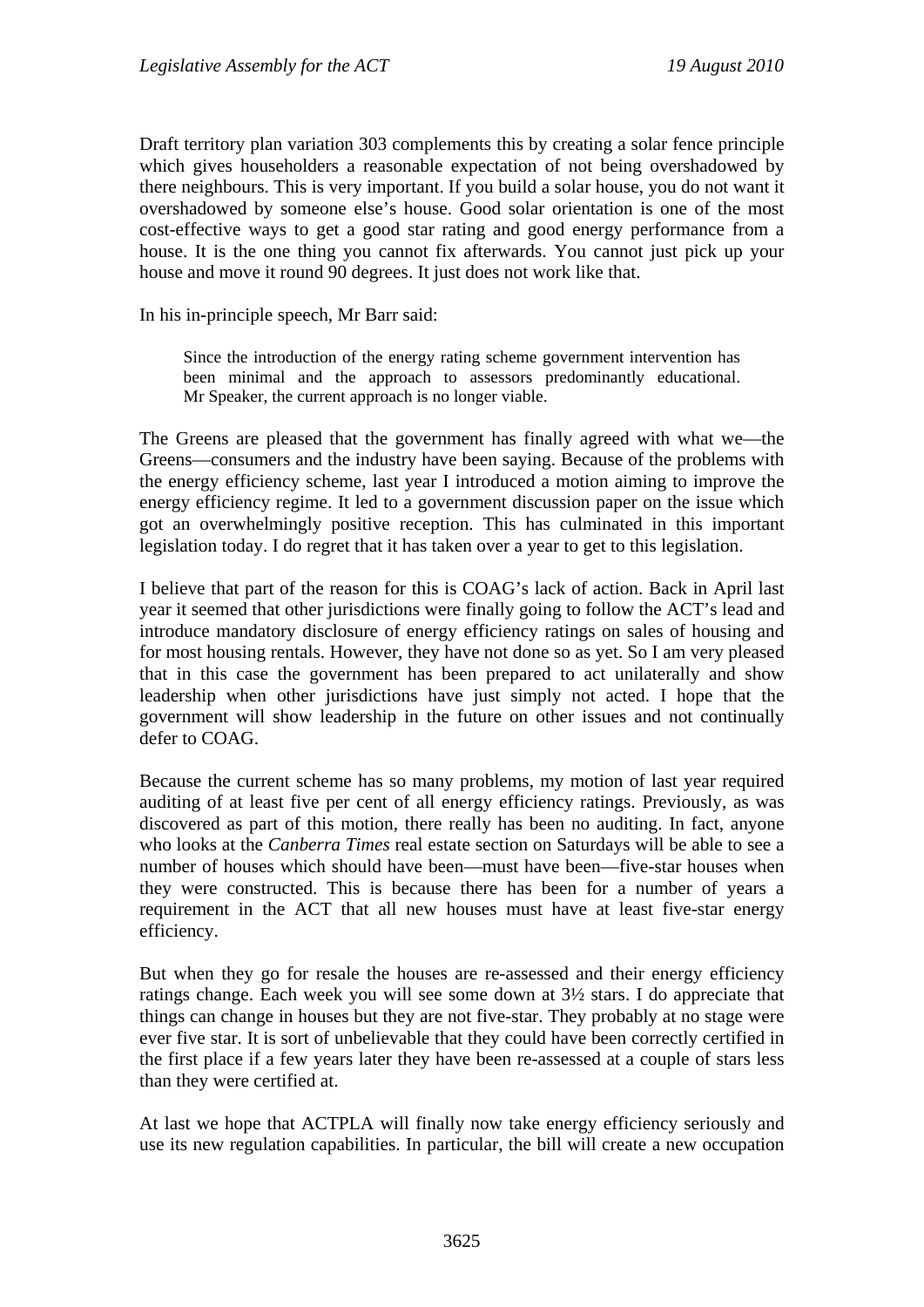of energy efficiency ratings assessor which will require licensing. Assessors for new buildings were previously registered but since the removal of EER requirements from development assessments in March 2008, the people who carry out energy efficiency assessments on building plans are not registered. We have seen in recent months a number of complaints about various parts of the building certification process. In this context, we are particularly pleased that this is one part of the industry at least where there will be some improved regulation.

Another thing this legislation does is consolidate all guidelines for preparing energy efficiency ratings and certificates into a single code of practice under COLA. Finally, it introduces a complaints mechanism for the energy efficiency ratings. This will give both industry and consumers some protection. Our hope is this will lead to an improvement of the reliability and accuracy of assessments.

As well as the regulation introduced with today's bill, there needs to be an ongoing commitment to the auditing of energy efficiency ratings and other parts of the building certification process. We have all recently seen the problems of lack of auditing in the building industry ranging from the federal insulation installation program to problems that led to the building quality forum earlier this month.

The other issue that I understand still requires urgent attention is that the sale-of-premises energy efficiency regime still uses first generation software. The certification regime under the building code of Australia for new buildings uses second generation software. This is confusing for the industry and consumers. It should be fixed by the government. Previously, the government has said that it would not take action because it was waiting to be part of a new national regime. Given that the government has taken action for this part of the energy efficiency regime, I call on the government to take action on that part of it as well, because it is simply confusing.

As I said, while the Greens are very pleased that the government is finally acting to bring some much needed rigour into the energy efficiency regime, the Greens believe there is more work to be done. There are some other issues which I will highlight related to this which have not yet been tackled.

We could quite reasonably extend energy efficiency ratings to other housing choices, not just the standard single dwelling or multi-unit residence. Particularly here I am thinking of retirement homes, transportable homes and hostels. This is especially important for retirement villages, caravans and mobile homes—at least those which are occupied on a long-term basis. These are often occupied by the more frail and vulnerable members of our society who may have very limited ability to improve the thermal performance of their dwellings after purchase and very limited financial resources to pay high heating and cooling bills.

Ideally, some form of energy efficiency rating would also be extended to include hostels and nursing homes as the organisations who are running them will always need more recurrent resources. Therefore, it is particularly important that the buildings that they occupy are well designed. I assume that the current scheme would not be suitable for these more complex buildings. However, I think that it would be a useful extension at some stage, possibly of the commercial schemes.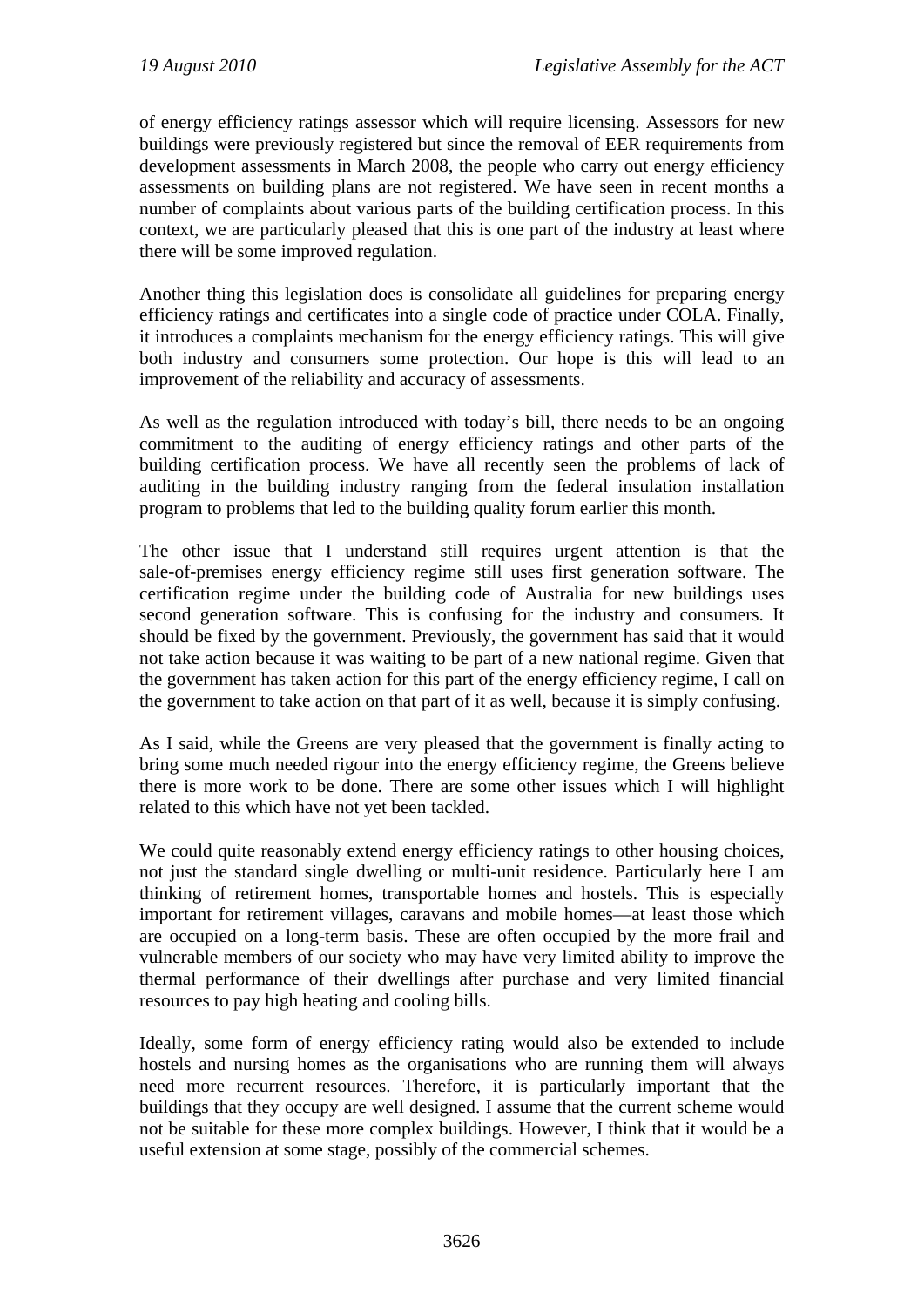Secondly, energy efficiency ratings should, we believe, be published on a whole-house basis rather than on a per-square-metre basis. Most people seeing the energy efficiency rating do not realise that it is a rating which relates to how much energy will be required to heat or cool to a comfortable level each square metre of the house. What this means is that a smaller house that happens to have a lower energy efficiency rating could in fact end up using less energy than a larger house which has a higher and better energy efficiency rating.

We would like to see both the current energy efficiency rating published and a rating for whole-of-house. It is a simple multiplication exercise to do it. There is no additional software or anything required. We would like to see them both published, as is the case for most appliances. Appliances will give you a star rating and they will say how many kilowatt hours you would expect to use over a year. I think at present it is often confusing for people when they move into a higher-star-rated house which also happens to be a lot bigger. They find their energy bills go up because they are simply heating or cooling a lot more than they would in the past.

Of course, we do recognise that for house operation one of the most significant issues is how you use your house for energy efficiency. You can use a lot of energy even in a well-designed house if you operate it poorly. Conversely, many people in not-so-well-designed houses do not use an excessive amount of energy because they operate their houses very well. Nonetheless, I think it would be useful for consumers to have that additional number.

Thirdly, I would like to note that the current energy efficiency rating only discloses the thermal performance of the building envelope, the building shell itself. It does not consider the appliances at all. The energy used for space and water heating represents a significant proportion of household energy consumption. We debated this again last year with the Greens' hot-water bill. We think that where we are talking about long-living appliances which are actually fixed to the building, they should be disclosed as part of the energy efficiency rating as a separate item so that people, when they buy a building, can say, "I have got a great hot water," or "I have got a hot-water service which is going to be really, really expensive to run." They should be able to say that their heating service is going to be energy efficient or that it is provided by a couple of bar radiators and they may have problems.

We think this should be a separate item from general energy efficiency because we would not want to have the situation that a high performance solar hot-water system was used to disguise poor building design. We would also suggest that the water performance of the house could usefully be disclosed.

Fourthly, how energy efficiency ratings are worked is based on thermal modelling. The models use weather records from the past for their simulations. However, we all know that the weather is changing rapidly. When we are designing houses we need to design them for the future, not the past. That, of course, is when they are going to be used. We need to start looking at doing the simulations on the basis of the reasonably expected and predicted weather for the future.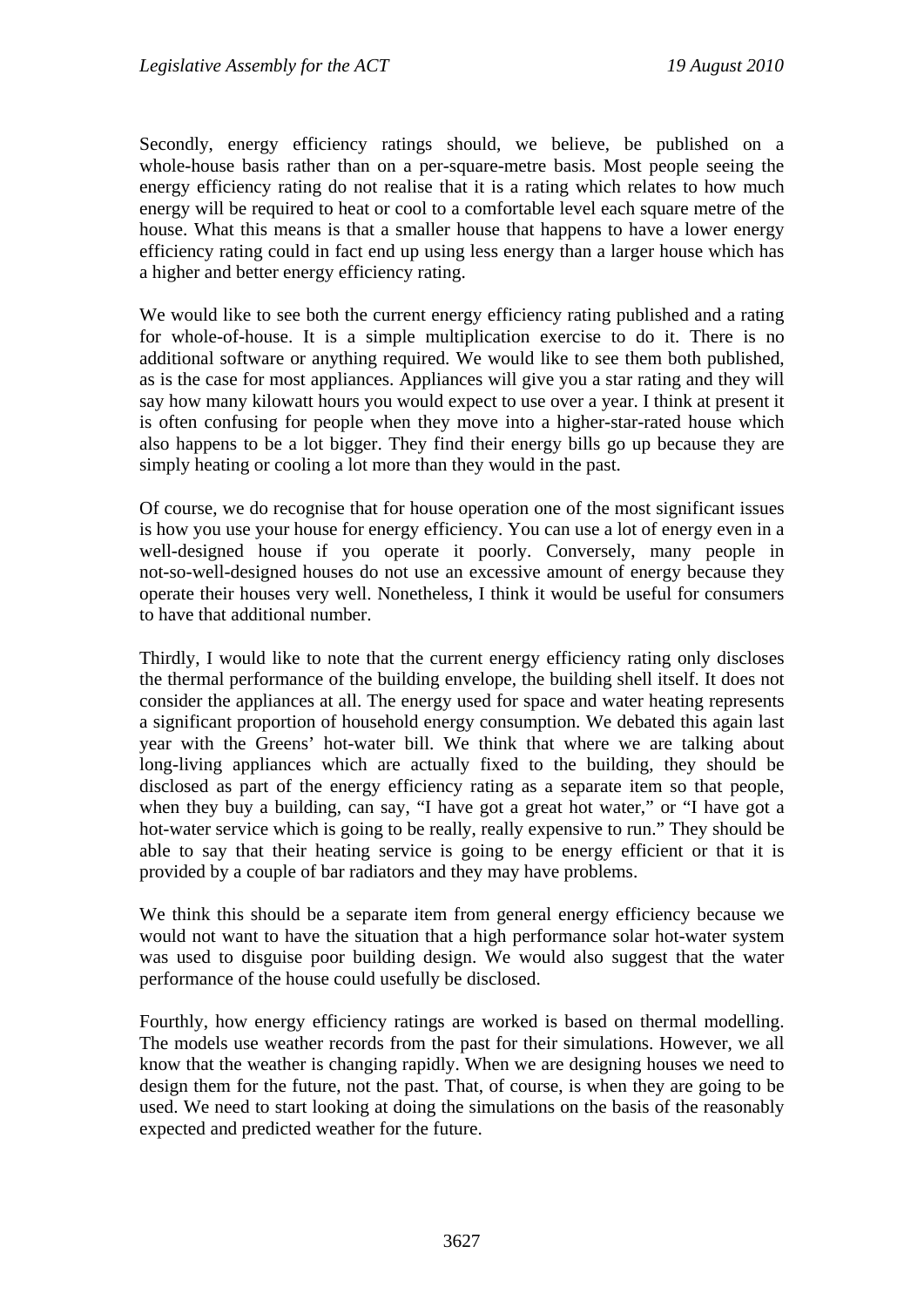The United Kingdom has, in fact, already started experimenting on using future weather for their equivalent of the energy efficiency ratings. I believe that Australia should be doing this also. We do not want to put a lot of work into building buildings which simply will not work in the future. This is an area where I believe the ACT should be lobbying the other jurisdictions to ensure a national approach on this. It is not something that I would be suggesting the ACT should go it alone on due to the complexity of the issue. However, it is something where the ACT should be strongly leading the national debate. We want to be designing our buildings for the future, not the past.

As Mr Seselja mentioned, I flag that I will be raising a minor amendment at the detail stage to improve the administrative decision-making process that occurs under the bill. This is a response to the comments in the scrutiny of bills process. In conclusion, the Greens support this bill in principle. It is a step forward and we look forward to many more steps forward in the future.

**MS PORTER** (Ginninderra) (11.28): I am happy to speak in support of the bill today. Public health and safety regulation spans many aspects of our lives, from the supply of essential services to our workplaces and practices to the safety of our built environment. They are necessarily diverse regulations administered by a variety of agencies that have a focus on public health and safety.

Communication between offices and agencies responsible for protecting health and safety is important in developing cohesive cross-portfolio responses to events. For example, the construction process involves hazards, including the use and disposal of hazardous materials. It also involves occupational health and safety and adherence to construction and other standards for buildings and their services. There can also be issues of land use and other environment impacts that are caused by construction work or by the post-occupancy use of a building.

Where people or businesses are operating in contravention of regulations, effective responses rely on detection of the offence. If a public safety agency possesses information that would assist with the prevention of harm to a member of the public, it is reasonable that this information is provided to persons that can act on it, regardless of whether they are located in a different agency or not.

The bill introduces new provisions for the sharing of information between inspectors of designated public safety agencies. Some agencies, such as JACS and ACTPLA, also have multiple regulatory roles. The amendments will provide clarity to inspectors as to when they are able to provide information to other officers outside their agency or administrative area. The bill also allows for agencies that hold information obtained in a former capacity as a public safety agency to share that information if appropriate.

Of course, this does not mean an uncontrolled exchange of private information. Information shared under these provisions must be in relation to a situation that presents or is likely to present a risk of death or injury to a person, significant harm to the environment or significant damage to property. Officers must also exercise judgement to ensure that they are satisfied that an agency receiving information will use it to exercise a function given to the receiving agency under a territory law.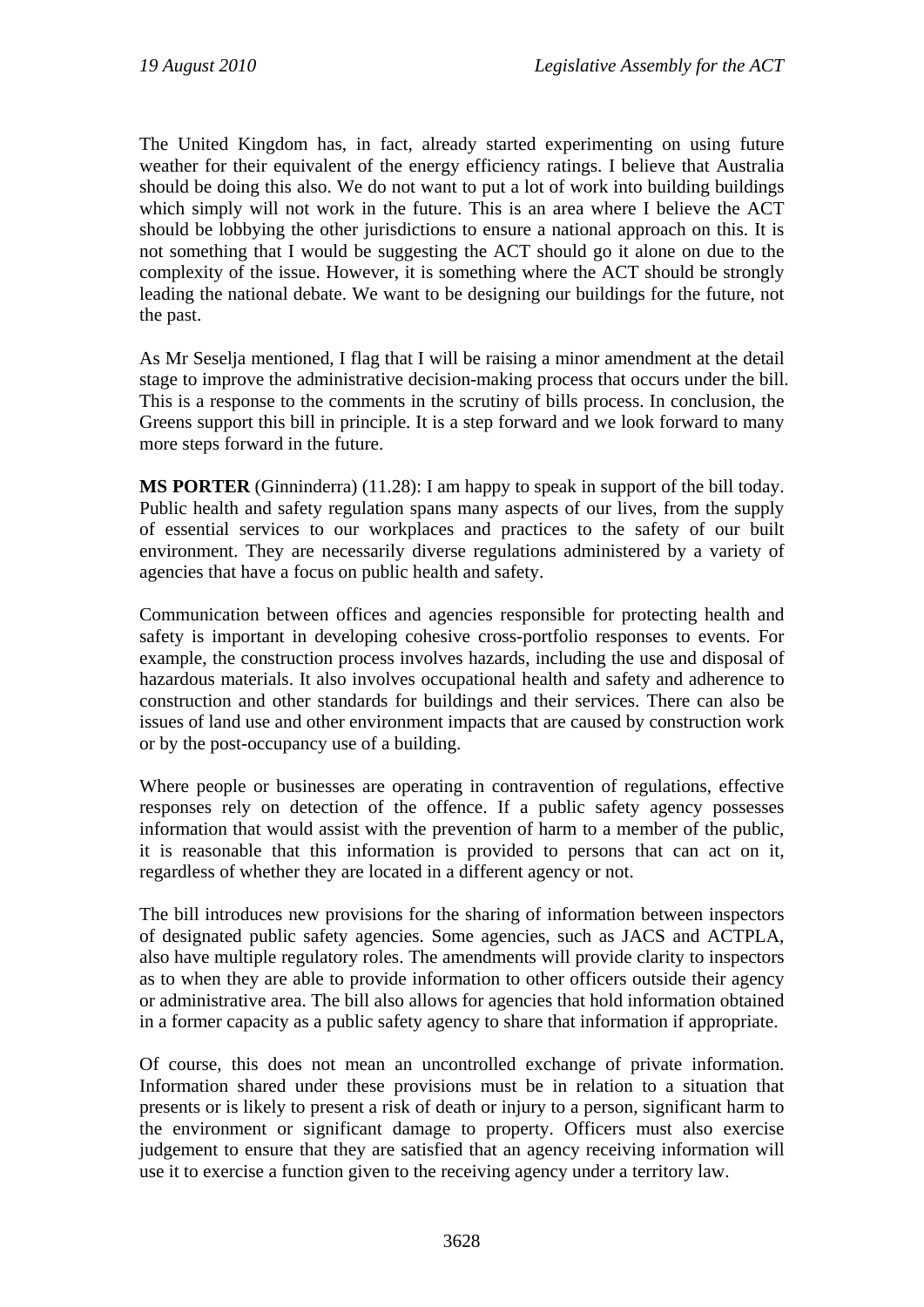As can be seen from the number of pieces of legislation amended by the new provision for the licensing of building assessors, energy efficiency requirements are also integrated into many regulated processes. People should have confidence that the rating advertised for a property is a fair representation of its energy efficiency and how it has been constructed. While education of consumers and industry plays an important role in improving understanding of energy efficiency ratings, given the technical complexities of energy efficiency ratings there are a limited number of people with a full understanding of how they are prepared. Few consumers have the time to analyse the detailed outputs from the software to find any potential discrepancies. Therefore it is difficult for the market to adequately regulate assessors.

It is true that energy assessors are bound by fair trading obligations. However, there is no independent body that can assist consumers and industry to identify errors in assessments or enforce quality standards. The creation of a new occupation of building assessor, under the Construction Occupations (Licensing) Act, COLA, allows energy assessors to be recognised as a distinct class of practitioner. The creation of a new class of assessor also brings assessors under the consistent regulatory framework established for all other licensed construction occupations. An important aspect of COLA is the formal complaints mechanism that consumers will be able to access. The additional auditing of assessments and practitioners will be undertaken by inspectors authorised under COLA.

The amendments have been formulated in a manner that will promote the smooth transition from the current registration process to licensing, allowing a 12-month transition if assessors are only operating software covered by their registration. There will be no requirement for consumers to have new ratings prepared if they hold a current rating prepared under the present arrangement.

The structure of the legislation means that other forms of building assessors, or additional endorsements for new software and other aspects of sustainability, can be easily incorporated if required. The proposed amendments will assist energy assessors and improve the regulation of assessments by establishing clear obligations for the industry and the regulator. They will also provide processes for the consumer to have complaints heard and to seek advice. This can only strengthen the energy efficiency regulation currently in place and promote a fairer market for energy assessment in the ACT. I commend the bill to the Assembly.

**MR BARR** (Molonglo—Minister for Education and Training, Minister for Planning, Minister for Tourism, Sport and Recreation and Minister for Gaming and Racing) (11.33), in reply: I thank members for their contribution.

As members would be aware, the bill makes a number of amendments that will provide for a strong regulatory framework for residential energy efficiency and public safety regulation.

Energy efficiency, improved resource management, sustainability and climate change issues are at the forefront of community thought and therefore government thought. The ability to respond to these issues and the delivery of measurable efficiency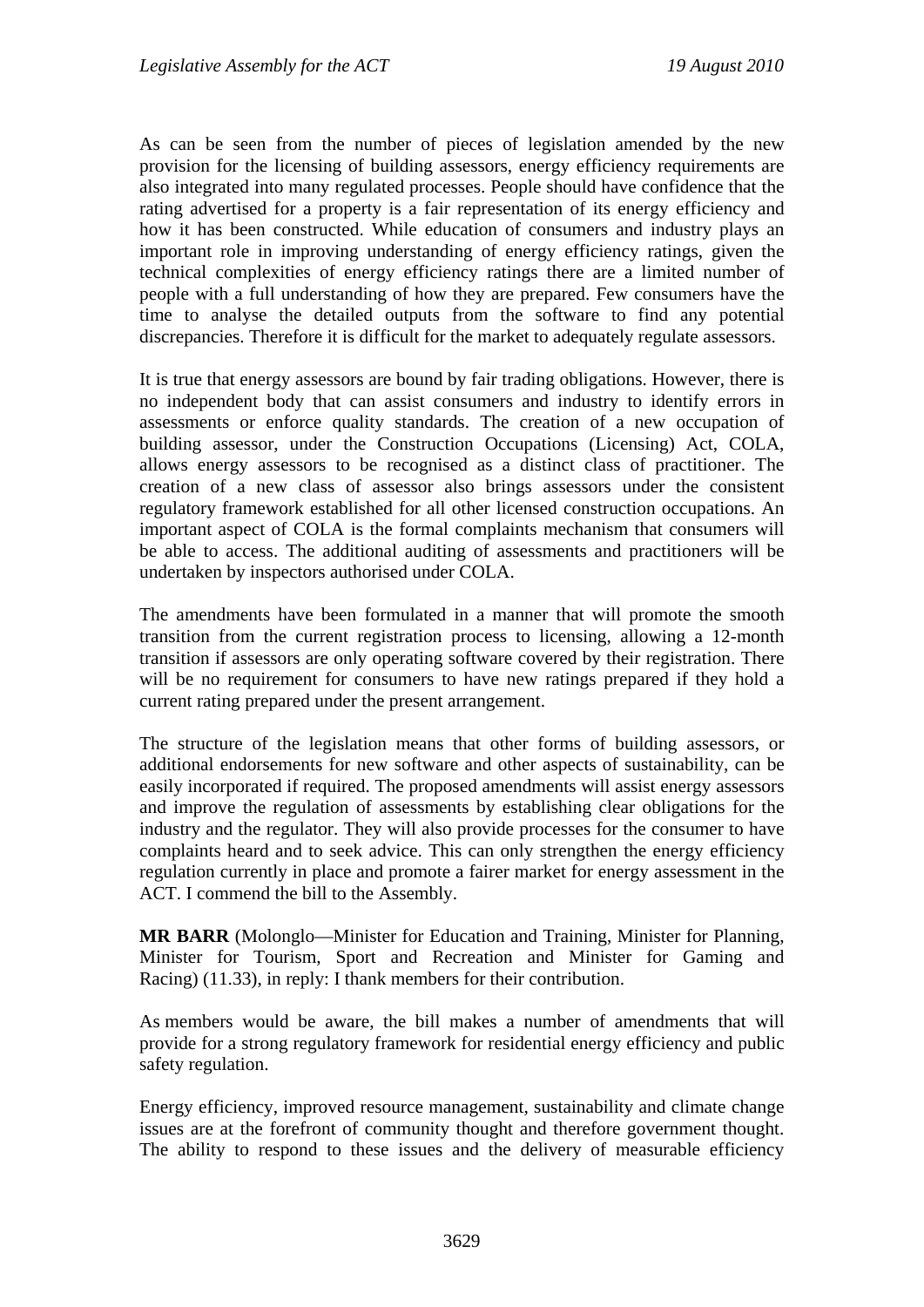improvements is enhanced by having access to accurate information and assessments of our building stock.

There has indeed been much public discussion recently about new standards for buildings, energy ratings and affordable improvements to homes. Discrepancies in the way energy efficiency is rated can lead to unnecessary costs for consumers and issues for the design and construction of new homes.

Done well, the energy efficiency assessment process can minimise not only the energy required to heat and cool a home to a comfortable level, but also the cost to meet the standards in place for new homes and alterations to existing homes. My hope is that, instead of being considered after a home is designed, energy efficiency and other environmental features will be a primary focus throughout the design process.

There is evidence that the recent move to the six-star rating for new homes has helped to start this change in thinking. It will lead to greater collaboration between building designers, builders and energy assessors to produce good designs that meet client and regulatory needs. And once design work is done and plans are finalised to the required standard, the proposed amendments to the Building Act will make an energy efficiency certificate a document that must form part of the building approval application. This means that the building must be built to the rating and that no change can be made to the rating after approval where those changes would reduce a home's energy rating.

Energy assessors have an important role to play in the improvement of our buildings. Outside incentive programs, there are two main regulatory triggers for an assessment of energy efficiency—when building work is done and when premises are sold. These are critical times when owners and purchasers most need reliable information to make effective choices to either improve their home or decide if a home is suitable for them. That is why it is vital that energy assessments are of a consistently high quality.

While some errors or changes to plans may have no impact on the overall rating, there are many things that can significantly affect a home's energy rating. The effects of such changes are not always self-evident when the person is designing, decorating or deciding on landscaping. The difference in the rating caused by an incorrect assessment of an element may be only half a star, but this can be the difference between meeting the building standards and being non-compliant. The differences in energy use between star ratings decreases as the star ratings get higher; therefore smaller errors have a greater effect on the accuracy of the rating.

The field of energy assessment is relatively new, and the software and methods of assessment are continually evolving. The majority of building energy assessors are regulated in some form at present. Building energy efficiency assessors in the ACT are not currently required to hold a licence in order to undertake building assessments. Instead, assessors preparing energy efficiency rating statements under the civil law act must be registered with the ACT Planning and Land Authority. There are currently over 200 registered energy assessors.

Assessors must comply with guidelines for preparing energy ratings and with the code of practice. The code of practice contains requirements for ongoing registration,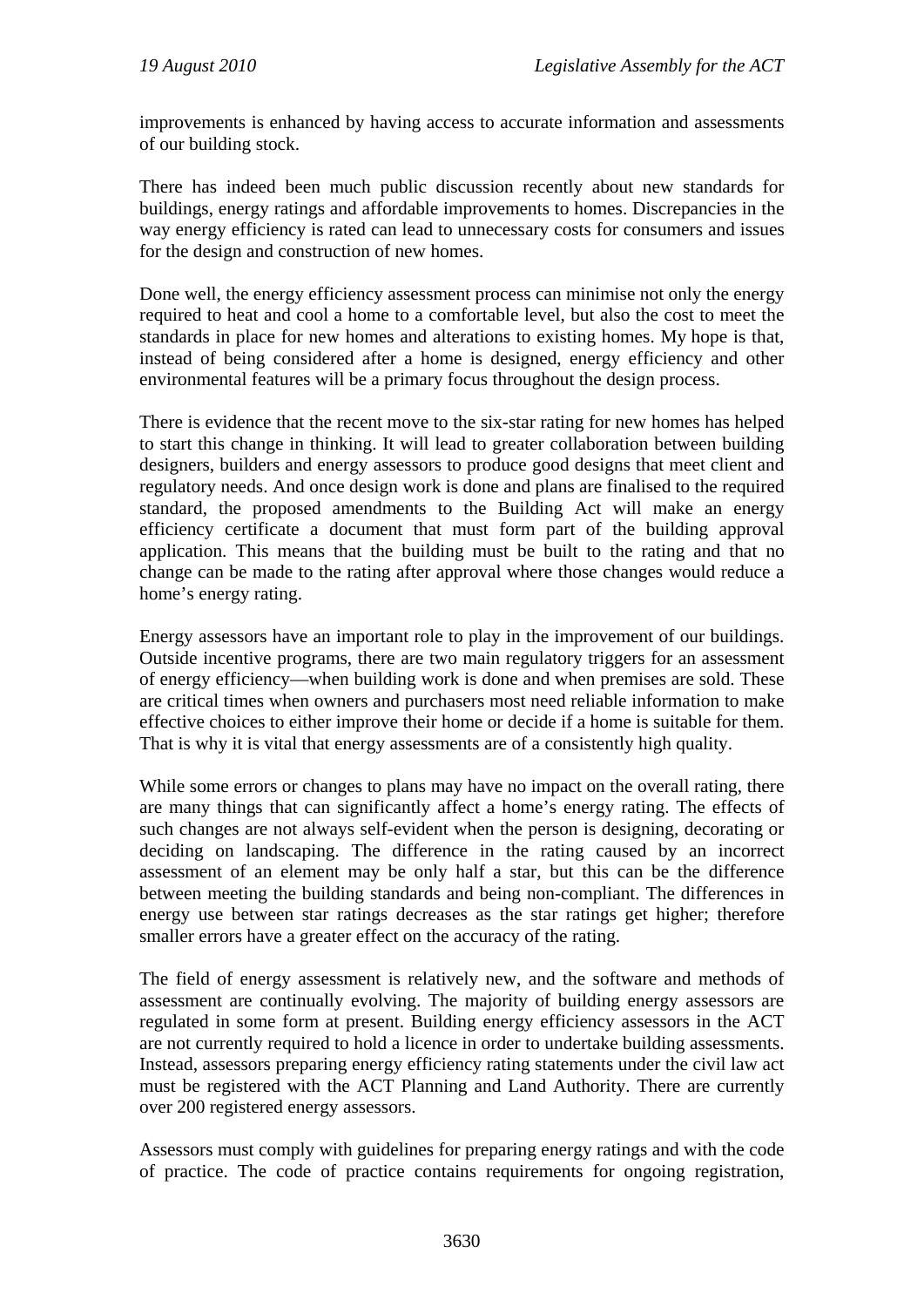insurance, lodgement of ratings and a range of other technical requirements. Although ACTPLA can, and does, audit assessments and follow up concerns with individual ratings, there is no disciplinary framework that can be accessed when non-compliance is detected. Therefore, compliance has partly relied on the cooperation of the assessor. If the assessor does not cooperate, the existing regulations limit the direct action that can be taken against assessors. The action is limited to deregistration.

The proposed arrangements will transfer the registration process for assessors into the existing construction occupations licensing framework. It will consolidate all provisions about the technical side of energy ratings into a single code of practice administered by one body. This will allow the ACT Planning and Land Authority to access a full range of educational and disciplinary actions. This can include the capacity to require retraining, rectify an assessment or impose conditions on a licence, including requiring supervision. There will be mechanisms for assessors to gain further competency, and consumers will have an avenue for review of their energy efficiency assessments.

In most instances, these actions will be sufficient to rectify a problem. However, in cases of genuine malfeasance, major disciplinary sanctions can be pursued. Current obligations on assessors with regard to conflict of interest, and requirements to hold suitable qualifications and insurance and to adhere to technical and administrative processes, will be largely unchanged. But licensing will allow ACTPLA to regulate the industry in a transparent manner within an established framework.

This will also shift the burden of responsibility for regulating assessments for new homes from building certifiers to licensed energy assessors. Clear delineation between the responsibilities of different agencies means that the ACT Planning and Land Authority can integrate auditing of energy ratings into construction occupation processes and make it part of auditing the entire building process.

The bill also proposes a continuation of the existing conflict of interest provisions for the sale of property and new conflict of interest provisions for assessments of building work. This balances the rights of consumers to know the relationship of the assessor to others involved in the construction with the need to promote collaboration between professionals.

I do not advocate licensing merely for the sake of it. And licensing alone cannot form the entirety of a regulatory system. But this bill provides one of three foundations for an effective scheme—appropriate regulation, education and effective compliance action. No one aspect will work in isolation. A licence cannot prevent human error. Auditing alone cannot prevent people operating outside protocols. And education does not mean that consumers and other practitioners will be able to insist on a certain level of quality in a very technical market. Licensing will, however, be complemented by more auditing. At least five per cent of all ratings will be audited.

Good design and efficient homes are only part of achieving energy savings. Householder behaviour and the use of appliances and other items also play a major role in overall energy use from a building. The framework proposed in this bill provides a platform to support the extension of the rating and other regulatory systems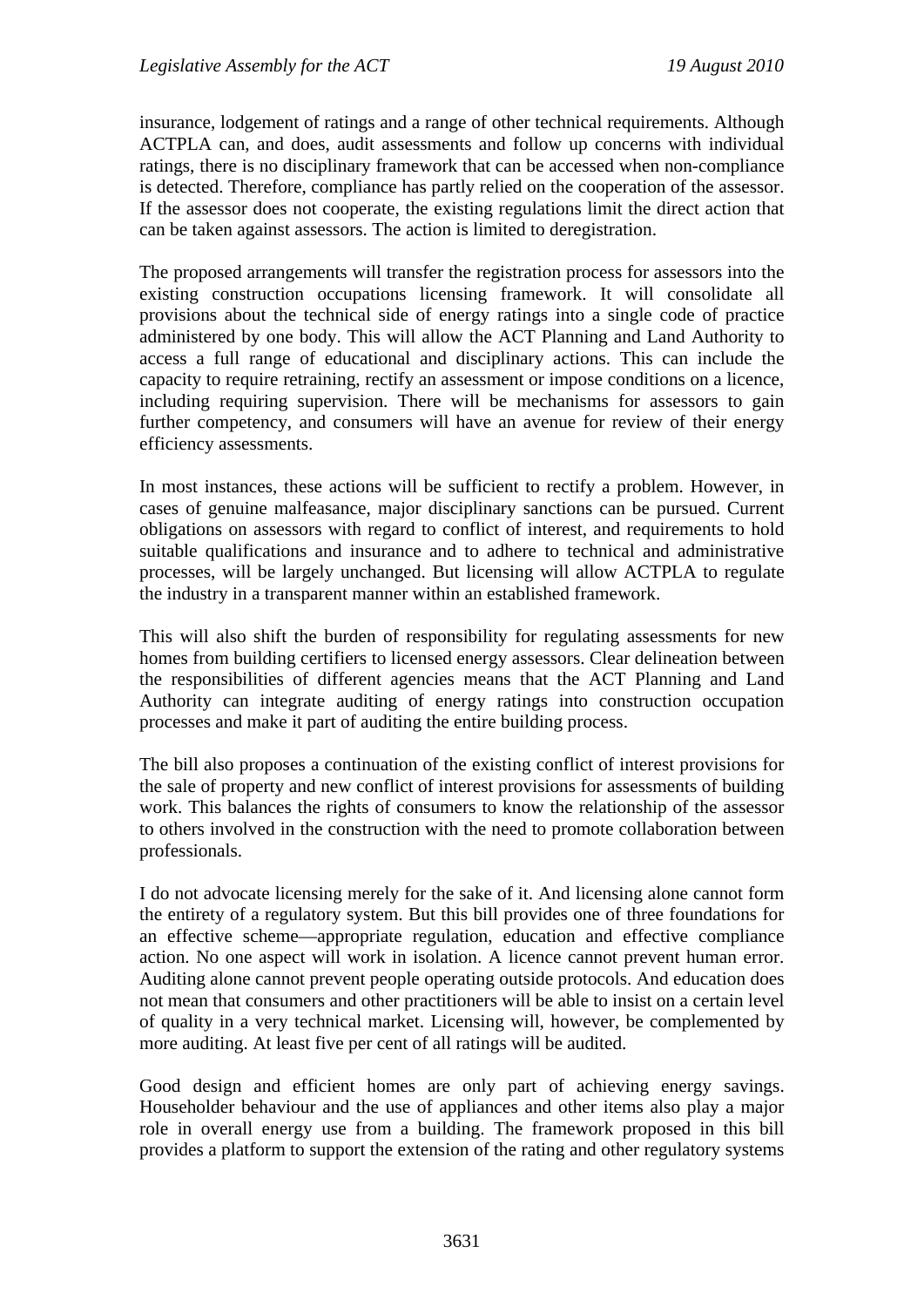to other elements of energy use, including, for example, air conditioning and water heating, and to other types of buildings.

The bill also contains two proposed amendments to improve public safety. Traditional construction occupations are regulated to protect public health and safety. This is reflected in occupation-specific acts such as the Electricity Safety Act and the Gas Safety Act. Eligibility for a licence is linked to a practitioner demonstrating sufficient technical competency to maintain minimum health and safety requirements.

The bill proposes that automatic suspension provisions, which allow for temporary suspensions of up to three months, be extended to public safety grounds. In making the decision to suspend a licence, the registrar must submit to the test of reasonableness. The provisions also provide for the registrar to permit the suspended person to rectify the defective work. This is a practical approach to addressing serious safety concerns. Naturally any exercise of this power is amenable to judicial review or examination by the Ombudsman.

Similarly, the bill includes new information sharing provisions. These provisions will deliver clear authority for the sharing of information across relevant agencies and allow for a more timely and coordinated response when public health and safety are threatened.

I thank the scrutiny of bills committee for its comments on these provisions. I note that the committee refers to the explanatory statement on provisions for information sharing. I have responded to the committee on the issue of fair trial in its application to administrative decisions involving regulated licence holders.

In conclusion, industry and consumers are supportive of more comprehensive regulation on ratings, both for the sale of premises ratings and in relation to the performance standards in the building code of Australia. This bill represents the first part of regulation for building assessors. A new code of practice, mandatory qualification schedules and demerit points will be developed later in 2010 in consultation with industry and the relevant local registered training organisations. A strong regulatory system will support residential energy efficiency programs and make sure that resources will be directed into appropriate upgrade measures. Mr Speaker, I commend the bill to the Assembly.

Question resolved in the affirmative.

Bill agreed to in principle.

#### **Detail stage**

Bill, by leave, taken as a whole.

**MS LE COUTEUR** (Molonglo) (11.46): I move amendment No 1 circulated in my name *[see schedule 2 at page 3702]*. The amendment responds to a human rights issue in the bill and improves the clarity of the administrative decision making process. Members would know that section 21(1) of the Human Rights Act relates to fair trial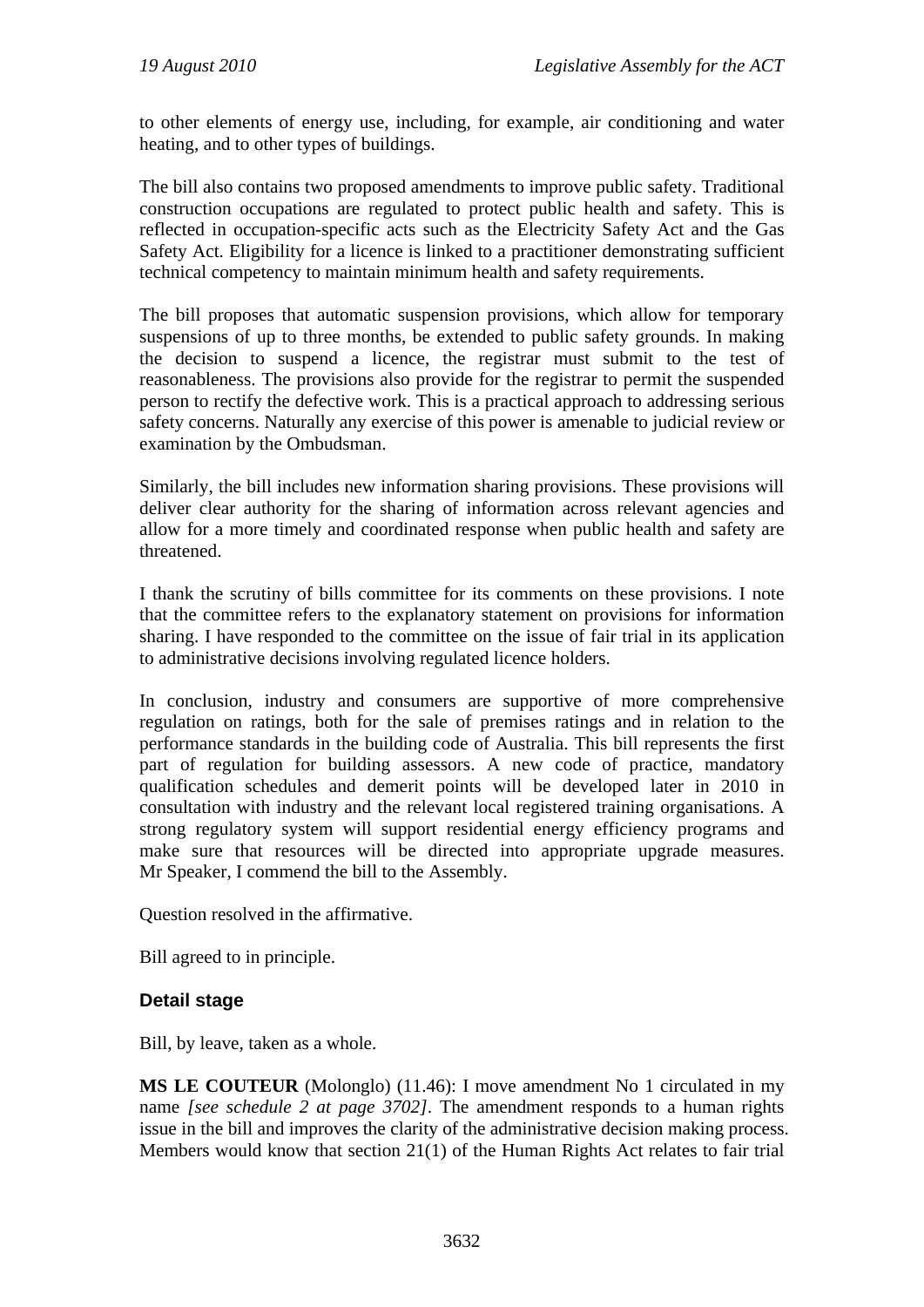in the context of administrative decision making. The scrutiny of bills committee noted the fact that, under proposed new section 52A of the bill, the registrar can revoke a licensee's licence on the grounds of public safety, but the registrar is not obliged to afford the licensee an opportunity to be heard on the matter of the suspension. The scrutiny of bills committee says that this suggests that the scheme is not fair.

I believe that it would be useful to articulate the right to be heard of a licensee whose licence is suspended. Submissions from a licensee need to be part of the decisionmaking process. While it may be normal practice for the registrar to consider information from various sources in making their decision to revoke a licence suspension, including representations from the affected licensee, it is better to have this articulated in the legislation. That is why the scrutiny of bills committee, with reference to the Human Rights Act, raises this as an issue.

Including this right explicitly will do no harm to the scheme. It will clarify the process and it will operate as a safeguard. The amendment I am proposing will clarify that the registrar must give a licensee the opportunity to respond and make submissions if the registrar is suspending their licence. These submissions must be taken into account in the decision making process.

The amendment also clarifies that when a registrar notifies a licensee that their licence will be suspended, they must also be told that they have an opportunity to make submissions. What this does is clarify that there is a proper internal review process. This is especially important in a situation where the decision is not a reviewable decision that can go to ACAT. The amendment I am proposing also applies to suspension decisions, not just public safety suspensions under section 52A. My amendment will make the bill clearer and articulate a person's rights in the text of the bill rather than relying on the executive to continue to afford these rights.

I also note briefly that the scrutiny committee also raised the issue of section 52A not being a reviewable decision under the act. I note that reviewable decisions under the Construction Occupations (Licensing) Act are listed in the Construction Occupations (Licensing) Regulation 2004 and that a number of discretionary decisions made by the registrar are also reviewable.

I am satisfied, however, that suspensions under section 52A are three months at the maximum and that longer term suspensions will also go to ACAT to be heard. A decision not to revoke a suspension is also a reviewable decision. I therefore do not think it will necessarily improve things to make the original section 52A decision a reviewable decision, especially as the time involved is only three months. It is important, however, that members support my amendment to clarify the internal review process. I seek support for this amendment.

**MR BARR** (Molonglo—Minister for Education and Training, Minister for Planning, Minister for Tourism, Sport and Recreation and Minister for Gaming and Racing) (11.50): The government will support this amendment with a further minor amendment, since a suspension on public safety grounds is a discretionary decision rather than a defined event such as loss of insurance or other automatic suspension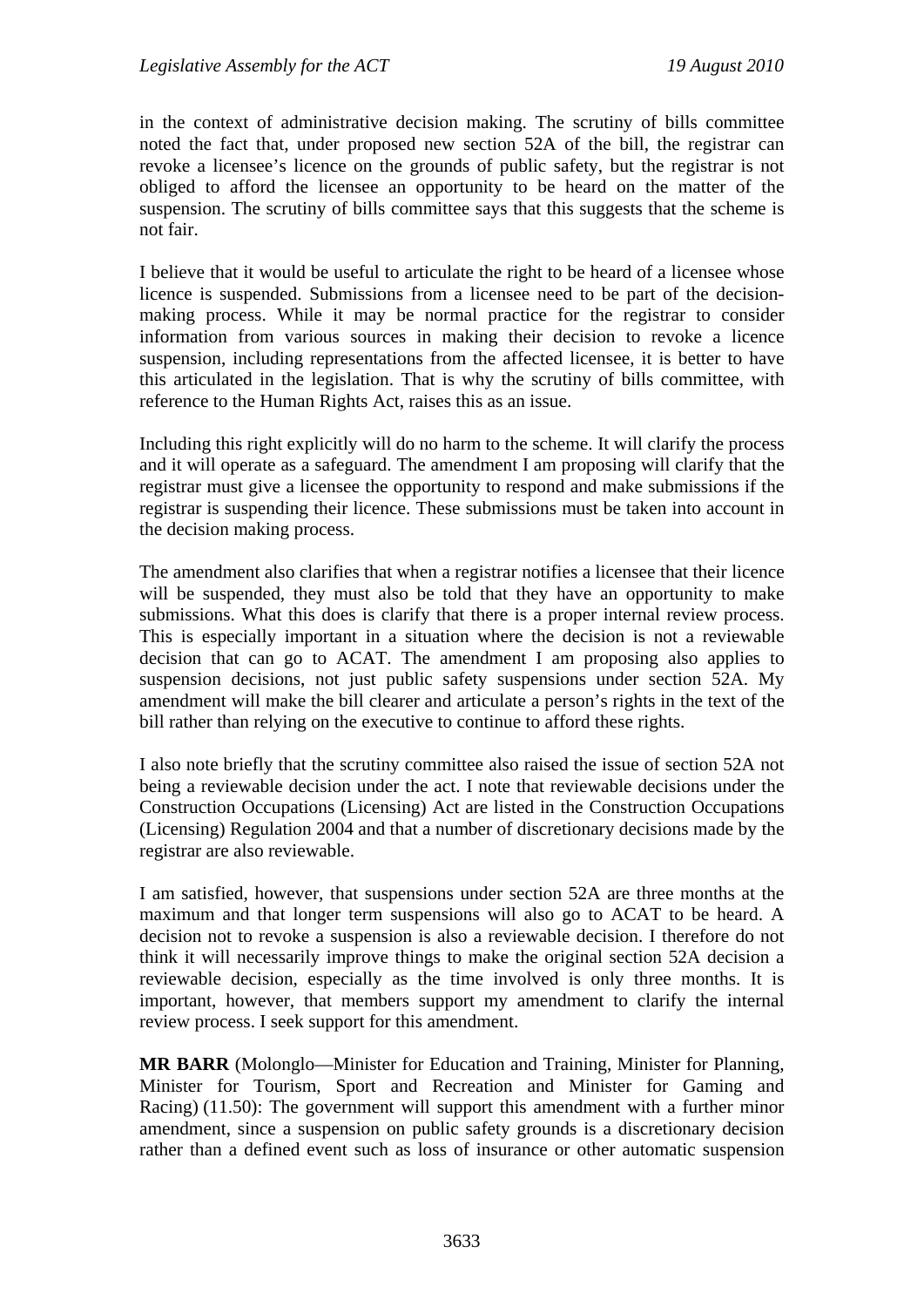provisions. Including information on the notification that an application for revocation can be made is practical and reasonable.

However, it is the government's view that it would be preferable if this was further amended to clarify the form that an application must take. We understand that the amendment moved by Ms Le Couteur only anticipates written submissions being considered, and that is clearly preferable from an administrative perspective. To pick up on this and to avoid confusion, the amendment to section  $52A(2)(c)$  should be further clarified to read that the practitioner may apply in writing to the registrar to revoke the suspension.

Accordingly, I have circulated an amendment to Ms Le Couteur's amendment. That amendment is to insert the words "in writing" after "apply", just to further clarify the intent of this amendment. I formally move my amendment No 1 to Ms Le Couteur's amendment *[see schedule 3 at page 3703]*.

**MR SESELJA** (Molonglo—Leader of the Opposition) (11.52): As I flagged earlier, the amendment is acceptable to the opposition. It seems to add some procedural fairness issues and we are pleased to support it. Mr Barr's amendment appears to clarify that by making sure that it is in writing. We have no issue with that either. We are happy to support Mr Barr's amendment and Ms Le Couteur's amendment.

**MS LE COUTEUR** (Molonglo) (11.52): With regard to Mr Barr's amendment to my first amendment—adding the words "in writing" to clarify that the licensed practitioner may apply for a revocation of the suspension in writing—I have no problems. It is an excellent amendment.

**Mr Barr's** amendment to **Ms Le Couteur's** proposed amendment agreed to.

**Ms Le Couteur's** amendment, as amended, agreed to.

**MS LE COUTEUR** (Molonglo) (11.53): I now wish to move amendment No 2 which has been circulated in my name *[see schedule 2 at page 3702]*. While recognising Mr Barr's amendment to my previous amendment, in my opinion that is not a reason to discard the rest of my amendments. They are still relevant. I believe that they would, in fact, complement Mr Barr's amendment. As I have said, they make it clear that the person whose licence has been suspended has a right to be heard and considered as part of the registrar's decision making process. On balance, I believe that my second amendment should also be passed.

**MR BARR** (Molonglo—Minister for Education and Training, Minister for Planning, Minister for Tourism, Sport and Recreation and Minister for Gaming and Racing) (11.53): The government will not be supporting this further amendment. We do not believe it is necessary to give effect to procedural fairness. The registrar is subject to all of the standard constraints inherent in making administrative decisions. The current clauses affect all automatic suspensions, some of which are tied to defined but not discretionary events that affect a person's eligibility to hold a licence.

The current provisions do not restrict the registrar to considering only particular information in making a decision on revocation. Information may come from many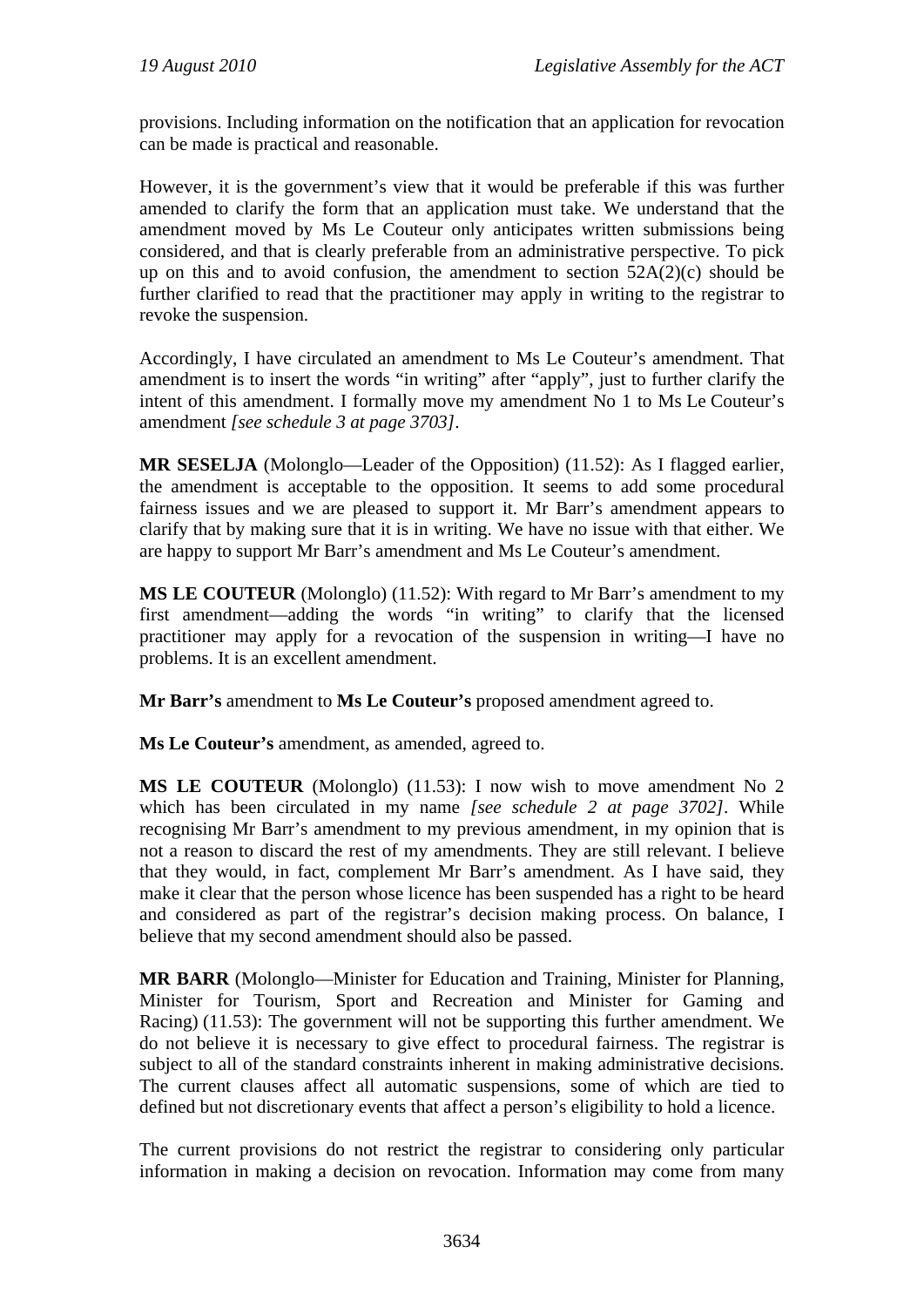sources and not be solicited by the registrar or provided by the licensee. Given that regulations cannot be exhaustive in listing all possible ways that the registrar may come by information or what information should be considered, in the government's view it would be preferable to leave the provisions as they are.

Throughout the CO(L)A act and other legislation there are numerous processes that allow applications from practitioners or other parties to the registrar to make a particular decision or take a course of action. It would make legislation unwieldy to attempt to direct the registrar or other officers on what they must or may have regard to in every decision and to state each time that if an application can be made that the registrar must consider it. This is implicit in the words of the amendment bill. Accordingly, the government does not support the second Greens' amendment.

**MR SESELJA** (Molonglo—Leader of the Opposition) (11.55): The opposition will not be supporting the amendment either. We accept the government's argument that has been put to us in discussions that this is superfluous. We do not see the need to potentially confuse the issue with these additional words. Therefore, given we accept that, we will not be supporting the amendment.

Amendment negatived.

Bill, as a whole, as amended, agreed to.

Bill, as amended, agreed to.

*Debate interrupted in accordance with standing order 74 and the resumption of the debate made an order of the day for a later hour.*

#### **Sitting suspended from 11.56 am to 2 pm.**

### <span id="page-35-1"></span><span id="page-35-0"></span>**Questions without notice Budget—expenditure blowouts**

**MR SESELJA**: My question is to the Treasurer. Treasurer, the Treasurer's advance is intended to be utilised when there is an urgent need for funding and insufficient funds are available for the particular area of expenditure. On 24 June 2010, you tabled notices of a number of allocations from the Treasurer's advance. In your tabling comments, you noted that not all of the funds available for the Treasurer's advance had been allocated and you said that it "demonstrates the government's ability to control costs". Treasurer, it is reported in today's *Canberra Times* that "ACT government departments blow budgets by \$23 million". How can a situation where emergency funds are required for unbudgeted spending demonstrate your ability to control costs?

**MS GALLAGHER**: The reason the government—indeed, all governments in this place—have Treasurer's advances is to enable them to meet unforeseen and urgent expenditure requirements that could not be reasonably predicted at the time when the budgets were put together. If you look through the items included in the Treasurer's advance allocation, you will see that many of them are due to increases in activity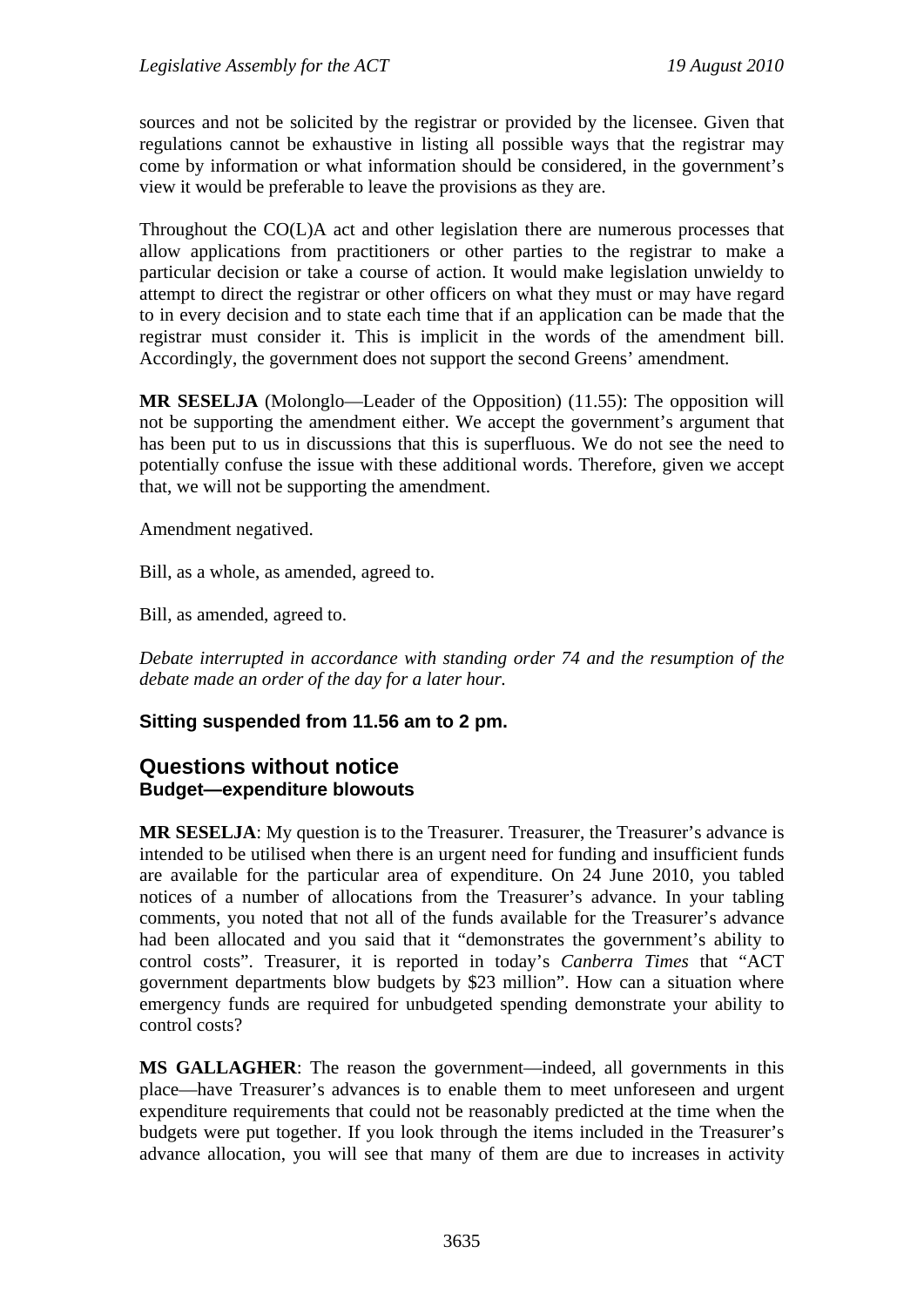delivered through that agency. Indeed, in Education, for example, the number of students enrolled in public schools, the number of students enrolled in schools who have high and complex needs or disabilities—these are issues that cannot necessarily be predicted 15 months out, which is when you are putting budgets together.

All of the items that come to call on the Treasurer's advance are put through a rigorous test through the ACT Treasury around whether they meet the requirements for Treasurer's advance. Indeed, there is often some to-ing and fro-ing between agencies around that. The end result is what you see before you at the end of year, where we have returned \$13<sup>1/2</sup> million back to the budget, which shows that we are seeking to control expenditure, but also recognises that government agencies across government, particularly those with large budget lines such as Health, TAMS and Education, will at times experience pressure on their budgets that needs to be dealt with towards the end of the financial year.

If you look at the case of TAMS, for example, with an appropriation of almost half a billion dollars—probably half a billion dollars—their call on the TA is actually coming down each year as they put in their own measures to contain their growth in service output and also in expenditure.

We are very pleased with how the Treasurer's advance is going, and the fact that agencies are taking very seriously the need to look at their budgets, to remain within budget. But where there are legitimate, unforeseen and urgent requirements, this government will ensure that government services are adequately funded through the line that the appropriation bill allows, and that is what the Treasurer's advance allows us. What is the alternative? That you do not fund students with disabilities in public schools and their needs? That you say no to supplementing education for the numbers of students enrolling in their schools? Why do you have a Treasurer's advance if you do not have a small pool of funds, one per cent of expenditure that is there, one per cent of the budget that is there, to deal with, in a \$3.9 billion budget, unforeseen and urgent expenditure requirements of government.

**MR SPEAKER**: Mr Seselja, a supplementary question?

**MR SESELJA**: Thank you, Mr Speaker. Treasurer, you said in your answer that many of the items were for unforeseen expenditure. Which of the items in the Treasurer's advance were not?

**MS GALLAGHER**: All of the items in the Treasurer's advance meet the tests required for urgent and unforeseen expenditure. A rigorous process is in place that the Treasury provide advice to me on every single request for a Treasurer's advance that comes across my desk.

Indeed, when I look back at previous governments and their use of the Treasurer's advance, what do I find? What do I find from when Mr Smyth was in the cabinet room using the Treasurer's advance? I found a whole range of approvals for expenditure for cost overruns in agencies. They may well have been urgent and unforeseen. I hope they were, because that is what they use the Treasurer's advance to meet. The Department of Justice and Community Safety—lo and behold: there is one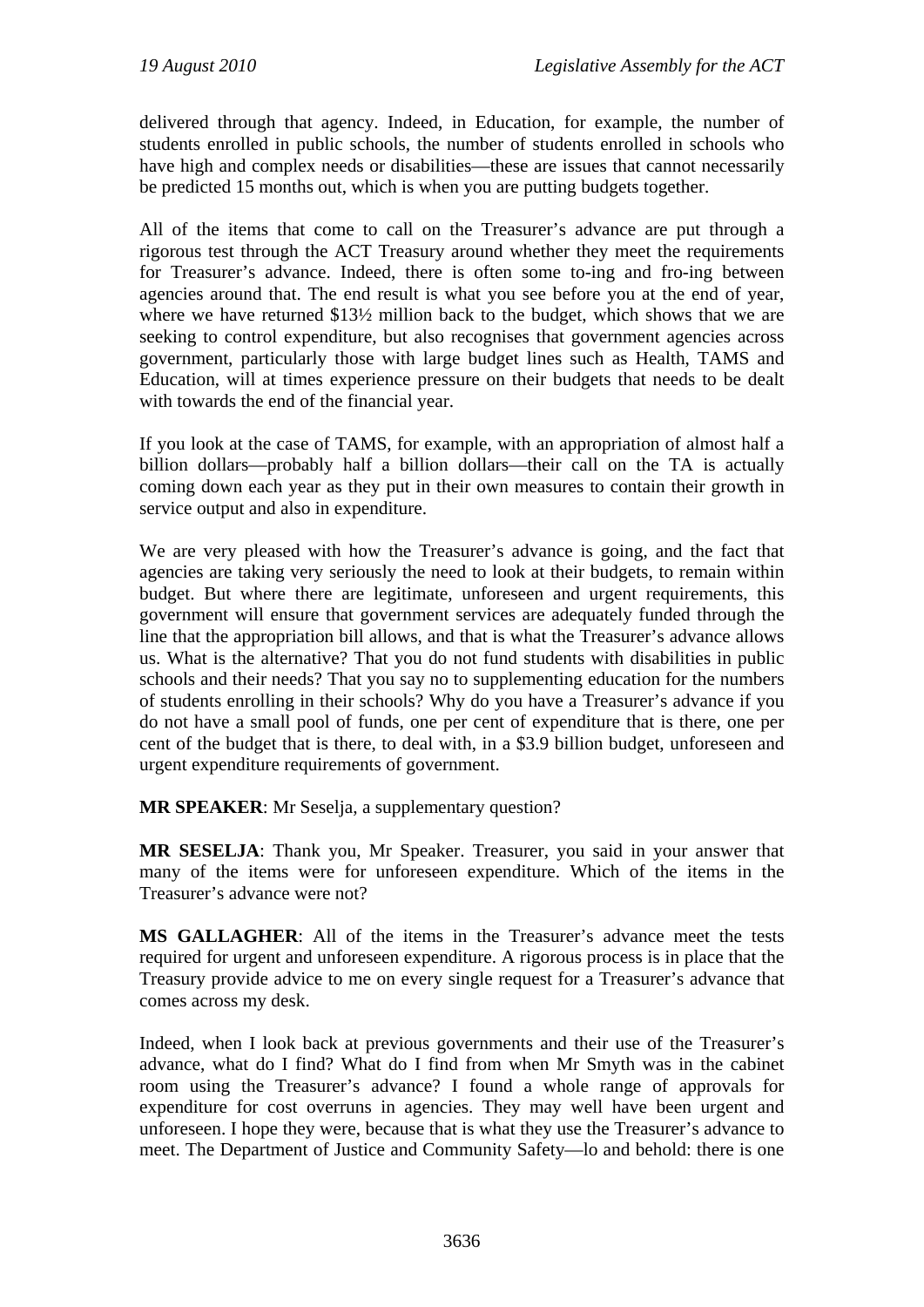there for Education and Community Services. There is one there for ACTION capital injection due to lower than expected revenue; cash injection for ACTION to meet operating requirements. Gee, what a surprise. What a surprise using the Treasurer's advance to meet urgent and unforeseen over-expenditure across government agencies.

It happens to all governments. It happens to all governments of every political colour. That is why we have the Treasurer's advance. And when you think about it, \$23 million as part of an overall budget of \$3.9 billion shows extreme expenditure control. Indeed, I think there was one year, when I looked back, when the opposition did return some money to the budget from the Treasurer's advance, showing their extreme restraint. They had total expenditure of \$13.07 million against the Treasurer's advance, which allowed \$13.1 million. So they returned \$30,000 to the budget.

**MR SPEAKER**: Ms Hunter, a question without notice?

**Mr Smyth**: A supplementary, Mr Speaker—

**MR SPEAKER**: Ms Hunter has the call.

**MS HUNTER**: Thank you, Mr Speaker.

**Mr Coe**: Nice one, Meredith.

**MR SPEAKER**: Order, Mr Coe! Before you go on, Ms Hunter—Mr Coe, I waited quite some time and nobody took the floor. Ms Hunter had the call. If you have got a judgement on that, you can let me know later. Ms Hunter.

**MS HUNTER**: Thank you, Mr Speaker.

**Mr Hanson**: You're cranky, mate. You had a bad day yesterday.

**MR SPEAKER**: Order!

**Mr Hargreaves**: On a point of order, Mr Speaker, I think Mr Hanson should withdraw that comment about you. He should withdraw. By interjection you cannot describe the chair as "cranky". It is unparliamentary.

**Mr Smyth**: He was just talking to me.

**MR SPEAKER:** Order! Mr Hanson, would you like to clarify your comment?

**Mr Hanson**: No, I was actually calling the Speaker cranky and I withdraw.

**MR SPEAKER**: Ms Hunter, you have the call.

### **Children—national foster care standards**

**MS HUNTER**: My question is to the Minister for Children and Young People—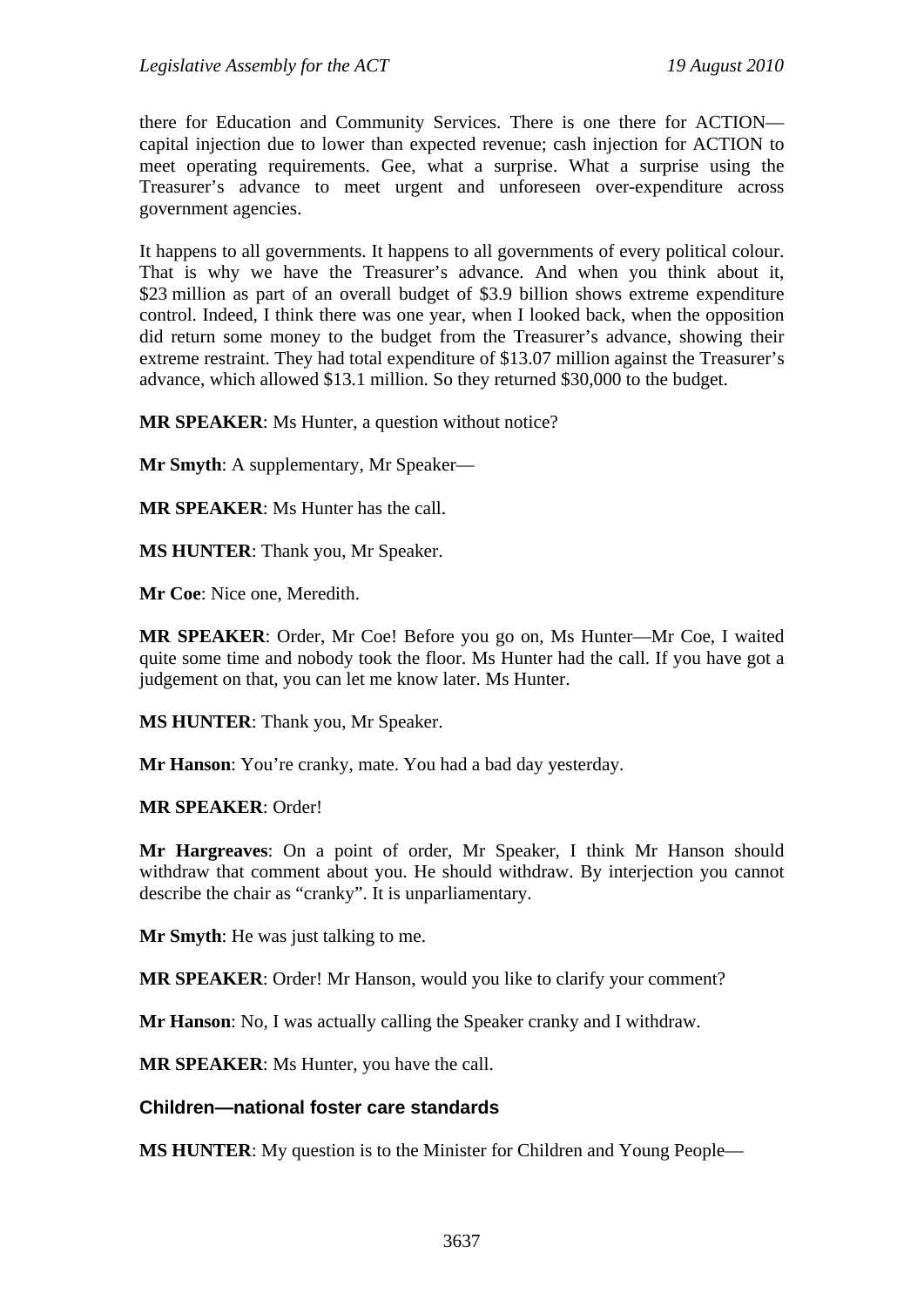*Members interjecting—* 

**MR SPEAKER**: Order! The next one of you will be warned and the next one after that will be out. Ms Hunter.

**MS HUNTER**: and it concerns the national foster care standards. Minister, comments in the media recently described the draft national foster care standards as "aspirational and challenging to implement". Minister, what is the ACT government's response to the draft foster care standards?

**MS BURCH**: I thank Ms Hunter for her question. It is interesting to the out-of-home care sector and to foster care placements in particular. The standards that we are looking to apply across the country will be easily met within the ACT, because our standards for foster care and kinship care—indeed, the work we have done across the centre to ensure that our placements are child focused—have the interests of the children at the absolute forefront.

We strive in our placements to ensure that there are ongoing connections as reasonably and sensibly as they can be with family, if there is family known to be about. We also have strong consideration of their educational and recreational needs. Whilst nationally they are strong aspirational standards, here in the ACT it is my view that we are well on the way to meeting them, and I would like to see them more as aspirational and as practical.

**MR SPEAKER:** Ms Hunter, a supplementary question?

**MS HUNTER**: Minister, when would you be able to give a more detailed explanation of the standards?

**MS BURCH**: I have not put a time line on it but I am quite happy to come back here or to offer a brief about how we are progressing those standards locally.

**MR SPEAKER**: A supplementary question, Ms Le Couteur?

**MS LE COUTEUR**: Minister, what percentages of funding are provided by the commonwealth and by the ACT governments?

**MS BURCH**: I do not have the information in front of me about the split between the commonwealth and ACT contribution to foster care. It is my understanding that we are well regarded in the foster care and kinship care arrangements.

Kinship care placements are increasingly becoming utilised. I think there is a tad over a 50 per cent split between kinship carers and foster carers. Here in the ACT our investment and support to kinship carers is through the department but with foster carers it is with our very strong partnerships with the community sector. But I am quite happy to come back with information on that.

**MR SPEAKER:** A supplementary question, Ms Le Couteur?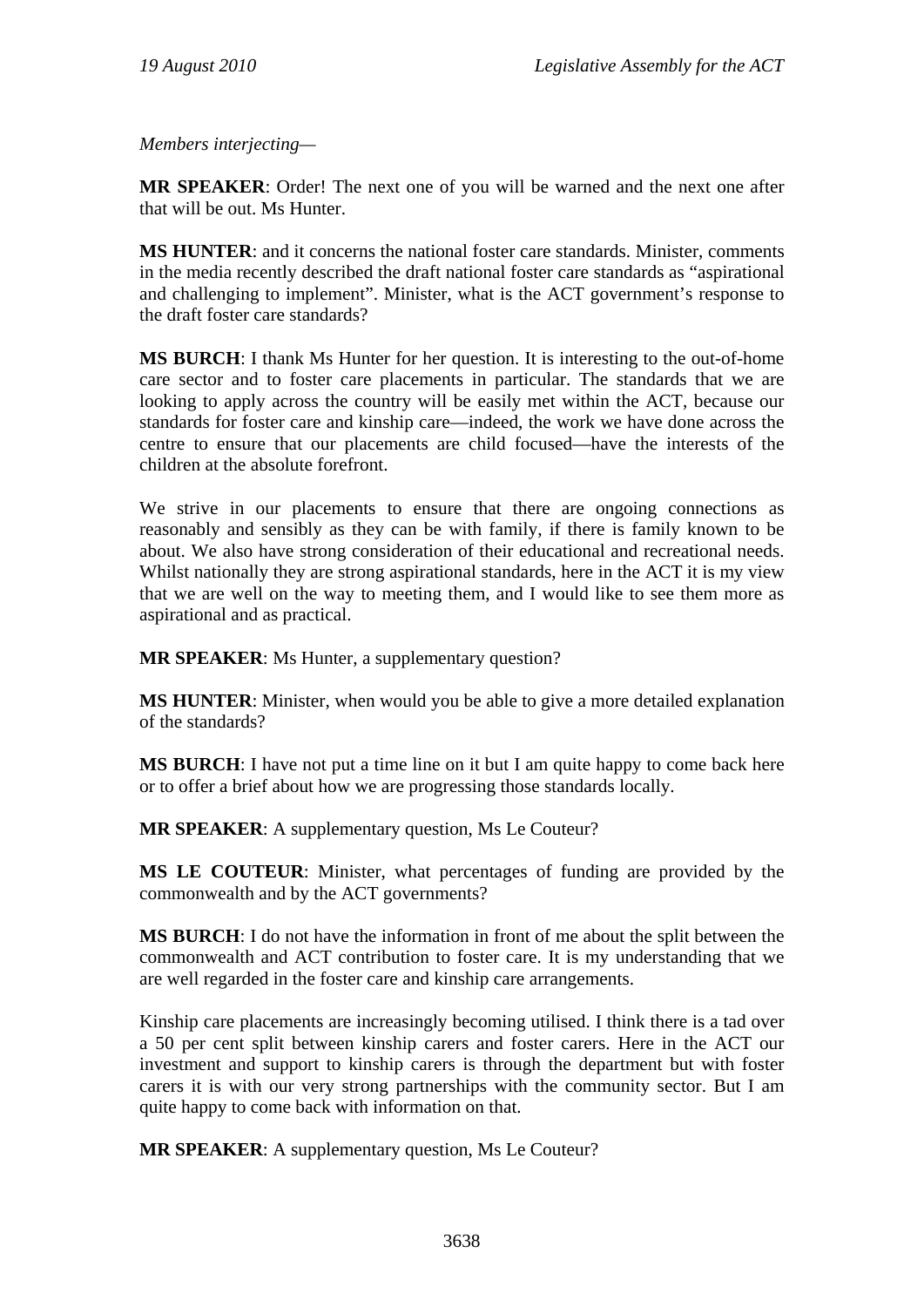**MS LE COUTEUR**: Minister, will health check standards in the announcement also be applied to children in kinship care?

**MS BURCH**: Look, I think that is an important thing to do. We need to care for our children. As foster children, they are in the care of the territory, and we need to give attention to their educational needs and to their health and wellbeing needs. I would see that as being a critical part of that.

# **Distinguished visitor**

**MR SPEAKER**: Members, before we proceed, I would just like to note that the Clerk of the House of Representatives, Bernard Wright, has joined us in the gallery today, and I would like to welcome him to the ACT Assembly.

# **Questions without notice Hospitals—obstetrics units**

**MRS DUNNE**: My question is to the Minister for Health. On 25 February this year I asked you about a letter from doctors at the Canberra Hospital who wrote to you about concerns over workplace environment in the obstetrics unit. You replied to me that "they did not write to me about serious concerns". Minister, given that the *Review of Service Delivery and Clinical Outcomes at Public Maternity Units in the ACT* found that there was "systematic and long standing reticence by management to address disruptive or inappropriate behaviour" and that staff who did complain felt that "their complaints had not been followed through", do you now accept that the concerns raised by staff at the Canberra Hospital are serious and, as the report notes "urgent action is needed"?

**MS GALLAGHER:** You are asking me two different things. You are asking about letters written to me not by doctors that worked at the Canberra Hospital. The doctors who wrote to me do not work at the Canberra Hospital. You then asked me a question linked to that letter about staff who work at Canberra Hospital. The doctors who wrote to me do not work at the Canberra Hospital; they work as private—

*Members interjecting—* 

**MS GALLAGHER**: The question Mrs Dunne asks is basically trying to imply that I was not telling the truth when I said that people had not raised with me serious concerns about inappropriate behaviour at the Canberra Hospital. Those doctors wrote to me about the vacancies that had been advertised for positions within the Canberra Hospital, and said that they would like to work at the Canberra Hospital. There was one line in each letter that said, "However, we do not feel that we can due to concerns about workplace issues", I think they wrote. So what did I do? I wrote back and I said, "Can you expand on that please?" They wrote about workplace issues—they are the words. I wrote back and said, "Can you expand on them please, so that we can address these issues that are as yet unidentified in your letter to me." I did not get a response to that. Subsequently, a whole range of other issues were raised.

**Mr Seselja**: What was not serious about their concerns?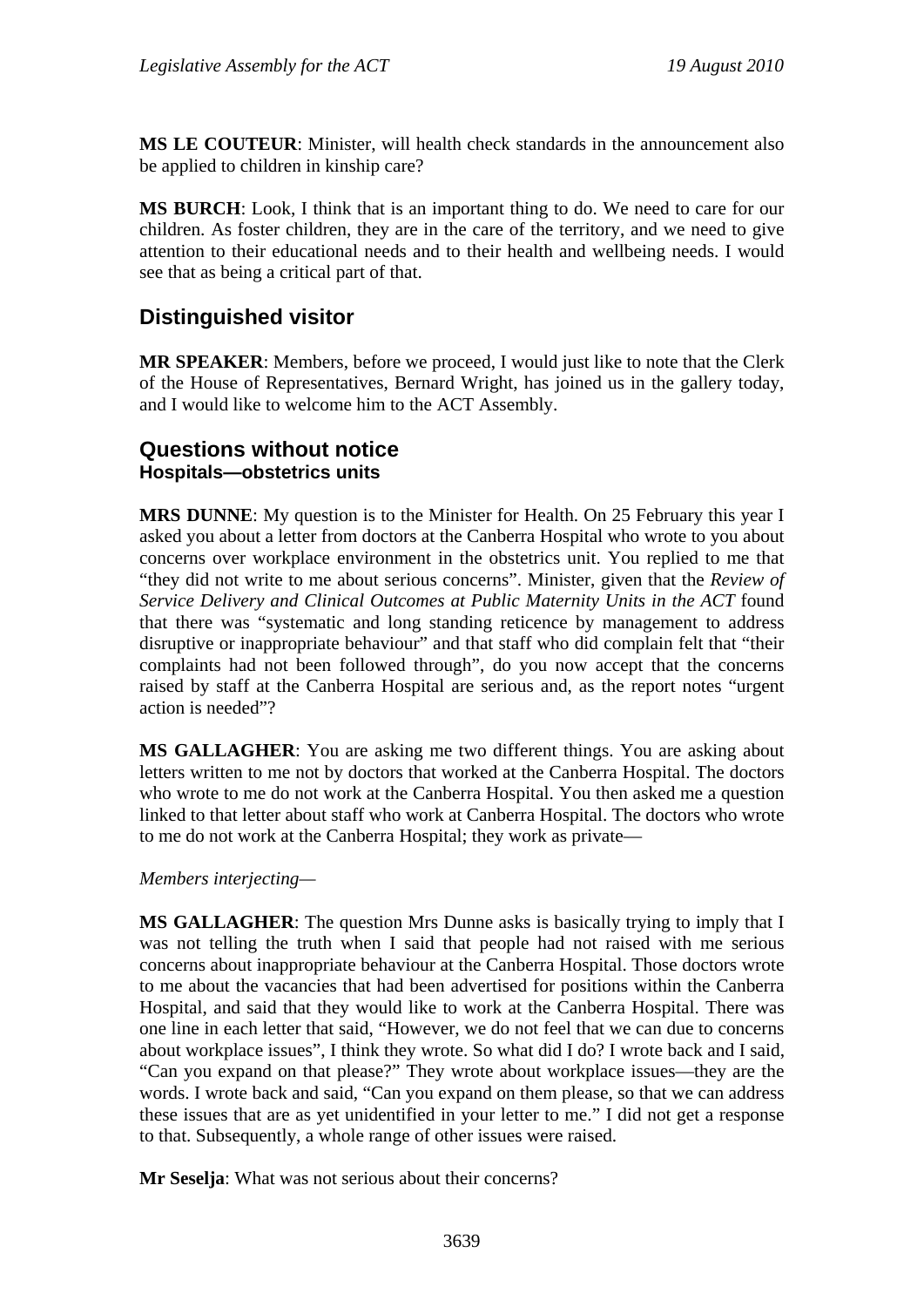**MS GALLAGHER**: They did not identify their issues. What I asked them to do was identify the workplace issues that they had alluded to. At the same time that I received those letters, and I think I have gone through this a number of times in this place, I also requested advice from my department about were there any concerns with the maternity unit specifically in relation to the letters that I received from these doctors, and the answer back from them was no.

**Mr Seselja**: They said there were no concerns?

**MS GALLAGHER**: As much as you do not like the answer I am giving you, that is the answer. I was written to, I sought to respond to the letters, they did not write back, I sought advice from the department, the advice back was that there were no issues, I met with the director of the unit, she said there were no issues. I did everything I could in the absence of any formal issues being raised with me.

**MRS DUNNE**: A supplementary question, Mr Speaker?

**MR SPEAKER**: Yes, Mrs Dunne.

**MRS DUNNE**: Given the unequivocal findings in relation to disruptive and inappropriate behaviour and the fact that complaints had not been followed through, do you now think it is necessary that you apologise when you said that their complaints were not serious, as it has now been proven that their complaints are serious?

**MS GALLAGHER**: No, I never said the complaints are not serious. I said there were no complaints. The issues the doctors wrote to me about were—and they said workplace issues. I will check—

**Mrs Dunne**: Disruptive and inappropriate behaviour, perhaps?

**MS GALLAGHER**: No, that is not what they wrote in their letter to which I was responding. So let us get the facts right about what occurred. I was written to by four doctors. I wrote back to those doctors. I also sought advice from my department and I sought advice from the director of the unit. Okay? And all the advice back to me was that there are no concerns within the unit. The minute that it was clear to me that there were issues within the unit, I acted to investigate those concerns. Okay? And that is the fact of the matter.

**MR HANSON**: A supplementary, Mr Speaker.

**MR SPEAKER**: Yes, Mr Hanson.

**MR HANSON**: Minister, what steps will you now take to ensure that you will take concerns about workplace bullying seriously rather than to allow the culture of reticence that you have created in your department to continue?

**MS GALLAGHER**: I have not created a culture of reticence in the department. I have acted on every single complaint that comes forward around bullying or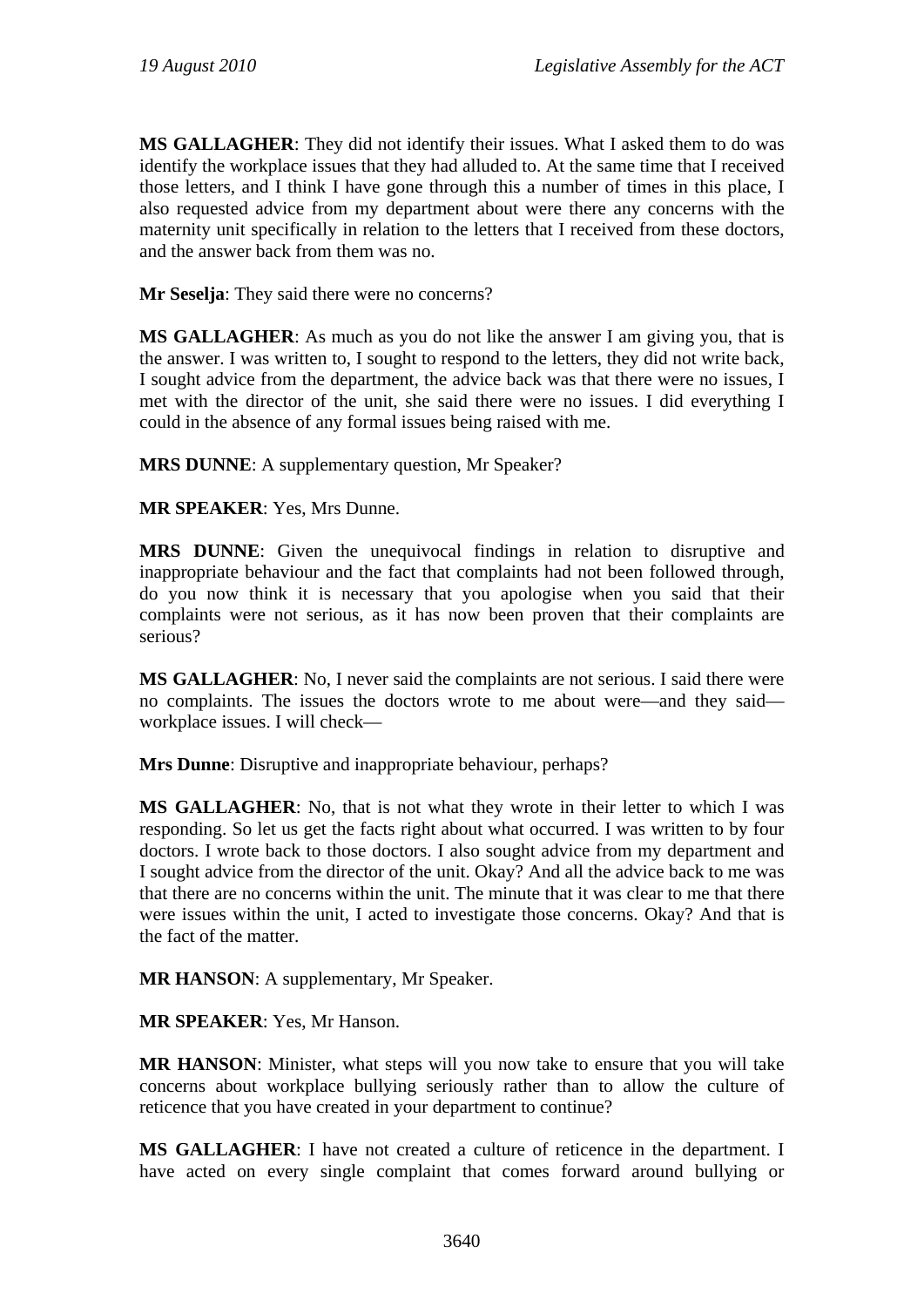harassment in any portfolio area that I am responsible for, and I take them seriously. You come forward and show where I have been given a complaint of bullying or harassment and I have not acted. You come—and it is on your heads to prove that I have not acted.

*Members interjecting—* 

**MR SPEAKER**: Order! Before we continue, I expect to be able to hear the minister's answer to the question. Mr Hargreaves, do you have a supplementary?

**MR HARGREAVES**: Thank you very much, Mr Speaker. In the context of workplace bullying, minister, would you like to compare the processes around satisfaction and workplace bullying within your department as opposed to the Liberal Party in this place over the last five years?

**Mrs Dunne**: Mr Speaker, how many times have I got to take a point of order on this?

**MR SPEAKER**: The question is out of order.

**Mr Hargreaves**: Can I have another one, then?

**MR SPEAKER**: No, you cannot.

**Mr Hargreaves**: No, a real one—not a supplementary; another one.

**MR SPEAKER:** Sorry, a question without notice, yes.

**Mrs Dunne**: Mr Speaker, I ask that you rule in relation to Mr Hargreaves's behaviour. It is vexatious. You have ruled on that question probably six or seven times in the last two or three sitting weeks. Every time Mr Hargreaves attempts to ask a question like this, you have ruled that it is out of order. I think it is time that you ruled he is behaving in a vexatious way. I raise this under standing orders 117 and 118 in relation to asking and answering questions.

**Mr Hanson**: What do you think about it, John? What do you think about that?

**Mr Hargreaves**: On the point of order, Mr Speaker.

**MR SPEAKER**: Order! Mr Hargreaves has the floor on the point of order.

**Mr Hargreaves**: Mr Speaker, I merely wish, through question time, to draw the parallels between those opposite asking questions about workplace bullying and their own record about workplace bullying. You have ruled me out of order. Mr Speaker, I have accepted your ruling. It is not vexatious. I seek information.

**Mrs Dunne**: Mr Speaker—

**Mr Corbell**: What is the point of this, Vicki?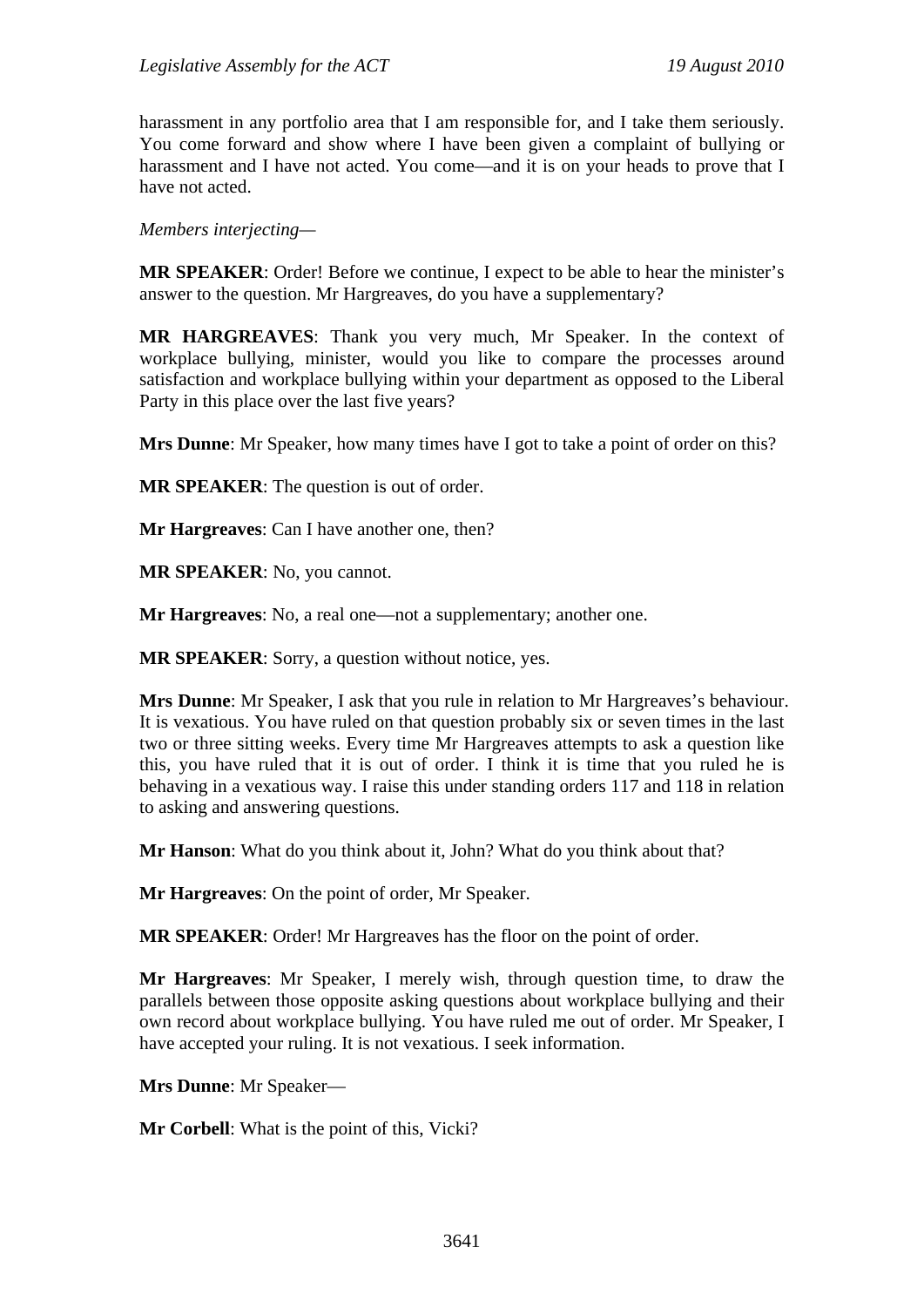**Mrs Dunne**: On the point of order, my point is that Mr Hargreaves is being vexatious on this issue and his interposing just then demonstrates my point exactly. You have ruled probably half a dozen times that questions of that order are out of order. For him to continue to ask, or to insist on his right to ask, is vexatious and brings into question your ruling.

**Mr Hargreaves**: On that point of order, Mr Speaker, I have never, ever challenged your ruling. I have accepted it instantly.

**Mr Smyth**: You continue to do it.

**Mr Hanson**: You do. You continue to do it.

**Mr Hargreaves**: And I will.

**MR SPEAKER**: Thank you, members. I have indicated that Mr Hargreaves's question is out of order. Mrs Dunne, I am not sure that it is as frequent as you have suggested. I have, however, raised the point with Mr Hargreaves before, but it has been some time, I think. So as I am mindful that supplementary questions should not excessively be used in a tactical way, I will be keeping an eye on it. Now, you want to ask a question without notice, Mr Hargreaves?

### **Commonwealth public service**

**MR HARGREAVES**: Absolutely, Mr Speaker, and I accept your ruling with alacrity. My question is to the Chief Minister. Can the Chief Minister advise the Assembly of the likely impacts of an Abbott-led coalition policy as detailed yesterday by Mr Hockey and Mr Robb to increase the efficiency dividends applied to the commonwealth public service from 1.25 per cent to two per cent as it applies to the ACT?

**MR STANHOPE**: I thank Mr Hargreaves for the question. I think there is no more important question as we face the impending election, which is just three days away. We find in the lead-up to that election that we as an Assembly are faced with some very particular issues and some major challenges most particularly should the Liberal party win the election.

We have a stated policy position of the Liberal Party that they will remove \$24 billion from commonwealth outlays, were they to win the election on Saturday. We find yesterday that, not content with previous policy statements in relation to a \$24 billion reduction in outlays and an associated admitted 12,000 reduction in workforce, in order to actually keep pace with the rampant billion-dollar-a-day election pledges that the federal Leader of the Liberal Party is making, they have added an additional billion dollars of cuts to federal government outlays, with a promise to, in fact, increase the efficiency dividend from the current 1.25 per cent to two per cent. Another billion dollars, just like that.

The federal Leader of the Opposition is out making his election promises and his party's position in relation to the coming election, the promises he has made and how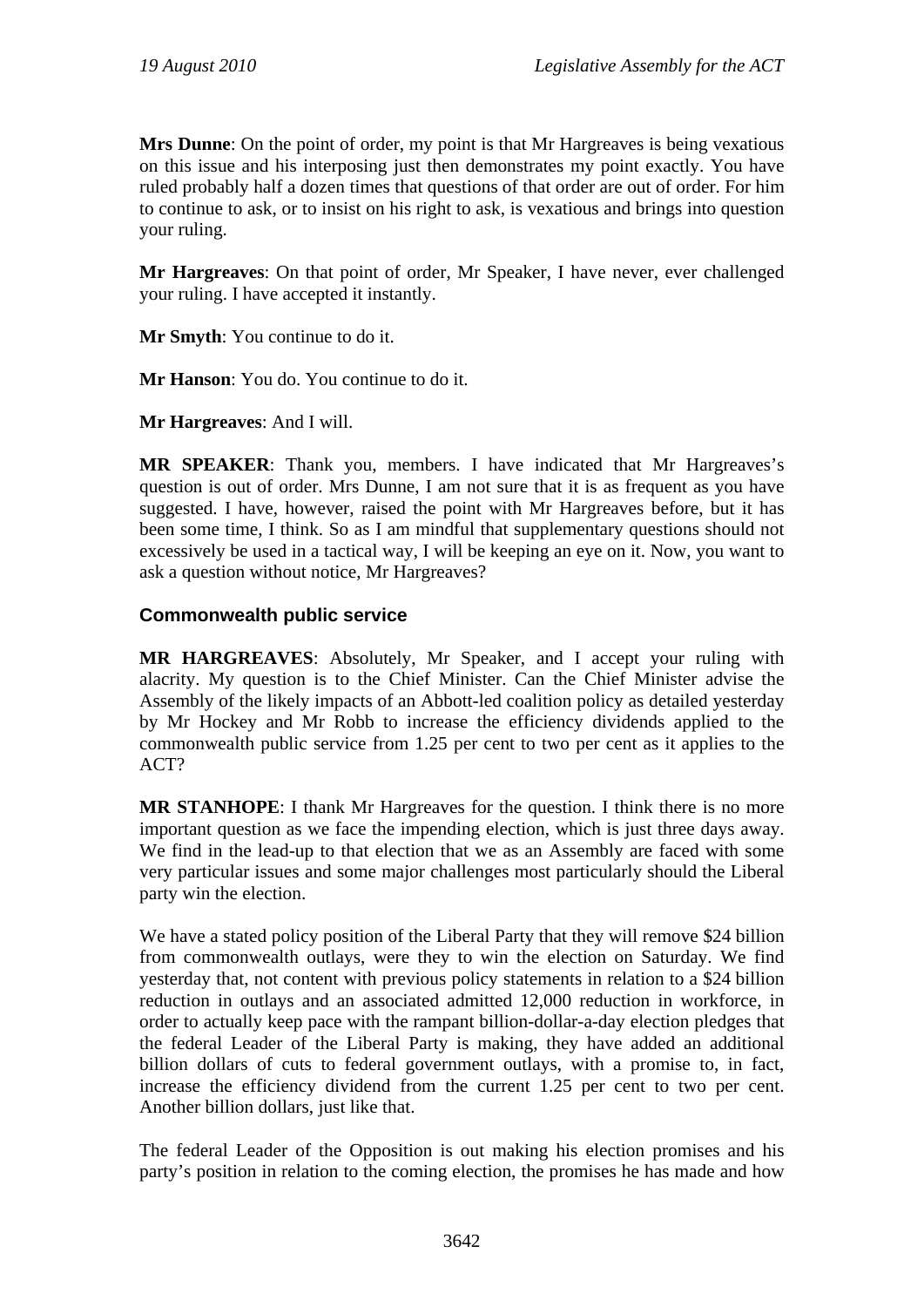he is going to pay for them, all about cuts essentially to Canberra. That is how they express it—"Oh, we'll cut \$25 billion from commonwealth government expenditures. We'll admit that this will impact to the tune of 12,000 jobs within the public sector." External analysis and modelling reveals that if you cut 12,000 jobs from the public sector, there is a knock-on impact of a further 17,000 jobs in the private sector. So we are talking here about 29,000 jobs before we get to the extra billion dollars that was announced yesterday. We are talking about 30,000 jobs.

So, it is a very reasonable question that Mr Hargreaves asks: what are the implications for this territory in particular? We know of our vulnerability. We know of our particular exposure here in the ACT to major seismic shifts in commonwealth government activity and expenditure. We have the federal Liberal Party promising to take the axe to this town in a way that no government has since John Howard in 1996.

As we reflect on the implications of a Liberal victory, potentially, this Saturday, we Canberrans do need to cast our minds back to 1996 and the implications of the entry into the federal parliament of John Howard and his government at that time. The implications for us were massive. We went into recession as an economy. Our population fell. It is stunning to reflect that, in 1997, the population of the ACT declined as a result of the cuts that were wreaked on the public service and on Canberra. We went into recession. Our population declined. Unemployment increased by 2.3 per cent. There were massive cuts. House prices dropped. There was major trauma within the private sector as people were laid off and enormous impacts on this town, as you can imagine.

To add insult to this, Tony Abbott summed up his attitude to Canberra and Canberrans in responding to questions about where he would live—*(Time expired.)*

**MR SPEAKER**: Mr Hargreaves, a supplementary question?

**MR HARGREAVES**: Mr Speaker, my supplementary to the Chief Minister is: would you anticipate any particular sector of the Canberra economy to be significantly impacted by an Abbott-led coalition government?

**MR STANHOPE**: I thank Mr Hargreaves for the question. It goes to any specific aspect of Canberra or any particular sector. In relation to this particular issue, it is not a particular sector or a particular aspect of the operation of the town; it is every part of the town because of the extent to which the commonwealth as an employer is so dominant. The commonwealth or the government employs half of the people that are employed in the ACT.

It is not just in relation to employment, however. It is in relation to the economic effect or impact of the commonwealth presence in this town that half of state final demand in this town is generated by the commonwealth. That is the extent and the dominance of the commonwealth presence in this place, the national capital—not just on employment but on state final demand, on economic activity, on the flow of dollars through this city. It is inextricably linked.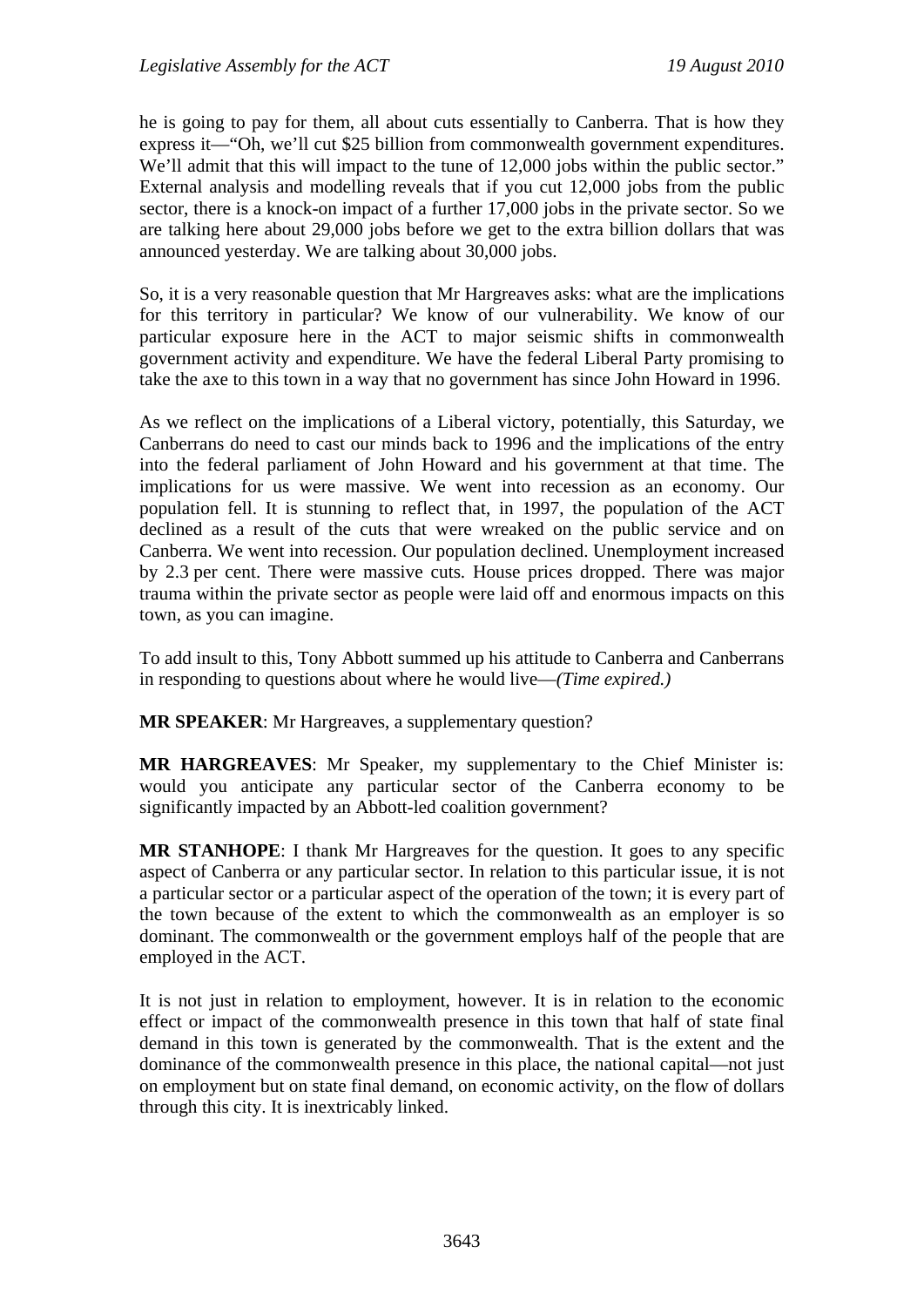It is difficult to pick out a particular sector, but we know that there were localised impacts last time. We can go back to 1996. We can go back and look at what happened to this town and specific parts of this town in 1996, when the then incoming Prime Minister kept the promises that he had made in the election campaign. He said that he would take the axe to Canberra, and he did.

The current Leader of the Opposition, the leader of the Liberal Party, has said the same. He has said exactly the same. He will take the axe. Of the massive promises that he has made, unfunded, in this election campaign—he will manage them by taking the axe to Canberra to the tune of a \$25 billion reduction in commonwealth outlays. And he targets Canberra particularly.

It is relevant for us Canberrans to reflect on the ease with which he makes those promises. When we look at his response to questions about whether he would live in the Lodge, we see that he said, "No. I prefer to live amongst ordinary Australians, amongst real people," essentially—not Canberrans. What an absolute final insult. That sums up his attitude to Canberra and to us Canberrans. We are not ordinary Australians in the view of the Liberal Party. *(Time expired.)*

**MS PORTER**: A supplementary.

**MR SPEAKER**: Yes, Ms Porter.

**MS PORTER**: Thank you, Mr Speaker. Chief Minister, how will Canberra households be impacted by an Abbott-led coalition policy of 12,000 job cuts and a two per cent efficiency dividend imposed on the commonwealth public service?

**MR STANHOPE**: As I have been indicating, I think it is an issue we all do understand—most particularly, members of this place, including, of course, the Liberal Party. The impact will be massive. It was last time and it will be this time, if Tony Abbott and his colleagues take government.

With respect to the impact on Canberra, we cannot just brush this aside. We do need to be prepared for it, we need to discuss it and we need to understand it. We need to ensure that the people of Canberra understand it. I think one of the disappointing aspects of this relates to Tony Abbott's party colleagues within this place—namely, Mr Seselja, the leader of the Liberal Party in the ACT, and Mr Brendan Smyth, the deputy leader of the Liberal Party in the ACT. Indeed, we should not ignore altogether, of course, the role of the great procrastinator, Gary Humphries. Gary Humphries sat in the Liberal Party party room, presumably, whilst Mr Abbott developed his policies to take \$25 billion essentially out of this town through cuts to commonwealth government outlays. Gary Humphries is a part of the decision-making process that led to those policy decisions, just as Brendan Smyth was back in 1996.

We see history repeating itself again there, too. The elected Liberal representative in the federal parliament in 1996, who sat in John Howard's party room and agreed to those devastating cuts to the federal public service, which impacted so grievously on Canberra, was of course the then member for Canberra, Brendan Smyth, who sat in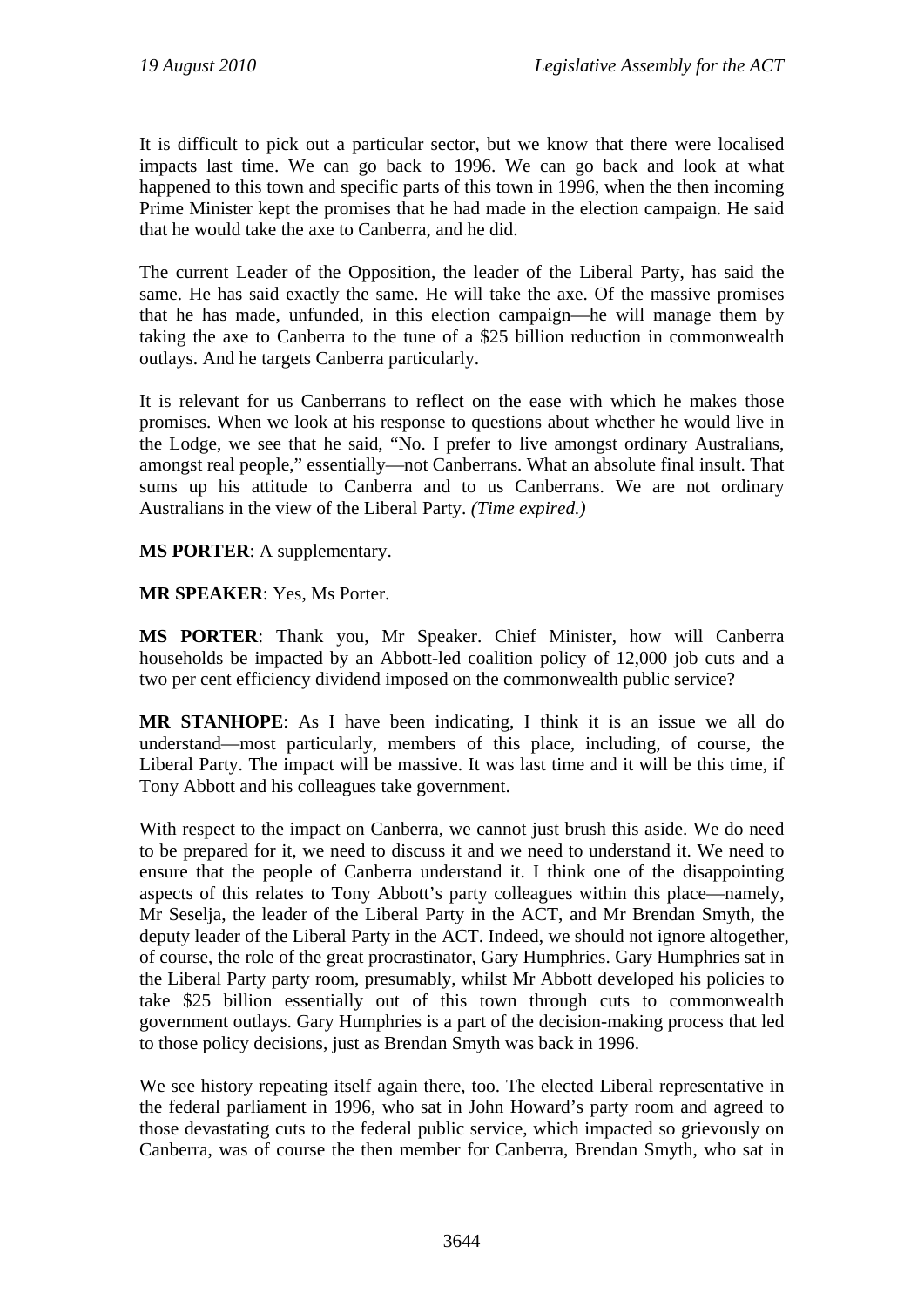the party room, who was part of and party to the decisions, who did not stand up for Canberra, and who said, "Oh well, I think it's okay for the people of Canberra to bear that pain." Gary Humphries came out I think yesterday and said he agreed with the increase in the efficiency dividend, that he agreed that another billion dollars should be taken out of Canberra. *(Time expired.)*

### **MR SPEAKER**: A supplementary, Mr Seselja?

**MR SESELJA**: Thank you, Mr Speaker. Chief Minister, have you sought and received an assurance from Julia Gillard that no public servants will face forced redundancies if the Gillard government is returned?

**MR STANHOPE**: Mr Speaker, I am very pleased to say in the course of the last three years that I could not count the number of times that both I and my colleague the Treasurer, Katy Gallagher, have approached our federal colleagues in relation to—

#### *Members interjecting—*

**MR STANHOPE**: I spoke and met with Julia Gillard just a couple of weeks ago. I meet constantly with the Treasurer, the minister for finance and senior federal ministers, and on every occasion I do not hesitate to take the opportunity to explain to them. What they do every time is respond positively to overtures and representations which I make and which the Treasurer, Katy Gallagher, makes.

In the particular instance they say that they, of course, will work with us. As the record shows, over the last three years—and this is the difficulty and the issue which the Liberal Party in this place have—the federal government—

*Members interjecting—* 

**MR SPEAKER**: Members, I cannot hear the Chief Minister.

**MR STANHOPE**: The difficulty the Liberal Party have, of course, to their great enduring embarrassment, is that over the last three years the current Labor government has increased federal public service employment by just over 10,000. There is the interesting number: 10,000 jobs in the public sector that were not there three years ago.

**Mr Coe**: On a point of order, Mr Speaker, on relevance. The question was: did he receive a guarantee? He still has not addressed that part of the question.

**MR SPEAKER**: The Chief Minister—

#### *Members interjecting—*

**MR STANHOPE**: There is an interesting equation. There are two issues here which I will conclude on. My federal colleagues have increased the public service by  $10,000$ in the last three years and you are going to cut 12,000. You are going to take away the 10,000 and then add 2,000 on top of it. The second point is that Brendan Smyth was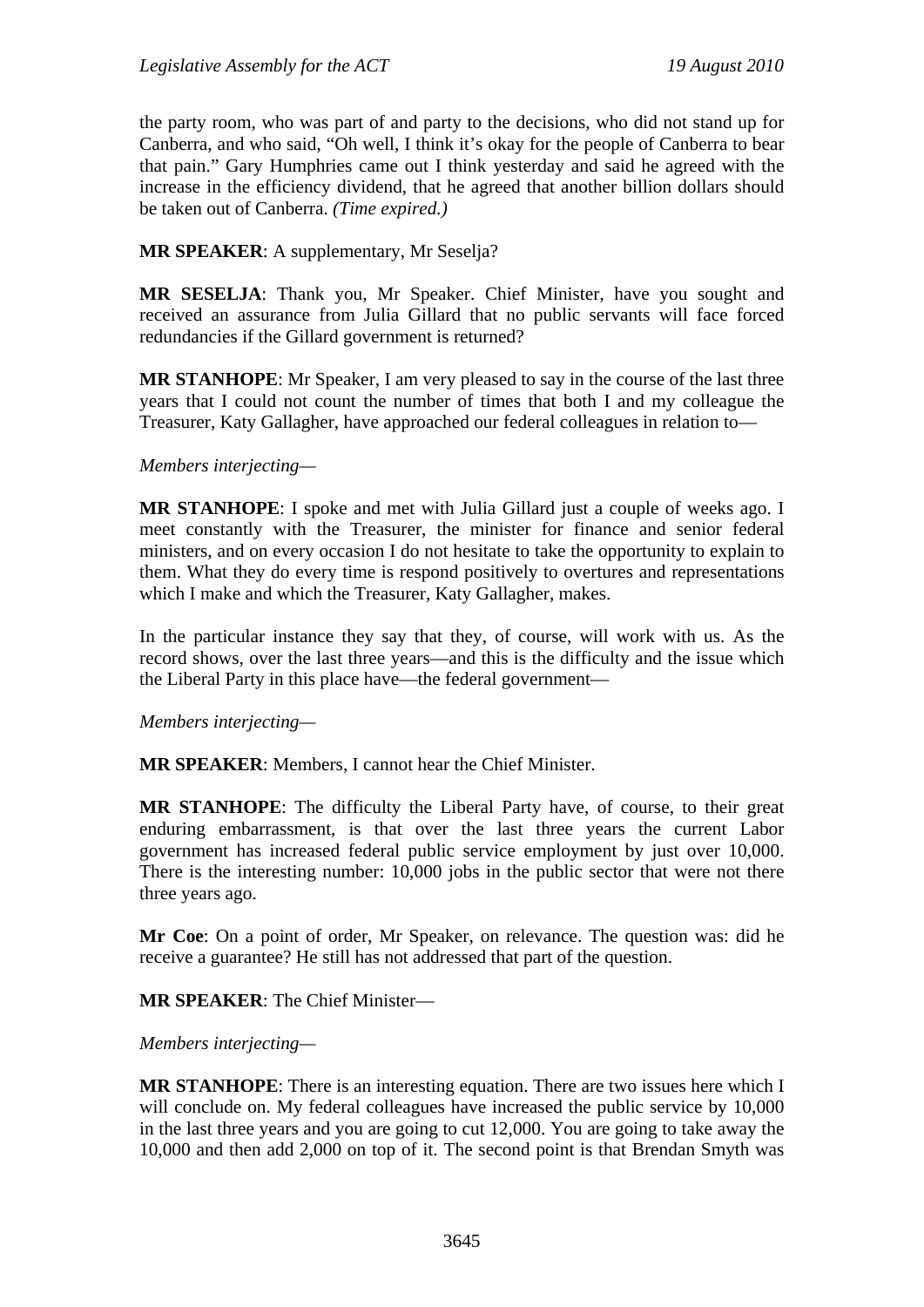there in 1996 and was too gutless to stand up and say anything. Today Gary Humphries is similarly too gutless to stand up—

*Members interjecting—* 

**MR SPEAKER**: Thank you, members. Let us restore some decorum. Ms Le Couteur, you have a question without notice.

### **Land—Yarralumla brickworks**

**MS LE COUTEUR**: My question is to the Minister for Land and Property Services and concerns the Yarralumla brickworks and the proposed associated development. Minister, why did you instruct the LDA that funding for brickworks heritage restoration must come from the proceeds of new development in Yarralumla?

**Mr Hargreaves**: Are you going to pay for it?

**Mr Smyth**: There was a ban on the brickworks for nine years and Simon Corbell—

**MR SPEAKER**: Let us hear from the minister first.

**MR STANHOPE**: Thank you very much, Mr Speaker, and I thank Ms Le Couteur for the question. I have to say—though to be honest I will always check it, having been asked—that I cannot recall that I have given the LDA any such direction. In fact, I am not sure that I have given the LDA any directions in relation to the Canberra brickworks, other than through an exhausting, objective, transparent and inclusive consultation process—engaging through that process a number of leading architects, expert consultants, designers and heritage professionals—to work with them to develop some proposals for the preservation and protection of the Yarralumla brickworks as, indeed, one of the most significant heritage sites in Canberra and Australia and to develop proposals through a detailed community consultative process.

Through that process the consultants have come up with four essential models, the basest of them being, as you would have noticed, Ms Le Couteur, that we simply expend \$7 million on restoring the fabric and essentially lock the gate. That is option 1. That particular option would not require the sale of any land. It might be that, at the end of the day, the option, if accepted, is that we do that; we simply accept our responsibility to ensure that the building does not fall down, spend an anticipated \$7 million that would be required to achieve that and lock the gate. That is option 1.

To suggest that, in order to achieve that option, we are going to sell land and that this is some grab for cash and this is all about associated development, in the context of developing any of the value-added responses, three additional options have been proposed. Through those three additional options, there would be a significant capital investment. I understand that option 4, the most expansive, would require in the order of just under \$100 million of investment.

I would suggest that—and this would be my position; I am sure I have not instructed the LDA to this effect—if through this process option 4, the \$100 million option, were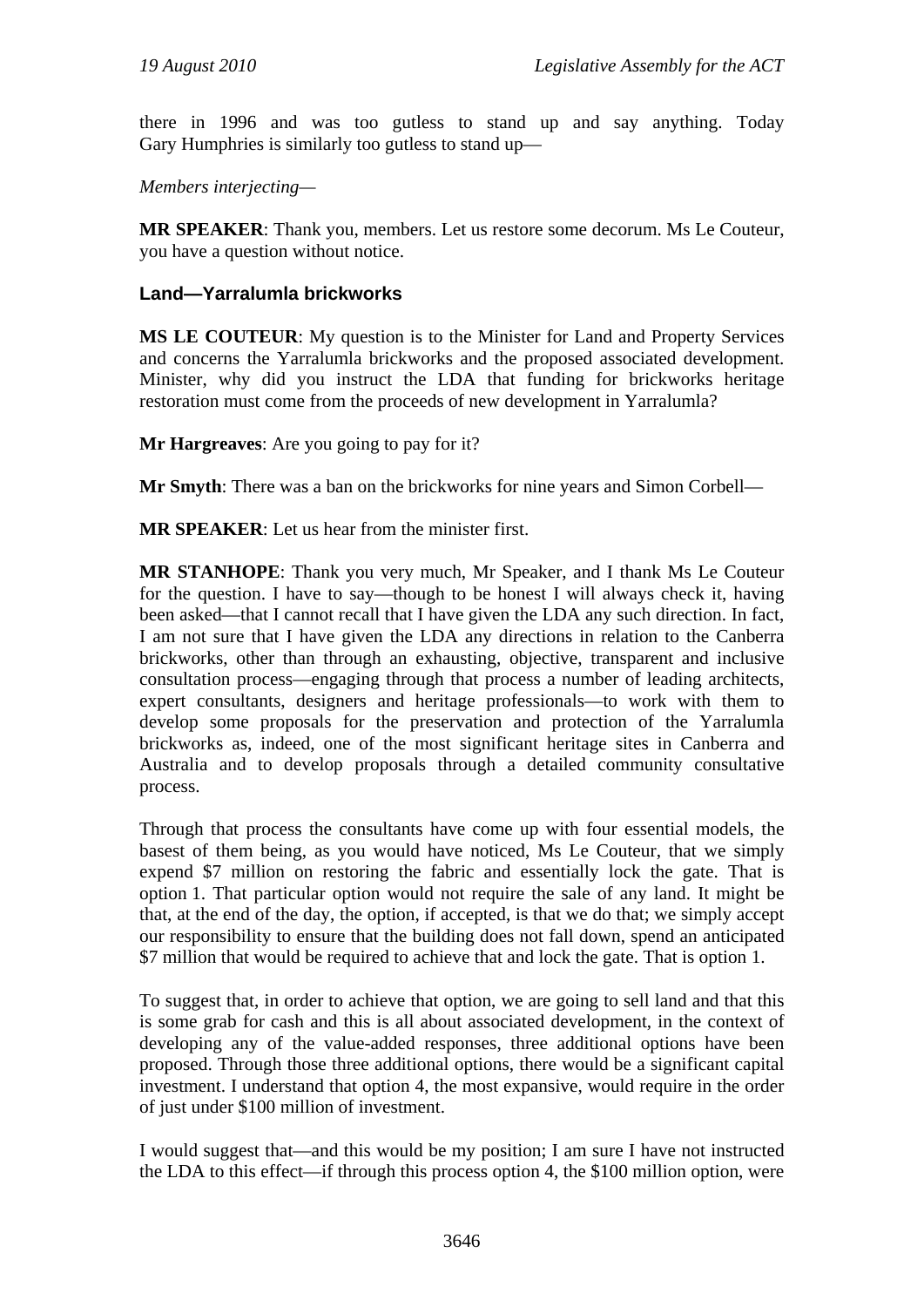accepted, it would be difficult for the government to just budget fund \$100 million. If there were options for associated development, why would one not seek to cover the cost of that \$100 million investment in the Yarralumla brickworks and environs through associated revenues that could be achieved through a genuine, broad-scale, community-minded, generally accepted, adaptive reuse?

The issue of how to protect, preserve and use heritage such as the brickworks is a major challenge for the community. It is a challenge which this community took on and accepted in relation to the powerhouse, with the establishment of the glassworks. I have to say that the up-front injection of \$11 million to \$12 million there was budget funded. But I do hope over time, as a long-term investment, the glassworks will generate a revenue. I believe, in the context of Treasury, tourism and other issues, it is a conversation worth having.

But to suggest, Ms Le Couteur, as your question poses, I have given some direction, I do not believe it is the case. But because you have raised it, I will check the nature of my instructions in relation to the review that is currently in place.

**MR SPEAKER**: Supplementary question, Ms Le Couteur?

**MS LE COUTEUR**: Thank you, Mr Speaker. Minister, the LDA on its website has said that it is seeking to establish if the brickworks and environs project could be cost neutral. Does that mean that all the proceeds from any new development in Yarralumla would be spent on the brickworks?

**MR STANHOPE**: I think that does better explain the nature of the process that is being pursued rather than, as was presumed in your opening question, me giving a direction. I think it is a reasonable question to ask, depending on the options that are pursued.

It depends so much on the outcome of the consultation and the option that is ultimately chosen. If, through the consultation, the community feedback and the reaction of people in this place, the level of political and community will is for a redevelopment of the site, there will be a determination by the government of the option that we will pursue.

But in response to your question, again, it is just so hypothetical that it is difficult for me to answer. I go back to the first option. The first option proposes spending \$7 million to ensure appropriate heritage protection. It might be that that is all we do, in which case the question you ask really does not arise. It might be that we will end up spending just \$7 million and we will fix the buildings up so that they are there in perpetuity but with no particular purpose or adaptive re-use.

My hope and desire is that, through this process and with the support of people in this place and the community, we will find an appropriate level of re-use that gives the brickworks a continuing life at the heart of this city. That is my hope. I think that the proposals that are put up give us plenty of food for thought. My instinct is to support a fairly expansive future use for the brickworks, but I would expect that, depending on which of those options we accept—once again, if we were to accept option 4 in its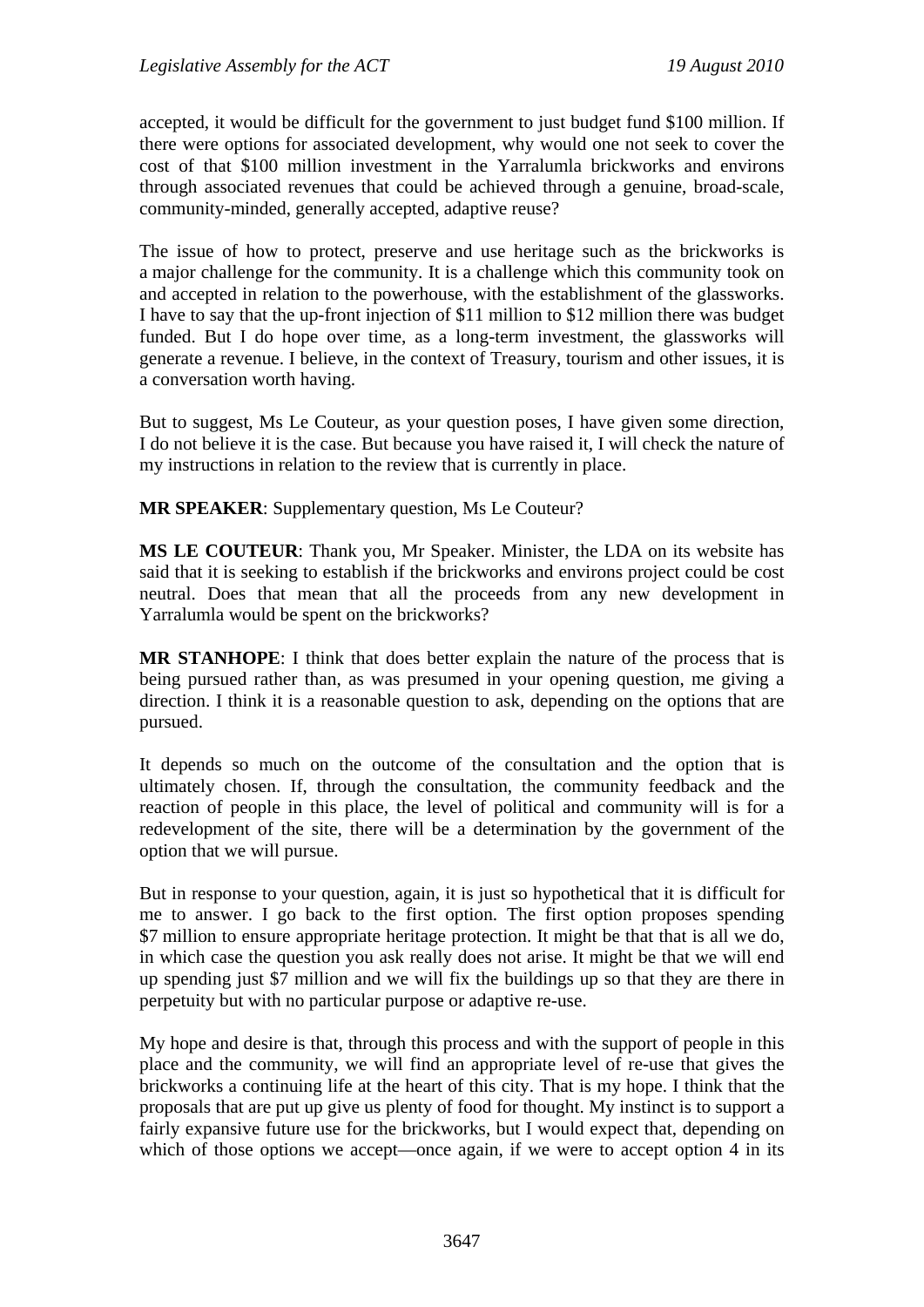entirety, then revenues from land sales would far exceed the \$100 million that we would expend on the brickworks.

**MR COE**: A supplementary.

**MR SPEAKER**: Yes, Mr Coe.

**MR COE**: Chief Minister, do you think it is a good rule of thumb to link the future of heritage sites to neighbouring land development projects?

**MR STANHOPE**: I think it is a good rule of thumb in government, whenever we look to protect and use a heritage asset, that we look to the most appropriate adaptive re-use that we can provide or find for that heritage asset. We have done it with the Kingston powerhouse in relation to the establishment of—

**Mr Coe**: It is an adjacent block, though, Jon. It is adjacent; it is not the same area.

**MR STANHOPE**: We should always seek to do that. We have done it with the powerhouse.

**Mr Coe**: It is not re-use, though.

**MR SPEAKER**: Mr Coe!

**Mr Coe**: It is separate.

**MR SPEAKER**: Mr Coe, you will get a chance in a moment.

**MR STANHOPE**: No, with the powerhouse, we have actually established a glassworks in it. We are adaptively re-using it. We are not using it as a coal-fired powerhouse. We are using it as a glassworks. We have found another use for a coal-fired powerhouse. We are not going to begin remaking bricks, Mr Coe. We are not going to reopen the brickworks as a brickworks. We are looking at the possibility of adaptively re-using it for other purposes so that we can justify a certain or an optimum level of expenditure and so that the place can be an adornment to the life of the city in any creative way that we can think of or imagine or afford. In the context of that site and the capacity for development, of course, I think it would be absurd to think about a future adaptive re-use of the Canberra—

**Mr Coe**: It is a separate site, though, Jon.

**MR STANHOPE**: Well, we are going to integrate it. We are all into integrating our development. It would be a nonsense to think about investing massively, say to the tune of \$100 million, in the Yarralumla brickworks, the Canberra brickworks, without looking at how we might utilise the large areas of land that surround it.

**MR SPEAKER:** A supplementary question, Ms Hunter?

**MS HUNTER**: Yes. Minister, why have the brickworks been allowed to deteriorate so rapidly? Will you allow this deterioration to continue while the development plans are finalised?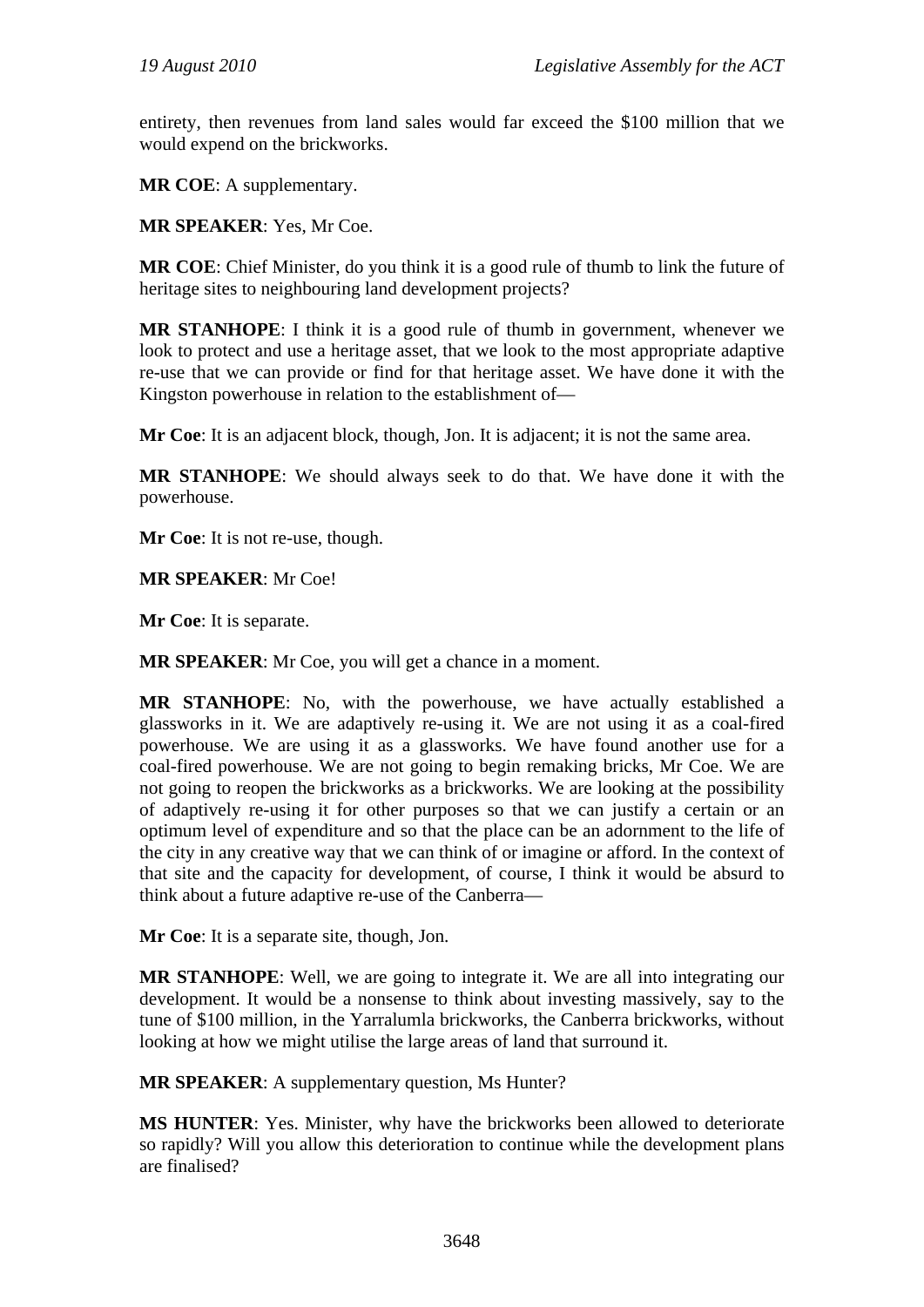**MR STANHOPE**: The deterioration of the brickworks—the fabric? My advice in relation to that is that the actual fabric of the brickworks is stable. They are not actually suffering any deterioration at this point that would represent a concern in relation to the need to rush in and do work now.

Certainly, we accept that it is time for us to make longer-term decisions. We have actually funded and completed a conservation management plan. In the context of the conservation management plan that has been concluded over the last year, of course, it will be very relevant to decisions that are taken into the future.

To suggest or actually raise the spectre that we need to undertake urgent works immediately, at this time—is not consistent with advice that I have received in relation to the structure. But certainly, going forward, subject to decisions that we make, we will ensure that we invest absolutely in the future preservation. There is work to be done but as I am advised it is not something that we need to do today. It certainly is on the horizon; hence, all the work that we are doing.

### **Canberra Hospital—pay parking**

**MR COE**: My question is to the Minister for Health. Minister, I refer to an article in the *Canberra Times* of 11 July 2010 entitled "Parking chaos hits hospital". The article states:

She—

that is you, minister—

ruled out pay parking but said the Government might need to reconsider it after the new car parks are built "even though it will be politically inconvenient to do it."

Minister, how long will parking at the Canberra Hospital remain chaotic, and when will the government tell the Canberra Hospital staff, patients and visitors when and if pay parking will be introduced?

**MS GALLAGHER**: The construction of the southern car park is going very well. It will be due for completion, as far as I know—apart from the wet weather we have had this week, which might change it a little—on time. It is hoped that 600 car parks will be available for use in the lower storeys of the car park towards the end of November this year.

I have to say, enormous effort has gone into managing the car parking requirements at the Canberra Hospital whilst we build the new car park. That has included a range of different measures being put in place for staff. I have not had any complaints from patients and visitors visiting the hospital, which shows, I think, that we have got the visitor and patient car parking probably pretty right. In fact, I think using the Yamba Street car park for visitors has improved access to the hospital for visitors.

**Mr Hanson**: The number of nurses that are angry at you.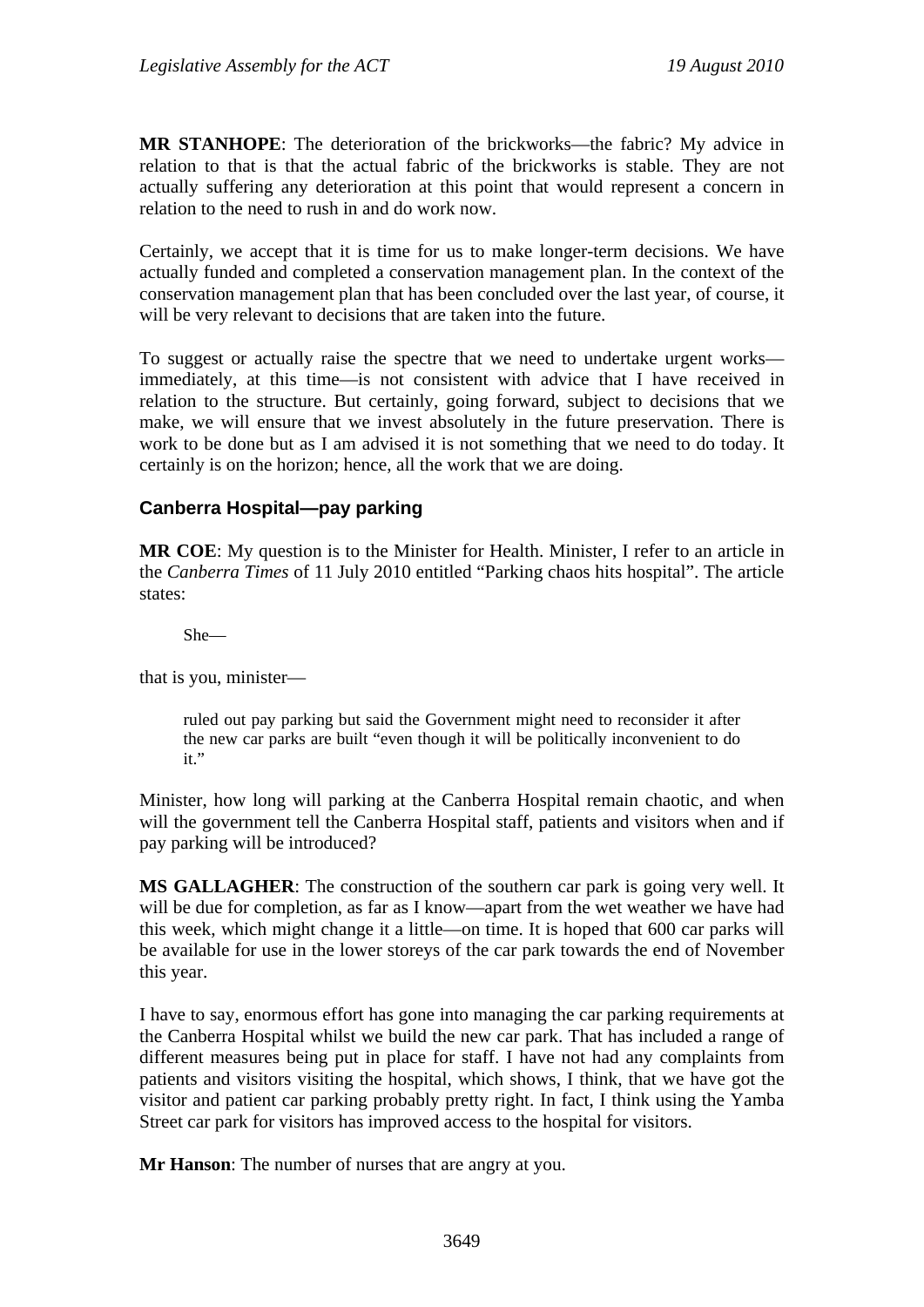**MS GALLAGHER**: Thank you, Mr Speaker. In relation to staff parking, I think for morning staff the car parking arrangements are going very well.

**Mr Hanson**: You reckon?

**MS GALLAGHER**: They have access to good amounts of car parking, and the evening staff as well. The issues—

**Mr Hanson**: Have you tried? Have you spoken to the staff?

**MR SPEAKER**: Mr Hanson, you will have a chance in a moment.

**MS GALLAGHER**: The issues with where pressure has come on the hospital has been for those people working unusual shift arrangements. We have been working individually with those people—

**Mr Coe:** That happens in hospitals.

**Mr Hanson**: Nurses never do that, do they?

**MR SPEAKER**: Members, please!

**MS GALLAGHER**: Mr Speaker, you know, honestly, you try to—

**MR SPEAKER:** Ms Gallagher, just answer the question.

**MS GALLAGHER**: You come to question time and you just get the constant interjections from the arrogance of Mr Hanson. It is unacceptable, the behaviour of the opposition in question time. The staff—

**Mr Hanson**: I'd be embarrassed about it too, Katy.

**MS GALLAGHER**: Every single time I open my mouth, they interject. Considering I am getting every question from the opposition, I think it is pretty—well, I will leave it there. We will see if you can manage until the end of question time by allowing me to finish answering the questions you ask me. Pay me the courtesy to allow me to do that.

The pressure for staff car parking—I have spent a number of hours walking the car parks with staff—has been for those staff that start after 8 o'clock in the morning. There are not large numbers that start after 8 o'clock; most nurses are on site by 7 am. So it is those who work unusual shift arrangements, Mr Coe, those who start after 8 and work shorter days that finish up around 2. That is where the pressure has come. We have worked with those staff to look at solutions.

The other area is for those nurses who might work a 12-hour shift—they start at lunch time and they finish at 1.30 in the morning. What did we do? We responded, and our arrangements were flexible enough to extend the shuttle bus services and to extend the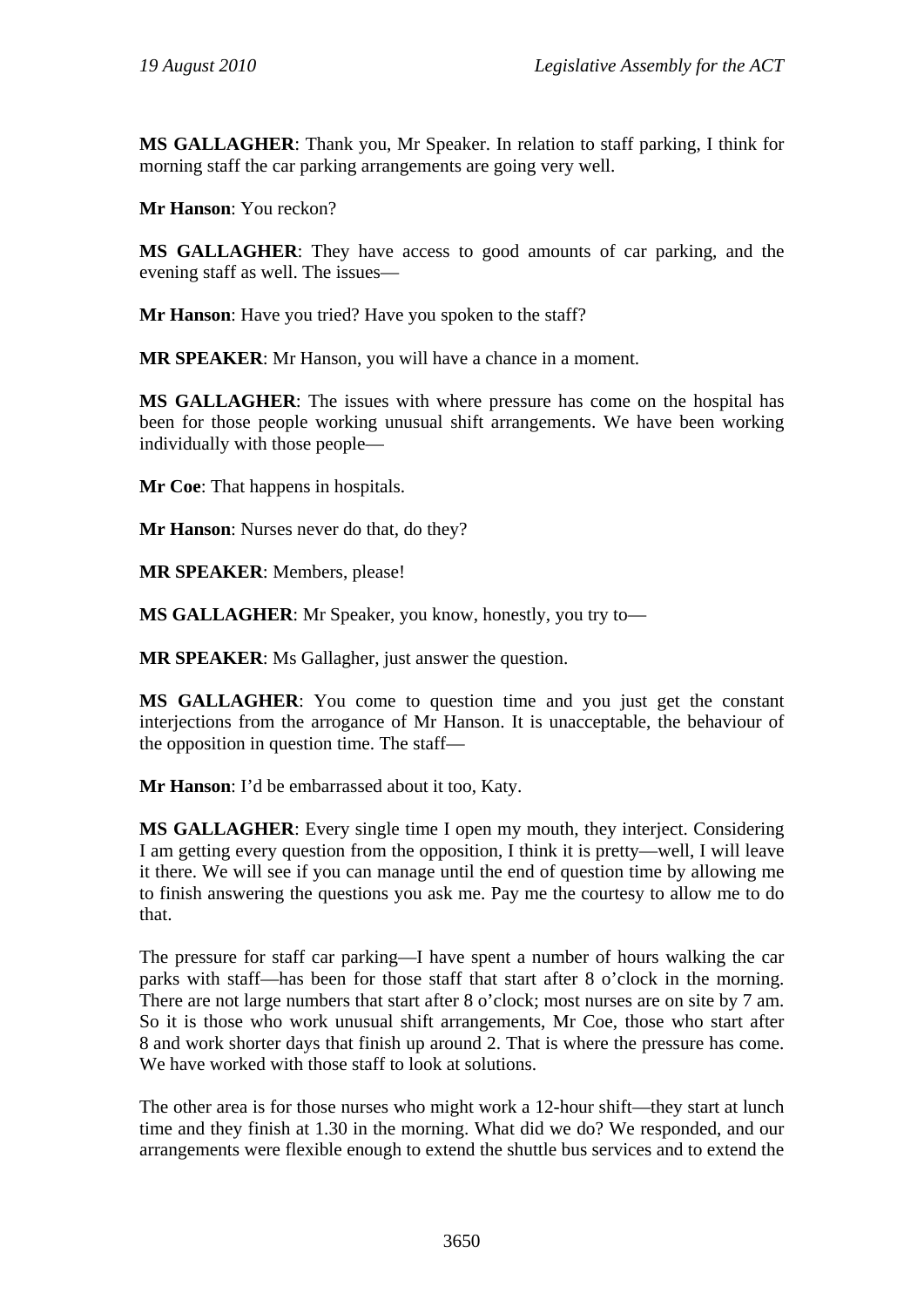security services. Instead of the shuttle bus finishing at 7 o'clock in the evening, it ran until 2 o'clock in the morning or 2.30 in the morning so that, individually, nurses and staff at the hospital could be ferried back to their cars to address some of the security concerns.

**Mr Hanson**: Didn't you ask about pay parking?

**MS GALLAGHER**: I see the challenge I threw out before lasted about one minute. The issue with pay parking—

**Mr Hanson**: What about pay parking, Katy?

**MR SPEAKER**: Mr Hanson!

**Mr Hanson**: Well, she wouldn't have got to the answer, otherwise.

**MR SPEAKER**: Mr Hanson, you are now warned. I have asked you a number of times. You keep interjecting, even over the top of my attempts to let Ms Gallagher be heard. Ms Gallagher.

**MS GALLAGHER**: As to the issue with pay parking, it is not the government's intention to introduce pay parking, but as we have seen with the new parking arrangements at Canberra Hospital, it is something that we will monitor, depending on use by non-hospital staff at the Canberra Hospital site.

**MR SPEAKER:** Mr Coe, on a supplementary question.

**MR COE**: Minister, what lessons have you learned from your failed efforts to introduce pay parking as part of the 2006-07 budget?

**MS GALLAGHER**: I think the idea to have pay parking at the hospital is not an unreasonable one. By far the majority of hospitals around the country have implemented pay parking. The issue with the pay parking when we introduced it was that people were unhappy about not having a system where they could pay for the amount of time they were there. There was not necessarily objection to pay parking; it was the fact that it was a flat rate and people wanted to pay for the parking time that they used.

Because of the layout of the different car parks at the hospital, that was not able to be introduced at the time. The multistorey car park does afford us the capacity to have a system like that in place. This government has not formed a view on that at all, but it is something that we will watch. For example, we opened a car park just near CIT, between CIT and the Canberra Hospital site, for the morning staff, and we learned very quickly that non-hospital staff from adjoining centres such as Woden were using that car park. Obviously if we build a multistorey car park at the Canberra Hospital and there is an issue with non-hospital visitors and non-hospital staff and people engaged in non-hospital related activity using that car park, then pay parking is something that this government will have to look at.

**MR SPEAKER**: A supplementary, Mr Smyth?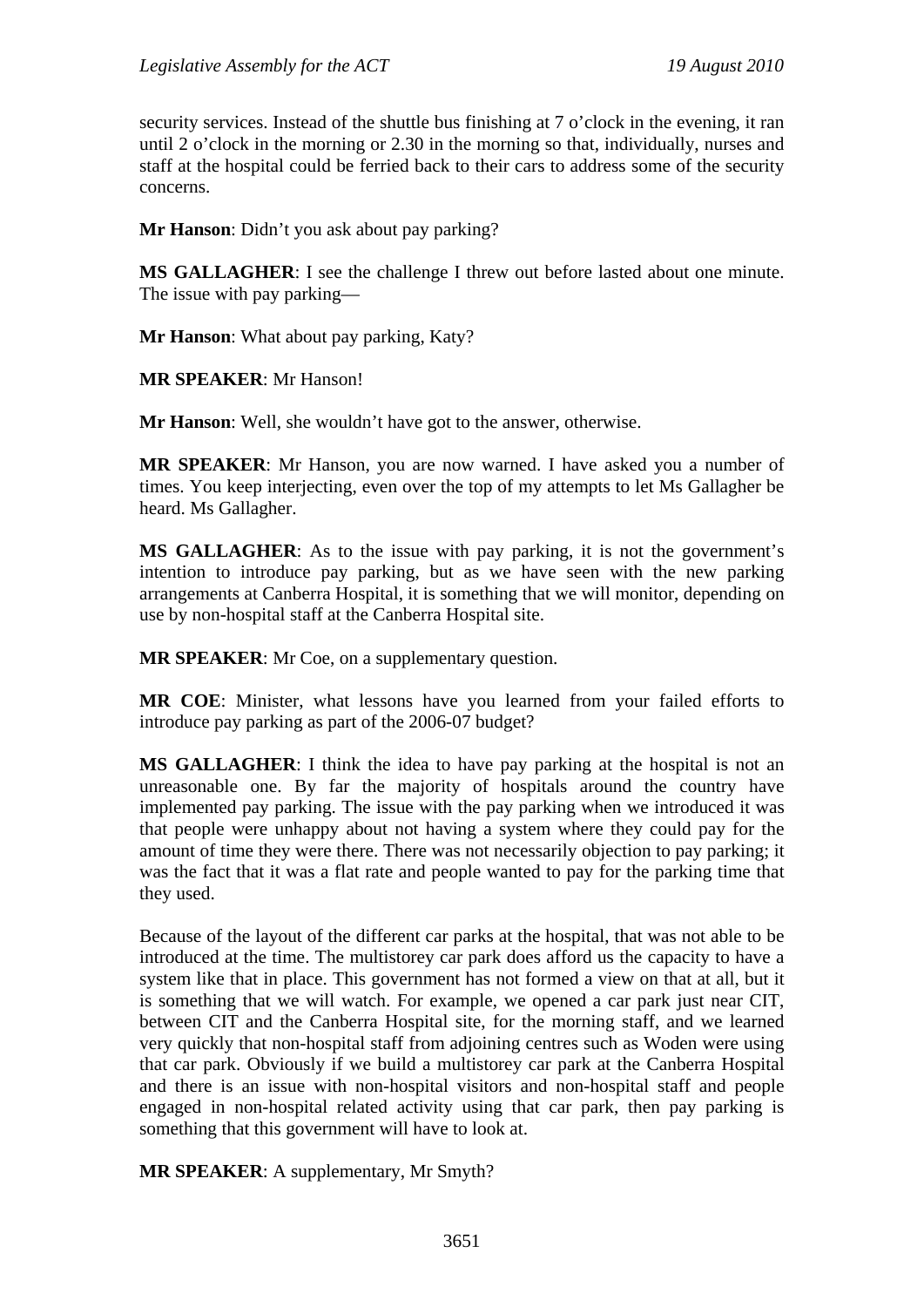**MR SMYTH**: Thank you, Mr Speaker. Minister, has the government estimated the revenue that it would earn through the reintroduction of hospital pay parking and is this money included in the budget estimates?

### **MS GALLAGHER**: No, it is not.

**MR SPEAKER**: A supplementary, Ms Le Couteur?

**MS LE COUTEUR**: Thank you, Mr Speaker. Minister, you mentioned security concerns as a reason for the shuttle bus. Could you tell us more about what those concerns are and what you are doing to address them?

**MS GALLAGHER**: The concerns that were raised with me by some nursing staff were about leaving the hospital between 9 pm and midnight, but even earlier during winter nights, and having to walk a further distance than they had in the past to their cars and feeling vulnerable about that, mainly due to lighting and distance. Those were probably the two issues. I think it was just about general moving around that precinct at evening time, regardless of how far away the car parks were, and just feeling that there were not any options, that the security guards did not necessarily have the capacity or the resources to go with them to their cars or that they could walk with other staff to their cars. We extended the shuttle bus and, indeed, we negotiated with the security guards around their ability to leave the campus to take nurses to their cars if they needed to whilst the new parking arrangements were being constructed.

I think there have been some concerns from Garran residents about people parking in the streets, which we have been trying to monitor every day as well. I think on the large part that has worked very well. People have been very good around Gilmore Crescent, just outside the school. I think the parking staff at the hospital are working very hard to make sure that they are covering off everyone's concerns, but I accept that there is still pressure, particularly for those staff that are working outside the core shift arrangements at the hospital. Every letter of issue I get raised with me we individually follow up.

### **Hospitals—obstetrics units**

**MR HANSON**: My question is to the Minister for Health and relates to *A review of service delivery and clinical outcomes at public maternity units in the Australian Capital Territory*. It found:

On-call registrars are expected to cover the Labour and Delivery unit as well as the Birth Centre, the acute gynaecology presentations and some clinics or operating theatre lists. This creates a potential clinical risk for a patient who requires urgent attention.

Minister, what potential clinical risks are being faced by patients who require urgent medical attention and what have you done to address the clinical risks identified by the report?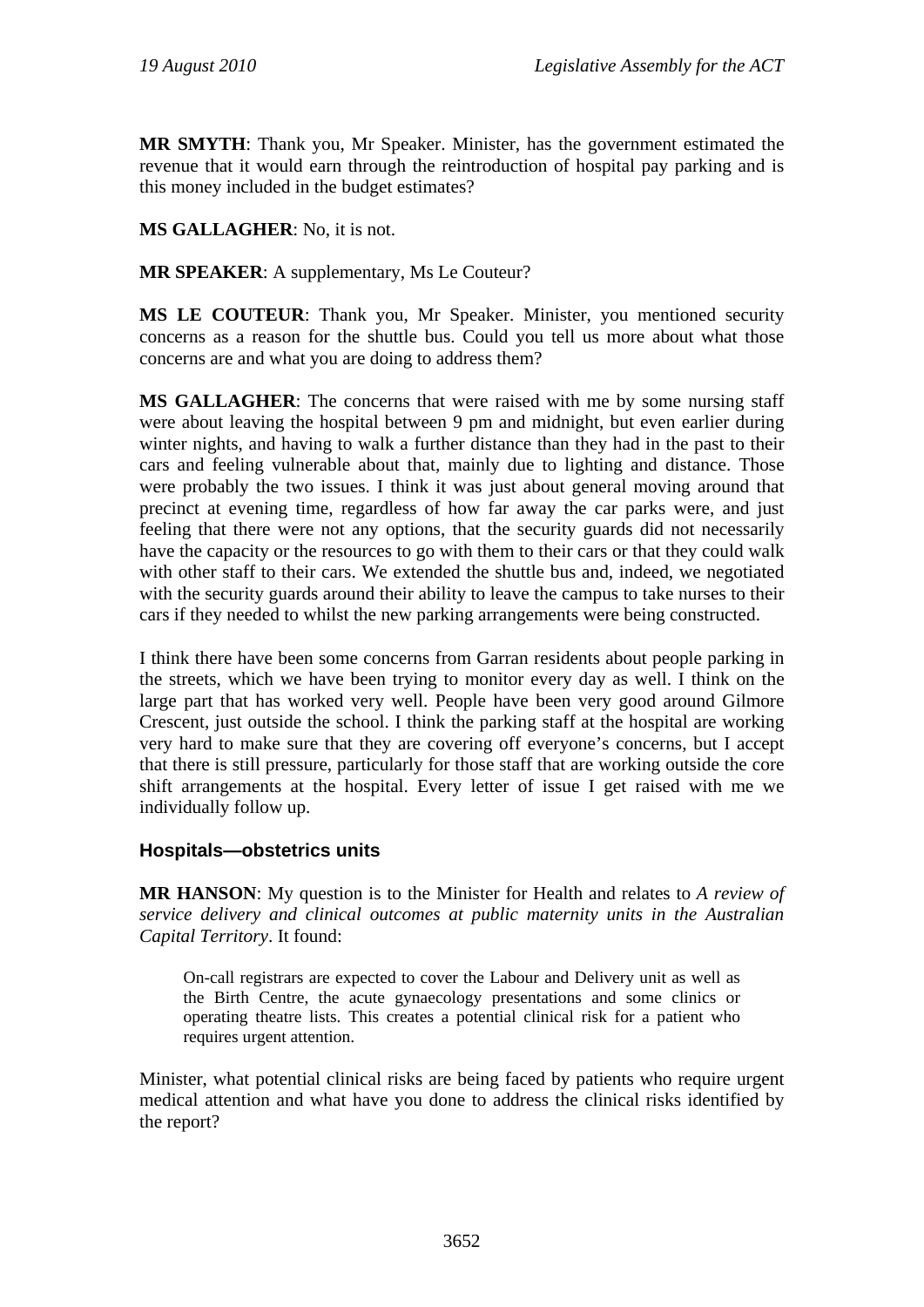**MS GALLAGHER:** I think the clinical risk that the report goes to there is around workloads for those doctors. So we have increased the resources in this area.

**MR SPEAKER**: Supplementary question, Mr Hanson?

**MR HANSON**: Minister, why did it take a damning review into this unit before you became aware of potential clinical risks to patients?

**MS GALLAGHER**: The way that we have monitored clinical risks across the hospital has been through the data that is submitted every six months against reports of performance at the hospital. As I said in this chamber last night, on any independent measure of the clinical outcomes at the maternity service, in 17 of 18 indicators it meets or exceeds every single indicator. I think the review points to the fact that workloads needed to be addressed in order to avoid clinical risk to patients due to heavy workloads of staff. We have addressed that, but in terms of clinical outcomes, that unit maintains the best outcomes across the territory.

**MR SPEAKER**: A supplementary question, Mr Hargreaves?

**MR HARGREAVES**: Thank you very much, Mr Speaker. In the interests of comparison around clinical risk, with the exception of the maternity provision, what other medical disciplines in the hospital are there that have their clinical risk addressed?

**MS GALLAGHER**: Any hospital monitors risk to patient safety. We have established the patient safety and quality unit at the hospital specifically for that purpose. We have very rigorous audit processes. We have the clinical audit committee. We have the clinical privileges committee. We have the clinical review committee. All adverse incidents at the hospital will go through a very rigorous process of analysis from senior clinicians who agree to sit on those committees.

Also, if there are clinical concerns from staff, they can be raised through these committees and be addressed. That may be about an individual's own clinical performance or some of the risks due to workload. These are monitored through Riskman, which has actually won a number of awards around the country for the processes that are available for staff at the hospital to identify and record risks, whether it be to OH&S, whether it be to patients, whether it be to their own individual situation.

I think the work that has been put in, particularly since the neurosurgery cases at the hospital and the reviews that came out of that and the processes that have been established, has been very rigorous to ensure that if there are clinical risks to patients, they are picked up early and they are addressed early. I am very confident that the systems at Canberra Hospital meet those challenges.

**MR SPEAKER**: Mr Seselja, a supplementary?

**MR SESELJA**: Thank you, Mr Speaker. Minister, how will you ensure that the systems you put in place will ensure that you are made aware of staffing procedures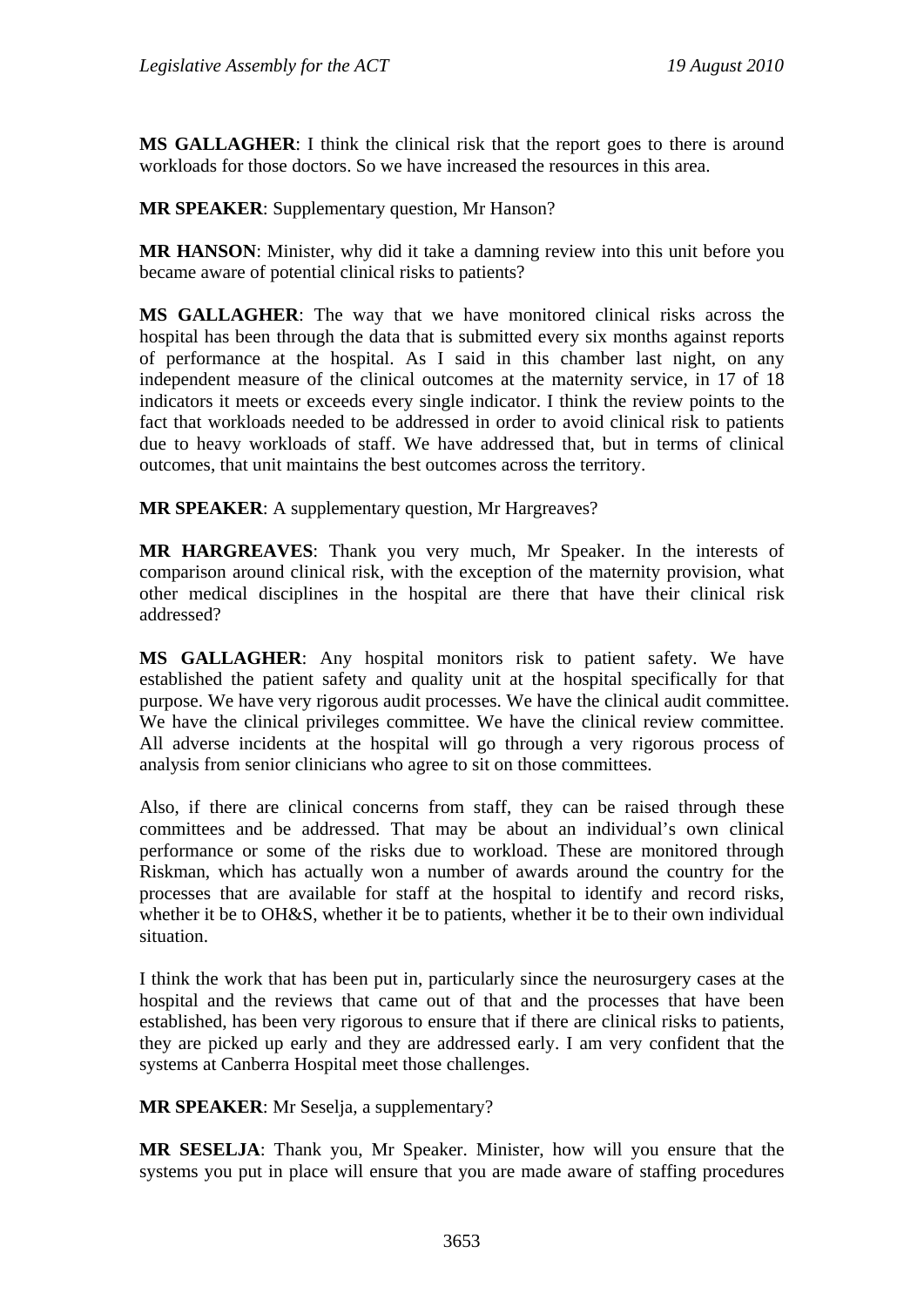that lead to potential clinical risks, so that we do not have more damning reports as we have seen recently?

**MS GALLAGHER**: I thank Mr Seselja for the question. I think if there are lessons to be learnt through the obstetrics review, they are around ensuring—and I think ACT Health has learnt this through the series of events that have occurred since February the monitoring of workplace satisfaction and being very early to respond to any concerns that may arise at the workplace at that immediate level. There is a lot of effort going in to improve processes in ACT Health, not just in maternity but across the board, to make sure that if there are issues they are picked up early and responded to. We do have a pretty good system of matching up increases in activity with necessary increases in staffing, but it is always a juggling act with the health budget. You can always do more. You can always pour in more money. So there is, I guess, a process of prioritising as well, and we just make those decisions year by year about where the best use of that money is. Indeed, in November last year, we did recognise that there needed to be some extra staffing in this unit, and that was actioned very quickly.

### **Hospitals—ambulance bypasses**

**MR SMYTH**: Mr Speaker, my question is to the Minister for Health. Have ambulances been required to bypass either Canberra Hospital or Calvary hospital at any stage over the past three months? If so, how often have ambulances had to bypass these hospitals?

**MS GALLAGHER**: I thank Mr Smyth for the question. You are not getting your daily bypass figures any longer? Mr Smyth used to get the bypass figures before me. We never did work out who was providing them to him, but obviously that person has moved on.

**Mr Smyth**: You are assuming that; you do not know what I know now.

**MS GALLAGHER**: It was always one of those ones where we scratched our heads—

*Mr Coe interjecting—* 

**MS GALLAGHER**: Mr Smyth had his media release out before the data came across my desk, but we never did find out who that was. We might have to go and match it up.

**Mr Smyth**: And you never shall.

**MS GALLAGHER**: Fair enough. I must say that I did have to let that one go and just accept that you would be the first receiver of that knowledge and it was not really a huge catastrophe. Mr Smyth, I am very happy to provide you with that information. There have been occurrences of bypass, definitely in the last three months—certainly nowhere near the levels of when you were revelling in the figures, but there certainly has been on occasion a period of usually two hours. It has not been very often, but I will find that information out.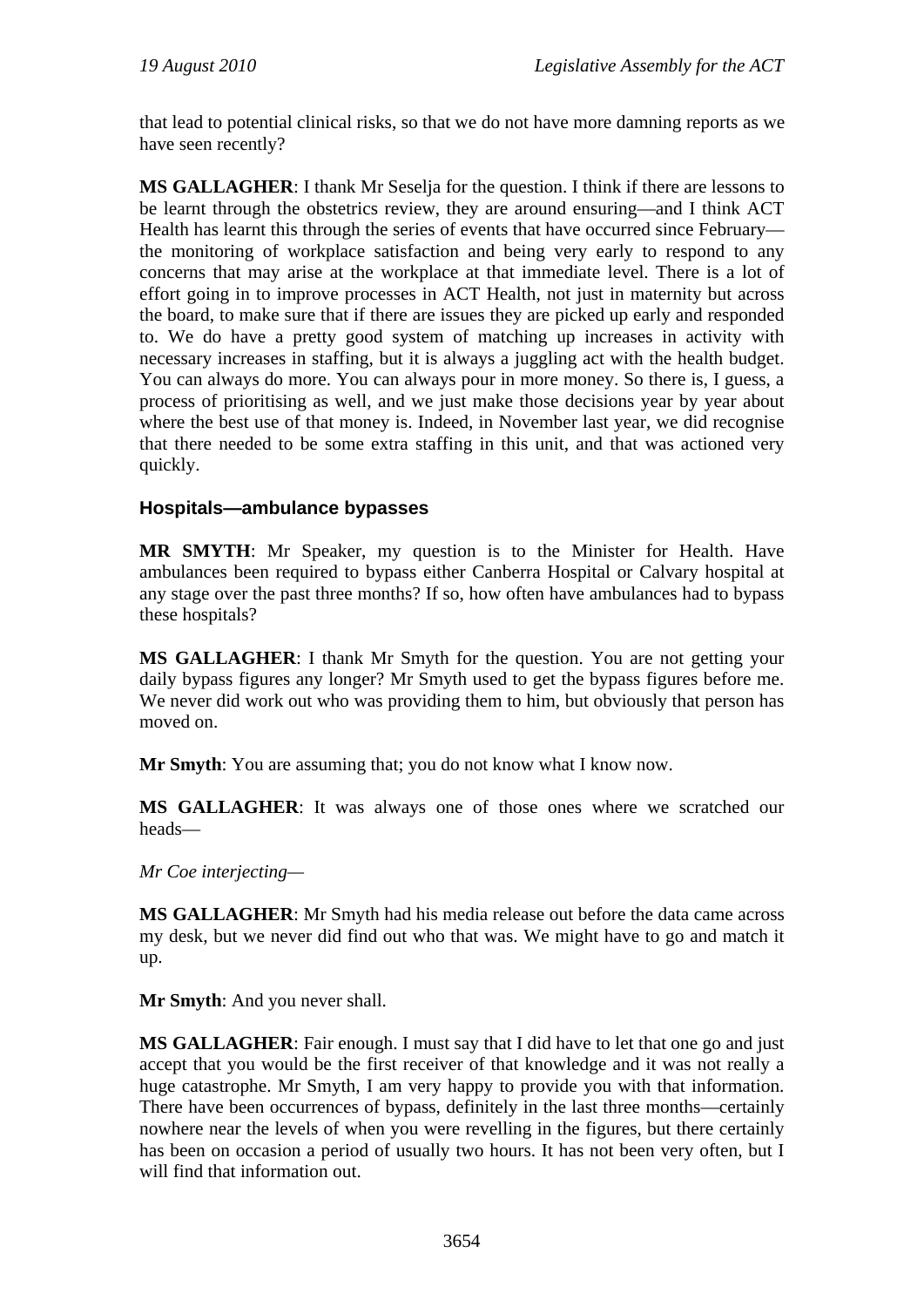### **MR SPEAKER**: A supplementary, Mr Smyth?

**MR SMYTH**: Yes, thank you, Mr Speaker. Minister, have patients who have recently presented at the Canberra Hospital emergency department been told that they could not be treated and to seek treatment elsewhere?

**MS GALLAGHER**: No, they have not. I understand that on Saturday, following the bridge collapse, a number of the workers were taken to Canberra Hospital for presentation. They arrived at Canberra Hospital at about four o'clock in the afternoon. There were a number of category 5 patients who nurses spoke to. They said that there were alternative options for them, that there would be a long wait because of the arrival of these construction workers. They said that for category 5 patients there would be a significant wait and that there were other options, such as CALMS, and the walk-in clinic, should they wish to attend, otherwise of course they were very happy for them to stay. They were just advised that there was a wait. Nobody was turned away. On that day the emergency department dealt with 173 presentations, which, on top of the collapse, was a very busy day anyway. Certainly nobody would be turned away from the hospital.

#### **Housing—older persons**

**MS PORTER**: My question is to the Minister for Ageing. Can the minister inform the Assembly about the progress in the development of the stimulus funded older persons' accommodation?

**MS BURCH**: I thank Ms Porter for her question, and I note her longstanding interest in public housing. Consistent with the ACT affordable housing action plan phase 2, Housing ACT is expanding its property redevelopment program by providing more appropriate housing for older tenants. Housing ACT is increasing the supply and diversity of affordable housing for older Canberrans and is exploring partnership opportunities with community care providers for the flexible provision of support and care services to its ageing tenant population.

Housing ACT is building a total of 297 mainly two-bedroom homes, with a small number of three-bedroom homes, on community facilities land for older public housing tenants. The eight community facility sites are Conder, Macquarie, Curtin, Kambah, Bonython, Chapman, Florey and Rivett. Information sessions were held on the use of the community facility land for supportive housing. The sessions were well attended and positive, and useful feedback was provided. That feedback is being taken into account in the layout and design of the dwellings at these sites. Construction has commenced at all eight sites, with a total construction value of \$60 million. This construction has helped the ACT economy and kept people in jobs. The flow-on effects from people staying in work has helped the entire ACT community.

The first site in Macquarie, with some 13 homes, is completed and is currently being allocated. Applications for the second site in Curtin are currently being assessed. The homes will progressively be handed over from October this year through to the middle of next year. I was thinking of inviting Mr Smyth to come to the opening of one these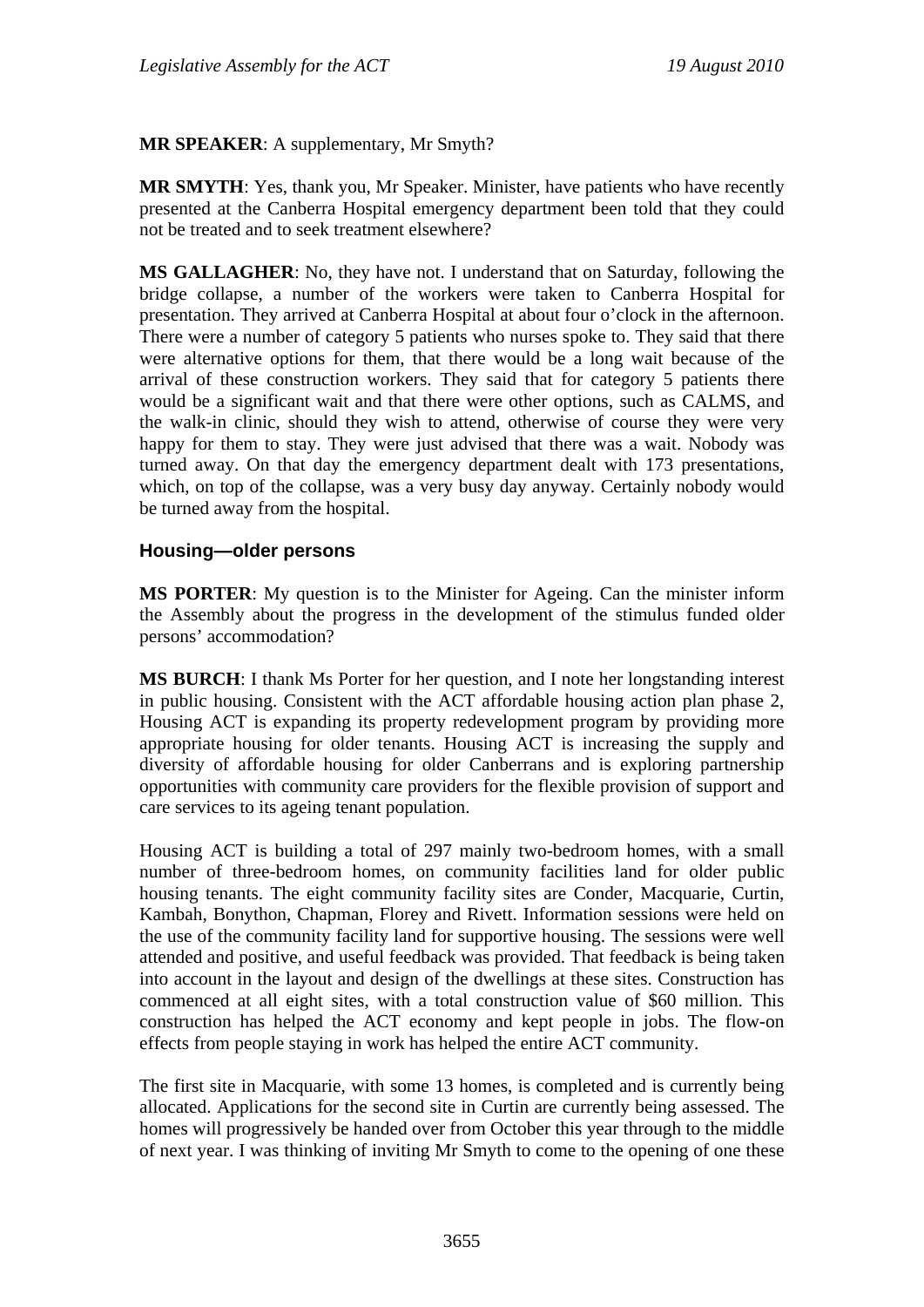great houses in his electorate, or Mr Doszpot, as the ACT Liberals have obviously back flipped on their position on the stimulus funds. I am increasingly calling it the Trinity twist. But, somehow, I do not think he will turn up, because the ACT Liberals hate public housing. That is why you never hear a peep from them on public housing. They hate it, and they are ashamed of their record. Understandably so—let us look at the record. Labor builds; the Liberals destroy. Brendan Smyth ripped 1,000 properties out of our public housing stock when he was in charge—1,000 families left out in the cold thanks to Brendan Smyth.

This question is about progress in development. Let me tell you about our progress: it has taken Labor many years to repair the damage done by Brendan Smyth and the Liberals—1,000 properties gone thanks to Mr Smyth. I will finish by saying the federal stimulus money was an excellent economic strategy, and this Labor government is using the money to build hundreds of roofs over the heads of needy Canberrans, above and beyond our targets.

**Mr Hargreaves**: On a point of order, Mr Speaker: the place sounds like a pub.

**MR SPEAKER**: Order! Ms Burch, have you finished?

**MS BURCH**: I have, Mr Speaker.

**MR SPEAKER**: Order! Ms Porter has the floor to ask a supplementary question.

**MS PORTER**: Thank you, Mr Speaker. Minister, how will these housing developments benefit older Canberrans and families currently on the waiting lists?

**MS BURCH**: The homes that will be built on these sites are located close to shops, to pharmacies, to doctors, to bus stops and to major transport links. The land is available because the ACT government has provided land to Housing ACT at no cost.

The land provided is currently valued at over \$30 million and it is located within existing suburbs. It will help our older Canberrans age in place. Most of the residents who will be living in these properties have brought up their families in and around these suburbs.

The construction of these older persons units will enable people currently residing in public housing that are now in excess of their needs to move into brand new, centrally located units. When they vacate their existing houses, homeless families in well established suburbs will be able to be accommodated. The properties that older clients vacate will be utilised to accommodate clients waiting on our application list.

These stimulus-funded older persons developments are a triple win for Canberra. Firstly, they provide much needed quality modern accommodation for older people. Secondly, when other economies were failing and unemployment was increasing, the stimulus package protected valuable building and construction jobs. Thirdly, as older people move into these excellent properties, we will free up larger homes that will be allocated to the families on our priority and high need waiting list.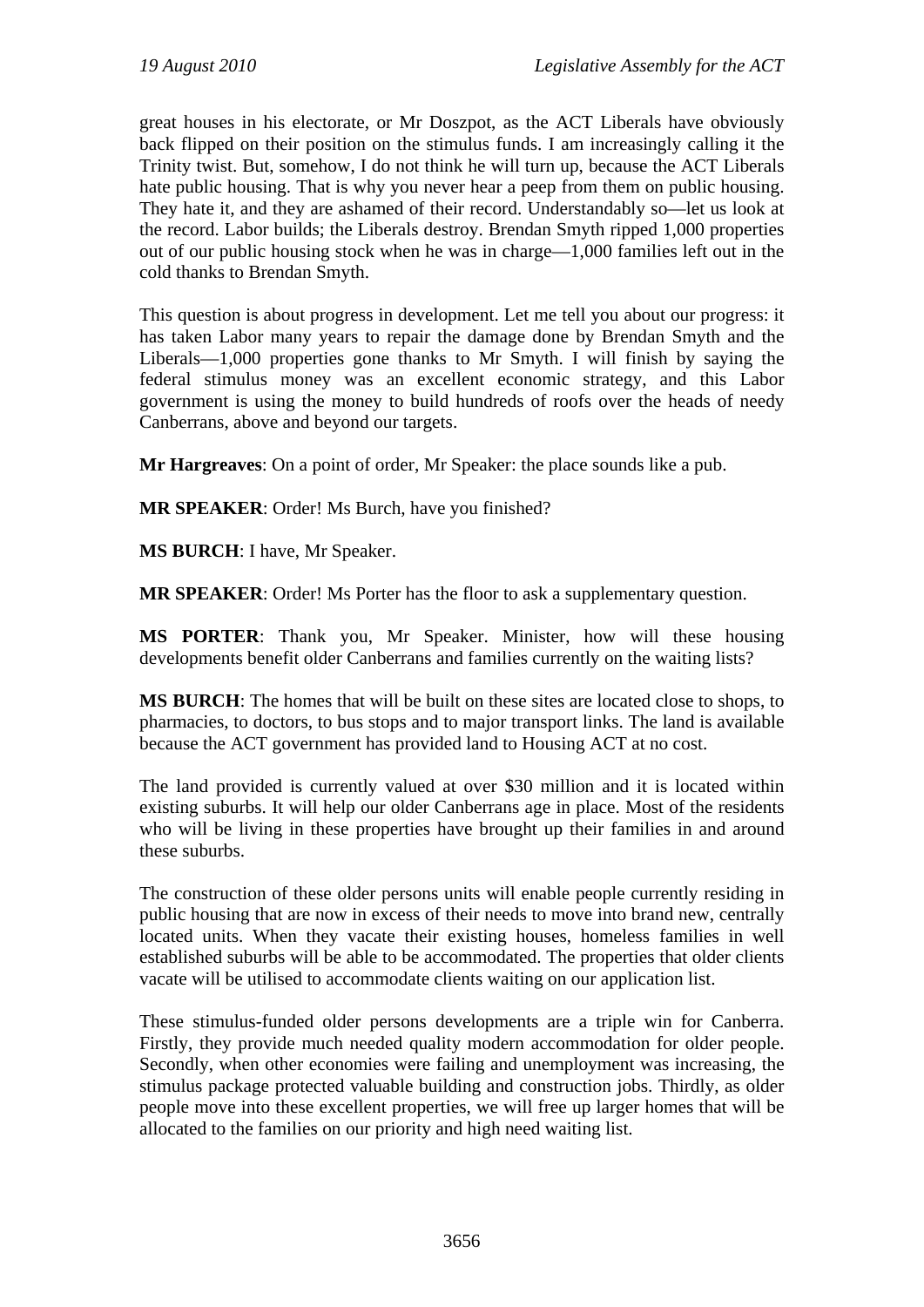Despite their yabbering over there, the Liberal opposition really cannot say much because they opposed the stimulus funding. So I would say to Canberrans that if left to the Liberals there would not be over 400 older Canberrans being supported and interested in older persons accommodation. We would not have over 420 accommodation units coming into our stock.

**MR HARGREAVES**: A supplementary, Mr Speaker.

**MR SPEAKER**: Yes, Mr Hargreaves.

**MR HARGREAVES**: Thank you, Mr Speaker. Notwithstanding the self-interest of those opposite, could the minister inform the Assembly of the level of interest shown by older Housing ACT tenants in taking up these new properties?

**MS BURCH**: I thank Mr Hargreaves for his ongoing interest in Housing ACT. Indeed, the requests for registration of interest were sent to Housing ACT tenants who wanted to be considered for allocation and who met the age profile and were over their bedroom allocation in their present dwelling.

Housing ACT received over 400 expressions of interest. All clients who are not successful for their first preference will be considered for their other choices. Housing ACT will be working very closely with those who registered their interest but are not part of the key target group. This includes clients who have other needs such as physical mobility concerns or who need to be closer to major health services.

This week, we saw 50 of Australia's leading academics sign their name to an open letter commending the Labor government for the stimulus strategy, including the money for public infrastructure. These aged person units are concrete proof of the benefits of this money.

Let me finish by noting the words of the former World Bank chief economist who said that the Australian stimulus was the "best designed stimulus program in the world and you should be happy that in fact it worked in exactly the way it was designed to work".

**MR COE**: A supplementary, Mr Speaker.

**MR SPEAKER**: Yes, Mr Coe.

**MR COE**: Minister, you referred to a couple of developments that have been finished. On what date were they handed over from the developer to Housing ACT and when will the tenants move in?

**MS BURCH**: The completed homes I refer to were in Macquarie and Curtin. The Macquarie applications are being assessed and letters will go out to those who are deemed suitable and acceptable. They have been given an offer. We have to wait for them to come back and say whether they accept that offer. They could change their mind. We will work with those between when they receive the letters and through to the middle of next year.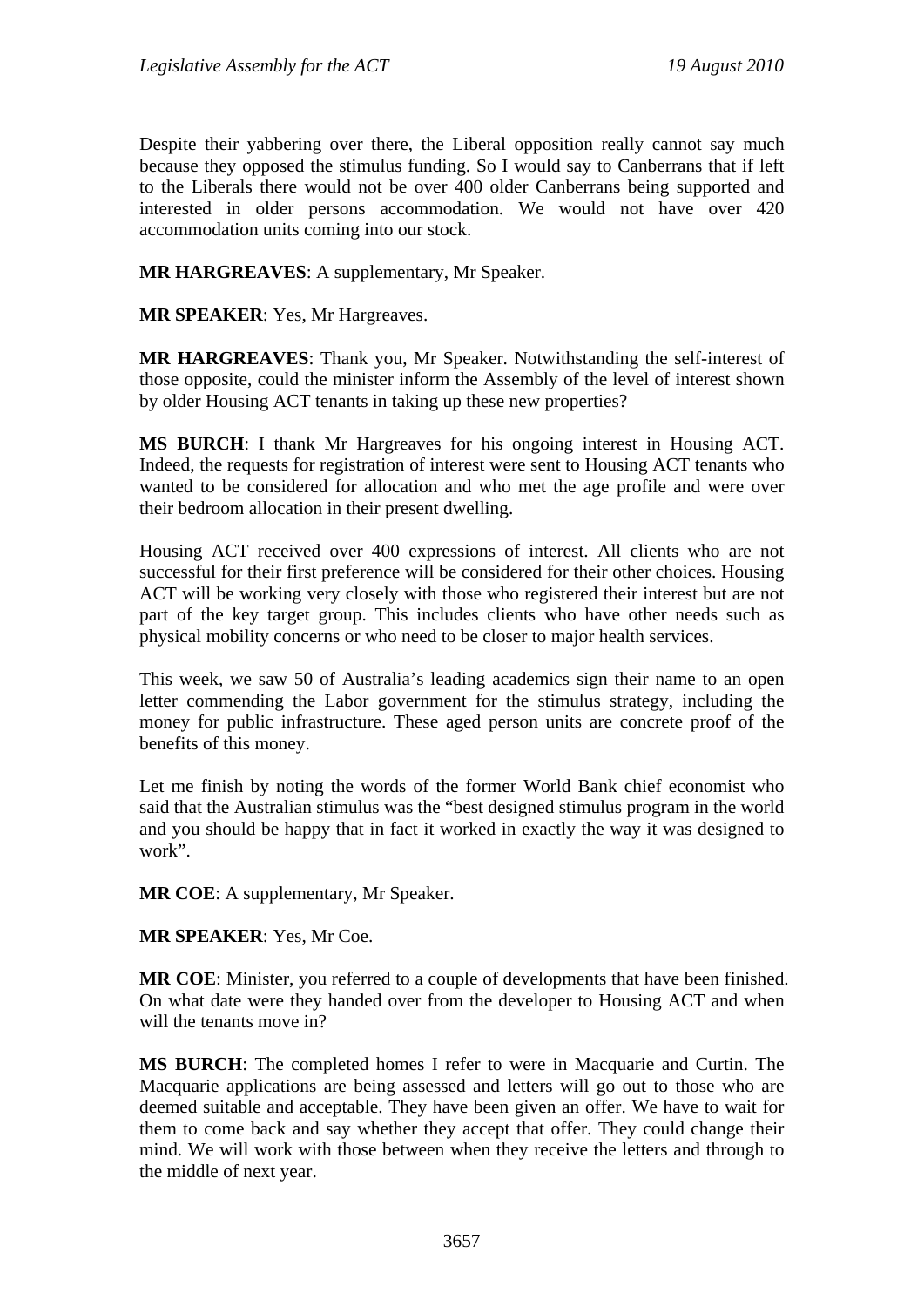I can get back to you on the exact date on the calendar with a red circle around the handover, but I think the important thing here is that 297 older tenants—that is, those aged 65 and older—that are living in properties excess to their needs can be accommodated. The benefit of that is that those 297 properties—those larger, two, three or four-bedroom properties—will then be offered to other families, families in the ACT that are currently sitting on the priority and the high needs housing list. So that is 297 families that this project will help directly.

### **Hospitals—obstetric units**

**MR DOSZPOT**: My question is to the Minister for Health and relates to *A review of service delivery and clinical outcomes at public maternity units in the Australian Capital Territory*. It found:

This increasing workload, within a fixed staff establishment, has placed unreasonable pressure on midwifery staff in particular. Staff report serious impacts on safe working conditions.

Minister, how has the situation developed under your management that unreasonable pressure is placed on midwives and safe working conditions have been seriously impacted?

**MS GALLAGHER**: As I said earlier this week in question time, the number of births at Canberra Hospital over the last five years has moved up and moved down and stayed stable for about three years. But since about—

**Mr Hanson**: It moved up, it moved down, it stayed stable. That is pretty good.

**MS GALLAGHER**: It did. It went from 2,000. It declined slightly the following year and after that it went back to just over 2,000 a year. Since 2006-07, there has been a steady increase in birth numbers at the Canberra Hospital.

I was alerted by the hospital to the workload pressures in November last year and we started immediately working on a budget response to that, which resulted in \$8.6 million in this year's budget being put in to supplement what looks to be a sustained level of birth activity at the Canberra Hospital, which is about 2,600 births a year.

We will continue to talk with Calvary around uncapping the public births that they have at Calvary, which, according to staff at the Canberra Hospital, has put additional pressure on them as well. We are continuing to do that.

The workload pressures were identified to me in November and we responded immediately.

**MR SPEAKER**: Mr Doszpot, a supplementary question?

**MR DOSZPOT**: Minister, isn't this another example of another total failure of your ability to manage your portfolio and provide a safe and reasonable work culture?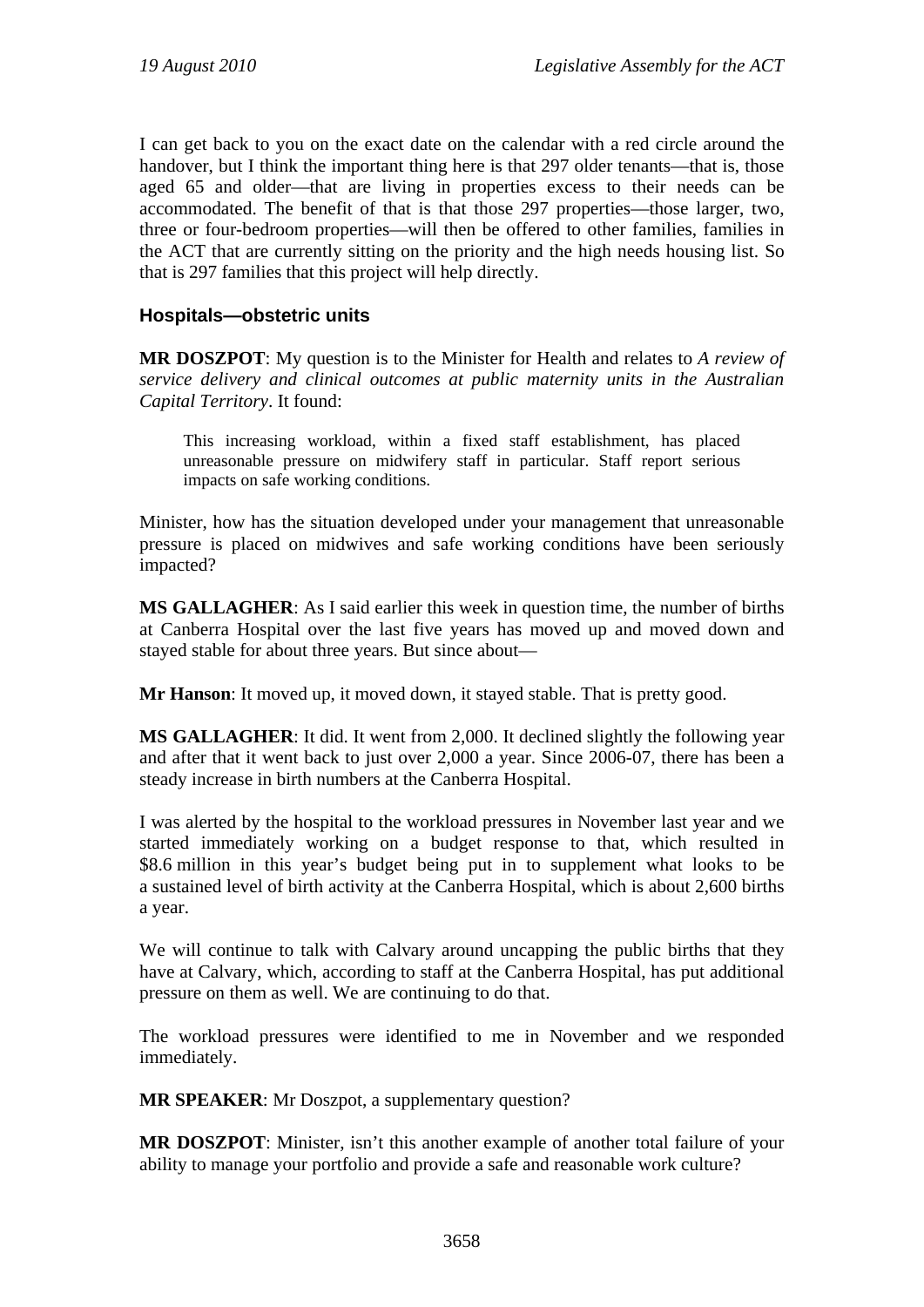**MS GALLAGHER**: No. The answer, as I provided earlier, was that I was alerted to workload pressures in November last year. I responded immediately. Prior to increased budget appropriation, I required the hospital to advertise for extra doctors for that unit. That started in November. Indeed, when you look back at what has occurred, it started off the subsequent events that have occurred since then. It is the recruiting that I put in place in November last year that resulted in the doctors writing to me in around November last year about their hope to work at the Canberra Hospital. It was me responding to workload pressures that started this thing off.

**Mr Seselja**: So you fixed it.

**MS GALLAGHER**: I did.

**Mr Stanhope**: I ask that all further questions be placed on the notice paper.

# **Supplementary questions to questions without notice**

**MR SMYTH** (Brindabella) (3.13): Mr Speaker, I seek your guidance. Mrs Dunne during question time asked whether it was appropriate for—

**MR SPEAKER**: This is today?

**MR SMYTH**: Mrs Dunne asked whether it was appropriate for Mr Hargreaves to ask spurious supplementary questions as a way of diverting and deflecting the attack. My recollection, and perhaps we could all check the *Hansard*, is that you said that it had not occurred that often. I note that it has happened three times in the last three sitting weeks, so it is continuous. On 23 June you ruled a supplementary out of order, on 29 June you ruled a supplementary out of order and you did so again today. And they are only the ones I have been able to find. I would ask your guidance as to what the tolerance of the chair is and how many times a question has to be ruled out of order before one gets warned for such behaviour.

**MR SPEAKER**: Thank you, Mr Smyth, for the question. As you might appreciate, there is no objective test on this. It is clearly a question of judgement. I think your research has indicated it is perhaps more frequent than my memory recalls. I suspect the winter recess has contributed to my sense that it has been a while but I appreciate your bringing the matter to my attention.

# **Aboriginal and Torres Strait Islander Elected Body Paper and statement by minister**

**MR STANHOPE** (Ginninderra—Chief Minister, Minister for Transport, Minister for Territory and Municipal Services, Minister for Business and Economic Development, Minister for Land and Property Services, Minister for Aboriginal and Torres Strait Islander Affairs and Minister for the Arts and Heritage) (3.14): Mr Speaker, for the information of members I present the following paper:

Government response to a report on the outcomes of the Aboriginal and Torres Strait Islander Elected Body Estimates Hearing 2008-09 which was presented to the Assembly on 25 February 2010.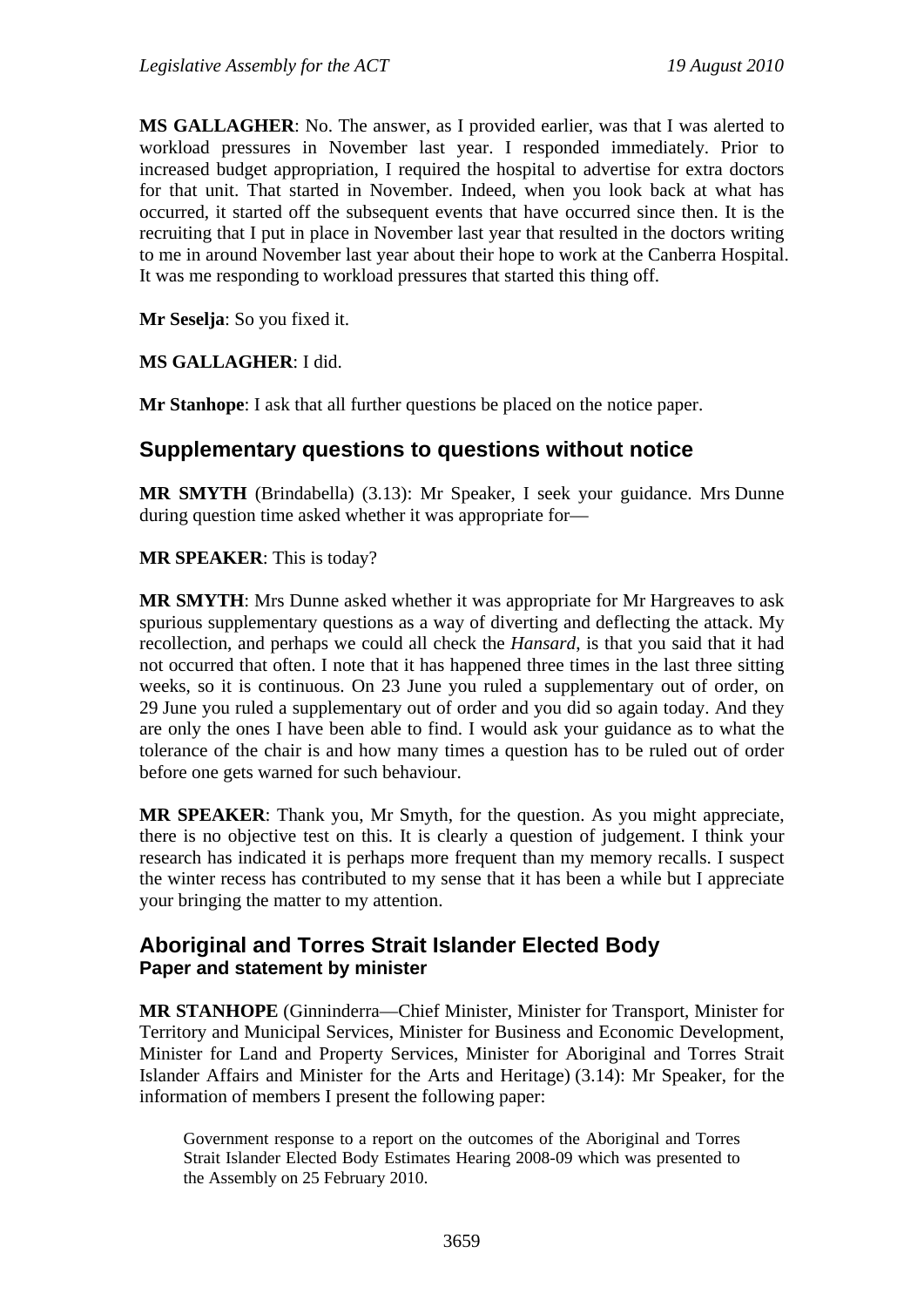I ask leave to make a statement in relation to the paper.

Leave granted.

**MR STANHOPE**: I am pleased to table the ACT government response to the report on the outcomes of the Aboriginal and Torres Strait Islander Elected Body Estimates Hearing. At my suggestion on 19 August 2009, the elected body, with the full support of the government, conducted a hearing process in a manner similar to budget estimates. Chief executives were called to present evidence supporting their agency's spending and decision making.

On 25 February 2010 I tabled the elected body's report on the outcomes of hearings. The elected body's recommendations reflect Aboriginal and Torres Strait Islander perspectives on access, quality and performance of the services delivered by the ACT government. These estimates hearings were an historic moment for Aboriginal and Torres Strait Islander Affairs in the ACT, if not Australia. For the first time, sanctioned by legislation, Aboriginal or Torres Strait Islander elected representatives had an opportunity to directly question those delivering services, holding the government and its agencies to account.

Since the inaugural election in 2008, elected body representatives have been called upon to provide advice on a range of existing and emerging policy issues. Beyond consultation alone, the elected body is mandated to drive reform. The estimates hearings were designed to bring to life the aspirations and experiences of Aboriginal and Torres Strait Islander people living in the ACT. The discussions, similar to any estimates committee, were robust and the questioning of senior officials direct.

The report contains recommendations for improvements to service provision for the Aboriginal and Torres Strait Islander community and focuses on six key issues: improved collection and management of Aboriginal and Torres Strait Islander data; a whole-of-government Aboriginal and Torres Strait Islander recruitment, retention and development strategy; better information about, and promotion of, ACT government services to Aboriginal and Torres Strait Islanders; improved support for Aboriginal and Torres Strait Islander students during their transition to high school and beyond to maintain literacy and numeracy achievements; an increased number of Aboriginal and Torres Strait Islander liaison officers in the Canberra Hospital; and recurrent funding for the Aboriginal and Torres Strait Islander support worker at the Women's Legal Service.

I am pleased to release the ACT government's response, which honours this government's commitment to fully engage in and respond to the circumstances of Aboriginal and Torres Strait Islander people. The government is committed to ensuring that all agencies fully and effectively support the elected body and will instigate a new approach to build the work of the elected body into government processes, ensuring Aboriginal and Torres Strait Islander people are involved in decision making at the highest level.

Senior officials will be identified within each department, to seek advice from, to inform and to work in partnership with elected body representatives with aligned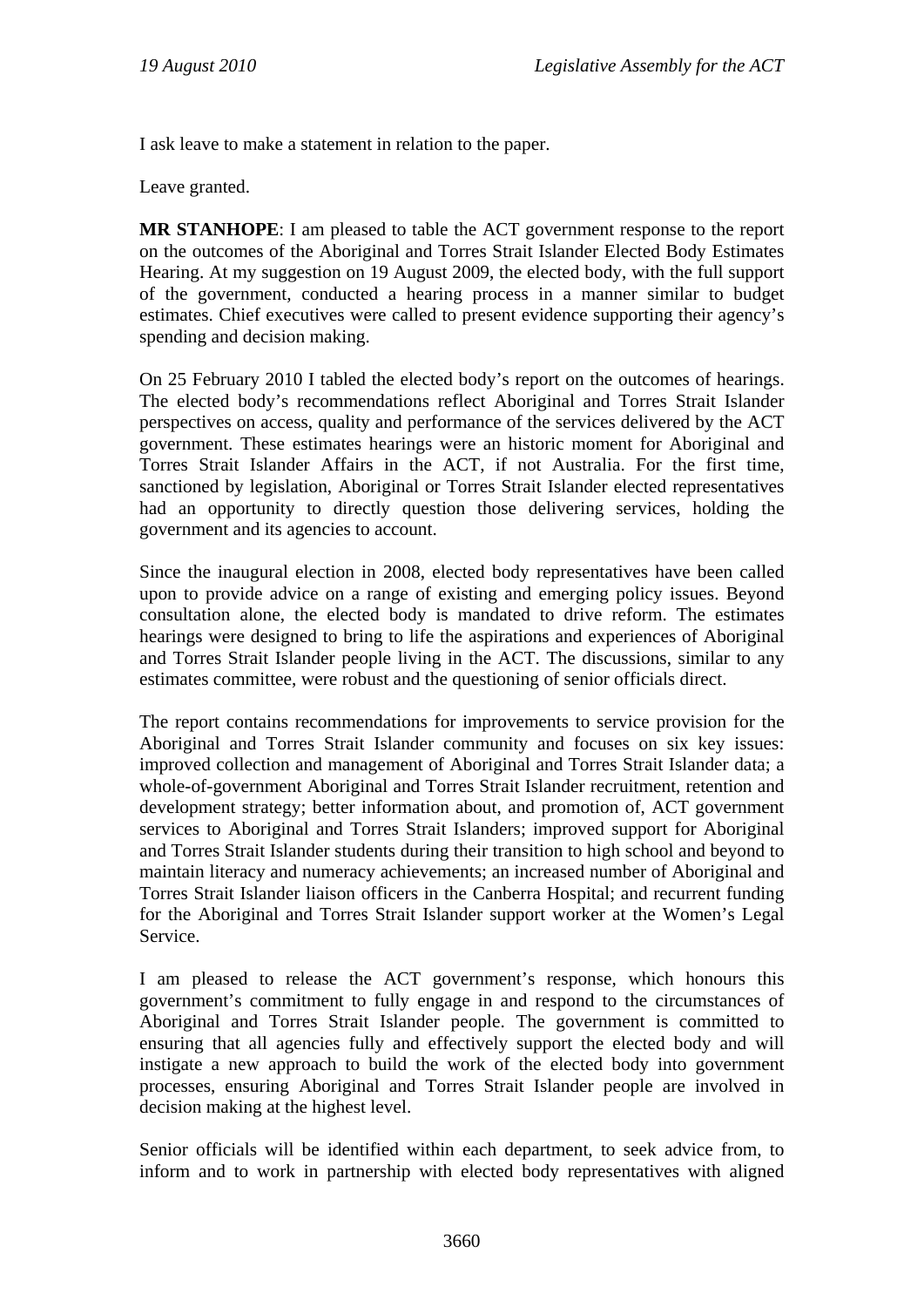portfolio responsibilities. The chair of the elected body will continue to interact directly with ministers and chief executives at their discretion. The recent budget provides funding for an Indigenous liaison officer at the Women's Legal Centre. Delivery on the commitments outlined in this report is also an important aspect of the government's agenda and these agreed actions will become the point of reference for future reports to the elected body and to me.

A good deal of work has occurred over the last three months, as reflected in the timelines in the government's response. Productive consultation continues to occur with relevant members of the body. I note for example that members have already received a copy of the ACT contribution to the national Indigenous Expenditure Report.

Mr Assistant Speaker, we are all committed to equitable and quality service delivery across government and through partnerships between government and community, and I am confident the elected body will continue to work tirelessly to improve outcomes for Aboriginal and Torres Strait Islander people in the ACT.

### **Namadgi national park plan of management Paper and statement by minister**

**MR STANHOPE** (Ginninderra—Chief Minister, Minister for Transport, Minister for Territory and Municipal Services, Minister for Business and Economic Development, Minister for Land and Property Services, Minister for Aboriginal and Torres Strait Islander Affairs and Minister for the Arts and Heritage): For the information of members, I present the following paper:

Namadgi National Park Plan of Management.

I ask leave to make a statement in relation to the paper.

Leave granted.

**MR STANHOPE**: The Namadgi national park plan of management has been prepared in accordance with part 10.4 of the Planning and Development Act 2007. The plan is the culmination of many years work and I am pleased to be able to present the final plan to the Assembly today. Namadgi national park is the largest conservation reserve in the ACT, covering 46 per cent of the territory.

The park includes the rugged mountain ranges and broad grassy valleys in the western and southern parts of the ACT. It is part of the network of reserved areas known as the Australian Alps national parks, which covers 1.6 million hectares stretching from the Brindabella Range here in the ACT through the Snowy Mountains in New South Wales and along the Great Dividing Range in Victoria. Australia has little of this kind of alpine and subalpine landscape.

Namadgi national park is extremely important to the ACT for many reasons, not the least being its vital role in protecting the Cotter River catchment, which provides much of Canberra's drinking water. The park is also important for protecting a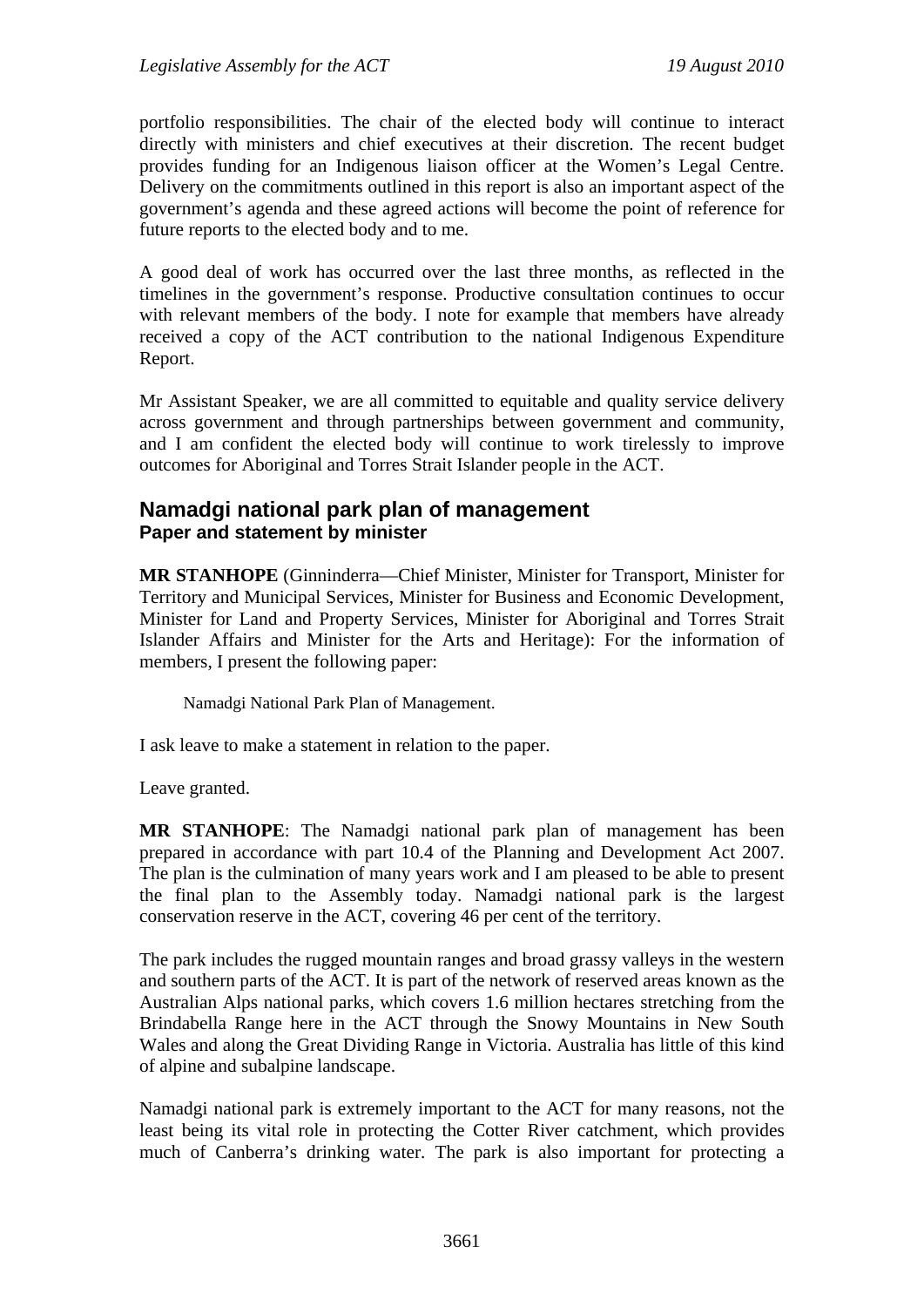diversity of ecosystems that provide refuge for plants and animals. More than 700 plant species, 200 vertebrate animals, 170 bird species, 41 reptile species and four native fish have been recorded there.

Namadgi has a rich heritage in our history. There is extensive evidence of Aboriginal use of the land, including quarry sites, ceremonial stone arrangements and rock art, and there are remnants of homesteads, huts and fences from early pastoral settlers. Namadgi is also valued as a destination for a range of sympathetic recreational activities including bushwalking, camping and rock climbing.

The Namadgi national park plan of management sets out objectives, policies and actions which aim to protect Namadgi's values. The plan introduces a zoning system for the park, which is based on key values such as wilderness, water supply, biodiversity, cultural heritage and scenic quality. The zoning system provides a graduation from remote areas which protect the wilderness and water catchment areas where access is restricted to ensure that Canberra's water is appropriately protected, and more accessible areas where there are more developed recreational facilities.

Three primary management zones are specified. Zone 1, on the western side of the park, has a focus on remote areas, which have a higher biodiversity value and include the Bimberi wilderness, the middle Cotter catchment and parts of the lower Cotter catchment. Recreation in this zone is limited to low-impact activities. The focus of zone 2 is on semi-remote areas which are mainly found in the eastern and southern parts of Namadgi. The biodiversity value of this zone is also very high with areas such as the Mount Tennant/Blue Gum areas having an unusual and rich assemblage of species.

The wild semi-remote areas of Booth Range and Blue Gum Creek do not contain public roads. The broad open grassy valleys of the Orroral, Gudgenby, Boboyan and Naas rivers include a high density of Aboriginal and European cultural heritage sites and only low-key recreational pursuits will be permitted in zone 2. Zone 3 covers road corridors and visitor service roads. It also includes the lower Cotter catchment, which has a network of minor roads which were built when the area was previously managed as a pine plantation.

Conservation and biodiversity is a central focus of the Namadgi management plan and, as I mentioned earlier, a large number of plant, animal, bird, fish and reptile species have been recorded there. Fifteen species are listed as threatened under the Nature Conservation Act including the Brindabella midge orchid, the northern corroboree frog, the two-spined blackfish and the spotted-tailed quoll.

Three vegetation communities have also been identified as requiring special protection and management, including the natural temperate grasslands of the southern tablelands, montane and subalpine bog communities, and black cypress pine.

Cultural heritage is also a focus in the plan. Humans have been part of the ecosystems that comprise the present Namadgi national park for over 20,000 years. Numerous Aboriginal sites have been recorded and evidence of low intensity land uses from the nineteenth and early 20th century are found throughout the park. The plan outlines policies and actions which aim to identify, protect, manage and interpret these values.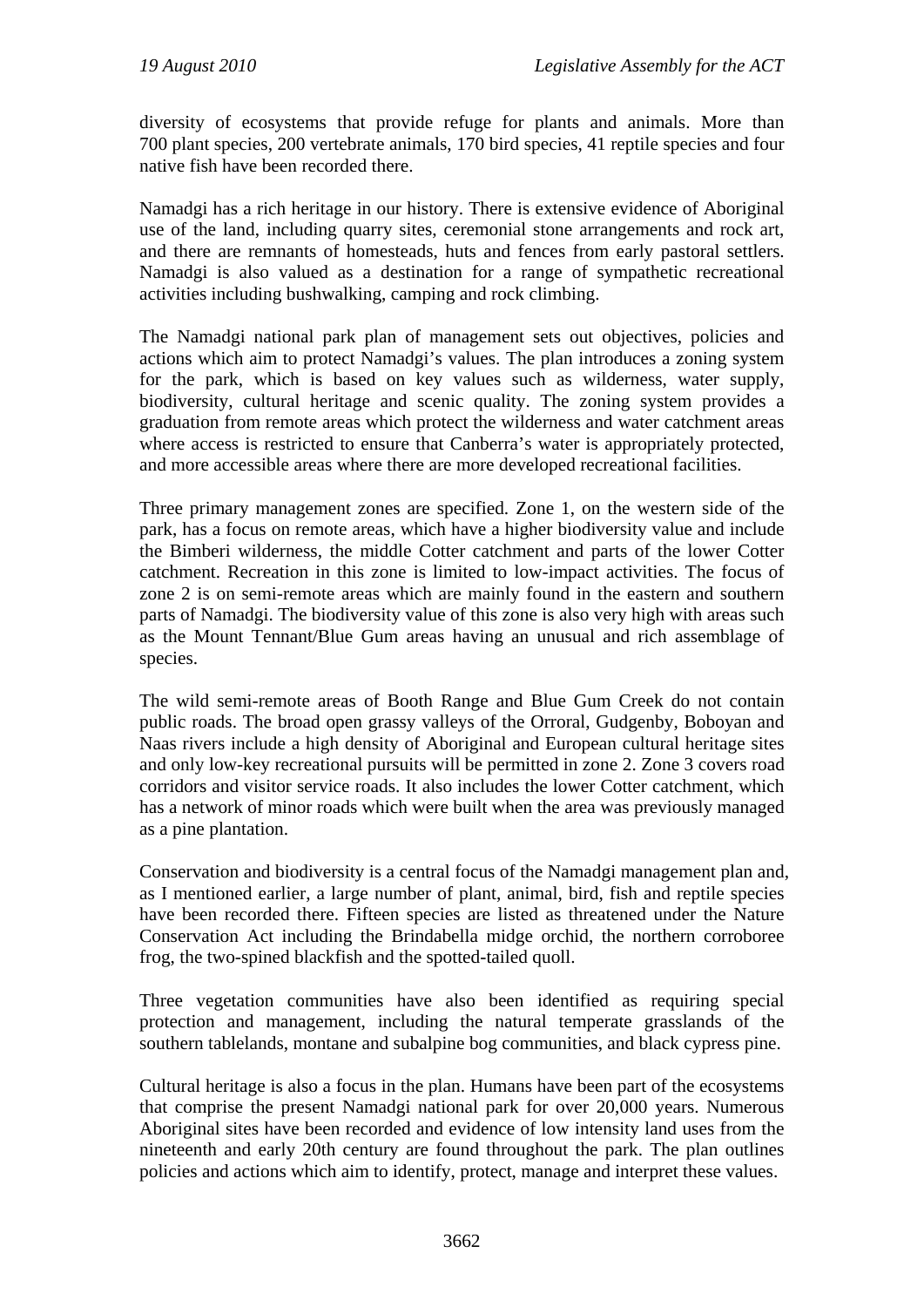Fire is addressed in the plan. Fire management of the park aims to integrate fire protection, water supply and conservation objectives and to create a mosaic of areas across the park with differing fire histories, vegetation ages and fuel loads. Details are set out in the regional fire management plans, which have been prepared under the framework of the strategic bushfire management plan for the ACT.

Recreational use of the park is one of the key management issues extensively addressed in chapter 8. The plan commits the land managers, the Department of Territory and Municipal Services, to preparing a policy document to guide the assessment of applications for events within the park. This will cover events of different types and sizes and will take into account the need to protect natural and cultural heritage values.

There has been substantial consultation in the development of the Namadgi national park plan of management. The Department of Territory and Municipal Services has released a discussion paper, held numerous workshops and meetings and liaised with neighbours and other key stakeholders, including the Natural Resource Management Advisory Committee.

A draft plan was released for public comment in 2005. The draft plan was referred to the Standing Committee on Planning and Environment in 2008, and the government's response to the committee recommendations was tabled in the Assembly on 6 May this year. The government agreed to a majority of the committee's 22 recommendations and these have been incorporated into the plan.

Four of the committee's recommendations related to the Interim Namadgi Advisory Board, which had previously operated to provide advice on issues associated with the park. The government agreed with the committee's recommendations that the future role of board be finalised, and the government has committed to holding a meeting with former members of the board to discuss the creation of a permanent board of management for the park. This meeting will follow individual discussions with signatories of the 2001 *Agreement between the territory and the ACT native title claimants.* 

As a disallowable instrument, the Namadgi national park plan of management does not come into effect until late September 2010, as the Planning and Development Act requires a disallowance period of six sitting days after presentation to the Assembly. However, in order that members of the public have access to plan, I have asked that it be made available on the Department of Territory and Municipal Services website from today.

Printed copies of the plan will be widely distributed, including through ACT government shopfronts, libraries and from the Namadgi and Tidbinbilla visitor centres. Every effort will be made to provide a copy of the final plan to all of those individuals and organisations that provided comment on the draft plan of management.

ACT residents are privileged to have Namadgi national park providing a wonderful scenic backdrop for the national capital and are privileged to have access to such a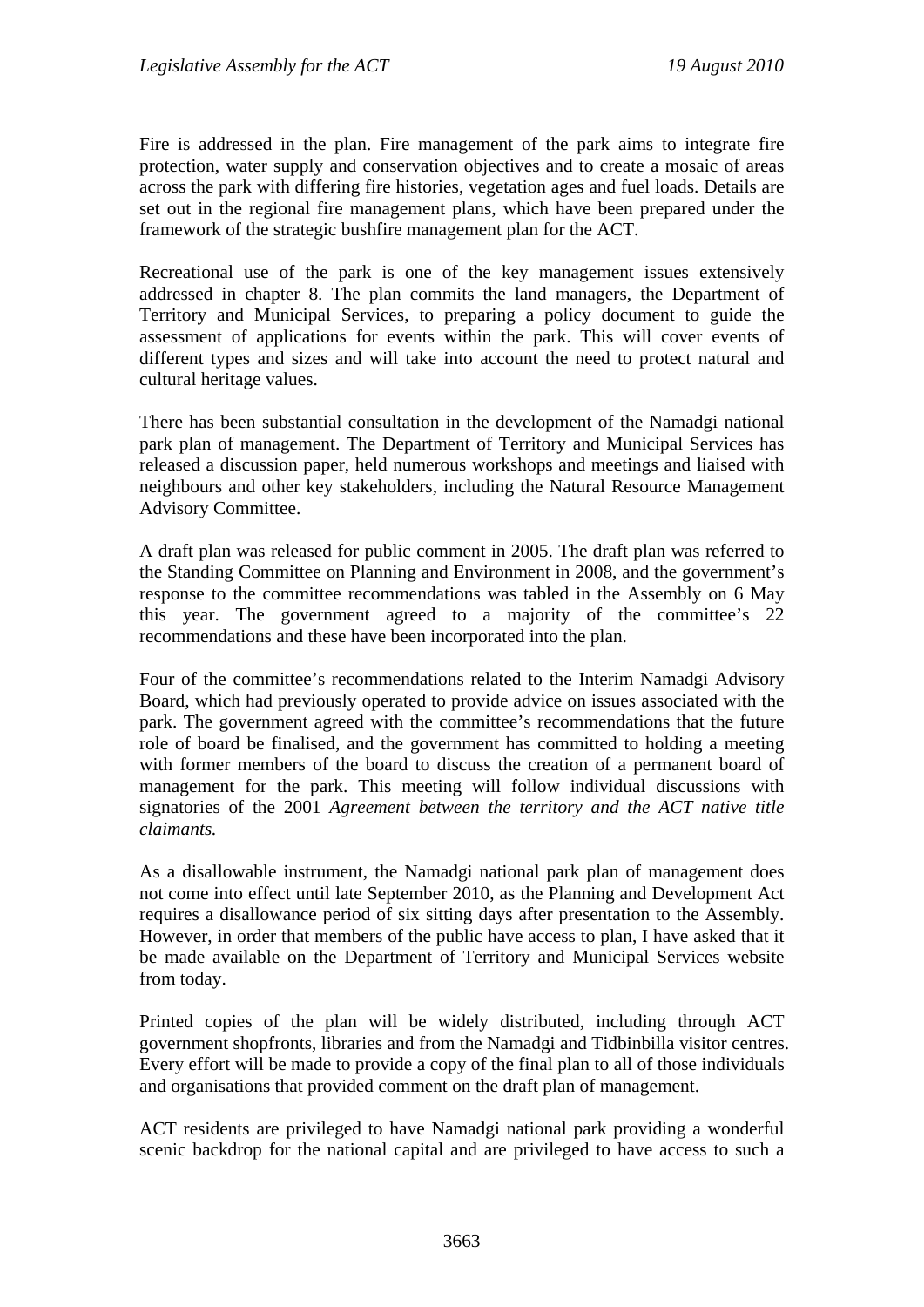biodiverse and beautiful place. Namadgi national park makes a significant contribution to what makes Canberra special. It is my pleasure to present the Namadgi national park plan of management to the Assembly, and I move:

That the Assembly take note of the paper.

**MR RATTENBURY** (Molonglo) (3.25): I would like to take the opportunity to speak briefly to the tabling of the Namadgi management plan. Firstly, I would like to welcome the plan. It has been a long time coming, perhaps a little too long in fact. The draft management plan was first released in 2005, the revised draft management plan in 2008. The committee inquiry was in 2008 and we have been waiting since then for the plan to be released.

I know the National Parks Association, who are having their annual general meeting tonight, rather coincidentally, will be delighted to see that the plan has finally been released. However, there may also be some disappointment on some key issues that have not been addressed. For example, we know from the estimates hearing that no money was put aside this year for a state of the park report for Namadgi. This is something that the NPA have consistently called for and I know that they are keen to see annual reporting in the management plan. As I said during the budget debate, a state of the park report would come into its own as an indicator of the ecological values of the park. This would be welcome, especially against a backdrop of an increasing number of anthropocentric indicators for parks and reserves, as we saw in the budget papers and as I quizzed, to some extent, in estimates.

Secondly, with regard to the board of management, one of the difficulties for Namadgi over the past few years has been a lack of a functioning board of management. The Interim Namadgi Advisory Board concluded in August 2007. I understand that negotiations to re-establish a new board have been underway but I am unsure how they are progressing. Recommendation 5 of the Assembly's inquiry into the management plan was to re-establish a permanent board of management should the interim board cease to function.

Certainly, some time has passed since then and it can only be in the best interests of Namadgi to have an active and cooperative board of management into the future. I would welcome hearing from the government about how this is progressing and when we should expect to see it up and running.

The final measure I would like to touch on today is that of the recreational use of our national parks. This is an issue of some contention as there is increasing pressure on national parks across the country to accommodate requests from sporting groups and others to use parks for recreational purposes.

It is the Greens' view that, while parks do offer recreational value, the conservation value of our national parks must take priority. We believe that recreational pursuits should not be allowed in the parks if they put at risk the ecological values of the national parks. This is not to say that recreational park users should be forbidden but that the management of recreational events should be done in such a way as to protect the park ecology.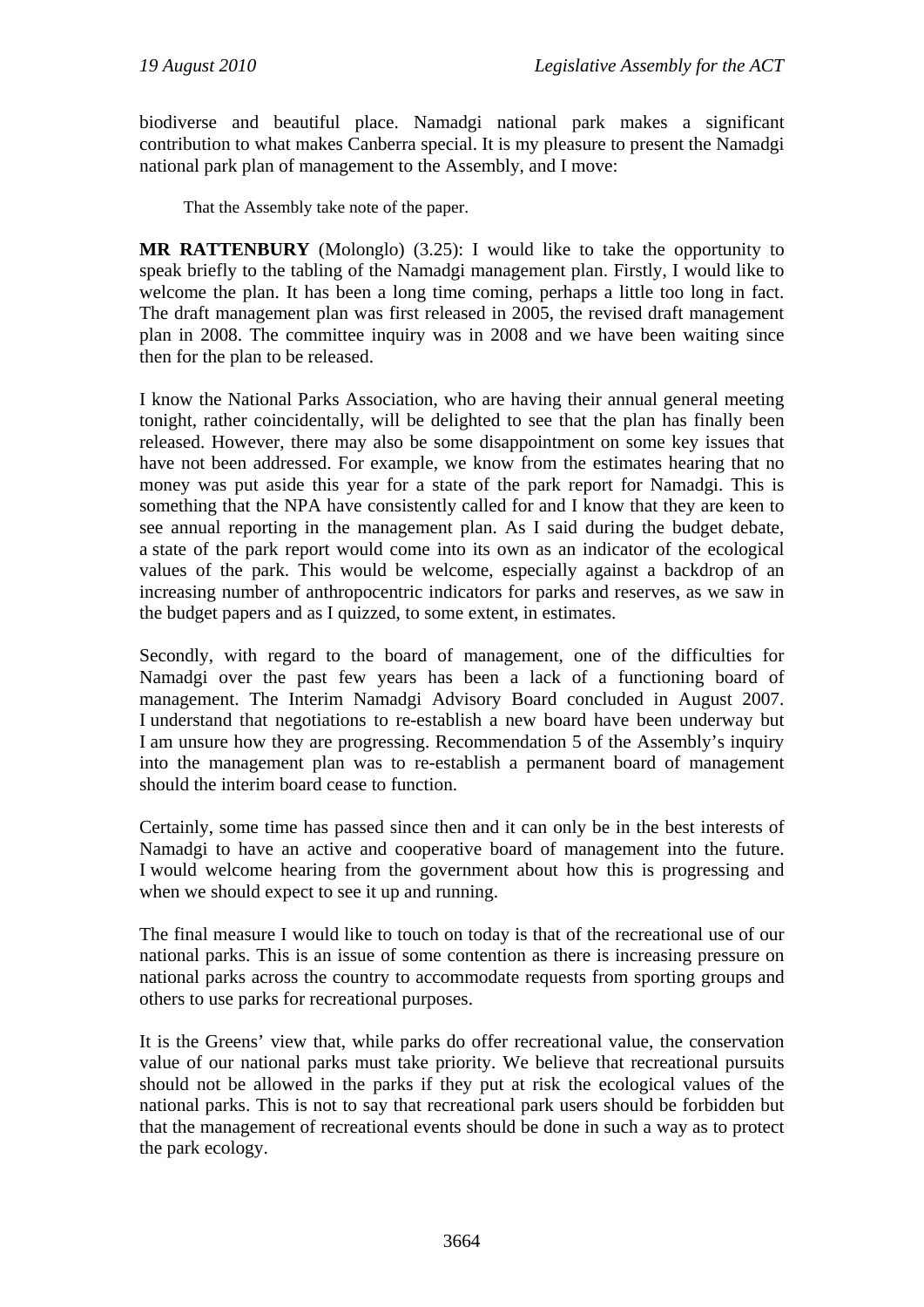In the budget debate this year, I raised concerns that the government had not allocated funding for our recreational management plan for our parks and reserves. I do think this is important as, where there is potential for conflict, we need to bring groups together and get some clear guidelines on how we will proceed. There is no benefit to the park for groups to be at odds with each other, and much to be gained by groups that collectively value the park to understand where each other is coming from.

We have already seen a potential conflict over the orienteering event that was held at Namadgi at Easter this year. I would like to take this opportunity to thank the government for responding to conservationist concerns, however, and undertaking an independent scientific assessment of the impact of that event so that we could evaluate at least the short-term impact on the park. As such, when I get a chance to go through the plan of management in detail, I am hoping to see some clarity about how it is planned to deal with large-scale recreational events, because the Assembly inquiry recommended that a table providing an indicative guide to events should be reinstated into the final management plan.

After a quick flick through since the Chief Minister tabled it, I have noticed that on page 215, schedule 3, there is a table of sorts but I note that one of the interesting parts of it is that the original version proposed a cap of 600 people in some locations for a particular event, as a way of minimising the ecological impact on sensitive sites. Of course, one of the arguments was that 600 was somewhat of an arbitrary figure. I have some sympathy for that point of view but I think there was also an importance in saying that there was a cap of some description.

Certainly, at first look, the new table does not seem to address that point. I will be keen to undertake some further discussions with the minister and the department, once we have had a chance to look at this in some more detail. So I think it is important that the capacity of the major sites in Namadgi that can be used for large-scale events is understood. Then we are able to determine for each site what the capacity is and provide guidelines for those who wish to hold events, because it is the protection of sites that should sit at the heart of a decision about whether or not an event should go ahead. I look forward, as I said, to some further discussion with the minister and his department once I have had a chance to go through this in some detail.

In summary, though, the Greens welcome the tabling of this long-overdue plan. We hope it signals an opportunity to resolve in a constructive way some of the issues that have been difficult for Namadgi and we look forward to contributing to those conversations.

Question resolved in the affirmative.

### **Paper**

**Ms Gallagher** presented the following paper:

Gene Technology Act, pursuant to subsection 136A(3)—Operations of the Gene Technology Regulator—Quarterly report—1 January to 31 March 2010, dated 19 May 2010.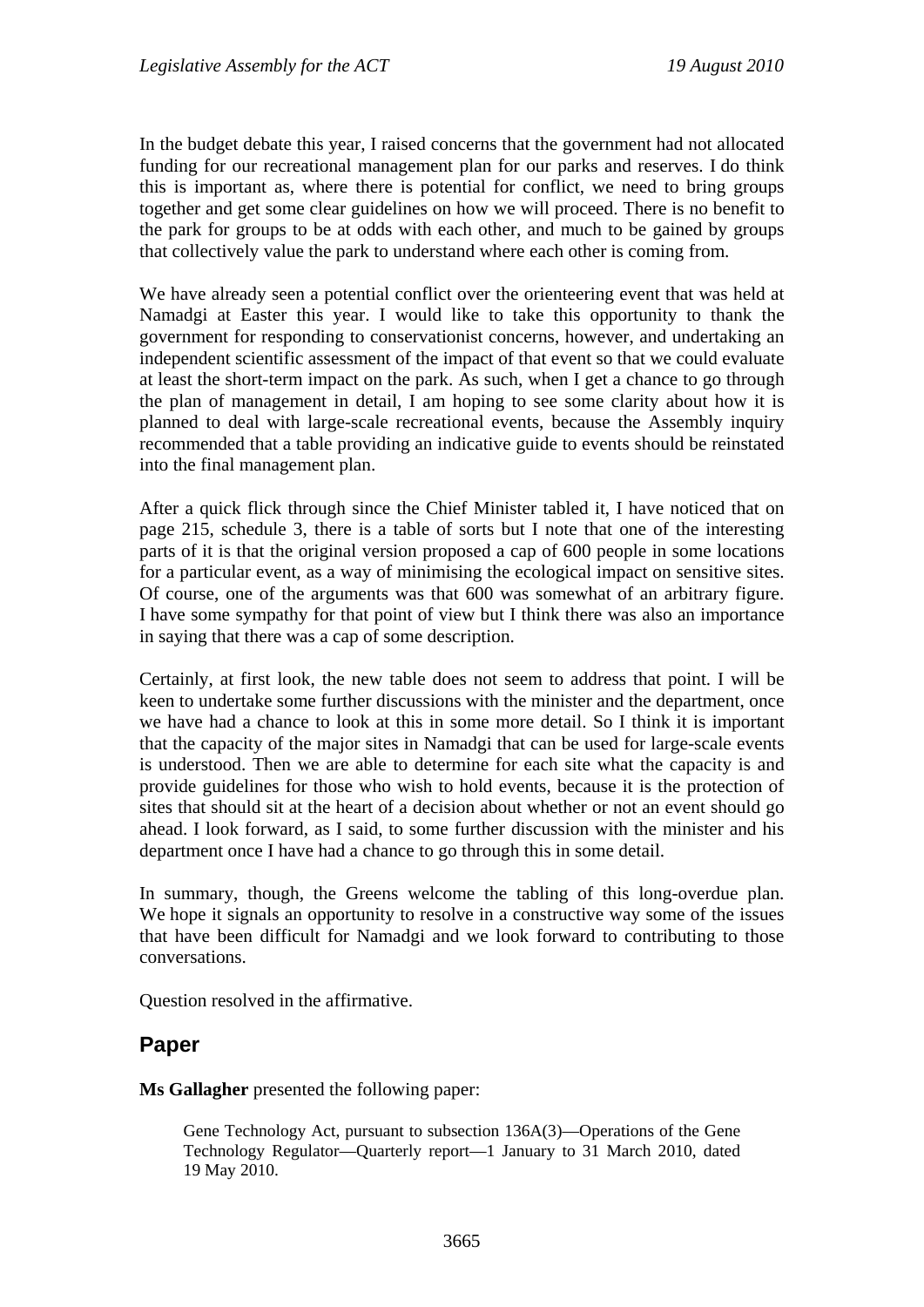# **Calvary Public Hospital—proposed purchase Ministerial statement**

**MS GALLAGHER** (Molonglo—Deputy Chief Minister, Treasurer, Minister for Health and Minister for Industrial Relations) (3.31), by leave: I would like to provide members with a statement on the progress in negotiations with the Little Company of Mary Health Care in relation to the future operation of public hospital services on the Calvary hospital site. There have been some comments suggesting delays and mismanagement in relation to this matter. However, the issues related to the nature of the role of Calvary Public Hospital are not straightforward.

In addition, as well as the complex and sensitive negotiations over the future management of the public hospital, we now know that the accounting interpretations for the public sector in relation to the operations of facilities like Calvary Public Hospital are likely to change. The territory's accounting policy is to apply officially endorsed accounting interpretations and this has major implications for negotiations over the future of the hospital.

The ACT government entered into negotiations about the transfer of Calvary Public Hospital with the Little Company of Mary Health Care, based on the accounting advice about the ownership of the hospital. However no-one—the Auditor-General, the Treasury, the government, the opposition, or indeed expert commentators like Tony Harris or Terry Dwyer—anticipated the accounting interpretation on which our negotiations were based would change dramatically. As such, it would be negligent for the government to try to rush a solution without being fully aware of all of the implications of the proposed new accounting interpretation.

I would like to note that, throughout this entire process relating to the sale of Calvary hospital, I have been committed to ensuring that our public health system is equipped to provide the best possible services to our community, and a fully integrated hospital system is a critical element of an effective public health system. It is my intention to have services working together across Canberra under a single governance structure, enabling ACT Health to better provide services to meet current and projected needs.

As the Assembly is aware, the territory entered negotiations with the Little Company of Mary Health Care in an attempt to bring the public hospital, operated by Calvary Health Care ACT, within ACT Health's direct management. In October 2009, the government and the Little Company of Mary Health Care announced in-principle agreement to a proposal for the ACT government to purchase Calvary Public Hospital from the Little Company of Mary Health Care and for the government to operate the hospital.

This agreement included proposals to enable Little Company of Mary Health Care to retain land on the Calvary hospital campus at Bruce for a private hospital to be built and operated by the Little Company of Mary Health Care. The agreement also included a proposal for Little Company of Mary Health Care to purchase Clare Holland House from the ACT government on the strict condition that the Clare Holland House site continued to be used solely for the purpose of providing a public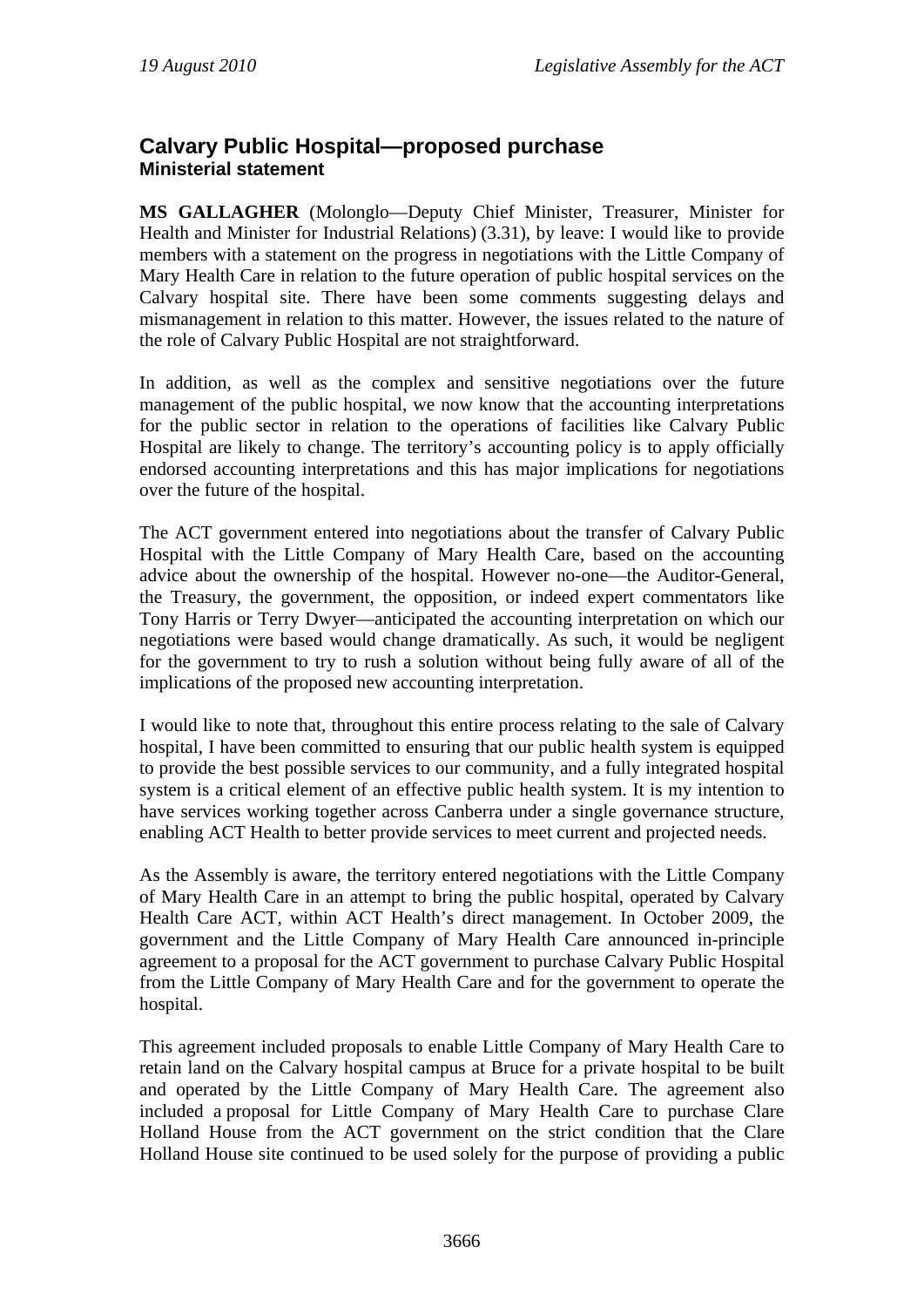palliative care service. This proposal was subject to extensive public consultation as well as opposition from stakeholders within the Catholic Church.

Following the public consultation, the Little Company of Mary Health Care announced in February this year that it would not be able to proceed with the original proposal. Following this announcement, the ACT government held extensive discussions with Little Company of Mary Health Care to explore alternative options.

I personally met with the Little Company of Mary Health Care on a number of occasions to discuss possible options to enable a proposal to be developed and carried out. I outlined to the Little Company of Mary Health Care that the preferred way forward for the government, under the circumstances, would be for the territory to purchase Calvary Public Hospital and for Calvary Health Care ACT to continue to operate the hospital under a renegotiated operating agreement, which became known as the network agreement.

I also outlined that the government would introduce legislation to the Assembly to entrench the role of Calvary Health Care ACT under that operating agreement, with annual funding and performance agreements. Extensive negotiations on this proposal occurred and the Chief Minister and I also met with the archbishop, Sister Jennifer Barrow, Mr Brennan, Martin Laverty, Francis Sullivan and Father Brian Lucas around this time to further discuss an appropriate way forward that would be suitable to both parties.

Before proceeding to the formal signature stage, the territory sought advice, through Treasury, from PricewaterhouseCoopers on the accounting treatment of the draft network agreement that had been developed through negotiations. In April 2010, the Australian Accounting Standards Board released an exposure draft, ED194, of a proposed international public sector interpretation which proposed that the government apply the same principles as private operators when accounting for service concession arrangements.

In May 2010, PricewaterhouseCoopers provided accounting advice to the territory on the proposed arrangements. PricewaterhouseCoopers advised that the proposed Calvary network agreement, if signed, would result in a service concession arrangement which means that the territory would be able to register the hospital on our accounting books as our asset and would not need to buy the asset in order to achieve this. This advice was significant and obviously changed the course of action for both the government and Little Company of Mary.

ACT Treasury then provided a briefing to me as the Treasurer, advising of the PricewaterhouseCoopers advice that the proposed network agreement represented a service concession arrangement and that the territory would be able to capitalise Calvary hospital assets without proceeding to legal ownership. Given this advice and the changes it posed, Treasury then engaged PricewaterhouseCoopers to provide accounting advice on the existing Calvary Public Hospital arrangement.

PricewaterhouseCoopers advised that within the existing arrangements there is currently a service concession arrangement and informed Treasury that the territory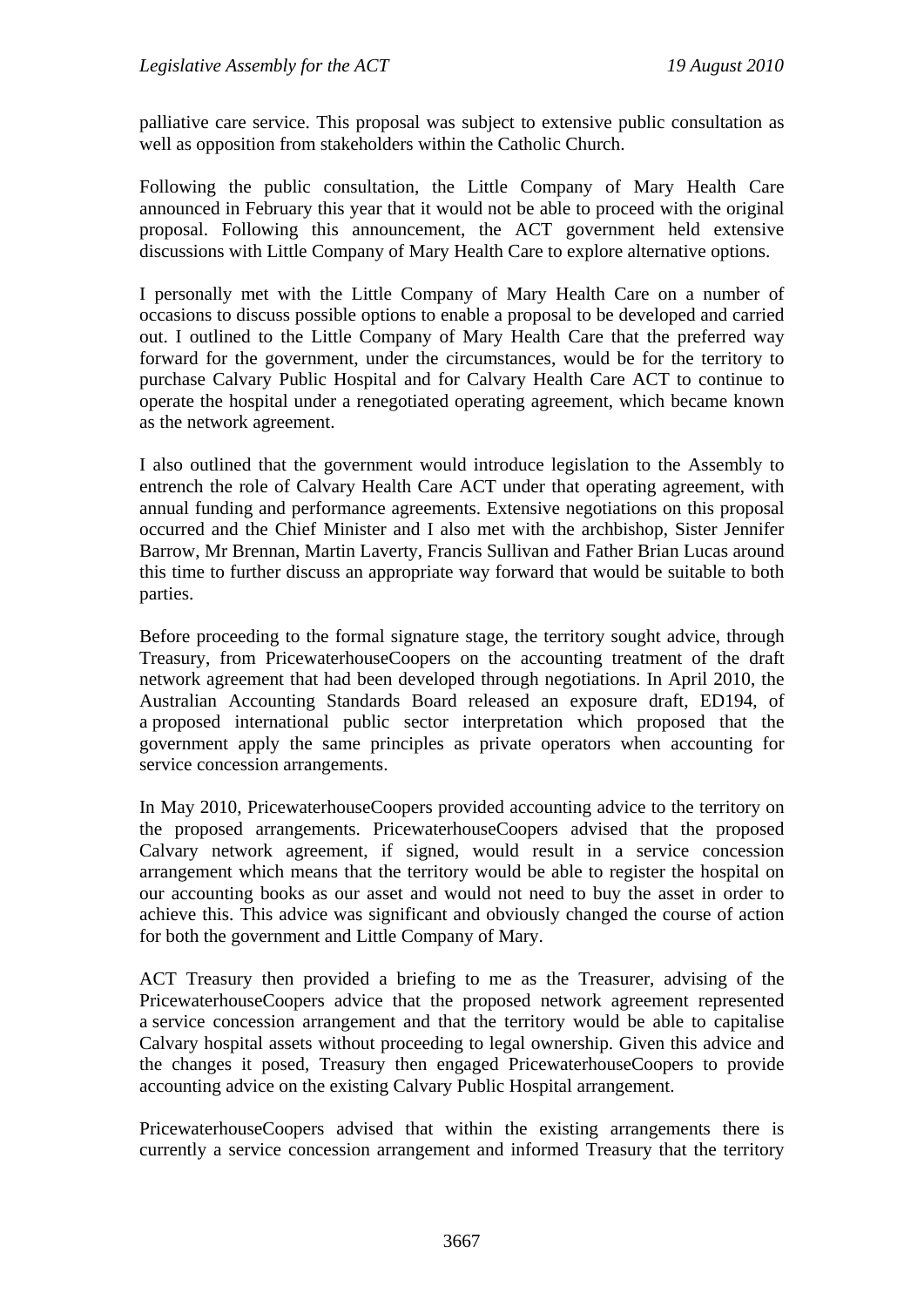could still recognise the Calvary Public Hospital as a territory asset. Given the magnitude of this advice and the obvious changes it posed, the office of the Auditor-General was contacted to provide a view on the current and proposed arrangements.

The audit office then engaged a major accounting firm, which was not PWC, to provide them with advice on this issue and to review the advice received from PricewaterhouseCoopers. Treasury and ACT Health met with the audit office, and their draft report on the above confirmed that PWC advice that the territory can recognise a service concession asset. A final report was provided in early July 2010 which confirmed that the territory could choose to recognise a service concession asset.

I met with the Little Company of Mary to discuss this matter with them and I arranged for this meeting to ensure that the Little Company of Mary Health Care board was aware of the advice available to us and the implications of this advice. The Little Company of Mary Health Care have advised me that they do not support or agree with the government's interpretation that the current agreements constitute a service concession arrangement and, as you would expect, the Little Company of Mary Health Care have sought their own legal and accounting advice and continue to inform me that they do not agree with the government's interpretation.

If the territory was to invest hundreds of millions of dollars into building new facilities on the Calvary hospital site, under the previous advice and accounting standards that were in place at the time, and indeed still are, this would have resulted in the government gifting the facilities to the Little Company of Mary and not being able to capitalise on the investment made. The proposed purchase of Calvary hospital aimed to protect this investment for the territory. We did not know that the course of our negotiations with the Little Company of Mary would need to change in this way.

I believe that there are now four options available to the government and these include, first, Little Company of Mary maintaining the crown lease on the land with the establishment of a new activity funding agreement. The funding agreement could be for a 15-year term. Any new buildings required would be subleased back to the government for a period of 30 years and any newly constructed buildings would belong to Calvary hospital at the end of 30 years for a peppercorn amount.

The second option available to the government is to proceed with the network agreement in its current form. This is considered problematic, as it is anticipated that this may cause tension between the territory and the Little Company of Mary Health Care around the accounting and control issues I have described earlier.

The third option is to assist the Little Company of Mary Health Care in developing a standalone private hospital as a public-good investment. This would allow the existing beds at Calvary that are currently designated for private patients to be converted to use for public patients while still maintaining a private hospital on the north side of Canberra. If this option was to be pursued, it would be important to justify any such investment with regard to the public benefit.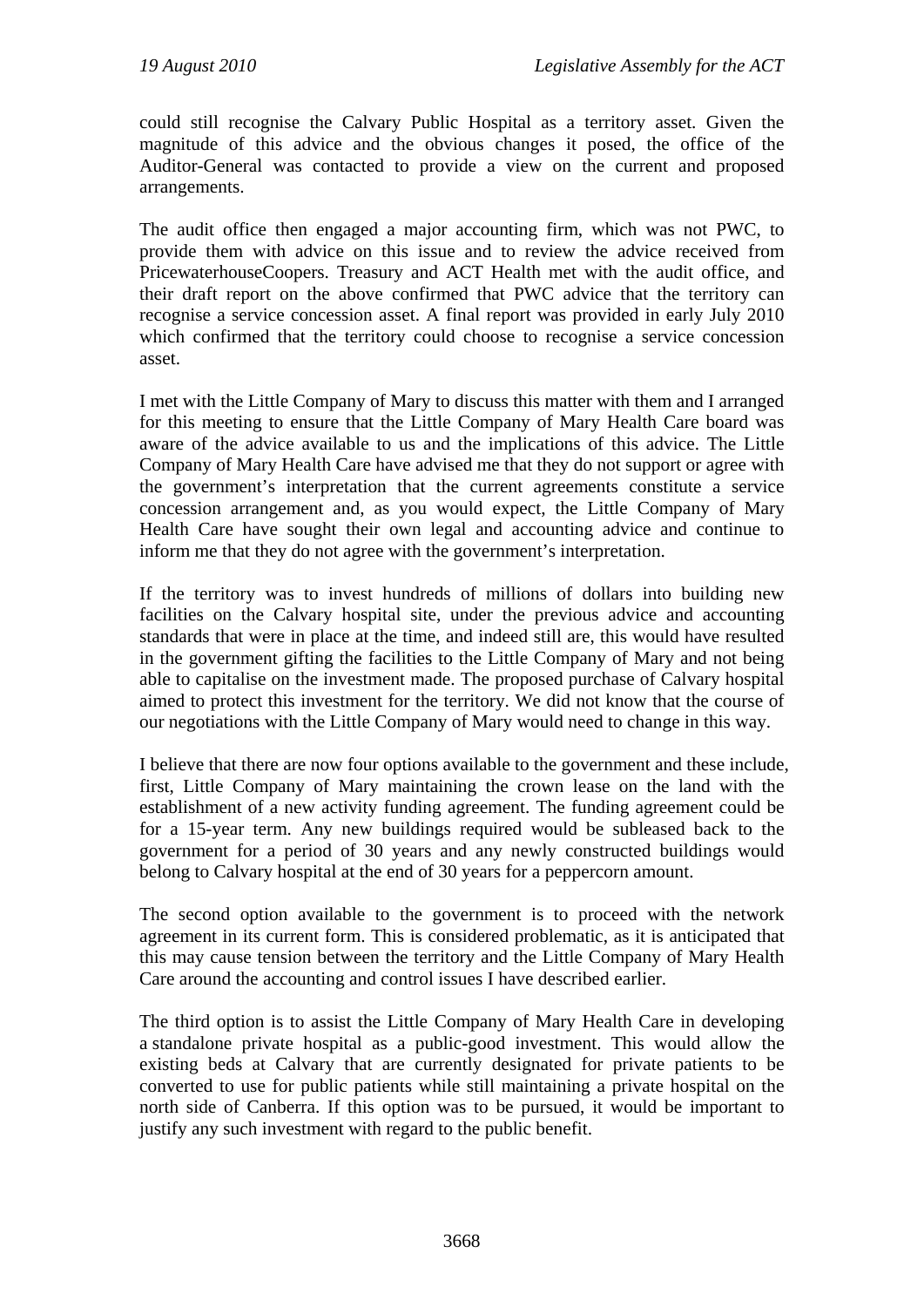However, it is important to remember that there will still be an interim need for the territory to purchase additional beds required to service the public health needs of the community. It also does not directly address the accounting issues and the underlying issues with the current agreement that are the major focus of the issue at the moment.

The final option available is to build a new acute public hospital on the north side of Canberra. This would allow Little Company of Mary Health Care to operate and run a private hospital separate to the running of the public hospital and the territory would then enter into a long-term service agreement with Little Company of Mary Health Care to purchase subacute beds within their private hospital.

As I have previously stated, the government now needs to review the options available and consider the most financially responsible way forward. Due to the Little Company of Mary Health Care's disagreement with the government's application of the interpretation on service concession arrangements, I requested that PricewaterhouseCoopers confirm their advice and I have recently been advised that PricewaterhouseCoopers have confirmed their advice on the current arrangements. And this is where we currently stand.

The government is still trying to achieve an outcome that will ensure that the objective of providing better health outcomes for the people of Canberra is obtained and protected for the future and continues to negotiate on possible options. Let us not forget that the demand for public hospital services continues to grow and we know that we are reaching the physical capacity limits of our public hospitals and that we need to heavily invest in additional bed capacity over the next decade to meet this demand.

What we want to achieve is to identify the most financially responsible way forward. It may take time for us to get this right but we will continue to maintain and improve current services while we work to make things better into the future. I will review all the options available to the government to ensure that the growing demand for health care is met and protected. And I will continue to discuss and negotiate with Little Company of Mary Health Care with the sole focus on reaching the best outcomes for the future health needs of our city.

These negotiations are all about ensuring that the ACT community has the best possible healthcare system into the future. We have a once-in-a-lifetime chance to seize the opportunity afforded to us by the need to rebuild our health infrastructure to get our health system right, a healthcare system that will serve our community's need in the most efficient, effective and coordinated way. This is not about the short term. It is about creating the system we will need to serve this community over the next 50 years.

These negotiations are extremely complex and they will take time to resolve. I am determined to finalise these negotiations as quickly as possible and I thank the staff at Calvary for their patience during this time. I present the following paper:

Calvary Hospital—Statement by Minister Katy Gallagher MLA.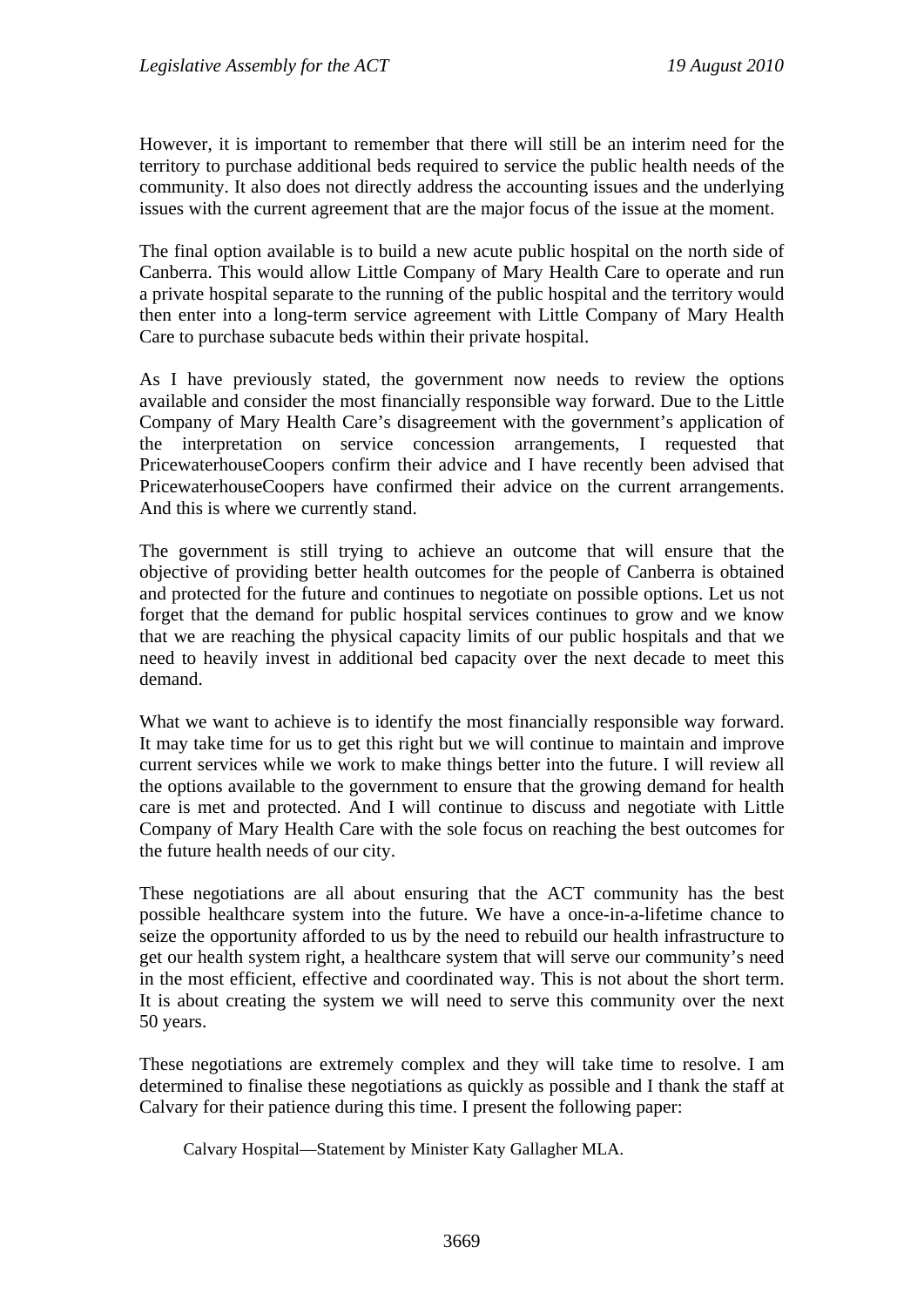I move:

That the Assembly take note of the paper.

**MR HANSON** (Molonglo) (3.43), by leave: I will just make the point first up that, other than the point about the new options that are on the table, there were a lot of excuses and self-justification in that speech. We are at a point now where we are in disarray. The minister talks about this being a once in a lifetime opportunity. She has been saying this for almost two years now, and we have had two years of wasted opportunity and two years of delay while she obsessively followed a single course of action whilst others in the community were presenting other options to her. The Canberra Liberals were saying that there are other ways of doing this and that we needed to have a number of options on the table.

**Ms Gallagher**: What were they?

**MR HANSON**: The options that were put on the table by people like Andrew Podger—

**Mr Stanhope**: What are you going to do, Jeremy? Tell us what you're going to do, Jeremy.

**MR ASSISTANT SPEAKER** (Mr Hargreaves): Order, members! Mr Hanson has the floor.

**MR HANSON**: Options by Terry Dwyer and by Tony Harris, and R S Gilbert was even writing to the newspaper with some good options. The point that we made is that we needed to look at this rather than the obsessive desire to buy the hospital and spend the \$77 million. What the Canberra Liberals have been saying is that a number of options have been discussed and a number of options need to be examined to weigh the benefits and the costs of each of those options.

What is without doubt and without question is that, if this minister had had her way and she had pursued her time line without the objections which were being raised by members of the community—from the Canberra Liberals through to the Palliative Care Society through to the Catholic Church and others—she would have spent \$77 million of taxpayers' money without it being needed to be spent. That is beyond refute. We would now be in a situation where \$77 million would have been spent now. The Treasurer calculated that figure over 20 years to be \$160 million. That was the once in a lifetime opportunity. That would have been a significant cost and an unnecessary cost.

**Ms Gallagher**: It would have been money well spent.

**MR HANSON**: Well, you are saying it would be money well spent. You still—

**Ms Gallagher**: To operate the hospital, it would have been.

**MR ASSISTANT SPEAKER**: Order, members, please.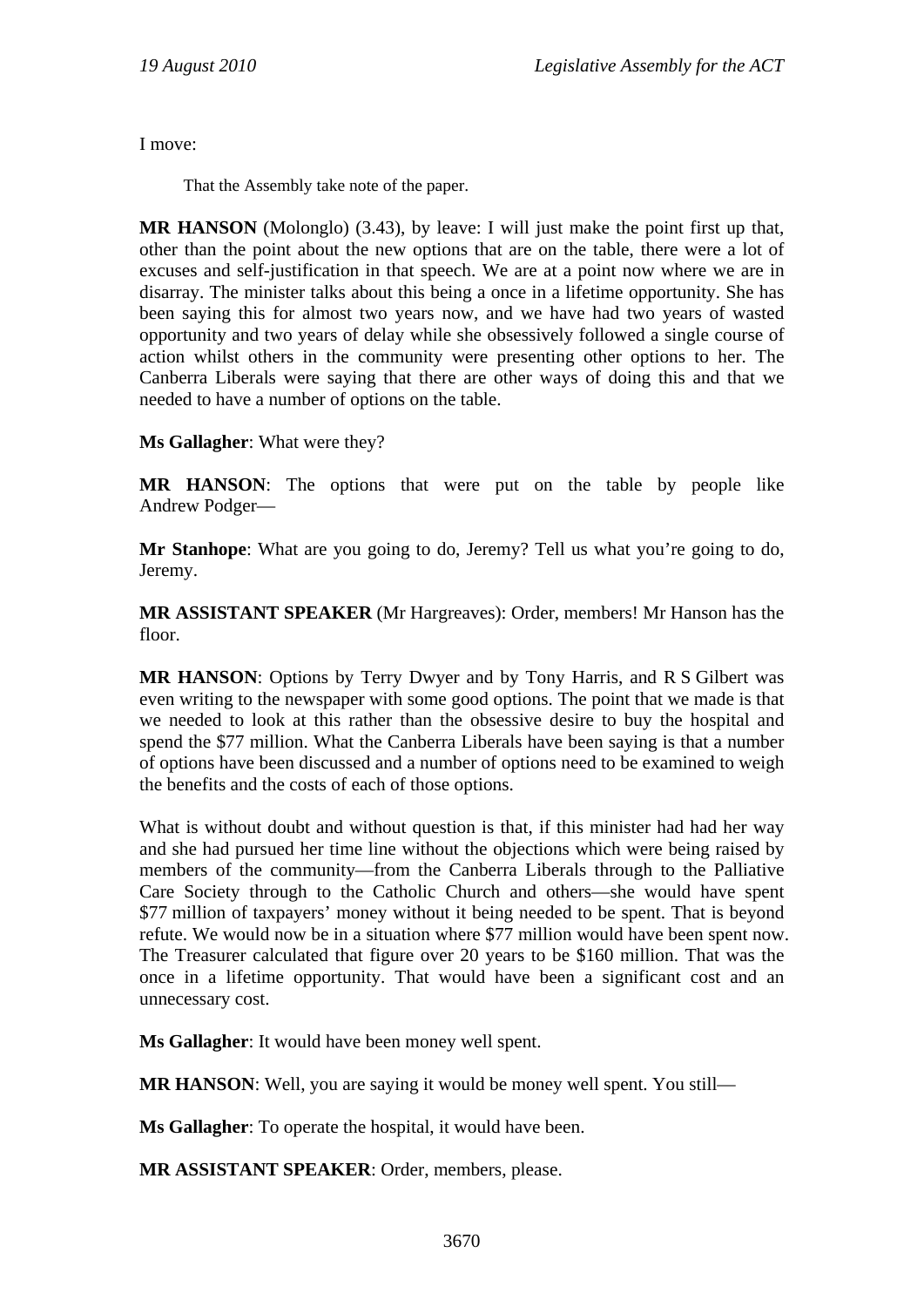**MR HANSON**: The minister still has the opportunity to buy the hospital. She still wants to do it, and I think what we are seeing coming forward from the minister and from the Chief Minister is that this is actually driven far more by their ideological desires than any rational calculation of what are the best options both fiscally and in terms of delivering the hospital system that we need in the north of Canberra.

The minister has told us all along—she started this process in secret—when it came to light in April 2009 that there was only one way of doing this, there was only one option. She has been proved categorically wrong today in her tabling statement, because what she has presented are four options. There may be others as well, but she has admitted today that she was wrong. She said there is only one way of doing this. What we have seen today is a comprehensive backflip on that position—she is now presenting four options as a way to move forward.

I say quite openly that I am happy to be engaged in this process, as we were when we first received a brief. We received a brief when this first came to light.

**Mr Stanhope**: Garbage. That is garbage, Jeremy.

#### **MR ASSISTANT SPEAKER**: Order!

**MR HANSON**: We spent six months in deliberations. I had a couple of briefs with the minister and with Treasury officials. We looked at this in a lot of detail and we spent a lot of time formulating our opposition. I remember the minister and the Chief Minister hectoring, "Where's the opposition? Where's your position? Tell us what you're going to do." What we did, after due consideration, because we were not going to be rushed, was that we then came out with a very clear position in November last year—that is, we should not be proceeding with the purchase because we do not need to spend \$77 million and that there are other ways around it. That was our position, and that has been proved entirely correct, which we see in this paper.

**Ms Gallagher**: So you saw into the future?

**MR HANSON:** Indeed we did, but it was not us alone because—

**MR ASSISTANT SPEAKER**: Order, members. Minister, please do not stoke Mr Hanson. Mr Hanson, please address your remarks through the chair.

**MR HANSON**: Mr Assistant Speaker, yes. Indeed, we recognised, as many others did in this community, that spending \$77 million on the hospital was but one way of achieving the desired outcome, which was to enhance and improve our hospital system in northern Canberra. We saw it as the least attractive, and we saw a number of other options. Those options are now on the table. There are four there, and there are others that have been suggested by Tony Harris and by others.

What I would like to now say is that we want to be engaged in that process, if the minister wants to provide us with briefings as she moves forward. We are happy to be engaged in that process, but we will not be rushed into making our decision because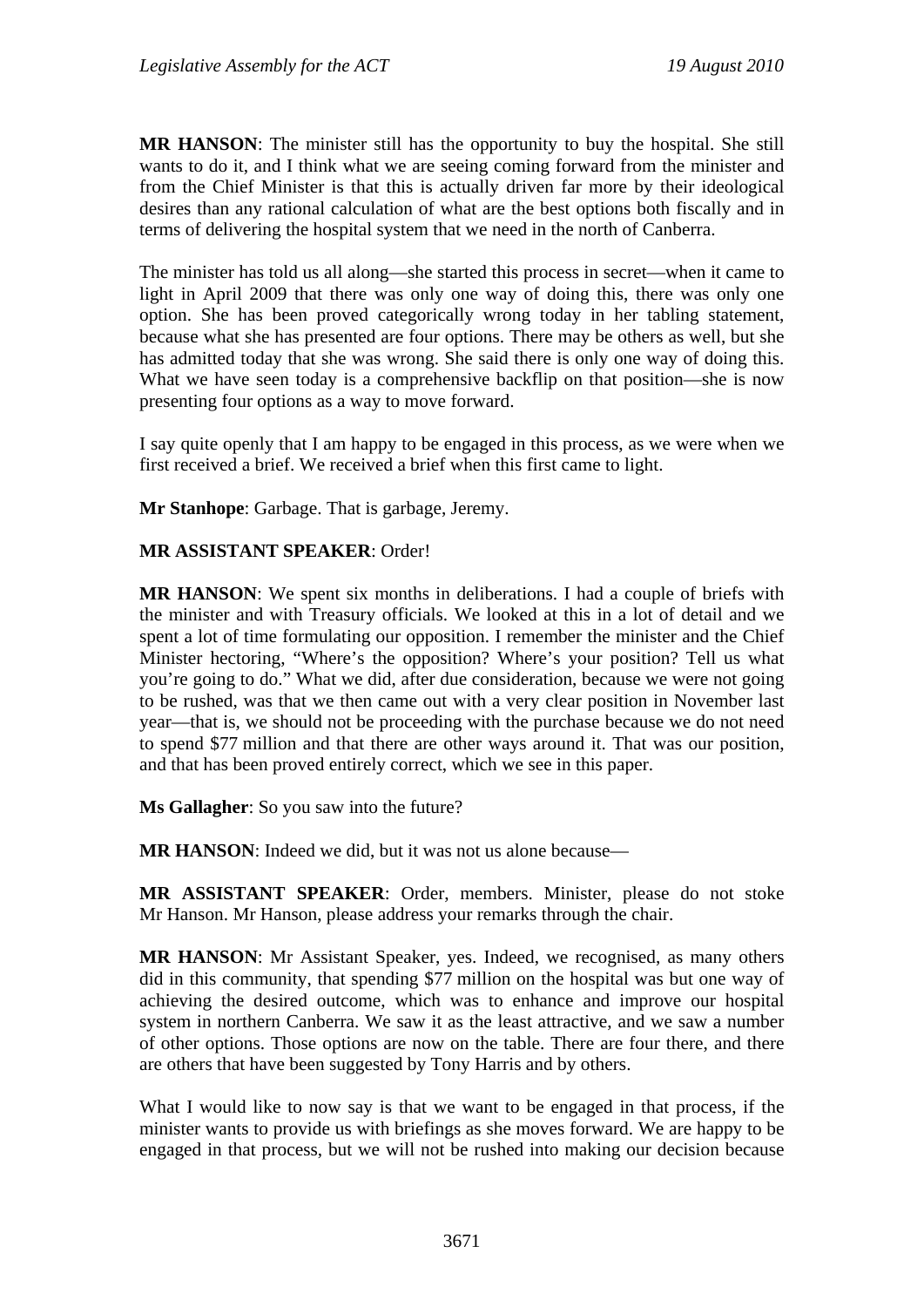we will look at those options. We will study them, we will examine them and we will do what we did last time. We will look at two things: what principally is in the best health interests of the ACT, in particular the residents of the north of Canberra, and what is the best option fiscally for our budget. We did that last time, and we will do that again as we move forward with these options.

I look forward to seeing the detail of these options so that we can make the same detailed response that we made when the last option was put on the table. I would ask that the minister table the advice that she has received from PricewaterhouseCoopers and also the advice that she said the Audit Office has also provided her.

**Ms Gallagher**: No, no, I did not say that.

**MR HANSON**: So she is refusing to do that. It will make it difficult for us to make those decisions that we have got to make as we have a look at this information and the options moving forward if we are not provided the full remit of information. If we are not provided with the advice, if, again, the minister and the government are going to withhold information, then we are going to end up in the same situation we had last time—deals being cooked up behind closed doors and only parts of information being provided to the Assembly and the community.

These options should be examined and passed to the Auditor-General. I remind you, Mr Assistant Speaker, that I tried to have this looked at by the Auditor-General in October, and that request was denied by the crossbench and by the government. If the detail and the advice are hidden, it will make it difficult for us to come forward to say, "Yes, we embrace this plan because it is the right plan," whichever option they decide.

I have only had a very brief opportunity to look at the options, but it does appear to me that some of these options are actually not dependent on this new advice and that these are options that could have been put on the table previously. Maybe one or two of them are, but certainly a couple of the options appear to be options that could have been put on the table two years ago. One option is basically to say, "We're going to help you build a new private hospital," and another is that you are going to go off and build a new public hospital and, I assume, gift the other entity to Little Company of Mary to run as a private hospital.

**Ms Gallagher**: They legally own it.

**MR HANSON:** Well, on one hand you are saying that and on the other you are not. But the point is that these options appear to be options that we could have looked at earlier. They are not dependent on any change of advice. When we said there were a number of options that we could consider, that has been proved entirely correct.

I ask again that the advice be provided to us so that we can understand why these changes are being made to the government's position from a single option—buy—to four options. I say again that we do want to work constructively. There will always be some political argy-bargy, but it is the role of the opposition in this place to hold this government to account and to scrutinise. I make the point that we were the party in this Assembly that said we were going to look at this in detail, and when we saw that this was not the way to proceed, that we did need to start spending \$77 million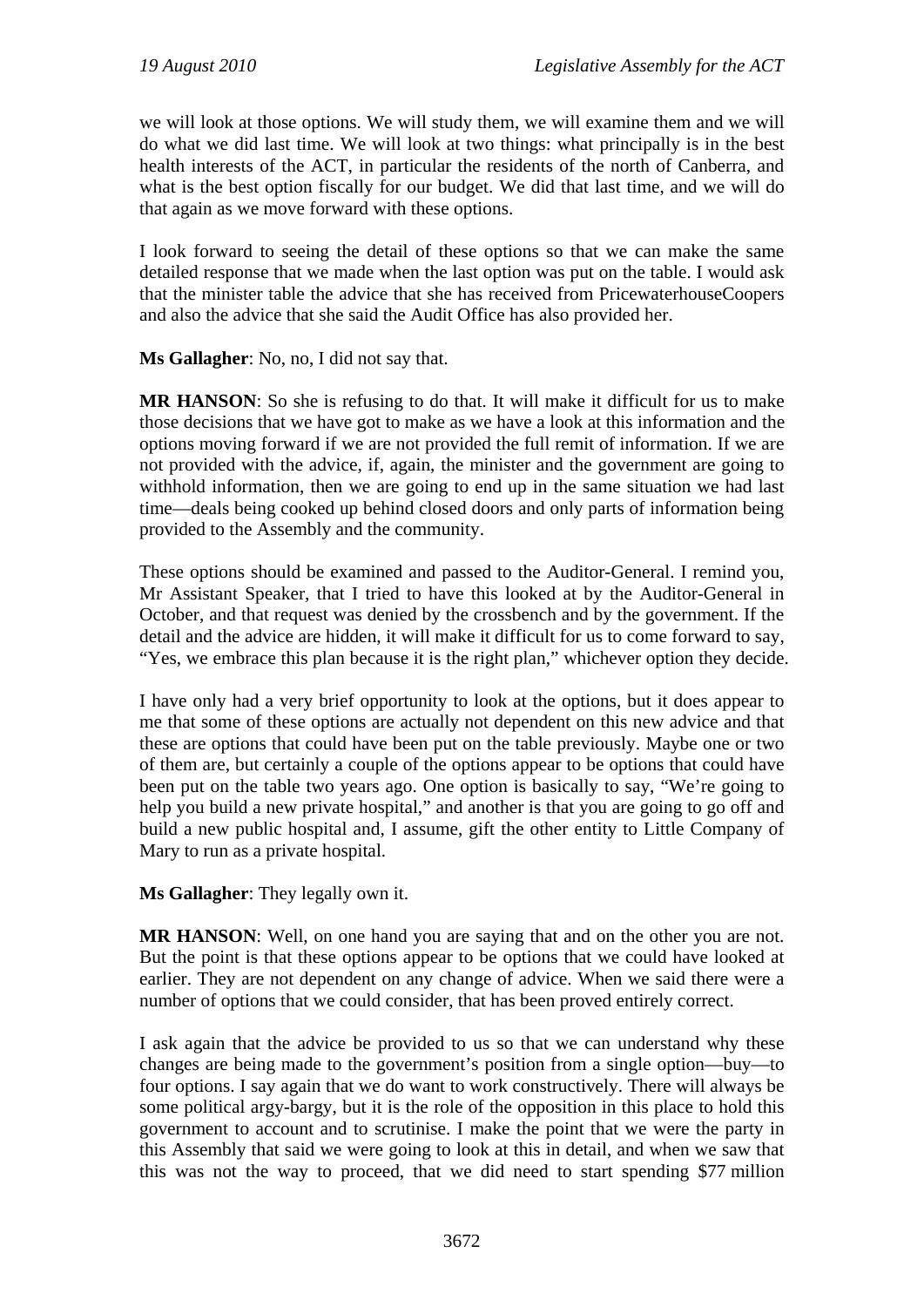because there were other options, we were the only party in this place that made that case—not the Greens. We will continue to hold the government to account, and we will continue to scrutinise this.

So, whichever option you finally put on the table, we will continue to scrutinise. I just make the point that, if you do give us the information in a timely manner, it will make it easier for us to come to the table with you and agree so that you can have this passed through the Assembly.

**MR STANHOPE** (Ginninderra—Chief Minister, Minister for Transport, Minister for Territory and Municipal Services, Minister for Business and Economic Development, Minister for Land and Property Services, Minister for Aboriginal and Torres Strait Islander Affairs and Minister for the Arts and Heritage) (3.53): Mr Assistant Speaker, one really does need to correct some of the record in relation to the amazing spin that Mr Hanson seeks to put on what really was just opportunistic opposition for opposition's sake politics that have been at the heart of everything that the Liberal Party have done and said in relation to this government's desire to develop a truly integrated, united public hospital system for the people of the ACT.

It has always been about political point scoring. It has always been about opposition for opposition's sake. It has always been about seeking political advantage. At no stage has it been about seeking to work with the government to enhance the health outcomes for the people of the ACT. At no stage, at absolutely no stage—

**Mr Hanson**: If we had accepted your proposition we would have wasted \$77 million.

**MR ASSISTANT SPEAKER** (Mr Hargreaves): Mr Hanson, you are on a warning.

**MR STANHOPE**: At the heart of everything that Mr Hanson now says, with the benefit of hindsight, is that the Liberal Party always knew—

**Mr Hanson**: The paper was released in November last year—

**MR ASSISTANT SPEAKER**: Mr Hanson, that is the last time. Next time I call you, you will be out of here.

**MR STANHOPE**: Mr Hanson always knew, anticipated and foresaw that a national accounting standard would change. The draft was only issued in April 2010. The entire debate in relation to the government's position on this and the opposition's oppositional position—the crass, political opposition for opposition's sake that Mr Hanson put and traded on—was all in advance of April 2010.

The ACT government's position on this, based on advice from Treasury and the Department of Health in order to seek the optimal outcomes which we need for this community, was based on explicit advice in relation to the accounting standards that apply in relation to investment in Calvary hospital, a hospital we do not own.

Interestingly, it is the precise same accounting standard that applied during six long years of Liberal government and which the Liberal government complied with. So we have this remarkable position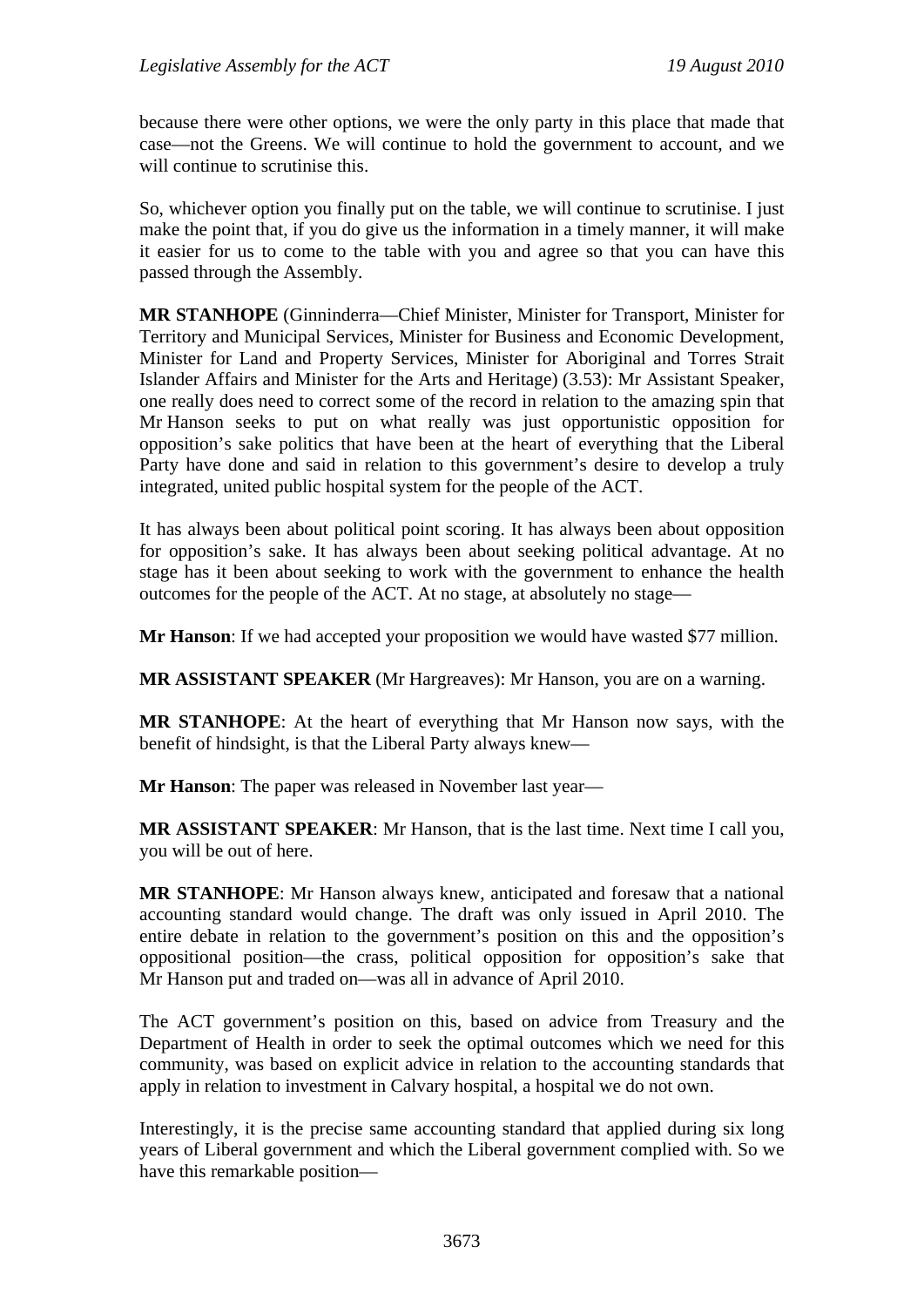**Mr Hanson**: The Liberal government did not try and buy it.

**MR STANHOPE**: We have this remarkable position—

**MR ASSISTANT SPEAKER**: Mr Hanson, that is the last time I will call your name. Understand me?

**MR STANHOPE**: We have this remarkable—

**MR ASSISTANT SPEAKER**: Chief Minister, please sit down. Mr Hanson, there is a note here saying you are on a warning. I suggest that you have a good look at the standing orders. I am not going to put up with it. If you do not desist immediately, next time I call you, I will call you and name you under the standing orders. Please do not push me.

**MR STANHOPE**: Thank you, Mr Assistant Speaker. We just see this sort of reflexive, "Oh, we always knew. We always knew that the accounting standard was not appropriate." The accounting standard was drafted in April 2010, post the entire debate, post your errant opposition to this particular position, a position designed by the government, at the request essentially of the Little Company of Mary, to purchase the hospital they own so that they could invest in additional hospital facilities and we could fulfil what I think every government since 1989 sought to achieve—namely, a truly integrated public hospital network in the ACT.

That is what we were seeking to do. For you to come in here today and posture as you have been over the last couple of weeks in relation to this, saying, "We always knew and we had this sterling advice from these leading citizens around the town," denies the fact that every single one of them put a different position in relation to what they thought the government might do.

There was no unified position. There was never a suggestion that the accounting standard did not apply. There was never a suggestion that the advice in relation to the accounting standard was wrong. At no stage did you ever in the debate in relation to this issue insist that the accounting standard that we were seeking to apply should not be applied in the way that we were applying it and proposing it.

At no stage was it the case, as Mr Hanson just now wrongly and falsely asserted, that we only ever had one position or one option. The Minister for Health always stated it was our preferred option. It was always the language of the government in relation to this issue. It was our preferred option. Indeed, had the accounting standard not changed, it would still be our option. If the accounting standard had not changed, it would still be our option, as of course, coincidentally, it remains the option—the preferred option—of the Little Company of Mary.

The Little Company of Mary continues to insist that the accounting standards, even with the mooted draft change, still do not operate in the way that we believe they have operated in the past and that they have operated in the past. We have this attitude, "Look, we'll give consideration to supporting whatever option you place on the table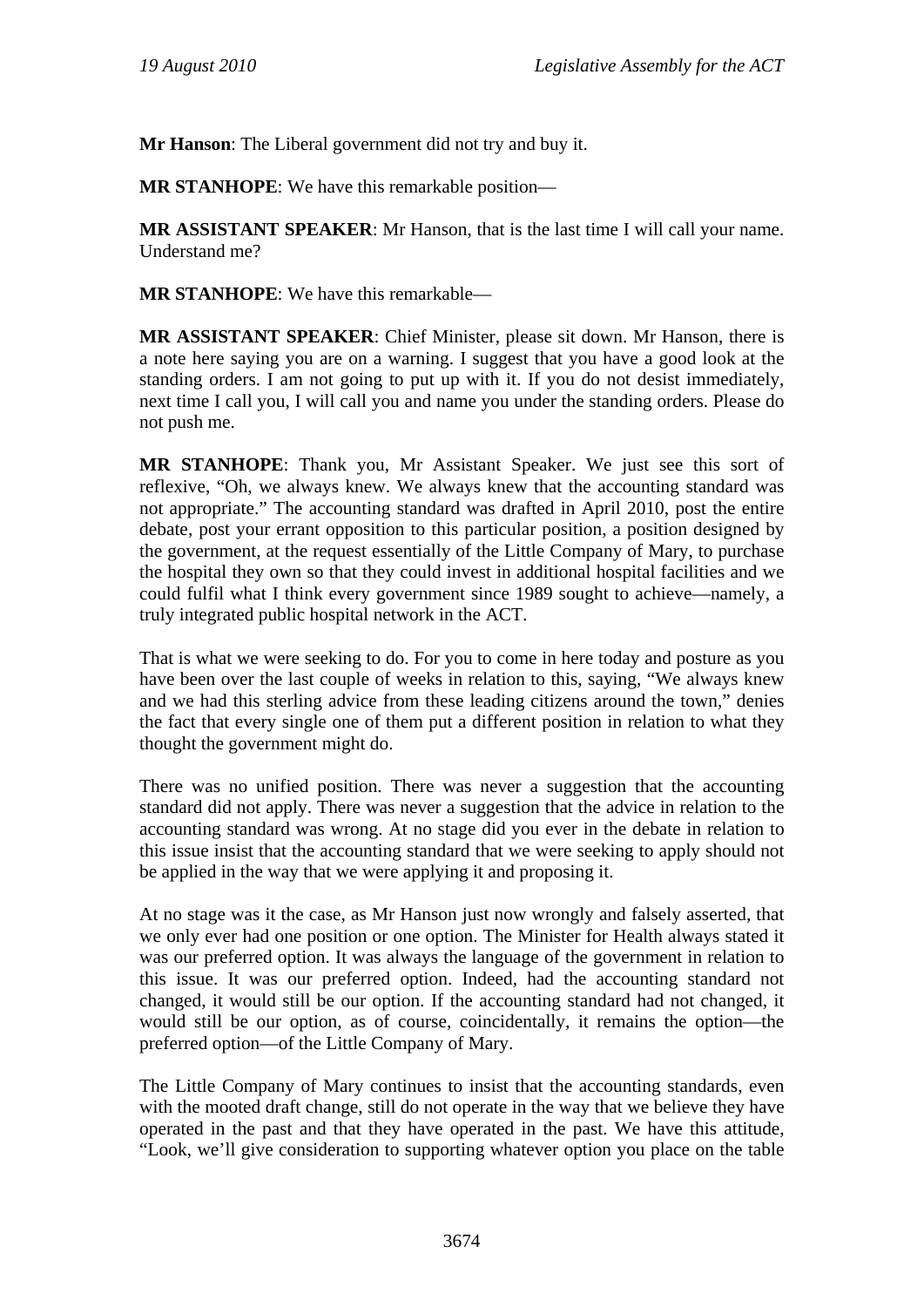if you provide us with the advice justifying the change to the accounting standard." In relation to your traditional position on this, Mr Hanson, you have always claimed, or you claim now, that the accounting standard issue is irrelevant, that there were ways around it. Now you are saying, "We will condescend to actually support the government in relation to this if only you actually substantiate your advice in relation to the accounting standard."

Why do you need advice in relation to the accounting standard if you think the accounting standard is irrelevant? You do not. It is just another confected reason to justify the position that we all know you are going to take in relation to whatever option we pursue, and that is you oppose it.

No matter which of the options is ultimately accepted, you will oppose it. We know you will. Just as you opposed everything we tried to do in the past, you oppose it because you are called the opposition. You have a single-track mind about it. It is not you, Mr Hanson—I know it comes as a dreadful shock to you that you are not in government—who will be at the negotiating table.

**MR ASSISTANT SPEAKER**: Excuse me, Chief Minister. Could you please address your remarks to the chair.

**MR STANHOPE**: Well, I am.

**MR ASSISTANT SPEAKER**: Thank you.

**MR STANHOPE**: Through you.

**MR ASSISTANT SPEAKER**: Mr Hanson is not in the chair, Chief Minister.

**MR STANHOPE**: I am addressing the spurious nonsense that actually was part and parcel of Mr Hanson's recent address. I just cannot believe that anybody could be that dumb. I need to respond to the position and the points that he has made. That is all I am doing. I am rebutting and refuting the nonsense that was his presentation.

He and the Liberal Party need to understand that it is the government that is engaged in detailed, complex negotiations around this issue. Those negotiations continue. They will be part and parcel and at the heart of the successful achievement of any outcome in relation to this. In that context, we take technical advice from experts in accounting firms. Always in relation to these issues around commercial negotiations it is easy for oppositions to say, "Give us the documents, give us the advice." That sort of advice is provided to governments involved in complex negotiations with strict understandings in relation to its commercial sensitivity and its commercial confidence.

You stand up and you posture. You are going to oppose for opposition's sake, and you do not understand the business of government or the nature of government. But you stand up now and you say, "Our support is conditional on you providing us with a whole range of commercial-in-confidence information," which you know we are not going to provide, which we cannot provide.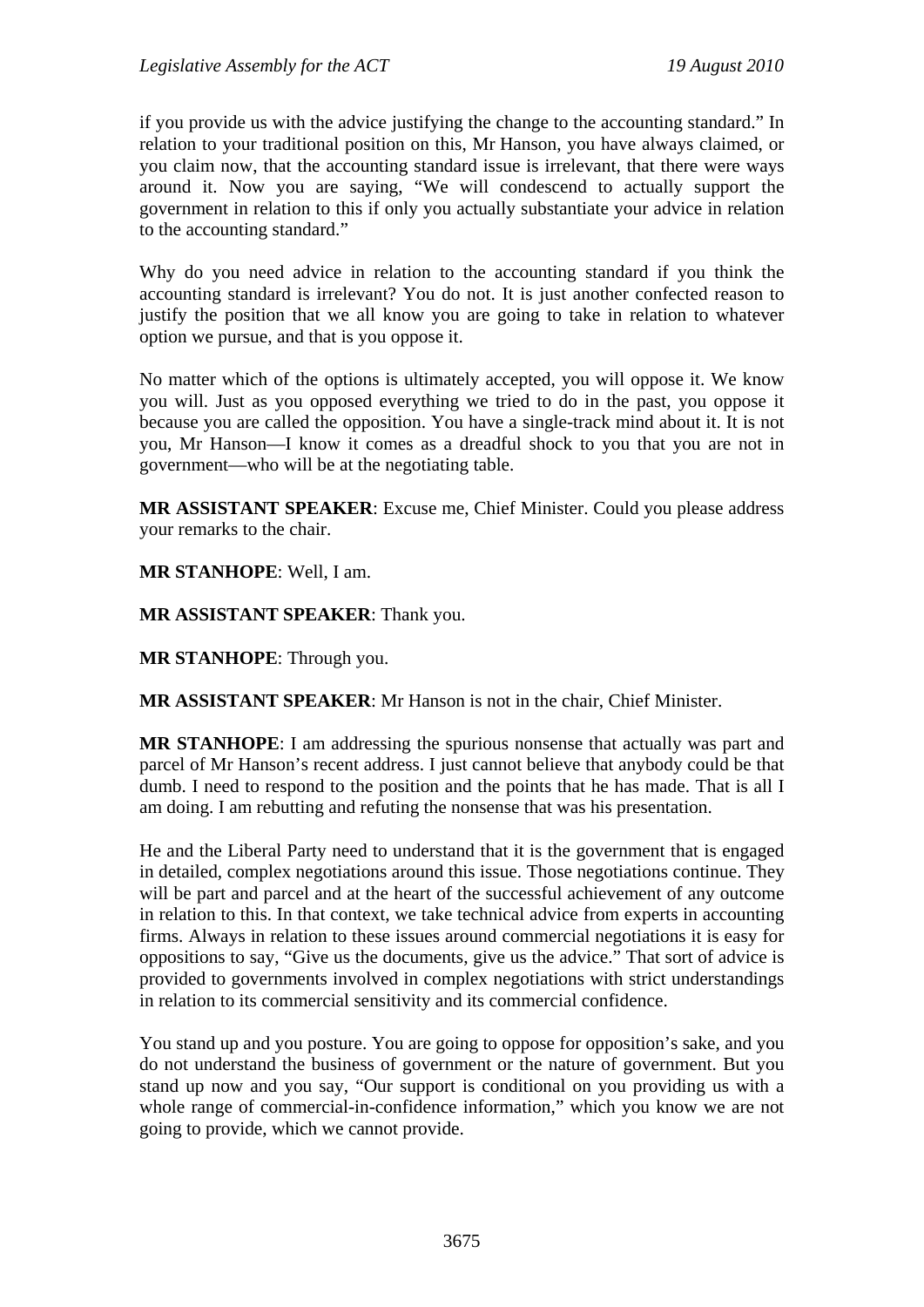Here we are already before day one getting your oppositional position we know you are going to take on the basis of a request which you know we will not agree to in relation to the release of commercial-in-confidence documentation. Let us just keep that rabbit where it is and not have it run down holes all over the place. Those documents are sought and provided on an understanding by everybody involved that, of course, they are commercially sensitive. We are talking here about a commercial arrangement, commercial negotiations in relation to property.

We are not in a position to just say, "Yes, of course, we will release that information or that advice." There is a whole raft of advice and documents that governments get or negotiators get in relation to any commercial negotiation which just simply, appropriately, cannot be released. There are some, as you know, in relation to these negotiations.

We know what you are going to do. The people of Canberra know what you are going to do. You are going to do what you have always done. You are just going to oppose. You are going to obstruct, you are going to oppose, you are going to put at jeopardy the healthcare needs of this community, and you do not care.

But we will continue to work in the way that we have. The minister will continue to work to achieve good outcomes, because we are committed to the pressing need to invest in the healthcare infrastructure and to develop seamless integrated healthcare systems for this community. We are committed to it, and we have identified the funding. Up to a billion dollars will be required over the next decade or so.

We are the government that identified the need. This minister is the minister that developed the plan. This is the minister that is in the process of making the most massive investment consistent with the strategic plan in public health in the ACT in our history, and she will do it with or without your assistance.

**Mr Hanson**: I seek leave to speak again briefly.

Leave not granted.

**MR SMYTH** (Brindabella) (4.03): Mr Hanson just wanted to explain a few things. If that is the case, if that is the pettiness of the Chief Minister, then so be it.

The inconsistency of the Chief Minister in that speech! It is one of the largest rambles he has ever undertaken in this place. I have sat through all his speeches; I have heard them all. That one bears so little relevance to the reality of what has happened over the past two years that it is quite amazing. He is quite hidebound to stand up here and say what he said.

Let us go back to 2001 when the Chief Minister promised to be more honest, more open and more accountable. He said he would not hide behind commercial in confidence. He said, "We will not do that. We don't like the use of commercial in confidence. We won't hide behind it." Yet here he is hiding behind commercial in confidence. There is the opening premise. This is the man who said "more honest,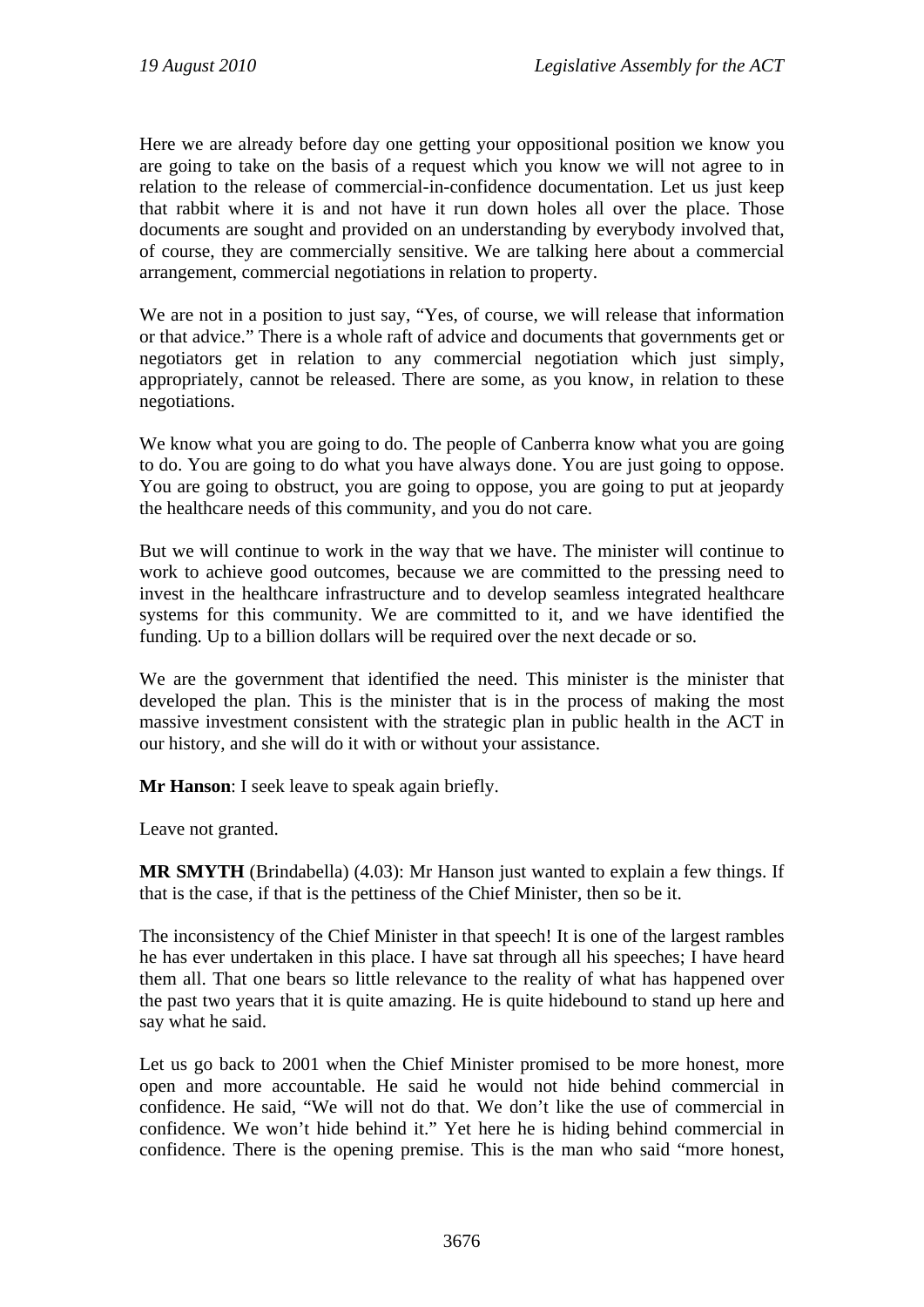more open, more accountable". He said, "We will not hide behind commercial in confidence." And what does he do at every turn? He hides behind commercial in confidence.

What have the Canberra Liberals said from the start of this sad and sorry affair? The secret plan started in August 2008, when the Minister for Health said, "All our plans are on the table"—all of them except this one, the largest and probably the most far-reaching plan, to purchase the Calvary hospital from the Little Company of Mary. Recall, members, that she wanted this deal stitched up with a heads of agreement before the caretaker convention kicked in in September 2008. That is the sort of deal Katy Gallagher does. The minister has said repeatedly that this is the deal—

**Ms Gallagher**: It was actually LCM that wanted it signed before caretaker.

**MR SMYTH**: But you agreed to it. She said, "That is what the LCM did." You did not have to agree to it, Treasurer.

**Ms Gallagher**: They wanted it.

**MR SMYTH**: You did not have to agree to it.

**Ms Gallagher**: And we did not.

**MR SMYTH**: If that is the way you want to conduct your business, that is fine. What we have said from the start is that this is an accounting treatment. We were right. Right from the start—if you go back to everything Mr Hanson said and everything that I said—we said that fundamentally this is an accounting treatment. It is confirmed by the fact that this work was not done by the Department of Health; it was done in Treasury. It was looking at the bottom line. Initially there were no health outcomes in this. They wanted to find a way to spend the money.

Four individuals that I can now name gave them options to spend the money without purchasing it. It is interesting to note that at last the minister finally acknowledged two of them in her speech. Tony Harris, the former Auditor-General of New South Wales, said that it was a contrivance—that the way that this government was going about it was a contrivance. It is a contrivance. And Terry Dwyer—Dr Dwyer MBA, doctor of law from Harvard, MBA at Harvard, a reasonably well qualified individual—

#### **Mr Hanson**: PhD.

**MR SMYTH**: PhD from Harvard. Andrew Podger, a well respected individual with decades of service in the federal public service, said—

**Ms Gallagher**: And they all said something different, every single one of them.

**MR SMYTH**: That is right. They all said something different. They all offered you alternative routes to end this dilemma. You chose to simply ignore them. Sinclair Davidson did the analysis. Remember that the Treasurer cum health minister said,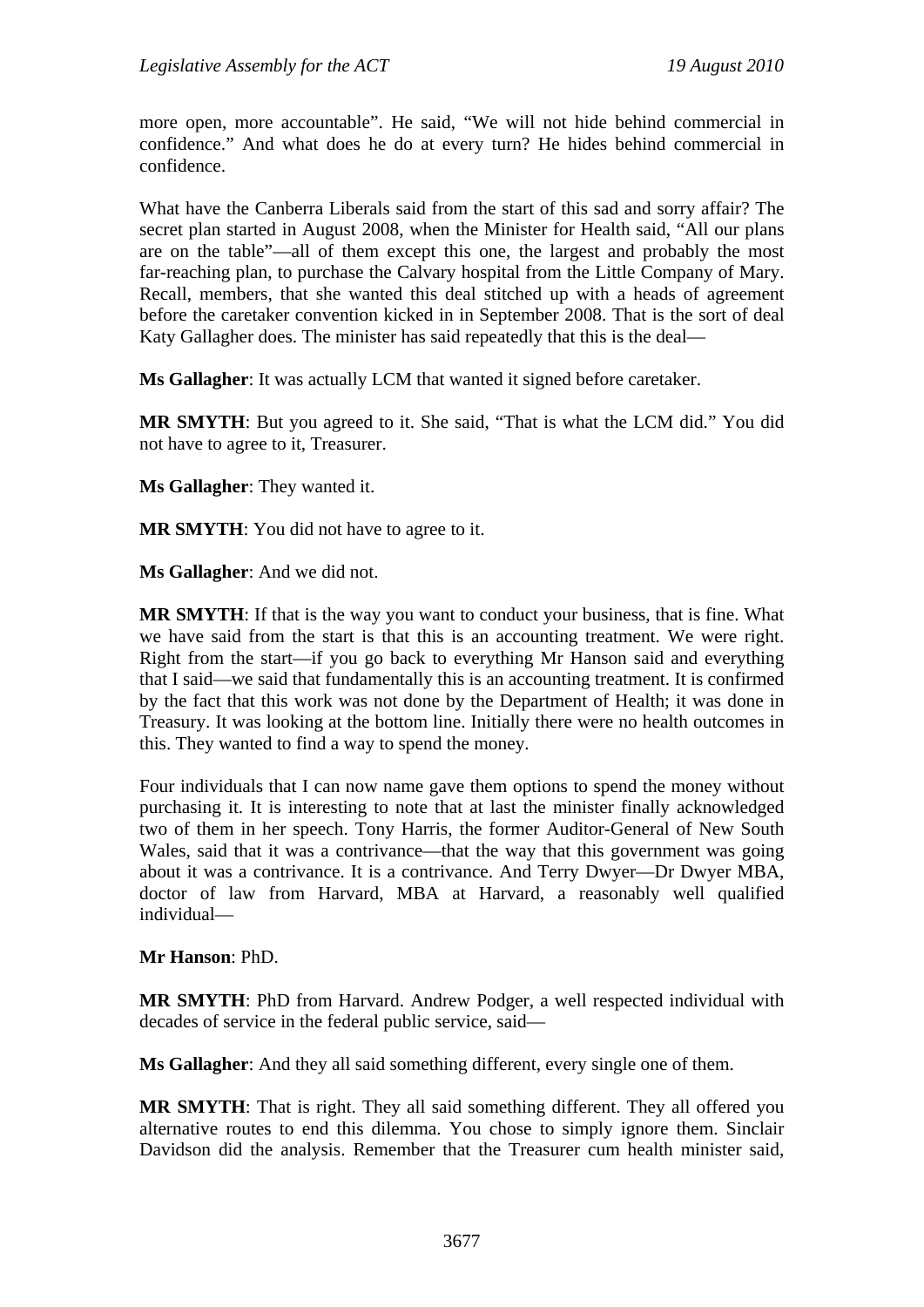"Our analysis from Treasury has withstood all the scrutiny." It did not. Sinclair Davidson said, "This is a concoction."

**Ms Gallagher**: No-one has found a mistake with the Treasury minutes.

**MR SMYTH**: Nobody found a mistake. Oh, it shifts and it changes.

**Ms Gallagher**: No, it does not.

**MR SMYTH**: No-one found a mistake. Yes; the numbers added up. But what they said was that it was not worth doing that way. Four eminent individuals from different fields, from different backgrounds, all said that this is not the way to do it. And it fell over. Why? Because the Treasurer did not do her work properly. Why? Because the health minister was not looking for health outcomes; she was simply looking at an accounting treatment to protect her bottom line.

The inconsistency continues. In the end, the Little Company of Mary pulled out. Yes, there have been proposed changes in the accounting standards. That has given the Treasurer cum health minister another opportunity to change her story. But at the end of the day, from the very start, Mr Hanson, on behalf of the Canberra Liberals, said, and is now proved right, that there was no need and no case to spend the \$77 million on the purchase of Calvary hospital. That is true. That is irrefutable.

Mr Hanson said that from the start—well, not quite from the start. We looked at it; we made a decision; and then we said we found no case for the justification of the spending of this money. It is unfortunate—you can see it today in the four options, as Mr Hanson has pointed out—that a number of those options do not seem to be reliant on the new accounting standards. It is quite interesting that some of those options are now there on the table. These are options that could have been on the table before, but they were not stated, because it was the minister's intention to get the hospital back come what may.

That is why we are here today. Again, the Treasurer is forced to come in here and explain why this has been such a debacle—why, over the last two years, it has distracted Treasury officials and health officials from doing their jobs, because she did not get it right in the first place.

Now we see that there is not only one set of advice but a second set of advice. Another group was employed to look at what PricewaterhouseCoopers had done. But nobody is going to see either set of advice, because the more honest, more open, more accountable Stanhope-Gallagher government will not release the information. It is not unreasonable information. It is commercial in confidence? The deal is off—there is no deal—so I am not sure what we are protecting here. And the Assembly has the right to ask for this advice. It is the government's advice. The government can choose whether or not it releases that advice. What we have got is a government that yet again hides behind commercial in confidence even though—

**Ms Gallagher**: We have got nothing to hide.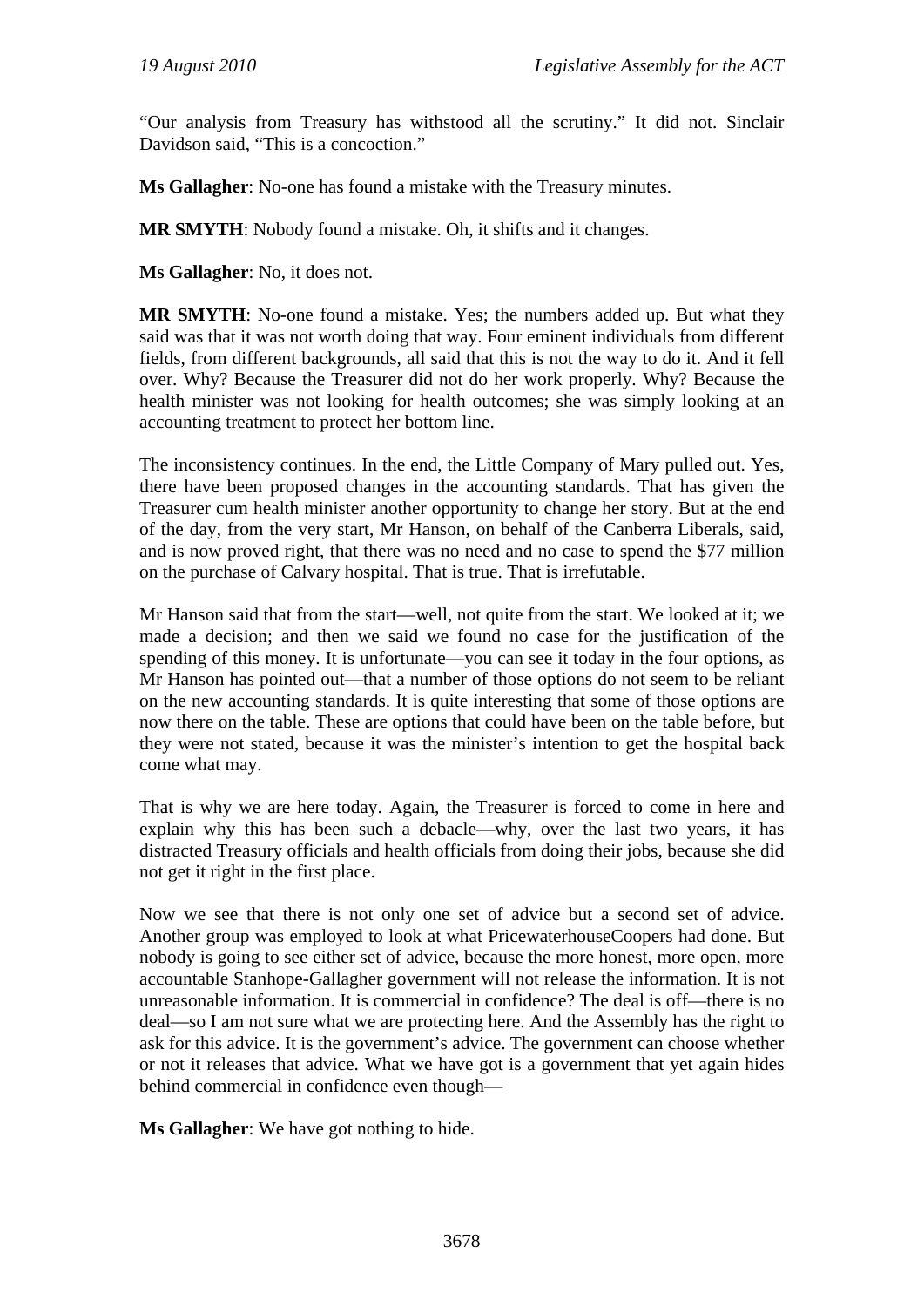**MR SMYTH**: Nothing to hide? Then release the advice. The minister, the Treasurer, just said, "We have nothing to hide." If you have got nothing to hide, release the advice. If you are not releasing the advice, you need to give us a reason as to why you will not release it.

The sad and sorry saga of Calvary goes on. The minister is clearly distracted by it. We have known from the start that there are no additional health outcomes from what the minister is attempting to do. That was the stated principle. That is why Treasury handled this. It was not about health; it was about Treasury and the bottom line. It would appear that the saga will continue.

It is important that yet again we see the government hiding, as they always do. No doubt this will continue. We have now got a bullying review that we will never see. We have got, apparently, two pieces of advice that the public of Canberra will never see, even though it is their money that is being spent to purchase an asset which, apparently, by the new accounting standard, they already own.

People need to go back to history and the 1960s when this whole issue started, when the Archdiocese of Canberra and Goulburn, under Eris O'Brien, negotiated with the federal government to get the public hospital in the first place and to have Calvary.

**Mr Hanson**: Here you go. Here is the quote.

**MR SMYTH**: Mr Hanson has skilfully found the quote:

Under Labor, the ACT Government and its agencies will restrict the use of commercial confidentiality to the narrowest possible application.

It seems that the narrowest application would apply to just about all commercial in confidence. It is a kind of reverse Pareto principle: the 80-20 rule is backwards.

**Ms Gallagher**: You are not at the negotiating table; you are not having the negotiating documents.

**MR SMYTH**: "You are not at the negotiating table." Yes, we hear the cry. But wait; there is more:

Labor won't hide behind a cloak of confidentiality.

Yet here we are, yet again, hiding behind the cloak of confidentiality.

**Mr Barr**: You are still fighting the 2001, 2004 and 2008 elections this afternoon, are you?

**MR SMYTH**: The Treasurer has made her statement. She was outed last Friday by the Chief Minister on talkback, when a concerned listener rang—

**Mr Barr**: I like it that you can never, ever see the point.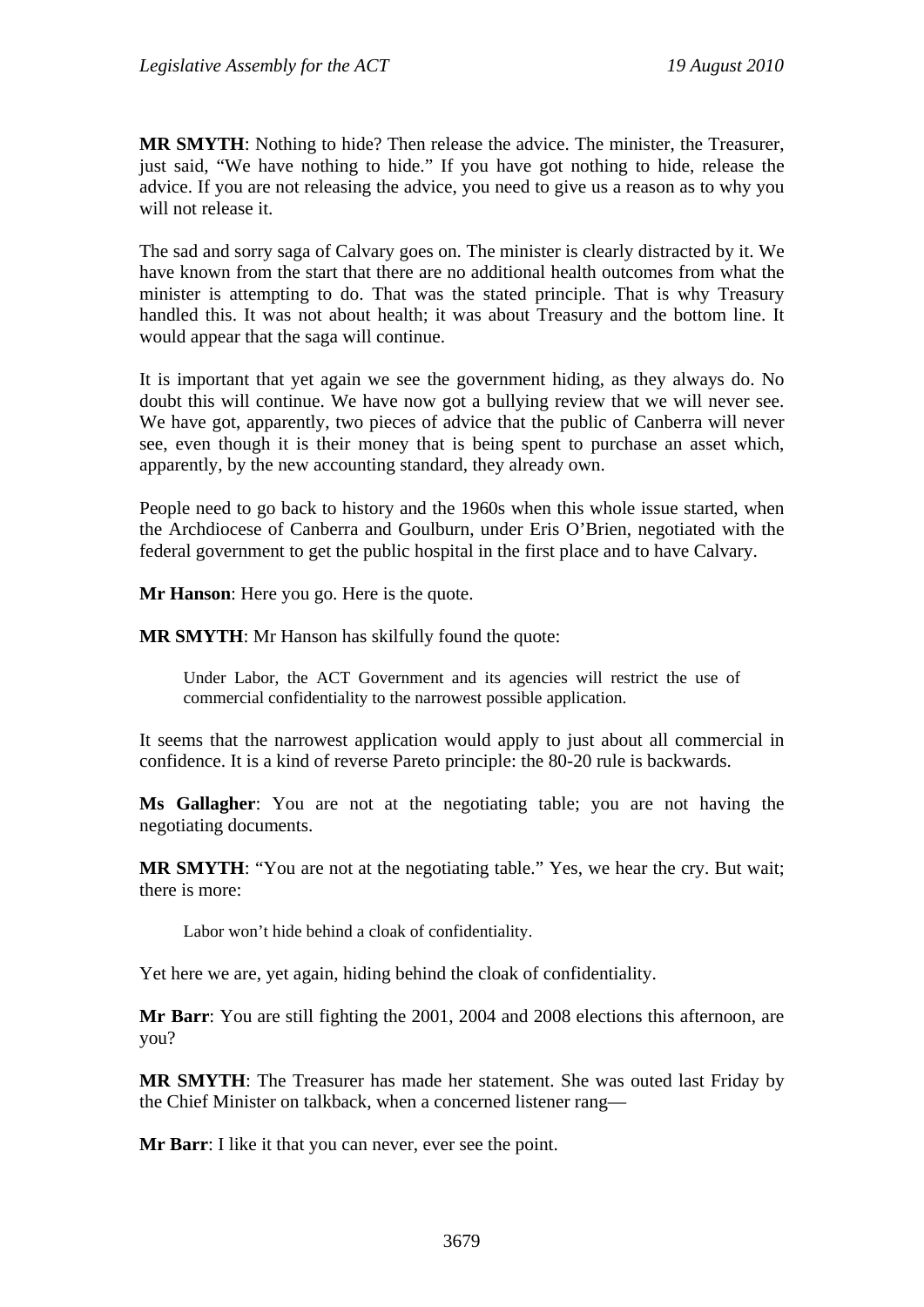**MADAM ASSISTANT SPEAKER** (Ms Le Couteur): Mr Barr, please be quiet.

**MR SMYTH**: It is all right. Let him go. You let him go yesterday. It is fine. Let him go. I am not worried by him at all. The concerned reader at the—

**Ms Hunter**: Point of order, Madam Assistant Speaker.

**MADAM ASSISTANT SPEAKER**: Ms Hunter.

**Ms Hunter**: Mr Smyth has just put forward a slur on your chairing.

**MR SMYTH**: Under what standing order? What is the standing order? He was let go yesterday; it is the truth.

**Ms Hunter**: It is a slur on your chairing, and he needs to be pulled back into line.

**MR SMYTH:** He was let go vesterday. You did not interject vesterday when he was interjecting. I am not worried.

**Ms Hunter**: You are getting out of control, mate.

**MR SMYTH**: He can go for his life. I don't mind.

**Ms Hunter**: You need to start pulling your head in.

**MR SMYTH**: It is normally inane, like it always is.

**Mr Barr**: Brendan, you wound me! You wound me!

**MR SMYTH:** I know—the same as you wound all of us with your prattle.

**MADAM ASSISTANT SPEAKER**: Mr Smyth, reflecting on the chair is normally regarded as disorderly. Could you please withdraw that.

**MR SMYTH**: Madam Assistant Speaker, I withdraw.

**MADAM ASSISTANT SPEAKER**: Thank you, Mr Smyth.

**MR SMYTH**: The problem is that the Chief Minister does not care because he is going. The Chief Minister responds to the caller on the ABC and outs the fact that they have got this advice. Then we have this undignified scurry around on Friday when people are chasing the advice. And at five to five on a Friday afternoon the information is finally put into the marketplace. This is the way the Treasurer and health minister conducts negotiations. It has been a debacle since the start. They are now going to hide behind confidentiality. The event, no doubt, will continue. We will all watch with great interest.

Question resolved in the affirmative.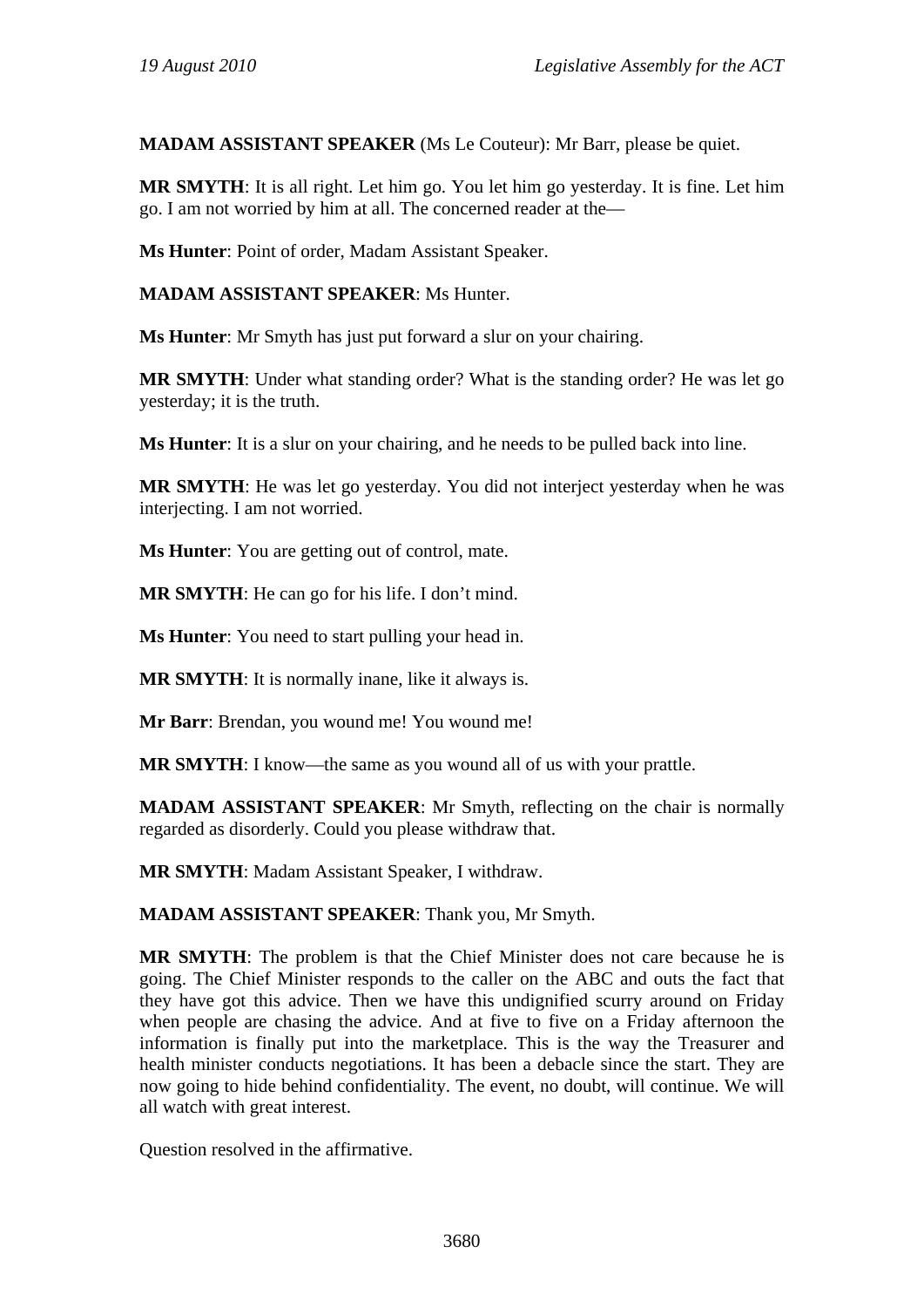# **Economy—policy Discussion of matter of public importance**

**MADAM ASSISTANT SPEAKER** (Ms Le Couteur): Mr Speaker has received letters from Mr Coe, Mr Doszpot, Mr Hanson, Ms Hunter, Ms Le Couteur, Ms Porter, Mr Seselja and Mr Smyth proposing that matters of public importance be submitted to the Assembly. In accordance with standing order 79, Mr Speaker has determined that the matter proposed by Ms Porter be submitted to the Assembly, namely:

The importance of maintaining a strong and stable economy for Canberra and the region.

**MS PORTER** (Ginninderra) (4.14): I welcome the opportunity to speak on this important topic. As we know, the ACT economy faces enormous risks if the coalition win the upcoming federal election. They are planning to cut both spending and staffing levels and increase the efficiency dividend for government departments. This will effectively stop economic growth in the region, lead to higher unemployment and place immense pressure on local businesses.

The ACT has one of the strongest economies in the nation. We are on track to achieve gross state product much higher than the national average. Our unemployment rate is one of the lowest in the country at 3.4 per cent. We have a strong housing sector and, notwithstanding the lingering impact of the global financial crisis, our retail sector is doing well. The election of a coalition government would put all this in jeopardy.

Who can forget the damage the Howard government wrought when they embarked on their vicious cost cutting attack on Canberra in the region in 1996—a 2.3 per cent decline in employment levels, a 3.5 per cent fall in average house prices and negative population growth? The job losses had a huge impact on the community and resulted in great hardship for many. Many people in our community struggled with such hardship, and the anxiety and depression seen in many members of our community at the time was palpable. Just for Mr Hanson's benefit, that was anxiety and depression—for the alternative minister for health—who does not seem to know the difference between depression and recession.

It will be no different if the coalition government are elected and it could potentially be much worse. Who would have thought that a coalition government would be an even more damaging force than a global financial crisis? The job cuts proposed by the coalition will not only affect those individuals whose employment ceases but also put the jobs of many others at risk, including consultants and contractors, retail workers and cleaners. Just like in the dark Howard years, every family in the region will be affected. The proposed reduction in health and education spending will directly impact on our teachers and our nurses, further affecting our community. Why would we trust the federal opposition on the provision of services? They have form and history on this and those opposite should be very ashamed of that.

Yesterday I stood in this place and reminded the Assembly about the \$1 billion which was taken out of the health system when Mr Abbott was health minister. It is worth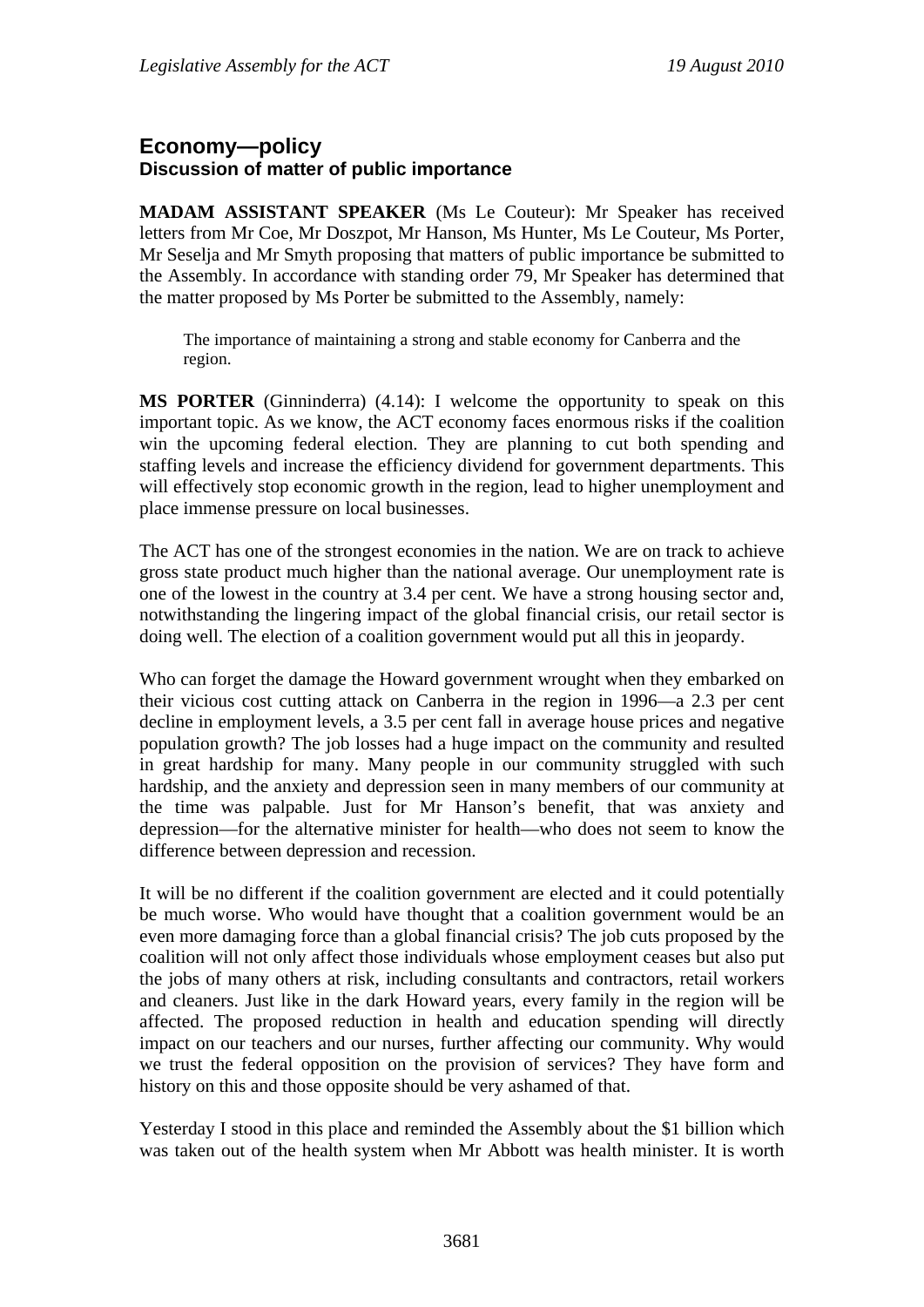repeating: in just over a span of five years under the Howard government the commonwealth's contribution to the territory's hospital costs reduced from 31 per cent to just 23 per cent; the commonwealth's contribution towards disability services reduced from around 18 per cent to around 14 per cent; and per capita specific purpose payments from the commonwealth—contributions for services such as hospital care, disability services, housing assistance and home care—actually decreased by around 10 per cent in real terms.

ACT Labor has picked up the slack, in many cases not just making up for the comparative decline in commonwealth contribution but catering for growth too. The community should be rightly worried that we will have to do it all again if there is a change in the government federally. I am worried, the government is worried, justifiably so, and the opposition should be worried. Mr Abbott has form and we should be worried that that history will be repeated.

In fact, we already know that \$1 billion will be taken out of the pharmaceutical benefits scheme. Who are the people that rely on the PBS? It is mainly the sick and the elderly. This morning on *AM* the Liberals were saying that this would not have any effect on the most vulnerable. Who are they trying to fool? This is just another example of why this territory needs a strong and stable federal government.

Having the seat of Australian government and its associated bureaucracy here in Canberra is so much part of the fabric of this city that it is very easy for us to take it for granted. Unfortunately, it is often only when there is a real threat to the ongoing strength and stability of the commonwealth public sector that we stand back and really examine its importance and remind ourselves of its crucial role in maintaining the health and vitality of our economy.

It is almost stating the bleeding obvious to say that Canberra would not be the place it is without a strong and stable commonwealth public sector. The city's role as the national capital means that we are unique amongst the states and territories in our relationship with the Australian government. As we all know, while the territory has existed as a self-governing entity since 1989, the commonwealth retains control over large areas of our city, including the airport, the parliamentary triangle and major transport corridors. Any erosion of the funding or stability of these important activities, such as the slash and burn policies of the federal colleagues of those opposite, would not only denigrate Canberra as a national capital but also compromise the role of the national capital and the successful delivery of the centenary of Canberra celebrations in 2013.

The territory's strong economic performance has not just happened by luck. It has happened due to the hard work and commitment of both territory and commonwealth governments which share a common ideal of working in partnership with our community, employees and businesses, so that the combined effort of all is by far greater than any effort alone. This common sense of purpose comes about from the stability afforded by a strong commonwealth public service and can simply not be replicated with a depleted and ground-down public service, particularly one that is in turmoil.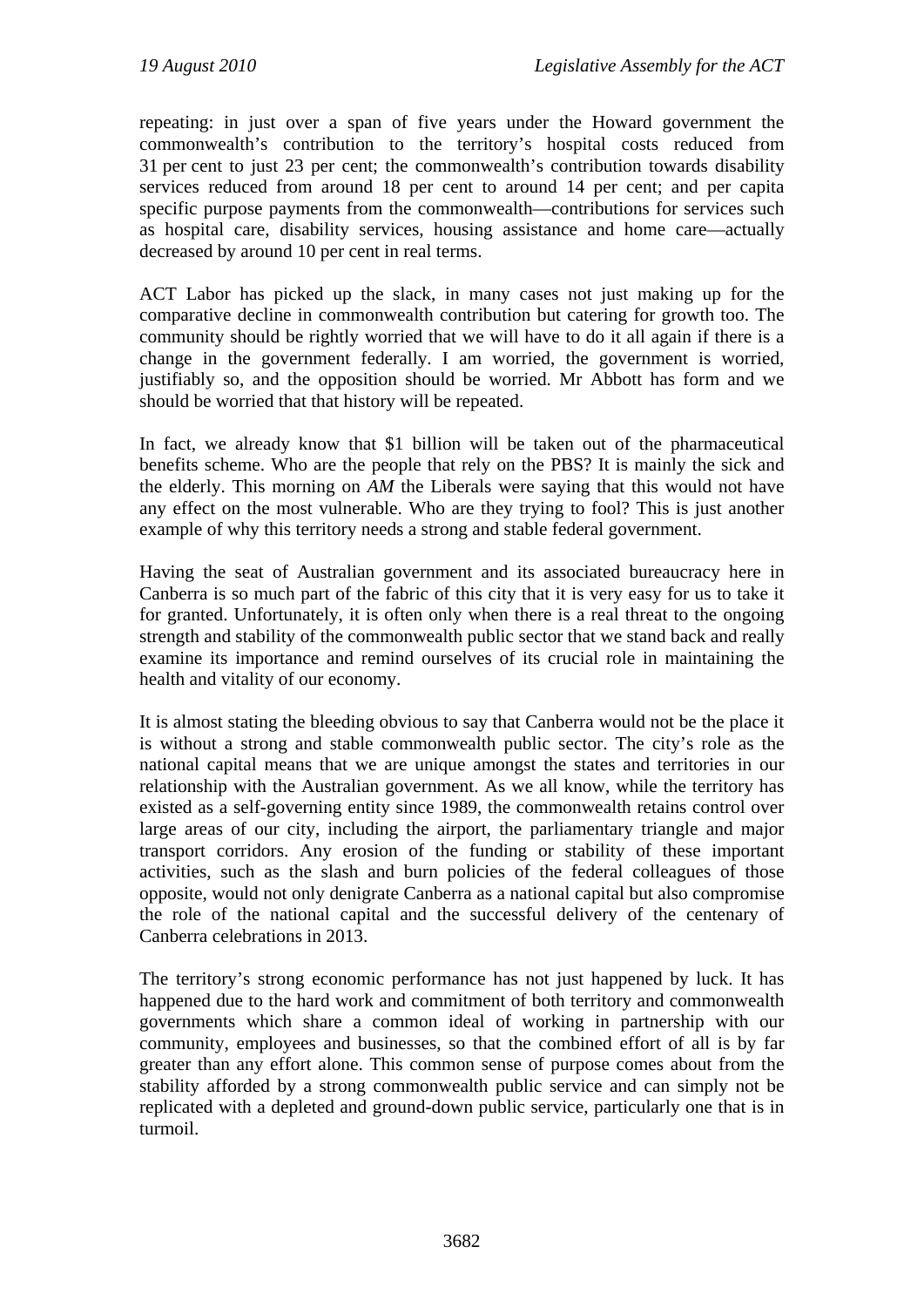A stable public service also serves to reduce uncertainty and allow local businesses to invest with confidence and contribute to employment growth. And, yes, we understand that the commonwealth government needs to make some tough decisions to constrain its expenditure, as we have also had to do as a result of the global financial downturn. The federal government has made no secret of its plan to repair its own budget over time. Indeed, this has been the same strategy of this government, one that is appropriate to our circumstances, to our economy, to our community. This strategy was incorporated into the 2009-10 budgets for both governments. We share a long-term vision.

But let me be quite clear. There is a world of difference between the well considered and the well known, the gradual and strategic policy direction of the current federal Labor government, and the knee-jerk, slash and burn, short-sighted Canberra-bashing declarations of the federal opposition.

Ask any household what is easier: to gradually adjust a household budget over time to a change in financial circumstances or to suddenly lose your primary source of income without any warning? For households in the ACT, it is quite obvious that, under the federal opposition, they are facing the second scenario.

Ask any business what is better: to operate in an environment of stability, notwithstanding your major client says that they will be revising down their activity while remaining positive, or to have your major client suddenly just stop buying? There is no doubt for businesses in the ACT the stability and certainty currently provided by the federal Labor government will be replaced with a period of turmoil, uncertainty and increasing challenge under a coalition government.

The key element that I believe is in danger of being overlooked in this debate is the positive influence of a strong ACT economy on the surrounding region. The ACT is the heart of a dynamic and growing region. As the largest city in the Australian capital region, Canberra is the economic centre. It is also the main employment and service centre. The ACT provides many services and opportunities for residents in New South Wales, in particular transport, education, health, retailing, tertiary industry and cultural facilities. The territory's ability to continue to provide these high-quality services will be eroded under a coalition government.

Additional population and revenue from the surrounding region has assisted Canberra-based businesses to grow and become more sustainable. This is anticipated to continue to grow into the future. By 2031, current projections indicate that the ACT and surrounding region will have a population of nearly 600,000 people. The ACT's population alone is projected to reach 438,000.

The outlook for growth in the region is predicted on a strong ACT-based economic performance. Development in those regions surrounding the ACT has reached fever pitch level in recent times. Of the five fastest growing inland regions in New South Wales, three of these areas—that is, Palerang Council, Yass Valley and Queanbeyan—share borders with the ACT. For example, from 1996 to 2006, the ACT grew by 8.4 per cent, compared to Queanbeyan which grew by 29.3 per cent, and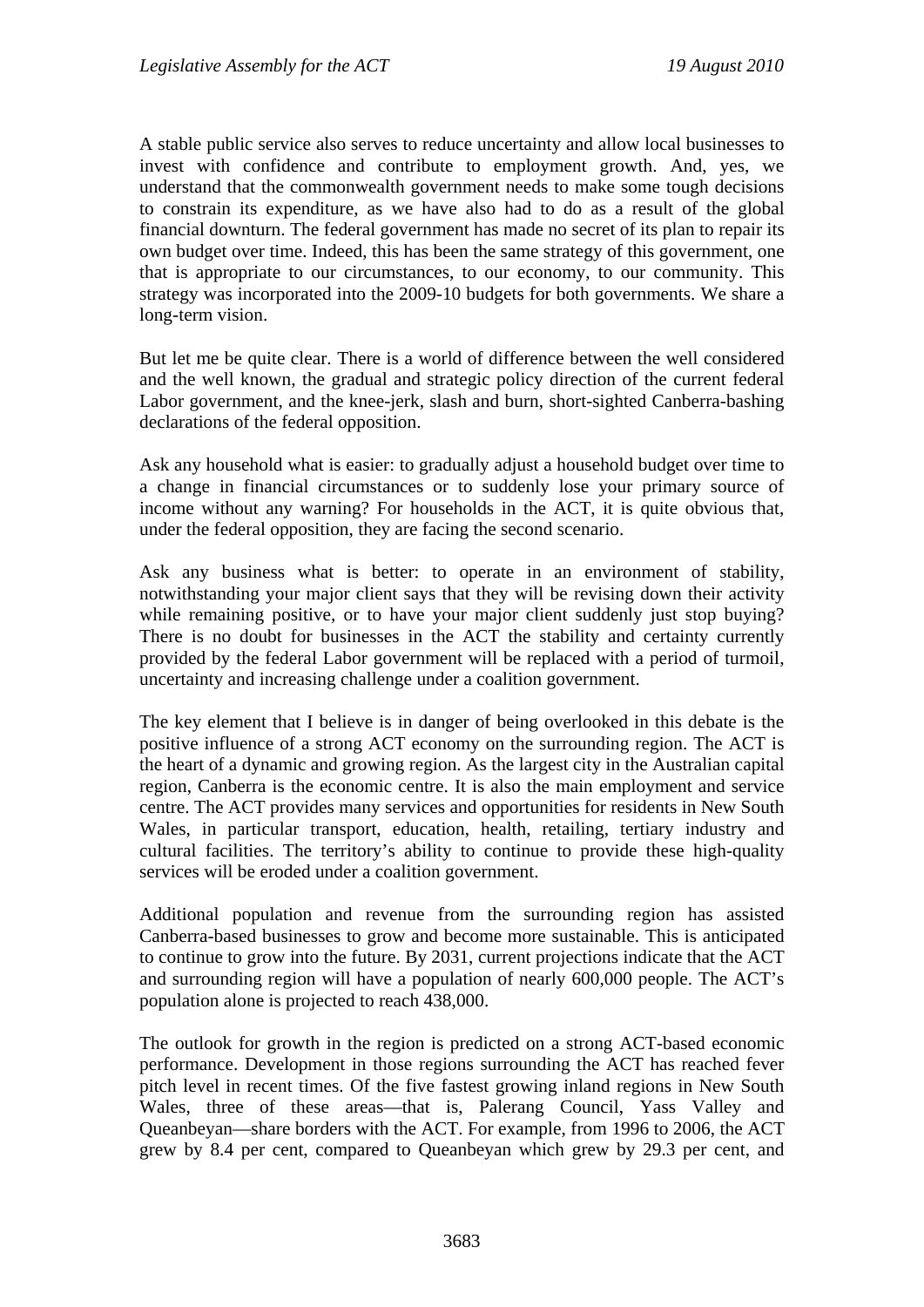Yass which grew by a whopping 91.8 per cent. Such high rates of growth will be a thing of the past if the coalition wins this Saturday's election.

The population of the south-east region of New South Wales is projected to grow at a faster rate than the ACT. The current population of the region is approximately 218,000. This is projected to grow by 28,000 over the next 10 years and 55,000 over the next 20 years. Again, much of this growth will occur in the areas closest to the ACT—Queanbeyan, Palerang and the Yass Valley.

There is a strong employment link between the ACT and the surrounding region. Based on the 2006 census, 22,500 non-ACT residents were travelling to the ACT each day for work, and over 9,000 of those were Australian capital region residents. This represents about 10 per cent of the ACT's workforce. Almost all of them—that is, 17,500—are from the ACT's commuter belt, including Queanbeyan, Jerrabomberra and the semi-rural areas surrounding Canberra, with the majority coming from Queanbeyan—that is 11,700. In return, 4,248 ACT residents travel to the surrounding regions for work each day. Also, a significant number of students from the surrounding regions are enrolled in ACT schools. Approximately 15 per cent of the ACT student population is from outside the ACT.

Given the extensive links to the Australian Capital Territory region, there are clear advantages for all governments of the region in working more closely to develop regional economic strength. Under a federal coalition government, this cooperative approach would be threatened. The ACT government strongly supports regional engagement and is committed to strengthening its relationship with, and position within, the region.

The ACT government has embraced its role in the region and will continue to lead and promote the interests of the region in interstate, national and international forums. The ACT government has supported a number of initiatives and partnerships to help secure the economic growth and development of the ACT and region, including the regional leaders forum, the ACT Regional Development Australia committee and a regional management framework agreement with New South Wales.

The ACT government has a sound economic framework to support a strong and stable economy for the ACT and region. *Capital development: towards our second century*, released in September 2008, is the government strategy to build a stronger, more dynamic and sustainable economy for the ACT and region. *Capital development* is a high-level strategic framework which sets enduring objectives and themes to guide the government's economic policies. It also reaffirms our commitment to work with the region to increase economic opportunity and activity.

The ACT government's ability to continue delivering service at the high standard expected, not only by the ACT community but by many people in the national capital region, relies heavily on the ongoing strength and stability of the commonwealth public service. Internationally, national capitals are recognised as expressions of national pride and achievement. It is important that this country's national capital continues to reflect the visions of our forebears and is maintained to a level that all Australians can be proud of.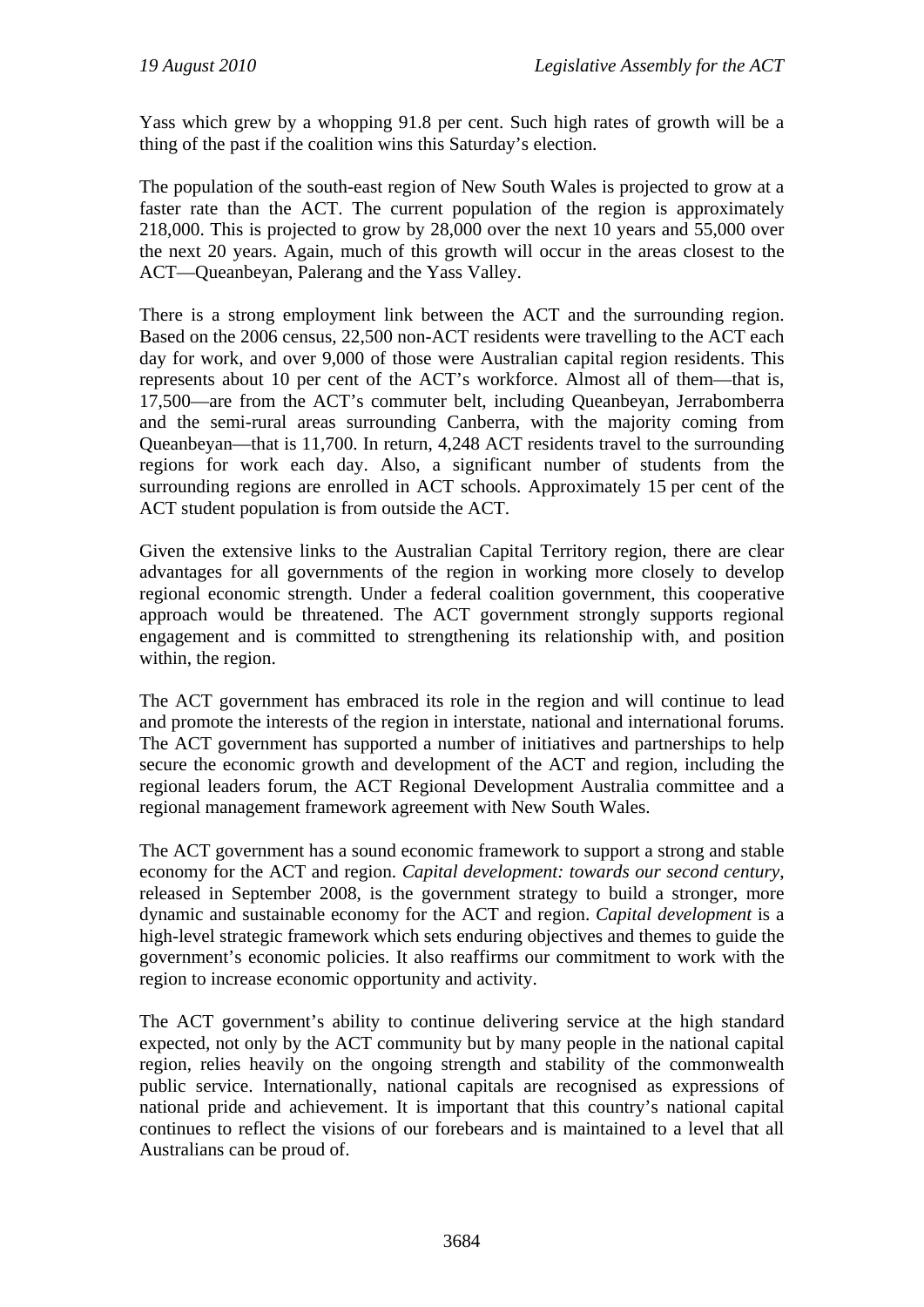A large and vibrant community is essential to maintaining the national capital and maintaining the public service is vital to supporting the community. In this regard I think it would be very useful for those opposite to take into account the considered views of their colleague, former Chief Minister of the ACT and current ACT senator, Mr Gary Humphries, who said in electioneering material recently distributed throughout Canberra suburbs:

If the Federal Government grows, Canberra benefits. If it contracts, Canberra suffers.

I do not believe that I can put it any plainer than that: if the federal government grows, Canberra benefits. If it contracts, Canberra suffers. That is what Mr Humphries said. He also said:

Protecting the Australian Public Service goes hand in hand with protecting Canberra. The public service is a critical national asset—and also one vulnerable to day-to-day decisions of the Federal government. But without a well-resourced public service, our national capacity to overcome challenges is undercut.

For once, I wholeheartedly endorse Mr Humphries' sentiments and I strongly encourage those opposite to do the same.

Only this week Mr Smyth tried to score some cheap political points by quoting figures from the commonwealth budget papers and by trying to paint a picture of falling public service levels under federal Labor. He conveniently focused on those staffing levels that were estimated to decline from 2007-08 to 2008-09. However, Mr Smyth failed to include the predicted increases. There were a number of increases where, in fact, he said that the public service would decline.

**MR SMYTH** (Brindabella) (4.29): Madam Assistant Speaker, that is just an amazing speech from Ms Porter, making unsubstantiated claims and trying to present this picture of what a wonderful job the Rudd government has done for Canberra. She made the fabulous statement that the ACT needs a strong and stable federal government. I do not know of any strong and stable federal government that, six weeks out from a federal election, ditches, knifes and assassinates a first-term prime minister. It is unheard of in Australian political history.

That is neither strong nor stable. Perhaps the strong she meant was the bib and beanie approach of the gang of four that did him in. It was not the MPs and the senators, because we know Senator Faulkner did not know. Indeed, in some ways the current prime minister did not know. To present the current federal government as strong and stable is to defy the newspaper reports of the last six weeks.

You would think that a first-term government would be running on their record. But are they running on their record? No, we are moving forward away from that record. We are moving forward from the pink batt disaster. We are moving forward from the border policy. We are moving forward from the building the education revolution which has been such a disaster in most of the other jurisdictions. They are moving away from that record because they have not been a strong and stable government.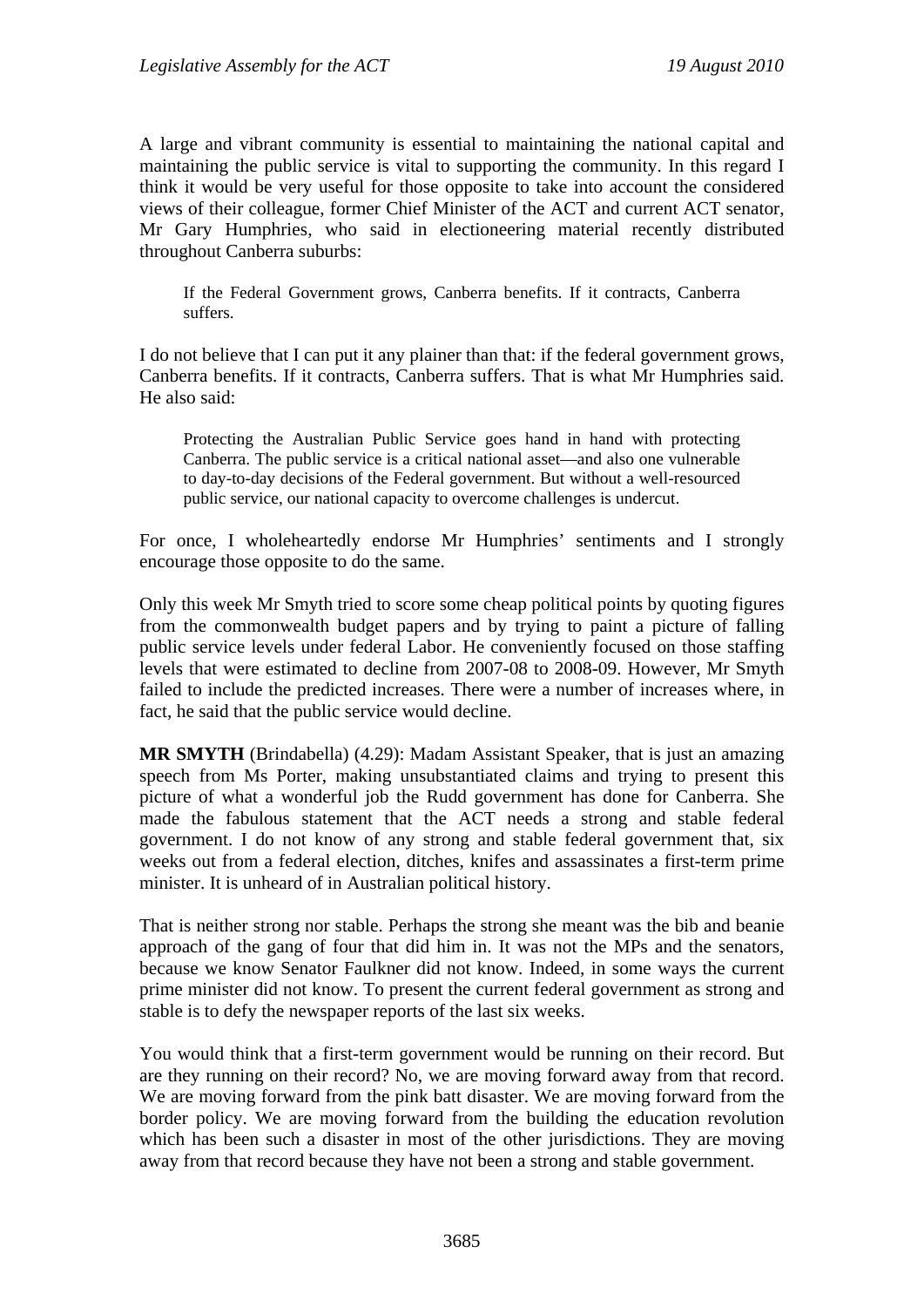Then Ms Porter then went on to say that we will compromise the role of the national capital. The greatest compromising of the role of the national capital occurred when senator for the ACT Kate Lundy, in the most vindictive personal attack on the leadership of the NCA, removed 40 per cent of its staff and most of its budget. That is not protecting the role of the nation's capital and this is what Ms Porter seeks to protect.

What did they call the NCA? They called it "bloated". We had the public hearings. Senator Lundy had to eat humble pie. She never apologised and the current strong and stable federal government that Ms Porter speaks so highly about never replaced the money. That compromises the role of the nation's capital and I note that Ms Porter has no answer to that.

Then, of course, she says that changing government might compromise the centenary celebrations. There are no centenary celebrations according to the federal government. There is money in this year's federal budget for the centenary celebrations of ANZAC in 2015. That is fantastic—five years out and doing the work. But this Chief Minister, this ACT Labor government, cannot get the federal Labor government to commit to the centenary celebrations. Not a zack! How is that going to compromise the role of the centenary celebrations?

We all know why we are debating this motion today. It is great to see Ms Porter finally, after all her time here, taking interest in matters of the economy, for the future of Canberra and the region. But you only have to look at the early years of the Stanhope government when he ignored the region. So many of the procedures for the cross-border discussions that were in place were just simply ignored.

Then Ms Porter went on to say that it will have an effect on the surrounding region. She quoted figures—the huge growth in Queanbeyan, 29 per cent; Yass, 90 per cent. Why is that? It is because the planning policies and the land release policies of the ACT Stanhope-Gallagher government have forced people across the border. They could not afford to buy a house here. This government refused to match the stamp reduction policies of the New South Wales government—give them their due there because they are addicted to revenue and they are addicted to spending.

That is why those people are across the border. They cannot afford to buy here. It is pure and simple. It is the Ted Quinlan policy: squeeze them until they bleed but not until they die. That is the economics of the ACT Labor Party. You have to give Ted Quinlan his due. He tried. He put his economic white paper on the table. He kept it simple for his colleagues. He called it a statement of the bleeding obvious because he had to get it through Jon Stanhope and Katy Gallagher.

They did not get it because it disappeared. The things that may have helped to set up a strong and stable economy for Canberra and the region in Ted Quinlan's white paper never happened. It had key nodes that were to be developed, key industries that were to be looked after, 47 actions that were to be fulfilled. If you ask the Chief Minister, and I have done it on a couple of occasions, to outline the results, you never get a decent answer. You do not get an answer because it never happened. The statement of the bleeding obvious would not happen under the local Labor government.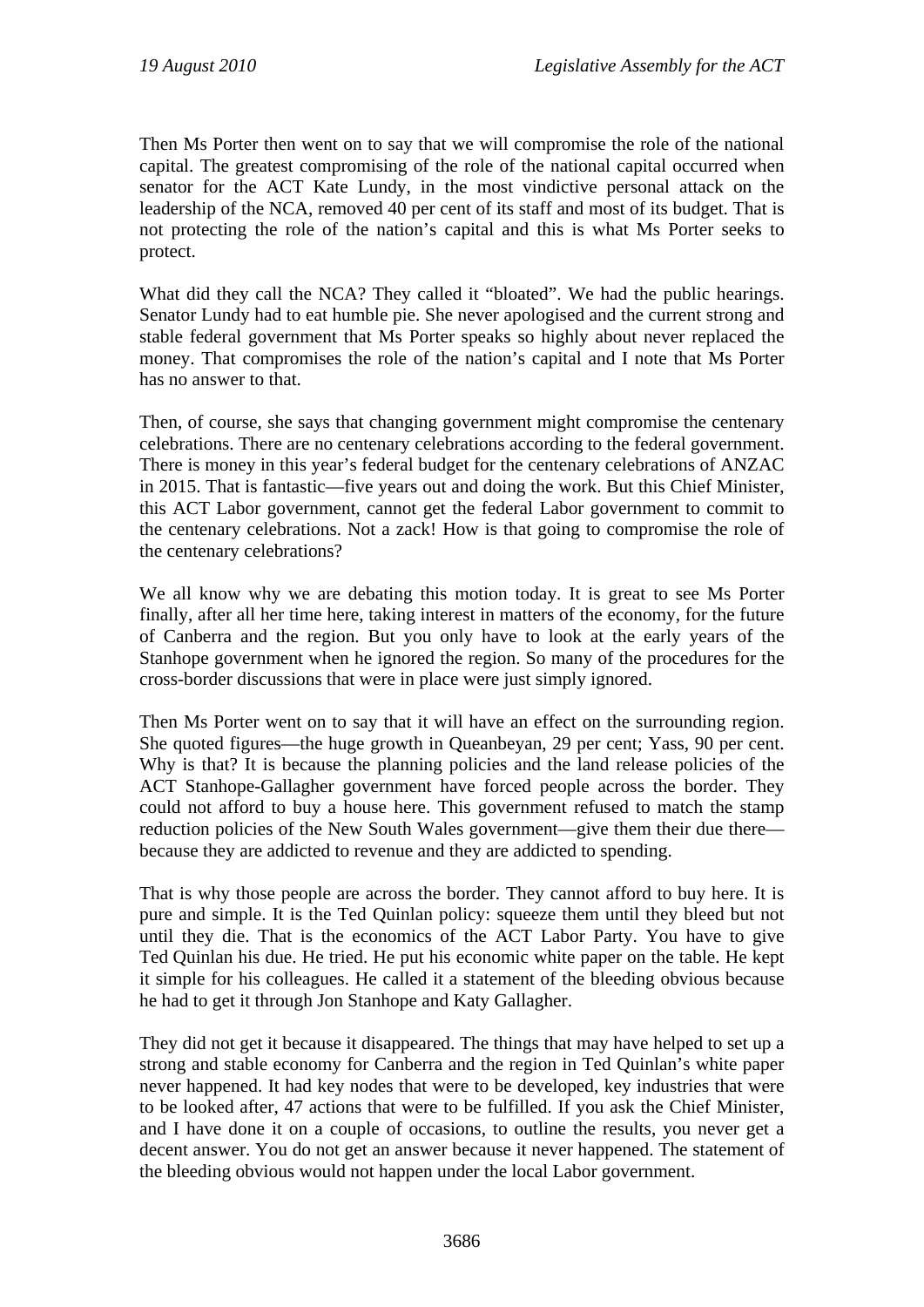Let us not bleat about a strong and stable economy for Canberra when this government has done everything in its path to slow that down. Let us face it: Ted tried, Jon did not understand it and Katy did not care. That is the summary, because when you ask Mr Stanhope he says, "Yes, I lament the lack of a broader economic base." But he did nothing about it. Ms Gallagher, when she was asked in this place, said, "You just cannot wind yourself off the federal spending. That is all we have got. That is all we are ever going to be."

If you have got that sort of attitude, of course that is all you are ever going to be. If you look at the recent Sensis report, conveniently published this morning, support for the ACT government and its policies is at minus 18 per cent. It is minus 18 per cent. The ACT government is an impediment, according to the businesses of the ACT.

Support for the federal government in the June quarter was minus three per cent, and it is consistently flat. In the June quarter for the ACT it was minus 18 per cent, in the August quarter it is minus 18 per cent. Congratulations on consistency! But support for the federal government was at minus three per cent in June 2010. By August 2010 it was minus 20 per cent. No-one in the business community has faith in the federal government that we currently have.

The key problems facing ACT small businesses are finding and keeping staff something the Chief Minister has gone on about for a long time but has not been able to fix—lack of work and the economic climate. You can put the economic climate down to the mismanagement of the economy by the Rudd-Gillard government. There are the prospects. It is great that you brought this on. I am very pleased that you brought this motion on, because there is a lot that we can do. It is a very important matter. You have got right to the heart of it, which is economic development.

This MPI is timely on a day when the ACT recorded the largest fall in business confidence, when across Australia confidence among small and medium enterprises decreased and when the key problems, as I have said, facing us in the ACT were the economic climate, the lack of work, and finding and keeping staff. I think it is that environment as summarised by the Sensis survey that really we are considering in this MPI. So it is timely; well done in that regard.

The ultimate objective for any jurisdiction is to achieve economic stability and economic strength to the greatest extent possible. A key requirement of achieving this objective would be the resources that are available to that jurisdiction. It is incumbent upon a jurisdiction to utilise its own resources as effectively and efficiently as possible and to engage in trade with other jurisdictions to obtain any good or service that it does not have or cannot generate efficiently. This approaches the general principle on which economic development and trade are based. A jurisdiction needs to identify its resource base. It then needs to utilise that resource base as effectively as possible and by doing this, extend and strengthen its domestic economy and its employment base.

How do you relate that approach to the ACT? The simple answer is that well up until the ACT Labor government in 2001, we actually performed pretty well in that regard.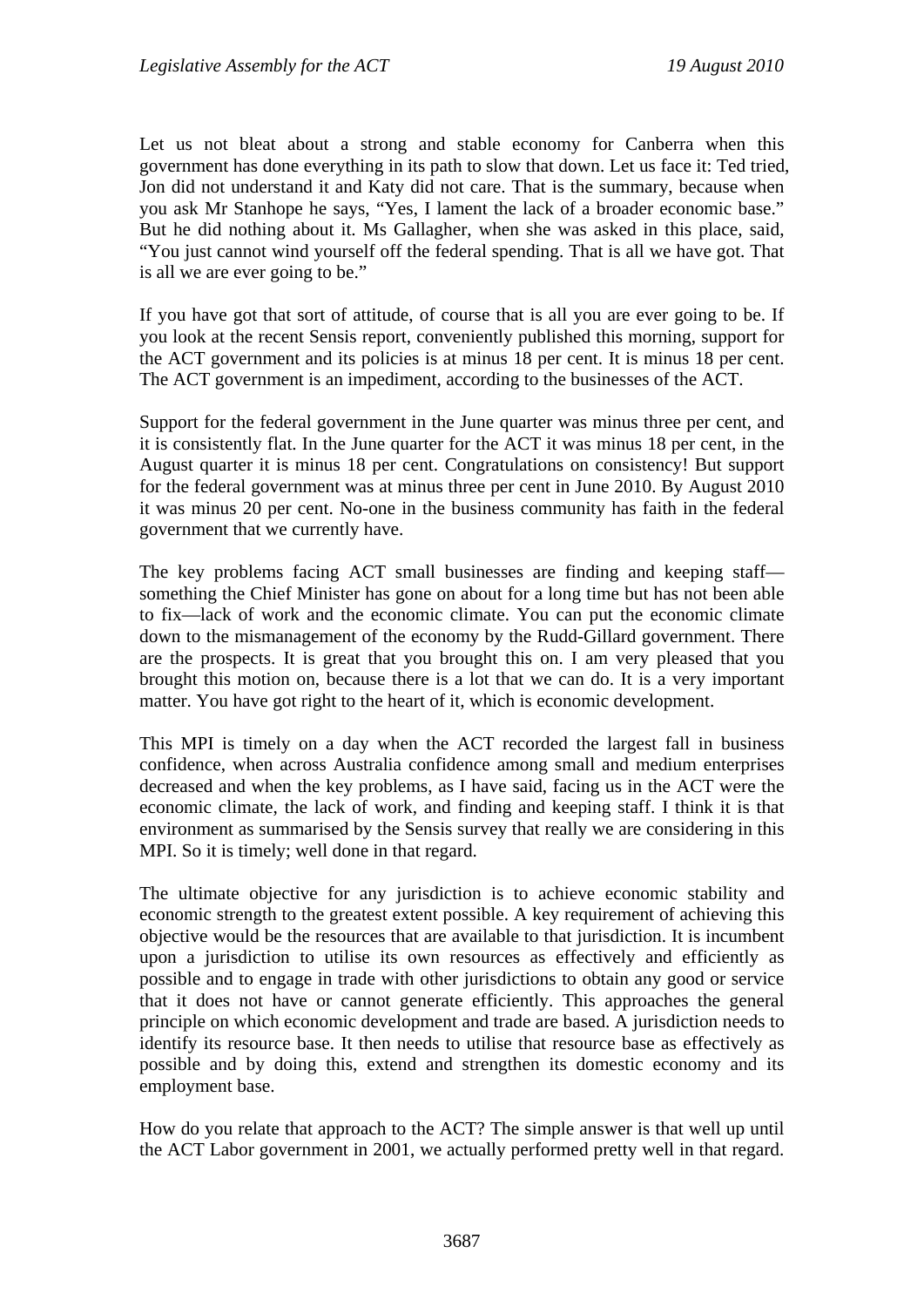The ACT recorded sound growth in its economy and after many years of having a relatively narrow employment base depending predominantly on providing public services, the ACT started growing its private sector labour force from the mid-1980s.

This was achieved, as we are well aware, in a jurisdiction that has virtually no deposits of minerals to support a mining industry and had a very limited capacity, at least at that time, to support an extensive manufacturing sector. We all know that we will never have a large manufacturing sector here and we do not have a significantly large agricultural sector.

How it was achieved was by utilising more effectively the key resource that the ACT has available, its people. Our people are highly educated, they are clever, they are innovative and they have a good entrepreneurial spirit. Indeed, everything was evolving very well from the mid-1980s until the early years of this century when a Labor government, initially the Stanhope-Quinlan government and now the Stanhope-Gallagher government, was elected in the ACT. Ever since that point things have changed.

The analysis of major sectors of employment in the ACT show that from the period 1998-99 to 2001-02 when public sector employment comprised only 41 per cent of total employment, now the public sector share of employment has increased to almost 50 per cent of the total employment. There has been an increase of nine percentage points in public sector employment while we have had an ACT Labor government.

Unfortunately, this outcome is not surprising. Both the Chief Minister and the current Treasurer are on the public record as saying that diversifying the ACT economy is just too hard. The Chief Minister said on 8 April in this place, "We have to acknowledge that economic diversity opportunities are limited." The Treasurer said on 6 May 2009, "The ACT will have a large government sector for a long time to come." She went on to say that it would be unrealistic to think that the proportion would change in any significant way even with major government intervention. She said, "I cannot do it. I am not even going to try."

Clearly both the Chief Minister and the Deputy Chief Minister and Treasurer have given up on diversifying the ACT economy. Indeed, you would have to wonder if the Treasurer even knows what she is talking about, because she also said on 6 May 2005 "Does Mr Smyth mean that having a diversified economic base would mean having a larger share of the private sector in the economy?"

If the ACT is to truly and effectively develop a stable and strong economy, to use the words in the MPI topic, we must diversify our economy. Yet both the Chief Minister and the Treasurer have already given up. Even the positive industry priorities that were spelt out by the former Treasurer, Ted Quinlan, in the economic white paper are not a good portent for the future of our economy. Of course, it is important to have a strong and stable economy. It is equally important to maintain and, I would add, enhance such an economy to make it even more secure.

I also need to make reference in this context to some of the far-reaching economic policies of the Greens, policies such as not only agreeing with the Labor Party's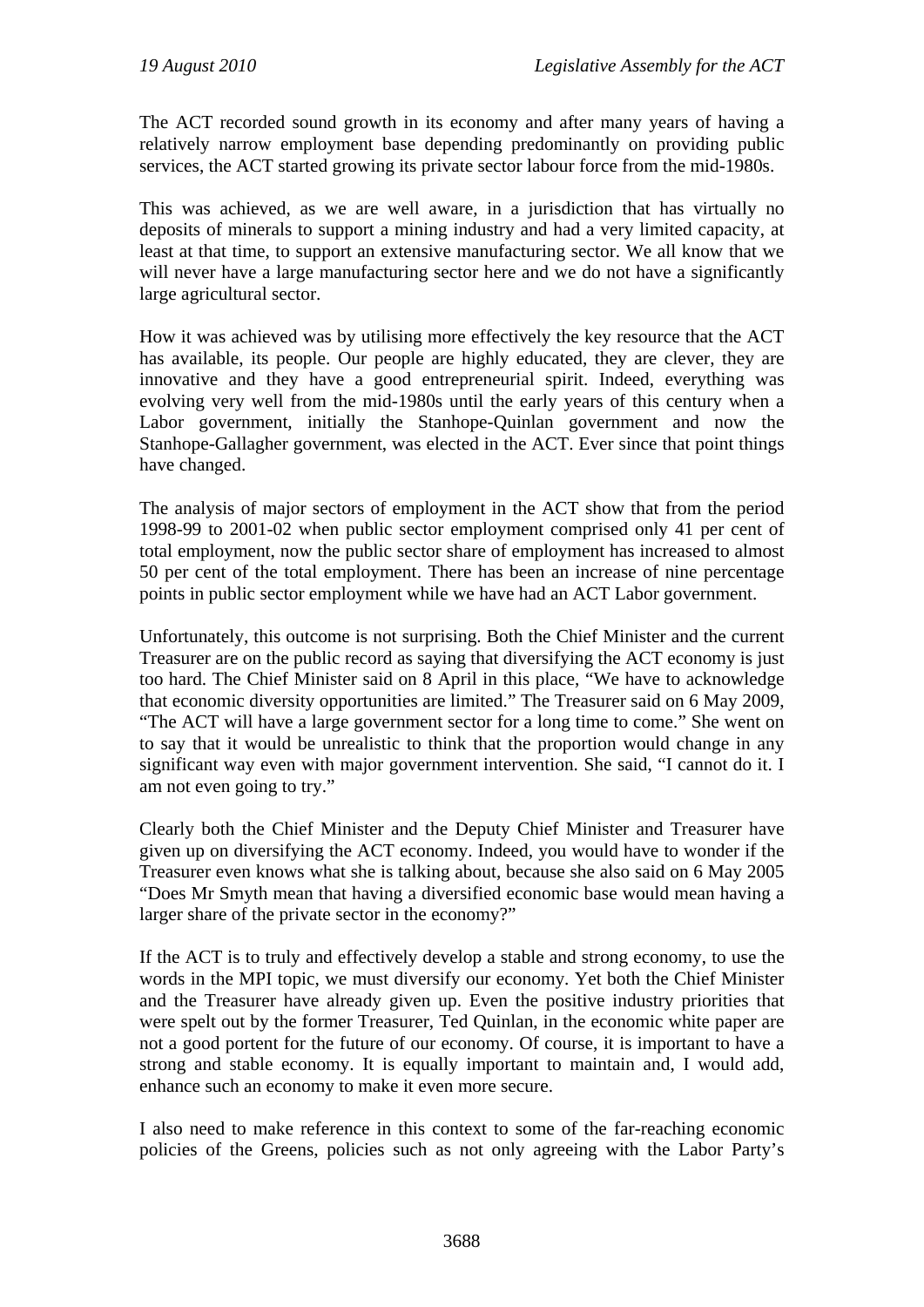absurd mining tax, but seeking to increase the rate at which it is applied, removing concessions within the capital gains tax regime, then introducing an estate tax to double dip on the capital gains tax, increasing the rate of company tax, and shifting the basis of taxation into natural resources and away from what are called work-based taxes.

There is no provision for economic strength and prosperity for the ACT from either the Labor Party or the Greens. The only idea we have of the approach of these two parties is to continue slugging business to pay for increasing profligate spending promises.

That brings me to the current election campaign and the twisting and turning of the Labor Party as it seeks to attack the Liberal Party on the prospects for the public service in the ACT. Employment in the public service, commonwealth and ACT, is integral to the prosperity of the ACT. That is a statement of reality and we all know it. The Liberal Party has made certain commitments relating to the public service. They can be judged on their own merits. People have obviously made their own decisions. Of course, the Labor Party is using these commitments in an attempt to engage in scaremongering.

It is essential for the community to realise, however, that the Labor Party has been targeting, and is continuing to target, the commonwealth public service in the ACT. We recently saw sackings with no notice from the current Prime Minister's former department of employment of a number of IT professionals working in the ACT. How ironic—just terminate them.

We saw the massive cut to the budget of the National Capital Authority and the resultant sacking of 40 per cent of the NCA staff. We saw the Rudd Labor government abandon the Howard commitment to the Griffin legacy projects. It not only ripped \$40 million off these projects and off the agenda. It also refused to compensate the ACT for the gift of land that we made to the commonwealth.

We have seen the effect of the so-called efficiency dividend on national institutions in the ACT and reductions in the critical marketing budget. I see that the chief cheer leader for those cuts is with us today. We have seen the promise of the federal Labor Party to cut \$840 million from the budget for administration and technology.

This will save the taxpayer but it will hurt the ACT. If that series of cuts is not enough, we now have the Labor candidate for Fraser, Andrew Leigh, joining in the public service cuts. What did he say on ABC Radio 666 this morning? How did he respond to the following question from Ross Solly? Ross Solly asked:

Can you stand here this morning and say to us nobody—nobody—in the public service here in Canberra will lose their job or be forced to take a redundancy under the Gillard government?

This was Andrew Leigh's response:

Ross what I can confidently say to you is that the public service is going to be far better under a Labor government …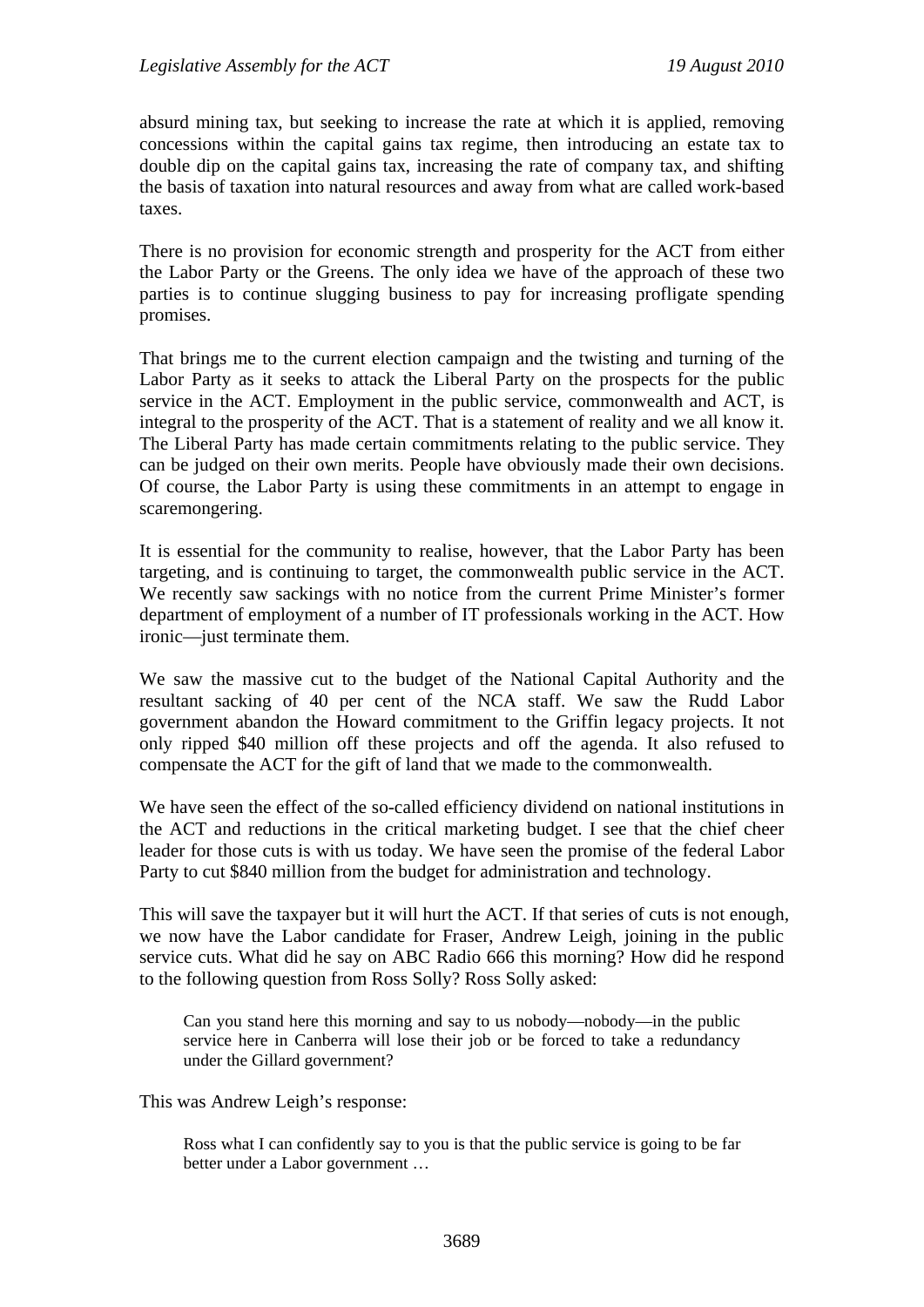We are not going to answer that question, are we Mr Leigh? Ross Solly said:

You cannot give that guarantee can you?

Andrew Leigh replied:

No-one can give that guarantee.

After all the Labor Party's posturing, after all their claims, all their crocodile tears, where does this leave the Labor Party? It is the party that cannot provide any guarantee to public servants that they will not lose their jobs or be made redundant by a Gillard federal government.

The Labor Party must be judged on this statement from Andrew Leigh. Under a federal Labor government there will be uncertainty and there will be instability in the public service. There can be no escape for the Labor Party from this conclusion. The only way in which a strong and stable ACT economy can be maintained and enhanced in the longer term is for the encouragement to be provided for increased diversification of our economic state. *(Time expired.)*

**MS HUNTER** (Ginninderra—Parliamentary Convenor, ACT Greens) (4.44): A strong and stable economy means an economy that can provide the opportunities for all members of the community to make a contribution to the community and provide for themselves and their families. According to the traditional measures, we do have a very strong economy in the ACT. We have the third lowest unemployment rate in the country, about one per cent lower than the national average. We have no mining industry, yet, by one measure, we were the best performing economy and only recently lost that position to Western Australia.

No-one doubts that a stable, prosperous and sustainable economy is vital. I think it is fair to say they we all differ on how we achieve those three things and how much work there is to be done. As I said, we do currently enjoy a stable and prosperous economy here in the ACT. We are the most well educated and well paid community in the country. In spite of this, there are many in the community who are doing it tough. As a decent and caring society, we have an obligation to do something to ameliorate their difficulties. There is much to be done to improve the social inequity in our community and provide the safeguards needed for those who do not enjoy the prosperity of the majority.

There can be no doubt either that we also need to do an awful lot more to become a sustainable economy. This is indeed a challenge that all economies face. Developed or developing, we still rely on fossil fuels. As one of the wealthiest economies in the world, we have an obligation to lead the way, to change the way we do things. For long-term stability and prosperity, we need to shift to a low carbon economy. We know, and it is shown in many reputable economic studies, the most notable being the Stern and Garnaut reports, that those who act first will do best. Those who listen to the science, acknowledge the reality and act on it will ultimately come out best. They will be the economies rewarded with diversified income streams, with new and sustainable jobs and world-class industries for which there is a long-term demand.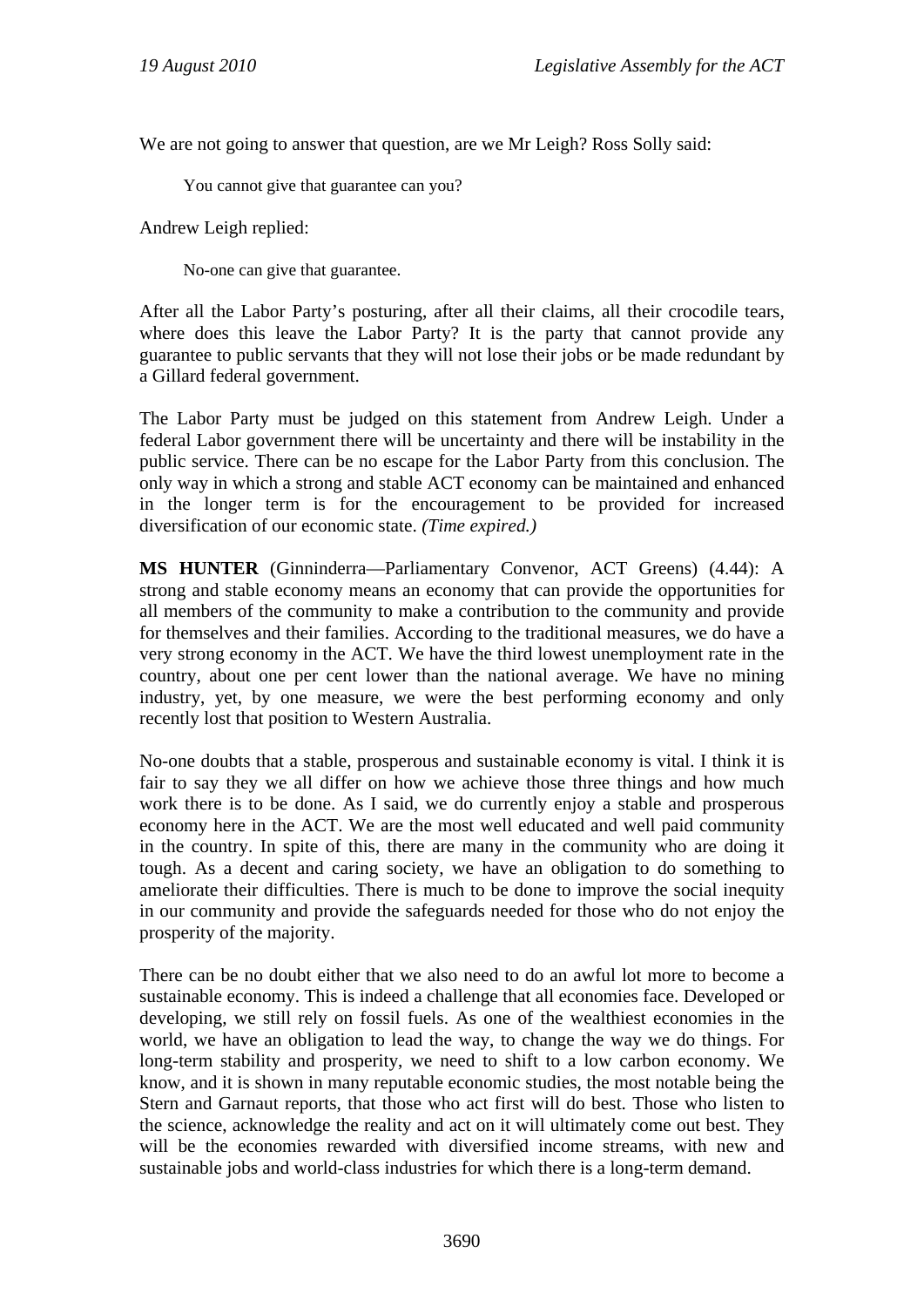A low carbon, green economy that provides for the community's livelihood but does not do so at the expense of the environment is the best way to ensure long-term prosperity. We must recognise that the four key forces affecting the Australian economy are climate change, the ageing population, the information and communications technology revolution and the re-emergence of China and India. As much as these are challenges, they are also opportunities.

Climate change is a significant economic risk. We have to fundamentally change the way we power our homes, business and transport networks. In the ACT we are very well placed to be encouraging emerging industries that will diversify our economy and provide greater long-term stability. We now have innovative people in Castlemaine, Victoria, building electric cars. There is no reason why the ACT cannot be cultivating this type of innovation as well.

We have a generous domestic feed-in tariff scheme for renewable energy generation. We now need to be expanding that scheme to commercial scale production to further encourage investment in the energy sector of the future. Solar energy represents a huge opportunity for Canberra.

The information and communications revolution is not over and the low carbon economy is just beginning. The ACT's resources are not in the ground but in our heads. We are a knowledge-based economy, and we should be investing in our strengths. The Greens support improvements to our IT infrastructure and the national broadband network. It is in both the ACT and the nation's economic interests to pursue this technology so that we can participate in the knowledge economy and capitalise on our educational resources.

I should make the point that our educational institutions make a significant contribution to our economic prosperity, and the Greens' view is that greater investment in education will lead to more sustainable, long-term economic prosperity. Other economies have recognised the environmental and economic imperative to shift to a low carbon, green economy and have begun the process.

We have a great opportunity to build an economy that will not only help the ACT prosper but will ensure our fair contribution to a more sustainable world. We need businesses and infrastructure to be delivering better returns on natural, human and economic capital investments, while at the same time reducing greenhouse gas emissions, extracting and using fewer natural resources, creating less waste and reducing social disparities.

The ACT is well placed to become a leader in renewable energy, energy efficiency, sustainable water systems, biomaterials, green buildings, waste and recycling. The ACT has a small but dynamic manufacturing industry, a less than average proportion of industry share, but, nevertheless, a valuable part of the ACT economy. Given that our education services are more than 50 per cent greater than the national average proportionate share, we should be linking these two sectors and creating a world-class and technology-leading manufacturing sector that produces environmentally sustainable products that are also economically sustainable. The Greens' view is that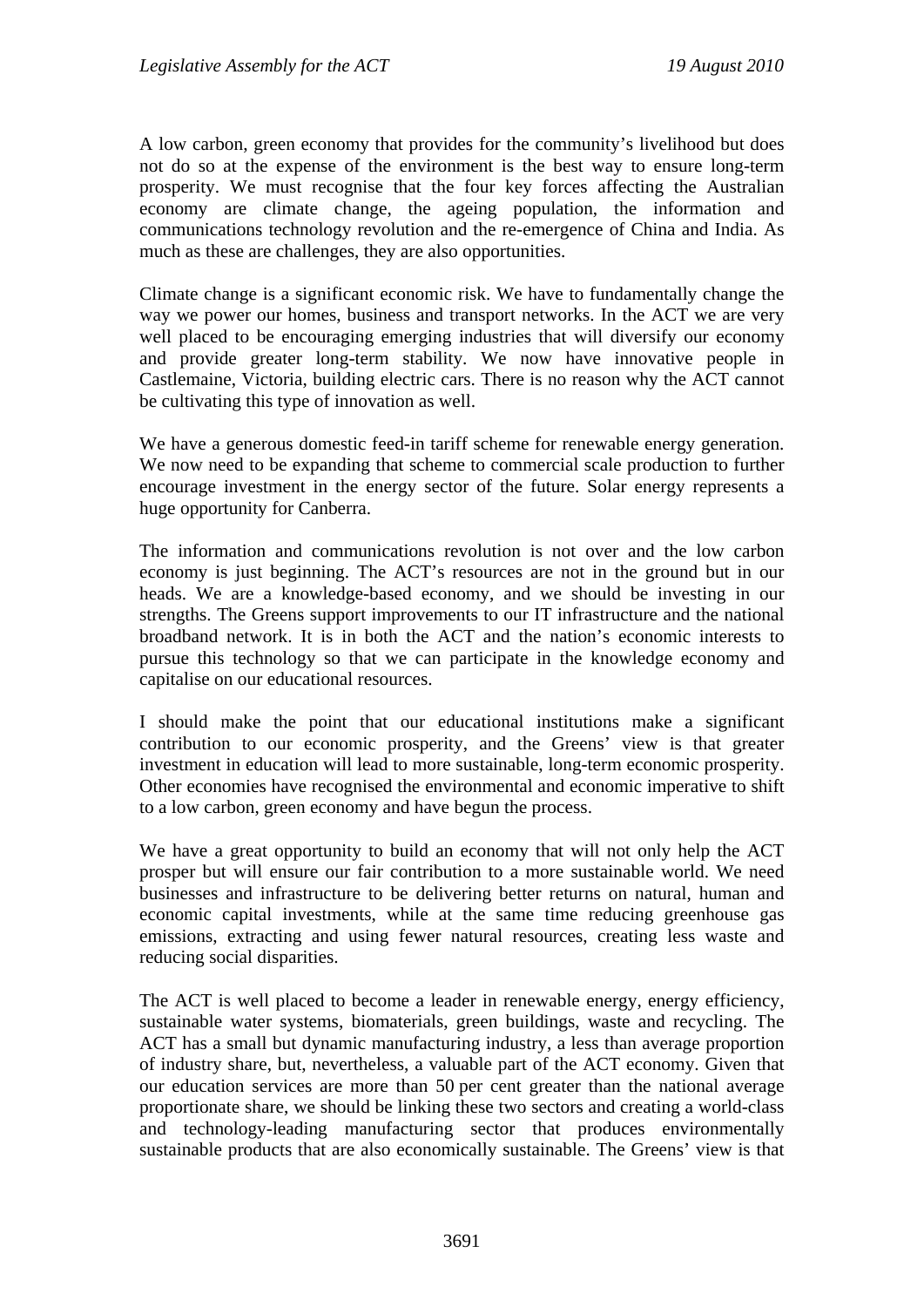this is what we need to do here in the ACT to maintain our economic prosperity into the longer term. I must say, however, that the need for significant change is very immediate, and the longer we wait, the harder it will be.

Another very important part of long-term economic prosperity and the overall improvement in our economy is productivity. The better return we get on both our natural and human resources, the better off the economy will be. This means not only taking advantage of technological advances that facilitate better production methods, but also providing the health care system and working conditions that lead to better outcomes.

In other debates on the economy this week, I have mentioned the importance of the region to the ACT economy and the importance of the ACT economy to the region. We are the regional centre. We know that many people live and work on opposite sides of the border and that we do need to consider how our actions impact on those people. Our economy relies very heavily on both public sector employment and expenditure.

We are subject to the whims of the commonwealth. Much has been said this week about the impact of changes in commonwealth expenditure on the ACT. It is undoubtedly true that significant expenditure reductions have a disproportionate impact on us. The Greens' view, as has been put many times before, is that there should not be a reduction in the number of public service jobs. It is not in anyone's interest.

We know that Mr Howard at the start of his term did cut jobs. By the end of that, however, there were actually more public servants than there were at the start at his term. The fact is that we need people to work in the public service to deliver quality outcomes. The Greens know it, and the people of Canberra know it. Significant public service job cuts will have a massive impact on the people and the economy of Canberra. The Greens do not support the proposal, as it is undoubtedly not in the best interest of Canberra, the region and its people.

Just on economic prosperity and stability, our Greens' senators did support the stimulus package that kept us out of recession. It is well accepted by mainstream economists that it is appropriate for public money to be spent to smooth out the fluctuations in the economic cycle. There are benefits in governments spending beyond their means to smooth out these economic cycles. The test is, of course, that that expenditure is in productive resources that deliver a long-term, sustainable and useful return for the community into the outyears, into the future. The Greens, both in this place and at the commonwealth level, have consistently argued for improvements in the sustainability of expenditure and have delivered better outcomes for Australia and particularly for the ACT.

**MR DOSZPOT** (Brindabella) (4.54): This is an extraordinary matter of public importance from an ACT Labor government who has recently been involved in big budgets, big spends, big spin, big blowouts and small outcomes. During the budget, it was stated that revenue was forecast to grow to \$4.234 billion in 2013-14, the most ever collected in the territory. Yet the Stanhope government is still talking in terms of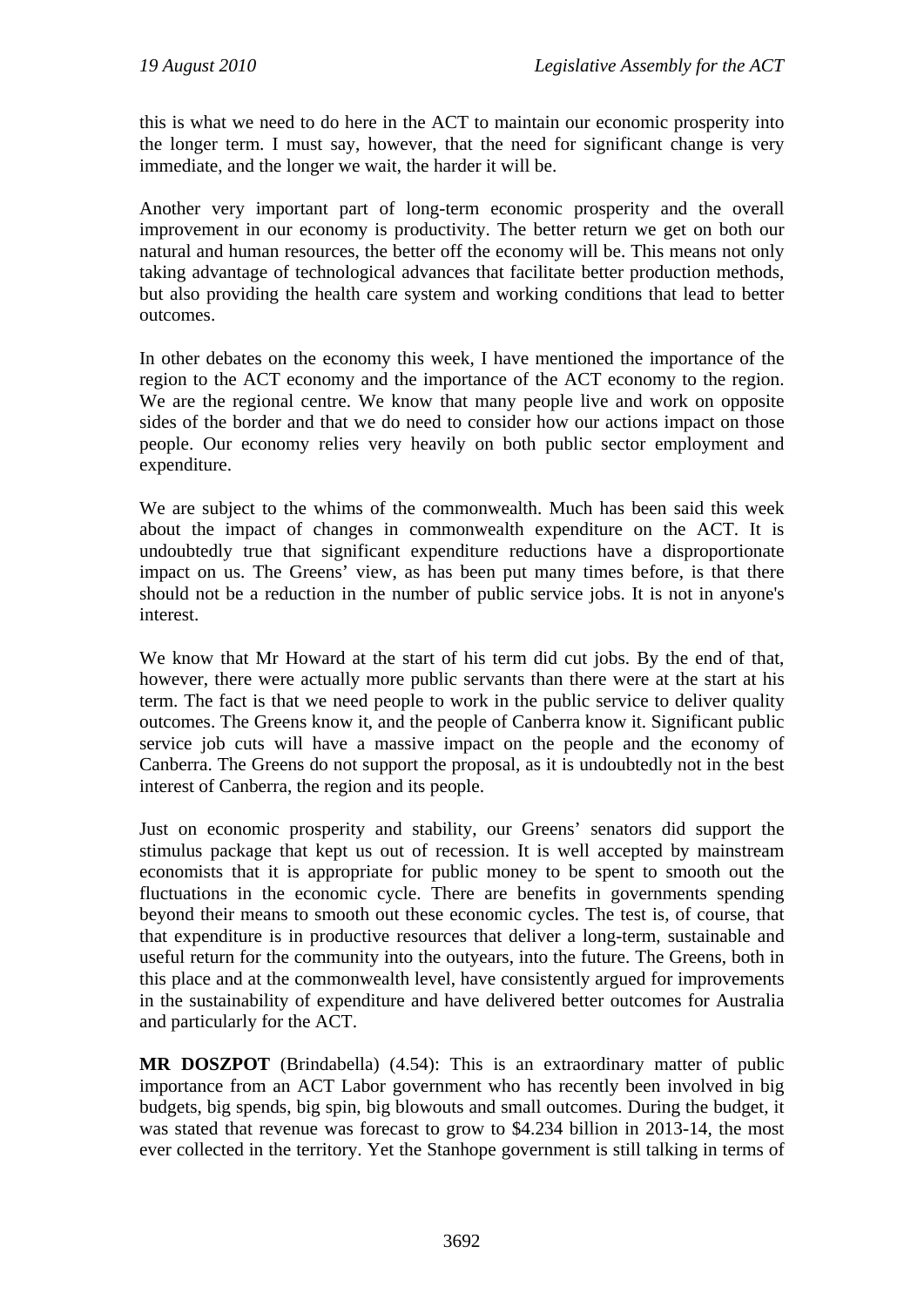deficits, not surplus. To be exact, we are looking at a predicted \$470 million underlying deficit over the next four years.

There is no doubt that it is important to maintain a strong and stable economy. After all, the famous saying goes: "It's about the economy, stupid!" This was the rallying cry in the 1992 US presidential election. The importance of the economy has never changed. I do not think anyone here will contest this. But we do disagree on how we would go about managing the economy.

In light of this, at this juncture I can already say that this matter of public importance, coming from across the floor, on the importance of maintaining a strong and stable economy, is farcical. It is a straw-man argument. Hence the crux of this matter is: "When will Labor's addiction to big wasteful spending end?"

In fact, let us look at ACT Labor's take on what they mean by the importance of maintaining a strong and stable economy in Canberra and the region: a rise in taxation per capita from \$1,794 since ACT Labor's election in 2001 to \$3,126, almost double; a massive new \$89 million tax slug to homeowners; a 30 per cent increase in parking fees; a reduction in business and development programs in 2010-11 of \$4.8 million; a blow-out on a \$53 million four-lane road to \$120 million and only two lanes; buses that go nowhere, which cost ordinary taxpaying Canberrans \$27,726 every working day; and approximately \$50 million on that arboretum.

I do not wish to list the litany of bad economic management—we do not have time but how does this translate to what Ms Porter calls the importance of maintaining a strong and stable economy for Canberra and the region?

Today, we learn that the Treasurer has lost control of the budget. According to the *Canberra Times*:

More than \$23.2 million of unbudgeted spending was allocated to government departments from the Treasurer's advance last financial year.

Over half of this money went to the Department of Territory and Municipal Services and the Department of Education and Training. TAMS, for example, incurred a \$7.234 million overspend, including a \$400,000 consulting fee to Ernst & Young last year to fix this problem, a further \$3.168 million for additional ACTION buses and an additional \$1 million to cover personal injury payouts.

Let us put this in its proper context. As a result of nine years of Labor, 23 schools were forced to shut, dozens of GPs have disappeared, and people with disabilities still face a lack of services and support. We Canberrans should be as mad as hell. We are having to pay more but we get less in return. This is under the stewardship of ACT Labor.

As much as the Kate Lundys of this world would like you to believe otherwise, Labor is planning to slash \$840 million out of the public service. In a radio interview with Ross Solly this morning, as Mr Smyth has already mentioned, Andrew Leigh could not and would not guarantee that there will be no cuts to the public service.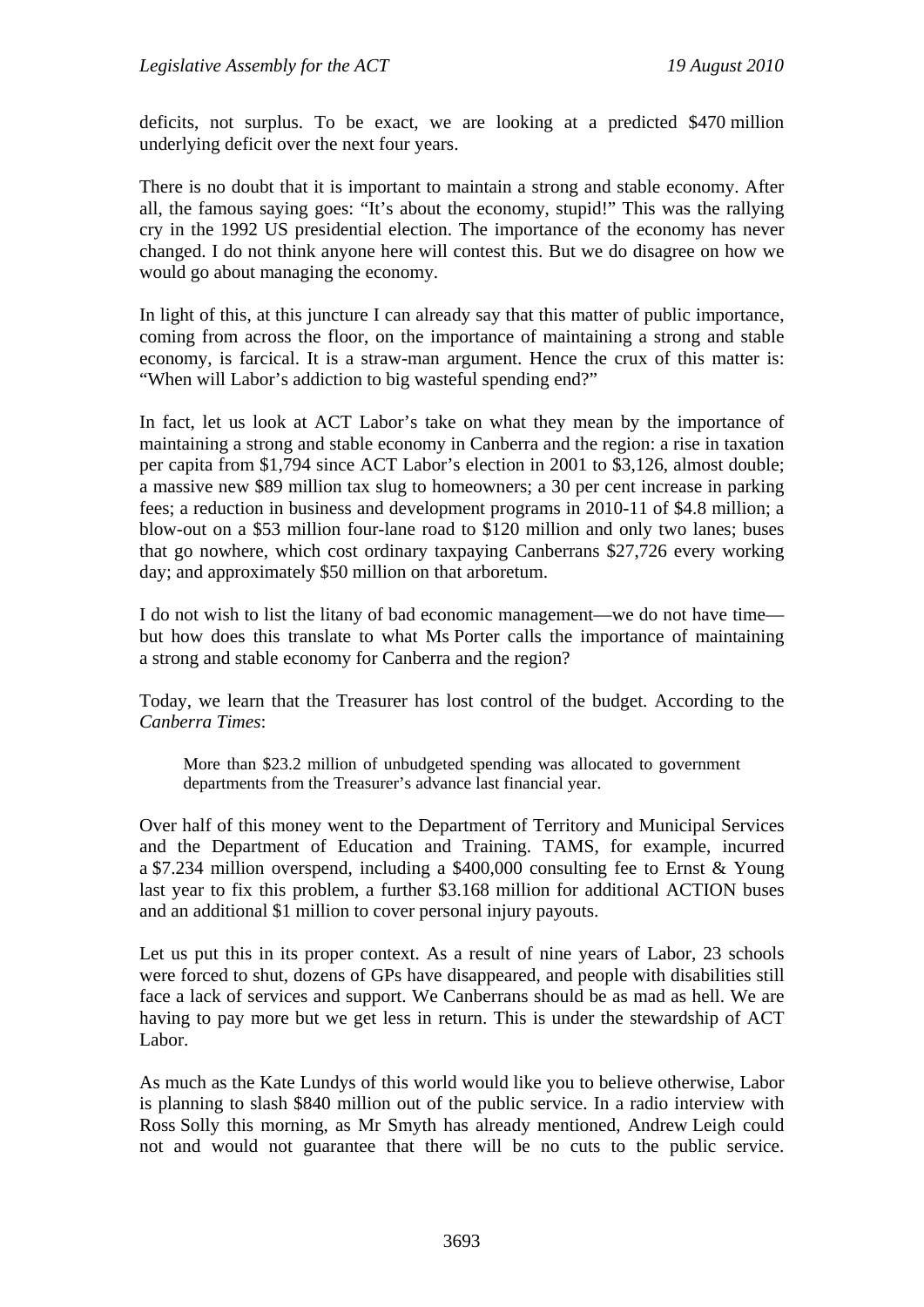Jon Stanhope just today said he would work with the Gillard government when the job cuts came. She will be the executioner and Jon will be holding the axe.

We have suffered the biggest federal deficit on record, followed by the second biggest federal deficit on record, an insulation program that took \$1 billion to fix, BER rip-offs that led to a \$1.5 billion blow-out, a \$1 billion blow-out on school computers and a broadband project that was estimated to cost around \$4.7 billion, now at around \$43 billion. The billions just roll off the tongue. This is the new Labor direction. There are no more millions. We are talking billions. This is relief from Labor's economic policies!

**Mr Barr:** Are you unhappy with your experience?

**MR DOSZPOT**: I can hardly wait for you to be Chief Minister to see what happens. This is having to fix Labor's economic policies. This is Labor having to fix its own economic policies.

Madam Deputy Speaker, I return again to your matter of public importance, the importance of maintaining a strong and stable economy for Canberra and the region. Here is what Labor has done. Today's Sensis business index reported that, in the last quarter, the ACT experienced the country's biggest downturn in business confidence due to falling demand and deteriorating trading conditions. Furthermore, what is unique with the ACT is that our businesses are impacted by both supply and demand issues, which is not the case for the rest of the country.

So the question is not that a strong and stable economy is important but how ACT Labor intends to make this happen. And in light of examples of Labor's economic record already given, their solution is to invent more public projects in the name of innovation, competition or whatever the flavour of the month may be. But the gains of such projects are lost in taxation and a stunting of sustainable economic diversification.

Of course, it is important to maintain a strong and stable economy for the ACT. However, given Labor's record on the economy, Ms Porter's matter of public importance today begs the issue. As a proud, taxpaying Canberran who has a passion for this city and feels a stake in its ongoing and future prosperity, a matter like this from across the floor is hard to stomach.

In fact, this matter reminds me of the great George Bernard Shaw's *Saint Joan*. When she was told of Pythagoras's theory that the earth was round and revolves around the sun, she replied, "What an utter fool. Couldn't he use his eyes?" This is what Ms Porter's matter wants us to be like. Fortunately, the Canberra Liberals are more sophisticated than that. We cannot support a Labor economic policy that is only for Labor's sake.

It is time to be mindful of the debit side of the ledger for a change. We will continue to hold the government to better fiscal accountability, foster economic development and industry diversification and ensure that local and disadvantaged communities reap the benefits of our economic policies.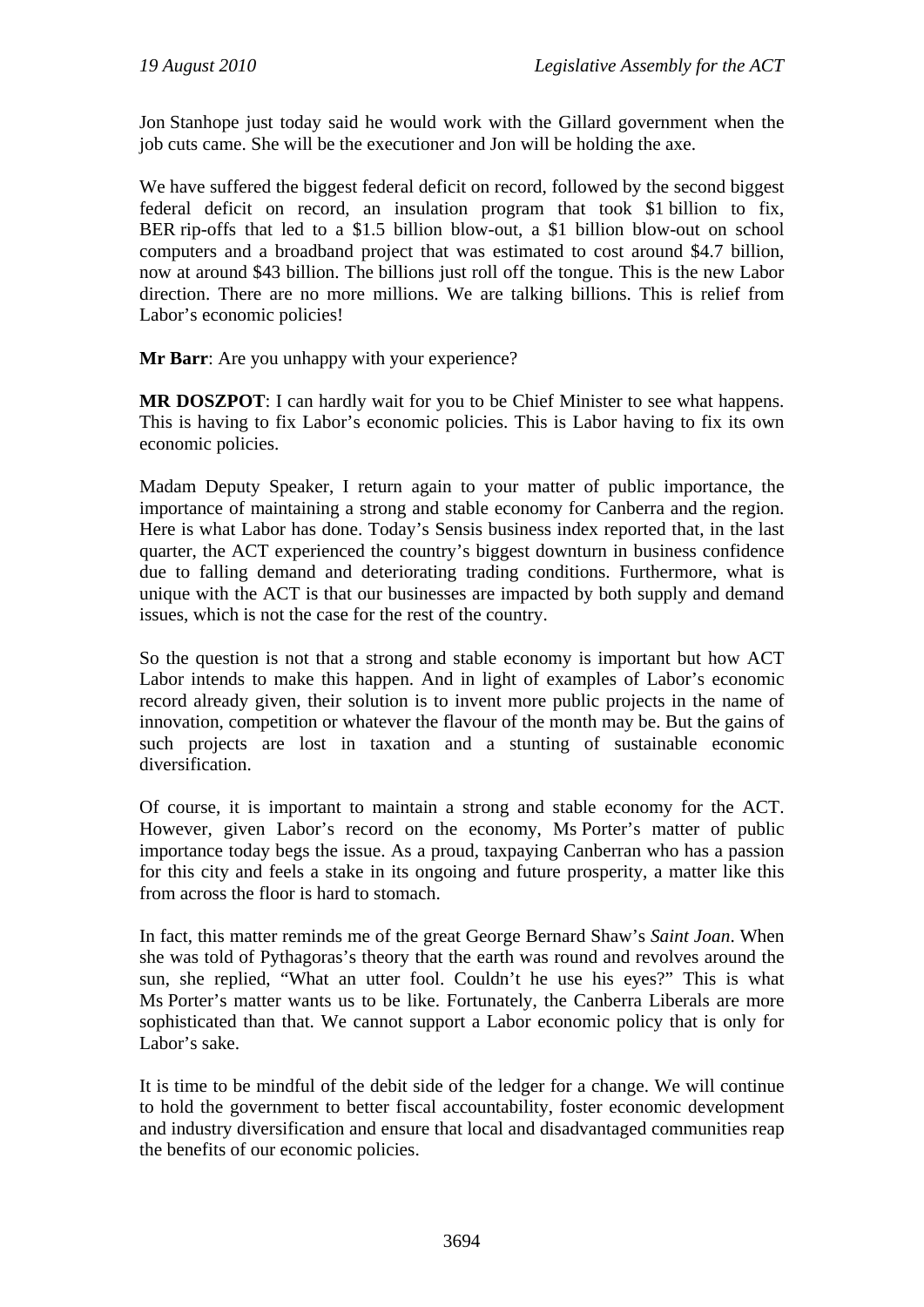Madam Deputy Speaker, we thank you for bringing on this matter, although it is rather leading with the chin, with the record that this government has. Thank you for bringing this matter of public importance to this Assembly.

**MR BARR** (Molonglo—Minister for Education and Training, Minister for Planning, Minister for Tourism, Sport and Recreation and Minister for Gaming and Racing) (5.03): It is always a pleasure to rise in an economic debate in the Assembly, particularly after a telling contribution from Mr Doszpot. He seems to indicate a somewhat bipolar economic position within the Canberra Liberals. We had 10 minutes, or nine minutes anyway, of hairy-chested neoclassical economic theory, as espoused by a staff member on the first floor—that was fairly apparent in the delivery, and I do not think Mr Doszpot entirely believed everything he just told us. It did contrast markedly with the almost Keynesian speech of Mr Smyth—I do not think we can go quite that far; he was perhaps dipping his toe into a bit of new Keynesian economics.

But there was this little element of difference between the frontbench and the backbench of the Canberra Liberals over when it might be appropriate for a level of government intervention in the economy. It would appear that those on the first floor in the Canberra Liberals are all for a certain level of government intervention under the guise of diversifying the economy. It is all right for the government to significantly invest in areas that might perhaps favour the Liberal Party constituency or might be seen under some criteria as diversifying the economy, yet public expenditure in other areas, such as the investment in education through the building the education revolution program, is thought of differently.

I am now aware that Mr Doszpot and Mr Coe are more familiar with the application of those commonwealth funds within the ACT—and I am sure, from all the feedback from Senator Lundy and others who were able to attend in particular the launch on Wednesday, that it was indeed a good event and the particular school in question in the Tuggeranong Valley was able to put that money that was provided—

**Mr Doszpot**: Say it—the Trinity Christian school, Andrew.

**MR BARR**: The Trinity Christian school in the Tuggeranong Valley was then able to provide—

**Mr Doszpot**: And why weren't you there? Why don't you even turn up to any of the Christian school activities?

**MR BARR**: It was then able to provide—

**Mr Doszpot**: Why don't you turn up?

**MADAM DEPUTY SPEAKER**: Mr Doszpot!

**MR BARR**: Thank you, Madam Deputy Speaker. Indeed, the Trinity Christian school, together with all schools in the ACT, government and non-government, were most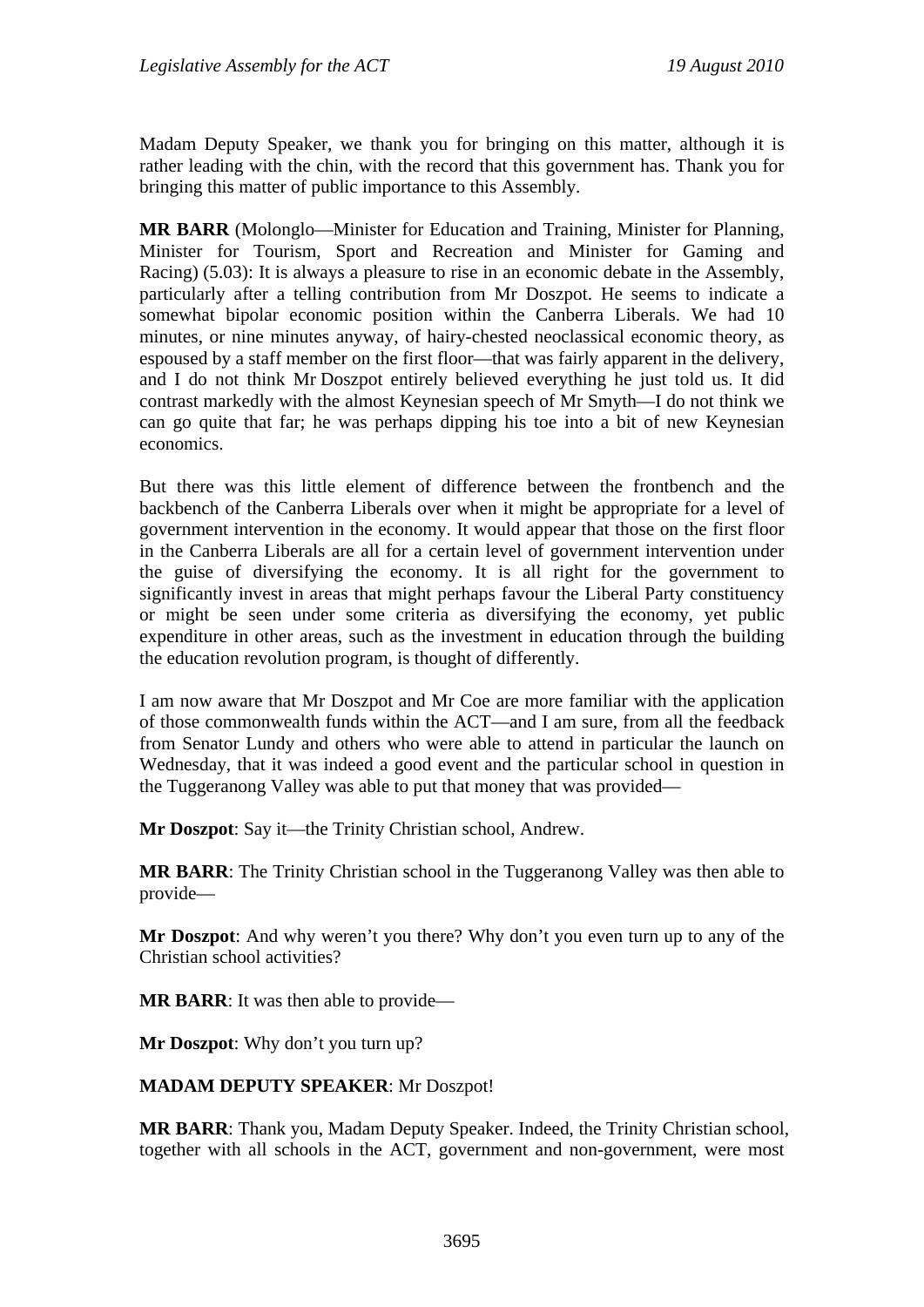welcoming of the federal government's investment in the building the education revolution program.

**Mr Doszpot**: But you still will not go out to see them.

**MADAM DEPUTY SPEAKER**: Mr Doszpot. It would be a pity to warn you again today, would it not?

**MR BARR**: They were able to put that investment from the commonwealth government towards a most constructive education purpose. Not only are there improved educational outcomes that result from that investment here in the territory but also it kept the construction industry working and kept a number of apprentices in employment.

I know Mr Hanson attended the construction industry training council awards that were held last week. He was there representing the Liberal Party and it was good to see him there. He would be aware, and I am sure he has passed it on to his colleagues, just how important the building the education revolution funding package was to maintain employment in the construction sector of the ACT economy—a very important investment. On that point I do note, and I will acknowledge that this is probably the best I will ever get from Mr Smyth, that he stopped short of criticising the implementation of the BER in the ACT.

**Mr Smyth**: Have I ever?

**MR BARR:** No, and I will acknowledge—and this is confirmed by the Orgill report, and indeed confirmed by those who were involved in delivering projects in the ACT and in those schools—that in fact, as a result of the actions of this government—

**Mr Smyth**: The non-government schools did particularly well, though, across the country.

**MR BARR**: The ACT public system got the best results in terms of costs per square metre of any system in Australia, public or private. That, Madam Deputy Speaker, is testimony to the outstanding efforts of the capital works area within my Department of Education and Training—the best results of any school system in Australia, and they deserve to be congratulated.

While we are on the subject of the public sector and the matter of public importance before us today, it would be remiss of me not to respond to Mr Smyth's observations about changing employment levels within commonwealth government agencies. Of course, in the context of a change of government and a change of priorities at a federal level it is not unusual that there would be a change in employment levels within agencies. Mr Smyth read out a list the other day of agencies that had had a reduction in staffing levels. What he did not, of course, read out was the list of agencies that had an increase and nor did he look at the totality of employment within the public sector.

It is worth noting that in 2007-08 the total general government sector employment, across all federal government agencies, was 248,217. The budgeted average staffing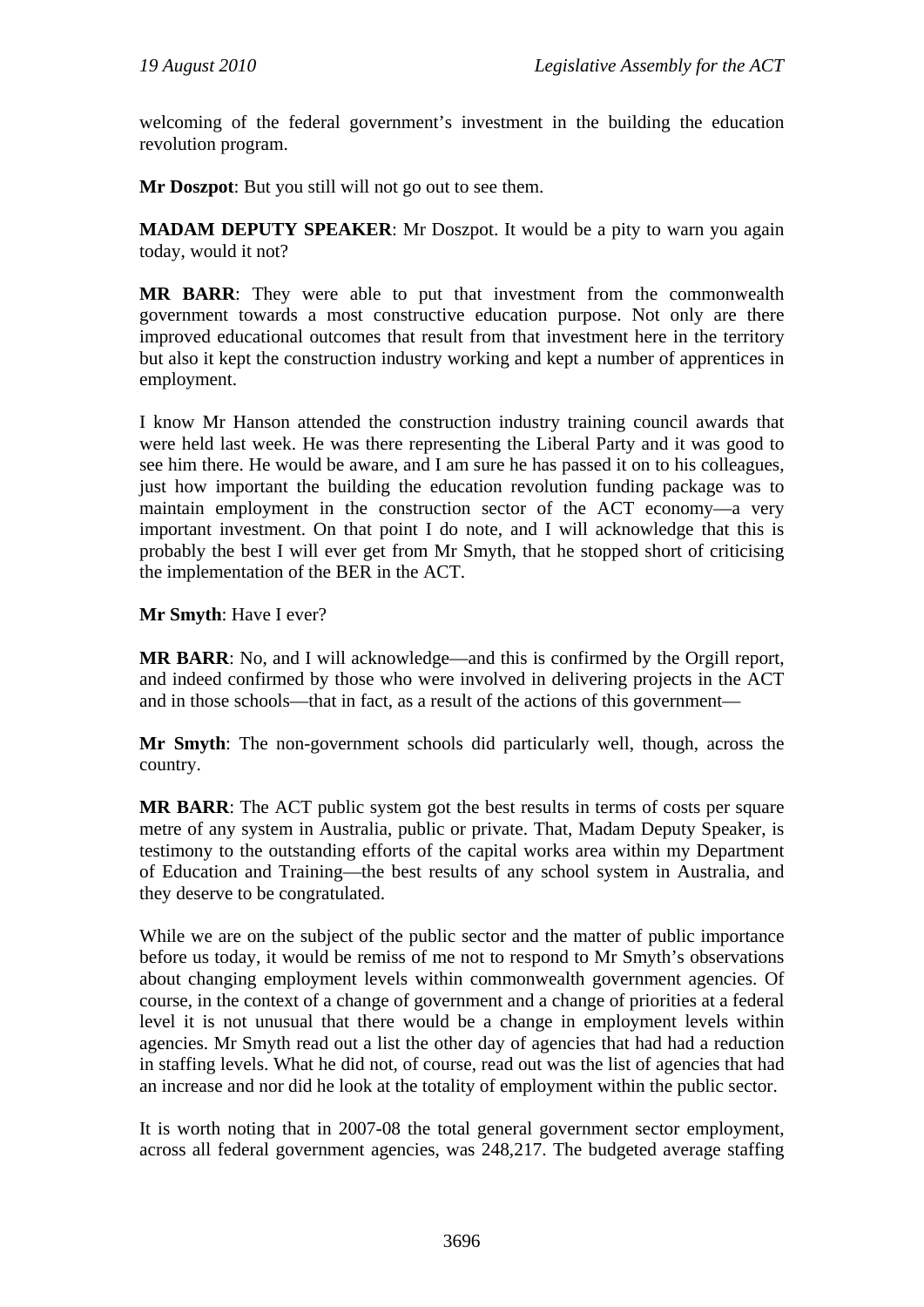levels for 2010-11 see an increase of 10,487 to 258,704. So, yes, while some agencies have seen a reduction in their staffing levels, other agencies have seen an increase, as you would anticipate with changing priorities in the context of a new federal government and a new policy agenda in a number of areas. That is not surprising; it is as you would expect it to be.

One would anticipate that, with future new policy initiatives and perhaps less of a need for investment in public sector employment in other areas, we will continue to see changes. But what we would need to look at, and look at to take a long run view, is the overall level of employment in the public sector. It is again not surprising that, as the population of this country grows, as the range of services that are being provided by the commonwealth government grows, you would anticipate there to be a modest level of growth in the public service in the months and years ahead.

This is except, of course, if Tony Abbott is elected on the weekend. It is entirely legitimate for the federal Liberal Party to indicate a position in relation to cutting public service numbers, but what is a problem for the Canberra Liberals is their incapacity to walk away from the position of their federal colleagues. I understand the difficulty that they face, but in the end they are probably better off just being honest and saying, "Look, yes, we are the neoclassical economics party; we are the party that does not believe in the public sector, that does not believe in any public provision of services or that we are the low tax party." They could say that and people would probably have more respect for them than for the positions that they have been adopting, with the contortions that we have seen over the last few weeks.

This makes it very hard for Senator Humphries, we know. Every time the coalition is in a little bit of difficulty trying to find money for another one of those vague, uncosted policies that Mr Abbott has been announcing on a day by day basis through the campaign, where do they reach for to try and get the money? They rip it out of the Australian Capital Territory. Why do they do that? Because in the end they do not particularly value Senator Humphries that much and they do not particularly value their lower house candidates in Canberra and Fraser. There is no particular surprise there. We know what the federal Liberal Party think of Canberra. We know what Tony Abbott thinks of Canberra.

In that context the people of the Australian Capital Territory, when they vote on the weekend, will know exactly where the Liberal Party stand at a federal level and also at a local level. That is very challenging for the Canberra Liberals. But at least in hearing from Mr Doszpot this afternoon we have finally stripped away all of the facades—we have got neoclassical action man, Steve Doszpot. He has risen from the backbench to say that, no, he is the economic champion of the Canberra Liberals; he is the one who is the low tax, no government spending action man—and that, Madam Deputy Speaker, has been the highlight of this afternoon's debate. *(Time expired.)*

**MADAM DEPUTY SPEAKER**: The discussion has concluded.

# **Adjournment**

Motion by **Mr Barr** proposed: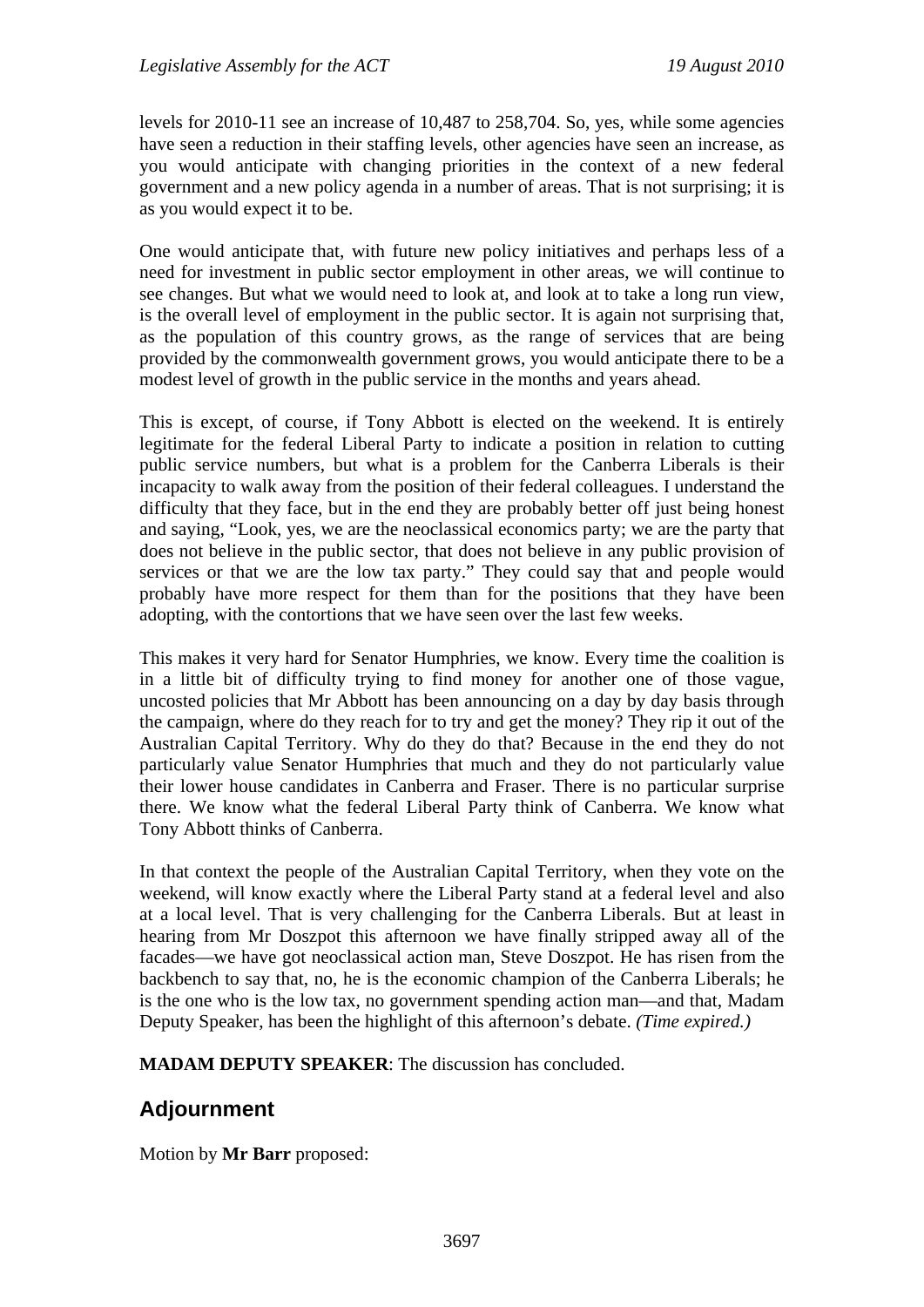That the Assembly do now adjourn.

# **Capital Football commemoration**

**MR DOSZPOT** (Brindabella) (5.13): This afternoon I had the privilege of attending a Capital Football commemoration to celebrate 100 years of football being played in the ACT. It was on 19 August in 1910 that a team from Ginninderra and Yarralumla played the first recorded game of association football at Ginninderra showground in what was then the Federal Capital Territory. One hundred years later, football is the biggest participation sport in the Australian Capital Territory region. I would like to compliment the executive of Capital Football, President John Logue, CEO Heather Reid and General Manager Steven McIntyre for a very professional event that commemorated this major milestone in their code's history in Canberra.

Heather Reid spoke about today being the opportunity to dedicate 100 years of football to all those who have lived the dream and made it possible for us all to enjoy our part in the world's greatest game. Ms Reid also spoke about the listed life members of football in the ACT, whose hard work on and off the field have helped build the game in the region. For eminent service given to the Australian Capital Territory Football Federation, the following have been inducted as life members of the federation over the last 40-odd years: in the 1960s, Rod Jory, Hal Leslie, Gerry Martens, John McAvoy, Ray McGregor, Bob Tomlinson, J McMahon and L Dean; in 1971, Dennis McDermott; in 1974, J Brown and Nick Szego; in 1979, John Van Der Lende; in 1986, Heather Reid and Robert Mee; in 1987, Cass Hampton, Ron Harris and Stephanie Quinn; in 1988, Con Poulos and Don Rushan; in 1989, Roger Grylls; in 1991, Carlyle Thayer; in 1993, Brian Golledge; in 1995, George Dobbin; in 1996, Paul Murphy and Peta Winzar; in 1998, Ken Allen and Chris Conti; in 1999, Carmel Carters, Gordon Dunster and David Oner; in 2000, Margaret Taylor; in 2001, Ken Carter, Joe Fusca, Cass Hampton and Ross Jones; in 2002, Jimmy Hayes, Paul Murphy and Bill Van Der Vlist; in 2003, Clive Mackillop and David Oner; in 2004, Steve Doszpot and Keith Tournier; in 2005, Hendrik Thijssens and Alan Ward; in 2006, Carolyn Lamaro; in 2007, Bill Semeonovic and Walter Valeri; in 2008, Neils Hummel; and in 2009, Paul Whittingham.

**Mr Barr:** You could have just gone "and myself".

**MR DOSZPOT**: Mr Barr, it would not be becoming to falsify the record of foundation and life members. Thus, with all due humility, I had to mention that name. But turning back to the serious part of this, let me say, as Heather Reid stated: "Finally, to our pioneers, we salute you and say thank you for your forthright vision in bringing the game we all love to Canberra 100 years ago."

# **Tandem Prostate Cancer Federation Motor sport**

**MR COE** (Ginninderra) (5.17): Yesterday I gave a plug for the organisation Tandem and the great work they do. I failed to mention a few people and I would like to put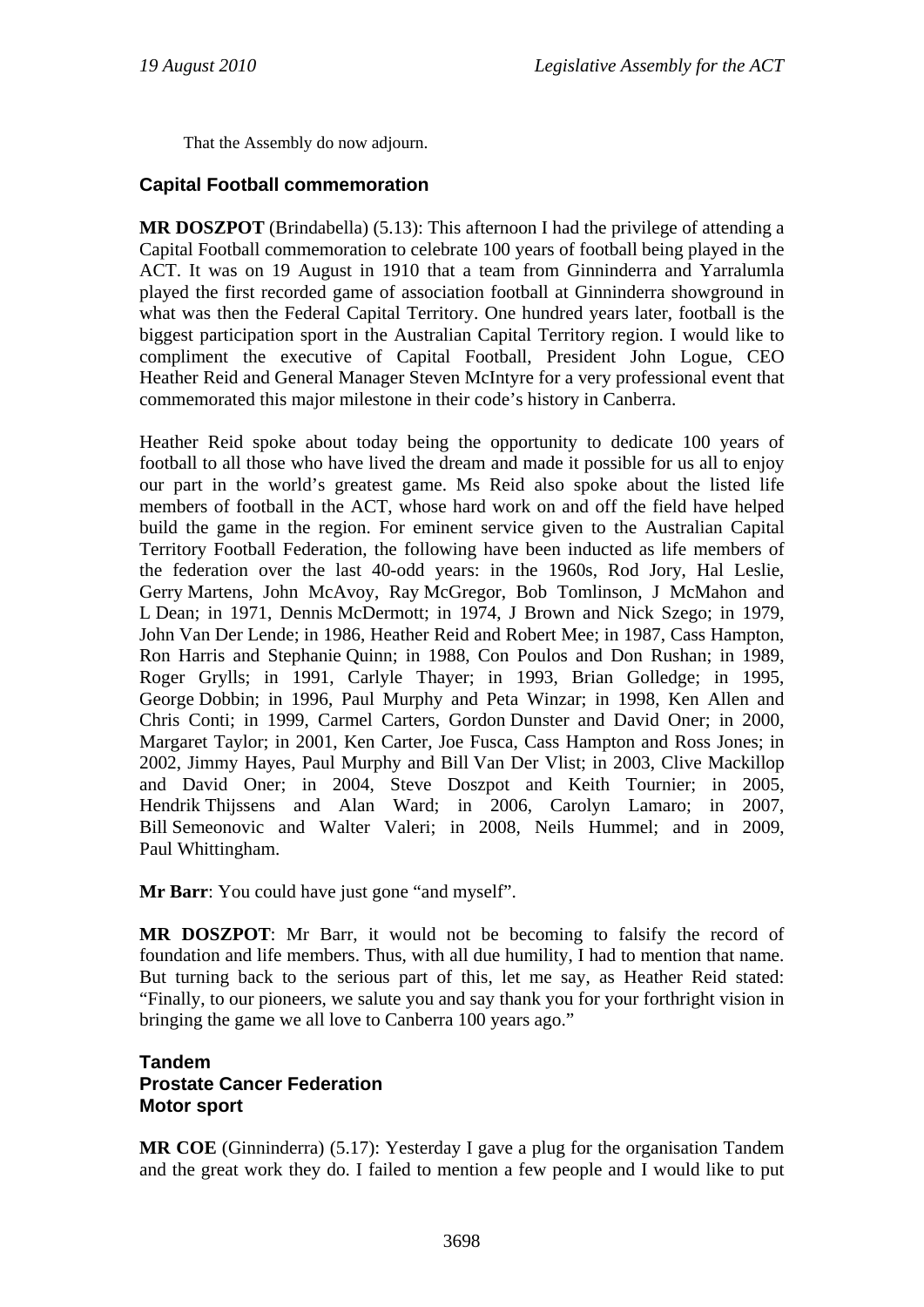those names on the record now. I did speak about Cheryl Pollard, the chief executive officer, and her great team. I would also like to read into *Hansard* the names of that great team, and I apologise if this is slightly inaccurate.

The operations manager is Lisa Grant. The senior coordinator of the children and young people's program is Barry Newport. Also in that team is the Woden and inner south coordinator, Jill Blazko. The Tuggeranong coordinator, who is also the living skills service support case manager, is Cath Warren. The Gungahlin-west Belconnen coordinator is Giovanni Nirta. The Belconnen coordinator is Julie Devlin. The inner north and part Tuggeranong coordinator is Stephanie van der Linden. And the scheduling officer is Lee French.

The AFFIRM program includes the senior family support practitioner, Catherine Bickmore; the family support practitioner, Hamish Glasscock; and the family support practitioner, Graham Bourne.

In the adults program, the senior coordinator is Estelle Anderson; the Belconnen-Gungahlin coordinator is Sally Wooldridge; the inner north-south Canberra coordinator is Chris Sakul-Thongbai; the south Canberra coordinator is Yvonne Lucas; the living skills coordinator is Susan Williams; and the scheduling officer is Robyn Cole.

In the mental health program, the senior coordinator is Liz Alexiev. In the LeisureLink program the senior coordinator is Michelle Preston. And the OHS manager and clinical adviser is Ann Murphy. I would also like to give a plug to the patron of the organisation, Air Vice-Marshal Gary Beck AO.

A few weeks ago, I had the pleasure of presenting a cheque to the Prostate Cancer Foundation on behalf of the Council of ACT Motor Clubs. The funds were raised at the Shannons Wheels 2010 charity car display held in March this year, which is one of the key events on the annual program of the council. The event has been running for almost 30 years and has raised hundreds of thousands of dollars for charities. Next year's event is taking place on 27 March. I encourage all Canberrans to get involved.

This year's event was hosted by the EJ-EH Holden Club; the Lions Club of Canberra Belconnen also assisted on the day. I congratulate and thank members of those clubs for their participation and for making the event and the fundraising possible.

I would also like to congratulate the team at Shannons Insurance on their support of the charity display and the other great work they do in our community. They offer a great product to their customers, and the fact that they have such a huge share of their market demonstrates the quality of the service they offer.

I would like to acknowledge those at the cheque presentation: John Podovan from the Vietnam Veterans Federation, who also did a great job in assisting on the day; Neal Miller and Brian Inall from the Lions Club of Canberra Belconnen; Damien Hawkes from Shannons Insurance; John Darragh from the EJ-EH Holden Club ACT; and Chris Hansen from the Prostate Cancer Support Group ACT Region. I apologise if I have missed anyone.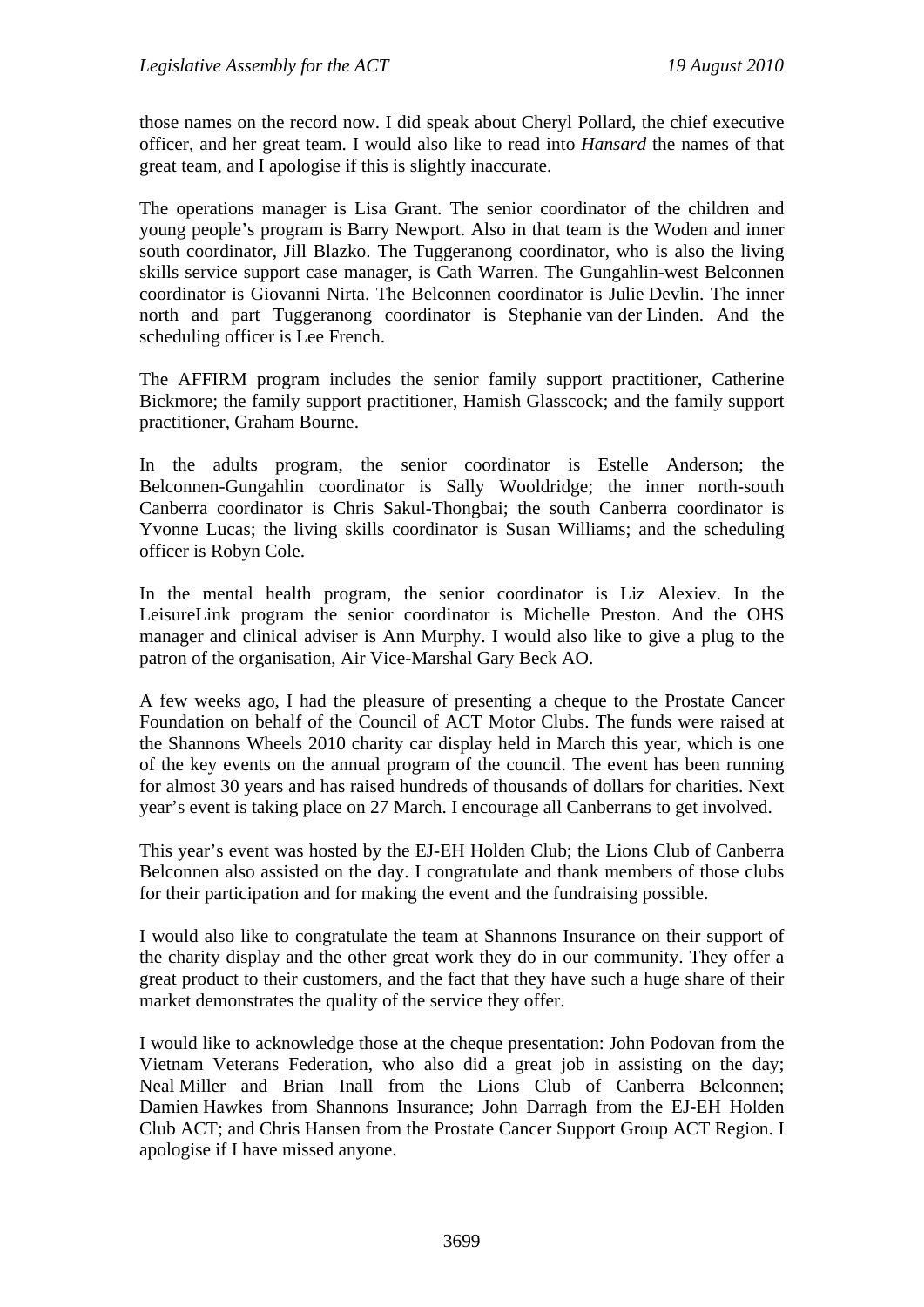In Canberra, motor sport is having a tough time. Whether it be rallying, drag racing, hill climbs or other activities, these people are doing it tough. Motor sport, and indeed cars and motorists in general, are not very popular with this government. The government's disrespect for our motor sport heritage and their lack of comprehension about the layout of our city and the dependency we have on cars are extremely disappointing. I said in a speech in this place on 18 March this year:

The sport and the vocation has its challenges: the financial costs, the growing towns and cities encroaching on established circuits, bureaucracies, insurance and environmental issues are just some of them. However, none of these challenges are insurmountable. We as a parliament should be working with the motorsport community to work out how we can get the balance right so that we can see the continuation of motorsport in the ACT. I look forward to working with the motorsport communities, including the many clubs, which make Canberra a great place to live.

Mr Stanhope and his government should be working with motor clubs and with motorists to help bring some balance to this issue.

I would like to give a plug to the Council of ACT Motor Clubs and their committee. Their president is Sue Walker. The vice-president is Ross Stephens. The secretary is Paul Burke from the Triumph Car Club ACT. The treasurer is Graham Bigg. A committee member is Allan Boyd; another one is David Rogers; and a further committee member is Harvey Miles of the EJ-EH Holden Club ACT. Non-committee positions include the publicity officer, Graham Gittins, of the Canberra Antique and Classic Motor Club; and the website editor, Tim Miller, from the FE-HR Holden club. The AHMF delegates are Graham Gittins and Bill Lewis.

I encourage Canberrans who wish to find out more about the council or their affiliated and non-affiliated clubs to visit www.actmotorclubs.org.au.

Finally, let me commend the Prostate Cancer Foundation, which was the recipient of the contribution from the council. The foundation is a very worthy cause. It is committed to funding research into the cause, diagnosis, prevention and treatment of prostate cancer; raising awareness about prostate cancer; and providing support, information and advocacy to men and their families impacted by prostate cancer.

The stats speak for themselves. What is the chance of diagnosis of prostate cancer? For a man in his 40s, it is one in 1,000; for a man in his 50s, it is 12 in 1,000; for a man in his 60s, it is 45 in 1,000; and for a man in his 70s, it is 80 in 1,000. In 2010, 20,000 men will be diagnosed with prostate cancer, and 3,300 of these will die due to this cancer. It is often a tough subject for men to talk about, but it is a conversation that needs to be had.

Next month, September, is Prostate Cancer Awareness Month. I encourage Canberrans to host a barbecue and to ask each attendee to make a donation. I urge all Canberrans to visit www.prostate.org.au to find out more about the cancer, its treatment and how we can contribute to the foundation. On 2 September, I will be attending the Prostate Cancer Support Group ACT Region, when a new website will be launched. I look forward to the event.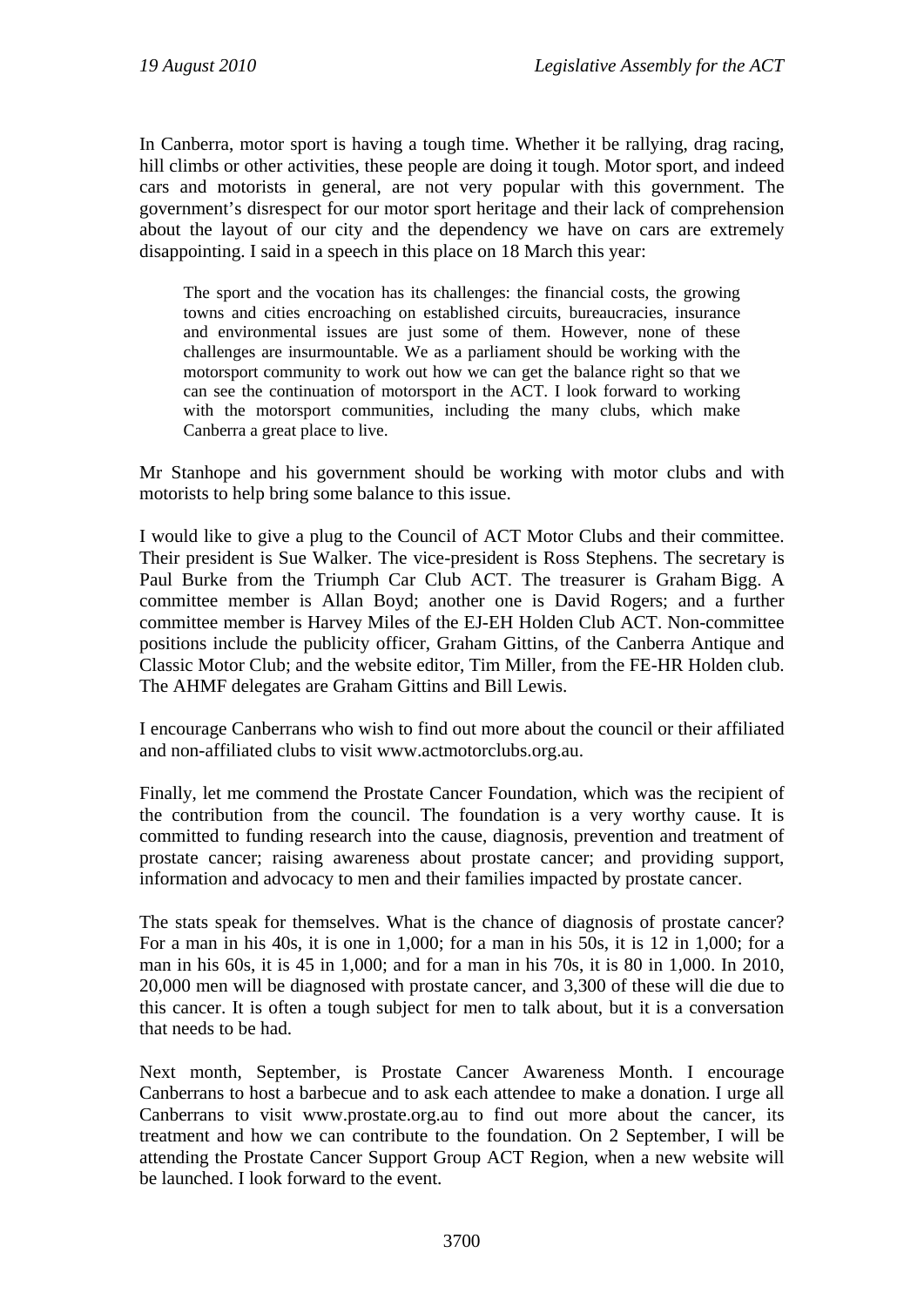Question resolved in the affirmative.

**The Assembly adjourned at 5.22 pm until Tuesday, 24 August 2010, at 10 am.**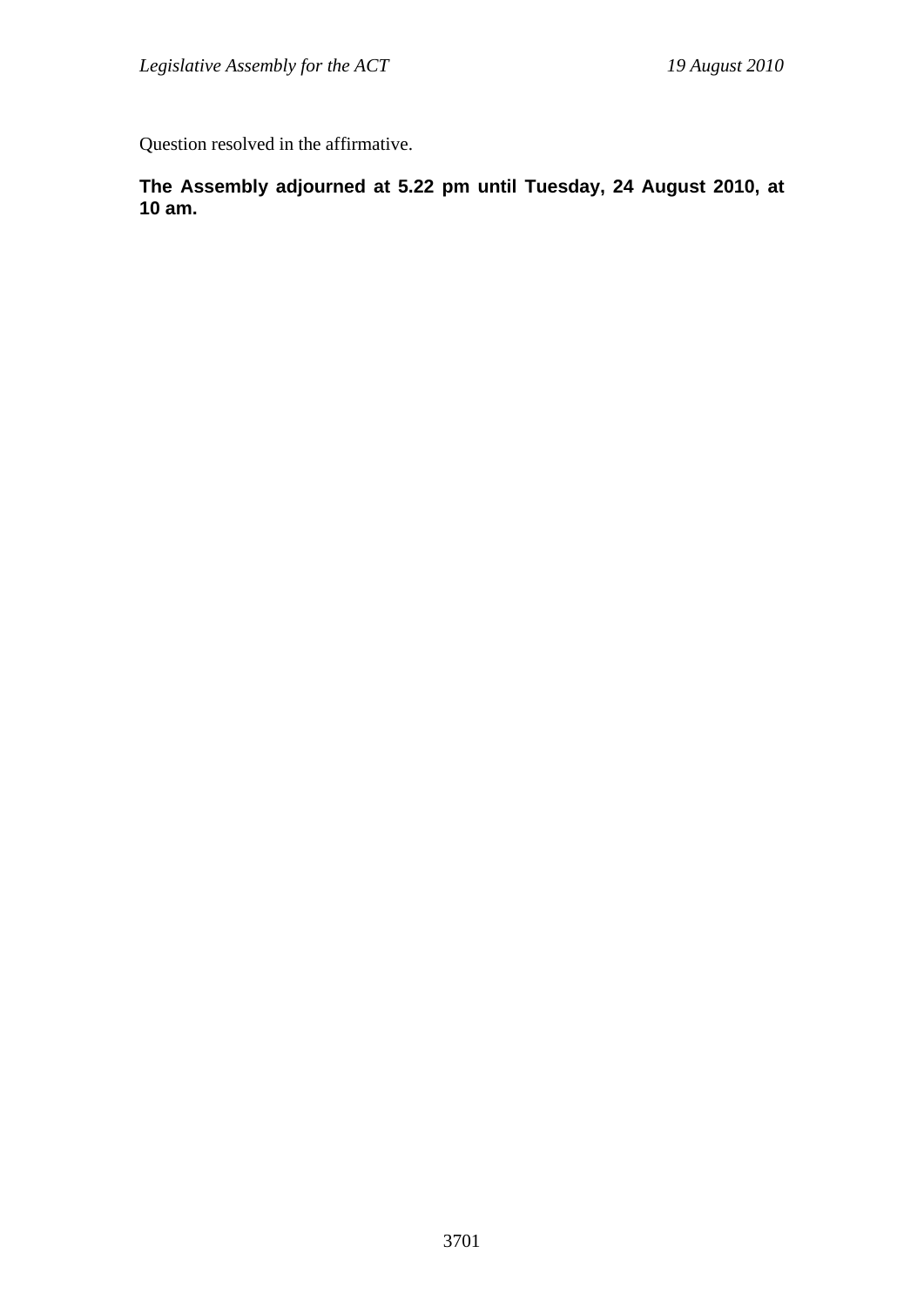# **Schedules of amendments**

# **Schedule 1**

### **Justice and Community Safety Legislation Amendment Bill 2010 (No 2)**

Amendment moved by the Attorney-General

**Schedule 1 Proposed new part 1.8A Page 9, line 10—** 

*insert* 

| <b>Part 1.8A</b> | <b>Firearms Act 1996</b>                                                                                                                                         |
|------------------|------------------------------------------------------------------------------------------------------------------------------------------------------------------|
| $[1.26A]$        | <b>Section 127</b>                                                                                                                                               |
|                  | substitute                                                                                                                                                       |
| 127              | When temporary international firearms licences may be issued                                                                                                     |
|                  | The registrar must not issue a temporary international firearms<br>licence earlier than 28 days after the day the application for the<br>licence is made unless— |
|                  | the applicant has a genuine reason to possess or use a firearm<br>(a)<br>under section $128(1)(a)$ ; and                                                         |
|                  | the Minister authorises the issue in writing.<br>(b)                                                                                                             |

## **Schedule 2**

### **Construction Occupations Legislation Amendment Bill 2010**

Amendments moved by Ms Le Couteur

```
1 
Clause 18 
Proposed new section 52A (2) 
Page 9, line 26—
```
*omit proposed new section 52A (2), substitute* 

- (2) The licensed construction practitioner's licence is suspended when the registrar gives the practitioner notice—
	- (a) of the nature of the conduct; and
	- (b) of the nature of the risk; and
	- (c) that the practitioner may apply to the registrar to revoke the suspension.

**2** 

**Proposed new clauses 20A to 20C Page 10, line 24—** 

*insert*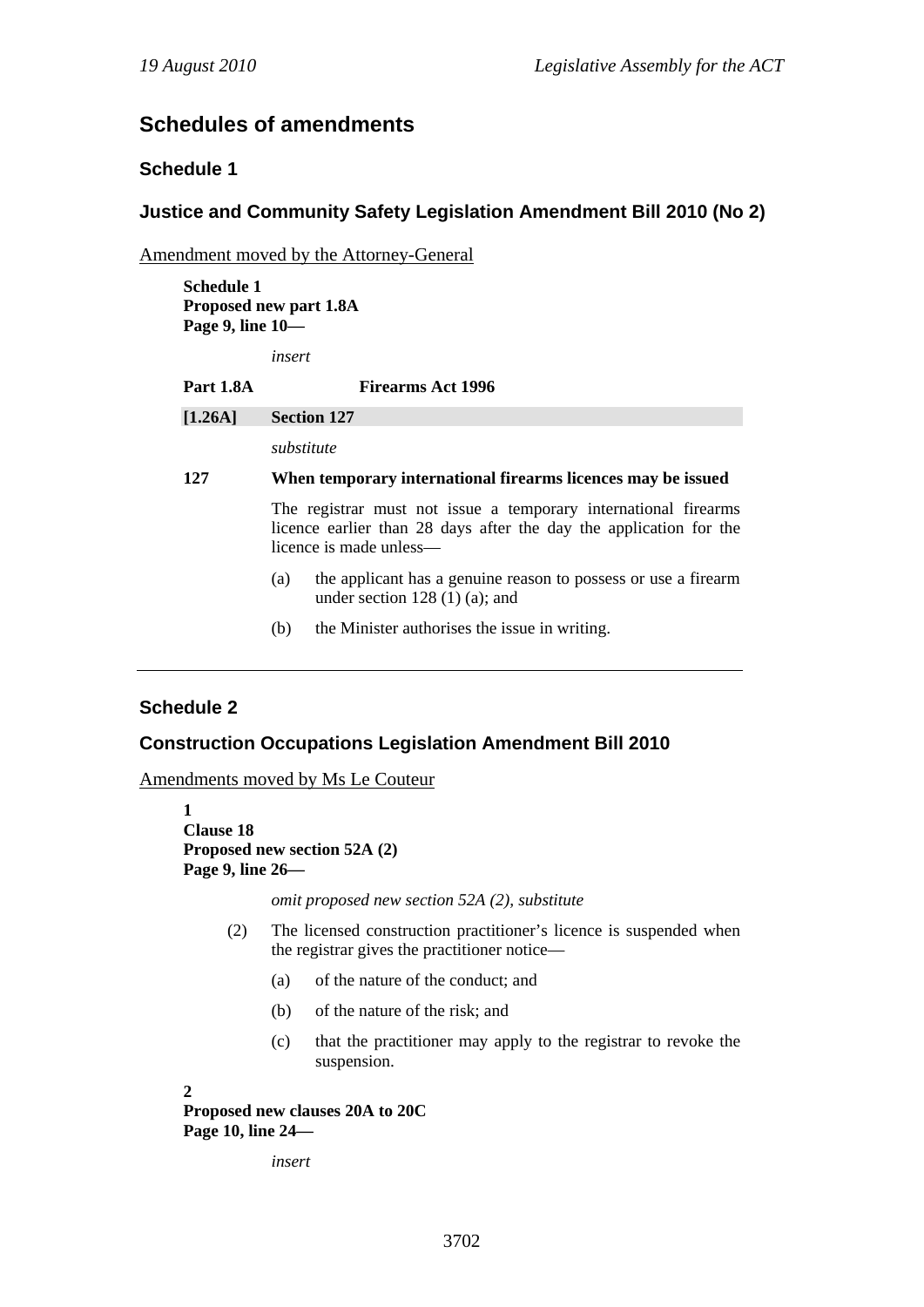**20A Section 53 (2)**  *after*  must *insert*  , on application by the licensed construction practitioner or on the registrar's own initiative, **20B Section 53 (3)**  *after*  may *insert*  , on application by the licensed construction practitioner or on the registrar's own initiative,

#### **20C New section 53 (3A)**

*insert* 

(3A) If the licensed construction practitioner makes an application to revoke a suspension, the registrar must, in considering whether to revoke the suspension, have regard to any written submissions made in the application.

#### **Schedule 3**

#### **Construction Occupations Legislation Amendment Bill 2010**

Amendment moved by the Minister for Planning to Ms Le Couteur's amendment No 1

**1 Clause 18 Proposed new section 52A (2) (c) Page 9, line 26**  *after*  apply *insert*  in writing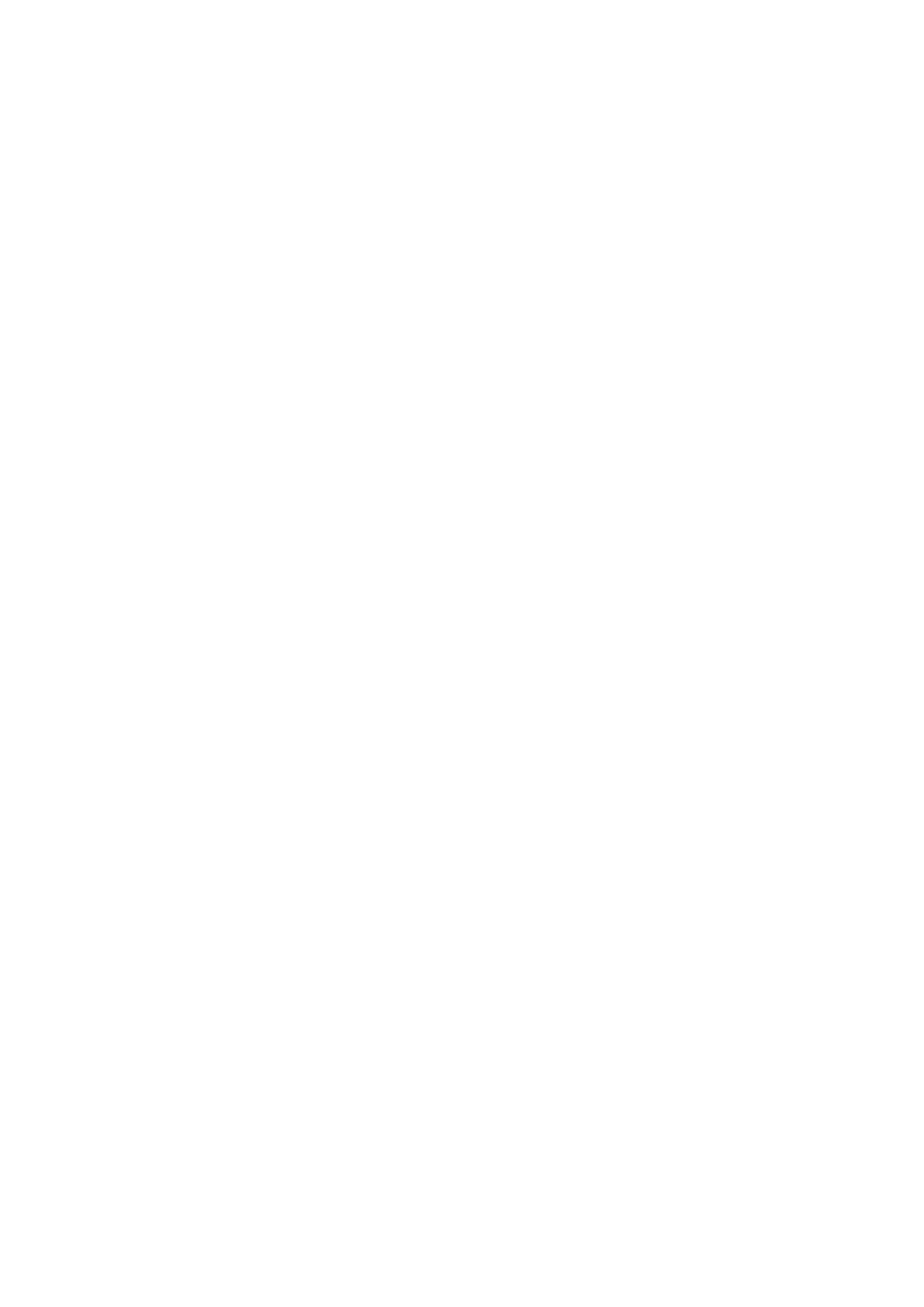# **Answers to questions**

#### **Government—grants programs (Question No 810)**

**Mrs Dunne** asked the Attorney-General, upon notice, on 24 March 2010:

- (1) How many grants programs are administered by each agency within the Department of Justice and Community Safety, including ACT Courts and the Director of Public **Prosecutions**
- (2) What is the cost of administering each grants program.
- (3) What is the total value of grants paid during 1 July to 31 December 2009.
- **Mr Corbell**: The answer to the member's question is as follows:
	- 1) The Department has provided one grant in 2009-10.
	- 2) The cost of administering this grant program is minimal.
	- 3) The total value of the grant payment during 1 July to 31 December 2009 was \$20,000. In addition, the Department also provides a number of community organisations with service payments.

# **Government—advertising (Question No 813)**

**Mrs Dunne** asked the Attorney-General, upon notice, on 24 March 2010:

- (1) How much has been spent on advertising in 2009-10 to date for each agency within the Department of Justice and Community Safety, including ACT Courts and the Director of Public Prosecutions.
- (2) On what campaigns was the money referred to in part (1) spent.
- (3) What form of media was employed to undertake the advertising.
- (4) Which businesses were employed to undertake, or consult on, each campaign.
- (5) How many of these are small businesses based in the ACT.

#### **Mr Corbell**: The answer to the member's question is as follows:

- (1) The Department of Justice and Community Safety (excluding the Emergency Services Agency, Public Trustee and the Independent Competition and Regulatory Commission) spent approximately \$86,950 in 2009-10 up to 23 March 2010. This figure does not include recruitment advertising.
- (2) The above expenditure relates to general advertising of business activities in the areas of: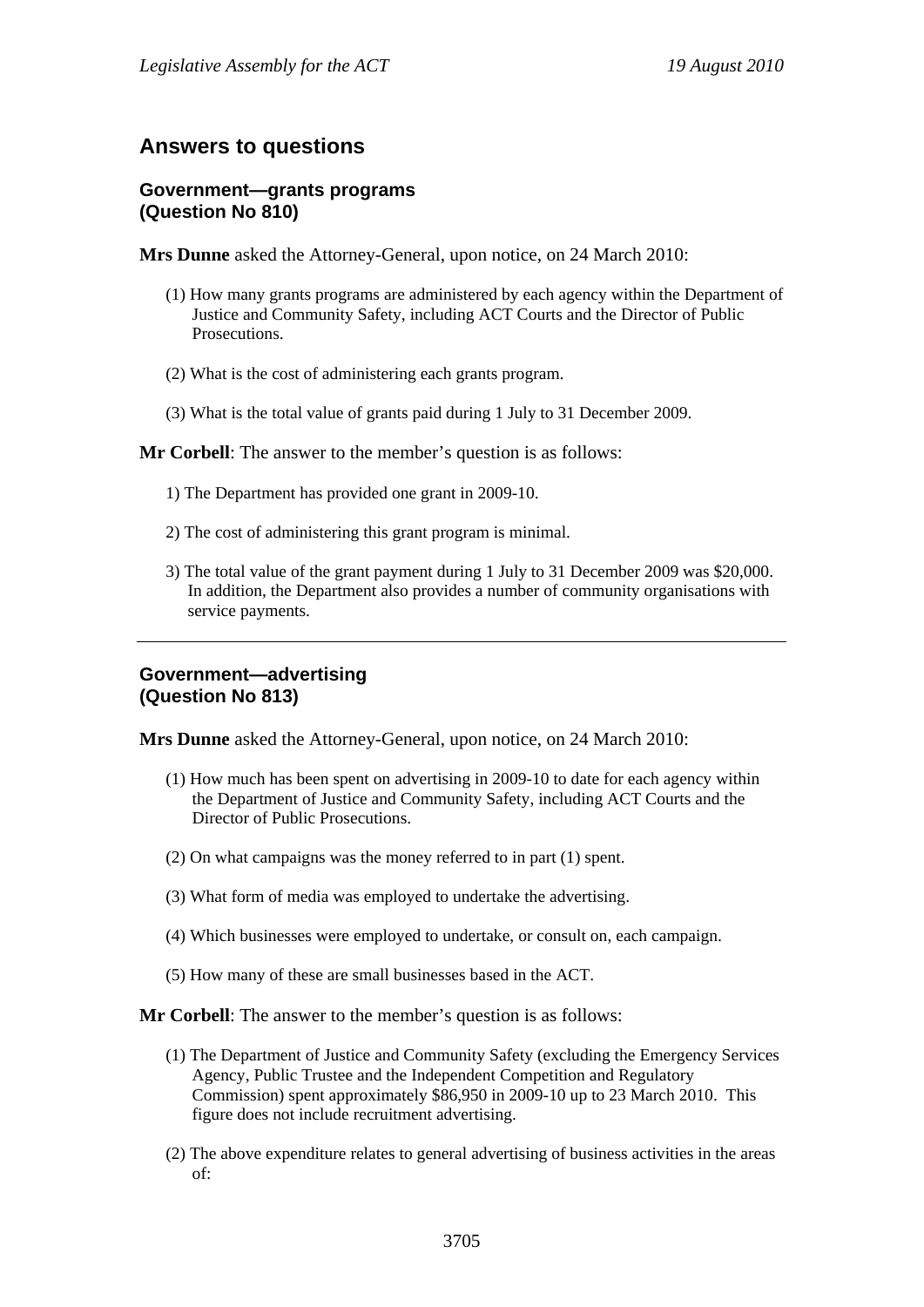- **Fireworks**
- Worksafety and dangerous goods (including the WorkSafety Awards)
- Cancellations of associations
- Changes to legislative requirements
- Information on the Health Services Commissioner
- Human Rights Survey Ad
- Human Rights Commission Art Award
- Community forum on Rights to Housing
- Community forum on International Human Rights Day
- Promotion of the Human Rights Commission Training Calendar
- Notified the receipt of an application for a change to the register of political parties.
- Supreme Court Public Tours
- Coroners Public Notices
- Advertising the Review of the Human Rights Act
- (3) A mix of media was used including television, radio, website and newspaper advertising.
- (4) Canberra Pamphlet Distributers, Silver Sun Pictures Pty Ltd, The Canberra Times, Canberra Weekly, Radio Canberra Pty Ltd 2CA, City News, Radio Canberra Pty Ltd 2CC, Nimic Productions, WIN Television NSW, PRIME Television Southern Pty Ltd.
- (5) The Department is not aware of whether the above businesses fall within the definition of a 'small business'.

### **Utilities—connection delays (Question No 869)**

**Mr Seselja** asked the Treasurer, upon notice, on 25 March 2010:

- (1) What is the average length of time it has taken for utilities, including water, sewerage, telecommunications, electricity and gas, to be connected to new homes in new sub divisions in 2010 to date.
- (2) On how many occasions has settlement on new homes or blocks been delayed due to utilities not being connected in 2010 to date.
- (3) How many (a) staff and (b) ACTEW staff currently work to connect electricity to new homes.
- (4) What is the current wait time for electricity to be connected to new homes.
- (5) What is the marginal cost of an additional employee to connect electricity at current staffing levels.

**Ms Gallagher**: The answer to the member's question is as follows:

1. **Water and Sewerage**: Water and sewerage connections are constructed by the suburb or estate developer. When work begins to construct a residential property, water and sewerage connections are available for use immediately.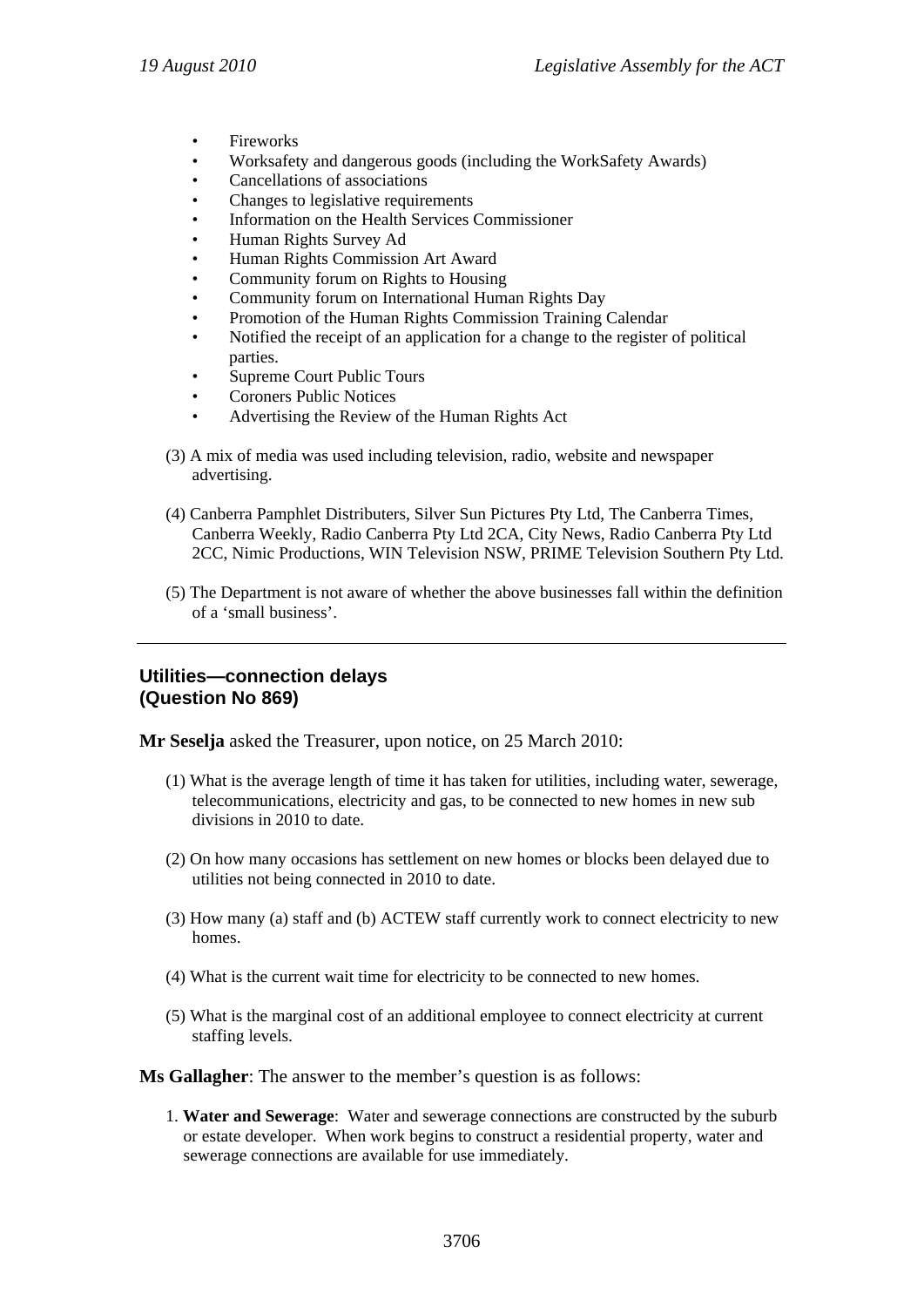**Gas**: The time for gas connections is 20 days or less from the receipt of the request.

**Electricity**: Connection of electricity supply to new dwellings is a two stage process. The first stage involves installation of the service cable and revenue meter(s), the second involves energisation of the supply after the installation has been inspected and passed by ACTPLA, and the customer has arranged a contract with their preferred retailer.

The first stage requires a lodgement of the Request for Service (RFS) by an electrical contractor with ActewAGL Distribution. When the electrical contractor submits a RFS for a connection to the network of a new dwelling, ActewAGL Distribution will initiate the installation of the underground service cable and a new revenue meter. The current average time for the connection of electricity to new homes, which includes underground cable installation and meter installation is around 15 business days. The average time includes properties which have been found to be not ready for the connection despite the lodgement of an RFS and the required ACTPLA approval. ActewAGL records show that for RFS's received in 2010, that in around 37 per cent of cases, the site was not ready for a full service connection. Consequently, completion of a connection is delayed and often multiple site visits (around 200 cases in 2010) are required due to problems involving access to site, no actual house on site, obstacles on site, or no meter panel in the meter box.

ActewAGL has improved the connections process significantly by routinely calling the electrical contractor immediately after lodgement of an RFS to confirm the readiness for connection to the Network. Please note that this percentage was much higher (around 50 per cent) for requests received in the second half of 2009.

If an electrician previously requested an installation of a cable only and later asked for the installation of the meter (after the site has been inspected and approved by ACTPLA), the average waiting time for the meter installation is currently 6 business days.

Any requests for energisation of the customer's premises can only be actioned after the installation of a cable, meter, approval of the installation by ACTPLA, and establishment of a customer contract with a retailer of choice.

- 2. The Government does not have access to information about the reasons settlements may have been delayed on new homes or blocks.
- 3. (a) ActewAGL currently has 18 "field" personnel available in the services team with a further 4 currently in training. This team is responsible for new connections and alterations to existing services. This number does not include back office administration personnel or personnel working for any retail company, that the customer may have a supply agreement with.
	- (b) No ACTEW staff work to connect electricity to new homes. ACTEW's 50 per cent ownership of the electricity network in the ACT is vested in the ActewAGL Distribution partnership. Please refer to part (a) above.
- 4. Please refer to question 1 above.
- 5. If an additional employee was engaged for new connections it would cost approximately \$125,000 per annum. This includes the full allocation of on costs and overheads but does not include the cost of a vehicle if a new vehicle was also required.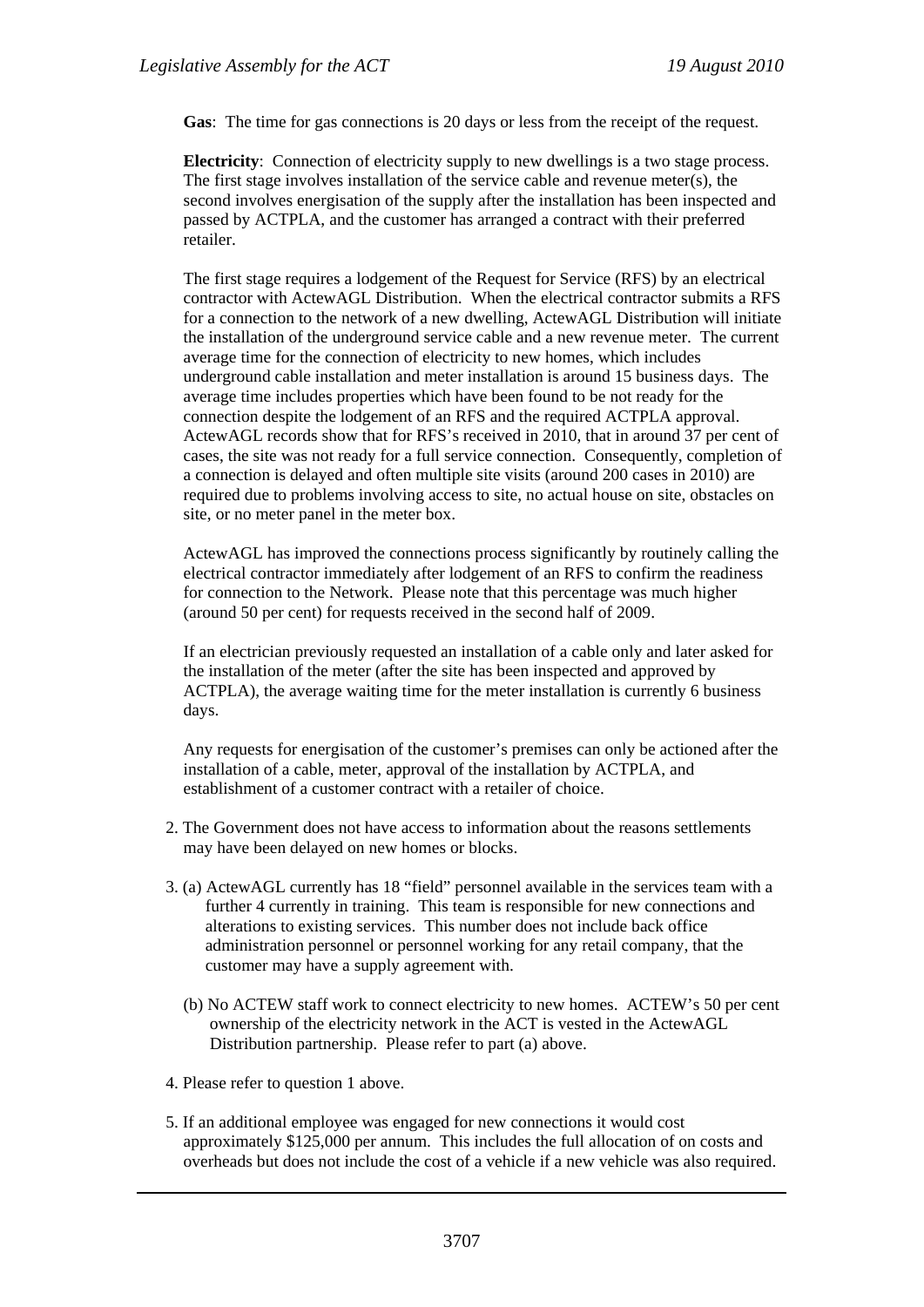# **Public service—staffing (Question No 950)**

**Mr Coe** asked the Minister for Territory and Municipal Services, upon notice, on 25 March 2010:

- (1) In relation to staffing, for the department and each agency within the Minister's portfolio, what is the average oncost for each officer and what is included in the oncosts.
- (2) What is the marginal oncost of an additional worker at the current staffing levels.
- (3) What (a) specialist qualifications are required by staff to undertake their roles and responsibilities and (b) skills are currently lacking in the staffing base.
- (4) How many employees are currently employed and at what level is each.
- (5) What is the average salary for employees with a specialist skill that is required for the department or agencies to undertake their roles and responsibilities.
- (6) What training must employees undertake on a regular basis to maintain their specialist skills and what is the cost of this training.
- (7) What specialist equipment is required for officers to undertake their work.
- (8) For each piece of equipment referred to in part (7), (a) how many are required, (b) what is the capital cost of each, (c) what is the running cost and (d) over what period is each piece of equipment depreciated.
- (10) How many graduates are currently employed in the department and each agency.
- (11) What is the average cost of employing graduates for the department and each agency.
- (12) How many graduates, on average, have been employed each year since 2001.
- (13) How (a) many staff have been recruited and (b) much has been spent on recruitment, in 2009-10 to date.
- (14) In relation to staff who leave, (a) how many staff have left in 2009-10 to date.
- (15) What is the average amount of recreation leave and long service leave held by staff.

**Mr Stanhope**: The answer to the member's question is as follows:

(1) The Department uses the Department of Treasury Salary and Administrative On-Cost Model (October 2008) to determine salary on-costs estimates for each generic classification based on an average salary cost for each classification, and a standard figure for administrative on-costs. The Salary and Administrative On-Cost Model is updated annually to assist with budget preparation.

The salary on-costs include estimates for Superannuation; Employer Productivity Superannuation Contribution; Long Service Leave Provision; Annual Leave Loading; Worker's Compensation Premium, and other issues as necessary on a case-by-case basis. The salary on-cost total is 16.41% of the average salary.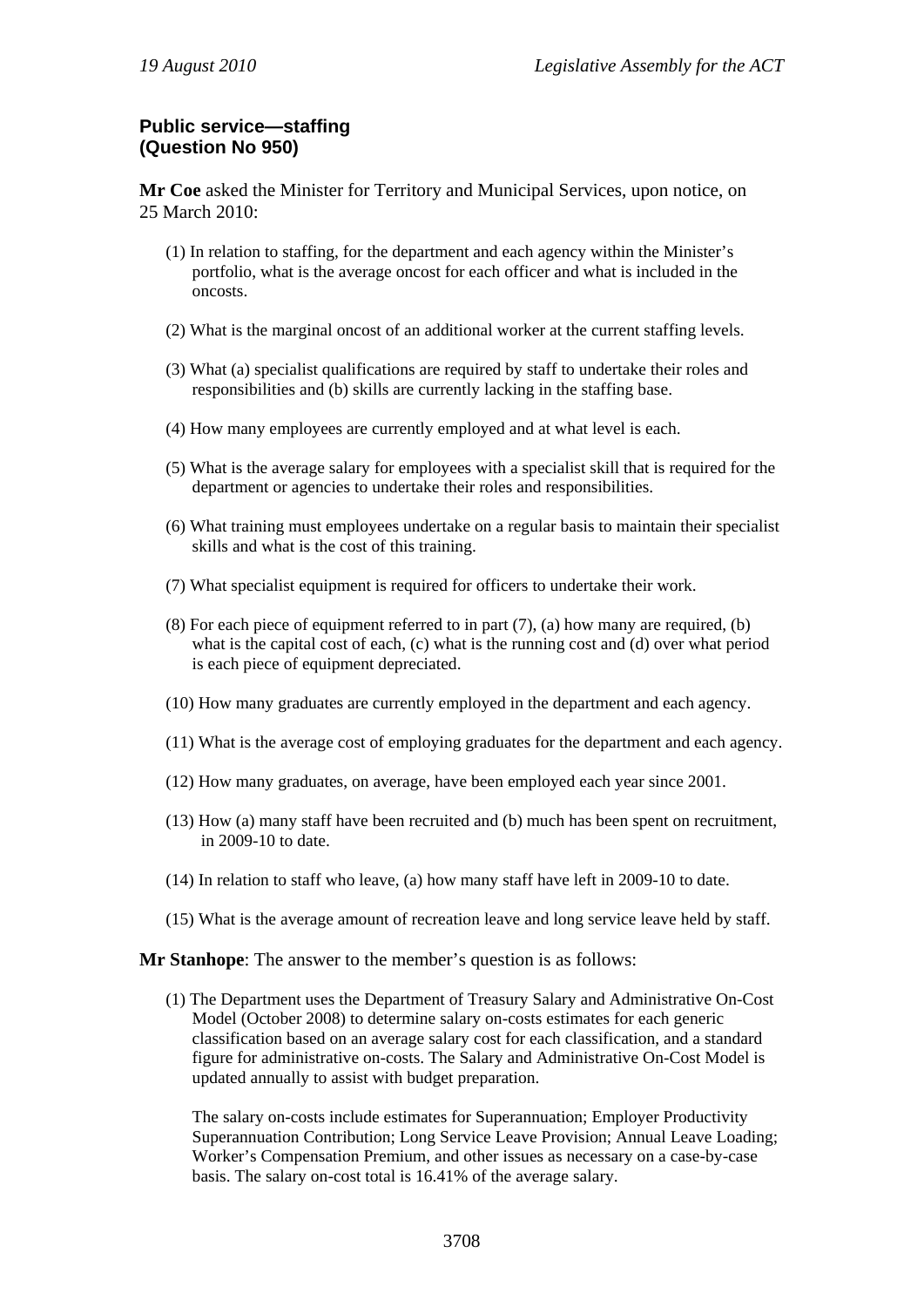The administrative on-cost model is based on average estimates for IT and communications related costs; accommodation; insurance; training; fleet; other administrative items including OH&S expenses, office machines and equipment, stationery and postage; and a corporate component covering payroll and human resources costs per FTE across Government. The total standard figure for administrative on-costs (in the October 2008 Guideline) was \$15,790.

- (2) See response to question one.
- (3) This information is not separately recorded, and I am not prepared to authorise the use of the considerable resources that would be required to answer the Member's question.
- (4) Headcount 2939, FTE 2742.95 (as at end March 2010).

| <b>Classification Level</b>             | <b>No. Staff</b> |
|-----------------------------------------|------------------|
| <b>ACTPS</b> Trainee A                  | 8                |
| Admin Service Officers 1                | 852              |
| Apprentice                              | 19               |
| <b>Bus Operator</b>                     | 610              |
| <b>Bus Operator Trainee</b>             | 27               |
| <b>Capital Linen Officers</b>           | 85               |
| <b>Contract Chief Executive</b>         | $\mathbf{1}$     |
| <b>Contract Executive</b>               | 29               |
| <b>General Service Officers</b>         | 409              |
| Graduate Admin Assistant                | 1                |
| <b>Indigenous Trainee</b>               | $\overline{2}$   |
| Information Technology Officer 1        | 39               |
| <b>Information Technology Officer 2</b> | 74               |
| <b>Information Technology Trainee</b>   | 11               |
| Manager                                 | $\overline{2}$   |
| Park Rangers                            | 30               |
| Senior Park Ranger 3                    | 9                |
| Professional Officer 1                  | 48               |
| Public Affairs Officer 1                | 6                |
| Senior IT Officers                      | 65               |
| <b>Senior Officers</b>                  | 389              |
| <b>Senior Professional Officers</b>     | 46               |
| Senior Technology Officer C             | 56               |
| Technical (Electronics) Officer 4       | 1                |
| <b>Technical Officers</b>               | 119              |
| Veterinary Officer 3                    | 1                |
| <b>Total Headcount</b>                  | 2939             |

(5) See response to question three.

(6) See response to question three.

(7) See response to question three.

(8) See response to question three.

(9) There is no question nine.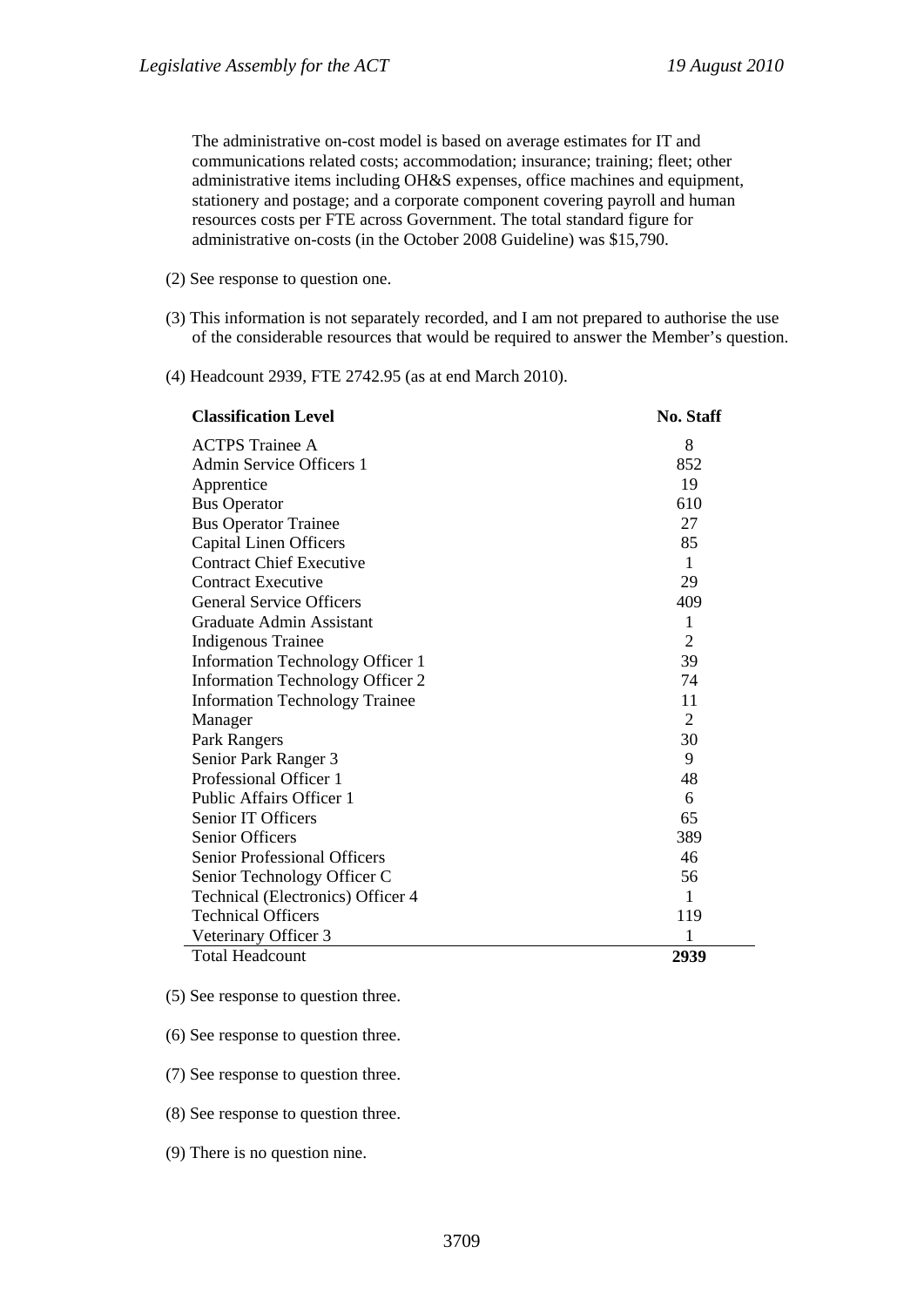- (10) One.
- (11) \$15,500
- (12) Two.
- (13) a) 266 staff recruited since July 2009
	- b) \$467,439 spent on recruitment 2009-10 to date.
- (14) a) 219 staff have separated from the Department since July 2009.
- (15) Average annual leave: 173.89 hours per person (as at end February 2010) Average long service leave: 2.207 months per person (as at end December 2009)

#### **Bushfires—controlled burns (Question No 977)**

**Ms Bresnan** asked the Minister for the Environment, Climate Change and Water, upon notice, on 22 June 2010 *(redirected to the Minister for Territory and Municipal Services)*:

- (1) In relation to the burning off of parks and reserves, who decides when and where burns in the ACT are undertaken.
- (2) Who is notified when a burn off is undertaken and how is that notification undertaken.
- (3) What are the reasons that burn offs are undertaken in the ACT.
- (4) What is the Government's policy on the impact of burn offs near residential areas.
- (5) Is pollution from burn offs measured or monitored; if so, who by.
- (6) What information does the Government collect about the impact of burn offs on air quality and where is this information made available.

**Mr Stanhope**: The answer to the member's question is as follows:

- (1) *The Emergencies Act 2004* requires the Emergency Services Agency to develop a Strategic Bushfire Management Plan (SBMP). The SBMP (which is informed by the Regional Fire Plans) requires all land managers to produce a Bushfire Operations Plan (BOP). The BOP is required to be endorsed by ACT Bushfire Council and approved by the Commissioner for Emergency Services. The BOP details the hazard reduction activities including individual hazard reduction burns. The timing of these burns is determined by seasonal conditions.
- (2) The Department of Territory and Municipal Services (TAMS) provides notifications via letterbox drops to immediate neighbours and makes contact by telephone with relevant local community groups including Park Care and Community Fire Units.

A press release is issued as a general public notification and relevant ACT, NSW and Federal agencies are individually advised.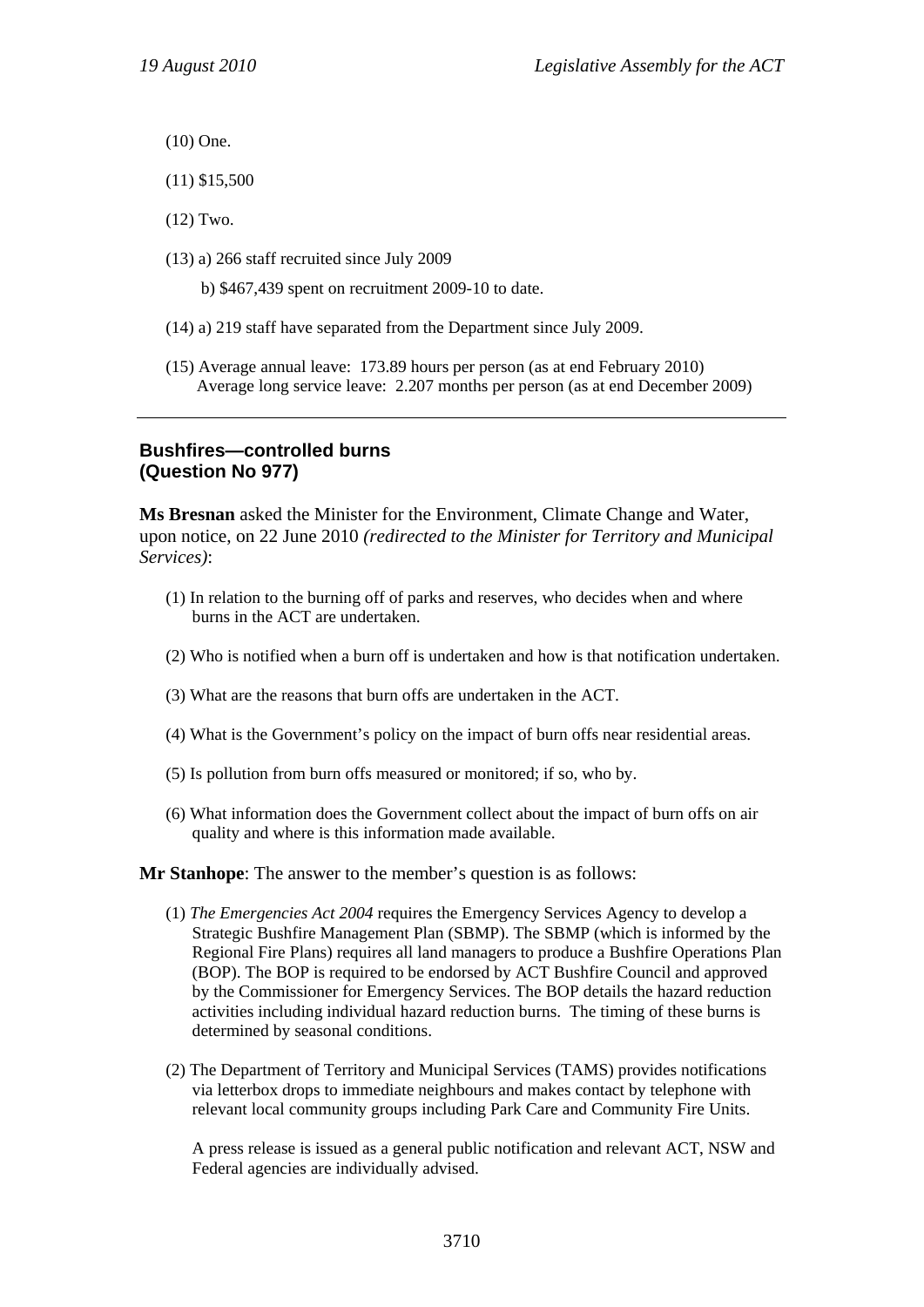- (3) Hazard reduction burns are undertaken to reduce fuels and mitigate the risk from uncontained wild fires. They are an important part of ensuring the Government meets its legal obligations for bushfire fuel management under the SBMP.
- (4) TAMS has an Environmental Authorisation from the Environment Protection Authority (EPA) to undertake hazard reduction burns. This authorisation sets parameters around wind and smoke direction and all TAMS burns are undertaken in appropriate weather conditions in accordance with the EPA authorisation to minimise impacts on residential areas.
- (5) Burn offs are generally planned and undertaken in conditions which would take the smoke away from the urban area. Monitoring by Health Protection Services (HPS) ACT Health indicates that ACT burns are generally not detected. This is because the smoke management guidelines contained in all burning off authorisations are designed to minimise the smoke impacts in built up areas. The major smoke impacts that have occurred in Canberra in the last few years have come from large scale burns conducted in NSW.
- (6) The pollutant of concern for smoke pollution is particulate matter. HPS currently monitor particulate matter less than 10 and 2.5 micrometres equivalent aerodynamic diameter (PM10 and PM2.5) This data is included in the ACT air quality report.

# **Health—autism spectrum disorder (Question No 981)**

**Ms Hunter** asked the Minister for Disability, Housing and Community Services, upon notice, on 23 June 2010:

- (1) Has the ACT Government considered funding training courses for parents of children on the Autism Spectrum to help alleviate some of the demand for therapy services in the ACT.
- (2) Is the ACT Government considering increasing numbers of therapists given that anecdotal evidence from parents suggests that there is still a critical shortage.

**Ms Burch**: The answer to the member's question is as follows:

(1)

Since 2005 Therapy ACT Autism service has offered a family group program to families of children (up to the age of 12 years) who have received a diagnosis of Autism Spectrum Disorder (ASD) within the past eighteen months. To date 214 families have completed the family group program.

This program is comprised of a series of six three hour workshops that aim to equip parents (and grandparents) with a variety of skills and strategies to assist in the management of their children. At the completion of the program, families are offered a goal setting session to focus on specific family needs.

The workshops incorporate many interventions which: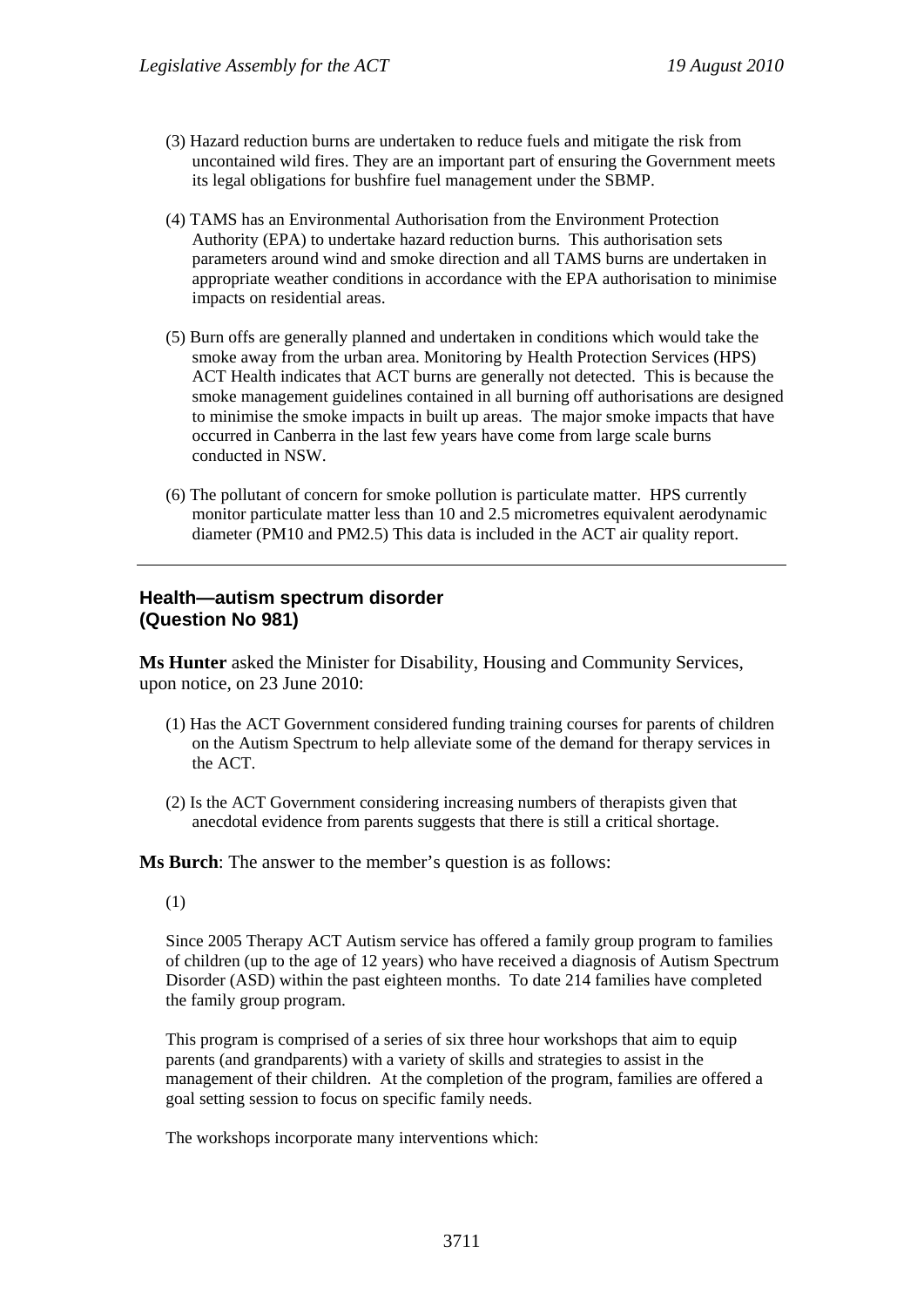- develop communication skills;
- identify and manage sensory difficulties and develop play skills;
- implement specific behaviour management strategies to address specific behaviour problems; and
- provide counselling and support for the family unit.

The ACT Department of Education and Training (DET) facilitates the organisation and delivery of two day workshops and information sessions to parents/carers of students on the Autism spectrum as part of the Positive Partnerships: Supporting School Aged Students on the Autism Spectrum initiatives. Workshops were held in Canberra in March 2009 and May 2010 and a third workshop is planned for August 2010. These initiatives are funded by the Department of Education, Employment and Workplace Relations (DEEWR) through the Australian Government's Helping Children with Autism package. This Positive Partnerships initiative is being developed and delivered by the Australian Autism Education & Training Consortium (AAETC).

Therapy ACT staff deliver these sessions together with colleagues from DET and the Autism Association.

(2)

The ACT Government 2009-10 budget provided Therapy ACT with additional funding for twelve therapy positions, eight of these were for additional Speech Pathologists. In February 2010 the Therapy ACT Autism Service (TAS) was expanded to increase the number of therapists available to provide intervention, play-based therapy and playgroup programs for younger children (under 8) with a diagnosis of autism.

In 2009-10, Therapy ACT implemented a Demand Management Strategies Plan which was aimed at increasing the effectiveness of available resources and decreasing waiting times for services. The additional therapist positions and the implementation of other demand management strategies has led to a reduction in waiting times.

The Government will continue to monitor the need for additional resources.

#### **Children—care and protection (Question No 982)**

**Ms Hunter** asked the Minister for Disability, Housing and Community Services, upon notice, on 23 June 2010:

- (1) What supports are available, within Care and Protection Services, to parents with a disability whose children have been deemed at risk.
- (2) How many families and children in the ACT are in the situation referred to in part (1) and how many are engaged with the Care and Protection system.
- (3) What is the ACT Government doing to address concerns in the community that positive outcomes for these families are hard to achieve because of a lack of family support services.

**Ms Burch**: The answer to the member's question is as follows: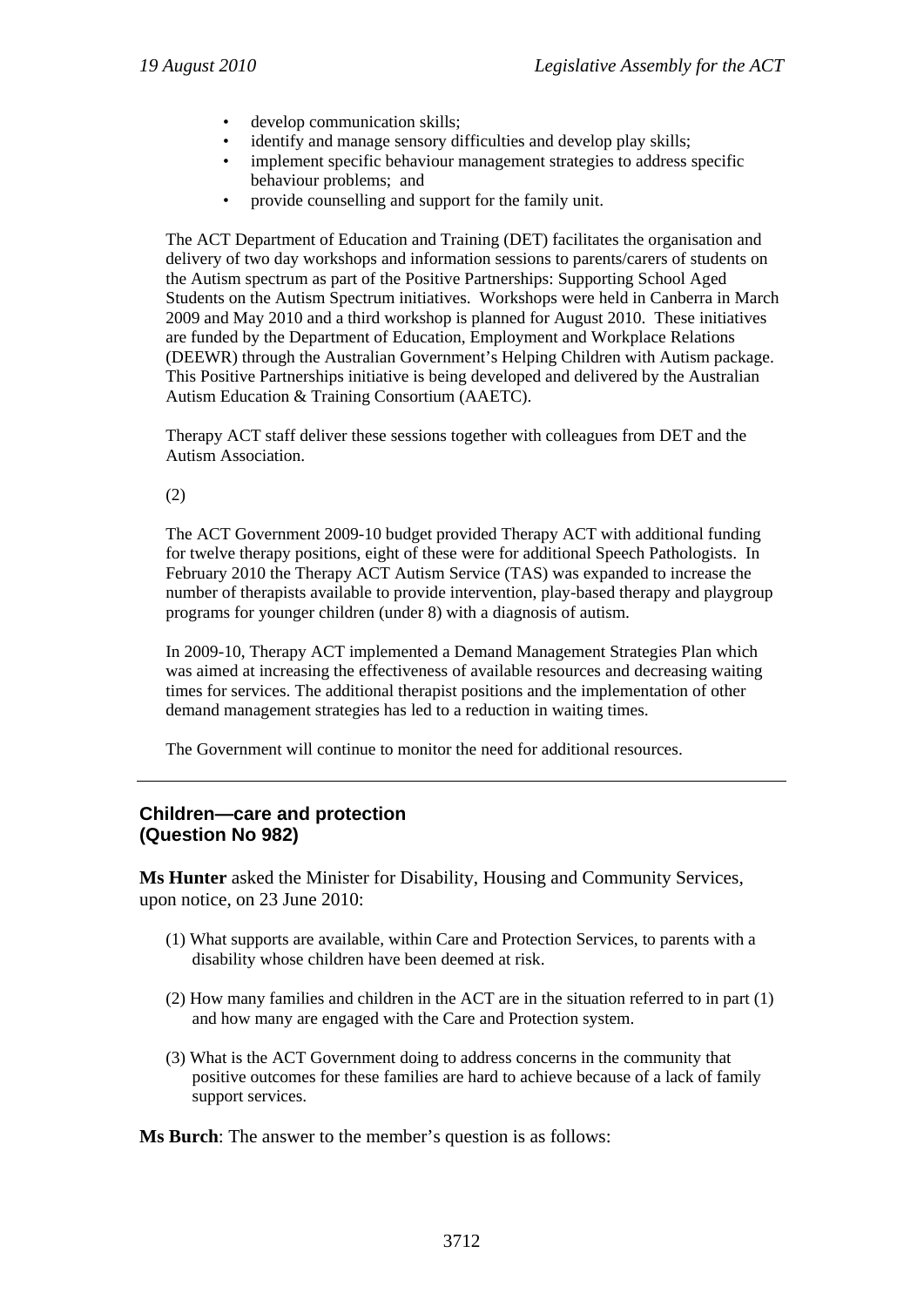1. On a case by case basis caseworkers develop individualised plans with parents with particular emphasis being placed upon ensuring information sharing with the parent is suitable and accessible for them. This may include calling on the expertise from disability specific services such as Vision Australia.

As a requirement of good practice, parents with a disability whose children have been deemed at risk would be encouraged and supported to engage with an advocate service to ensure that they have an independent service provider to help them navigate the child protection service system. Noting it should not be assumed that parents with a disability have impaired decision making capacity.

In the ACT through the Child and Family Centres there is the Healthy Start Program that is a national training initiative providing training opportunities for services that work with parents with a disability in the ACT. The workshops explore what is known so far about parenting with a learning difficulty and common barriers for working with this client group. Identification of parents with learning difficulties, communication strategies and interviewing skills will also be covered. It is hoped through raising worker awareness this will translate into improved outcomes for families, and enable workers to respond with an increased awareness and sensitivity to individual family needs.

- 2. This information cannot be readily attained as a data set is not currently held by Care and Protection Services.
- 3. DHCS provides targeted services to these community members through Disability ACT, Child and Family Centres and Therapy ACT, each of whom can assist to develop a personalised response for individual families.

There are a number of community based family support services funded by both the ACT Government and Australian Government to provide support to vulnerable families in the ACT. The Department of Disability, Housing and Community Services, through the Family Support Program provides funding to 20 non-government organisations to provide services to children, young people and their primary carers that focus on enhancing parenting capacity and the wellbeing and safety of the children and young people.

Families with additional support needs resulting from parents with a disability are included in the target group for ACT Government funded services, and will continue to be within the target group for services funded through the framework under development for the provision of services to vulnerable and in need children, young people and their families.

# **Children—care and protection (Question No 983)**

**Ms Hunter** asked the Minister for Disability, Housing and Community Services, upon notice, on 23 June 2010:

(1) Can the Minister advise whether any of the 2010-2011 budget allocation to Care and Protection Services will be used to support and deliver better outcomes for young people transitioning out of care.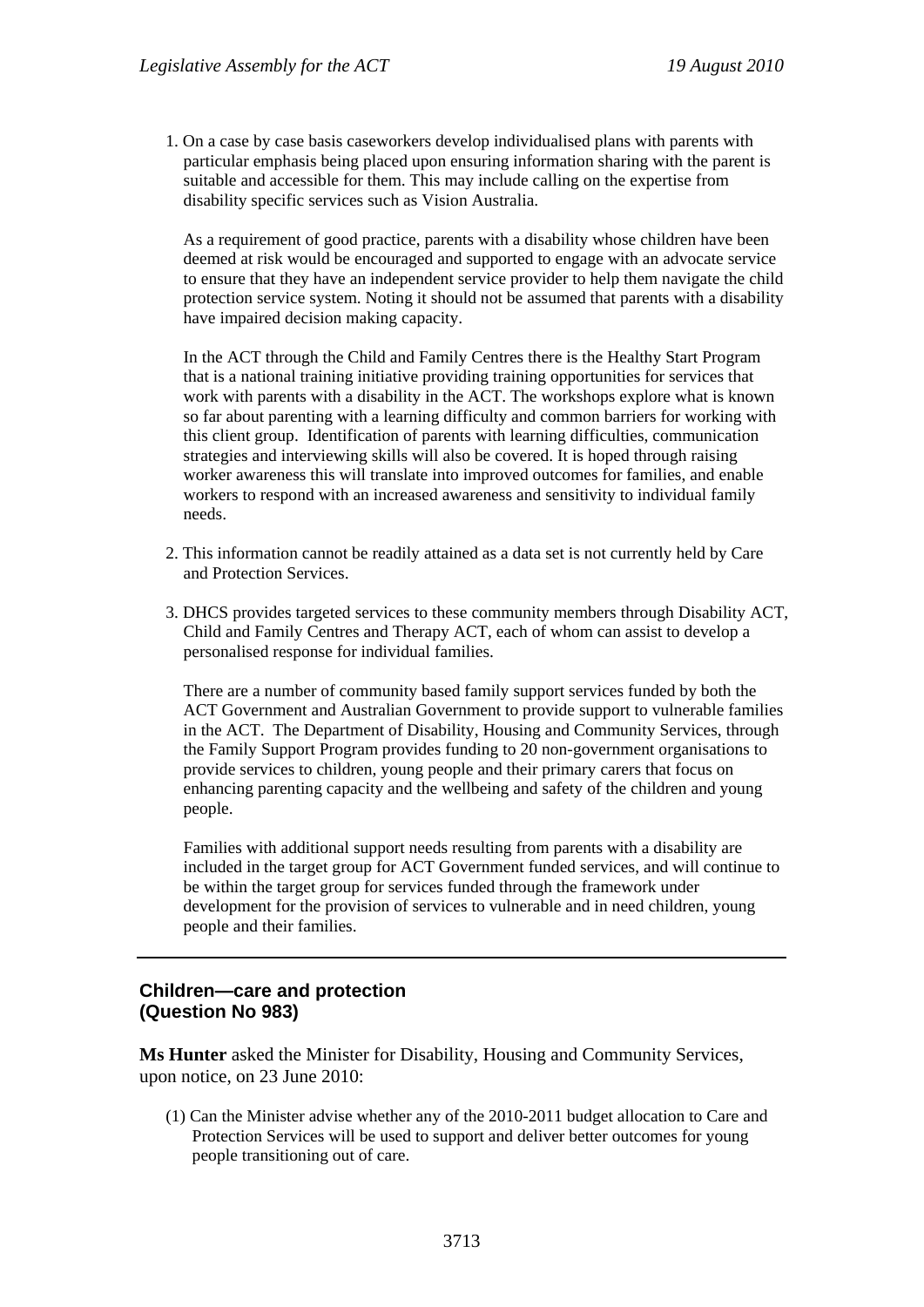- (2) What mechanisms currently exist within Care and Protection Services to support young people who are transitioning out of care.
- (3) How are young people involved in the planning for their exit from care and at what age does planning begin.

**Ms Burch**: The answer to the member's question is as follows:

- 1. The Care and Protection budget allocation includes funding to Out of Home Care agencies which includes transition planning as part of their case management frameworks. There are also contingency payments that can be drawn upon for young people over the age of 18 years. For example payment of vocational / educational programs that have not yet been completed.
- 2. Young people leaving care in the ACT have an individual Leaving Care Plan which focuses on key areas that need to be addressed in preparation for leaving care, including living arrangements, education, training, employment or means of financial support, now with particular reference to the Australian Government 'earn or learn' requirements, health and mental health and support networks.

Once a young person attains 18 years of age, the Out of Home Care and community support agencies may oversee a young person's Leaving Care Plan and provide the young person with needed support and follow up.

Some young people in long term foster care continue to live with their carers. For those moving onto independent living arrangements, material support to establish themselves is available through Commonwealth and Territory funds

Authorised foster carers may continue to receive subsidy payments until the young person in their care has finished their secondary education/training past 18 years.

A Compliance Officer within the Department monitors the development of all care plans, including leaving care plans.

3. In line with the legislation and current policy, a Leaving Care Plan is developed with a young person at least one year prior to their transition from care. Care and Protection Services procedures encourage staff to commence the development of a Leaving Care Plan soon after the young person turns fifteen years of age.

The young person and relevant support agencies/services working with the young person are involved in the preparation and planning for their transition from care. Young people receive a 'time to fly' kit, which contains important information and contacts for young people leaving care.

The Child Protection Case Conference Team within Care and Protection Services prioritises case conferences for all young people leaving care. The young person is invited to attend and contribute at this conference.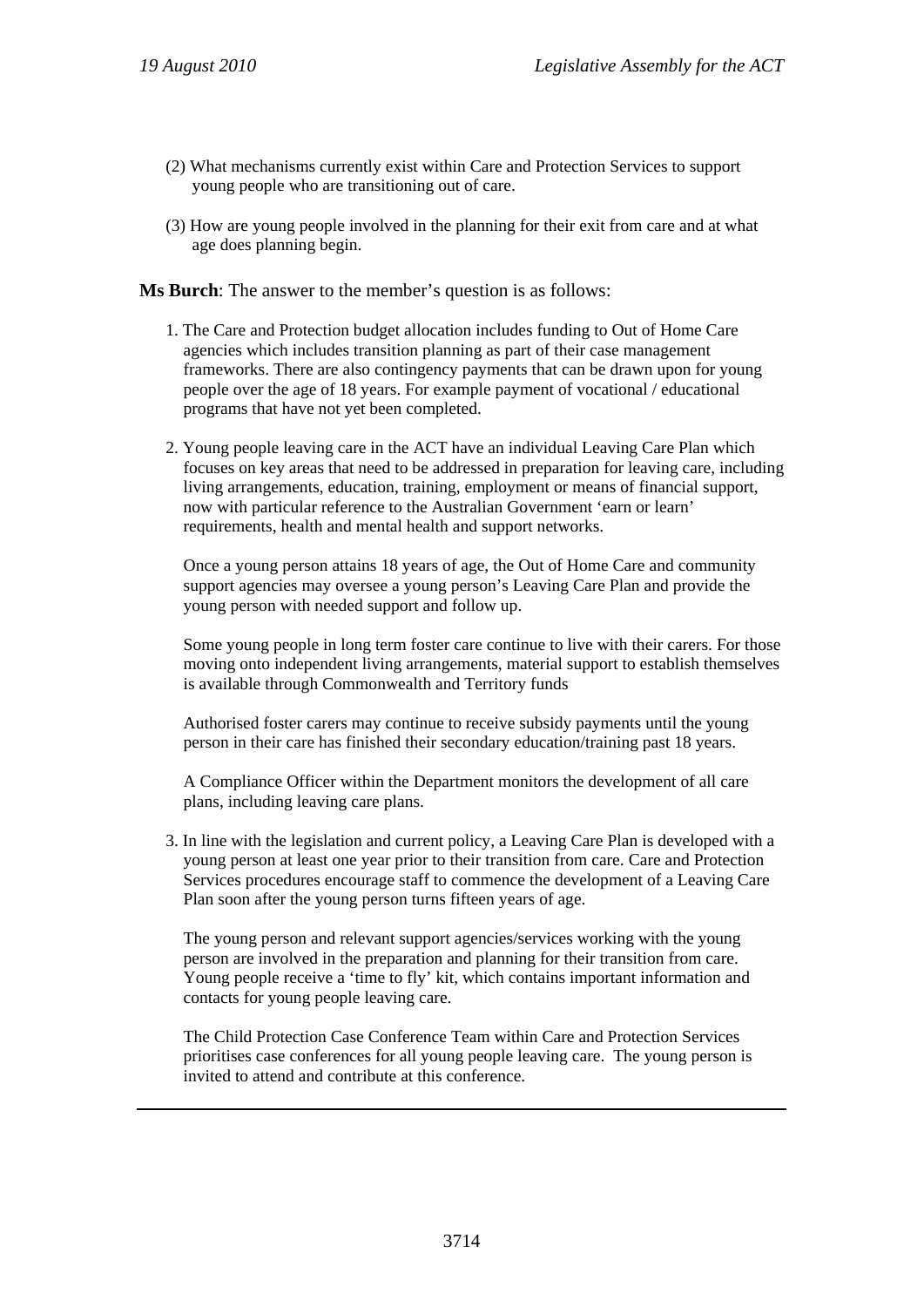# **Children—care and protection (Question No 984)**

**Ms Hunter** asked the Minister for Disability, Housing and Community Services, upon notice, on 23 June 2010 *(redirected to the Minister for Children and Young People)*:

- (1) Can the Minister provide an update on the progress of the two person Case Conference Team within Care and Protection Services.
- (2) How many young people have been assisted in preparing a case plan for exiting care since the Case Conference Team was established.

**Ms Burch**: The answer to the member's question is as follows:

- 1. The Child Protection Case Conferencing Team has been operational since November 2009. For the period November 2009 until the 23 June 2010, they have convened 251 case conferences. Feedback from families and service providers has been positive and provided opportunities for good case collaboration with families and service providers across the sector.
- 2. Of the 251 conferences held, 48 were convened in relation to young people leaving care, to assist in developing plans for exiting care. The plans were developed in consultation with the young people and significant others involved in their lives.

# **Territory and Municipal Services, Department—rangers (Question No 985)**

**Mrs Dunne** asked the Minister for Territory and Municipal Services, upon notice, on 24 June 2010:

- (1) In relation to the answer to question on notice No 106 from the Estimates inquiry, how many rangers are (a) employed permanently and (b) employed in the ACT's nature reserves and national parks.
- (2) How many, of the 18% of rangers identified as being on limited contract, are employed on short-term or specific projects with an identifiable end date and what are the projects.
- (3) What is the projection for the employment of rangers (a) permanently and (b) on contract during the 2010-11 financial year.

#### **Mr Stanhope**: The answer to the member's question is as follows:

- 1 (a) There are currently 31 rangers employed permanently.
- 1 (b) There are currently 38 rangers employed in ACT nature reserves and national parks.
- (2) One ranger is employed to deliver two specific projects through funding provided via the Commonwealth Government's *Heritage Stimulus Projects (Jobs Fund)*. The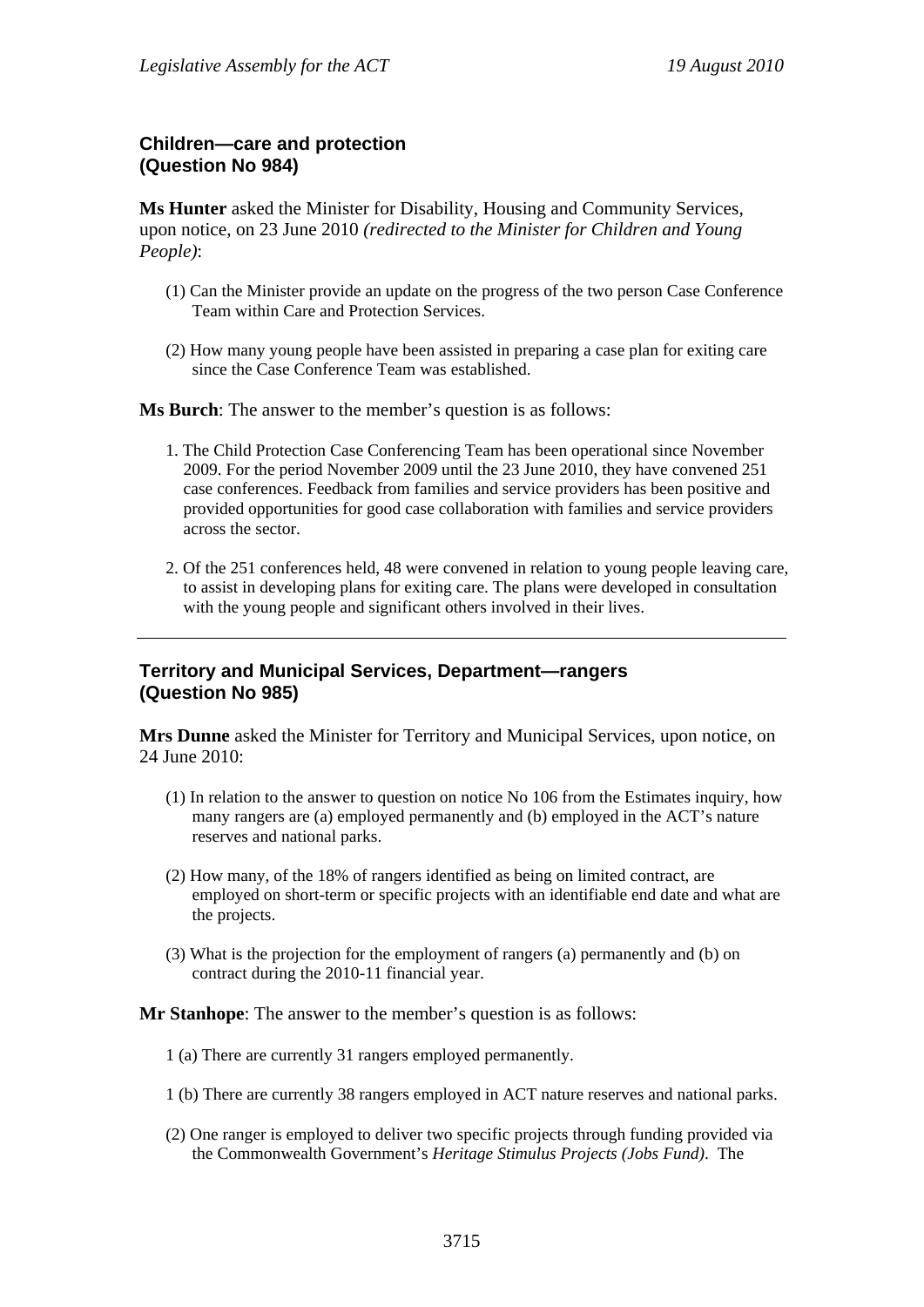projects are the Historic Huts Conservation project; and the Namadgi National Park Historic Huts Interpretive Trail. The end date for these projects is 30 September 2010

The other six rangers are back-filling permanent positions and are not employed to deliver specific projects.

(3) It is projected that a similar number of rangers will be employed in 2010-2011 as were employed in 2009-10. The number of rangers employed on contracts varies from month to month as the demand for rangers to fill temporarily vacant positions changes (such as when staff take long service or maternity leave or are seconded into other agencies).

# **Transport—infrastructure (Question No 987)**

**Ms Le Couteur** asked the Chief Minister, upon notice, on 24 June 2010 *(redirected to the Minister for Transport)*:

- (1) In relation to the motion passed by the Assembly on 5 May 2010 concerning active transport, what steps has the Government taken, so far, to investigate the different aspects of this motion, and what steps are planned, for (a) implementing a 'safe routes to school' project, (b) reviewing lighting for paths and at public transport stops, (c) investigating building improved cycling infrastructure in Canberra and what work will be done specifically to assess each of the different types of infrastructure and locations, (d) engaging in projects to benchmark walkability and cyclability in Canberra as compared to other cities around Australia and the world and what projects has the Government identified, so far, that it is considering, (e) providing improved active transport facilities at bus stops and interchanges and what type of facilities will be considered specifically, (f) using travel demand management techniques, including by converting appropriate areas into pedestrian priority spaces and has the Government identified any areas, so far, to convert to pedestrian priority space, and what process will it use to identify others and (g) investigating formalising the principles from the Healthy Spaces and Places design guide and the International Charter of Walking into the Territory's planning rules.
- (2) Which departments/agencies will be responsible for each of the different elements of the motion.

**Mr Stanhope**: The answer to the member's question is as follows:

- (1) The Government will provide a detailed progress report to these items by December 2010, as agreed in the motion passed by the Assembly on 5 May 2010.
- (2) The Department of Territory and Municipal Services, the ACT Planning and Land Authority, ACT Health and the Department of Education and Training all have responsibility for active transport activities as in the motion.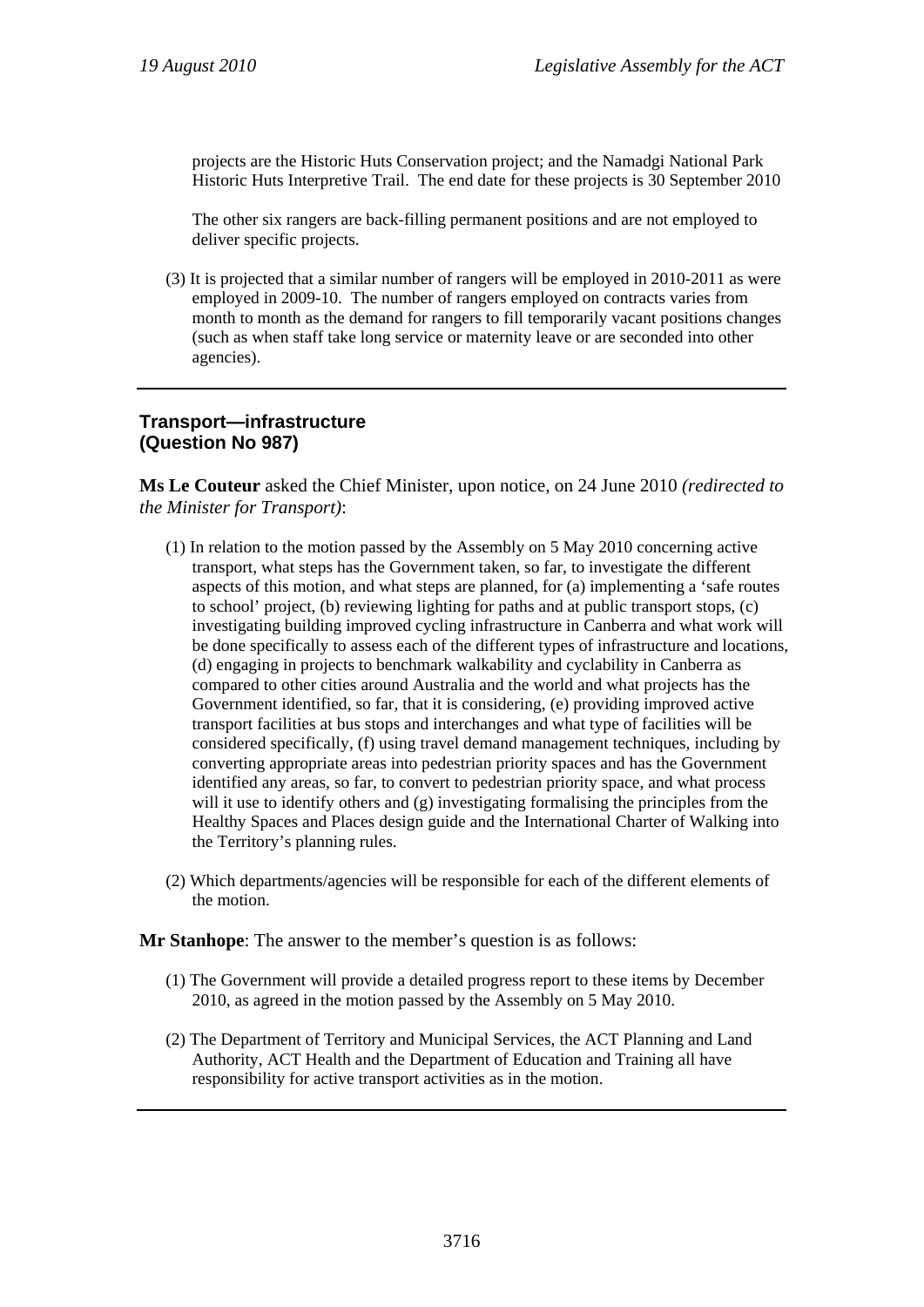# **Aussie Junk (Question No 988)**

**Ms Le Couteur** asked the Minister for Territory and Municipal Services, upon notice, on 24 June 2010:

- (1) How were the assets of Aussie Junk at the Mitchell and Mugga sites dealt with after Aussie Junk was evicted.
- (2) Were the assets referred to in part (1) liquidated.
- (3) Who ultimately retained ownership of the assets referred to in part (1) and what has been done with them.
- (4) How much money has the Government spent on the Mitchell and Mugga resusables sites since Aussie Junk was evicted and can the Minister detail what any money spent was used for at each site.
- (5) How was paint waste dealt with at the Mugga Lane and Mitchell sites prior to the awarding of the Chemsal contract in March 2009.
- (6) Is the amount of paint waste currently weighed and recorded, and was it also weighed and recorded prior to the Chemsal contract.
- (7) What was the amount of paint disposed of at Mugga Lane and Mitchell in each of the last five years.
- (8) Does the ACT Government have a copy of written authority from ACT No Waste allowing Aussie Junk to operate as a subcontractor to Thiess services at Mitchell, as it did before being evicted from the reusables site in 2009, and can the Minister provide a copy of this document.
- (9) Does the ACT Government have a copy of the contract between Thiess and Aussie Junk for the operation of the reusables site at Mitchell; if so, can the Minister provide a copy of this document.

**Mr Stanhope**: The answer to the member's question is as follows:

(1, 2 & 3) The Territory, through the Department of Territory and Municipal Services (TAMS), has a contract with Thiess Services that includes management of the reusables facility at Mitchell. Aussie Junk Pty Ltd (Aussie Junk) provided services to Thiess Services Pty Ltd (Thiess Services) under sub-contract to manage that facility. The Territory also had a direct contract with Aussie Junk that included the management of the reusables facility at Mugga Lane.

On 30 July 2009, Aussie Junk was placed into liquidation. Following this, the Territory and Thiess Services independently terminated contracts with Aussie Junk. From 30 July 2009 Aussie Junk was no longer operating either reusables facility. Thiess Services continued to operate the Mitchell facility. An interim arrangement at the Mugga Lane facility ensured the continued acceptance of second-hand goods of saleable quality.

A liquidation involves realising the company's assets, distributing the proceeds of realisation among creditors and distributing any surplus among shareholders. In the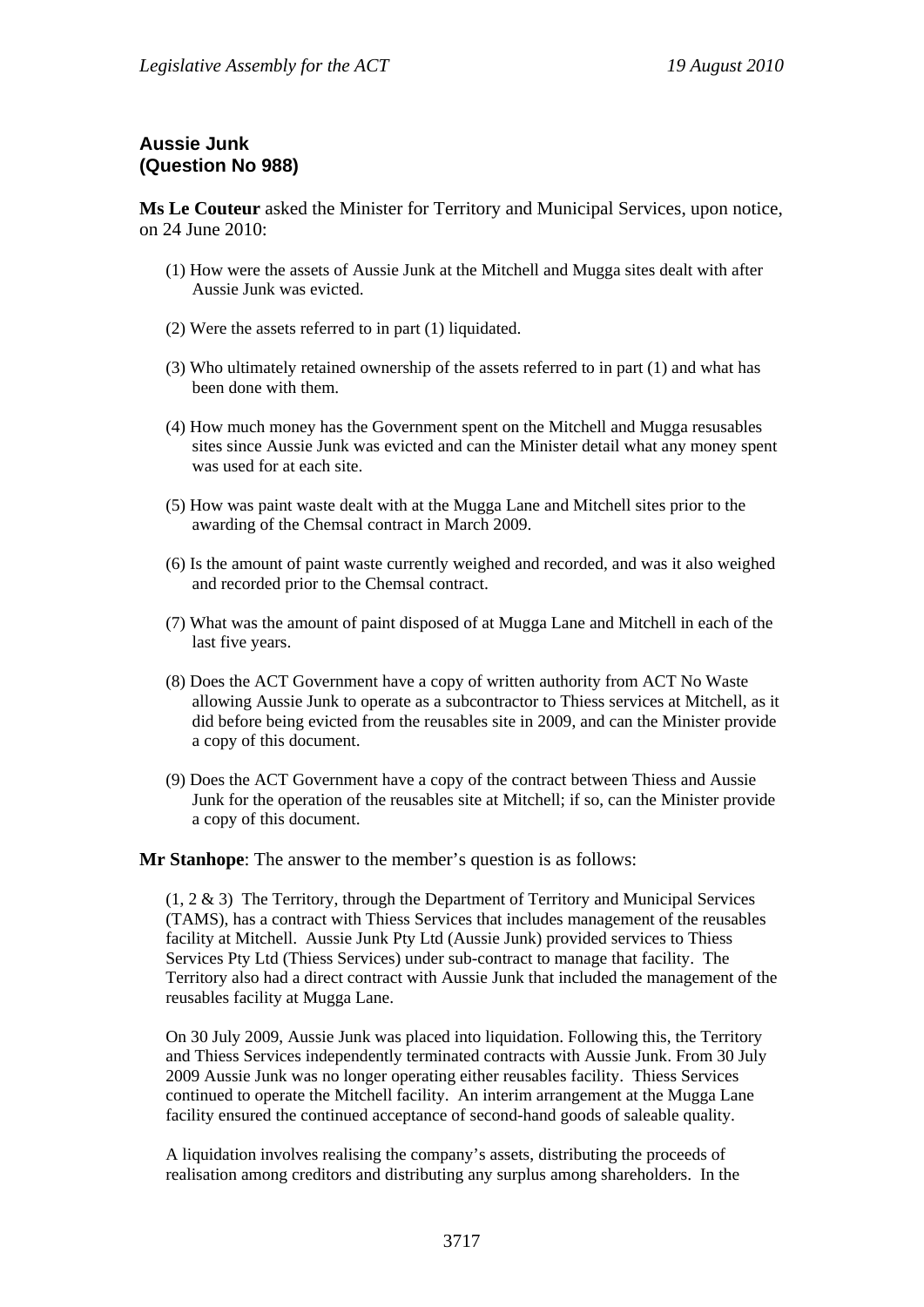Aussie Junk matter, the liquidator was responsible for implementing this process. The Department understands that the liquidator did in fact follow this process.

On 31 July 2009, a Notice of Disclaimer of Onerous Property was lodged with the Australian Securities and Investments Commission. The liquidator provided further advice that this disclaimer applied to stock and shop fittings. The Department's records indicate as follows.

- The liquidator asserted possession over some assets.
- Former staff members from Aussie Junk that made out claims over goods to the liquidator and had those items released to them.
- Aussie Junk customers who had purchased but not collected goods prior to liquidation made out claims to the liquidator in the first instance and had those items released to them.
- The Department released some other items to customers who asserted their reasonable claim over stock purchased prior to liquidation.
- Remaining stock, which belonged to the Territory due to the liquidator's disclaimer, was assessed. Stock assessed as having no resale value was recycled or discarded. Stock assessed as having resale value was retained and became initial stock for the new reusables facility operator.
- Fittings were repaired, removed or retained depending on their condition.

Any further questions about the liquidation should be directed to the liquidator. The Department did not administer that process and cannot provide definitive advice.

4) The Territory incurred expenses of around \$148,400 as a result of the termination of Aussie Junk. Most of these expenses were repairs to the facility. clean up of the facility and staffing costs to keep the facility open for the acceptance of reusables. until a new contract was awarded These expenses also included outstanding site rental owed by Aussie Junk and outstanding commercial landfill charges owed by Aussie Junk.

The Territory has spent money approximately \$50,100 on upgrading the reusables facility at Mugga including repairs and improvements to the storage yard, signage, additional shelving, security screens on windows and a sales counter.

At Mitchell approximately \$39,500 has been spent on upgrading the reusable facility with a new sales office, additional shelving, a shipping container for material storage and electrical upgrades.

(5) Prior to March 2009, on-site contractors (Thiess Services at Mitchell and Aussie Junk at Mugga Lane) received, handled and stored paint dropped off by residents at collection points. These services were performed under contract. Chemsal then collected the paint under similar arrangements as under the current contract.

(6) Chemsal weighs and records paint on collection. Chemsal weighed and recorded paint on collection under prior arrangements.

(7) Under the arrangements outlined at  $(5) - (6)$  above, no paint is disposed of at Mugga Lane and Mitchell and none was disposed of over the last five years. Paint is recycled.

Over the past five years the following amounts of paint were received and recycled at Mugga and Mitchell: (NB: 1 Tonne = Approx 1000 Litres)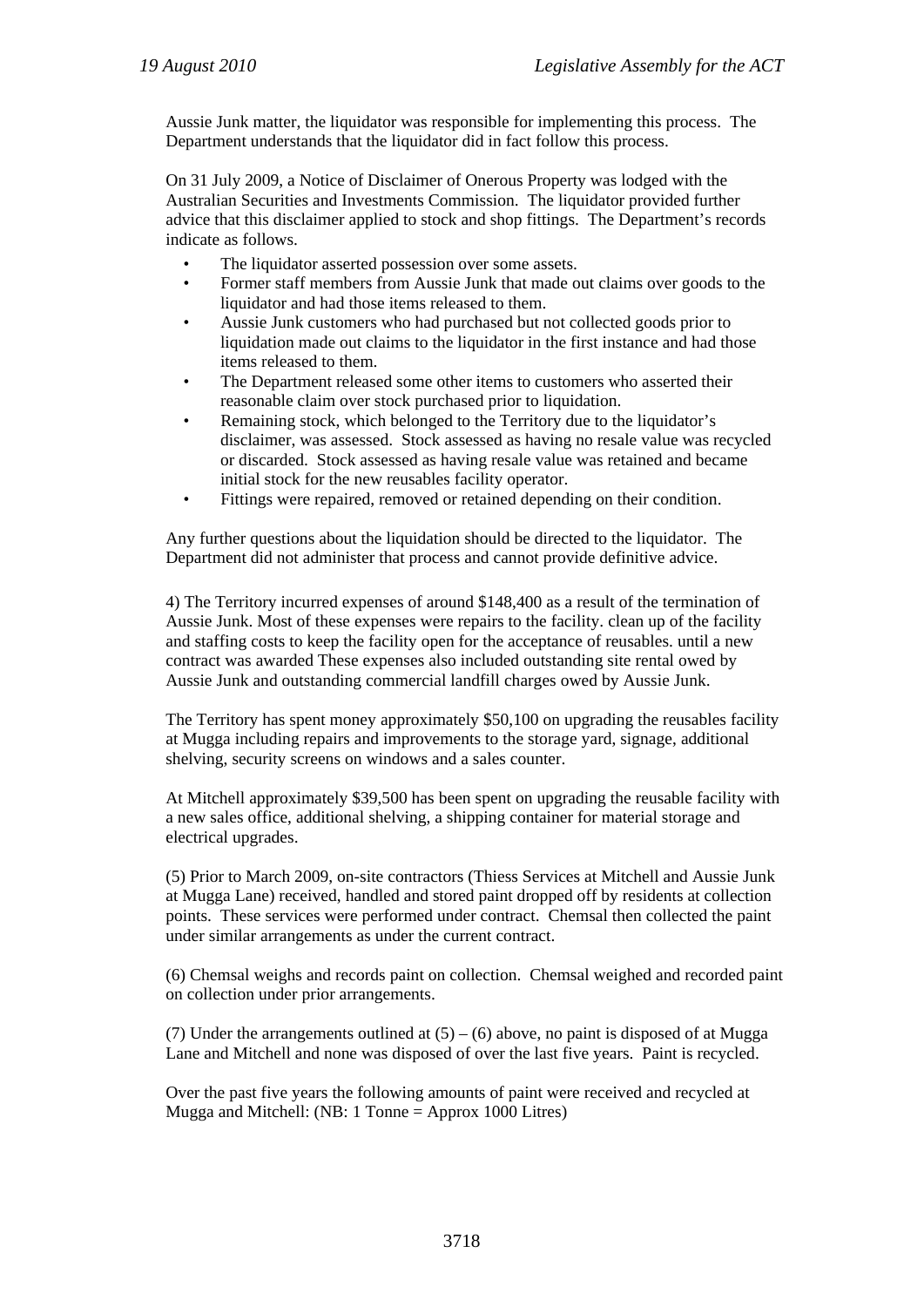- 2005- 17.6 tonnes
- 2006- 38.1 tonnes
- 2007- 31.1 tonnes
- 2008- 41.1 tonnes
- 2009- 51.4 tonnes
- 2010 (first 6 months)- 21.5 tonnes

Note that until recently all paint was transferred to Mitchell and collected from there for recycling. Data on tonnages from individual sites is not available.

(8) ACT NOWaste has on file a copy of written authority from ACT NOWaste allowing Aussie Junk to operate as a subcontractor to Thiess Services at the Mitchell reusables facility. I have attached a copy of this document.

(9) ACT NOWaste does not have a copy of the contract between Thiess and Aussie Junk for the operation of the reusables site at Mitchell.

#### **Green Square—water use (Question No 989)**

**Ms Le Couteur** asked the Minister for Territory and Municipal Services, upon notice, on 24 June 2010:

- (1) How often is the newly renovated area of Green Square being watered, including the native grasses, trees, planters, and any other watering.
- (2) What is the amount of water being used to water this area currently, and what is the expected amount to be used annually.

**Mr Stanhope**: The answer to the member's question is as follows:

- (1) Following planting in March, initial watering was undertaken by the construction contractor to assist plant establishment. Watering ceased on 8 June 2010. The grass at Green Square has been replaced with drought-tolerant plants that require minimal water after establishment. The new deciduous trees planted in the refurbished area will be hand watered with non-potable water during the growing period (September – March) until they become established.
- (2) With the exception of the trees, the plantings are intended to survive without additional watering. The plants are not currently being watered and unless there is an extended dry period, ongoing watering of these plantings is not anticipated.

The trees will be watered using approximately 50 litres of non-potable water as described above.

#### **Children—care and protection (Question No 990)**

**Mrs Dunne** asked the Minister for Children and Young People, upon notice, on 30 June 2010: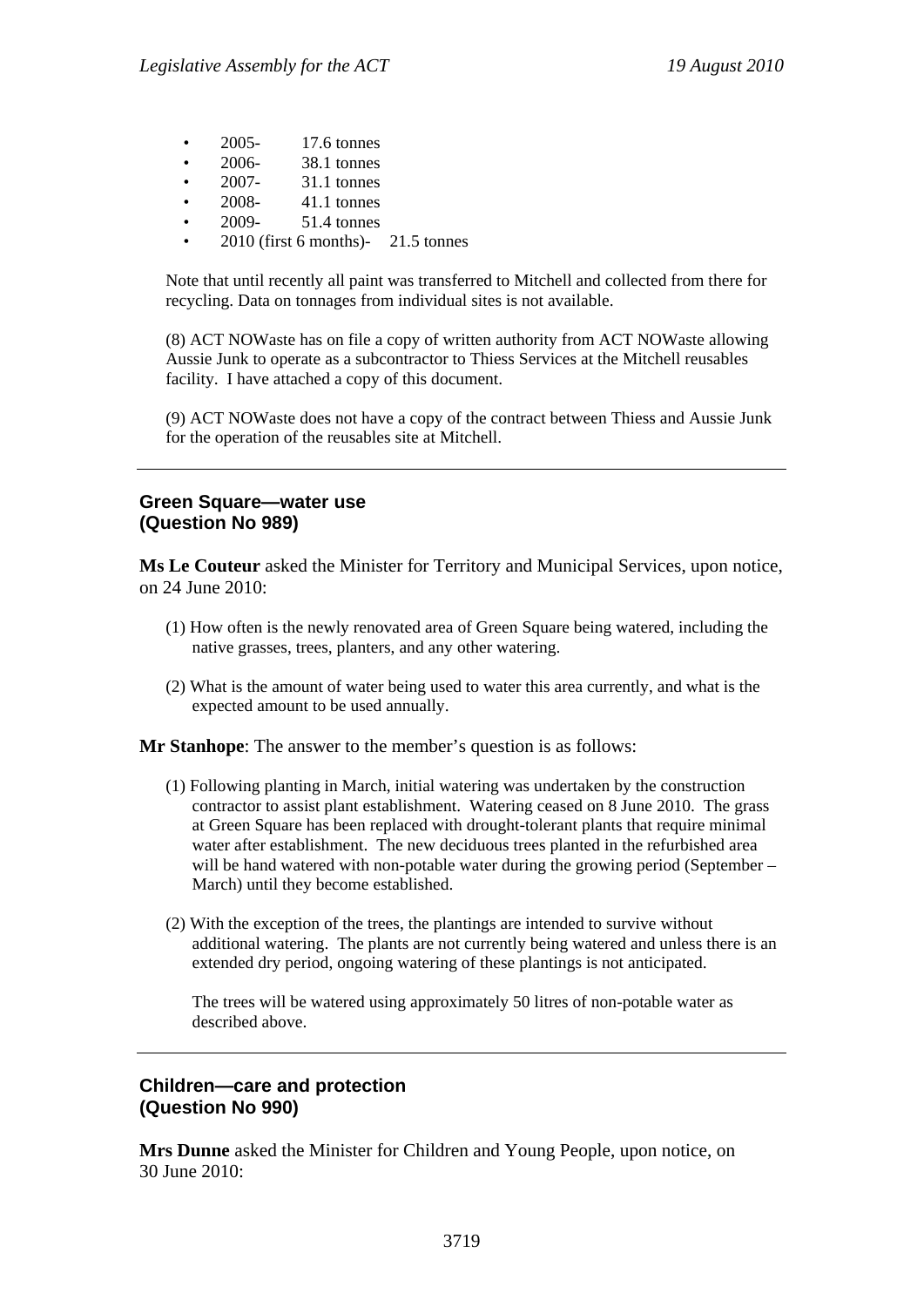- (1) Does the department develop care plans for children and young people in care and protection; if not, why not; if so, who is consulted in the development of those plans.
- (2) Do those plans referred to in part (1) include management of and, support for, grandparents as they age to the point of being elderly or even frail when caring for children and young people; if not, why not; if so, what management and support elements are included.
- (3) Do those plans referred to in part (1) include transition to adulthood and self-care for children and young people in care and protection; if not, why not; if so, (a) what issues are considered and (b) who is consulted in the development of those transition plans.
- (4) What post-care and protection support does the department provide both to carers and young people formerly in care and protection.

**Ms Burch:** The answer to the member's question is as follows:

- 1. All children and young people involved with Care and Protection Services have care plans. There are policy and procedures that guide practice and influence the development of plans that include consultation with the child/young person if age appropriate and significant others.
- 2. Care plans are developed to meet the needs of the child or young person. This may include services to support carers such as respite and school holiday arrangements. The Caseworker, through the assessment and consultation process, should be aware of the carers needs (including the needs of grandparent carers) and this would be discussed and strategies developed on an individual basis to support the placement. Care plans are reviewed on a regular basis, and in undertaking this task, the potential changing needs to support the placement will also be addressed.
- 3. Young people leaving care in the ACT have an individual Leaving Care Plan.
	- a) The Leaving Care Plan focuses on key areas that need to be addressed in preparation for leaving care, including living arrangements, education, training, employment or means of financial support, with particular reference to the recent Australian Government 'earn or learn' requirements, health and mental health, and support networks.
	- b) Consultation with appropriate stakeholders varies from case to case as each young person has a different set of needs and networks. Consideration would be given to the young person's social, emotional, physical, psychological and educational / vocational needs and then an appropriate agency may be identified to become involved with the young person.

The Child Protection Case Conference Team within Care and Protection Services prioritises case conferences for all young people leaving care. The young person is invited to attend and contribute at this conference.

4. Once a young person attains 18 years of age, out of home care and community support agencies may oversee a young person's Leaving Care Plan and provide the young person with support and follow up needed.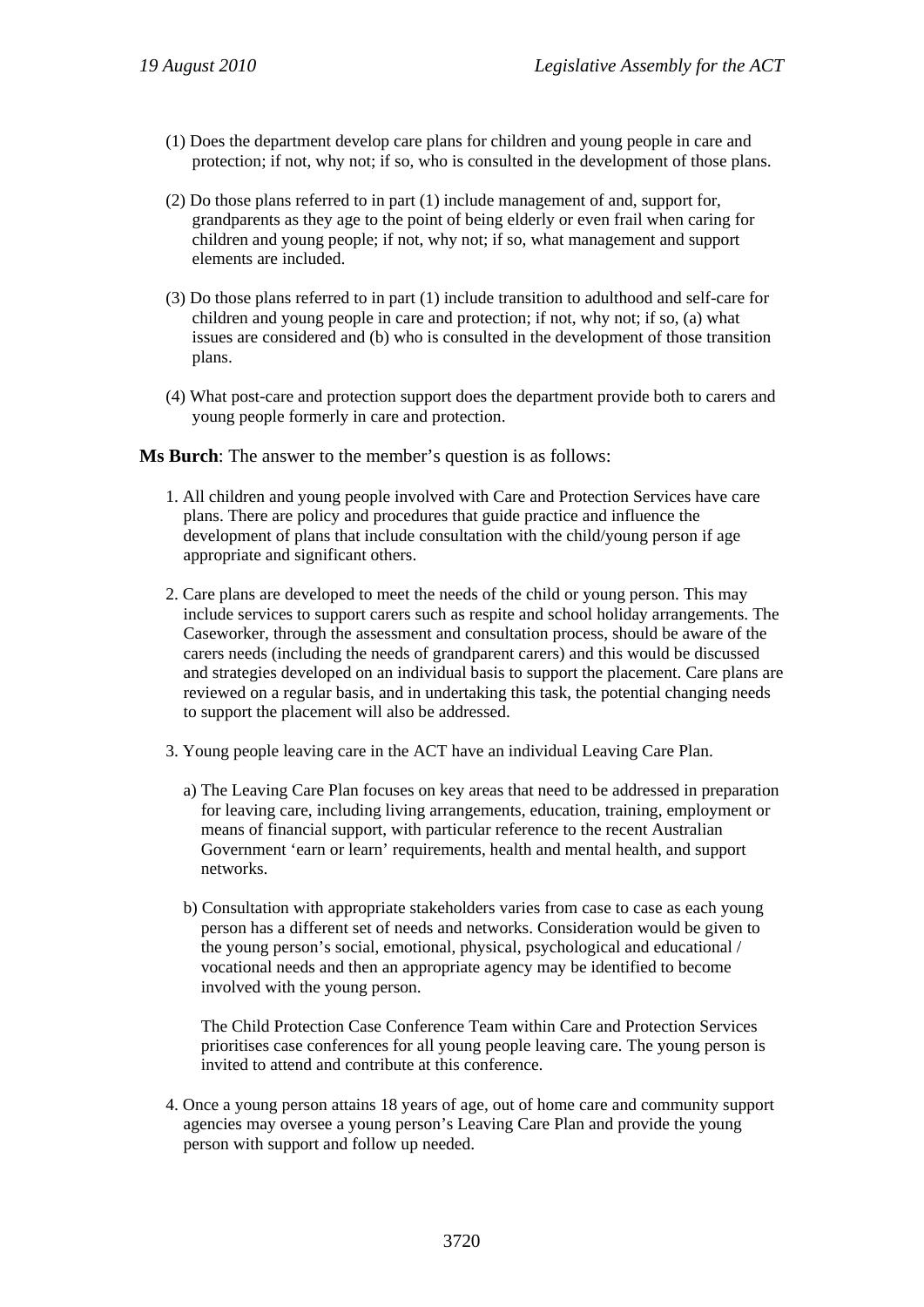Some young people in long term foster care continue to live with their carers. For those moving on to independent living arrangements, material support to establish themselves is available through Commonwealth and Territory funds.

Consideration can be given to contingency payments for young people over the age of 18 years on a case by case basis. For example payment of vocational/educational programs that have not yet been completed.

Consideration may be given on a case by case basis to authorised foster carers receiving subsidy payments until the young person in their care has finished their secondary education/training past 18 years. Out of Home Care agencies also provide support to carers beyond a child in care's  $18<sup>th</sup>$  birthday.

A Compliance Officer within the Department monitors the development of all care plans, including leaving care plans.

# **Children—care and protection (Question No 991)**

**Mrs Dunne** asked the Minister for Children and Young People, upon notice, on 30 June 2010:

- (1) In relation to training offered to people who provide out of home care for children in the care of the Chief Executive, what training is provided to (a) foster and (b) grandparent and kinship carers.
- (2) What was the per head cost of training for (a) foster and (b) grandparent and kinship carers in the 2009-10 financial year.
- (3) Can the Minister explain why any differences arise between the training and support given to (a) foster and (b) grandparent and kinship carers in the replies to parts (1) and (2).

**Ms Burch**: The answer to the member's question is as follows:

- 1. a) Foster Carers are provided with pre-service training called '*Positive Futures Caring Together*'. Kinship carers are also able to attend the relevant modules of the '*Positive Futures Caring Together*' training. In addition to this training foster care agencies also provide training as required based on requests from carers or needs identified by the agencies.
	- b) Kinship Carers including grandparents can choose to access training from a range of courses specifically provided for kinship carers by DHCS. Examples of the topics covered include:

Understanding and Responding to Complex Trauma Grief and Loss Navigating the Care and Protection System Dealing with Mental Health Issues Dealing with Drug and Alcohol issues

These modules are a part of the training that foster carers undertake when becoming a foster carer in conjunction with the training their specific agency provides.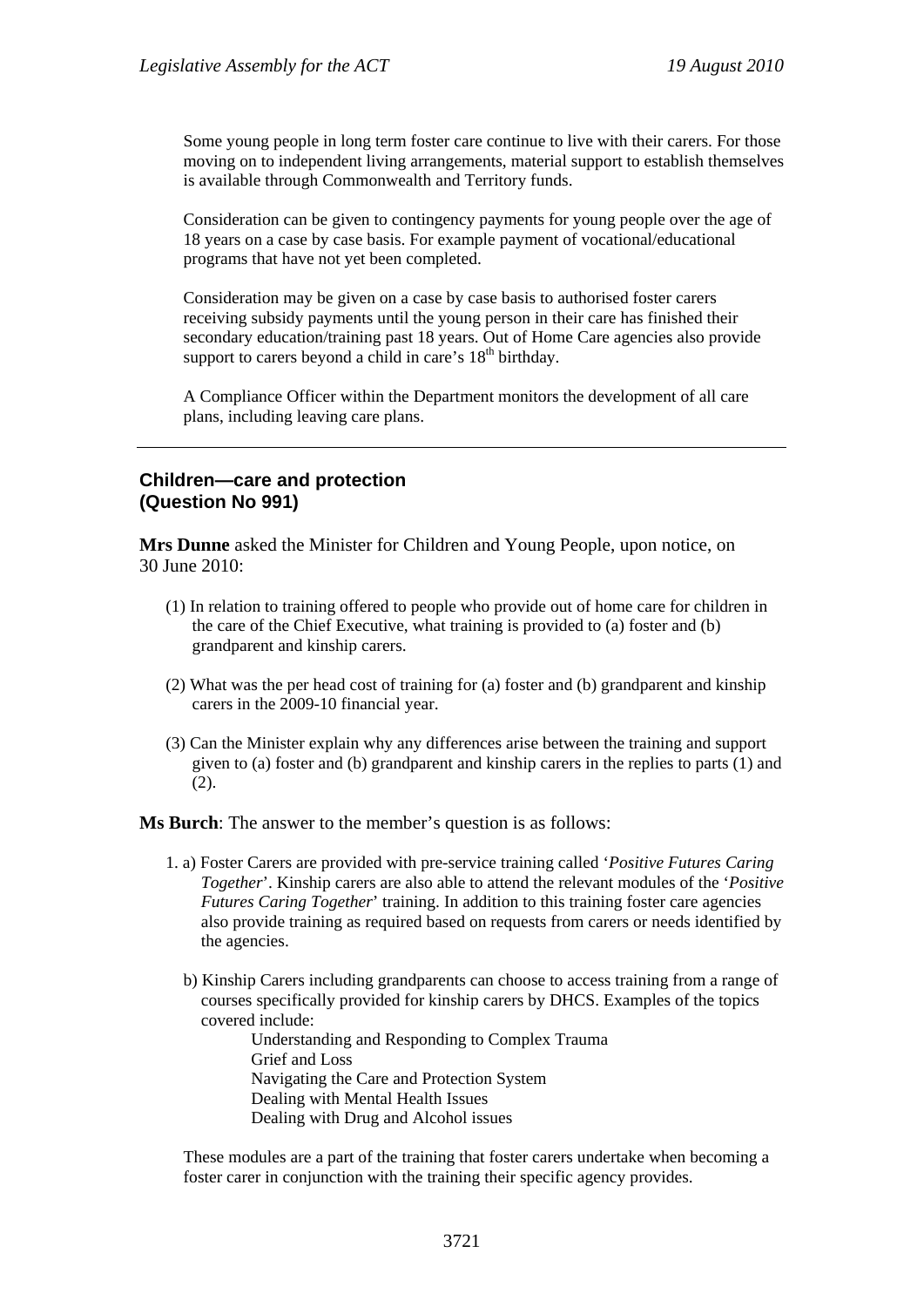- 2. a) Information from Learning and Community Education unit states that the cost per head for the foster care training program '*Positive Futures Caring Together*' is affected by a range of variables as delivery is shared between the foster care agencies and DHCS. The number of attendees per training group also varies. An approximate cost per head is in the order of \$688 per person for the ten module program.
	- b) The Learning and Community Education unit also report that the cost per head of training for Kinship carers and grandparents is affected by a range of variables including the number of carers attending and also if the training was provided by ACT government staff or other providers. The cost per head can vary from \$345 per person to no or minimal cost depending on the course.
- 3. Foster carers become carers via unique pathways and this is reflected in the training needs. The '*Positive Futures Caring Together*' is pre-requisite training for all new foster carers and is designed to meet the needs of carers who have no previous experience of the child / children they will be caring for. This training is a combination of sessions provided by the Department and the agency to that the Foster Carer is registered with.

Kinship carers and grandparents generally have some prior knowledge of the child/ children they will be caring for. Whilst having some similar training needs, kinship carers require specific and unique training. DHCS is developing a training package to address these unique needs. Training is voluntary for Kinship Carers and Grandparents, however they can choose to access training from a range of courses specifically provided for kinship carers by DHCS. Examples of the topics covered are described in question 1(b).

The training provided for Kinship carers and grandparents is usually provided in a one day or half day format. *Positive Futures Caring Together* has ten modules and is generally delivered over a series of evenings and / or weekends resulting in greater cost.

The Department has established a Carer Liaison Officer (CLO) to act as a point of contact for support, information and problem solving for carers (including Foster, Kinship and Grandparent Carers). This position is an acknowledged success. The CLOS distributes a newsletter to all carers with information, details of courses and contact details for a range of useful supports.

The Department funds a range of supports for carers and families through its programs including the Family Support Program and Youth Service program. Carers have access to the full range of services and support in the community for all families in need of help including Child and Family Centres, Parenting Programs and other government and non-government services, for example grandparent networks, through the CLO and Belconnen Regional Community Service (BRCS).

Care and Protection Services have two teams of case managers focusing specifically on the support needs of kinship placements.

# **Children—care and protection (Question No 992)**

**Mrs Dunne** asked the Minister for Children and Young People, upon notice, on 30 June 2010: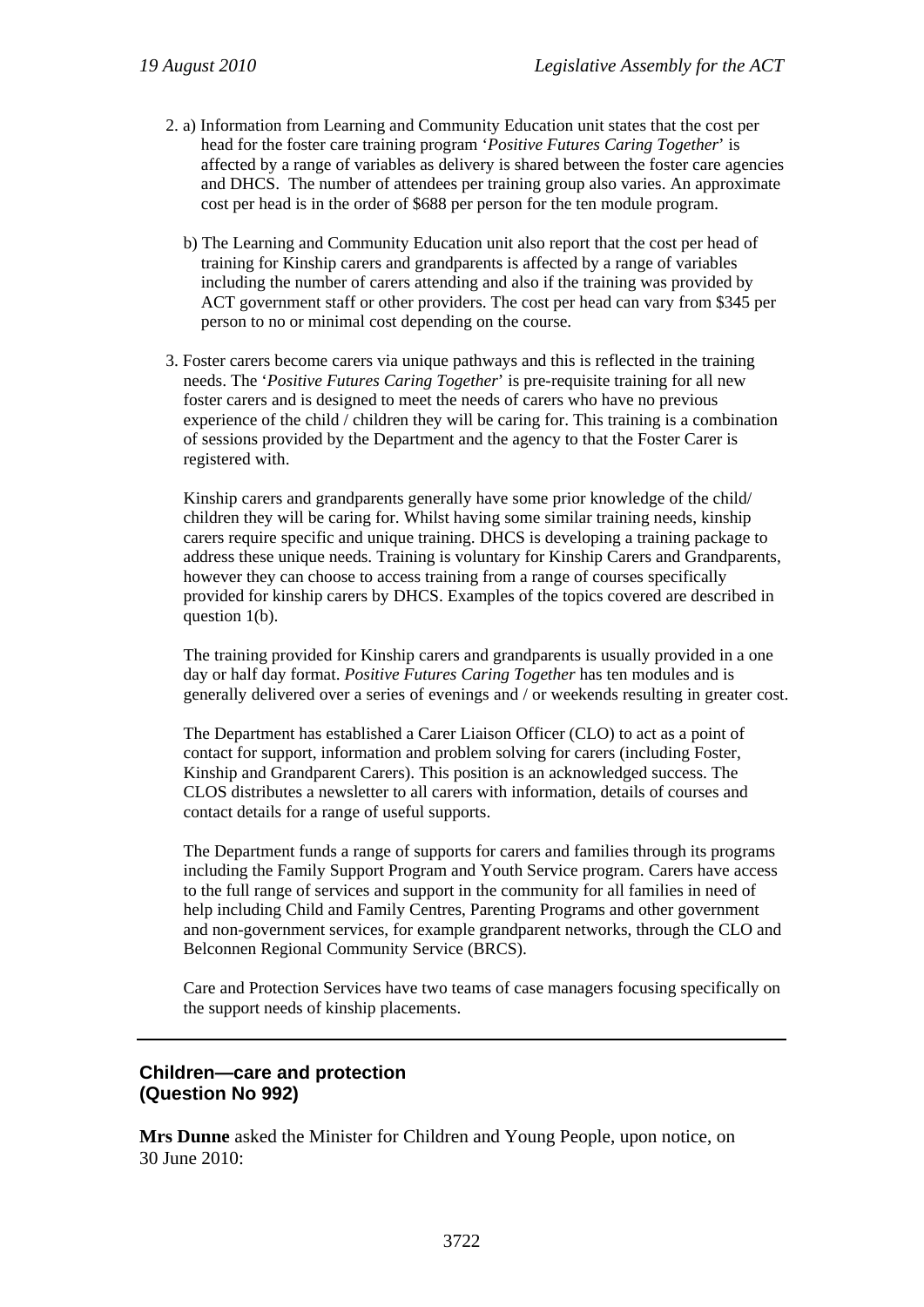- (1) Does the department, as parent, currently give an information kit to carers upon asking them to care for babies, children or young people in care and protection; if so, (a) when was that kit developed, (b) what information is provided in relation to carer entitlements, responsibilities and support and (c) what other information is provided; if not, (a) why not, (b) is a kit being developed and when will it become available
- (2) Is the information given to carers consistent across all case managers; if not, why not; if so, can the Minister explain why carers report receiving different information from different case managers.
- (3) Does the department, as parent, currently give an equipment kit to carers upon asking them to care for babies, children and young people in care and protection; if so, (a) what equipment is provided for (i) babies, (ii) children and (iii) young people, (b) when was the kit developed and (c) who was consulted on its contents; if not, is a kit being developed and when will it become available.
- (4) Is the equipment provided consistent across all case managers; if not, why not.
- (5) Given that at the Select Committee on Estimates 2010-2011 hearing on 27 May 2010 the Minister stated that "Part of the dialogue is the offer of assistance. Back in August, we saw practical assistance in response to comments made by carers around library, toys, car seats, those types of things. Groups chose not to take up that offer of funding, for their reasons, but certainly the offer was there", (a) what offer of assistance was given, (b) in what form was the assistance, (c) to whom was the assistance given, (d) what documentary support for the offer exists, (e) which groups took up the offer, (f) how much assistance was given to each group that accepted the offer and (g) what accountability arrangements are in place for that funding.

**Ms Burch**: The answer to the member's question is as follows:

- 1. I am advised that the Department does not currently have a specific information kit for carers.
	- a) The Foster Care Handbook was developed and went out for consultation in October 2005, however a decision was taken not to progress the publication until the 'Roles and responsibilities' document (a joint collaborative work between Care and protection Services and the Out of Home Care Committee) was completed in late 2007. With the subsequent rise in the number of children in kinship care, work commenced in 2008 to update the handbook to include relevancy for Kinship Carers and to ensure its compliance with the *Children and Young People Act 2008*.
	- b) The final draft of the Foster and Kinship Care Handbook will be provided to the Out of Home Care Committee meeting in July 2010 to finalise and complete the Handbook for publication. All Foster and Kinship Carers will be provided with a copy upon publication.

It is however important to note that Foster Carers are provided with pre-service training called *Positive Futures Caring Together*. Foster Carers are also able to access training provided by foster care agencies. Kinship Carers have access to training offered by the Department.

At the time of placement of children and young people with a Kinship Carer, Care and Protection Services undertake comprehensive Kinship Carer Assessments to ensure suitability, capacity and safety.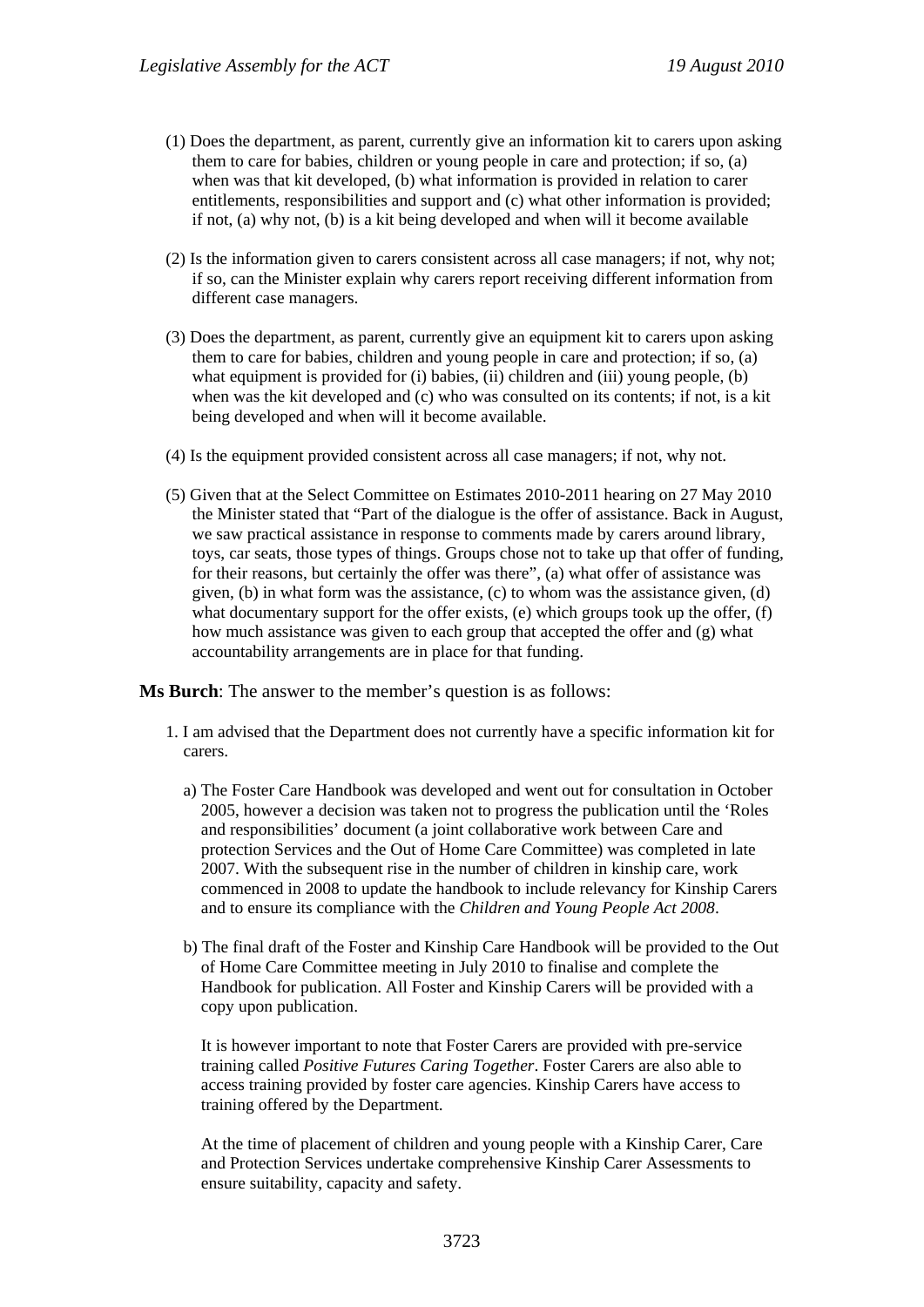Care and Protection Services may also provide advice and support to carers on court processes and offer financial support to ensure that carers have the practical necessities to provide day to day care, depending on the circumstances of the care. Kinship and Foster Carers are entitled and receive the same financial support dependent on case circumstances.

- 2. Information given to carers is based on the complexity and needs of each child or young person involved. Each situation is unique therefore information must be tailored to address the individual needs and circumstances of each child and young person and the needs of the foster or kinship family.
- 3. I am advised that the Department does not have a standard equipment kit that is given to all carers. This is due to the unique and complex nature of each placement, which is assessed on the individual needs of the child or young person, and those of the carers. Care and Protection Services have had an operational resource room since 2005. The resource room includes items such as spare clothes, overnight bags, toiletries including nappies, books, toys and games. The items in this room are utilised to supply children and young people as needed.

In addition to the resources in this room, the Legacy Laurel Club has developed 'personal care kits' for children. Caseworkers distribute these kits as needed, but particularly in emergency care situations. These packages include personal care items and a soft toy.

At times equipment is not needed as the children and young people coming into care may bring their personal property with them. The Department may also provide vouchers so that goods and services may be purchased, and in some cases the Caseworker will purchase goods on behalf of children and young people.

- 4. The equipment provided to children and young people is not consistent across all Caseworkers as each case is assessed individually with each child or young person's unique needs being addressed. Caseworkers complete a financial plan as part of care planning, and work within the Office for Children, Youth and Family Support Contingency Guidelines.
- 5.
- a) An offer of \$40,000 was made to the Grandparent and Kinship Carers group at meetings in August and December 2009.
- b) The \$40,000 was to be provided in the form of a grant or grants. The money was to be used for items such as library books, toys and car seats. The group had previously asked the Department for items such as these.
- c) I have been advised that the offer was to the Grandparent and Kinship Carers group, which was subsequently incorporated as Grandparent and Kinship Carers (ACT) Inc. The group refused the offer and declined to discuss the issue further saying that they wanted \$200,000 per annum on an ongoing basis. A further offer of the \$40,000 without prejudice to future discussions was also declined.
- d) I was further advised that as the group were adamant that there was nothing further to discuss, there was no requirement to confirm the offer in writing. The meeting was attended by five members of the group, including the current president, and three staff from the Office for Children, Youth and Family Support.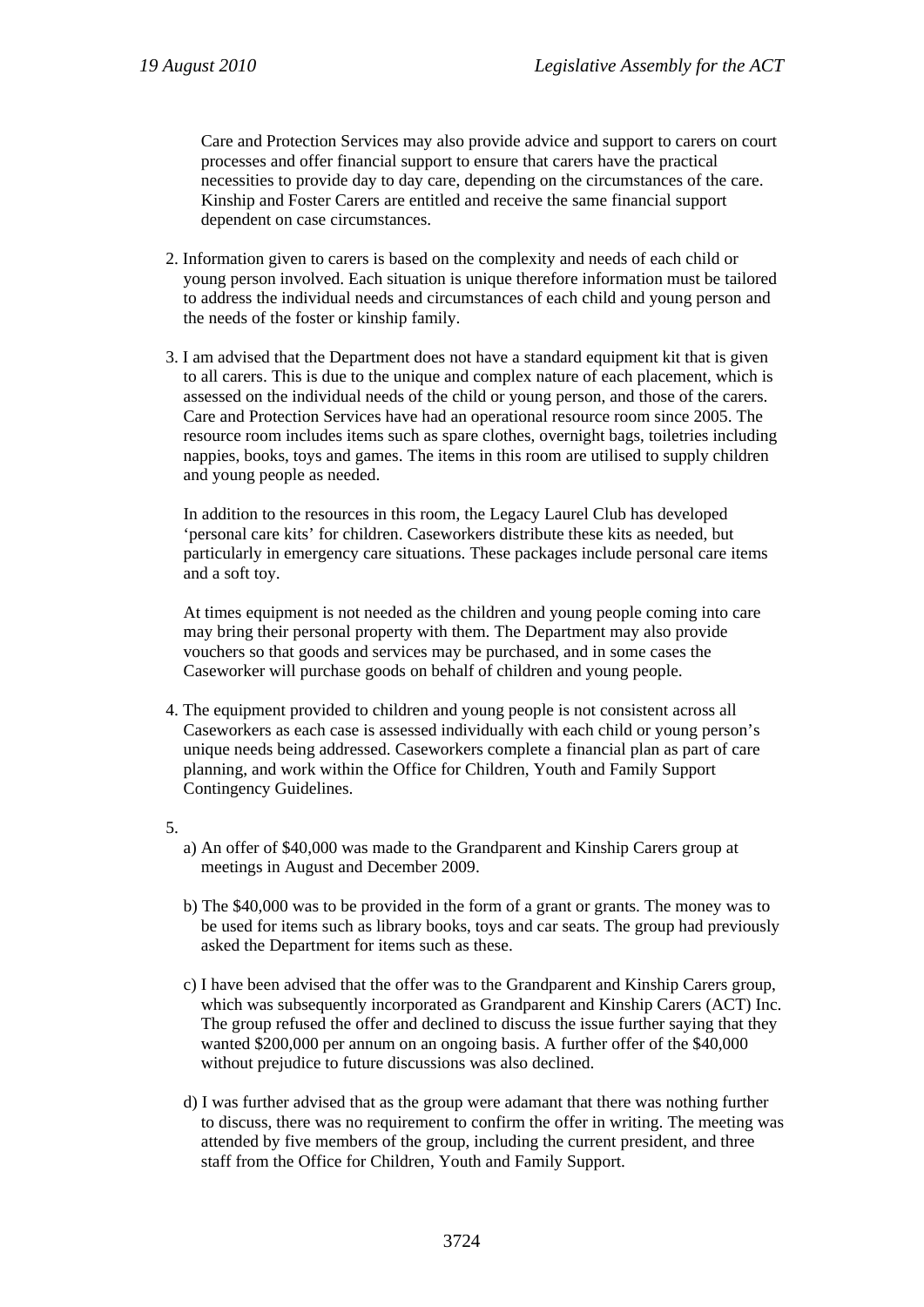- e) The group did not take up the offer.
- f) As the group did not take up the offer, no assistance was required.
- g) As the group did not take up the offer there were no accountability arrangements necessary.

#### **Children—kinship carers (Question No 993)**

**Mrs Dunne** asked the Minister for Children and Young People, upon notice, on 30 June 2010:

- (1) How many kinship carers has the Minister met and spoken with since her appointment.
- (2) What were the outcomes of those meetings and discussions referred to in part (1).
- (3) What policy and response/action decisions did the Minister make as a result of those meetings and discussions referred to in part (1).

**Ms Burch**: The answer to the member's question is as follows:

- 1. I have met with several kinship carers and the various groups representing kinship and foster carers. I am continuing to work with the kinship carers and have committed to meeting them regularly.
- 2. I have had broad ranging discussions, including but not limited to subsidies and contingency payments, training, procurement, support, respite, case management and parental responsibility. For outcomes see (3).
- 3. I have asked my department to thoroughly brief me on what they are doing to support kinship carers and foster carers. I also called a special briefing on the previously unmade claims of 'institutionalised abuse' that were made by Vice-President (now President) Ms Marion Le of Grandparent and Kinship Carers (ACT) Inc in Budget Estimates. I was satisfied that this was not the case but will continue to monitor the relationship between kinship carers and the department with input from their representative bodies, who I meet with regularly and which are represented on Departmental Committees.

There are three further issues which the kinship carers raised which relate to specific actions:

- a. A handbook for kinship carers: the *Foster and Kinship Care Handbook* was already under development by the Department and is almost complete. The final draft will be provided to the Out of Home Care Committee (on which kinship carers are represented) meeting in July 2010, to finalise and complete the Handbook for publication.
- b. A factsheet on court processes: The Kinship Carers and the Children's Court factsheet was also already under development and further consultation with Kinship Carers is occurring.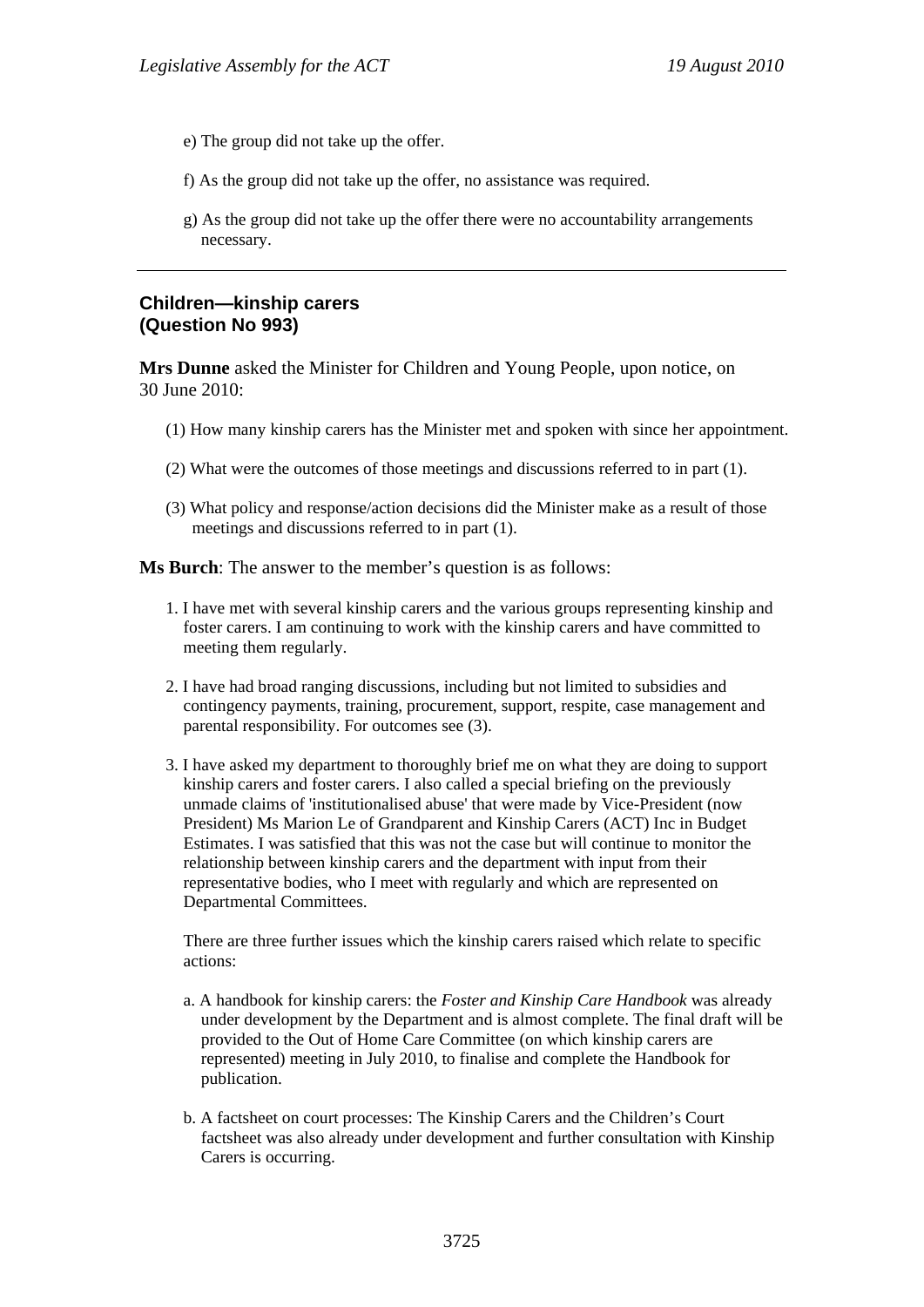c. The development of further brochures/factsheets which kinship carers have recommended is being discussed with the department.

At this stage no substantive policy reform has been proposed by kinship carers from the meetings for a decision by me, although general out of home care issues have been discussed with the kinship carers.

The Kinship Carer Program is currently subject to a procurement process.

# **Children—care and protection (Question No 994)**

**Mrs Dunne** asked the Minister for Children and Young People, upon notice, on 30 June 2010:

- (1) In relation to children in out of home care, what decision-making is allowed to be made by (a) foster and (b) grandparent and kinship carers in relation to (i) education, (ii) health, medical and hospital, (iii) legal matters, (iv) respite care, (v) recreation, (vi) excursions and holidays outside the ACT, (vii) clothing and other personal requirements and (viii) other matters.
- (2) Is there any difference in the decision-making powers of foster carers vis-à-vis grandparent and kinship carers; if so, why.
- (3) What consultation is undertaken with the carer in relation to decisions made by the Chief Executive.
- (4) What is the process by which these matters are decided.

**Ms Burch**: The answer to the member's question is as follows:

1. Decision making responsibilities of a foster carer or kinship carer will vary dependent on the type of Parental Responsibility the Chief Executive has been granted by the ACT Children's Court. Parental Responsibility can be granted in a number of ways including the transfer of day to day care responsibility and long-term care responsibility to the Chief Executive; parental responsibility or parts of parental responsibility may also be shared between a number of people (either day to day and/or long-term care responsibility) including the Chief Executive and a parent(s) or a kinship or foster carer/s.

Where the Chief Executive holds parental responsibility for a child or young person, the Chief Executive may authorise a foster or kinship carer to exercise all or part of this on the Chief Executive's behalf. There are no differences in policy about what parts of parental responsibility the Chief Executive will authorise a carer to exercise.

(a/b) (i-viii) A person who has been authorised to exercise daily care responsibilities may make the decisions about health and medical assessments including dental checkups, school excursions, day to day education decisions; however, not including choosing the child's school. A person who has been authorised to exercise long–term care responsibility on behalf of the Chief Executive may make decisions about education, health, medical and hospital, respite care, recreation, excursions and holidays outside of the ACT, legal matters, and other personal requirements.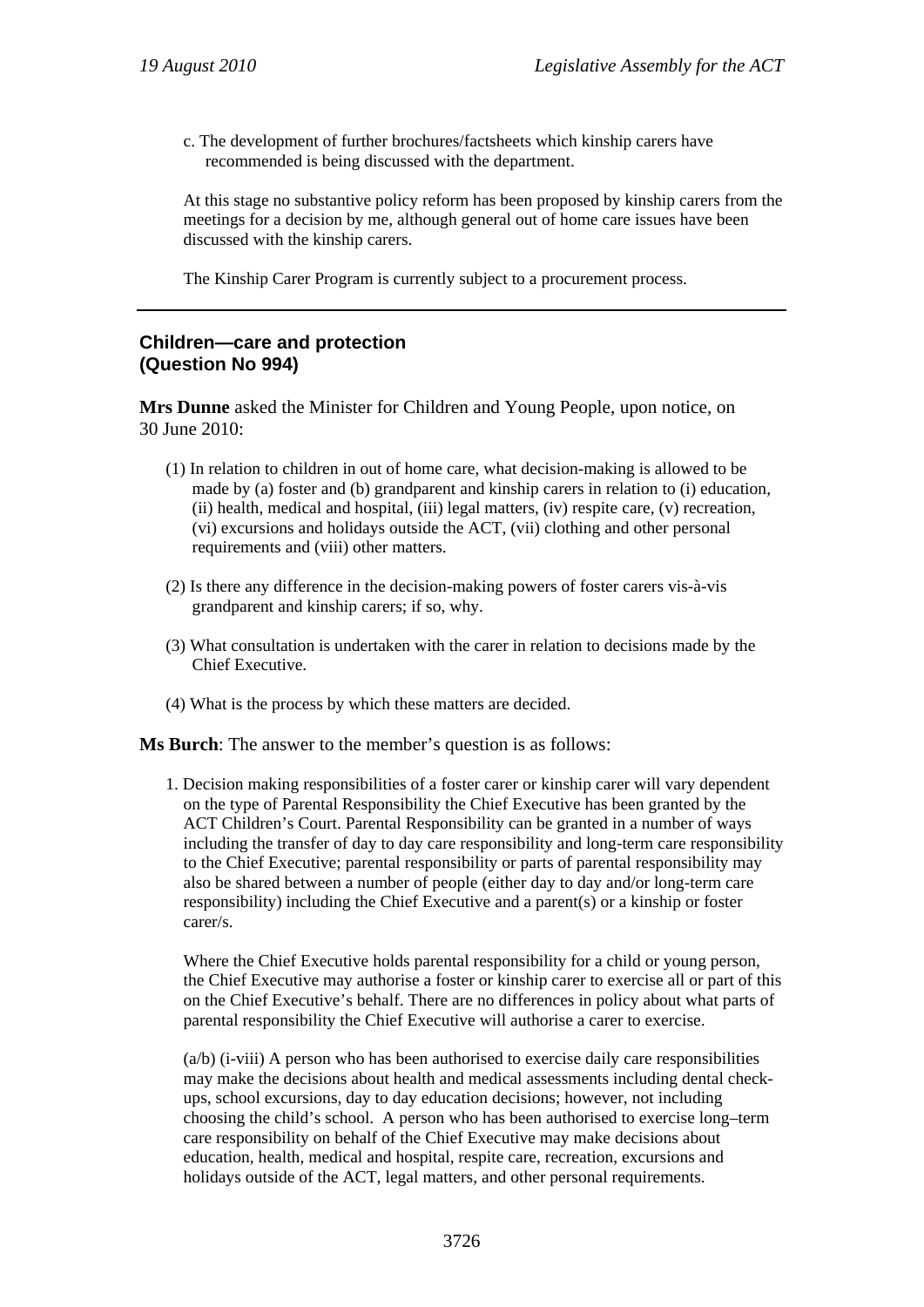As a matter of practice and current departmental policies (Chapter D15: Out of Home Care Case Management of Children on Long Term Orders Policy), where the Chief Executive holds long term care responsibility (and an Order of the Court is not made to others) this remains with the Chief Executive, authorisation of daily care responsibility will be given to a foster or kinship carer.

- 2. There is no difference in the decision making powers of foster carers vis-à-vis and kinship carers (including grandparents) where this is made by authorisation of the Chief Executive's parental responsibility. However, it is to be noted that the Court may order that daily care responsibility and/or long term care responsibility is held between the Chief Executive and others. In these circumstances, decision-making power of a carer may vary.
- 3. Decisions made by the Chief Executive that are non-crisis driven are made in a Review of Arrangements meeting, at home visits and/or office visits, through case conferences and at times through discussions via telephone. When a Review of Arrangements meeting is held, which is usually every three months unless stated differently on a child or young person's care plan, all important persons in the child and young person's life are contacted and invited to attend the meeting, for example, parents, carers, counsellors, teachers, medical officers and health professionals. The meeting aims to obtain all the views from these people and to review the previous three months of the child or young person's life and to discuss future planning for the child or young person. If age appropriate, children are consulted outside of this meeting and their views are brought to the meeting. Where appropriate, young people are invited to attend the meeting and express their views.
- 4. Parental Responsibility is decided by the Magistrate of the ACT Children's Court and authorisation of parental responsibility is decided by the Chief Executive. See response to question three in regard to how the Chief Executive and those involved with the child or young person make decisions about the child or young person's best interests.

#### **Children—care and protection (Question No 995)**

**Mrs Dunne** asked the Minister for Children and Young People, upon notice, on 30 June 2010:

- (1) In relation to the Government budget commitment of an additional \$5.7 million over four years being provided to support the increasing number of children who need to be provided with out-of-home care, Budget Speech 2010-11 page 11, what programs, activities or other support services will this new funding provide.
- (2) How will those programs, activities or other support services referred to in part (1) be delivered and by whom.

**Ms Burch**: The answer to the member's question is as follows:

*The member should note that the response covers the entire Department of Disability, Housing and Community Services* 

(1) The additional commitment to the Out of Home Care Budget will be expended on: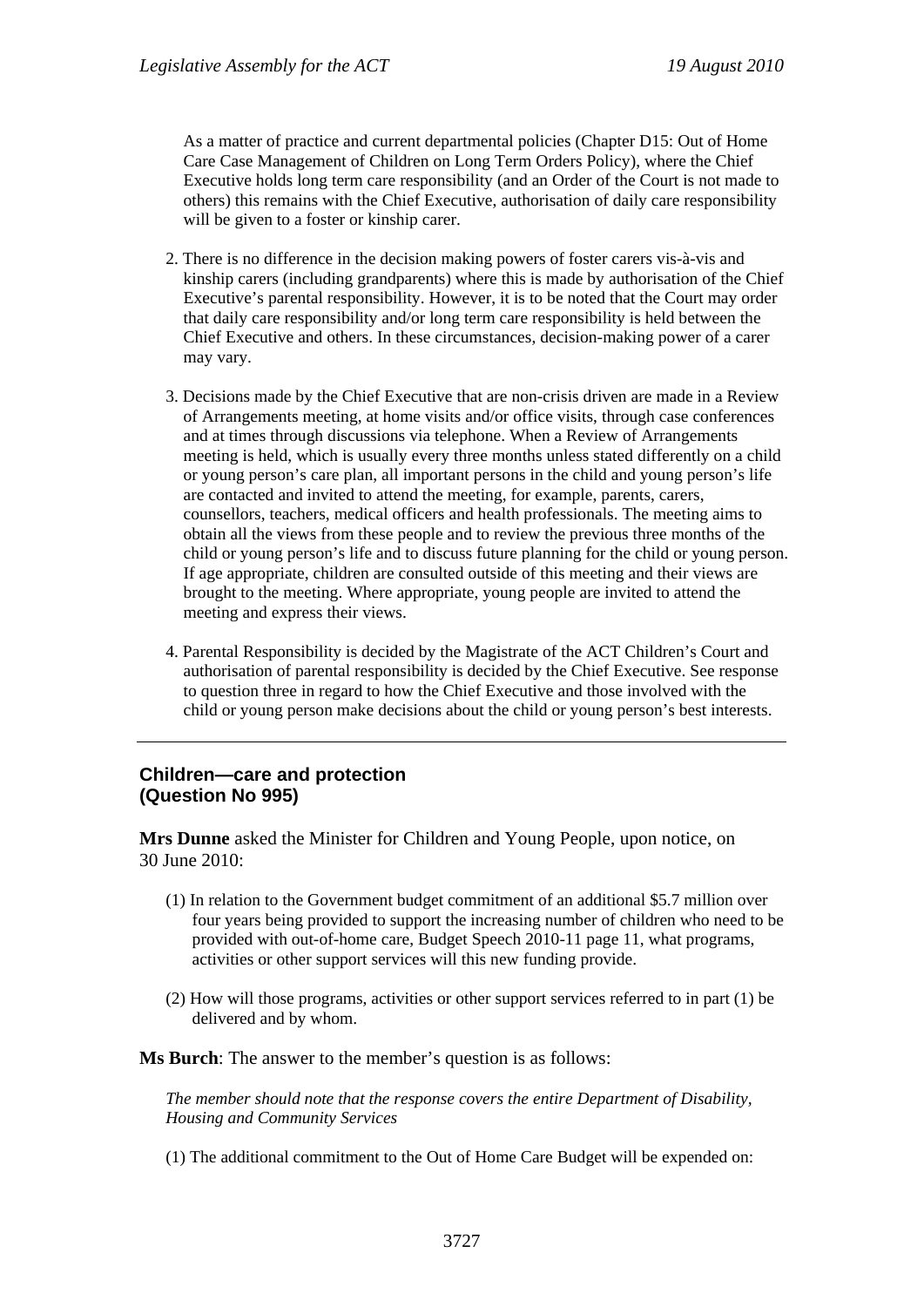- placement costs to non-government agencies who provide staff in residential placements as well as recruitment, assessment, training and support to foster carers;
- subsidies to kinship carers and foster carers as a contribution to the costs of raising children and young people;
- contingency costs which cover one off or special additional needs including transport and supervised contact, counselling, tutoring and some medical expenses;
- additional therapeutic services including consultation and assessment; and
- case conferencing to divert children and young people from the Out of Home Care system as well as to better coordinate the range of services supporting children and young people in care.

The exact distribution of funds across these areas is flexible and reflects changing pressures at any given time.

(2) Services will be delivered in close cooperation and coordination with the Office for Children, Youth and Family Support and in particular through joint work with Care and Protection Services. The current providers of services under the Out of Home Care Program are: Richmond Fellowship, Marymead, Barnardos, Life Without Barriers, Premier Youth Works, Galilee and the Australian Childhood Foundation.

# **Children—kinship carers (Question No 996)**

**Mrs Dunne** asked the Minister for Children and Young People, upon notice, on 30 June 2010:

Given that in the Select Committee on Estimates 2010-2011 hearing on 27 May 2010, it was stated that "we are in the process of developing a kinship carers' handbook" and that Ms Lambert also stated at that hearing that "I think we have doubled our numbers in formal kin care in the last … five years", why has it taken five years for the department to begin the process of developing a kinship carers' handbook.

**Ms Burch**: The answer to the member's question is as follows:

The 'Foster Care Handbook' went out for consultation in October 2005, however a decision was taken not to progress the publication of this handbook until the 'Roles and Responsibilities' document (a joint collaborative work between Care and Protection Services and the Out of Home Care Committee) was completed in late 2007.

As the numbers of children in kinship care increased, work commenced in 2008 to update the handbook to include relevancy for Kinship Carers and to ensure its compliance with the then impending new legislation *Children and Young People Act 2008*. Extensive consultation has been undertaken with the out of home care sector in the development of the Foster and Kinship Care Handbook and a final draft will be provided to the Out of Home Care Committee late July 2010, to finalise and complete the handbook for publication.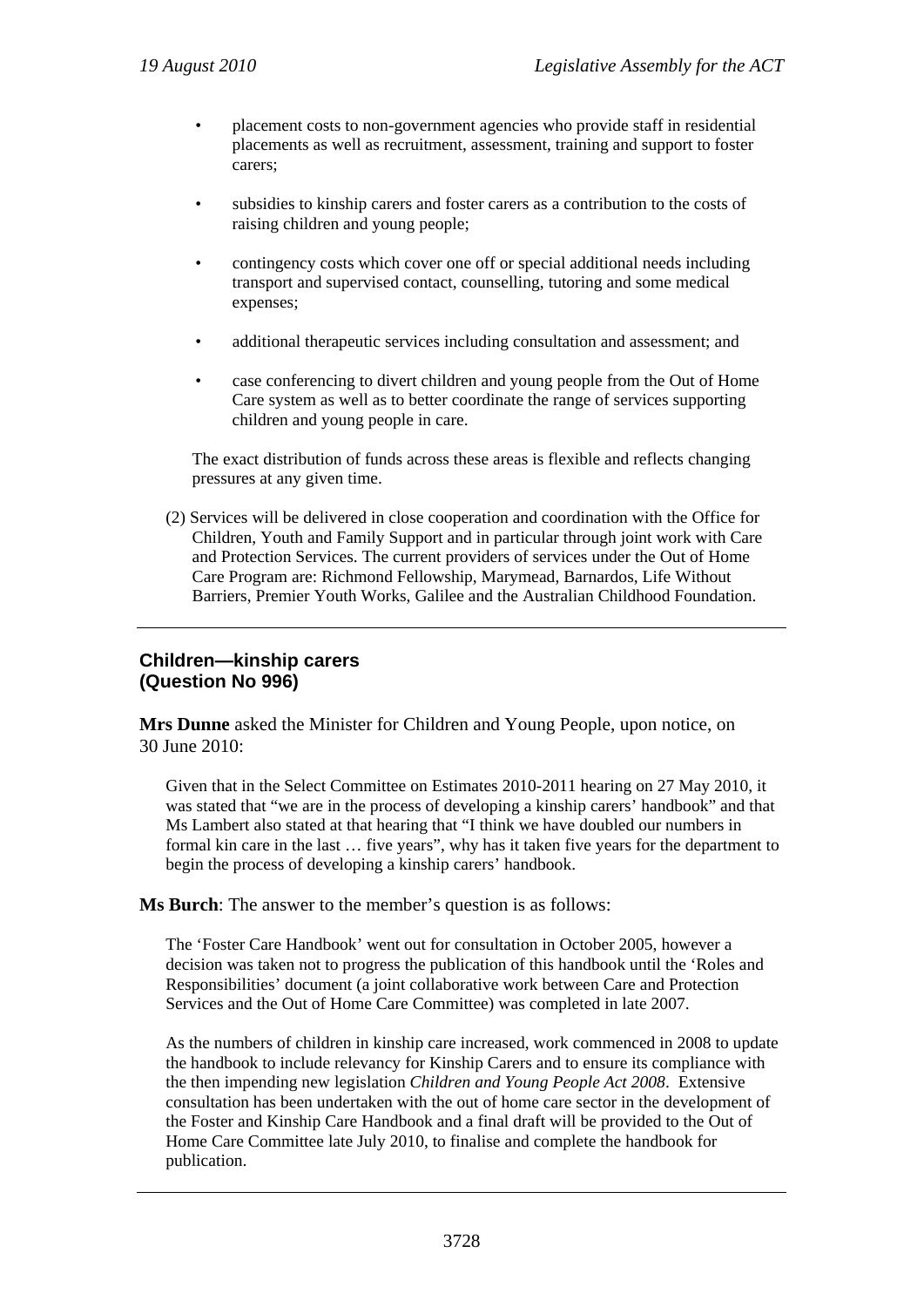# **Children—court appearances (Question No 997)**

**Mrs Dunne** asked the Minister for Children and Young People, upon notice, on 30 June 2010:

- (1) How many children and young people, in the care of the Chief Executive, have appeared before the courts on criminal matters for each year since the new Children and Young People's Act came into operation.
- (2) Were any of those referred to in part (1) remanded or sentenced to Bimberi; if so, (a) how many and (b) for how long.
- (3) How many children and young people in the care and protection system are currently before the courts.
- (4) What is the nature of matters that have brought those children and young people referred to in part (3) before the courts.
- (5) When children and young people in the care of the Chief Executive appear before the courts on criminal matters, does that have to be reported to the Public Advocate under section 507 of the Act; if so, what reporting processes are in place.

**Ms Burch**: The answer to the member's question is as follows:

- (1) I refer the Member to my response to Question on Notice 658 approved for circulation to the Standing Committee on Estimates 2010-11. This information cannot be readily attained as a comprehensive data set is not centrally held.
- (2) On an average day, approximately 40% of the population of children and young people on remand or under sentence at Bimberi Youth Justice Centre are known to the Chief Executive for care and protection concerns or are subject to a care and protection order giving the Chief Executive parental responsibility for the child or young person.
- (3) I refer the Member to my answer to question one (1) above.
- (4) I refer the Member to my answer to question one (1) above and note that any child or young person appearing before an ACT Court will have been charged by ACT Policing with an offence against the criminal law applying in the Territory.
- (5) Section 507 of the *Children and Young People Act 2008* ('the Act') does not require the Chief Executive to report to the Public Advocate if a child or young person in the care of the Chief Executive appears before an ACT Court on a criminal charge.

#### **Children—care and protection (Question No 998)**

**Mrs Dunne** asked the Minister for Children and Young People, upon notice, on 30 June 2010: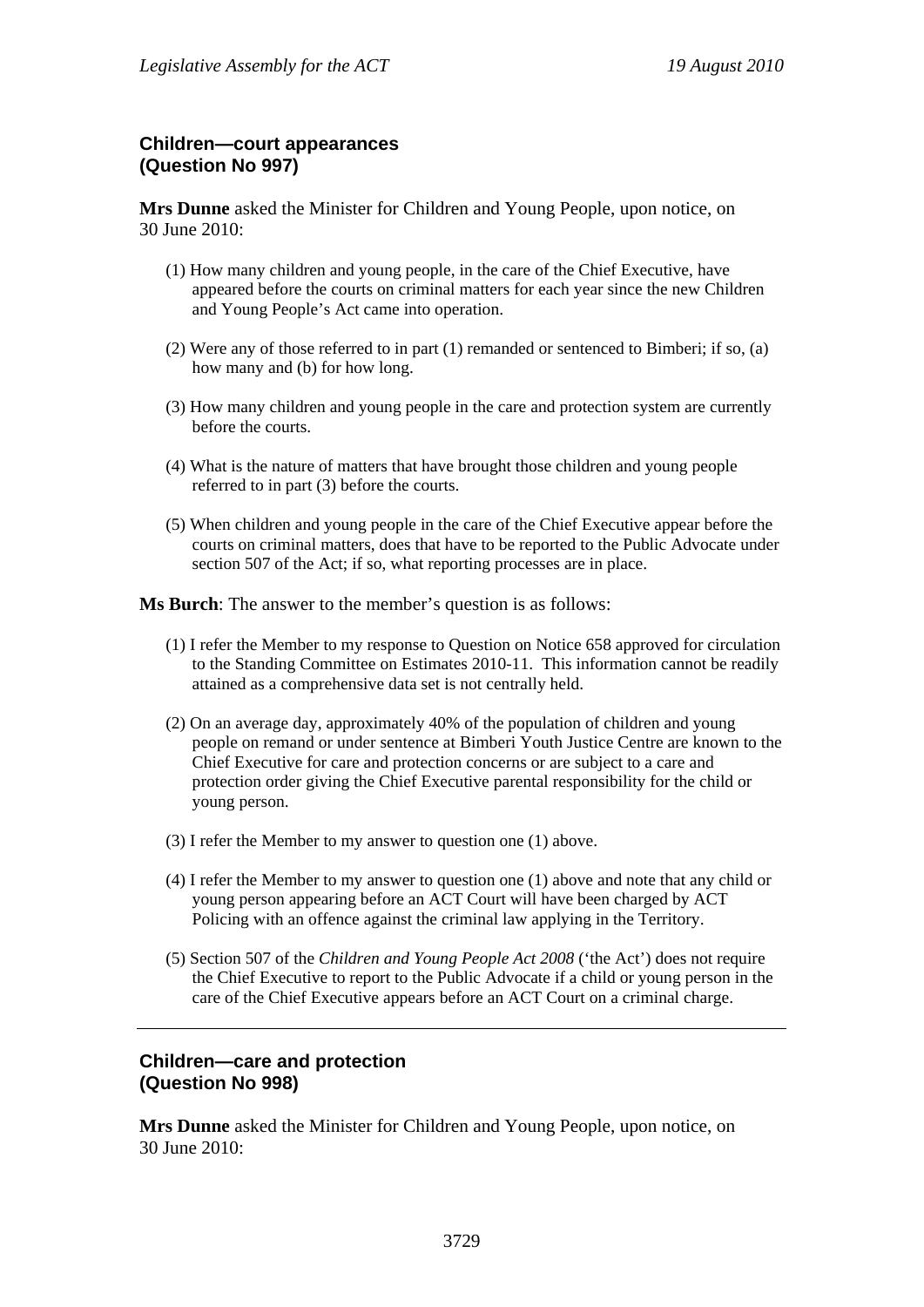- (1) How many children and young people are in the care of the Chief Executive as at 29 June 2010.
- (2) Of those children and young people referred to in part (1), how many are in (a) home care, (b) foster care, (c) kinship care, (d) institutionalised care and (e) group housing without an adult in loco parentis.
- (3) In relation to any young people in group housing without an adult in loco parentis, (a) why are they in that situation, (b) where are they accommodated and (c) what supervision or mentoring is provided.
- (4) Of the children and young people in out-of-home care, (a) what is the breakdown by age, (b) how many are indigenous, (c) how many are from non-English-speaking backgrounds, (d) how many were not born in Australia, (e) how many families are represented.

**Ms Burch**: The answer to the member's question is as follows:

- 1. There are 555 children and young people in the care of the Chief Executive as at 29 June 2010.
- 2. Out of the 555 children and young people in the care of the Chief Executive at 29 June 2010, there were:
	- a) 50 in home care;
	- b) 195 in foster care;
	- c) 246 in kinship care;
	- d) Institutionalised care is not a definition that is used in the ACT or Nationally. As of 26 June there are 44 in residential care and 8 in Youth Detention; and
	- e) None in group housing without an adult in loco parentis.

The remaining 12 children and young people are in placements that do not fall within these categories.

- 3. Care and Protection Services has no young people in group housing without an adult in loco parentis.
- 4. Out of the 555 children and young people in the care of the Chief Executive as at 29 June 2010;
	- a) The table at **Attachment A** provides an age breakdown of the children and young people in the care of the Chief Executive.
	- b) There were 105 indigenous children and young people in out of home care.
	- c) Care and Protection Services collect this data but the quality is variable and not reliable for reporting as the information may be provided by persons other than the child/young person or parents.
	- d) Care and Protection Services collect this data but the quality is variable and not reliable for reporting as the information may be provided by persons other than the child/young person or parents.
	- e) Care and Protection Services records this data however there are definitional difficulties and a cumulative figure is not readily available.

*(A copy of the attachment is available at the Chamber Support Office.)*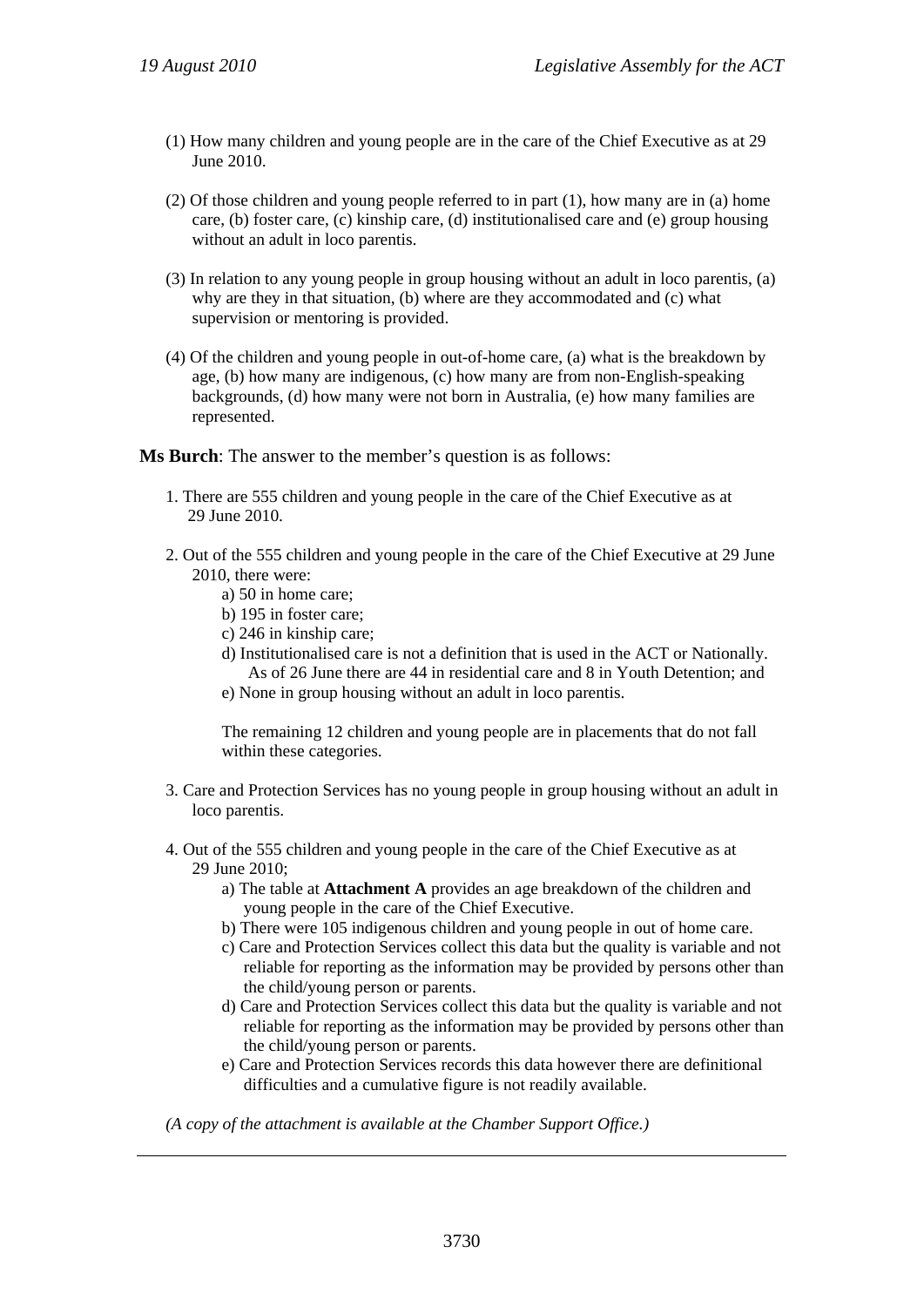# **Roads—accidents (Question No 999)**

**Mr Coe** asked the Minister for Territory and Municipal Services, upon notice, on 1 July 2010 *(redirected to the Minister for Transport)*:

How many (a) non-fatal and (b) fatal accidents occurred each year since 2002 at the (i) Tuggeranong Parkway, at the Cotter Road underpass, in both directions, (ii) Federal Highway, approaching the Antill Street roundabout, city bound, (iii) Barton Highway, between Curran Drive and Gold Creek Road, in both directions, (iv) Barton Highway, between Gungahlin Drive and Ellenborough Street, in both directions, (v) Monaro Highway, between Lanyon Drive and Sheppard Street, northbound, (vi) Monaro Highway, between Mugga Lane and Isabella Drive, southbound, (vii) Monaro Highway, at the Hindmarsh Drive overpass, in both directions and (viii) Tuggeranong Parkway, at the Hindmarsh Drive overpass, in both directions

**Mr Stanhope**: The answer to the member's question is as follows:

Since 1 January 2002 the following accidents have occurred at the requested locations:

(i) Tuggeranong Parkway, at the Cotter Road underpass, in both directions (midblock information on Tuggeranong Parkway)

|       | 2002         | (a) 25    | $(b)$ Nil                                                             |
|-------|--------------|-----------|-----------------------------------------------------------------------|
|       | 2003         | (a) 33    | $(b)$ Nil                                                             |
|       | 2004         | (a) 30    | $(b)$ Nil                                                             |
|       | 2005         | $(a)$ 11  | $(b)$ Nil                                                             |
|       | 2006         | $(a)$ 12  | $(b)$ Nil                                                             |
|       | 2007         | (a) 5     | $(b)$ Nil                                                             |
|       | 2008         | $(a)$ 23  | $(b)$ Nil                                                             |
|       | 2009         | (a) 33    | $(b)$ Nil                                                             |
|       | 2010 to date | $(a)$ 12  | $(b)$ Nil                                                             |
| (ii)  |              |           | Federal Highway, approaching the Antill Street roundabout, city bound |
|       | 2002         | (a) 2     | $(b)$ Nil                                                             |
|       | 2003         | $(a)$ 4   | $(b)$ Nil                                                             |
|       | 2004         | $(a)$ Nil | $(b)$ Nil                                                             |
|       | 2005         | $(a)$ Nil | $(b)$ Nil                                                             |
|       | 2006         | $(a)$ Nil | $(b)$ Nil                                                             |
|       | 2007         | (a) 2     | $(b)$ Nil                                                             |
|       | 2008         | (a) 2     | $(b)$ Nil                                                             |
|       | 2009         | $(a)$ 1   | $(b)$ Nil                                                             |
|       | 2010 to date | $(a)$ 1   | $(b)$ Nil                                                             |
| (iii) |              |           | Barton Highway, between Curran Drive and Gold Creek Road, in both     |
|       | directions   |           |                                                                       |
|       | 2002         | $(a)$ Nil | $(b)$ Nil                                                             |
|       | 2003         | $(a)$ 3   | $(b)$ Nil                                                             |
|       | 2004         | (a) 2     | $(b)$ Nil                                                             |
|       | 2005         | (a) 2     | $(b)$ Nil                                                             |
|       | 2006         | $(a)$ 3   | $(b)$ Nil                                                             |
|       | 2007         | $(a)$ 2   | $(b)$ Nil                                                             |

2008 (a) 2 (b) Nil 2009 (a) Nil (b) Nil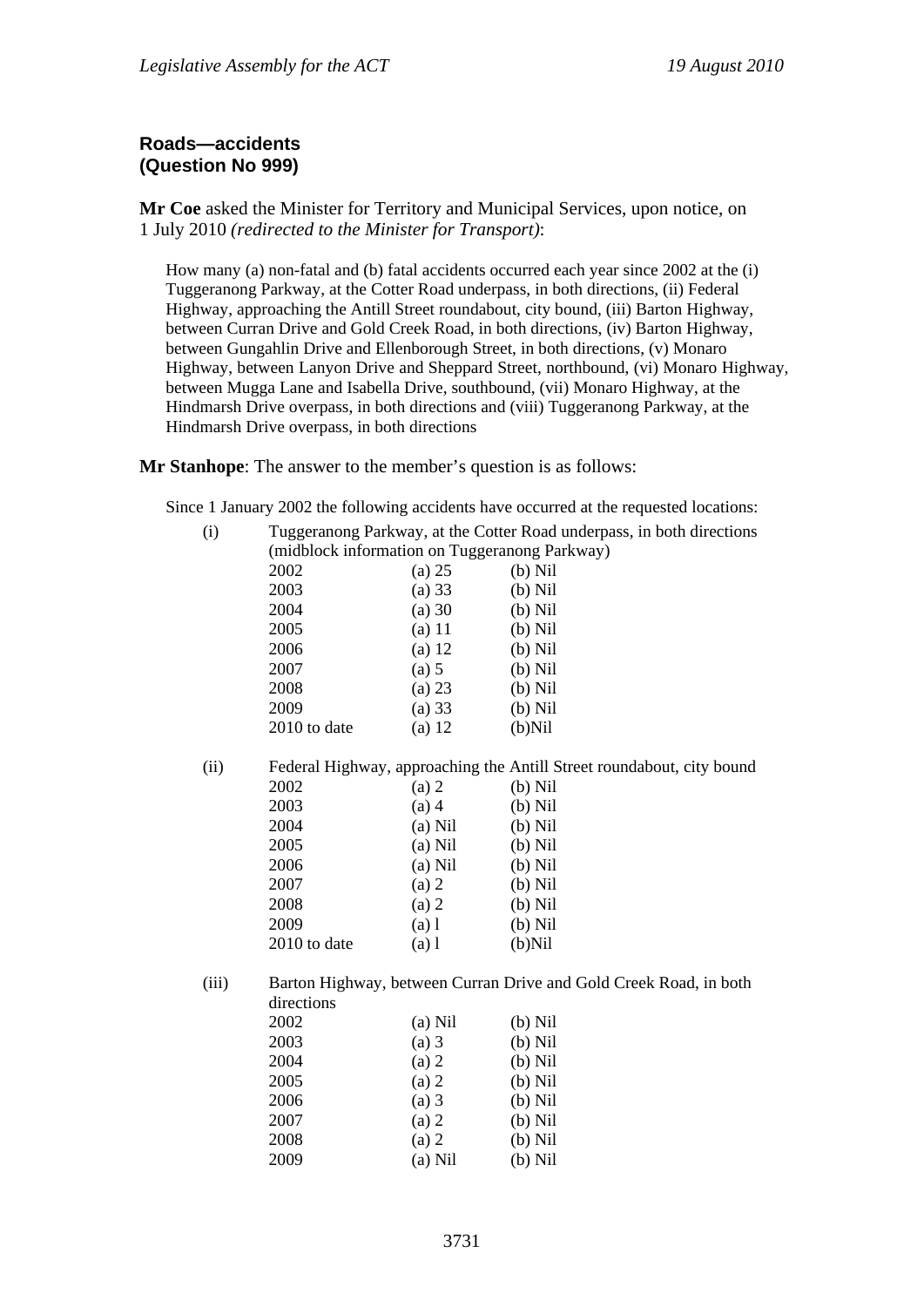| 2010 to date<br>both directions<br>2002<br>2003<br>2004<br>2005              | $(a)$ Nil<br>$(a)$ 4<br>$(a)$ 3                                                                   | $(b)$ Nil<br>Barton Highway, between Gungahlin Drive and Ellenborough Street, in<br>$(b)$ Nil                                                                                                                                                                                                                                        |
|------------------------------------------------------------------------------|---------------------------------------------------------------------------------------------------|--------------------------------------------------------------------------------------------------------------------------------------------------------------------------------------------------------------------------------------------------------------------------------------------------------------------------------------|
|                                                                              |                                                                                                   |                                                                                                                                                                                                                                                                                                                                      |
|                                                                              |                                                                                                   |                                                                                                                                                                                                                                                                                                                                      |
|                                                                              |                                                                                                   |                                                                                                                                                                                                                                                                                                                                      |
|                                                                              |                                                                                                   | $(b)$ Nil                                                                                                                                                                                                                                                                                                                            |
|                                                                              |                                                                                                   | $(b)$ Nil                                                                                                                                                                                                                                                                                                                            |
|                                                                              |                                                                                                   | $(b)$ Nil                                                                                                                                                                                                                                                                                                                            |
|                                                                              |                                                                                                   | $(b)$ Nil                                                                                                                                                                                                                                                                                                                            |
|                                                                              |                                                                                                   | $(b)$ Nil                                                                                                                                                                                                                                                                                                                            |
|                                                                              |                                                                                                   | $(b)$ Nil                                                                                                                                                                                                                                                                                                                            |
|                                                                              |                                                                                                   | $(b)$ Nil                                                                                                                                                                                                                                                                                                                            |
|                                                                              |                                                                                                   | $(b)$ Nil                                                                                                                                                                                                                                                                                                                            |
|                                                                              |                                                                                                   |                                                                                                                                                                                                                                                                                                                                      |
|                                                                              |                                                                                                   | Monaro Highway, between Lanyon Drive and Sheppard Street, northbound                                                                                                                                                                                                                                                                 |
| 2002                                                                         | $(a)$ 2                                                                                           | $(b)$ Nil                                                                                                                                                                                                                                                                                                                            |
| 2003                                                                         | (a) 5                                                                                             | $(b)$ Nil                                                                                                                                                                                                                                                                                                                            |
| 2004                                                                         | $(a)$ 3                                                                                           | $(b)$ Nil                                                                                                                                                                                                                                                                                                                            |
| 2005                                                                         | $(a)$ 3                                                                                           | $(b)$ Nil                                                                                                                                                                                                                                                                                                                            |
| 2006                                                                         | (a) 2                                                                                             | $(b)$ Nil                                                                                                                                                                                                                                                                                                                            |
| 2007                                                                         | (a) 5                                                                                             | $(b)$ Nil                                                                                                                                                                                                                                                                                                                            |
| 2008                                                                         |                                                                                                   | $(b)$ Nil                                                                                                                                                                                                                                                                                                                            |
| 2009                                                                         |                                                                                                   | $(b)$ Nil                                                                                                                                                                                                                                                                                                                            |
| 2010 to date                                                                 | $(a)$ 4                                                                                           | $(b)$ Nil                                                                                                                                                                                                                                                                                                                            |
|                                                                              |                                                                                                   | Monaro Highway, between Mugga Lane and Isabella Drive, southbound                                                                                                                                                                                                                                                                    |
| 2002                                                                         |                                                                                                   | $(b)$ Nil                                                                                                                                                                                                                                                                                                                            |
| 2003                                                                         |                                                                                                   | $(b)$ Nil                                                                                                                                                                                                                                                                                                                            |
| 2004                                                                         |                                                                                                   | $(b)$ Nil                                                                                                                                                                                                                                                                                                                            |
| 2005                                                                         |                                                                                                   | $(b)$ Nil                                                                                                                                                                                                                                                                                                                            |
|                                                                              |                                                                                                   | $(b)$ Nil                                                                                                                                                                                                                                                                                                                            |
|                                                                              |                                                                                                   | $(b)$ Nil                                                                                                                                                                                                                                                                                                                            |
|                                                                              |                                                                                                   | $(b)$ Nil                                                                                                                                                                                                                                                                                                                            |
|                                                                              |                                                                                                   | $(b)$ Nil                                                                                                                                                                                                                                                                                                                            |
| 2010 to date                                                                 | $(a)$ 1                                                                                           | $(b)$ Nil                                                                                                                                                                                                                                                                                                                            |
| Monaro Highway, at the Hindmarsh Drive overpass, in both directions<br>(vii) |                                                                                                   |                                                                                                                                                                                                                                                                                                                                      |
|                                                                              |                                                                                                   |                                                                                                                                                                                                                                                                                                                                      |
| 2002                                                                         | $(a)$ 4                                                                                           | $(b)$ Nil                                                                                                                                                                                                                                                                                                                            |
| 2003                                                                         | (a) 1                                                                                             | $(b)$ Nil                                                                                                                                                                                                                                                                                                                            |
| 2004                                                                         | (a) 2                                                                                             | $(b)$ Nil                                                                                                                                                                                                                                                                                                                            |
| 2005                                                                         | $(a)$ 11                                                                                          | $(b)$ Nil                                                                                                                                                                                                                                                                                                                            |
| 2006                                                                         | $(a)$ 12                                                                                          | $(b)$ Nil                                                                                                                                                                                                                                                                                                                            |
| 2007                                                                         | (a) 7                                                                                             | $(b)$ Nil                                                                                                                                                                                                                                                                                                                            |
| 2008                                                                         | (a) 1                                                                                             | $(b)$ Nil                                                                                                                                                                                                                                                                                                                            |
| 2009                                                                         | $(a)$ Nil                                                                                         | $(b)$ Nil                                                                                                                                                                                                                                                                                                                            |
| 2010 to date                                                                 | $(a)$ Nil                                                                                         | $(b)$ Nil                                                                                                                                                                                                                                                                                                                            |
|                                                                              |                                                                                                   |                                                                                                                                                                                                                                                                                                                                      |
|                                                                              |                                                                                                   |                                                                                                                                                                                                                                                                                                                                      |
| 2002                                                                         |                                                                                                   | $(b)$ Nil                                                                                                                                                                                                                                                                                                                            |
| 2003                                                                         |                                                                                                   | $(b)$ Nil                                                                                                                                                                                                                                                                                                                            |
| 2004                                                                         | $(a)$ 16                                                                                          | $(b)$ Nil                                                                                                                                                                                                                                                                                                                            |
|                                                                              | 2006<br>2007<br>2008<br>2009<br>2010 to date<br>2006<br>2007<br>2008<br>2009<br>(including ramps) | $(a)$ Nil<br>$(a)$ 3<br>$(a)$ 1<br>$(a)$ 1<br>(a) 2<br>$(a)$ 1<br>$(a)$ 3<br>$(a)$ 4<br>$(a)$ 3<br>$(a)$ 1<br>(a) 2<br>$(a)$ 3<br>$(a)$ 3<br>(a) 2<br>$(a)$ 3<br>(a) 8<br>(a) 2<br>Tuggeranong Parkway, at the Hindmarsh Drive overpass, in both<br>directions (midblock information on Tuggeranong Parkway)<br>$(a)$ 16<br>$(a)$ 17 |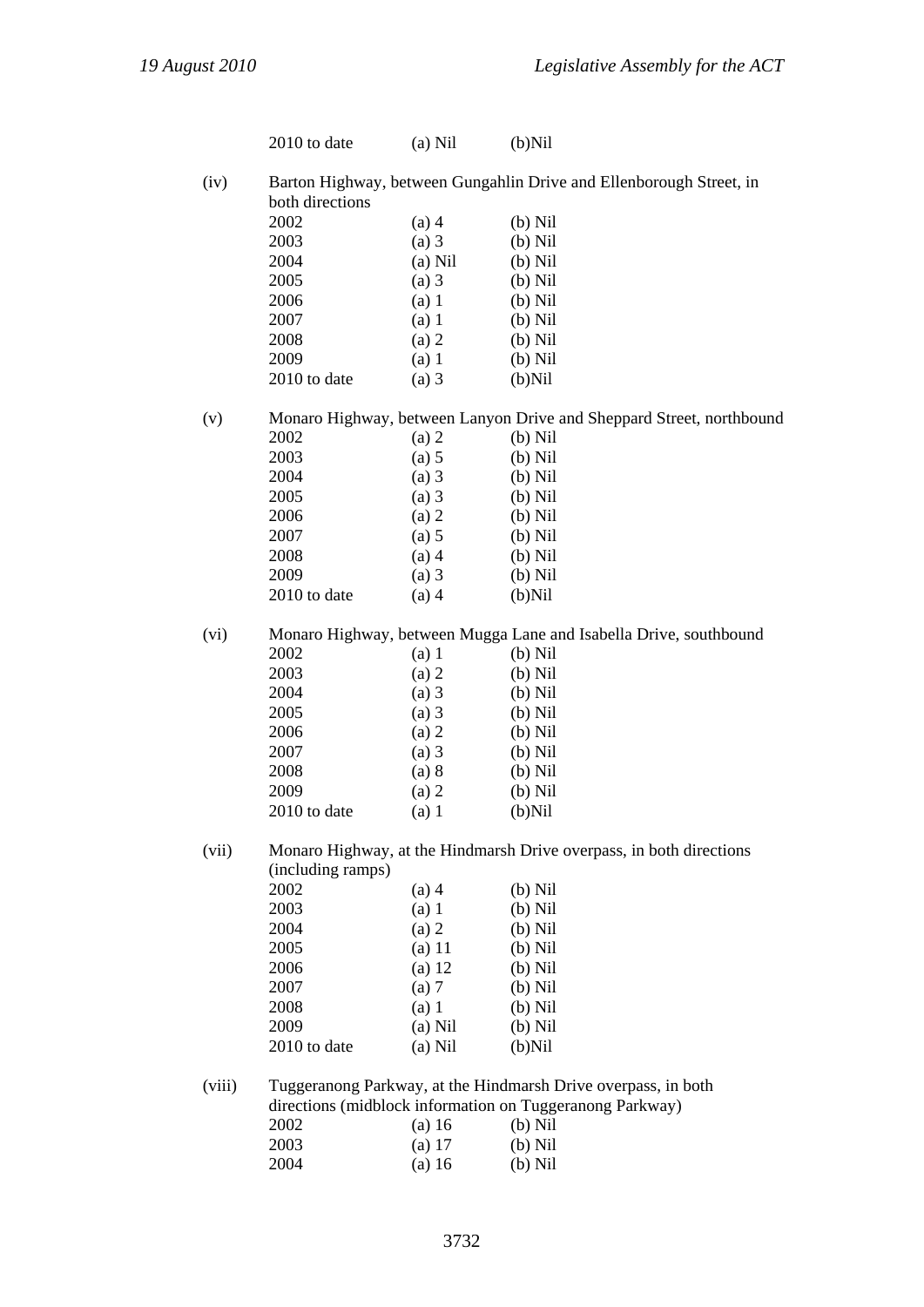| 2005         | (a) 34   | $(b)$ Nil |
|--------------|----------|-----------|
| 2006         | $(a)$ 10 | $(b)$ Nil |
| 2007         | $(a)$ 31 | $(b)$ Nil |
| 2008         | $(a)$ 28 | $(b)$ Nil |
| 2009         | (a) 32   | $(b)$ Nil |
| 2010 to date | (a) 5    | $(b)$ Nil |

# **Roads—traffic fines (Question No 1000)**

**Mr Coe** asked the Minister for Territory and Municipal Services, upon notice, on 1 July 2010 *(redirected to the Minister for Transport)*:

- (1) What are the fine amounts for each year since 1995 for exceeding the speed limit by (a) less than 15 km/h, (b) 15 km/h, but less than 30 km/h, (c) 30 km/h, but less than 45 km/h and (d) 45 km/h or more.
- (2) What is the number of infringements and the total of the fines issued for each offence referred to in part (1) by (a) fixed and (b) mobile speed cameras, broken down by location and month from July 2006 to June 2010 inclusive.

**Mr Stanhope**: The answer to the member's question is as follows:

(1) and (2) I am advised that this request would take a considerable amount of time to complete. I am not prepared to divert resources from important core tasks.

# **Territory and Municipal Services, Department—expenditure (Question No 1001)**

**Mr Coe** asked the Minister for Territory and Municipal Services, upon notice, on 1 July 2010:

What is the total expenditure per month from July 2005 to June 2010 inclusive, for the Department of Territory and Municipal Services.

**Mr Stanhope**: The answer to the member's question is as follows:

In relation to recurrent expenditure, details of each department and agency's YTD expenditure by quarter is published as an Appendix in the Territory Consolidated Quarterly Financial Management Reports, which are available on the Treasury Website at: www.treasury.act.gov.au/about/publications.shtml

In relation to capital expenditure, details of each agency's capital works program expenditure, in total and by project, is provided on a quarterly basis through the capital works quarterly progress reports. These Reports have been provided to Mr Smyth by FOI since March 2006, before that time these Reports were tabled in the Assembly. Since June 2009, these reports have been published by Treasury.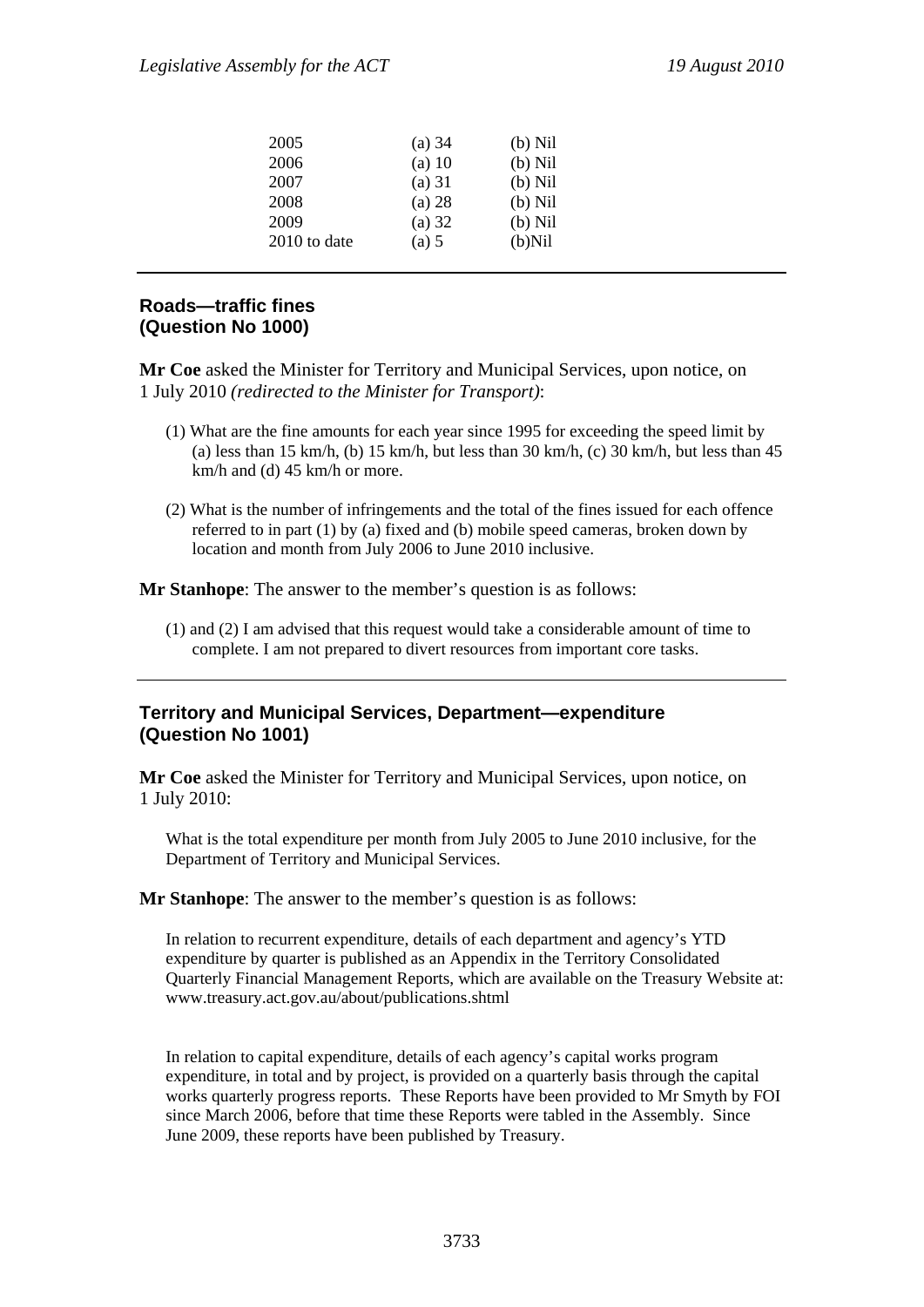Treasury has, however, now made all these reports available on the Treasury Website at www.treasury.act.gov.au/about/publications.shtml

#### **Parking—fines (Question No 1002)**

**Mr Coe** asked the Minister for Territory and Municipal Services, upon notice, on 1 July 2010 *(redirected to the Minister for Transport)*:

What is the breakdown in revenue from fines incurred at ACT Government carparks, by carpark location, for each month from June to December 2009 inclusive.

**Mr Stanhope**: The answer to the member's question is as follows:

It is not possible to answer the question due to the method of recording locations on parking infringement notices. Parking infringement notices do not record the details of the car park the infringement was issued in. Parking infringements only record the name of the streets adjacent to the area the vehicle was parked. Attempting to answer the question using the adjacent streets as a criterion to identify parking infringements notices will lead to incorrect information being included in the response.

The only sound method of obtaining the information requested is to manually assess each parking infringement notice to determine where it was issued. As there are approximately 10,000 parking infringement notices issued each month it would be extremely labour intensive to answer this question and I am not prepared to authorise the use of the considerable resources that would be required to calculate the answer.

# **Land Development Agency—promotional binoculars (Question No 1003)**

**Mr Coe** asked the Minister for Land and Property Services, upon notice, on 1 July 2010:

What was the total cost of design and production of the promotional binoculars distributed by the Land Development Agency to promote land release in Bonner.

**Ms Gallagher**: The answer to the member's question is as follows:

The total cost for design and production of the promotional Bonner binoculars was \$12,927.20 including GST for 5,000 units.

# **ACT Policing—trail bikes (Question No 1004)**

**Mr Coe** asked the Minister for Police and Emergency Services, upon notice, on 1 July 2010: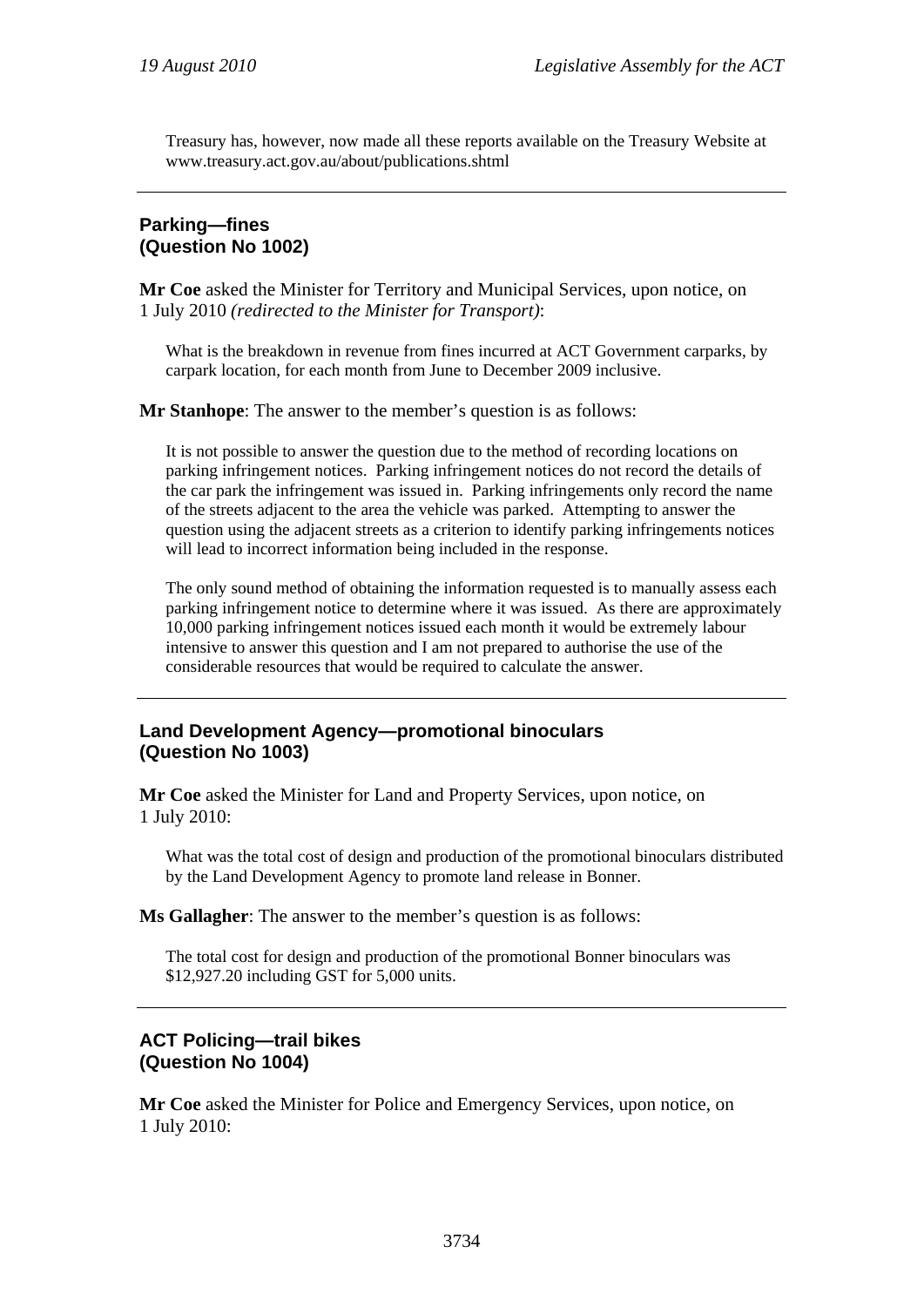- (1) How many illegal trail bike riders have been (a) charged and (b) cautioned in (i) 2008, (ii) 2009 and (iii) 2010 to date.
- (2) Of the riders that have been charged over the periods referred to in part (1), what (a) were they charged with and (b) penalties did they receive.
- (3) How many offenders were cautioned or charged on more than one occasion.
- (4) Of those riders charged or cautioned over the periods referred to in part (1), in what suburbs did the offences take place.

**Mr Corbell**: The answer to the member's question is as follows:

Disaggregation of data to enable the identification of trail bikes amongst motor vehicle offences is not possible with current systems. The scale of the work involved in reviewing each of many thousand traffic infringement notices issued during 2008, 2009 and 2010 to date is too large to easily undertake. In each case where a motor cycle is identified as being involved in a traffic offence, further investigation of the make and model of motor cycle would be required to identify it as a trail bike. I am unwilling to authorise the significant diversion of resources to extract the information sought.

#### **Roads—accidents (Question No 1005)**

**Mr Coe** asked the Minister for Police and Emergency Services, upon notice, on 1 July 2010:

- (1) How many motor vehicle accidents, which have involved (a) P Plate and (b) L Plate drivers, have been reported during (i) 2008, (ii) 2009 and (iii) 2010 to date.
- (2) Of those accidents referred to in part (1), (a) how many (i) P Plate and (ii) L Plate drivers were charged, (b) what were the (i) P Plate and (ii) L Plate drivers charged with and (c) what penalties did the (i) P Plate and (ii) L Plate drivers receive.

**Mr Corbell**: The answer to the member's question is as follows:

Disaggregation of data to enable the identification of P Plate and L Plate drivers amongst motor vehicle accident reports is not possible with current systems. Manual extraction of this information would involve individual review of many thousands of accident reports to retrospectively identify the class of licence held by all parties at the time of the incident, establish who was at fault, and determine the outcome of any ensuing investigation that may have occurred. This work would require a significant diversion of resources, which I am not willing to authorise.

# **Education—registered training organisations (Question No 1006)**

**Mr Coe** asked the Minister for Education and Training, upon notice, on 1 July 2010: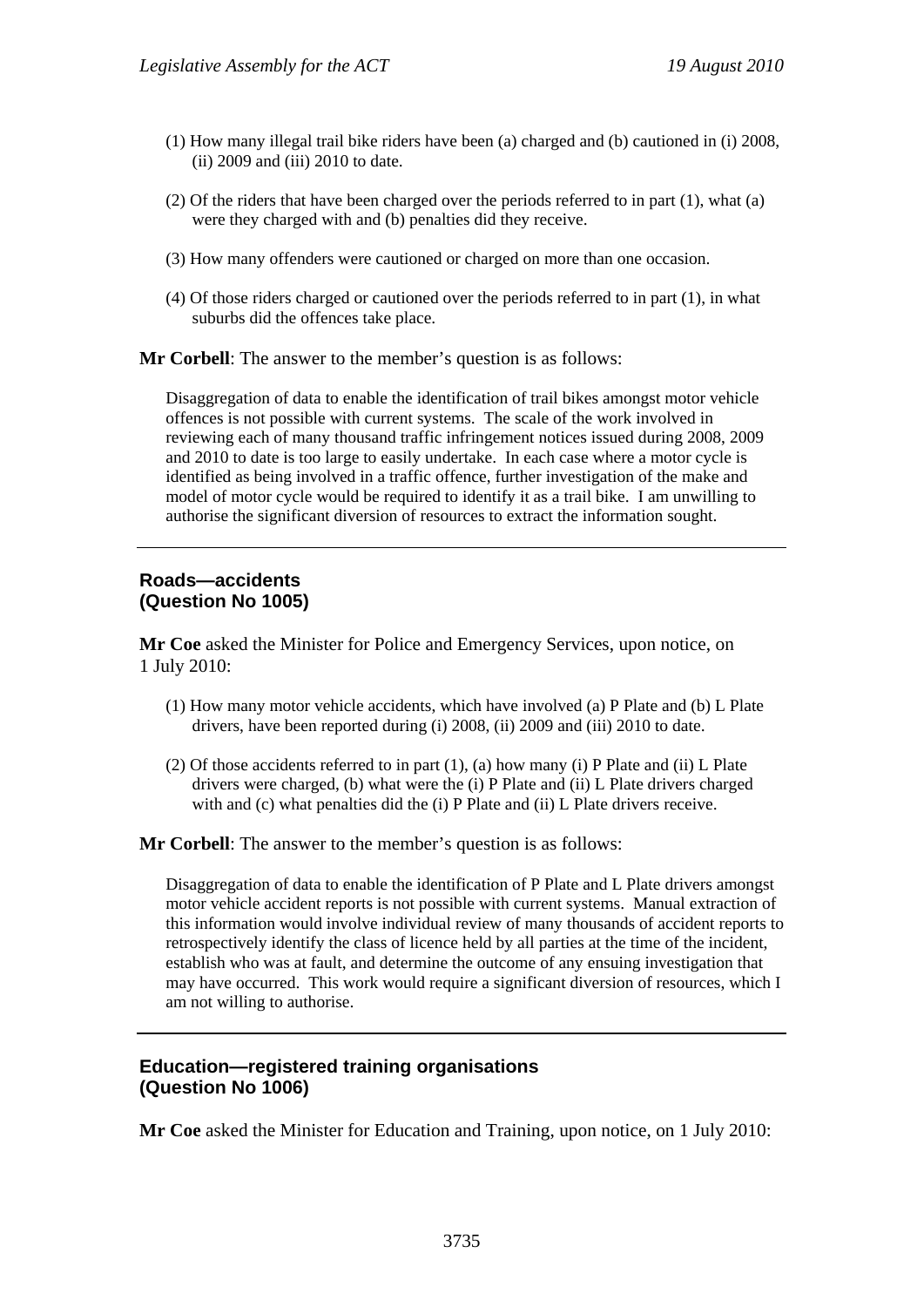- (1) What Registered Training Organisations (RTOs) are eligible for funding under the (a) Productivity Places Program and (b) Priorities Support Program.
- (2) Have the funding arrangements under those programs referred to in part (1) changed for the RTOs as at 1 July 2010; if so, how.

**Mr Barr**: The answer to the member's question is as follows:

- 1. There are 234 Registered Training Organisation (RTOs) that are currently members of the *Panel of Registered Training Organisations for the Competitive Allocation of Skills Initiatives (CASI)*. Every RTO with an active CASI contract is eligible to apply for Productivity Places Program (PPP) and Priorities Support Program (PSP).
- 2. Funding arrangements have not changed for PPP or PSP as at 30 June 2010.

#### **ACT Housing—complaints (Question No 1007)**

**Mr Coe** asked the Minister for Disability, Housing and Community Services, upon notice, on 1 July 2010:

- (1) How many complaints have been received by the Minister's department from the general public about ACT Housing properties that relate to (a) maintenance of the property, (b) disruptive and/or anti-social behaviour and (c) criminal activity in (i) 2007-08, (ii) 2008-09 and (iii) 2009-10 to date.
- (2) How long, on average, did each complainant, referred to in part (1), wait for a response from the department and how many complaints took longer than 30 days to resolve.
- (3) How many complaints have resulted in breaches of the Residential Tenancies Act 1997 and how many of these have been referred to the ACT Civil and Administrative Tribunal.

**Ms Burch**: The answer to the member's question is as follows:

- (1) (a) Maintenance of the property (i)  $2007-08 = 374$  (ii)  $2008-09 = 416$  $(iii)$  2009 -10 = 330 **Note**: Complaints about maintenance also include requests from tenants to review decisions around tenant responsible maintenance charges.
	- (b) Disruptive and/or anti-social behaviour (i)  $2007-08 = 832$
	- (ii)  $2008-09 = 1043$  (ii)  $2009-10 = 1060$
	- (c) Criminal activity (i)  $2007-08 = 115$  (ii)  $2008-09 = 156$  iii)  $2009-10 = 164$
- (2) (a) Maintenance of the property (i)  $2007-08 = 54.33$  days. Over 30 days = 248 (ii)  $2008-09 = 26.94$  days. Over 30 days = 120 (iii)  $2009-10 = 24.57$ . Over 30 days = N/A<sup>\*</sup>.

**Note**: Review of tenant responsible maintenance charges and complaints around disruptive/anti-social behaviour are often complex and can be difficult to resolve within the 30 day period. It should be noted that there has been considerable focus on improving response times over the period.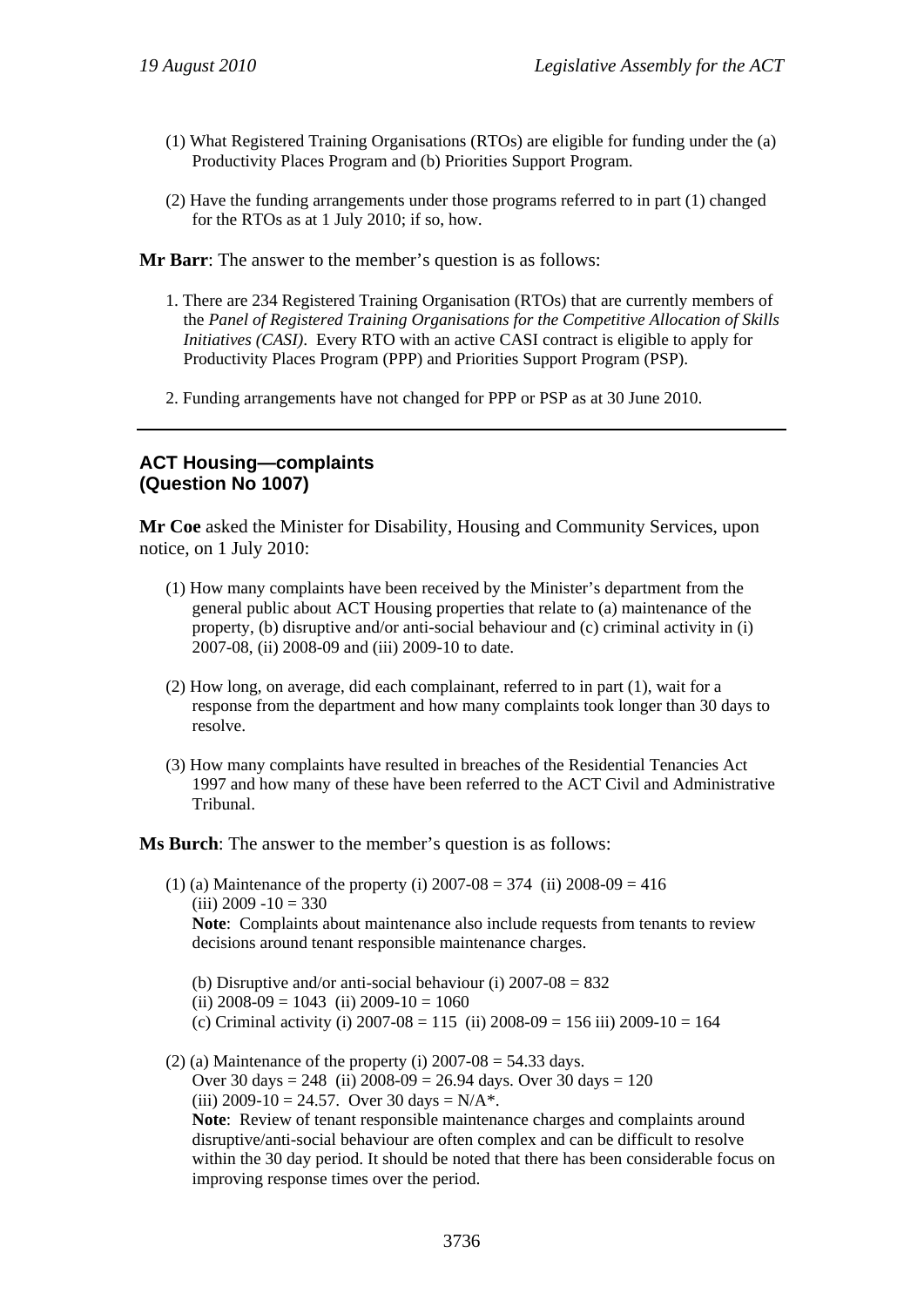(b) Disruptive and/or anti-social behaviour (i)  $2007-08 = 65.22$  days. Over 30 days =  $645$  (ii)  $2008-09 = 31.45$  days. Over 30 days =  $407$ . (iii) 2009-10 = 23.52 days. Over 30 days =  $N/A^*$ .

(c) Criminal activity (i)  $2007 - 08 = 66.48$  days. Over 30 days = 84. (ii)  $2008-09 = 30.26$  days. Over  $30$  days = 51 (iii)  $2009-10 = 21.18$  days. Over 30 days  $=N/A^*$ .

\* The number of complaints which took over 30 days to resolve in 2009-10 is not available at this time. A data migration error occurred in the transition to the new Homenet system which prevented closure of complaints in the system from 27 April 2010 until 30 June 2010. InTACT is working with Housing ACT to resolve this issue.

(3) Housing ACT uses the complaints process to assist in the verification of alleged tenancy breaches. The recording of complaints is not the sole determinator as to whether a matter is referred to the ACT Civil and Administrative Tribunal. Housing ACT does not record data which directly correlates a complaint received by the Complaints Management Unit with breaches of the *Residential Tenancies Act 1997*.

#### **Courts—jury duty (Question No 1008)**

**Mr Coe** asked the Attorney-General, upon notice, on 1 July 2010:

- (1) How many people (a) were called for and (b) presented at the courts for jury duty in 2009.
- (2) How many business days or hours were lost due to people attending or being available for jury duty in 2009.
- (3) What payments were made to people to compensate them for expenses related to jury duty and what was the average payment per person, per day in 2009.
- (4) What payments were made to businesses to compensate them for expenses related to staff attending jury duty and what was the average payment per person, per day in 2009.
- (5) Does the Government plan to make any changes to the process for calling people for jury duty.
- (6) Has the Government considered proposals to compensate business for staff absent for reasons related to jury duty; if so, what were the conclusions of this consideration.

**Mr Corbell**: The answer to the member's question is as follows:

- 1. (a) In 2009, 2598 people were summoned to attend jury service (b) Of those summoned 982 attended for jury service.
- 2. The court does not have information to enable this question to be answered.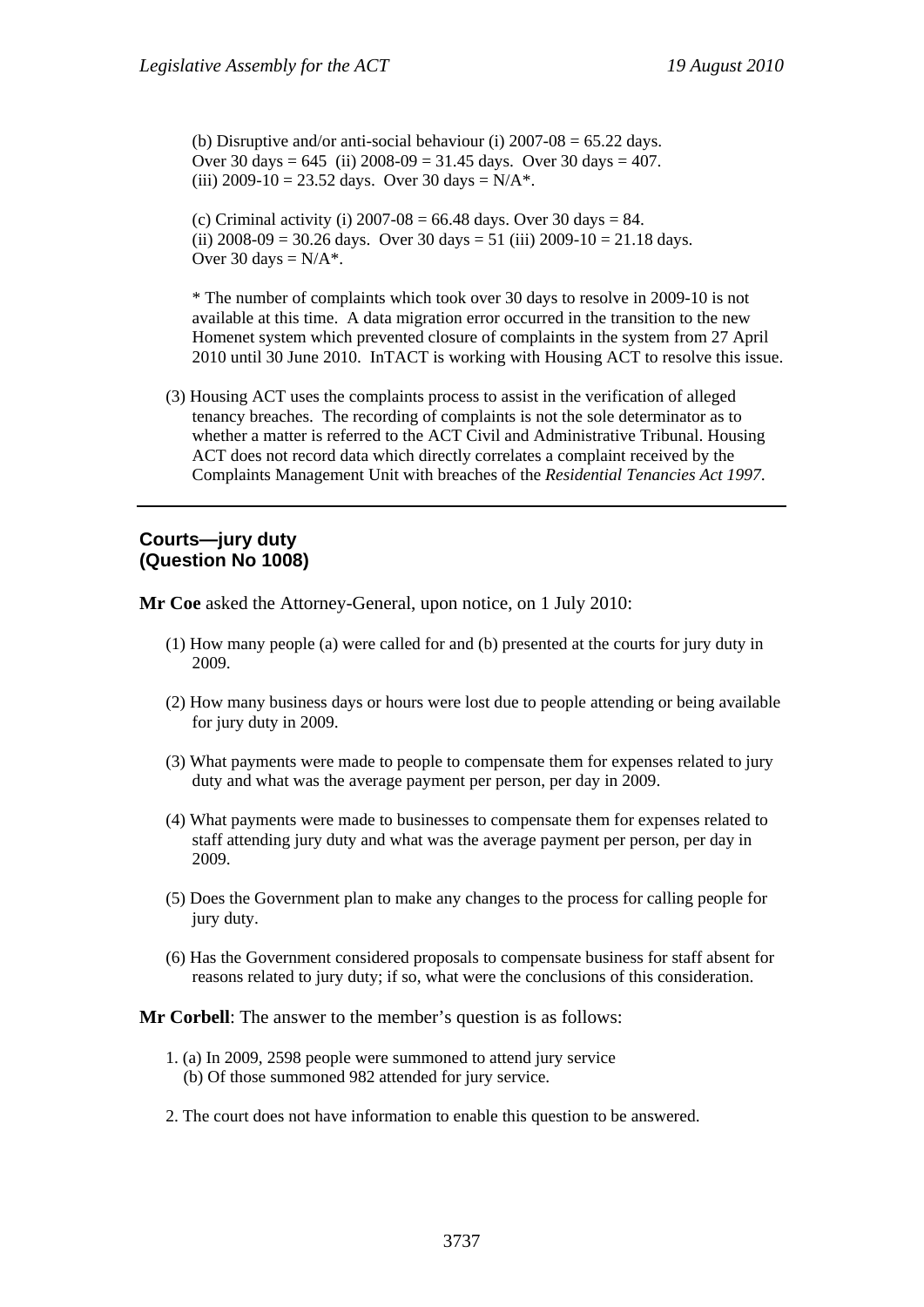3. Jurors were paid a total of \$119,979.90 in 2009 giving an average payment of \$122.18 per person who attended for service. The figure of \$122.18 is the average for all jurors who attended for jury service and does not reflect that public servants who attend and who serve only receive \$15 for expenses per day, public servants who attend and are not selected receive \$15 for their attendance and non-public servants who attend but who are not selected for the jury receive \$59.10 for their attendance. Payments to jurors are made in line with **Schedule 1 of** the *Juries Fees Regulations 1968* as set out below

| attendance on the court for 4 hours or less              | \$44.10  |
|----------------------------------------------------------|----------|
| attendance on the court for more than 4 hours—           |          |
| (a) for each day from day 1 to day 5 (inclusive)         | \$88.60  |
| (b) for each day from day 6 to day 10 (inclusive)        | \$102.90 |
| (c) for each day after day 10                            | \$120.00 |
| travel allowance for each day of attendance on the court | \$15.00  |

- 4. No payments were made to businesses to compensate them for staff attending for jury service.
- 5. No.
- 6. No.

#### **Public toilets (Question No 1009)**

**Ms Le Couteur** asked the Minister for Territory and Municipal Services, upon notice, on 1 July 2010:

- (1) What is the current Government policy regarding the provision and location of public toilets.
- (2) How many public toilets are there currently in Canberra, and where are these located.
- (3) Can the Minister provide details of the review of public toilets being undertaken by the Department of Territory and Municipal Services, including (a) when the review was started, (b) what the review involves, (c) what public engagement is being undertaken and (d) when the review will be completed.
- (4) What new public toilets have been built in the last five years.
- (5) Has the Government taken any action, or is it planning to take action, in regards to designating toilets in cafes or other central buildings as public toilets.

**Mr Stanhope**: The answer to the member's question is as follows:

(1) Public toilets are provided at Town and District Parks, in the City centre, in town centres (Woden, Civic etc) and group centres (Dickson, Kippax etc), at picnic areas and other locations that attract large numbers of visitors. Local centres (Ainslie,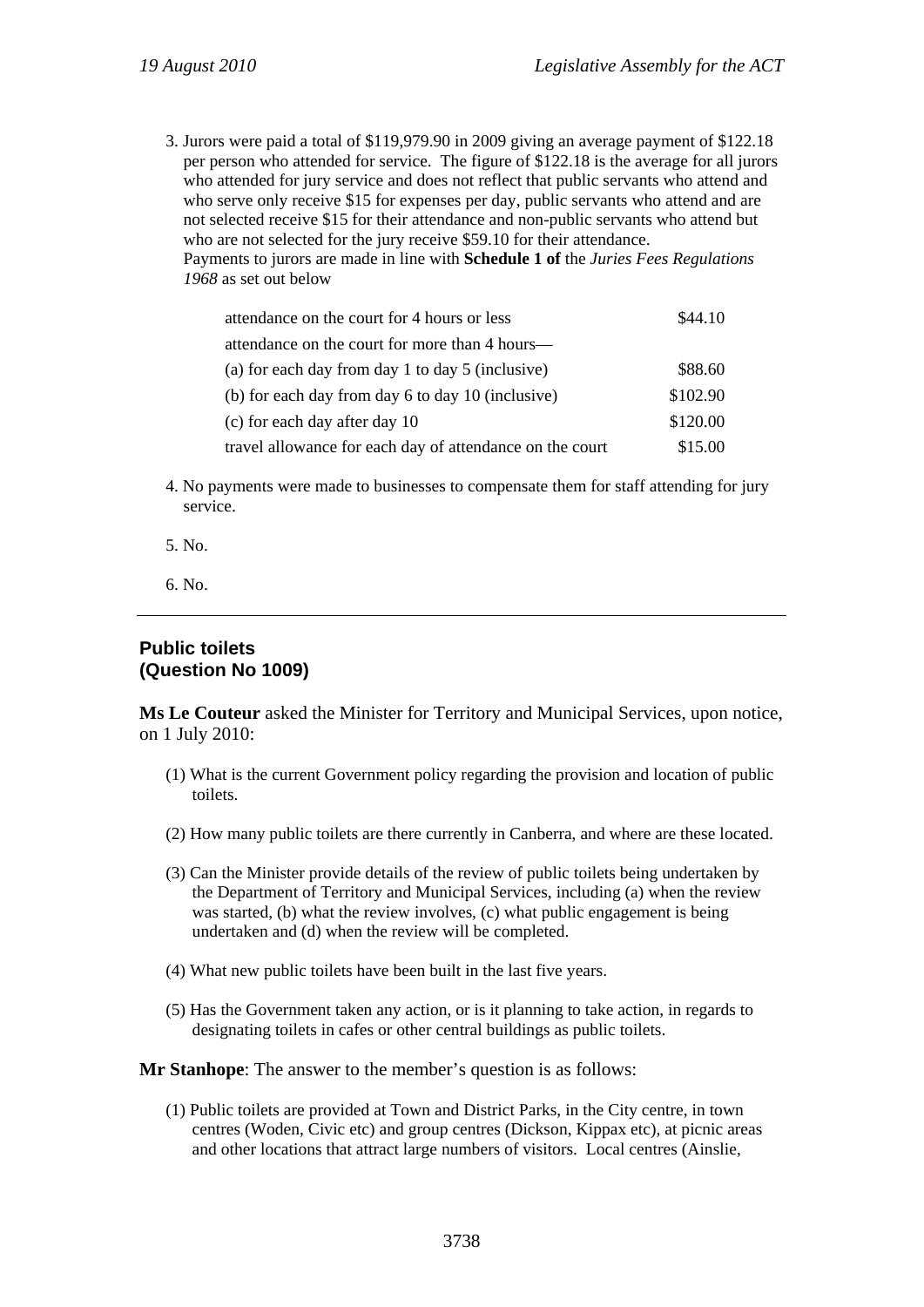Lyneham etc) built up to the 1960s had public toilets installed. For redevelopments or significant expansion of local centres, the Territory requires that public toilets be provided and maintained by the body corporate managers of the shopping centre.

- (2) There are 121 Government maintained public toilets in the ACT. A full list of the locations (in urban and non-urban areas) is provided at **Attachment A**.
- (3) The current review being undertaken by TAMS will identify a priority list of local shopping centre locations for provision of public toilet facilities.
	- (a) The review commenced in April 2010.
	- (b) The review is evaluating the recognised need and priorities for public toilet facilities at local shopping centres

The criteria for the review is:

- The percentage of aged persons in the suburb.
- Whether an aged persons accommodation complex is nearby.
- Whether there is available land for a toilet.
- Whether there is a suitable, accessible and safe location in the shopping centre for a toilet.
- The economic viability and health of the local centre.
- The available agency budget for the construction and maintenance of public toilets.
- (c) Community feedback received via formal requests for public toilets at shopping centres received either through direct correspondence to the ACT Government, or via Canberra Connect are being considered. No further community consultation is planned.
- (d) The review will be finalised by September 2010 for consideration by the Minister for Territory and Municipal Services.
- (4) Five new public toilets have been constructed by Government since 2005 at Tidbinbilla Nature Reserve, Angel Crossing (Gigerline Nature Reserve), Westermans Hut and Brayshaws Hut (Namadgi National Park) and at Tuggeranong Town Park (Greenway). Other toilets available to the public have been incorporated by the private sector into new shopping centre developments.
- (5) No.

*(A copy of the attachment is available at the Chamber Support Office.)* 

# **Territory and Municipal Services, Department—chemical use (Question No 1011)**

**Ms Le Couteur** asked the Minister for Territory and Municipal Services, upon notice, on 1 July 2010:

(1) What pesticide, insecticide and herbicide products are used by the Department of Territory and Municipal Services (TAMS) in their operations in the (a) urban and (b) non-urban environments.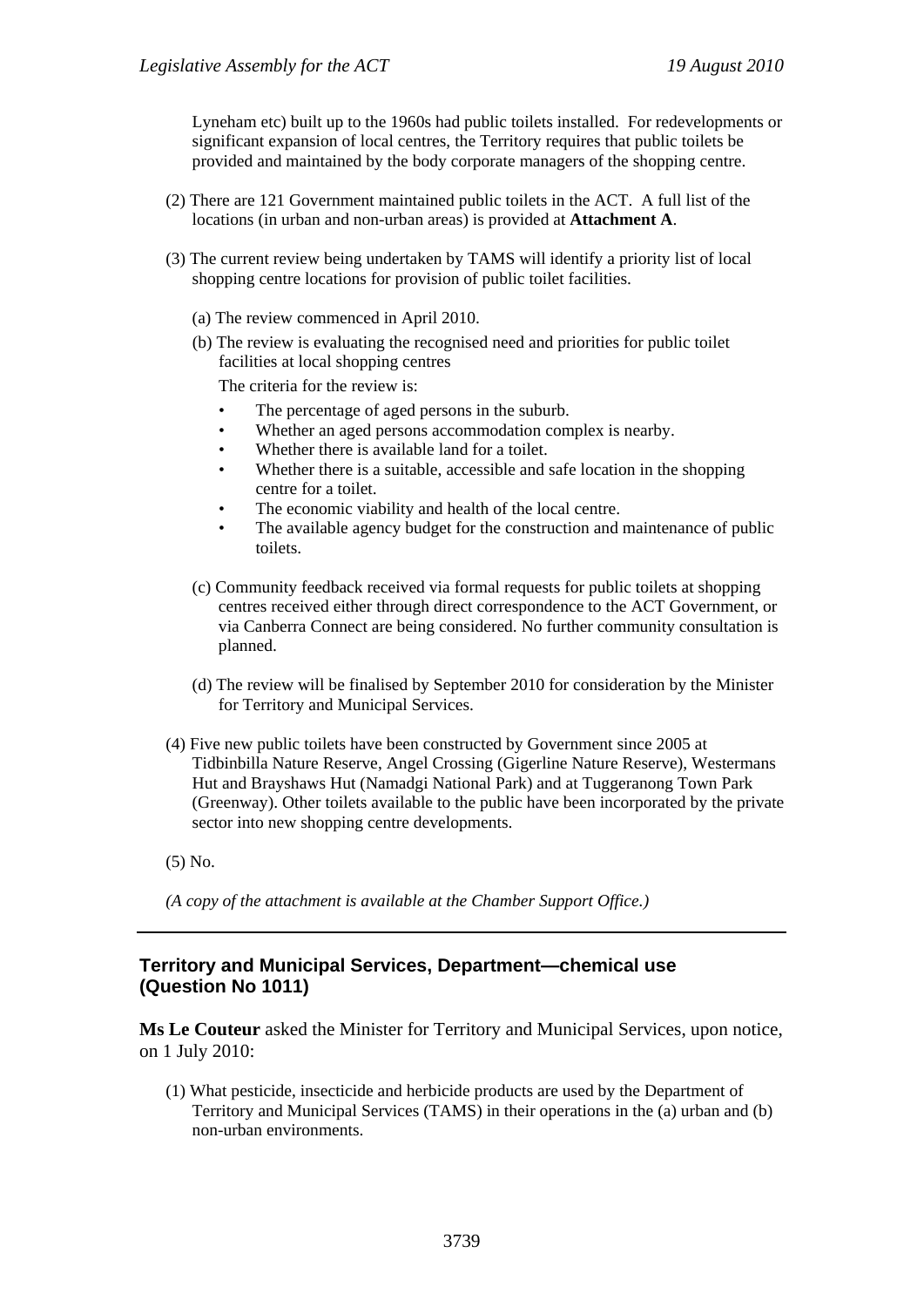- (2) Can the Minister provide a list of these products referred to in part (1) and their applications.
- (3) How often are the products referred to in part (1) used.
- (4) Is there a policy for use adjacent to creeks and waterways.
- (5) What is the current application of (a) Atrazine and (b) 1080 by TAMS.

**Mr Stanhope**: The answer to the member's question is as follows:

(1) A full list of approved pesticide, insecticide and herbicide products used across both the rural and urban areas is as follows.

| <b>Product</b>                                                  | <b>Product type</b> | <b>Active ingredient</b> |
|-----------------------------------------------------------------|---------------------|--------------------------|
| Kendocide <sup>®</sup> or equivalent product                    | algacide            | dichlorophen             |
| Banrot 400wp®                                                   | fungicide           | thiophanate-methyl &     |
|                                                                 |                     | etridazloe               |
| Baycor 300 <sup>®</sup>                                         | fungicide           | bitertanol               |
| Copperoxychloride®                                              | fungicide           | copperoxychloride        |
| $Eco-carb^{\circledR}$                                          | fungicide           | potassium bicarbonate    |
| Mancozeb 800 <sup>®</sup>                                       | fungicide           | mancozeb                 |
| $Saprol^{\circledR}$                                            | fungicide           | triiforine               |
| Agritone $750^{\circledR}$                                      | herbicide           | <b>MCPA</b>              |
| $\frac{1}{\text{Basta}^{\circledR}}$                            | herbicide           | glufosinate-ammonium     |
| Brominil $M^{\circledast}$ or equivalent product                | herbicide           | bromoxynil & MCPA        |
| Brush-Off <sup>®</sup> or equivalent product                    | herbicide           | metsulfuron methyl       |
| Casoron $G^{\circledR}$                                         | herbicide           | dichlobenil              |
| $\overline{\text{Cut-Out}^{\circledast}}$ or equivalent product | herbicide           | metsulfuron methyl &     |
|                                                                 |                     | glyphosate 360           |
| Dicamba 500®                                                    | herbicide           | dicamba                  |
| Diuron <sup>®</sup> or equivalent product                       | herbicide           | diuron                   |
| Enviromac $G^{\circledast}$ or equivalent product               | herbicide           | sulfometuron methyl      |
| Fusilade <sup>®</sup>                                           | herbicide           | Fluazifop-butyl          |
| Garlon 600 <sup>®</sup> or equivalent product                   | herbicide           | triclopyr                |
| Grazon $DS^{\circledR}$                                         | herbicide           | triclopyr & picloram     |
| Grazon Extra® or equivalent product                             | herbicide           | triclopyr, picloram &    |
|                                                                 |                     | aminopyralid             |
| Igran <sup>®</sup> or equivalent product                        | herbicide           | terbutryn                |
| Kamba $M^{\circledast}$ or equivalent product                   | herbicide           | MCPA, dicamba            |
| Lontrel®                                                        | herbicide           | clopyralid               |
| MCPA $500^{\circ}$                                              | herbicide           | <b>MCPA</b>              |
| Oust <sup>®</sup> or equivalent product                         | herbicide           | sulfometuron methyl      |
| Round-up Biactive® or equivalent product                        | herbicide           | glyphosate 360           |
| Simatox ® or equivalent product                                 | herbicide           | simazine                 |
| Sportsground <sup>®</sup>                                       | herbicide           | MCPA & MCPP              |
| Starane 200 <sup>®</sup>                                        | herbicide           | fluroxypyr               |
| Starane Advanced <sup>®</sup>                                   | herbicide           | fluroxypyr               |
| Taskforce®                                                      | herbicide           | fluproponate             |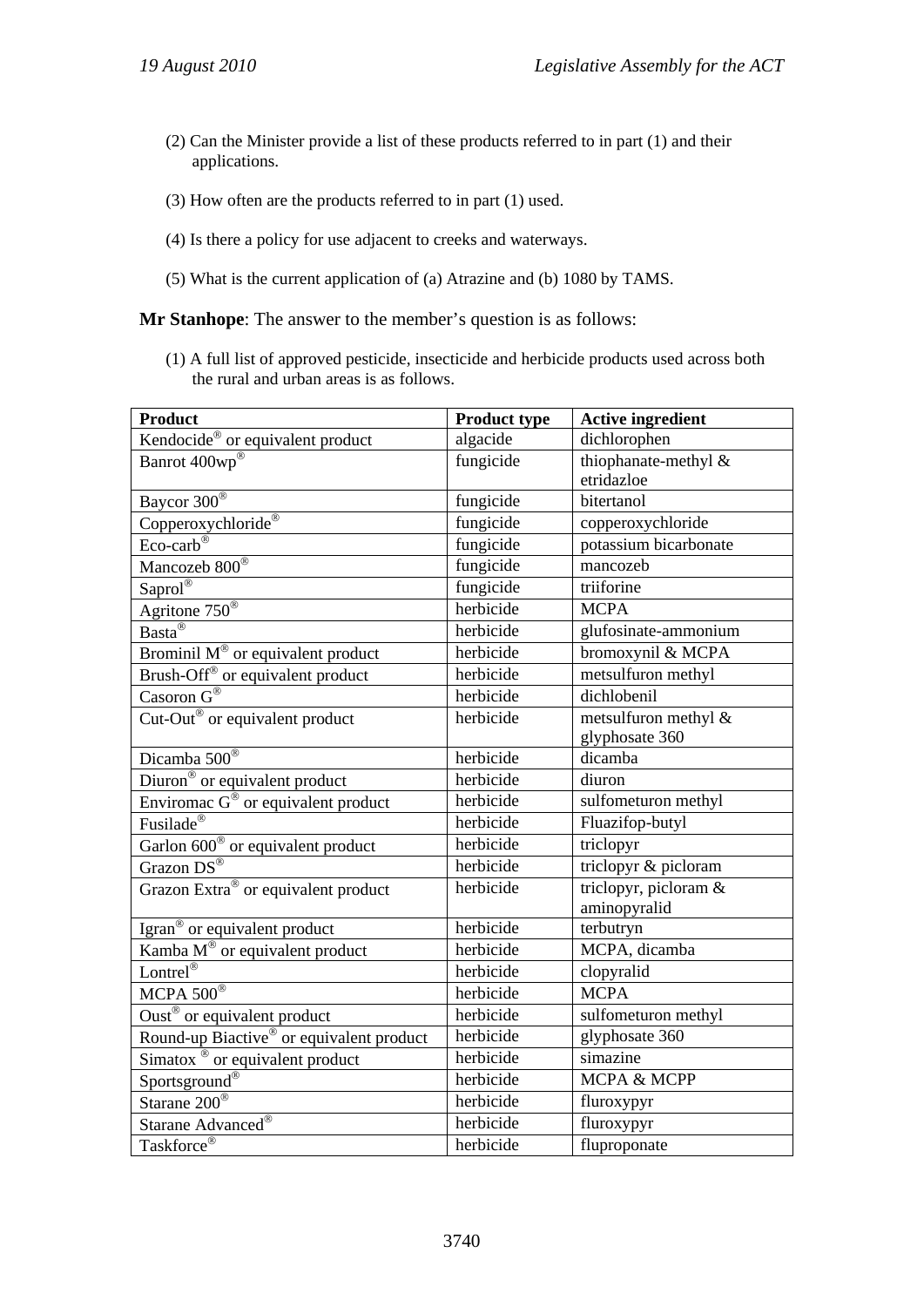| <b>Product</b>                                      | <b>Product type</b> | <b>Active ingredient</b>                  |
|-----------------------------------------------------|---------------------|-------------------------------------------|
| Trounce <sup>®</sup> or equivalent product          | herbicide           | glyphosate 360 &                          |
|                                                     |                     | metsulfuron methyl                        |
| $Velpar^{\overline{\otimes}}$                       | herbicide           | hexazinone                                |
| Baygon Insecticidal Dust <sup>®</sup> or equivalent | insecticide         | propoxur                                  |
| product                                             |                     |                                           |
| $Cislan^{\circledR}$                                | insecticide         | deltamethrin                              |
| Chipco Choice <sup>®</sup>                          | insecticide         | fipronil                                  |
| Coopex <sup>®</sup> or equivalent product           | insecticide         | permethrin                                |
| Deter <sup>®</sup> or equivalent product            | insecticide         | chlorpyrifos                              |
| $Eco-oil^{\circledR}$                               | insecticide         | emulsifiable botanical oils               |
| Mavrik®                                             | insecticide         | tau-fluvalinate                           |
|                                                     |                     |                                           |
| Precise Foam® or equivalent product                 | insecticide         | imidacloprid                              |
| Procide®                                            | insecticide         | bifenthrin                                |
| Responsar <sup>®</sup> or equivalent product        | insecticide         | cyfluthrin                                |
| Rogor 400 <sup>®</sup> or equivalent product        | insecticide         | dimethoate                                |
| Tempo <sup>®</sup>                                  | insecticide         | batacyfluthrin                            |
| Termidor <sup>®</sup> or equivalent product         | insecticide         | fipronil                                  |
| Envirodye <sup>®</sup> or equivalent product        | spray dye           | diazo dyestuff                            |
| Agral <sup>®</sup> or equivalent product            | surfactant          | nonyl phenol ethylene oxide<br>condensate |
| BS1000 <sup>®</sup> or equivalent product           | surfactant          | alcohol alkoxylates                       |
| Caltex Sprayplus®                                   | surfactant          | mineral oil                               |
| $LI700^{\circ}$                                     | surfactant          | propionic acid & soyal                    |
|                                                     |                     | phospholipids                             |
| Pulse Penetrant <sup>®</sup> or equivalent product  | surfactant          | polyether modified                        |
|                                                     |                     | polysiloxane                              |
| Synertrol Oil® or equivalent product                | surfactant          | emulsifiable vegetable oil                |
| Uptake Oil®                                         | surfactant          | paraffinic petroleum oil                  |
| Pindone                                             | pesticide           | Pindone sodium                            |
| 1080 Poison                                         | pesticide           | Sodium fluoroacetate                      |
| Aluminium phosphide fumigation tablets              | pesticide           | Aluminium phosphide                       |

- (2) The list of products used by Parks, Conservation and Lands (PCL) is provided in answer to question (1). In relation to application, the algacide and fungicides are used in plant nursery applications and at Floriade; the herbicides are used to control environmental and amenity weeds; insecticides are used to control pest invertebrates such as European Wasps, scale insects and termites; surfactants are used to reduce spray drift and improve herbicide/pesticide uptake; and the pesticides listed at the end of the table are used for control of vertebrate pests such as rabbits, foxes and feral pigs.
- (3) The use of the products listed in answer to question (1) varies considerably from season to season. The objective is to minimise use of these products as much as possible while ensuring that all necessary pest and weed control work is carried out.

Glyphosate, simazine and red dye are used routinely for amenity weed control in urban areas.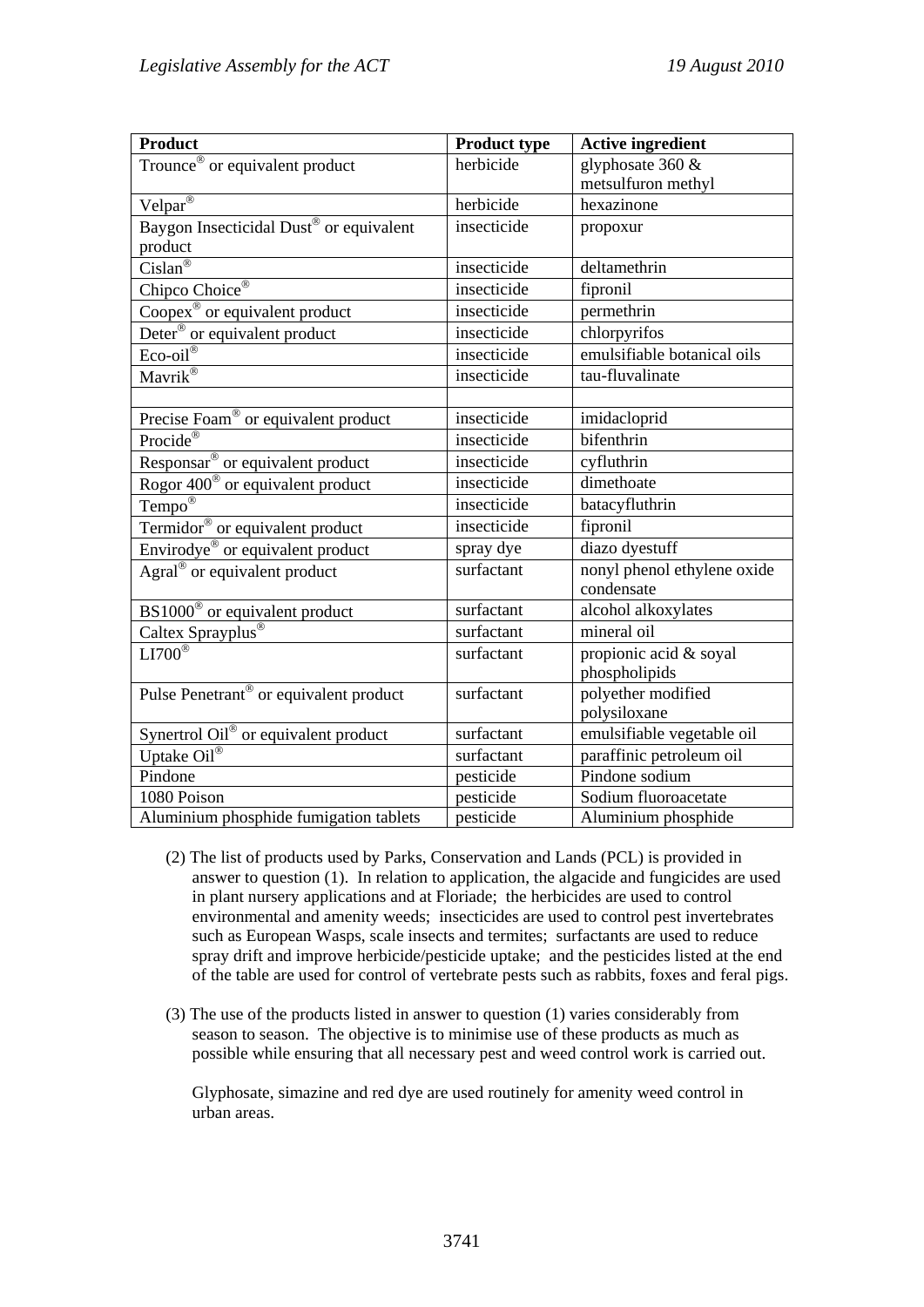(4) Special care is taken when using herbicides or pesticides within close proximity to water catchment reservoirs or water intakes (Googong, Corin, Bendora, Cotter and Murrumbidgee).

All chemicals are used only in accordance with the product label. Only herbicides registered for control of aquatic weeds will be used if chemical control must be employed on such weeds.

Water testing is undertaken at higher risk sites such as Googong Foreshores to ensure that herbicide spraying residues are not entering the drinking water supply.

- 5(a) Atrazine is not used by the Parks agencies in the ACT and has been removed from the approved list of chemicals.
- 5(b) 1080 poison (sodium fluoroacetate) is one tool used for the control of feral pigs, foxes, wild dogs and rabbits. It is used in accordance with the manufacturer's label and applied by qualified staff following the NSW Department of Industry and Investment Standard Operating procedures and Codes of Practice. Rural landholders also use 1080 products supplied by Parks, Conservation and Lands.

#### **Housing—statistics (Question No 1014)**

**Ms Le Couteur** asked the Minister for Disability, Housing and Community Services, upon notice, on 1 July 2010:

What are the (a) average, (b) median, (c) minimum and (d) maximum times, over the last five years, between housing becoming vacant and being re-tenanted or sold.

**Ms Burch**: The answer to the member's question is as follows:

For properties re-let (a) Average: 40 days (b) Median: 23 days (c) Minimum: 1 day (d) Maximum: 1451 days.

#### **Note**:

The average is significantly higher than the median because the calculation includes both routine vacant properties and non-routine vacant properties. Non-routines are properties which have been identified as being hard to let, are being refurbished or redeveloped, or those that have been set aside for the provision of special programs. These properties, subsequently, have a higher period of vacancy than the routine turnaround time of 28 days.

For properties sold (a) Average: 80 days (b) Median: 91 days (c) Minimum: 1 days (d) Maximum: 352 days

#### **Note**:

The median is higher than the average figure due to high numbers of sales under the Sale to Tenant Program, which had over 100 properties sold with a 1 day vacancy period (effectively a handover to the existing tenant). Property sales outside of Sale to Tenant program are influenced by the vagaries of the property market and sale is contingent on Housing ACT receiving sufficient reserve price for properties. This explains the maximum time period.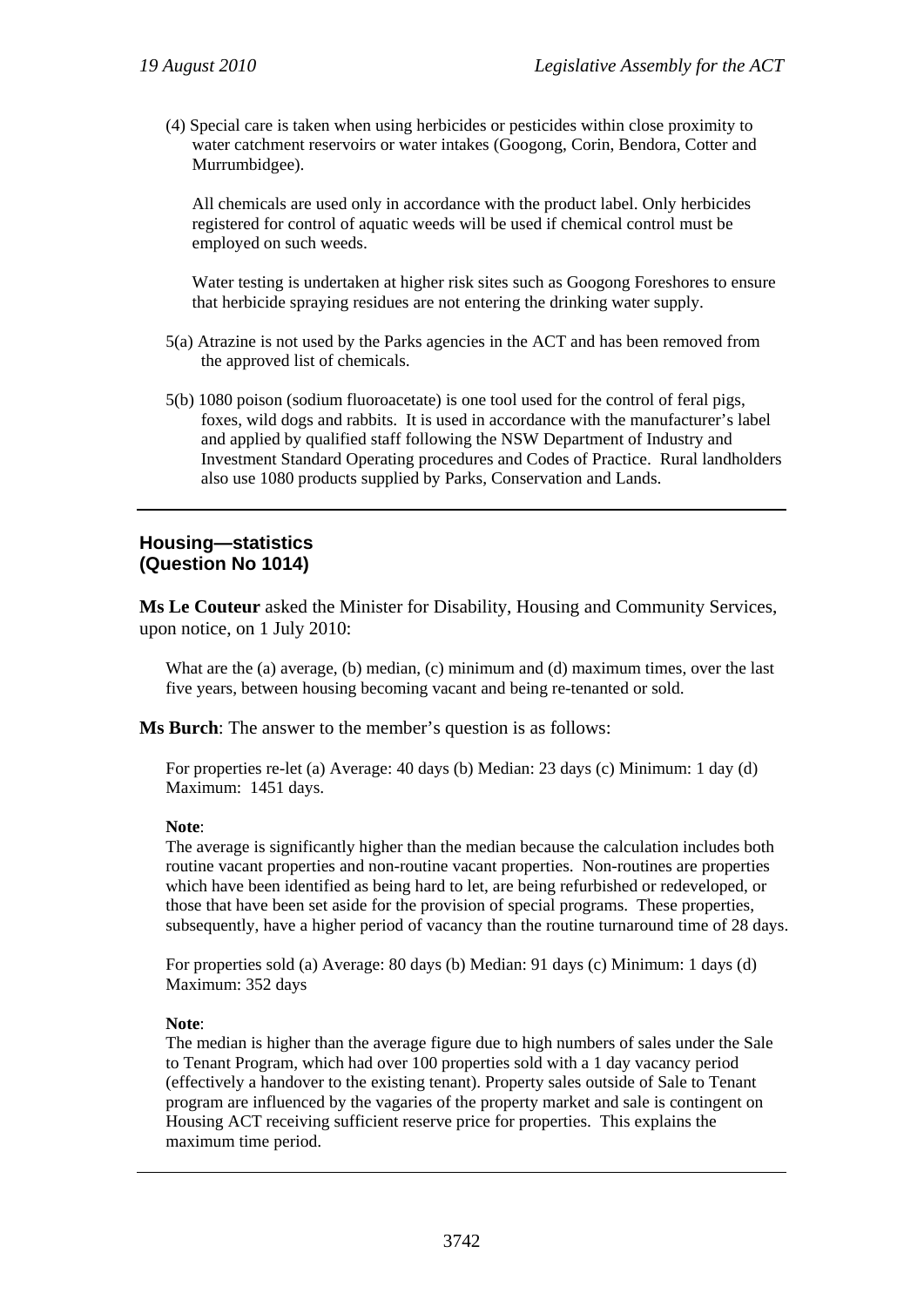# **Housing ACT—hot water and heating systems (Question No 1015)**

**Ms Le Couteur** asked the Minister for Disability, Housing and Community Services, upon notice, on 1 July 2010:

- (1) Why are solar hot water services not used routinely as a first preference when installing new hot water systems into Housing ACT houses.
- (2) Why does the Government supply electric space heating rather than gas and what proportion of houses have (a) gas and (b) electric heating installed.

**Ms Burch**: The answer to the member's question is as follows:

(1) The upfront capital cost for gas units is considerably lower than solar systems and therefore where gas is already connected, Housing ACT installs highly efficient gas hot water systems as the first option.

Where gas is not connected, an electric boost solar hot water system or an energy efficient heat pump system is installed.

(2) Housing ACT estimates that approximately 2,000 (approximately 17%) of public housing dwellings have gas connected. Connecting gas to an existing dwelling incurs a charge for connection and a second ongoing supply charge that is payable by the tenant. (a) Housing ACT does not have complete data on this (b) see answer to (a)

#### **Finance—forecasts (Question No 1017)**

**Mr Seselja** asked the Treasurer, upon notice, on 1 July 2010:

- (1) Does Treasury undertake any forcasting or modeling of Average Weekly Ordinary Time Earnings (AWOTE).
- (2) Does Treasury use AWOTE in any of its forecasting or modeling; if so, (a) in which forecasts is it used and (b) how is it used.

**Ms Gallagher**: The answer to the member's question is as follows:

- 1. No.
- 2. No.

#### **Finance—departmental expenditure (Question No 1021)**

**Mr Seselja** asked the Minister for Planning, upon notice, on 1 July 2010:

What was the total expenditure every month from July 2005 to June 2010 inclusive, for (a) recurrent and (b) capital expenditure for each department and agency in the Minister's portfolio.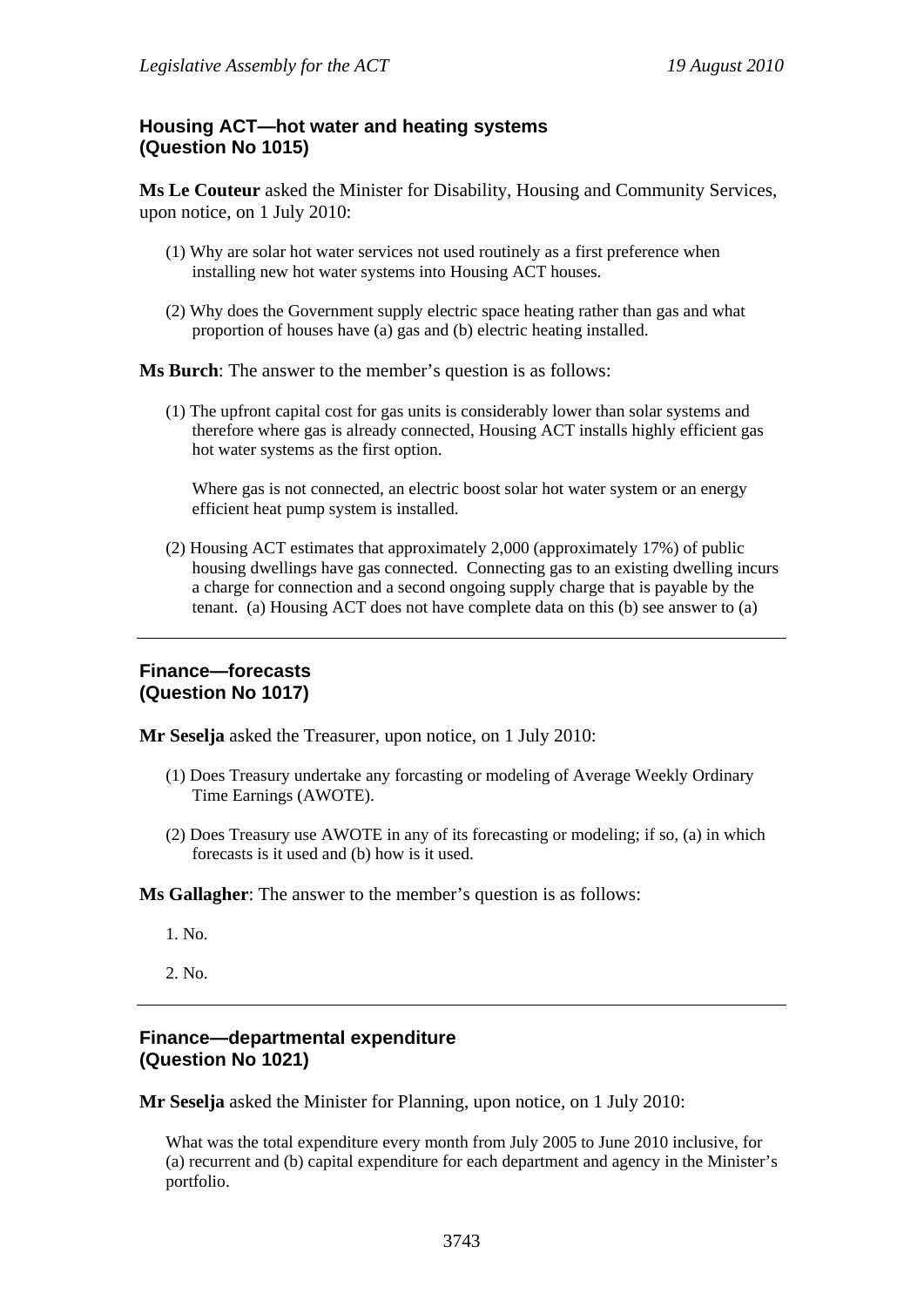**Mr Barr**: The answer to the member's question is as follows:

- (a) In relation to recurrent expenditure, details of each department and agency's year to date expenditure by quarter are published as an Appendix in the Territory Consolidated Quarterly Financial Management Reports, which are available on the Treasury website at: www.treasury.act.gov.au/about/publications.shtml.
- (b) In relation to capital expenditure, details of each agency's capital works program expenditure, in total and by project, is provided on a quarterly basis through the capital works quarterly progress reports. These reports have been provided to Mr Brendan Smyth MLA by FOI since March 2006; before that time these reports were tabled in the Assembly. Since June 2009, these reports have been published by Treasury.

Treasury has, however, now made all these reports available on the Treasury website at www.treasury.act.gov.au/about/publications.shtml

### **Finance—departmental expenditure (Question No 1022)**

**Mr Seselja** asked the Minister for Territory and Municipal Services, upon notice, on 1 July 2010:

What was the total expenditure every month from July 2005 to June 2010 inclusive, for (a) recurrent and (b) capital expenditure for each department and agency in the Minister's portfolio.

**Mr Stanhope**: The answer to the member's question is as follows:

- (a) In relation to recurrent expenditure, details of each department and agency's YTD expenditure by quarter is published as an Appendix in the Territory Consolidated Quarterly Financial Management Reports, which are available on the Treasury Website at: www.treasury.act.gov.au/about/publications.shtml
- (b) In relation to capital expenditure, details of each agency's capital works program expenditure, in total and by project, is provided on a quarterly basis through the capital works quarterly progress reports. These Reports have been provided to Mr Smyth by FOI since March 2006, before that time these Reports were tabled in the Assembly. Since June 2009, these reports have been published by Treasury.

Treasury has, however, now made all these reports available on the Treasury Website at www.treasury.act.gov.au/about/publications.shtml

### **Finance—departmental expenditure (Question No 1023)**

**Mr Seselja** asked the Minister for Land and Property Services, upon notice, on 1 July 2010: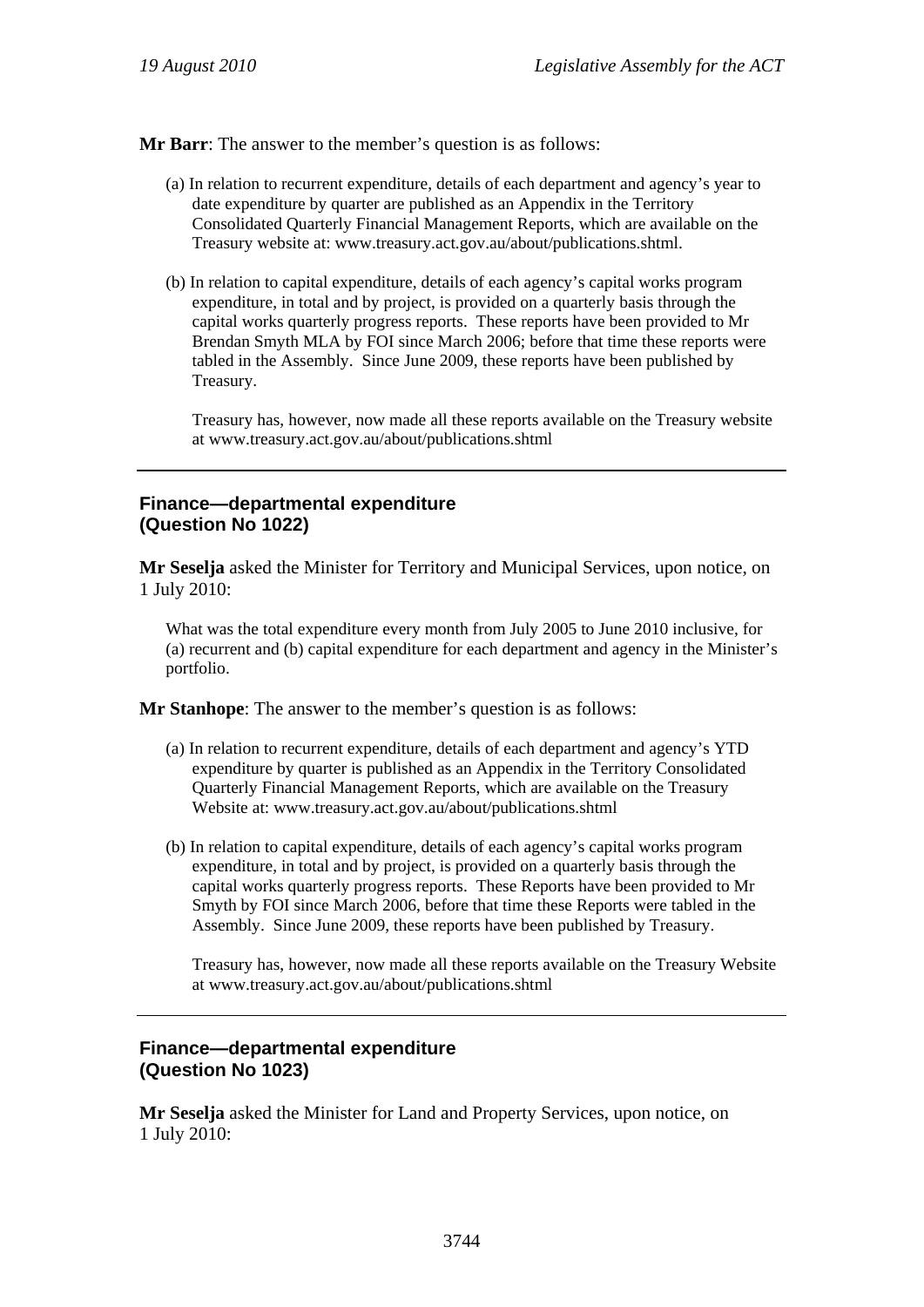What was the total expenditure every month from July 2005 to June 2010 inclusive, for (a) recurrent and (b) capital expenditure for each department and agency in the Minister's portfolio.

**Ms Gallagher**: The answer to the member's question is as follows:

- (a) In relation to recurrent expenditure, details of each department and agency's YTD expenditure by quarter is published as an Appendix in the Territory Consolidated Quarterly Financial Management Reports, which are available on the Treasury Website at: www.treasury.act.gov.au/about/publications.shtml
- (b) In relation to capital expenditure, details of each agency's capital works program expenditure, in total and by project, is provided on a quarterly basis through the capital works quarterly progress reports. These Reports have been provided to Mr Smyth by FOI since March 2006, before that time these Reports were tabled in the Assembly. Since June 2009, these reports have been published by Treasury.

Treasury has, however, now made all these reports available on the Treasury Website at www.treasury.act.gov.au/about/publications.shtml

#### **Finance—departmental expenditure (Question No 1024)**

**Mr Seselja** asked the Treasurer, upon notice, on 1 July 2010:

What was the total expenditure every month from July 2005 to June 2010 inclusive, for (a) recurrent and (b) capital expenditure for each department and agency in the Minister's portfolio.

**Ms Gallagher**: The answer to the member's question is as follows:

- (a) In relation to recurrent expenditure, details of each department and agency's YTD expenditure by quarter is published as an Appendix in the Territory Consolidated Quarterly Financial Management Reports, which are available on the Treasury Website at: www.treasury.act.gov.au/about/publications.shtml
- (b) In relation to capital expenditure, details of each agency's capital works program expenditure, in total and by project, is provided on a quarterly basis through the capital works quarterly progress reports. These Reports have been provided to Mr Smyth by FOI since March 2006, before that time these Reports were tabled in the Assembly. Since June 2009, these reports have been published by Treasury.

Treasury has, however, now made all these reports available on the Treasury Website at www.treasury.act.gov.au/about/publications.shtml

#### **Finance—departmental expenditure (Question No 1025)**

**Mr Seselja** asked the Minister for Health, upon notice, on 1 July 2010: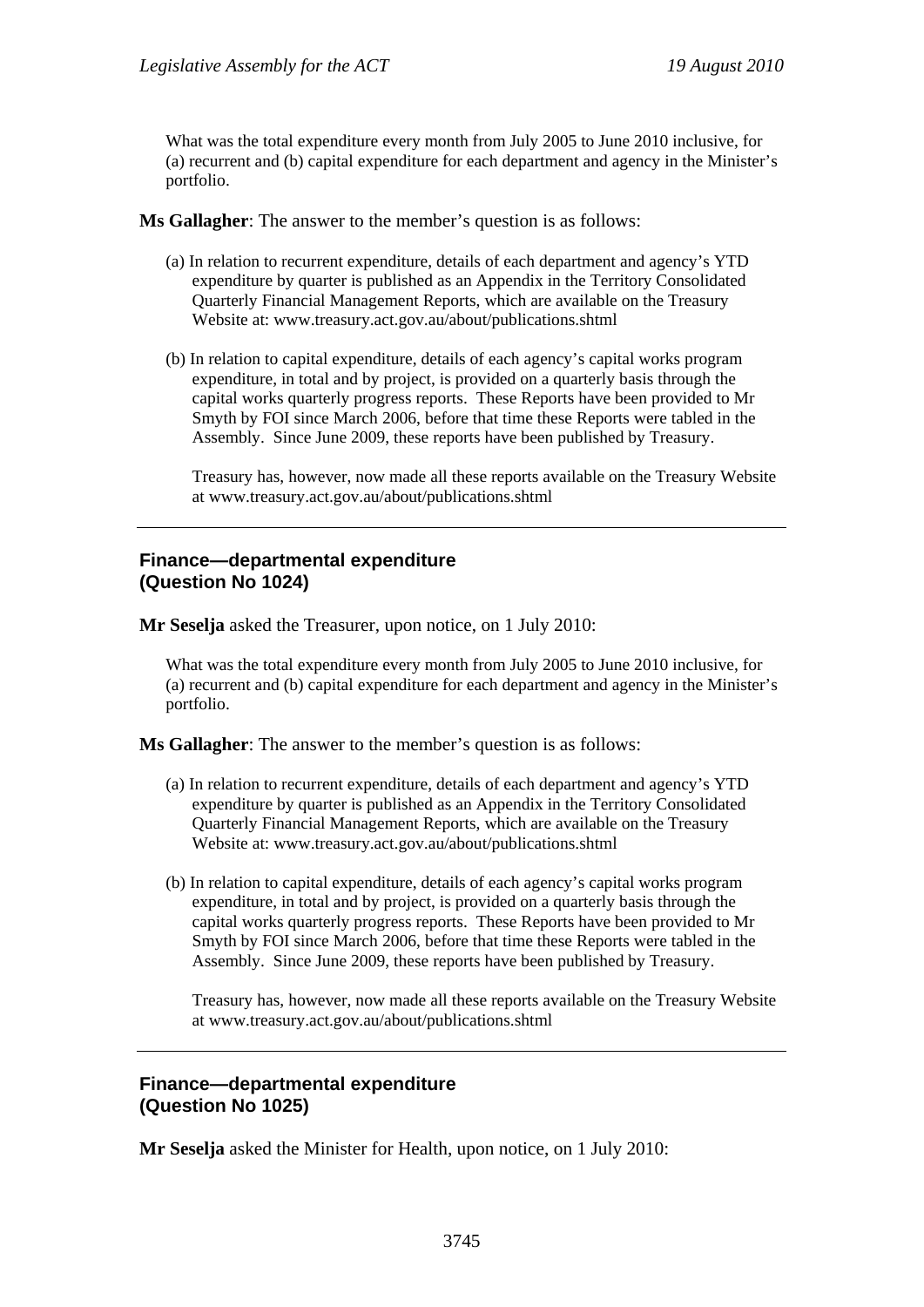What was the total expenditure every month from July 2005 to June 2010 inclusive, for (a) recurrent and (b) capital expenditure for each department and agency in the Minister's portfolio.

**Ms Gallagher**: I am advised that the answer to the member's question is as follows:

- (a) In relation to recurrent expenditure, details of each department and agency's year to date expenditure by quarter is published as an Appendix in the Territory Consolidated Quarterly Financial Management Reports, which are available on the Treasury Website at: www.treasury.act.gov.au/about/publications.shtml
- (b) In relation to capital expenditure, details of each agency's capital works program expenditure, in total and by project, is provided on a quarterly basis through the capital works quarterly progress reports. These Reports have been provided to Mr Smyth by Freedom of Information application since March 2006, before that time these Reports were tabled in the Assembly. Since June 2009, these reports have been published by Treasury.

Treasury has, however, now made all these reports available on the Treasury Website at www.treasury.act.gov.au/about/publications.shtml

#### **Finance—departmental expenditure (Question No 1026)**

**Mr Seselja** asked the Attorney-General, upon notice, on 1 July 2010:

What was the total expenditure every month from July 2005 to June 2010 inclusive, for (a) recurrent and (b) capital expenditure for each department and agency in the Minister's portfolio.

**Mr Corbell**: The answer to the member's question is as follows:

- (a) In relation to recurrent expenditure, details of each department and agency's Year to Date (YTD) expenditure by quarter is published as an Appendix in the Territory Consolidated Quarterly Financial Management Reports, which are available on the Treasury Website at: www.treasury.act.gov.au/about/publications.shtml
- (b) In relation to capital expenditure, details of each agency's capital works program expenditure, in total and by project, is provided on a quarterly basis through the capital works quarterly progress reports. These reports have been provided to Mr Smyth MLA by FOI since March 2006, before that time these Reports were tabled in the Assembly. Since June 2009, these reports have been published by Treasury.

Treasury has, however, now made all these reports available on the Treasury Website at www.treasury.act.gov.au/about/publications.shtml

#### **Finance—departmental expenditure (Question No 1027)**

**Mr Seselja** asked the Minister for the Environment, Climate Change and Water, upon notice, on 1 July 2010: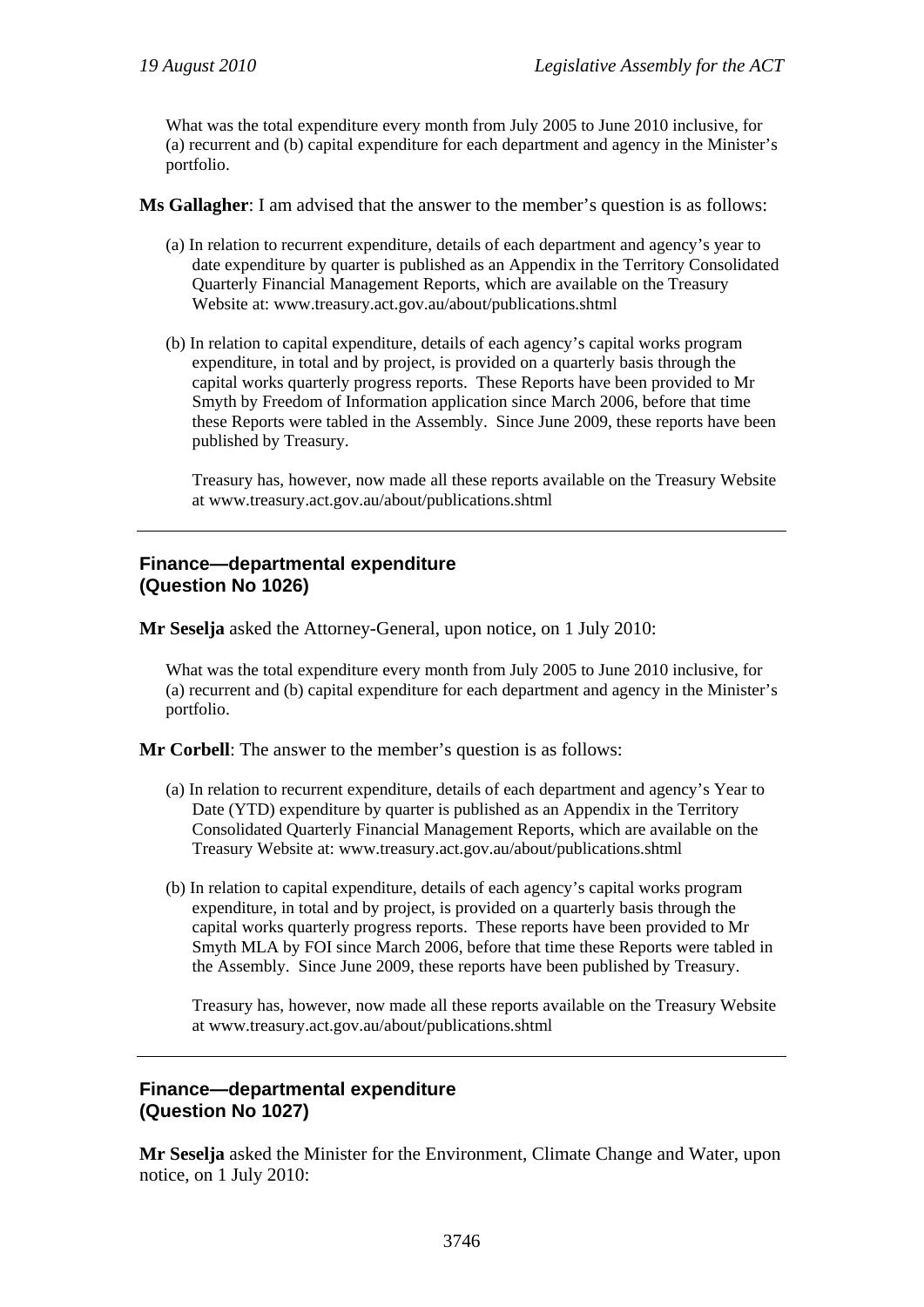What was the total expenditure every month from July 2005 to June 2010 inclusive, for (a) recurrent and (b) capital expenditure for each department and agency in the Minister's portfolio.

**Mr Corbell**: The answer to the member's question is as follows:

(1)

- (a) In relation to recurrent expenditure, details of each department and agency's YTD expenditure by quarter is published as an Appendix in the Territory Consolidated Quarterly Financial Management Reports, which are available on the Treasury Website at: www.treasury.act.gov.au/about/publications.shtml
- (b) In relation to capital expenditure, details of each agency's capital works program expenditure, in total and by project, is provided on a quarterly basis through the capital works quarterly progress reports. These Reports have been provided to Mr Smyth by FOI since March 2006, before that time these Reports were tabled in the Assembly. Since June 2009, these reports have been published by Treasury.

Treasury has, however, now made all these reports available on the Treasury Website at www.treasury.act.gov.au/about/publications.shtml

#### **Finance—departmental expenditure (Question No 1028)**

**Mr Seselja** asked the Minister for Police and Emergency Services, upon notice, on 1 July 2010:

What was the total expenditure every month from July 2005 to June 2010 inclusive, for (a) recurrent and (b) capital expenditure for each department and agency in the Minister's portfolio.

**Mr Corbell**: The answer to the member's question is as follows:

- (a) In relation to recurrent expenditure, details of each department and agency's Year to Date (YTD) expenditure by quarter is published as an Appendix in the Territory Consolidated Quarterly Financial Management Reports, which are available on the Treasury Website at: www.treasury.act.gov.au/about/publications.shtml
- (b) In relation to capital expenditure, details of each agency's capital works program expenditure, in total and by project, is provided on a quarterly basis through the capital works quarterly progress reports. These reports have been provided to Mr Smyth MLA by FOI since March 2006, before that time these Reports were tabled in the Assembly. Since June 2009, these reports have been published by Treasury.

Treasury has, however, now made all these reports available on the Treasury Website at www.treasury.act.gov.au/about/publications.shtml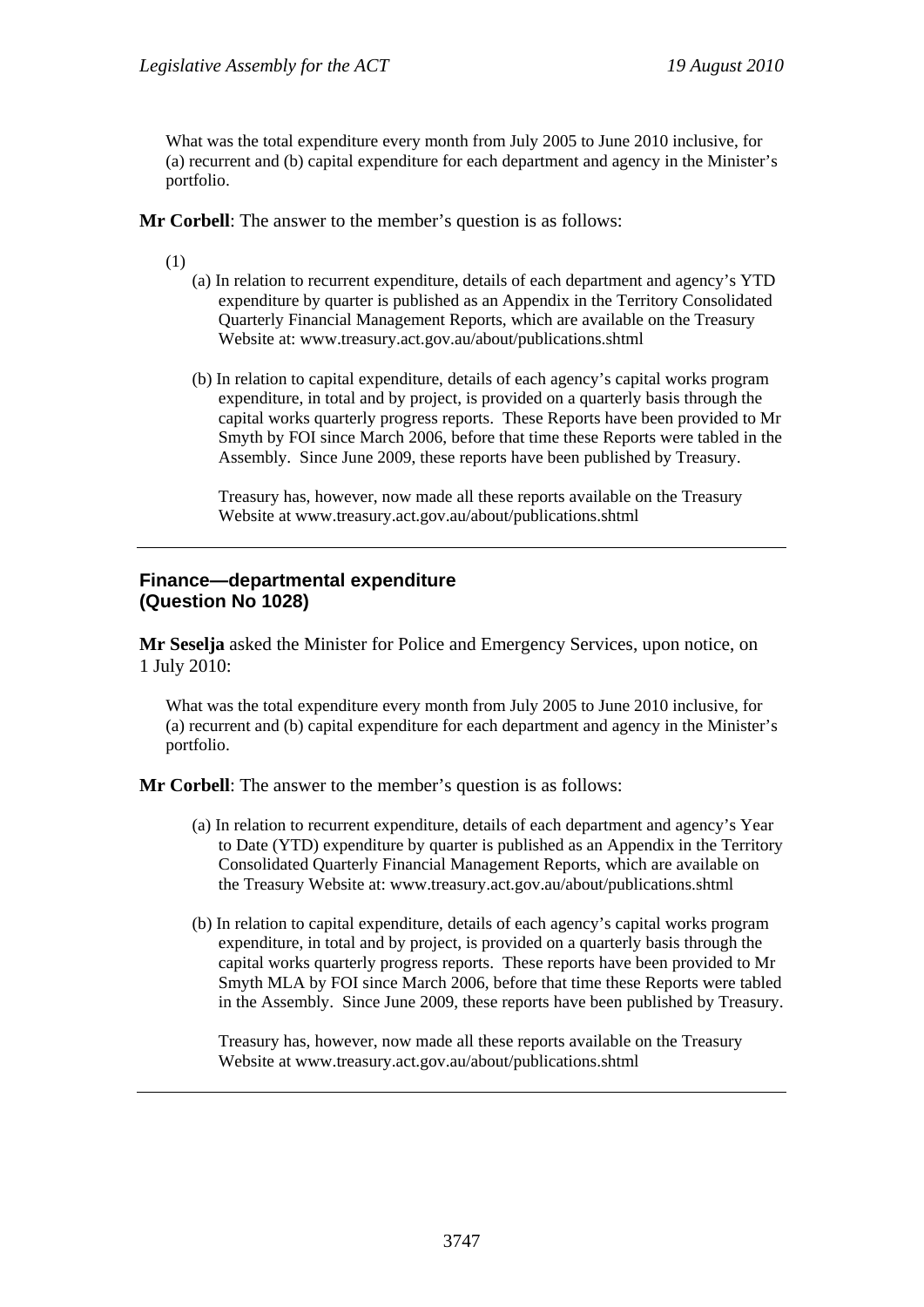#### **Finance—departmental expenditure (Question No 1029)**

**Mr Seselja** asked the Minister for Education and Training, upon notice, on 1 July 2010:

What was the total expenditure every month from July 2005 to June 2010 inclusive, for (a) recurrent and (b) capital expenditure for each department and agency in the Minister's portfolio.

**Mr Barr**: The answer to the member's question is as follows:

- 1(a) In relation to recurrent expenditure, details of each department and agency's year to date expenditure by quarter is published as an Appendix in the Territory Consolidated Quarterly Financial Management Reports, which are available on the Treasury Website at: www.treasury.act.gov.au/about/publications.shtml.
	- (b) In relation to capital expenditure, details of each agency's capital works program expenditure, in total and by project, is provided on a quarterly basis through the capital works quarterly progress reports. These Reports have been provided to Mr Smyth by FOI since March 2006, before that time these Reports were tabled in the Assembly. Since June 2009, these reports have been published by Treasury.

Treasury has, however, now made all these reports available on the Treasury Website at www.treasury.act.gov.au/about/publications.shtml.

### **Finance—departmental expenditure (Question No 1030)**

**Mr Seselja** asked the Minister for Transport, upon notice, on 1 July 2010:

What was the total expenditure every month from July 2005 to June 2010 inclusive, for (a) recurrent and (b) capital expenditure for each department and agency in the Minister's portfolio.

**Mr Stanhope**: The answer to the member's question is as follows:

This information is included in the response to QON 1022.

### **Finance—departmental expenditure (Question No 1032)**

**Mr Seselja** asked the Minister for Disability, Housing and Community Services, upon notice, on 1 July 2010:

What was the total expenditure every month from July 2005 to June 2010 inclusive, for (a) recurrent and (b) capital expenditure for each department and agency in the Minister's portfolio.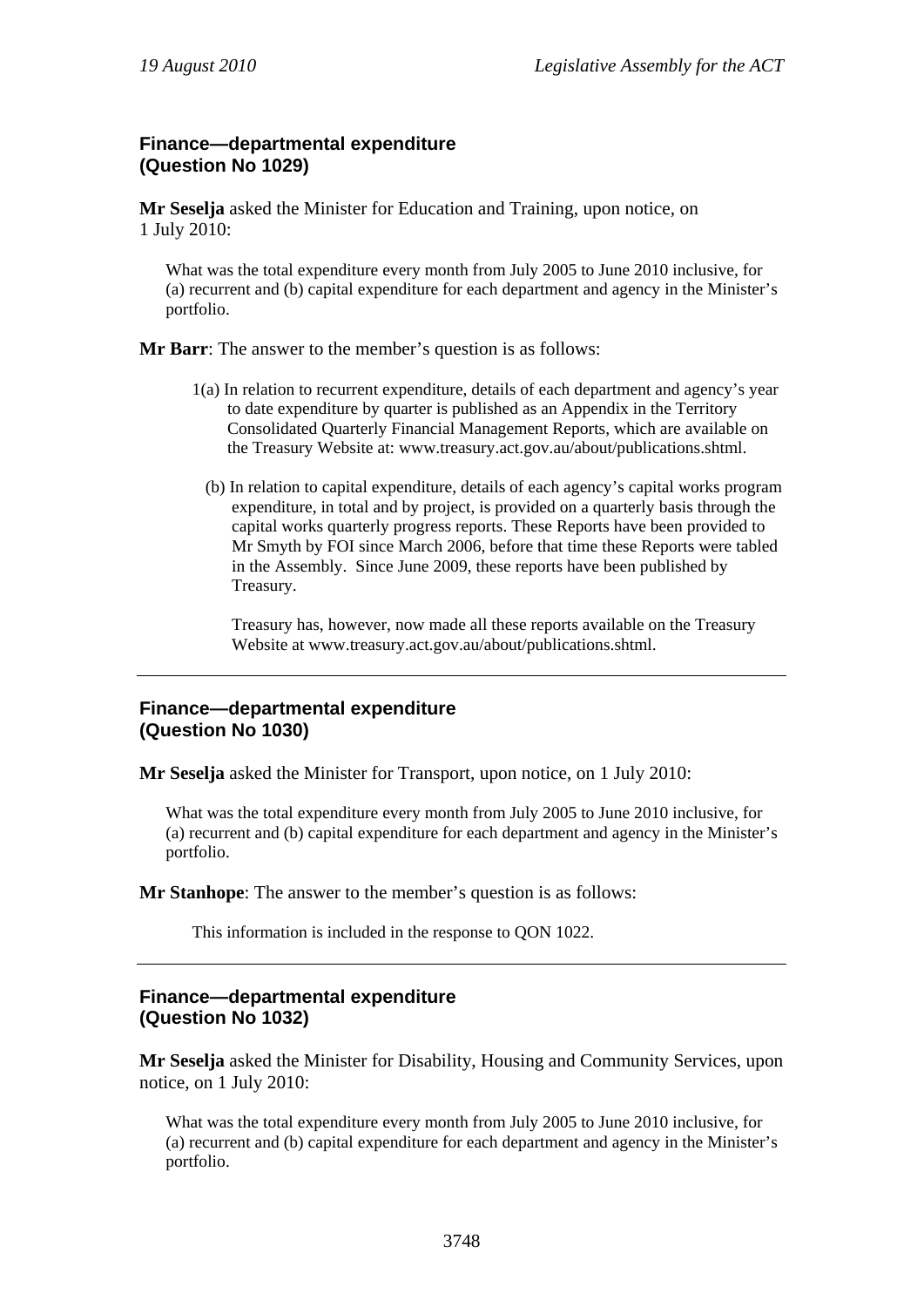**Ms Burch**: The answer to the member's question is as follows:

- (a) In relation to recurrent expenditure, details of each department and agency's YTD expenditure by quarter is published as an Appendix in the Territory Consolidated Quarterly Financial Management Reports, which are available on the Treasury Website at: www.treasury.act.gov.au/about/publications.shtml
- (b) In relation to capital expenditure, details of each agency's capital works program expenditure, in total and by project, is provided on a quarterly basis through the capital works quarterly progress reports. These Reports have been provided to Mr Smyth by FOI since March 2006, before that time these Reports were tabled in the Assembly. Since June 2009, these reports have been published by Treasury.

Treasury has, however, now made all these reports available on the Treasury Website at www.treasury.act.gov.au/about/publications.html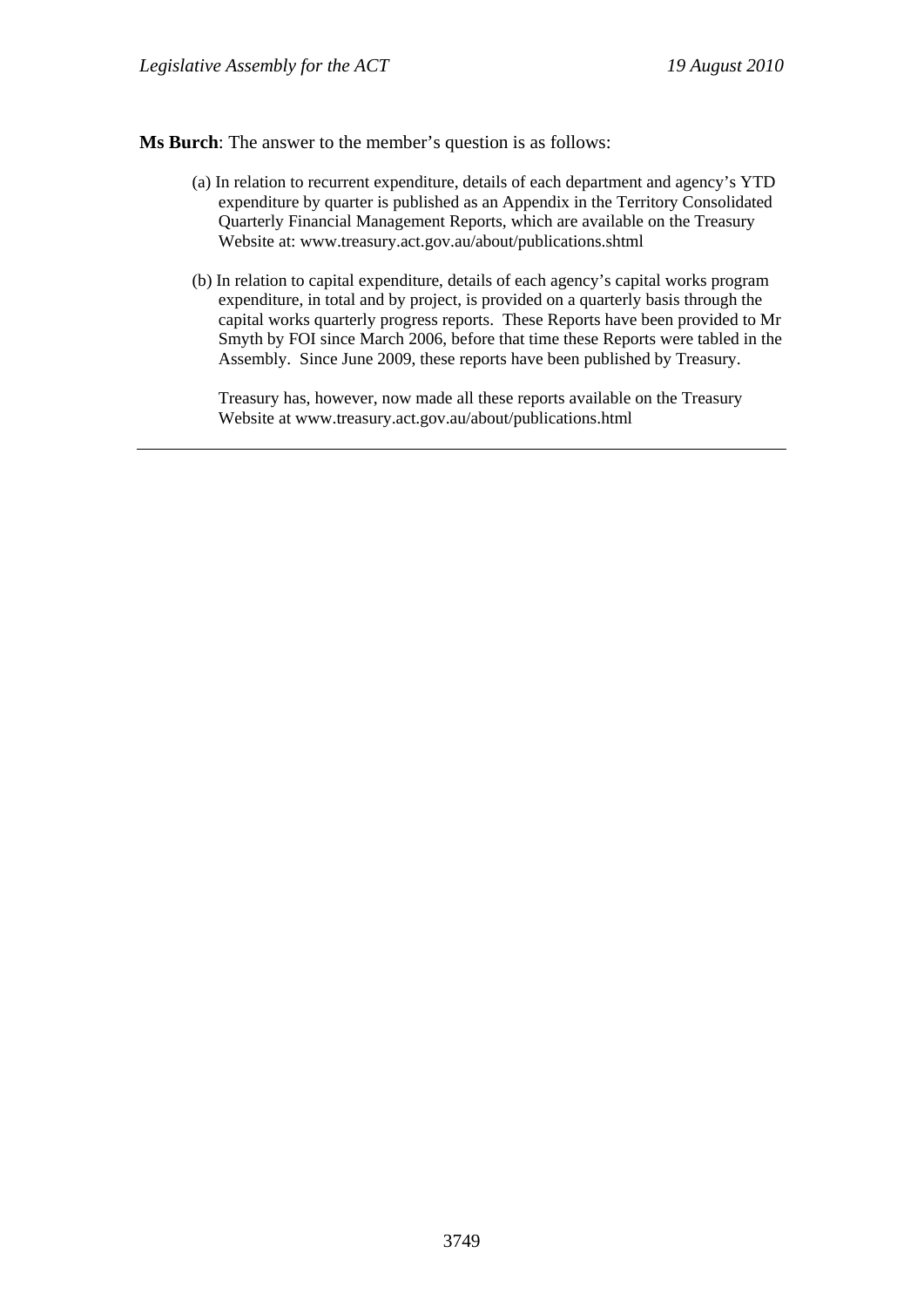# **Questions without notice taken on notice**

## **Budget—welfare services—Wednesday, 30 June 2010**

**MS BURCH** *(in reply to a supplementary question by Mrs Dunne)*: The information in these tables is not portfolio based and includes the financial and economic activity of several portfolios. The most accurate representation of my portfolio's expenditure is contained in the relevant chapters in Budget Paper 4.

ACT Treasury have provided a description of the tables as follows:

"... the functional expenses in tables F17 and F18 do not directly relate back to agency financial statements. The functional expense tables are based on consolidated data and as such transactions relating to Other Economic Flows are excluded from this presentation. Individual agencies may have expenditure allocated across several functional expense categories, and, specific categories may relate to components of several agencies."

If you require further information on this presentation, please refer questions to the Treasurer

## **Children—grandparent and kinship carers—Wednesday, 30 June 2010**

### **MS BURCH** *(in reply to a supplementary question by Mr Hanson)*:

• The Department has consulted extensively with 'Grandparent and Kinship Carers ACT' and has committed to paying for six members of the Committee to attend the National Foster Care Association in Hobart in August this year, including flights and hotel costs. The Department has also agreed an equivalent level of support for another three kinship carers to attend a conference in Melbourne later this year. Currently the Department has committed \$10,000 to kinship carers for conference attendance.

• Following consultation with kinship carers a number of courses have been provided and others planned including topics such as 'Guilt, Grief and Loss' and 'Life Story Work'. In addition the Australian Childhood Foundation were funded to provide training in 'Understanding and Responding to Complex Trauma'. The estimated cost of this training is a further \$10,000.

• The Department has established a Carer Liaison Officer (CLO) to act as a point of contact for information and problem solving for carers. This position is an acknowledged success. The CLO distributes a newsletter to all carers with information, details of courses and contact details for a range of useful supports. \$60,000 of the funding for this position has been deployed.

The Department funds a range of supports for carers and families through its programs including the Family Support Program and Youth Service Program. Carers have access to the full range of services and supports in the community for all families in need of help including Child and Family Centres, Parenting Programs and other government and non-government services.